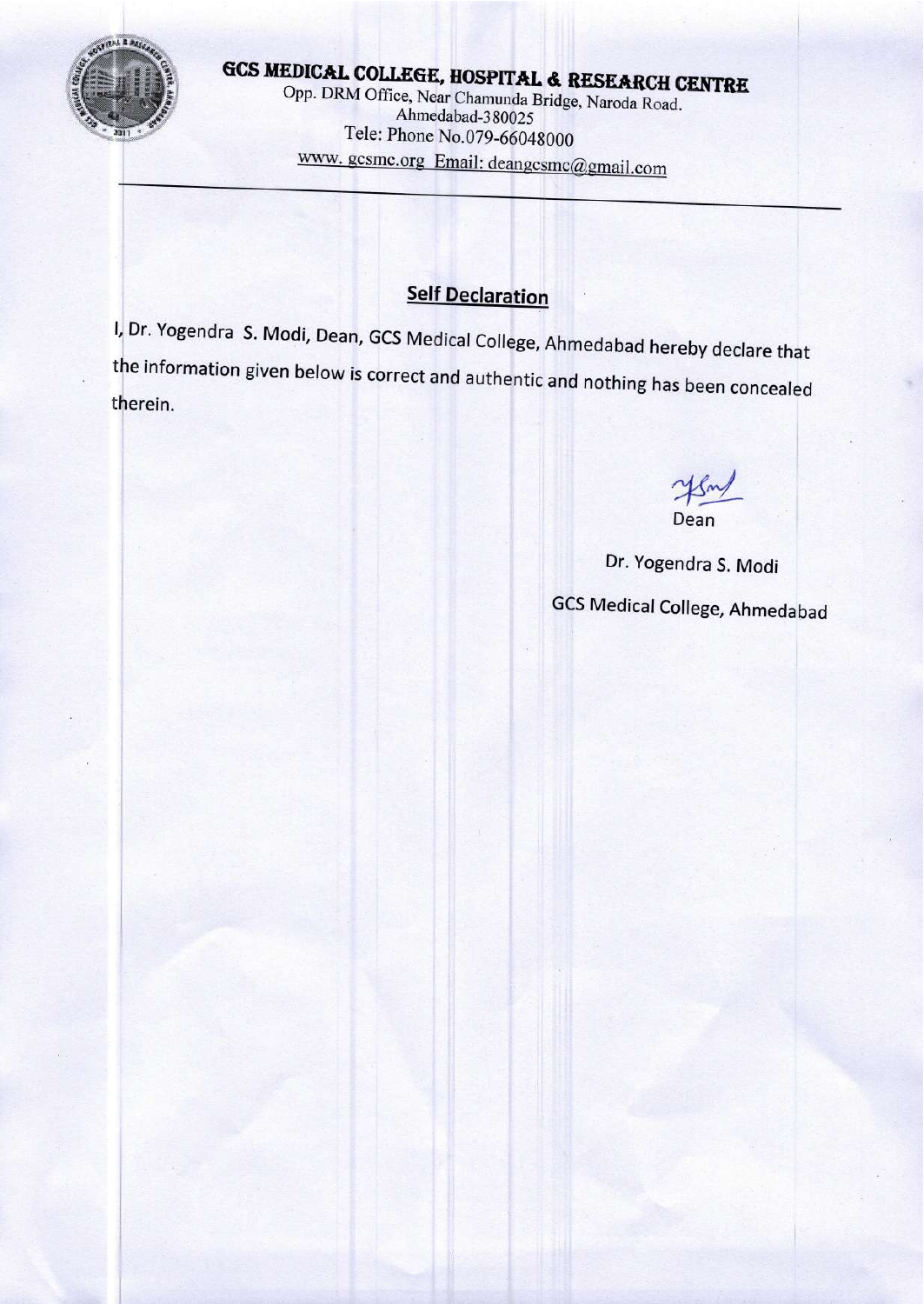| S No. | <b>Information of the medical</b>                             | GCS Medical College, Hospital &                                            |
|-------|---------------------------------------------------------------|----------------------------------------------------------------------------|
|       | college/institution                                           | Research center, Ahmedabad                                                 |
|       |                                                               |                                                                            |
|       | <b>Year of Inception:</b>                                     | 2011<br>Private                                                            |
|       | Government/private:                                           |                                                                            |
| 1.    | Name                                                          | <b>GCS</b> Medical College                                                 |
| 2.    | Address with pin code                                         | Opp. DRM Office, Near Chamunda<br>Bridge, Naroda Road, Ahmedabad<br>380025 |
| 3.    | University address with pin code                              | Gujarat University, Navrangpura,<br>Ahmedabad 380009                       |
| 4.    | Official website                                              | www.gcsmc.org                                                              |
| 5.    | Dean/Principal/Director                                       | Dr. Yogendra S. Modi                                                       |
| 6.    | Mobile Number                                                 | 9824021444                                                                 |
| 7.    | <b>Email ID of Dean</b>                                       | dr1yogendra@gmail.com                                                      |
| 8.    | Hospital                                                      | <b>GCS Hospital, Ahmedabad</b>                                             |
| 9     | Date and Year of Registration of the<br>Hospital (DD/MM/YYYY) | Renewed on 01.04.2021 (Certificate No.<br>002555 dated 12.04.2021)         |
| 10.   | Number of Beds                                                | $750 + 42$ ICU beds                                                        |
| 11.   | Number of Beds for emergency                                  | 30                                                                         |
| 12.   | Date of the First Letter of                                   | 30.06.2011                                                                 |
|       | Permission(LoP) of MBBS                                       | 150 seats                                                                  |
|       | (DD/MM/YYYY) & number of seats                                |                                                                            |
| 13.   | <b>Status of Recognition</b>                                  | Recognized                                                                 |
| 14.   | Number of MBBS and PG broad                                   | MBBS: 150 (2020-21)                                                        |
|       | specialty and super specialty students                        | MD/MS: 59 (2020-21)                                                        |
|       | admitted in this session*                                     | DM/MCh: NIL                                                                |
|       |                                                               |                                                                            |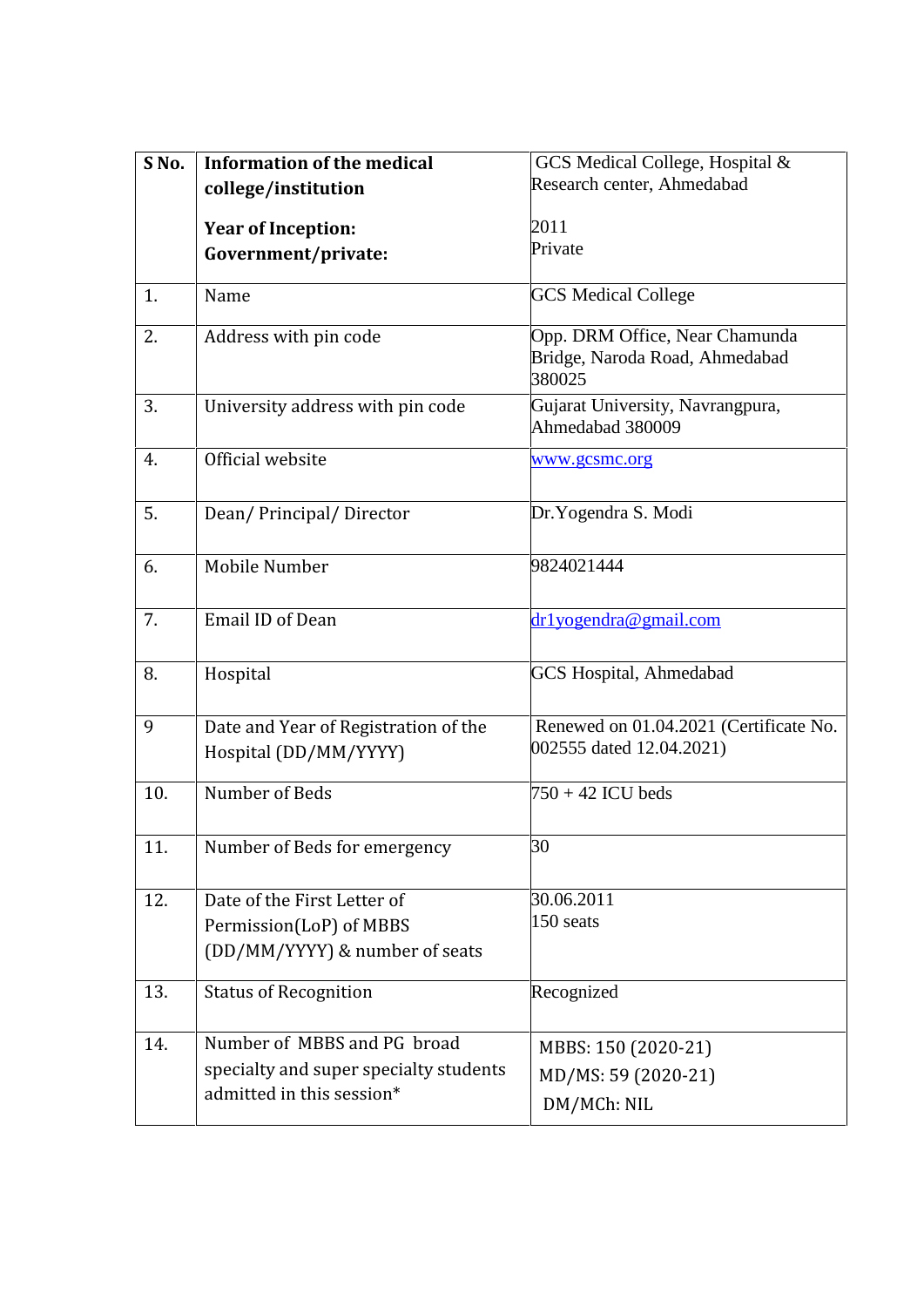| 15. | Inpatients registered and admitted    | $2021 - 26179$                         |
|-----|---------------------------------------|----------------------------------------|
|     | $(01.01.2021 - 31.12.2021)$ **        | $2020 - 18360$                         |
|     |                                       | $2019 - 37420$                         |
| 16. | Outpatients registered                | $2021 - 369000$                        |
|     | $(01.01.2021-31.12.2021)$ **          | 2020 - 235617                          |
|     |                                       | $2019 - 410915$                        |
| 17. | Number of Deaths reported to the      | 2021: 523                              |
|     | Municipality/village register         | 2020: 756                              |
|     |                                       | 2019:400                               |
| 18. | Address and pin code of the           | <b>Ahmedabad Municipal Corporation</b> |
|     | Corporation/village where the Death   | Sardar Patel Bhavan,                   |
|     | records are reported                  | Danapith, Ahmedabad - 380001           |
| 19. | Website link/email ID/hyperlink of    | https://eolakh.gujarat.gov.in/         |
|     | the corporation in case Death Records |                                        |
|     | are reported                          |                                        |
| 20. | Number of Births reported             | 2021: 1381                             |
|     |                                       | 2020: 1414                             |
|     |                                       | 2019: 2075                             |
| 21. | Address and pin code of the           | <b>Ahmedabad Municipal Corporation</b> |
|     | Corporation/village where the Birth   | Sardar Patel Bhavan,                   |
|     | records are reported                  | Danapith, Ahmedabad - 380001           |
| 22. | Website link/email ID/hyperlink of    | https://eolakh.gujarat.gov.in/         |
|     | the corporation in case Birth Records |                                        |
|     | are reported                          |                                        |
| 23. | Number of Rooms in Men's Hostel and   | 160 Rooms and 318 students             |
|     | students accommodated                 |                                        |
| 24. | Total Number of Rooms in Women's      | 146 Rooms and 337 students             |
|     | Hostel and students accommodated      |                                        |
| 25. | Name of the Grievance Redressal       | PIO - Manager - Admin, College         |
|     | Officer (PIO & CPIO):                 | CPIO – Medical Superintendent          |
| 26. | Address with Pin code                 | GCS Medical College, Hospital &        |
|     |                                       | Research center, Opp. DRM Office, Near |
|     |                                       | Chamunda Bridge, Naroda Road,          |
|     |                                       | Ahmedabad 380025                       |
| 27. | <b>Telephone Number</b>               | $079 - 66048000$                       |
|     | Email Id                              | deangcsmc@gmail.com                    |
| 28. | Grievances reported                   | 2021 - Nil                             |
|     |                                       | 2020 - Nil                             |
|     |                                       | $2019 - Nil$                           |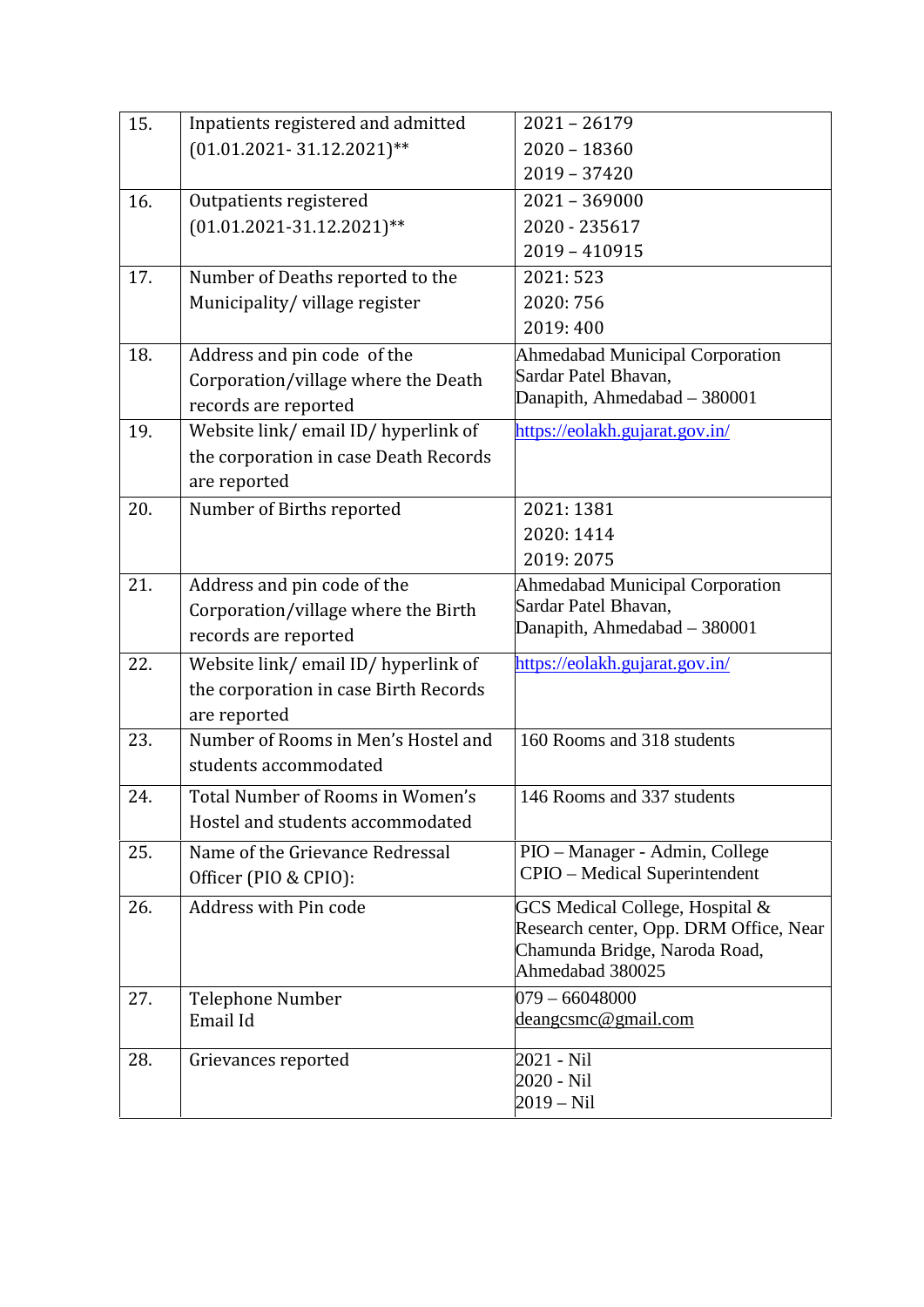#### 29. Details of Post- Graduation Courses offered

| Post-                       | Year of                       | Number of Students                                        | Number of                                                |
|-----------------------------|-------------------------------|-----------------------------------------------------------|----------------------------------------------------------|
| Graduate<br>Course          | Commencement of<br>the Course | Currently pursuing the<br>Course (2019-20,<br>$2020 - 21$ | Students admitted<br>in the current<br>session (2021-22) |
| Anaesthesiology             | 2017-18                       | 8                                                         | $\boldsymbol{0}$                                         |
| Anatomy                     | 2017-18                       | $\boldsymbol{0}$                                          | $\overline{0}$                                           |
| <b>Community Medicine</b>   | 2017-18                       | 5                                                         | $\boldsymbol{0}$                                         |
| <b>DVL</b>                  | 2017-18                       | $\overline{4}$                                            | $\boldsymbol{0}$                                         |
| <b>Forensic Medicine</b>    | 2017-18                       | $\mathbf{1}$                                              | $\boldsymbol{0}$                                         |
| <b>General Surgery</b>      | 2017-18                       | 10                                                        | $\overline{0}$                                           |
| Microbiology                | 2017-18                       | $\overline{4}$                                            | $\overline{0}$                                           |
| Obst. & Gynec               | 2017-18                       | 6                                                         | $\overline{0}$                                           |
| Orthopaedics                | 2017-18                       | 6                                                         | $\overline{0}$                                           |
| Pathology                   | 2017-18                       | 8                                                         | $\overline{0}$                                           |
| Pharmacology                | 2017-18                       | $\overline{4}$                                            | $\overline{0}$                                           |
| Physiology                  | 2017-18                       | $\mathbf{1}$                                              | $\overline{0}$                                           |
| Psychiatry                  | 2017-18                       | $\overline{4}$                                            | $\overline{0}$                                           |
| Radio-Diagnosis             | 2017-18                       | 8                                                         | $\overline{0}$                                           |
| Biochemistry                | 2018-19                       | 3                                                         | $\boldsymbol{0}$                                         |
| Ophthalmology               | 2018-19                       | $\overline{4}$                                            | $\boldsymbol{0}$                                         |
| General Medicine            | 2018-19                       | 16                                                        | $\boldsymbol{0}$                                         |
| Paediatrics                 | 2018-19                       | 10                                                        | $\boldsymbol{0}$                                         |
| <b>Respiratory Medicine</b> | 2018-19                       | $\overline{4}$                                            | $\boldsymbol{0}$                                         |
| Otorhinolaryngology         | 2019-20                       | 3                                                         | $\boldsymbol{0}$                                         |
| <b>Emergency Medicine</b>   | 2019-20                       | $\overline{2}$                                            | $\boldsymbol{0}$                                         |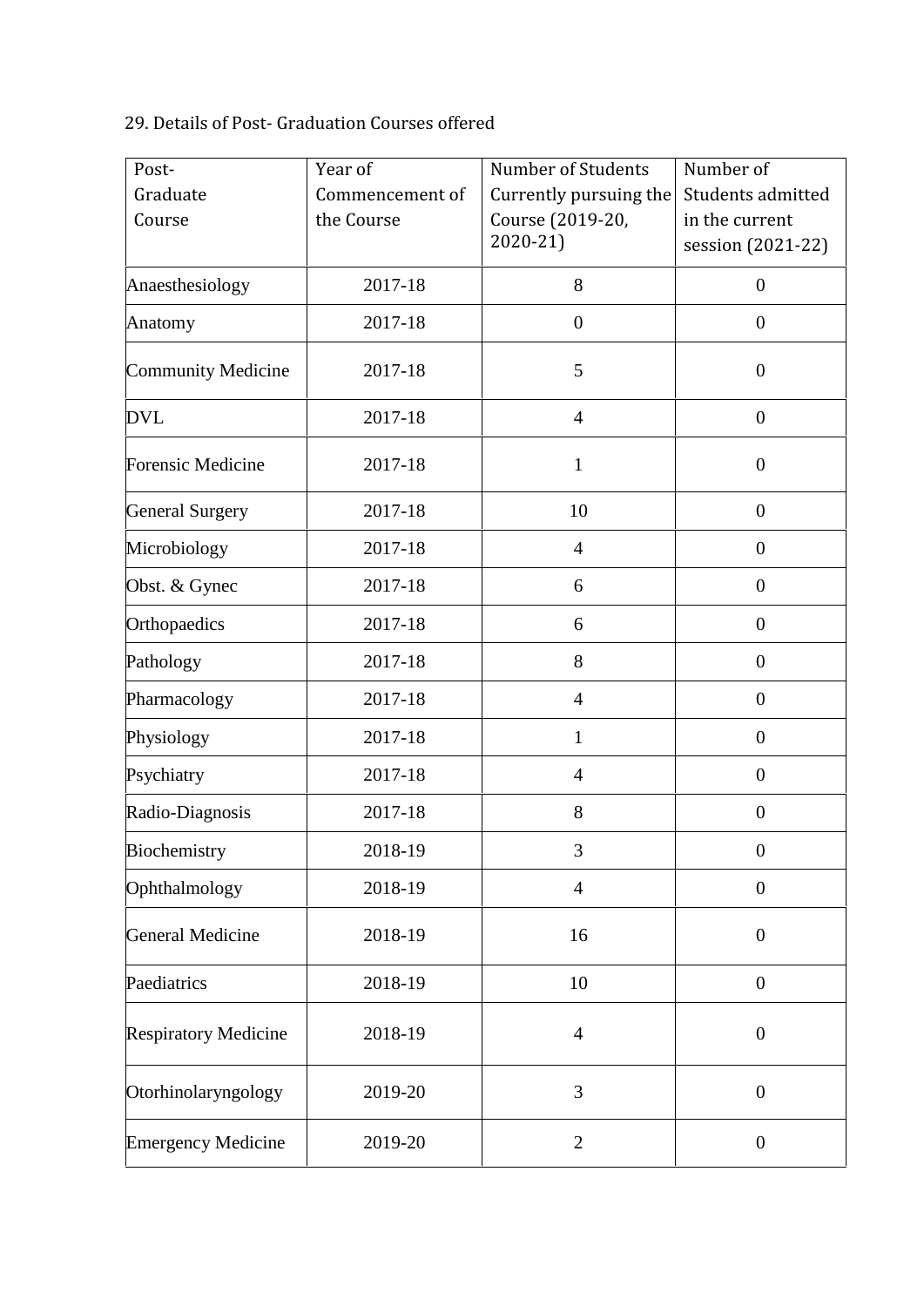30. **Department wise list of Faculty Members**

#### **Dean: Dr. Yogendra S. Modi**

#### **Medical Superintendent: Dr. B. Sridhar**

#### **Department of Anatomy**

| <b>Department</b> | Name of                                              | <b>Current</b>                                      | <b>Nature of</b>                              |                                    | Details of services in last 5 years             |                                    | <b>Number of</b>                                    |                                    |                                                         |
|-------------------|------------------------------------------------------|-----------------------------------------------------|-----------------------------------------------|------------------------------------|-------------------------------------------------|------------------------------------|-----------------------------------------------------|------------------------------------|---------------------------------------------------------|
|                   | faculty<br>Qualification<br><b>IMR Number</b>        | <b>Designation</b><br>& Date of<br><b>Promotion</b> | employment<br><b>Regular/Per</b><br>manent or |                                    |                                                 |                                    | lectures taken<br>per year<br><b>Topics covered</b> |                                    |                                                         |
|                   |                                                      |                                                     | contract/out<br>sourced                       | 1<br>2017                          | $\mathbf{2}$<br>2018                            | 3<br>2019                          | 4<br>2020                                           | 5<br>2021                          |                                                         |
| Anatomy           | Dr. Bharat G.<br><b>Patel</b><br><b>MS</b>           | Professor<br>10-02-2014                             | Regular/<br>Permanent                         | Professor<br>GCSMC,                | Professor<br>GCSMC,                             | Professor<br>GCSMC,                | Professor<br>GCSMC,                                 | Professor<br>GCSMC,                | 90-95 per year                                          |
|                   | G-11901                                              |                                                     |                                               | A'bad                              | A'bad                                           | A'bad                              | A'bad                                               | A'bad                              | Embryology and<br>gross Anatomy.                        |
|                   | Dr. Ritesh K.<br><b>Shah</b><br><b>MS</b><br>G-17637 | Professor<br>$15-9-18$ as<br>Professor              | Regular/<br>Permanent                         | Assoc.<br>Prof.<br>GCSMC,<br>A'bad | Assoc.<br>Prof/Profe<br>ssor<br>GCSMC,<br>A'bad | Professor<br>GCSMC,<br>A'bad       | Professor<br>GCSMC,<br>A'bad                        | Professor<br>GCSMC,<br>A'bad       | 90-95 per year<br>Histology and<br>Gross Anatomy.       |
|                   | Dr. Rasida H.<br>Andani<br><b>MSc Phd</b>            | Associate<br>professor                              | Regular/<br>Permanent                         | Assoc.<br>Prof.<br>GCSMC,<br>A'bad | Assoc.<br>Prof.<br>GCSMC,<br>A'bad              | Assoc.<br>Prof.<br>GCSMC,<br>A'bad | Assoc.<br>Prof.<br>GCSMC,<br>A'bad                  | Assoc.<br>Prof.<br>GCSMC,<br>A'bad | 90-95 per year<br>Histology &<br><b>Gross Anatomy</b>   |
|                   | Dr. Shital T.<br><b>Shah</b><br><b>MS</b>            | Associate<br>Professor                              | Regular/<br>Permanent                         | Asst.<br>Prof.<br>GCSMC,           | Asst. Prof<br>/Assoc.<br>Prof.                  | Assoc.<br>Prof.<br>GCSMC,          | Assoc.<br>Prof.<br>GCSMC,                           | Assoc.<br>Prof.<br>GCSMC,          | 90-95 per year<br><b>Gross Anatomy</b><br>& Embryology. |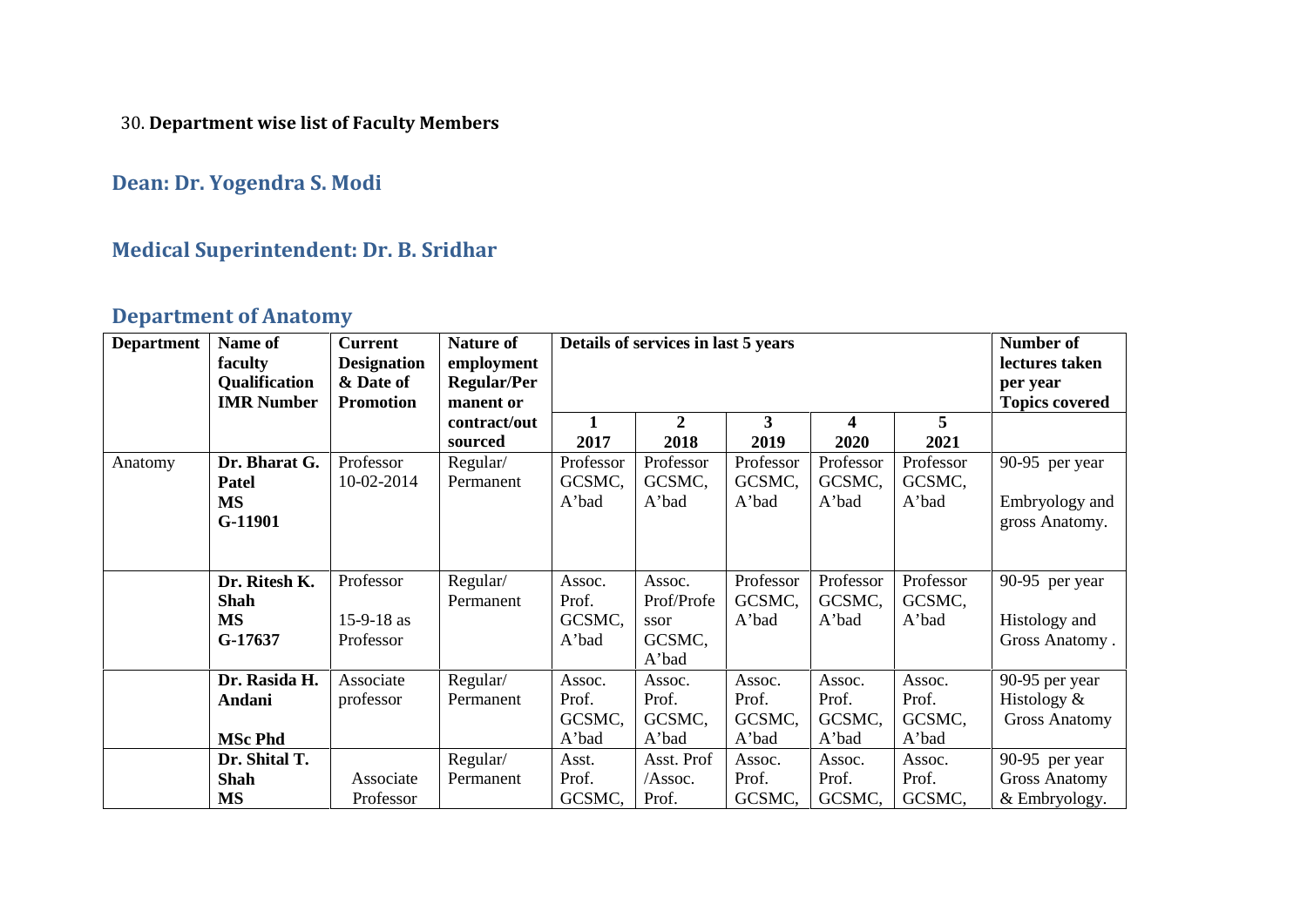| G-17800        | $15-9-18$ |           | A'bad  | GCSMC,<br>A'bad | A'bad           | A'bad           | A'bad        |                |
|----------------|-----------|-----------|--------|-----------------|-----------------|-----------------|--------------|----------------|
|                |           |           |        |                 |                 |                 |              |                |
| Dr. Kiran      | Assistant | Regular/  | Asst.  | Asst. Prof.     | Asst.           | Asst.           | Asst. Prof.  | 90-95 per year |
| Arora          | Professor | Permanent | Prof.  | GCSMC,          | Prof.           | Prof.           | GCSMC,       |                |
|                |           |           | GCSMC, | A'bad           | GCSMC,          | GCSMC,          | A'bad        | Gross Anatomy. |
| MSc, Phd       |           |           | A'bad  |                 | A'bad           | A'bad           |              |                |
| Dr. Jalpa N.   | Assistant | Regular/  | Asst.  | Asst. Prof.     | Asst.           | Asst.           | Asst. Prof.  | 90-95 per year |
| <b>Desai</b>   | Professor | Permanent | Prof.  | GCSMC,          | Prof.           | Prof.           | <b>GCSMC</b> |                |
| MD             |           |           | GCSMC, | A'bad           | GCSMC,          | GCSMC,          |              | Gross Anatomy. |
| $G-21116$      |           |           | A'bad  |                 | A'bad           | A'bad           |              |                |
| Dr. Chirag R.  | Assistant | Regular/  | Tutor  | Tutor/Asst      | Asst.           | Asst.           | Asst. Prof.  | 90-95 per year |
| <b>Vadhel</b>  | Professor | Permanent | GCSMC, | . Prof.         | Prof.           | Prof.           | GCSMC,       |                |
| MD             | $15-9-18$ |           | A'bad  | GCSMC,<br>A'bad | GCSMC,<br>A'bad | GCSMC,<br>A'bad | A'bad        | Gross Anatomy. |
| $G-22049$      |           |           |        |                 |                 |                 |              |                |
| Dr Urvi H.     | Tutor     | Regular/  | Tutor  | Tutor           | Tutor           | Tutor           | Tutor        | 90-95 per year |
| Dave           |           | Permanent | GCSMC, | GCSMC,          | GCSMC,          | GCSMC,          | GCSMC,       |                |
|                |           |           | A'bad  | A'bad           | A'bad           | A'bad           | A'bad        | Gross Anatomy. |
| <b>MSc Phd</b> |           |           |        |                 |                 |                 |              |                |
| Dr.Nirav M.    | Tutor     | Regular/  | Tutor  | Tutor           | Tutor           | Tutor           | Tutor        | 90-95 per year |
| Patel          |           | Permanent | GCSMC, | GCSMC,          | GCSMC,          | GCSMC,          | GCSMC,       |                |
| MD             |           |           | A'bad  | A'bad           | A'bad           | A'bad           | A'bad        | Gross Anatomy. |
| G-32947        |           |           |        |                 |                 |                 |              |                |

# **Department of Physiology**

| <b>Department</b> | Name of              | Current            | <b>Nature of</b>   |                                     | Number of             |
|-------------------|----------------------|--------------------|--------------------|-------------------------------------|-----------------------|
|                   | faculty              | <b>Designation</b> | employment         |                                     | lectures taken        |
|                   | <b>Qualification</b> | & Date of          | <b>Regular/Per</b> | Details of services in last 5 years | per year              |
|                   | <b>IMR</b>           | <b>Promotion</b>   | manent or          |                                     | <b>Topics covered</b> |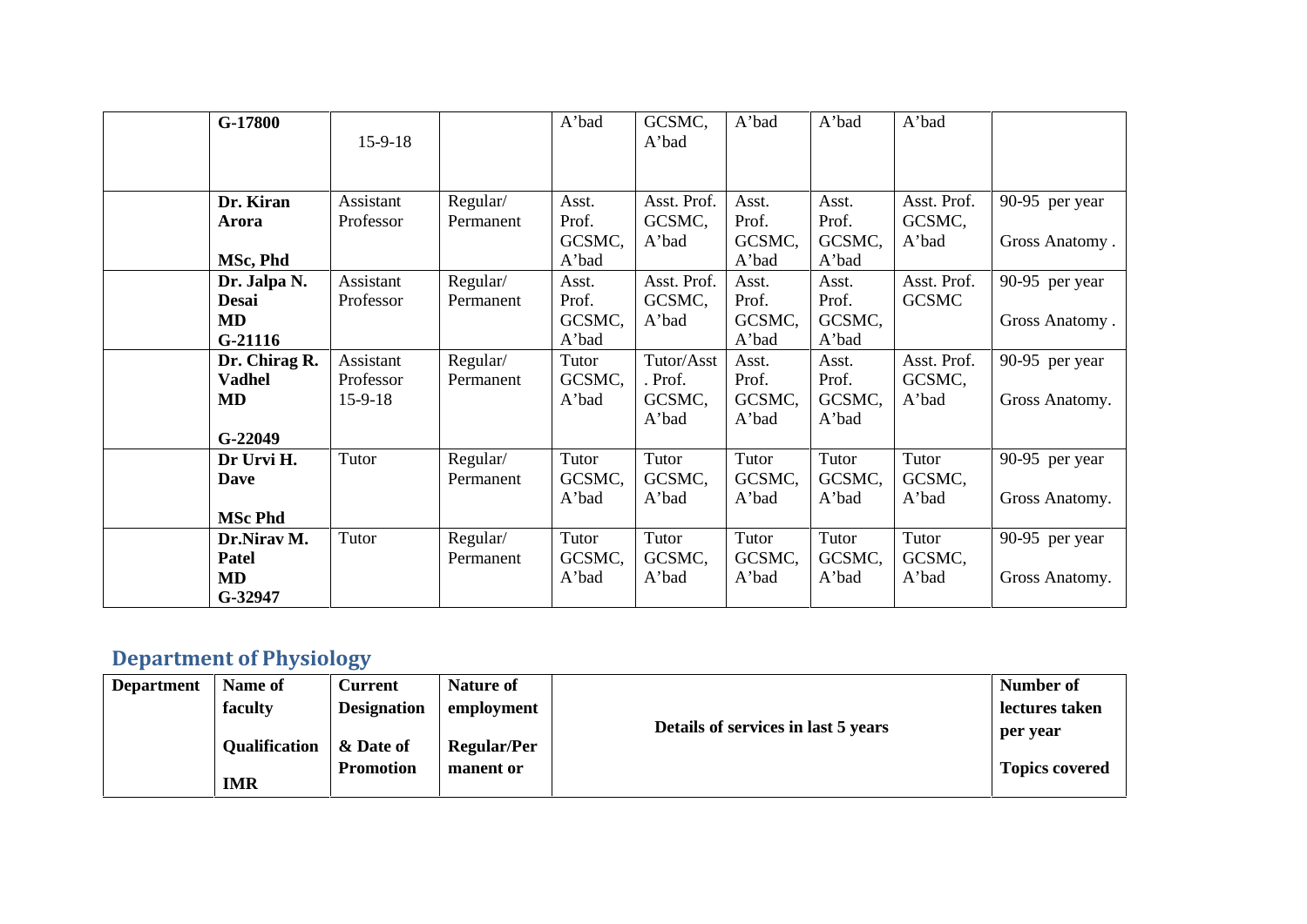|            | <b>Number</b>                                     |                                      | contract/out          | $\mathbf{1}$                              | $\overline{2}$                                                              | 3 <sup>1</sup>                            | 4                                         | $5\overline{)}$                           |                                                                                                                                           |
|------------|---------------------------------------------------|--------------------------------------|-----------------------|-------------------------------------------|-----------------------------------------------------------------------------|-------------------------------------------|-------------------------------------------|-------------------------------------------|-------------------------------------------------------------------------------------------------------------------------------------------|
|            |                                                   |                                      | sourced               | 2017                                      | 2018                                                                        | 2019                                      | 2020                                      | 2021                                      |                                                                                                                                           |
| Physiology | Dr Vilas J<br>Patel MD<br>G-8771                  | Professor &<br>Head<br>06.01.2011    | Regular/<br>Permanent | Professor<br>GCSMC,<br>A'bad              | Professor<br>GCSMC,<br>A'bad                                                | Professor<br>GCSMC,<br>A'bad              | Professor<br>GCSMC,<br>A'bad              | Professor<br>GCSMC,<br>A'bad              | 90-100 per year<br>CNS, HIGHER<br>FUNCTIONS,<br>ANS etc.                                                                                  |
|            | Dr Anand H<br>Mistry<br><b>MD</b><br>G-36907      | Professor<br>15.09.2018              | Regular/<br>Permanent | Associate<br>Professor<br>GCSMC,<br>A'bad | Associate<br>Professor<br>$\&$<br>Professor<br>GCSMC,<br>A'bad              | Professor<br>GCSMC,<br>A'bad              | Professor<br>GCSMC,<br>A'bad              | Professor<br>GCSMC,<br>A'bad              | 95-100 Per Year<br>Blood, CVS,<br>Special Sense,<br>Hematology<br>Lab.                                                                    |
|            | Dr Jaydeep D<br>Kagathara<br><b>MD</b><br>G-38911 | Associate<br>Professor<br>15.09.2018 | Regular/<br>Permanent | Assistant<br>Professor<br>GCSMC,<br>A'bad | Assistant<br>Professor<br>$\&$<br>Associate<br>Professor<br>GCSMC,<br>A'bad | Associate<br>Professor<br>GCSMC,<br>A'bad | Associate<br>Professor<br>GCSMC,<br>A'bad | Associate<br>Professor<br>GCSMC,<br>A'bad | 90-100 Per Year<br>General<br>Physiology,<br>Nerve - Muscle,<br>$CNS$ Part - 1,<br>Renal Phy,<br>Reproductive<br>System, Clinical<br>Lab. |
|            | Dr Lopa<br>Vaidya<br>M.Sc. PhD                    | Assistant<br>Professor<br>23.12.2010 | Regular/<br>Permanent | Assistant<br>Professor<br>GCSMC,<br>A'bad | Assistant<br>Professor<br>GCSMC,<br>A'bad                                   | Assistant<br>Professor<br>GCSMC,<br>A'bad | Assistant<br>Professor<br>GCSMC,<br>A'bad | Assistant<br>Professor<br>GCSMC,<br>A'bad | 80-100 Per Year<br>GIT Phy,<br>Respiratory<br>System,<br>Endocrine<br>System,<br>Reproductive<br>System,<br>Amphibian Lab                 |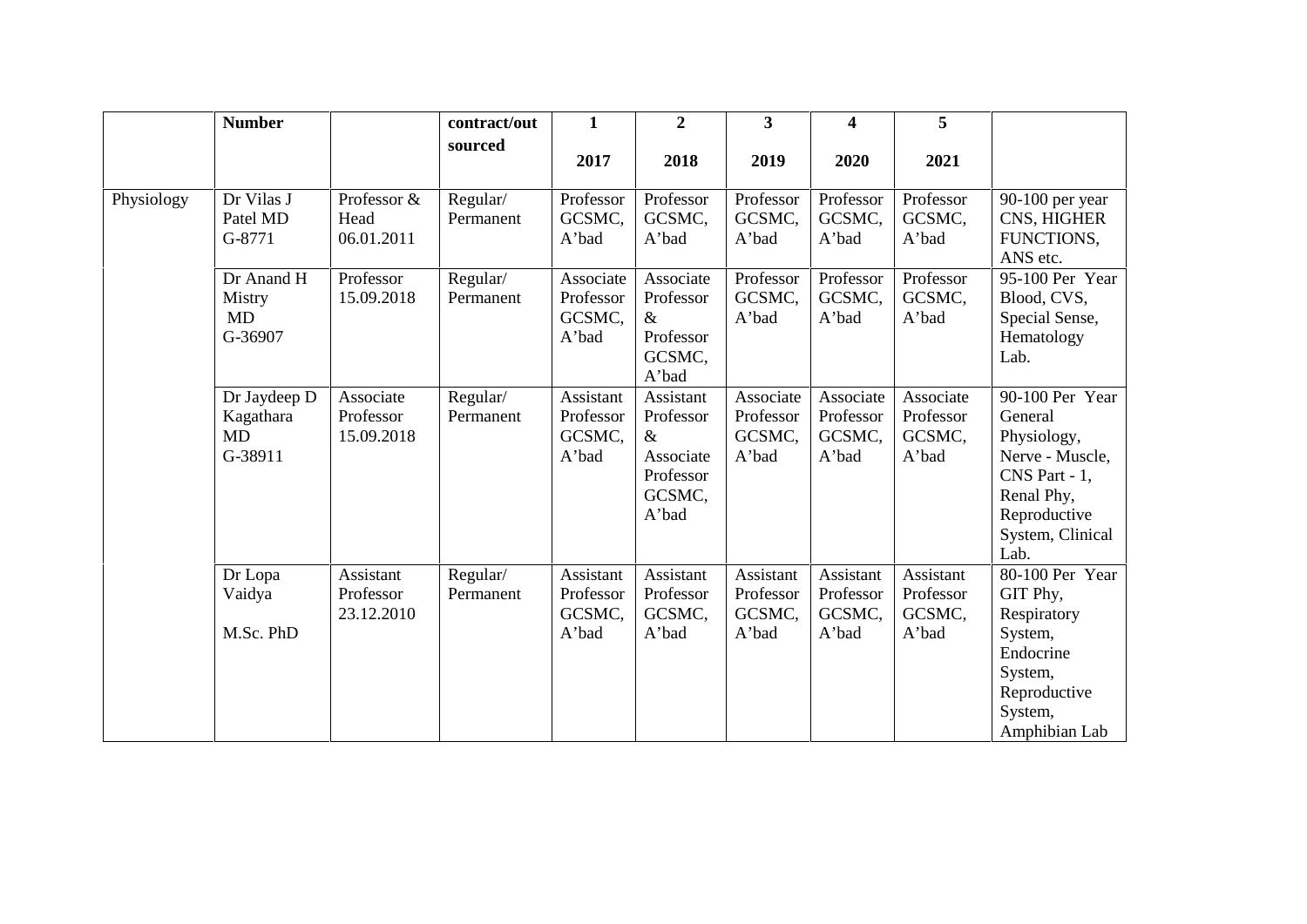| Dr Urja    | Tutor      | Regular/  | Tutor  | Tutor  | Tutor  | Tutor  | Tutor  | 90 per year    |
|------------|------------|-----------|--------|--------|--------|--------|--------|----------------|
| Dholakia   | 02.07.2012 | Permanent | GCSMC, | GCSMC, | GCSMC, | GCSMC, | GCSMC, | Amphibian Lab  |
| MD.        |            |           | A'bad  | A'bad  | A'bad  | A'bad  | A'bad  | Clinical Lab   |
| G-40607    |            |           |        |        |        |        |        | Hematology Lab |
| Dr Manisha | Tutor      | Regular/  | Tutor  | Tutor  | Tutor  | Tutor  | Tutor  | 90 per year    |
| Makwana    | 01.07.2013 | Permanent | GCSMC, | GCSMC, | GCSMC, | GCSMC, | GCSMC, | Amphibian Lab  |
| M.Sc. PhD  |            |           | A'bad  | A'bad  | A'bad  | A'bad  | A'bad  | Clinical Lab   |
|            |            |           |        |        |        |        |        | Hematology Lab |
| Dr Fairy   | Tutor      | Regular/  | Tutor  | Tutor  | Tutor  | Tutor  | Tutor  | 90 per year    |
| Panchal    | 13.07.2020 | Permanent | GCSMC, | GCSMC, | GCSMC, | GCSMC, | GCSMC, | Amphibian Lab  |
| MD         |            |           | A'bad  | A'bad  | A'bad  | A'bad  | A'bad  | Clinical Lab   |
| G-69730    |            |           |        |        |        |        |        | Hematology Lab |

#### **Department of Biochemistry**

| <b>Departmen</b> | Name of<br>faculty<br>Qualification<br><b>IMR</b> Number | <b>Current</b><br><b>Designation</b><br>& Date of<br><b>Promotion</b> | <b>Nature of</b><br>employment<br><b>Regular/Per</b><br>manent or |                              | Details of services in last 5 years |                              |                              |                              |                                                                                                                                                                                   |
|------------------|----------------------------------------------------------|-----------------------------------------------------------------------|-------------------------------------------------------------------|------------------------------|-------------------------------------|------------------------------|------------------------------|------------------------------|-----------------------------------------------------------------------------------------------------------------------------------------------------------------------------------|
|                  | sourced                                                  | contract/out                                                          | 2017                                                              | 2<br>2018                    | 3<br>2019                           | 4<br>2020                    | 5<br>2021                    |                              |                                                                                                                                                                                   |
| Biochemistr      | <b>RAMESH</b><br><b>PRADHAN</b><br>MD<br>A-14019         | Professor<br>01/09/2014                                               | Regular/<br>Permanent                                             | Professor<br>GCSMC,<br>A'bad | Professor<br>GCSMC,<br>A'bad        | Professor<br>GCSMC,<br>A'bad | Professor<br>GCSMC,<br>A'bad | Professor<br>GCSMC,<br>A'bad | 60 lectures avg.<br>Topics :<br>Chemistry $\&$<br>metabolism of<br>Carbohydrates,<br>Enzymes, Water<br>& Electrolyte<br>metabolism &<br>disorders,<br>Molecular<br><b>Biology</b> |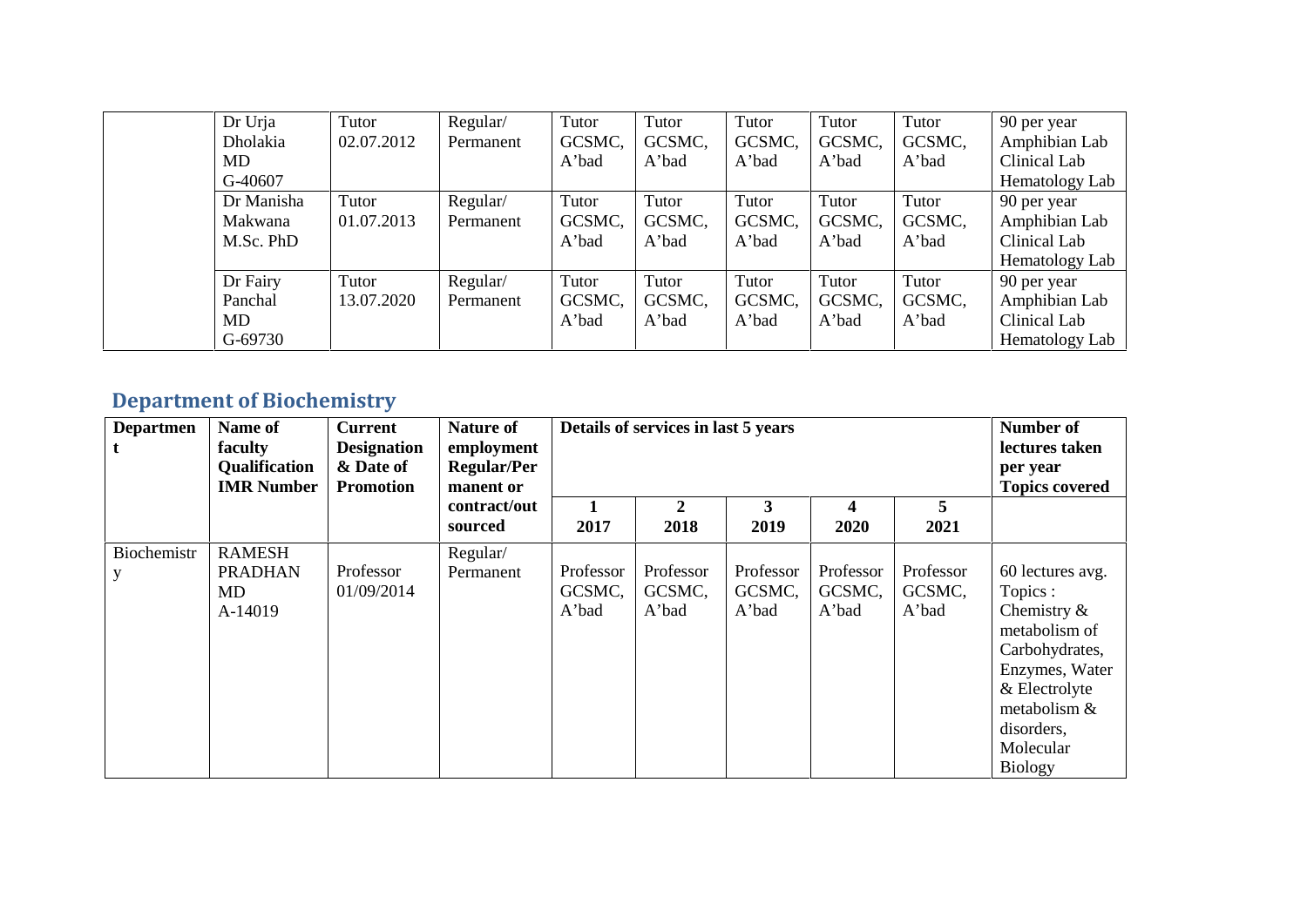| <b>ROSY</b><br><b>LEKHARU</b><br>MD<br>A-15014   | Professor<br>2018                    | Regular/<br>Permanent | Associate<br>Professo<br>GCSMC,<br>A'bad r | Professor<br>GCSMC,<br>A'bad              | Professor<br>GCSMC,<br>A'bad              | Professor<br>GCSMC,<br>A'bad              | Professor<br>GCSMC,<br>A'bad              | 60 lectures avg.<br>Topics:<br>Chemistry $\&$<br>metabolism of<br>Proteins &<br>amino acids,<br>Vitamins &<br>Coenzymes, pH<br>regulation $\&$<br>disorders,<br>Cancer<br>Biochemistry,<br>Immunochemistr<br>y |
|--------------------------------------------------|--------------------------------------|-----------------------|--------------------------------------------|-------------------------------------------|-------------------------------------------|-------------------------------------------|-------------------------------------------|----------------------------------------------------------------------------------------------------------------------------------------------------------------------------------------------------------------|
| <b>PRASHANT</b><br><b>JADAV</b><br>MD<br>G-20169 | Assistant<br>Professor<br>01/09/2014 | Regular/<br>Permanent | Assistant<br>Professor<br>GCSMC,<br>A'bad  | Assistant<br>Professor<br>GCSMC,<br>A'bad | Assistant<br>Professor<br>GCSMC,<br>A'bad | Assistant<br>Professor<br>GCSMC,<br>A'bad | Assistant<br>Professor<br>GCSMC,<br>A'bad | 60 lectures<br>Topics:<br>Chemistry &<br>metabolism of<br>lipids, Minerals,<br>Hormone<br>Action,<br>Molecular<br>Techniques,<br>Recent advances                                                               |
| <b>UTSAV</b><br><b>PARMAR</b><br>MD<br>G-254447  | Assistant<br>Professor<br>01/12/2020 | Regular/<br>Permanent | Tutor<br>GCSMC,<br>A'bad                   | Tutor<br>GCSMC,<br>A'bad                  | Tutor<br>GCSMC,<br>A'bad                  | Tutor<br>GCSMC,<br>A'bad                  | Assistant<br>Professor<br>GCSMC,<br>A'bad | 60 lectures<br>Topics:<br>Chemistry $\&$<br>metabolism of<br>Nucleic acids,<br>Nutrition,<br>Xenobiotics,                                                                                                      |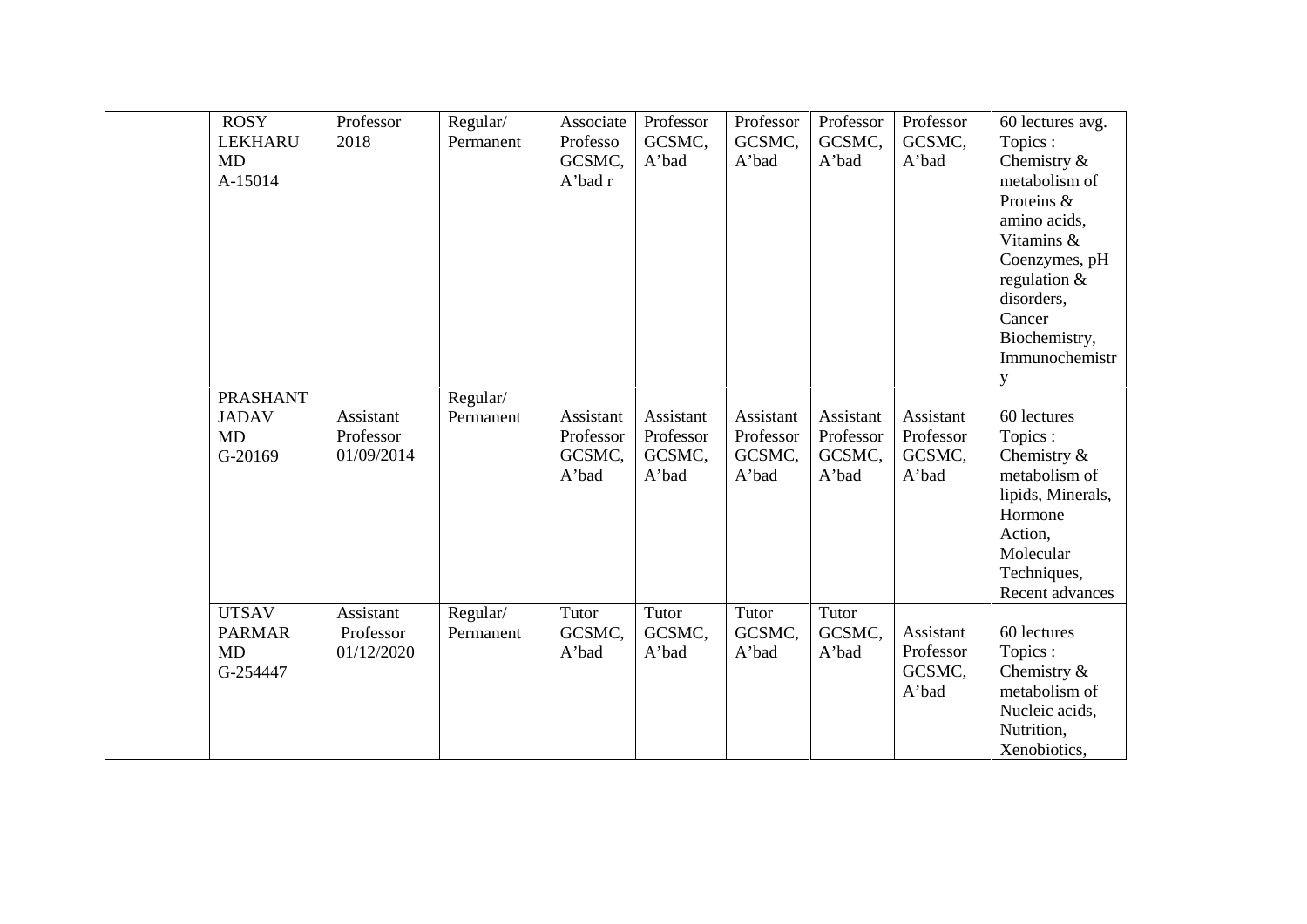| <b>VIJAY</b><br><b>PANDHARE</b><br>M.Sc.                       | Tutor | Regular/<br>Permanent | Tutor<br>GCSMC,<br>A'bad | Tutor<br>GCSMC,<br>A'bad | Tutor<br>GCSMC,<br>A'bad                      | Tutor<br>GCSMC,<br>A'bad                      | Tutor<br>GCSMC,<br>A'bad                               | 10 practicals<br>Qualitative &<br>Quantitative<br>Practicals &<br>demonstrations |
|----------------------------------------------------------------|-------|-----------------------|--------------------------|--------------------------|-----------------------------------------------|-----------------------------------------------|--------------------------------------------------------|----------------------------------------------------------------------------------|
| <b>SHUBHANGI</b><br><b>RATHOD</b><br><b>MBBS</b><br>G-66049    | Tutor | Regular/<br>Permanent |                          |                          | Resident<br>(1st)<br>Year)<br>GCSMC,<br>A'bad | Resident<br>(2nd)<br>Year)<br>GCSMC,<br>A'bad | Resident<br>(3rd Year)<br>cum Tutor<br>GCSMC,<br>A'bad | 05 practicals<br>Qualitative &<br>Quantitative<br>Practicals &<br>demonstrations |
| <b>MEET</b><br><b>KHARSADIY</b><br>A<br><b>MBBS</b><br>G-63399 | Tutor | Regular/<br>Permanent |                          |                          |                                               | Resident<br>(1st)<br>Year)<br>GCSMC,<br>A'bad | Resident<br>(2nd Year)<br>cum Tutor<br>GCSMC,<br>A'bad | 05 practicals<br>Qualitative &<br>Quantitative<br>Practicals &<br>demonstrations |
| <b>DHRUVIN</b><br><b>TAMBOLI</b><br><b>MBBS</b><br>G-65921     | Tutor | Regular/<br>Permanent |                          |                          |                                               | Resident<br>(1st)<br>Year)<br>GCSMC,<br>A'bad | Resident<br>(2nd Year)<br>cum Tutor<br>GCSMC,<br>A'bad | 05 practicals<br>Qualitative &<br>Quantitative<br>Practicals &<br>demonstrations |

## **Department of Pharmacology**

| <b>Department</b> | Name of              | <b>Current</b>     | <b>Nature of</b>   |                                     | Number of      |
|-------------------|----------------------|--------------------|--------------------|-------------------------------------|----------------|
|                   | faculty              | <b>Designation</b> | employment         | Details of services in last 5 years | lectures taken |
|                   | <b>Oualification</b> | & Date of          | <b>Regular/Per</b> |                                     | per vear       |
|                   | IMR                  | <b>Promotion</b>   | manent or          |                                     | Topics covered |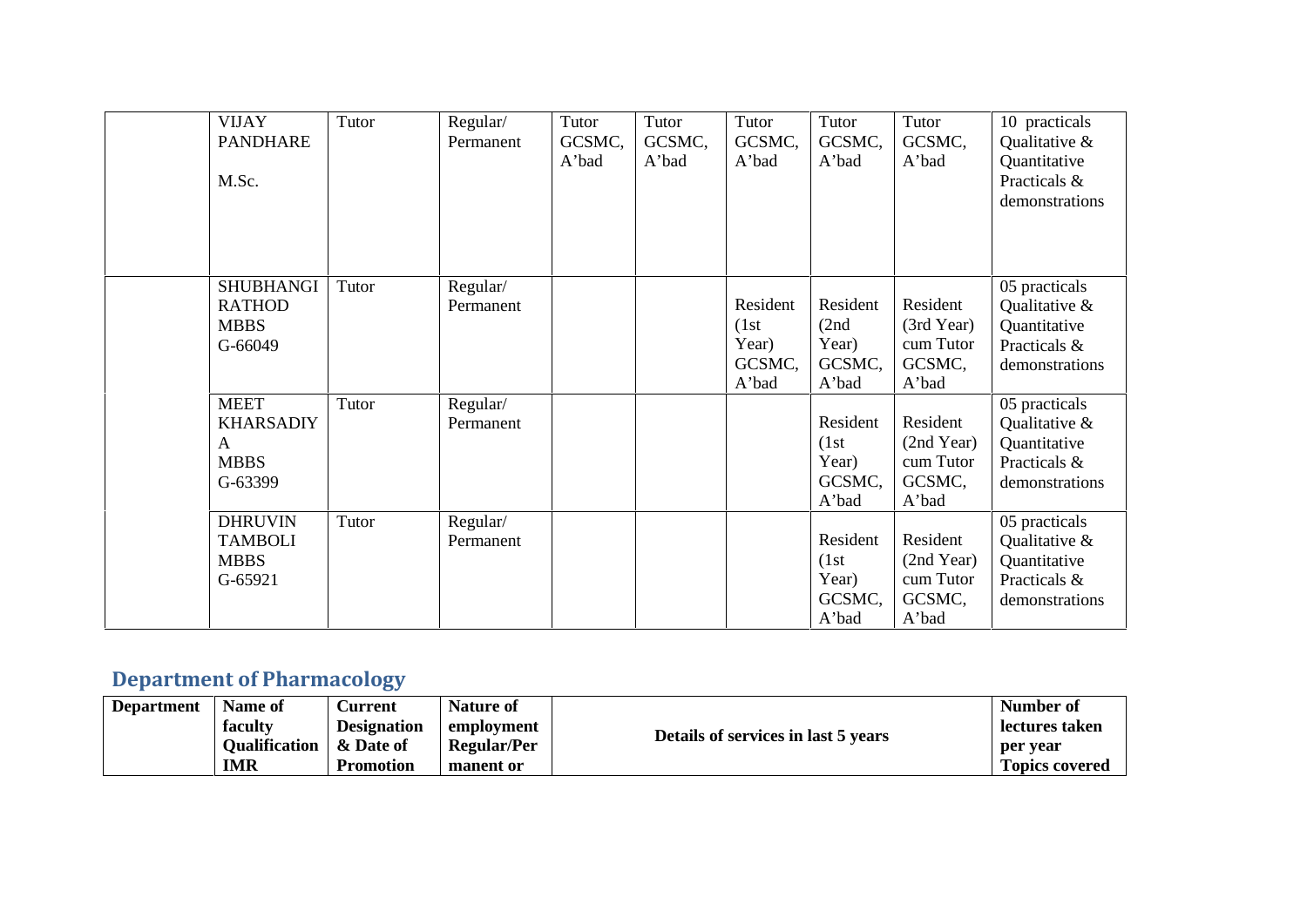|                            | <b>Number</b>                                                 |                                        | contract/out<br>sourced | 1<br>2017                                 | $\overline{2}$<br>2018                                               | 3<br>2019                                 | 4<br>2020                                                  | 5<br>2021                                               |                                                                                                                                                           |
|----------------------------|---------------------------------------------------------------|----------------------------------------|-------------------------|-------------------------------------------|----------------------------------------------------------------------|-------------------------------------------|------------------------------------------------------------|---------------------------------------------------------|-----------------------------------------------------------------------------------------------------------------------------------------------------------|
| Pharmacolog<br>$\mathbf y$ | Dr. Sumit<br>Patel<br>MBBS: G-<br>41040<br>PG: G-19980        | Professor<br>(01/11/2021)              | Regular/<br>Permanent   | Assistant<br>Professor<br>GCSMC,<br>A'bad | Assistant<br>Professor/<br>Associate<br>Professor<br>GCSMC,<br>A'bad | Associate<br>Professor<br>GCSMC,<br>A'bad | Associate<br>Professor<br>GCSMC,<br>A'bad                  | Associate<br>Professor/P<br>rofessor<br>GCSMC,<br>A'bad | 25-30 hours per<br>year<br>CNS-11,<br>Endocrine-9<br>Tutorial-8                                                                                           |
|                            | Dr. Vipul<br>Chaudhary<br>MBBS: G-<br>35198<br>PG-17490       | Associate<br>Professor<br>(08/10/2018) | Regular/<br>Permanent   | Assistant<br>Professor<br>GCSMC,<br>A'bad | Assistant<br>Professor/<br>Associate<br>Professor<br>GCSMC,<br>A'bad | Associate<br>Professor<br>GCSMC,<br>A'bad | Associate<br>Professor<br>GCSMC,<br>A'bad                  | Associate<br>Professor<br>GCSMC,<br>A'bad               | 20-25 hours per<br>year<br>PK-6,<br>Respiratory $-2$<br>$GIT-3$<br>Autacoids-2<br>Communication<br>with patient-1<br>Rational drug<br>use-1<br>Tutorial-7 |
|                            | Dr. Akanksha<br>Prajapati<br>MBBS: G-<br>73426<br>PG: G-31190 | Assistant<br>Professor<br>(19/06/2018) | Regular/<br>Permanent   | Tutor<br>GCSMC,<br>A'bad                  | Tutor/Assi<br>stant<br>Professor<br>GCSMC,<br>A'bad                  | Assistant<br>Professor<br>GCSMC,<br>A'bad | Assistant<br>Professor<br>GCSMC,<br>A'bad                  | Assistant<br>Professor<br>GCSMC,<br>A'bad               | 35-40 hours per<br>year<br>Gen.Pharmac-10<br>$ANS-12$<br>ADR-1<br>Tutorial-13                                                                             |
|                            | Dr. Vidhi<br>Thacker<br>M.Sc. PhD                             | Assistant<br>Professor<br>(16/07/2020) | Regular/<br>Permanent   | Tutor<br>GCSMC,<br>A'bad                  | Tutor<br>GCSMC,<br>A'bad                                             | Tutor<br>GCSMC,<br>A'bad                  | Tutor<br>$\&$<br>Assistant<br>Professor<br>GCSMC,<br>A'bad | Assistant<br>Professor<br>GCSMC,<br>A'bad               | 45-50 hours per<br>year<br>CVS-9<br>Anticancer-1<br>Chemotherapy-6<br>Clinical<br>pharmacy-8<br>Exp.pharmac-6                                             |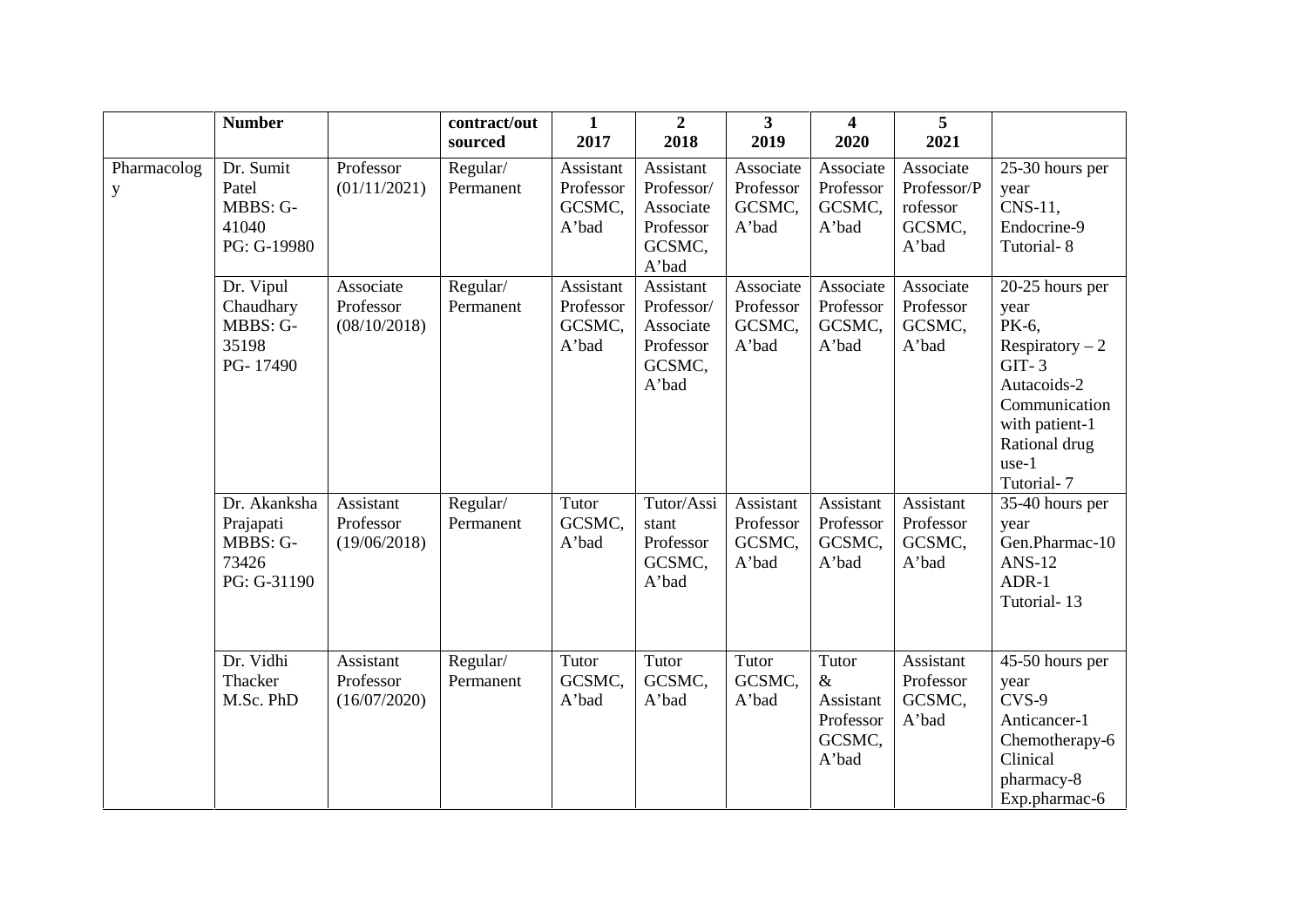|                                              |                       |                       |                          |                          |                                       |                                                 |                          | Communication-<br>$\overline{2}$<br>Tutorial-14                                                                      |
|----------------------------------------------|-----------------------|-----------------------|--------------------------|--------------------------|---------------------------------------|-------------------------------------------------|--------------------------|----------------------------------------------------------------------------------------------------------------------|
| Dr. Zankrut<br>Patel<br>MBBS:<br>65544       | Tutor<br>(08/12/2020) | Regular/<br>Permanent | $\blacksquare$           | $\overline{\phantom{a}}$ | Junior<br>Resident<br>GCSMC,<br>A'bad | Junior<br>Resident/<br>Tutor<br>GCSMC,<br>A'bad | Tutor<br>GCSMC,<br>A'bad | 35-40 hours per<br>year<br>Clinical<br>pharmacy-6<br>Clinical<br>pharmacology-<br>20<br>Tutorial-14                  |
| Dr. Hardik<br>Prajapati<br>MBBS: G-<br>59688 | Tutor<br>(08/12/2020) | Regular/Perm<br>anent | $\overline{\phantom{a}}$ | $\overline{\phantom{a}}$ | Junior<br>Resident<br>GCSMC,<br>A'bad | Junior<br>Resident/<br>Tutor<br>GCSMC,<br>A'bad | Tutor<br>GCSMC,<br>A'bad | 30-35 hours per<br>year<br>Clinical<br>pharmacy-4<br>Exp.pharmac-2<br>Clinical<br>pharmacology-<br>10<br>Tutorial-15 |
| Dr. Parth<br>Patel<br>MBBS: G-<br>65544      | Tutor<br>(08/12/2020) | Regular/Perm<br>anent | $\overline{\phantom{a}}$ | $\overline{\phantom{a}}$ | $\blacksquare$                        | Tutor<br>GCSMC,<br>A'bad                        | Tutor<br>GCSMC,<br>A'bad | 10-15 hours per<br>year<br>Tutorial-12                                                                               |
| Dr. Toral<br>Gohil<br>MBBS: G-<br>58551      | Tutor<br>(08/12/2020) | Regular/Perm<br>anent | $\overline{\phantom{a}}$ | $\overline{\phantom{a}}$ | $-$                                   | Tutor<br>GCSMC,<br>A'bad                        | Tutor<br>GCSMC,<br>A'bad | 10-15 hours per<br>year<br>Tutorial-12                                                                               |

# **Department of Pathology**

| <b>Departmen</b> | Name of | ∠urrent           | Nature of |                                     | Number oi      |
|------------------|---------|-------------------|-----------|-------------------------------------|----------------|
|                  | faculty | <b>Designatio</b> | employmen | Details of services in last 5 years | lectures taken |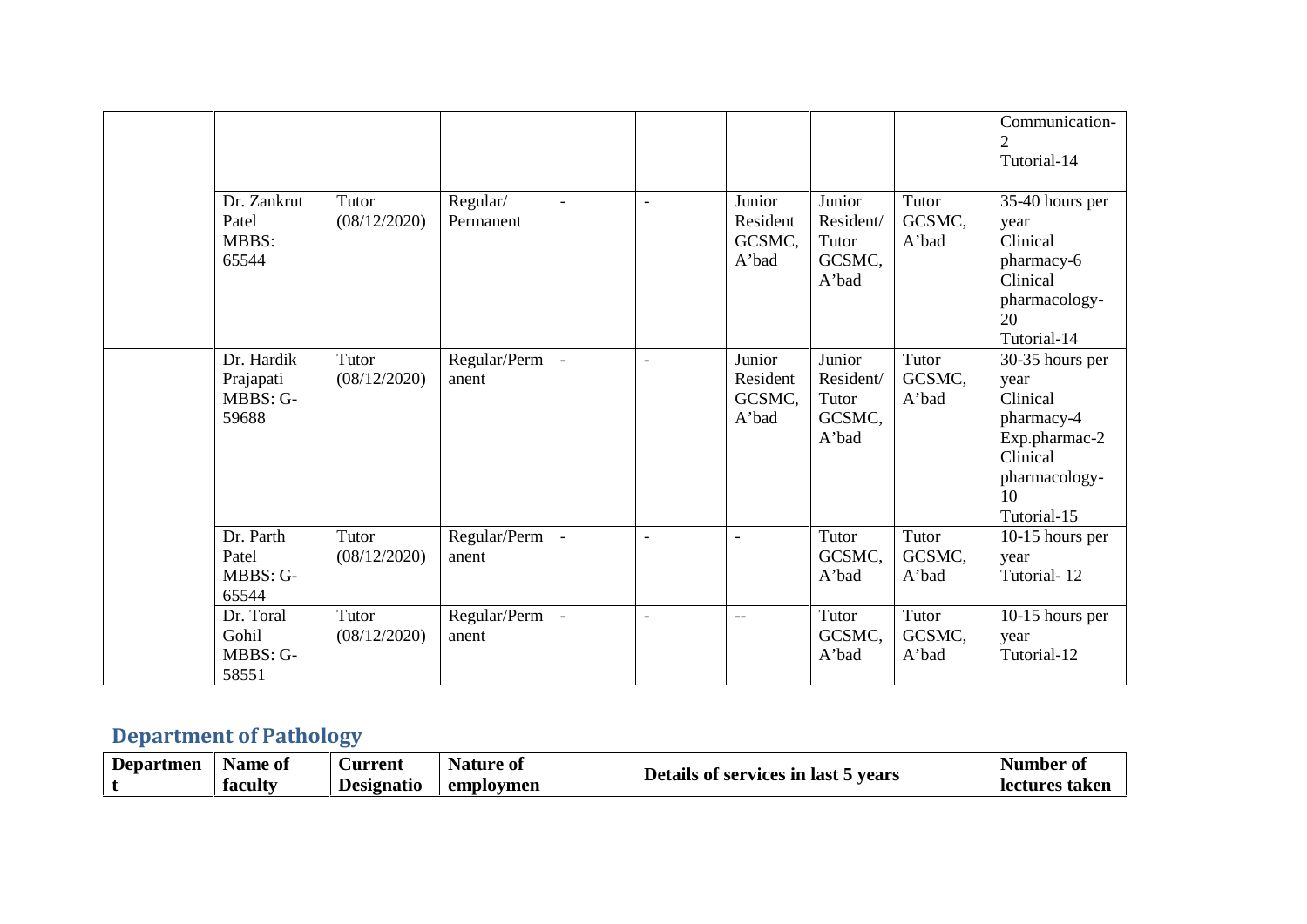|           | Qualificatio<br>n<br><b>IMR</b>                                                    | $\mathbf n$<br>& Date of<br><b>Promotion</b>      | t<br><b>Regular/Pe</b><br>rmanent or |                                           |                                           |                                                    |                                                    |                                             | per year<br><b>Topics</b><br>covered                                                    |
|-----------|------------------------------------------------------------------------------------|---------------------------------------------------|--------------------------------------|-------------------------------------------|-------------------------------------------|----------------------------------------------------|----------------------------------------------------|---------------------------------------------|-----------------------------------------------------------------------------------------|
|           | <b>Number</b>                                                                      |                                                   | contract/ou<br>tsourced              | $\mathbf{1}$<br>2017                      | $\overline{2}$<br>2018                    | 3<br>2019                                          | $\overline{\mathbf{4}}$<br>2020                    | 5<br>2021                                   |                                                                                         |
| Pathology | Dr. Sushil<br>Suri MBBS,<br><b>MD</b><br>$G-7827(UG)$<br>$G-11337$ (PG)            | Professor &<br><b>HOD</b><br>Joining-<br>01/05/15 | Regular/<br>Permanent                | Professor<br>GCSMC,<br>A'bad              | Professor<br>GCSMC,<br>A'bad              | Professor<br>$\&$<br><b>HOD</b><br>GCSMC,<br>A'BAD | Professor<br>$\&$<br><b>HOD</b><br>GCSMC,<br>A'BAD | Professor<br>$\&$<br>HOD<br>GCSMC,<br>A'bad | 40-42 per year<br>Respiratory<br>System,<br>practicals,<br><b>AETCOM</b>                |
| Pathology | Dr. Deepak<br>Joshi<br>MBBS, MD<br>$G-8761(UG)$<br>$G-1649(PG)$                    | Professor<br>Joining-<br>22/03/16                 | Regular/<br>Permanent                | Professor<br>GCSMC,<br>A'BAD              | Professor<br>GCSMC,<br>A'BAD              | Professor<br>GCSMC,<br>A'BAD                       | Professor<br>GCSMC,<br>A'BAD                       | Professor<br>GCSMC,<br>A'BAD                | 40-42 per year<br>Inflammation,<br>neoplasia,<br>practicals, SDL<br>etc.                |
| Pathology | Dr, Sadhana<br>Kothari<br>MBBS,<br>DCP,<br>MD,<br>G-10628<br>(UG)<br>$G-7335$ (PG) | Associate<br>Professor<br>30-01-2014              | Regular/<br>Permanent                | Assoc.<br>Prof.<br>GCSMC,<br>A'BAD        | Assoc.<br>Prof.<br>GCSMC,<br>A'BAD        | Assoc.<br>Prof.<br>GCSMC,<br>A'BAD                 | Assoc.<br>Prof.<br>GCSMC,<br>A'BAD                 | Assoc.<br>Prof.<br>GCSMC,<br>A'BAD          | $40-42$ year<br>Cell injury,<br>CVS,<br>autoimmune<br>disease<br>,AETCOM,<br><b>SDL</b> |
| Pathology | Dr. Asha<br>Purohit<br>MBBS,<br>MD,                                                | Associate<br>professor<br>10-11-2014              | Regular/<br>Permanent                | Associate<br>professor<br>GCSMC,<br>A'bad | Associate<br>professor<br>GCSMC,<br>A'bad | Associate<br>professor<br>GCSMC,<br>A'bad          | Associate<br>professor<br>GCSMC,<br>A'bad          | Associate<br>professor<br>GCSMC,<br>A'bad   | 40-42 per year<br>Haematology<br>Male genital<br>system                                 |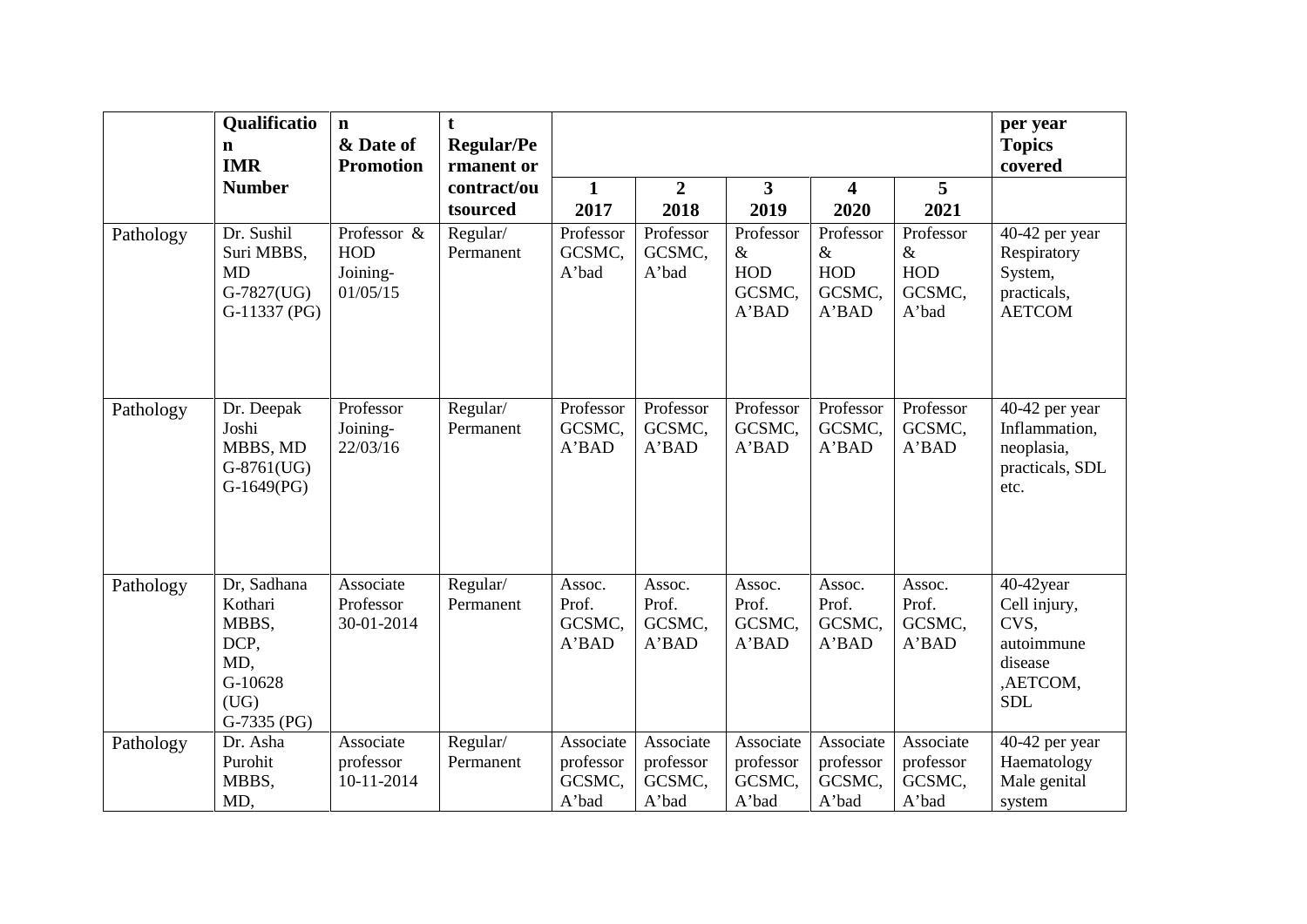|           | UG & $PG-$<br>G-52998                                                        |                                        |                       |                                           |                                           |                                           |                                           |                                                     | Immunohematol<br>ogy,<br>practicals, SDL                                                                             |
|-----------|------------------------------------------------------------------------------|----------------------------------------|-----------------------|-------------------------------------------|-------------------------------------------|-------------------------------------------|-------------------------------------------|-----------------------------------------------------|----------------------------------------------------------------------------------------------------------------------|
| Pathology | Dr. Anupama<br>Dayal MBBS,<br><b>MD</b><br>G-36669(UG<br>& PG)               | Associate<br>Professor<br>22/03/2016   | Regular/<br>Permanent | Associate<br>Professor<br>GCSMC,<br>A'BAD | Associate<br>Professor<br>GCSMC,<br>A'BAD | Associate<br>Professor<br>GCSMC,<br>A'BAD | Associate<br>Professor<br>GCSMC,<br>A'BAD | Associate<br>Professor<br>GCSMC,<br>A'BAD           | 40-42 per year<br>Liver and<br>Biliary Tract,<br><b>Female Genital</b><br>System,<br>AETCOM,<br>Practicals etc.      |
| Pathology | Dr. Rupal J<br>Shah<br>MBBS, MD<br>G-35906(UG)<br>$G-15862(PG)$              | Associate<br>Professor<br>02/02/2019   | Regular/<br>Permanent | Assistant<br>Prof<br>GCSMC,<br>A'BAD      | Assistant<br>Prof<br>GCSMC,<br>A'BAD      | Assoc<br>Prof<br>GCSMC,<br>A'BAD          | Assoc<br>Prof<br>GCSMC,<br>A'BAD          | Assoc Prof<br>GCSMC,<br>A'BAD                       | 40-42 per year<br>Urinary system,<br>circulatory<br>system, AETCO<br>M,SDL, practical<br>s etc.                      |
| Pathology | Dr Kalpen<br>Patel<br>MBBS, MD<br>(pathology $\&$<br>Bacteriology)<br>G-3132 | Assistant<br>professor<br>08/05/2014   | Regular/<br>Permanent | Assistant<br>professor<br>GCSMC,<br>A'bad | Assistant<br>professor<br>GCSMC,<br>A'bad | Assistant<br>professor<br>GCSMC,<br>A'bad | Assistant<br>professor<br>GCSMC,<br>A'bad | Assistant<br>professor<br>GCS<br>Medical<br>college | 40-42per year<br>-Haemodynamic<br>disorders<br>-Gastrointestinal<br>tract<br>-Genetics                               |
| Pathology | Dr. Arpit J<br>Gohel<br>MBBS, MD.<br>G-39632<br>(MBBS)<br>G-19468<br>(MD)    | Assistant<br>professor<br>(01/09/2014) | Regular/<br>Permanent | Asst.<br>Prof.<br>GCSMC,<br>A'bad         | Asst. Prof.<br>GCSMC,<br>A'bad            | Asst.<br>Prof.<br>GCSMC,<br>A'bad         | Asst.<br>Prof.<br>GCSMC,<br>A'bad         | Asst. Prof.<br>GCSMC,<br>A'bad                      | 40-42per year<br>Immunopatholo<br>gy. Central<br>nervous system,<br>Bone Pathology,<br><b>Skin Pathology</b><br>etc. |
| Pathology | Dr.Puja B.<br>Jarwani<br>M.B.B.S,<br>M.D<br>G-29938                          | Assistant<br>Professor<br>19/06/2018   | Regular/<br>Permanent | Tutor<br>GCSMC,<br>A'BAD                  | Tutor<br>GCSMC,<br>A'BAD<br>Assist.       | Assist.<br>Prof<br>GCSMC,<br>A'BAD        | Assist.<br>Prof<br>GCSMC,<br>A'BAD        | Assist. Prof<br>GCSMC,<br>A'bad                     | 40-42per year<br>Endocrine,<br>Breast,<br>Infection,<br><b>AETCOM</b>                                                |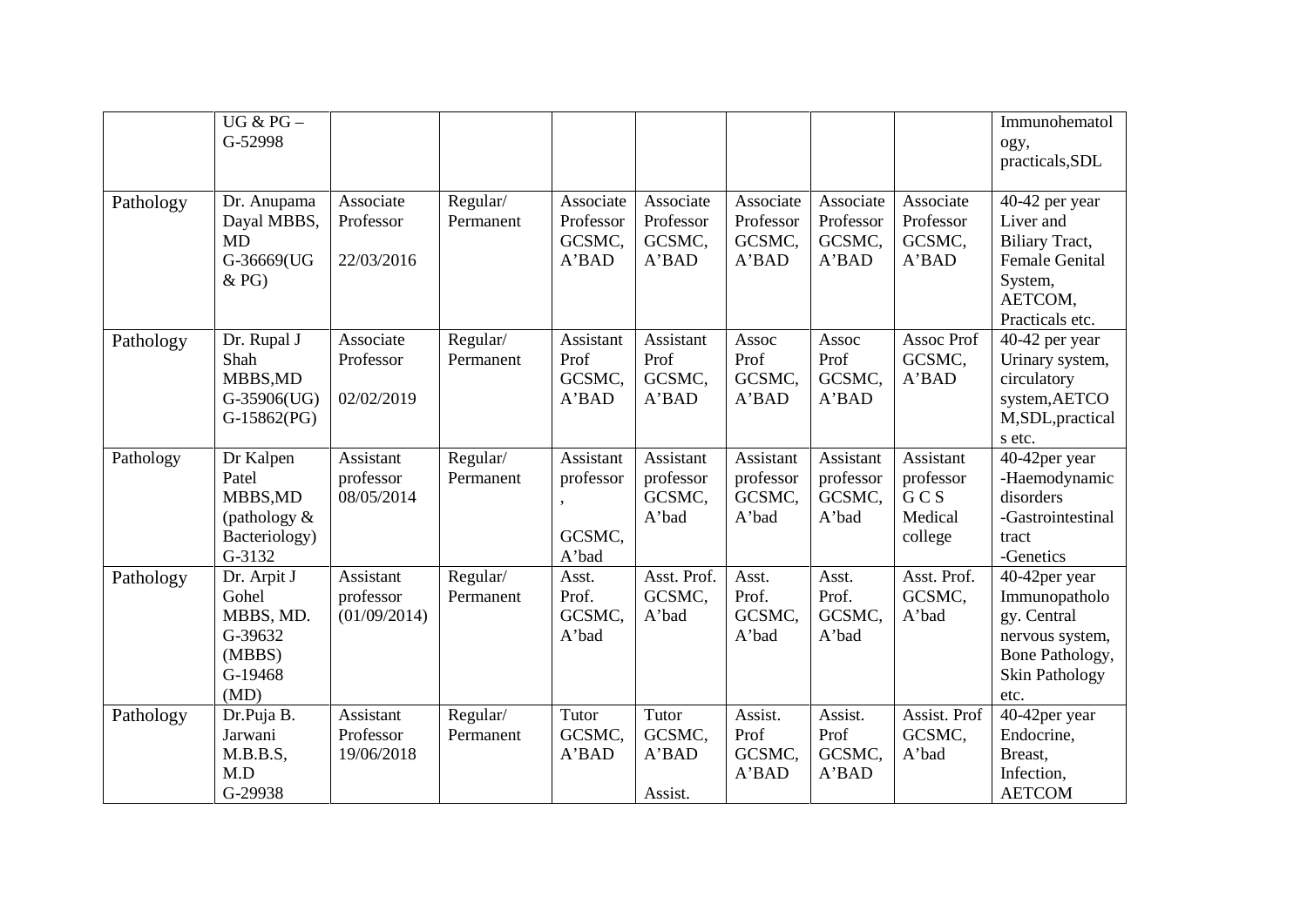|           | (MBBS)<br>G-16977<br>(MD)                                                                                   |                                      |                       |                                                | Prof<br>GCSMC,<br>A'BAD                                         |                                    |                                            |                                                      |                                                                                                                                                      |
|-----------|-------------------------------------------------------------------------------------------------------------|--------------------------------------|-----------------------|------------------------------------------------|-----------------------------------------------------------------|------------------------------------|--------------------------------------------|------------------------------------------------------|------------------------------------------------------------------------------------------------------------------------------------------------------|
| Pathology | Dr.Sneha S.<br>Babaria<br>M.B.B.S<br>D.C.P.M.D.<br>G-27367<br>(MBBS)<br>G-11307<br>(DCP)<br>G-12006<br>(MD) | Assistant<br>Professor<br>15/09/2018 | Regular/<br>Permanent | Tutor<br>GCSMC,<br>A'bad                       | Tutor,<br>GCSMC,<br>A'BAD<br>Assist.<br>Prof<br>GCSMC,<br>A'bad | Assist.<br>Prof<br>GCSMC,<br>A'bad | Assist.<br>Prof<br>GCSMC,<br>A'bad         | Assist. Prof<br>GCSMC,<br>A'bad                      | 40-42per year<br>Infectious<br>diseases,<br>Spleen,<br>Lymphoid<br>disorders,<br>Male Genital<br>system,<br>Bone & Soft<br>tissues<br><b>AETCOM</b>  |
| Pathology | Dr. Madhur<br>Modi<br>MBBS, MD<br>$.G-46380$<br>(MBBS),<br>G22033(MD                                        | Assistant<br>Professor<br>03/02/2020 | Regular/<br>Permanent | Fellow in<br>Oncopath<br>ology,<br><b>GCRI</b> | Tutor,<br>GCSMC,<br>A'bad                                       | Tutor,<br>GCSMC,<br>A'bad          | Assistant<br>Professor<br>GCSMC,<br>A'bad  | Assistant<br>Professor,<br>GCSMC,<br>A'bad           | 40-42per year.<br>Haemorrhagic<br>disorders,<br>Environment<br>and Nutrition,<br>Eye, AETCOM.                                                        |
| Pathology | Dr Hitesh<br>Prajapati<br><b>MBBS</b><br><b>MD</b><br>G-21228                                               | Assistant<br>Professor<br>04/02/2020 | Regular/<br>Permanent | Tutor,<br>GCSMC,<br>A'bad,                     | Tutor,<br>GCSMC,<br>A'bad,                                      | Tutor,<br>GCSMC,<br>A'bad,         | Assistant<br>Professor<br>GCSMC,<br>A'bad, | Assistant<br>Professor<br>GCS<br>Medical<br>college, | 40-42 per year<br>-Immuno -<br>haematology and<br>blood banking<br>-Cytology basics<br>-Clinical<br>pathology<br>-Bio medical<br>waste<br>management |
| Pathology | Dr. Khushali<br>Parikh<br><b>MBBS</b>                                                                       | Assistant<br>professor               | Regular/<br>Permanent | Rresident<br>patholog<br>V                     | Resident<br>pathology<br><b>B</b> J MC                          | Senior<br>resident<br>GMC,         | Assistant<br>Professor<br>GMC,             | Assistant<br>Professor<br>GCSMC,                     | 40-42per year<br>Respiratory sys.<br>CVS etc.                                                                                                        |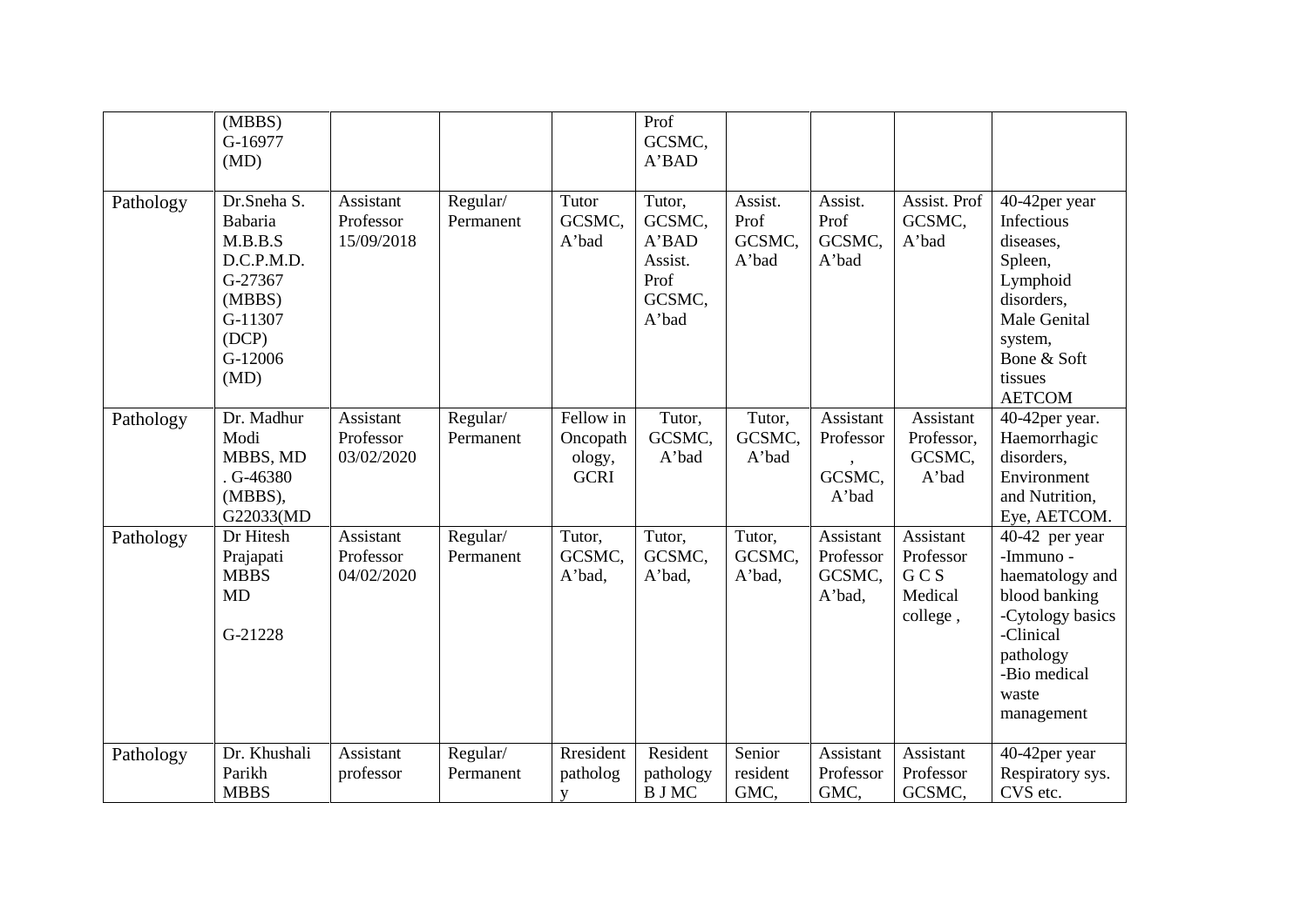|           | MD<br>$G-$<br>G 28727                                 | Joined on 16<br><b>July 2021</b> | <b>B</b> J MC         | Bhavana<br>garfrom<br>June<br>2020 | Bhavnag<br>ar from<br><b>July 2020</b> | A'bad                         | 3 of general<br>pathology                                                                    |
|-----------|-------------------------------------------------------|----------------------------------|-----------------------|------------------------------------|----------------------------------------|-------------------------------|----------------------------------------------------------------------------------------------|
| Pathology | Dr. Himali<br>Thakkar<br><b>MBBS</b><br>$ G - 62543 $ | Tutor<br>26-11-2021              | Regular/<br>Permanent |                                    |                                        | Tutor<br><b>GCSMCH</b><br>&RC | 40-42per year,<br>General<br>pathology,<br>Systemic<br>pathology,<br>Hematology,<br>Cytology |
| Pathology | Dr. Vidhi S.<br>Patel<br><b>MBBS</b><br>G-62222       | Tutor<br>26-11-2021              | Regular/<br>Permanent |                                    |                                        | Tutor<br><b>GCSMCH</b><br>&RC | 40-42per year,<br>General<br>pathology,<br>Systemic<br>pathology,<br>Hematology,<br>Cytology |
| pathology | Dr. Swetaben<br>Italiya MBBS<br>G-58510               | Tutor<br>$26 - 11 - 21$          | Regular/<br>Permanent |                                    |                                        | Tutor<br><b>GCSMCH</b><br>&RC | 40-42per year,<br>General<br>pathology,<br>Systemic<br>pathology,<br>Hematology,<br>Cytology |

**Department of Microbiology**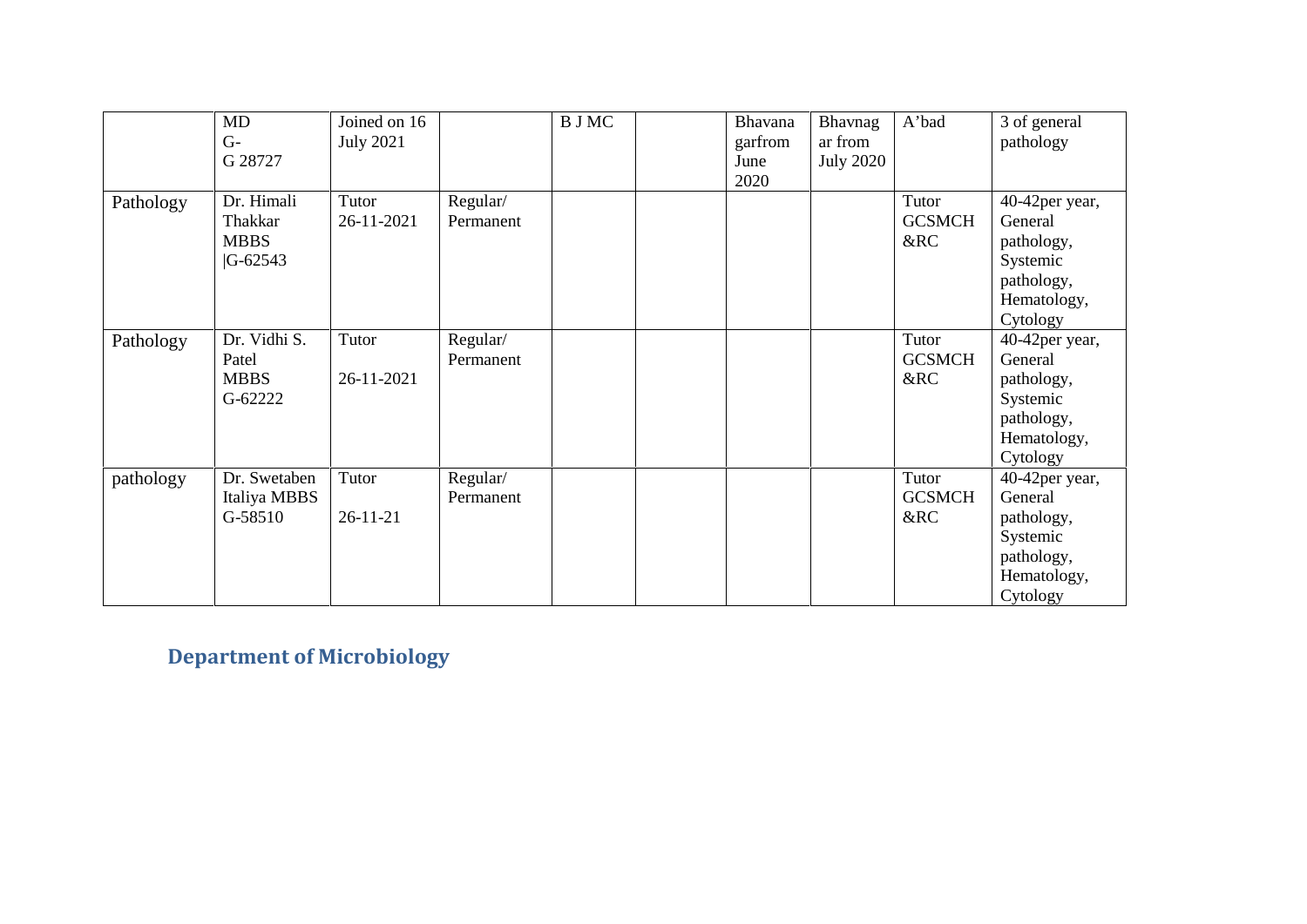| <b>Depart</b><br>ment | Name of<br><b>Faculty</b><br>Qualification<br><b>IMR</b> Number                                | <b>Current</b><br><b>Designation</b><br>& Date of<br>promotion                            | <b>Nature of</b><br>employment<br>Regular/<br>permanent<br>or contract/<br>outsourced |                                    | Details of Service in the Last 5 years |                                    | <b>Number of lectures</b><br>taken per year<br><b>Topics covered</b> |                                    |                                                                                                                                                                                                                                                                                                                                   |
|-----------------------|------------------------------------------------------------------------------------------------|-------------------------------------------------------------------------------------------|---------------------------------------------------------------------------------------|------------------------------------|----------------------------------------|------------------------------------|----------------------------------------------------------------------|------------------------------------|-----------------------------------------------------------------------------------------------------------------------------------------------------------------------------------------------------------------------------------------------------------------------------------------------------------------------------------|
|                       |                                                                                                |                                                                                           |                                                                                       | 1<br>2017                          | $\overline{2}$<br>2018                 | $\mathbf{3}$<br>2019               | 4<br>2020                                                            | 5<br>2021                          |                                                                                                                                                                                                                                                                                                                                   |
| Microbi<br>ology      | Dr. Urvesh V.<br>Shah<br>M.B.B.S,<br>M.D (Micro.)<br><b>IMR</b> Number:<br>G-27136             | Professor &<br>Head,<br>21/01/2014                                                        | Regular/<br>Permanent                                                                 | Prof,<br>GCSMC,<br>A'bad           | Prof,<br>GCSMC,<br>A'bad               | Prof,<br>GCSMC,<br>A'bad           | Prof,<br>GCSMC,<br>A'bad                                             | Prof,<br>GCSMC,<br>A'bad           | 45-50 per year-<br>General<br>Microbiology,<br>Respiratory tract<br>infections, Immunity,<br>Hospital Infection<br>control                                                                                                                                                                                                        |
|                       | Dr. Hardik<br><b>Bhavsar</b><br>M.B.B.S, M.D<br>(Microbiology<br><b>IMR</b> Number:<br>G-36072 | Current<br>designation:<br>Associate<br>professor.<br>Date of<br>promotion:<br>01/09/2014 | Regular/<br>Permanent                                                                 | Asso.<br>Prof.,<br>GCSMC,<br>A'bad | Asso.<br>Prof.,<br>GCSMC,<br>A'bad     | Asso.<br>Prof.,<br>GCSMC,<br>A'bad | Asso.<br>Prof.,<br>GCSMC,<br>A'bad                                   | Asso.<br>Prof.,<br>GCSMC,<br>A'bad | 70-75 per year $-$<br>Blood stream and<br>cardiovascular system<br>infections, General<br>Microbiology,<br>Respiratory tract<br>infections<br>Emerging infectious<br>diseases, Genaral<br>parasitology,<br>Laboratory diagnosis<br>of PUO, Immunity,<br>Zoonotic<br>disease, Gastrointestin<br><sub>a</sub><br>infections, AETCOM |
|                       | Dr. Neha N.<br>Patel<br>M.B.B.S, M.D<br>(Microbiology                                          | Current<br>designation:<br>Associatepr<br>ofessor.                                        | Regular/<br>Permanent                                                                 | Asst.<br>Prof.,<br>GCSMC,<br>A'bad | Asst.<br>Prof.,<br>GCSMC,<br>A'bad     | Asst.<br>Prof.,<br>GCSMC,<br>A'bad | Asst.<br>Prof.,<br>GCSMC,<br>A'bad                                   | Asst.<br>Prof.,<br>Asso.<br>Prof., | 65-70 peryear -<br>AETCOM,<br>HIV, General<br>Microbiology,                                                                                                                                                                                                                                                                       |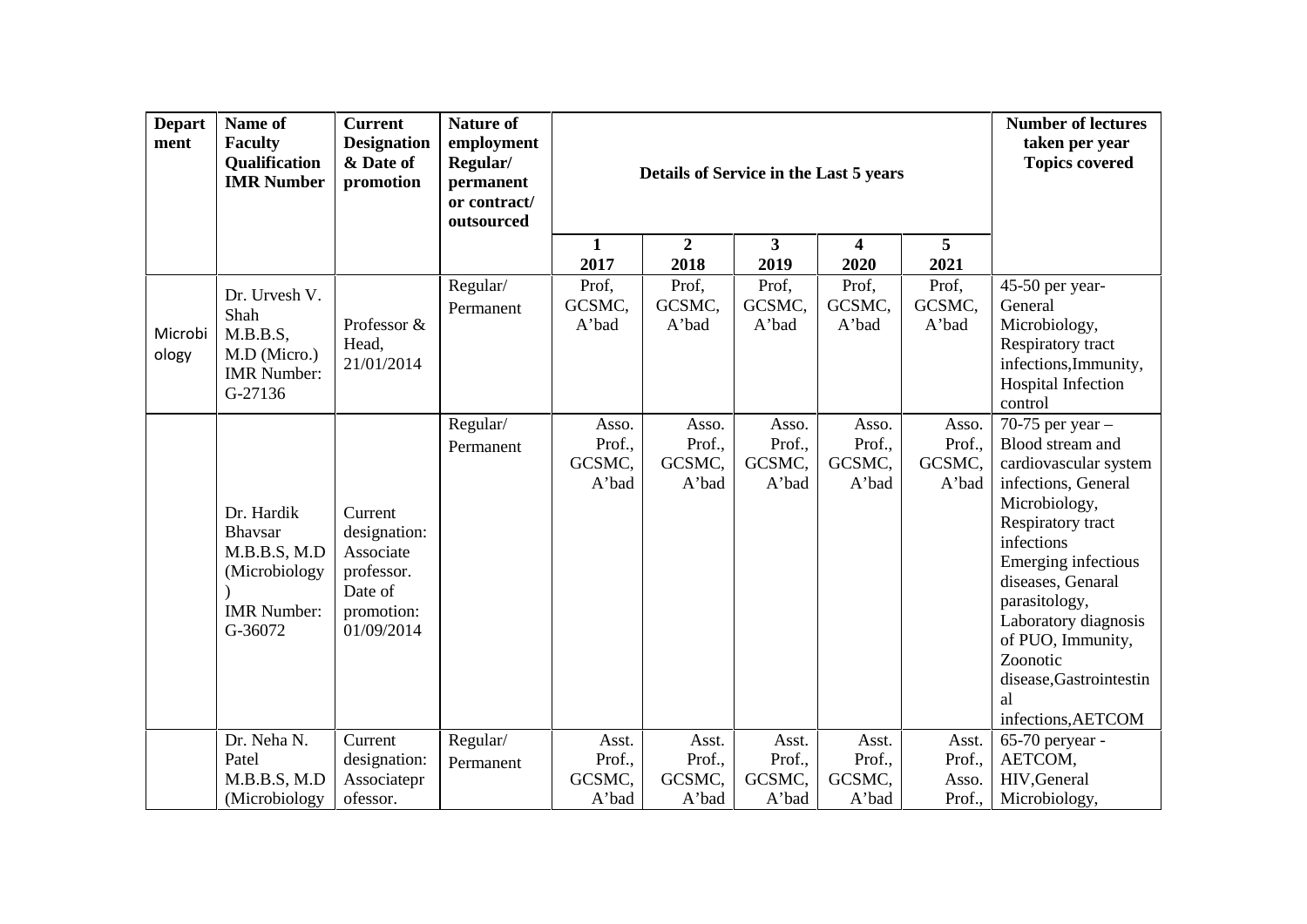|                    | Date of      |           |        |        |        |        | GCSMC, | Malaria, Skin, soft      |  |
|--------------------|--------------|-----------|--------|--------|--------|--------|--------|--------------------------|--|
| <b>IMR</b> Number: | promotion:   |           |        |        |        |        | A'bad  | tissue and               |  |
| G-33271            | 03/02/2020   |           |        |        |        |        |        | Musculoskeletal          |  |
|                    |              |           |        |        |        |        |        | system                   |  |
|                    |              |           |        |        |        |        |        | infections, Gastrointes  |  |
|                    |              |           |        |        |        |        |        | tinal infections,        |  |
|                    |              |           |        |        |        |        |        | Immunity,                |  |
|                    |              |           |        |        |        |        |        | Leprosy,                 |  |
|                    |              |           |        |        |        |        |        | mycobacteria other       |  |
|                    |              |           |        |        |        |        |        | than                     |  |
|                    |              |           |        |        |        |        |        | Tuberculosis, Nemato     |  |
|                    |              |           |        |        |        |        |        | des, Opportunistic       |  |
|                    |              |           |        |        |        |        |        | infections, Hospital     |  |
|                    |              |           |        |        |        |        |        | <b>Infection Control</b> |  |
|                    |              | Regular/  | Tutor, | Tutor, | Asst.  | Asst.  | Asst.  | 70-75 per year-          |  |
| Dr. Sachin M.      | Current      | Permanent | GCSMC, | Asst.  | prof., | prof., | prof., | Skin, soft tissue and    |  |
| Darji              | designation: |           | A'bad  | prof., | GCSMC, | GCSMC, | GCSMC, | Musculoskeletal          |  |
| M.B.B.S,           | Assistant    |           |        | GCSMC, | A'bad  | A'bad  | A'bad  | system infections,       |  |
| M.D(Microbio       | professor    |           |        | A'bad  |        |        |        | Immunity, General        |  |
| logy)              | Date of      |           |        |        |        |        |        | Microbiology,            |  |
| <b>IMR</b> Number: | promotion:   |           |        |        |        |        |        | Respiratory tract        |  |
| G-36779            | 15/09/2018   |           |        |        |        |        |        | infection, Laboratory    |  |
|                    |              |           |        |        |        |        |        | diagnosis of Blood $\&$  |  |
|                    |              |           |        |        |        |        |        | Tissue Parasites,        |  |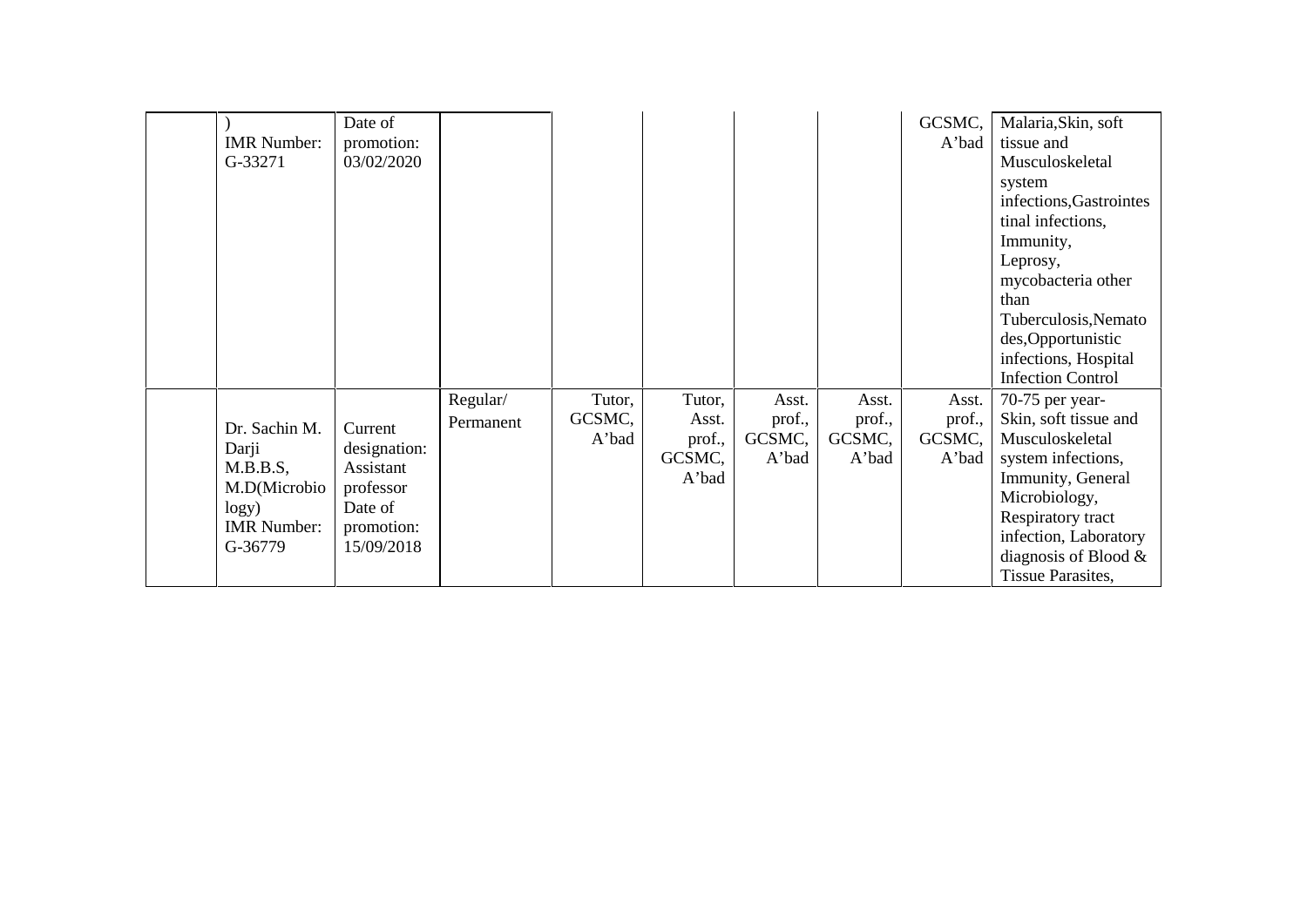| Dr. Afroz Y.<br>Bloch<br>M.B.B.S, M.D<br>(Microbiolgy)<br>IMR number:<br>G-39058   | Current<br>designation:<br>Assistant<br>professor<br>Date of<br>promotion:<br>19/06/2018 | Regular/<br>Permanent | Tutor,<br>GCSMC,<br>A'bad                              | Tutor,<br>Asst.<br>prof., GCS<br>MC,<br>A'bad | Asst.<br>prof.,<br>GCSMC,<br>A'bad | Asst.<br>prof.,<br>GCSMC,<br>A'bad     | Asst.<br>prof.,<br>GCSMC,<br>A'bad | 80-85 per year-<br>Hepatobiliary system<br>infections, Gastrointes<br>tinal<br>infections, Malaria,<br>Immunology,<br>AETCOM,<br>Respiratory tract<br>infections, Oncogenic<br>viruses,<br>Opportunistcinfection<br>s, Skin, soft tissue<br>and Musculoskeletal<br>system infections,<br><b>General Microbiology</b> |
|------------------------------------------------------------------------------------|------------------------------------------------------------------------------------------|-----------------------|--------------------------------------------------------|-----------------------------------------------|------------------------------------|----------------------------------------|------------------------------------|----------------------------------------------------------------------------------------------------------------------------------------------------------------------------------------------------------------------------------------------------------------------------------------------------------------------|
| Dr. Falguni V.<br>Patel<br>M.B.B.S, M.D<br>(Microbiology<br>IMR number:<br>G-33877 | Current<br>designation:<br>Assistant<br>professor<br>Date of<br>promotion:<br>03/02/2020 | Regular/<br>Permanent | Tutor,<br>MKSMC,<br>A'bad,<br>Tutor<br>GCSMC,<br>A'bad | Tutor,<br>GCSMC,<br>A'bad                     | Tutor,<br>GCSMC,<br>A'bad          | Tutor,<br>Asst.prof<br>GCSMC,<br>A'bad | Asst.<br>Prof.,<br>GCSMC,<br>A'bad | 70-75 per year $-$<br>General<br>Microbiology,<br>Generalparasitology,<br>GeneralMycology,<br><b>CentralNervous</b><br>System Infections,<br>Urogenital tract<br>Infections,<br><b>AETCOM</b>                                                                                                                        |
| Dr. Shruti D.<br>Shah<br>M.B.B.S, M.D<br>(Microbiology<br>IMR number:<br>G-47151   | Current<br>designation:<br>Tutor<br>Date of<br>promotion:<br>28/10/2015                  | Regular/<br>Permanent | Tutor,<br>GCSMC,<br>A'bad                              | Tutor,<br>GCSMC,<br>A'bad                     | Tutor,<br>GCSMC,<br>A'bad          | Tutor,<br>GCSMC,<br>A'bad              | Tutor,<br>GCSMC,<br>A'bad          | 70-75 per year $-$<br>Blood stream and<br>Cardiovascular<br>system infections,<br>Urogenital tract<br>infections, Skin and<br>soft tissue infections,<br>General<br>Microbiology, Immun                                                                                                                              |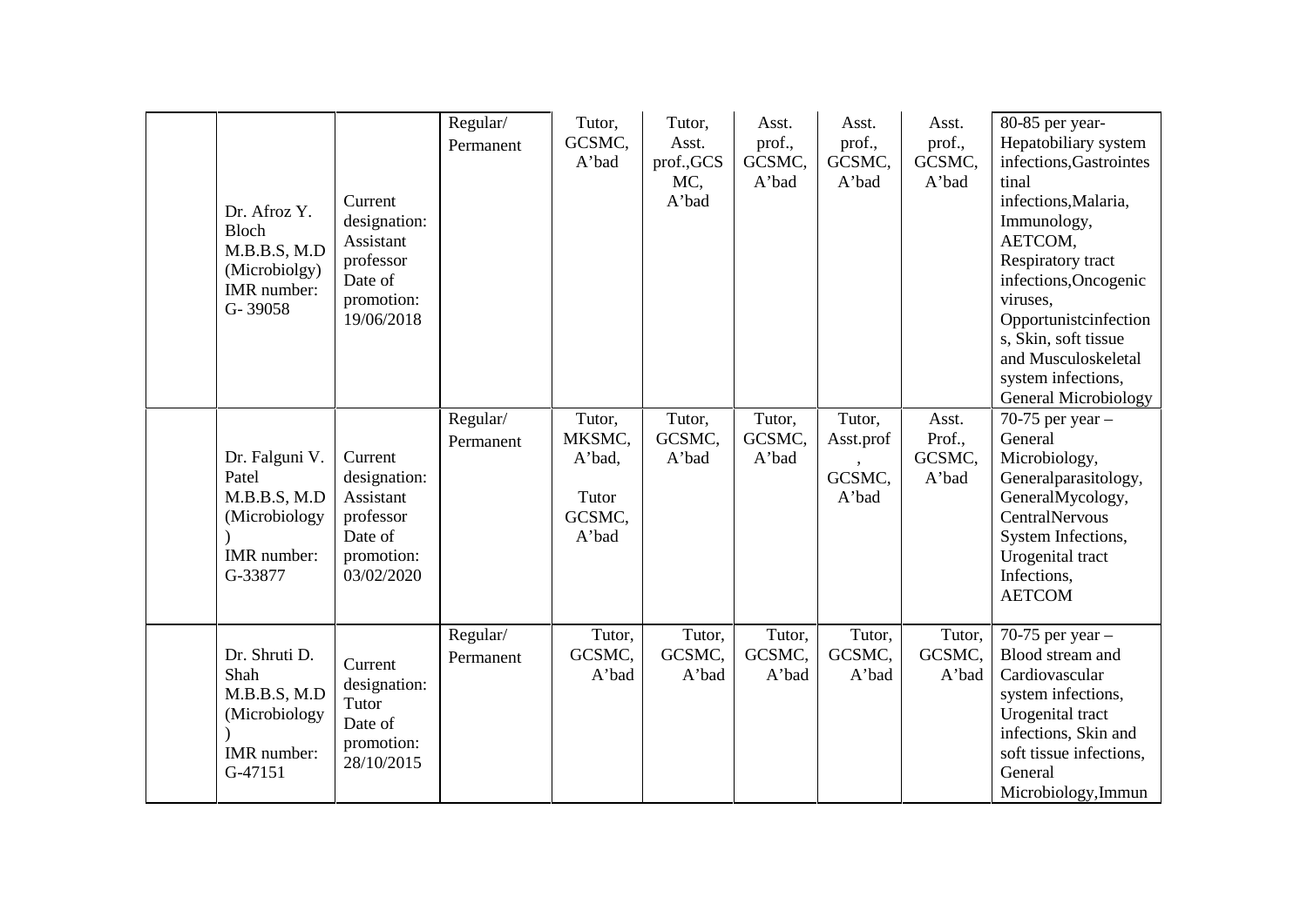|                                                                   |                                                                         |                       |                |                                     |                                     |                           | ology, General<br>Mycology,<br>Respiratory tract<br>infections,<br>GastrointestinalInfect<br>ions, Malaria                                                                                                                     |
|-------------------------------------------------------------------|-------------------------------------------------------------------------|-----------------------|----------------|-------------------------------------|-------------------------------------|---------------------------|--------------------------------------------------------------------------------------------------------------------------------------------------------------------------------------------------------------------------------|
| Dr. Devanshi<br>M. Chaudhari<br>M.B.B.S<br>IMR number:<br>G-61865 | Current<br>designation:<br>Tutor<br>Date of<br>promotion:<br>01/09/2021 | Regular/<br>Permanent | $\blacksquare$ | Jr.<br>resident,<br>GCSMC,<br>A'bad | Jr.<br>resident,<br>GCSMC,<br>A'bad | Tutor,<br>GCSMC,<br>A'bad | 40-45 per year -<br>Respiratory tract<br>infections,<br>GastrointestinalInfect<br>ions, Malaria,<br>Urogenital tract<br>infections, Blood<br>stream and<br>Cardiovascular<br>system infections,<br><b>General Microbiology</b> |
| Dr. Sagar G.<br>Thummar<br>M.B.B.S<br>IMR number:<br>$G-60260$    | Current<br>designation:<br>Tutor<br>Date of<br>promotion:<br>01/09/2021 | Regular/<br>Permanent |                | Jr.<br>resident,<br>GCSMC,<br>A'bad | Jr.<br>resident,<br>GCSMC,<br>A'bad | Tutor,<br>GCSMC,<br>A'bad | 40-45 per year-<br>Respiratory tract<br>infections,<br>Gastrointestinal<br>Infections, Malaria,<br>Urogenital tract<br>infections, Blood<br>stream and<br>Cardiovascular<br>system infections,<br>General Microbiology         |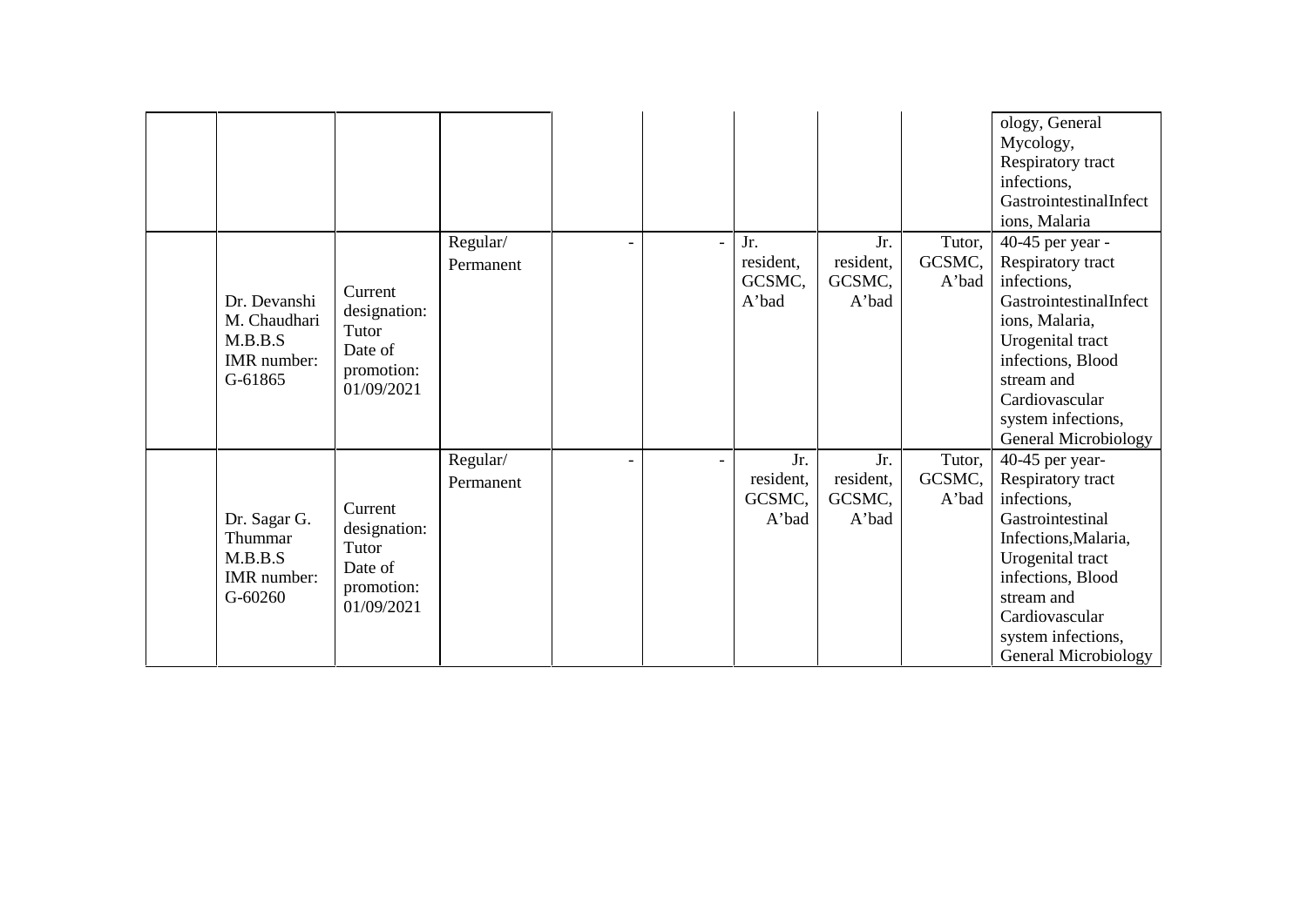## **Department of Community Medicine**

| <b>Depart</b><br>ment | Name of<br>the<br>faculty<br>Qualificati<br>on<br><b>IMR</b><br><b>Number</b> | <b>Current</b><br><b>Designati</b><br>on $\&$<br>Date of<br>promotio<br>$\mathbf n$ | <b>Nature</b><br>of<br>employ<br>ment<br>Regular/<br>permanent<br><sub>or</sub><br>contract/ou | $\mathbf{1}$<br>2017                                 | Details of Service in the Last 5 years<br>$\overline{2}$<br>2018 | 3<br>2019                      | $\overline{\mathbf{4}}$<br>2020 | 5<br>2021                               | <b>Number of</b><br>lectures<br>taken/year.<br><b>Topics covered</b>                           |
|-----------------------|-------------------------------------------------------------------------------|-------------------------------------------------------------------------------------|------------------------------------------------------------------------------------------------|------------------------------------------------------|------------------------------------------------------------------|--------------------------------|---------------------------------|-----------------------------------------|------------------------------------------------------------------------------------------------|
|                       | Communit Dr. Viral R.                                                         | Professor                                                                           | tsourced                                                                                       | Asso. Prof-                                          | Asso. Prof-                                                      | Prof-                          | Prof-                           | Prof-                                   |                                                                                                |
| y MedicineDave        | MBBS-G-<br>36006<br>$MD - G-17348$                                            | Date:<br>15.09.2018                                                                 | Regular/<br>permanent                                                                          | <b>GCSMC</b>                                         | <b>GCSMC</b>                                                     | <b>GCSMC</b>                   | <b>GCSMC</b>                    | <b>GCSMC</b>                            | 30-35 per year<br>Epidemiology, RCH,<br>NHP, CD-NCD, Health<br>Planning, Health<br>Education   |
|                       | Dr. Umesh N<br>Oza<br>$MBBS - G-$<br>13876<br>MD - G-10438 AMCMET             | Associate<br>Professor<br>Date:<br>30.12.2014 at<br>MC.                             | Regular/<br>permanent                                                                          | Asso. Prof-<br><b>AMCMET/G GCSMC</b><br><b>CSMC</b>  | Asso. Prof-                                                      | Asso.<br>Prof-<br><b>GCSMC</b> | <b>GCSMC</b>                    | Asso. Prof- Asso. Prof-<br><b>GCSMC</b> | $60-65$ per year<br>Epidemiology, RCH,<br>NHP, CD-NCD, Health<br>Planning, Health<br>Education |
|                       | Dr. Donald S.<br>Christian<br>MBBS-G<br>34688.<br>MD- G 17456                 | Associate<br>Professor<br>Date:<br>15.09.2018                                       | Regular/<br>permanent                                                                          | Assist. Prof.-<br><b>GCSMC</b>                       | Assist. Prof.-Asso.<br><b>GCSMC</b>                              | Prof-<br><b>GCSMC</b>          | <b>GCSMC</b>                    | Asso. Prof- Asso. Prof-<br><b>GCSMC</b> | 55-58 per year<br>Epidemiology, RCH,<br>NHP, CD-NCD, Health<br>Planning, Health<br>Education   |
|                       | Dr. Venu R.<br>Shah<br>MBBS-<br>G39791<br>MD-G 18060                          | Associate<br>Professor<br>Date:<br>02.02.2019                                       | Regular/<br>permanent                                                                          | Assist. Prof.- Assist. Prof.-Assist.<br><b>GCSMC</b> | <b>GCSMC</b>                                                     | Prof.-<br><b>GCSMC</b>         | <b>GCSMC</b>                    | Asso. Prof- Asso. Prof-<br><b>GCSMC</b> | $65-67$ per year<br>Epidemiology, RCH,<br>NHP, CD-NCD, Health<br>Planning, Health<br>Education |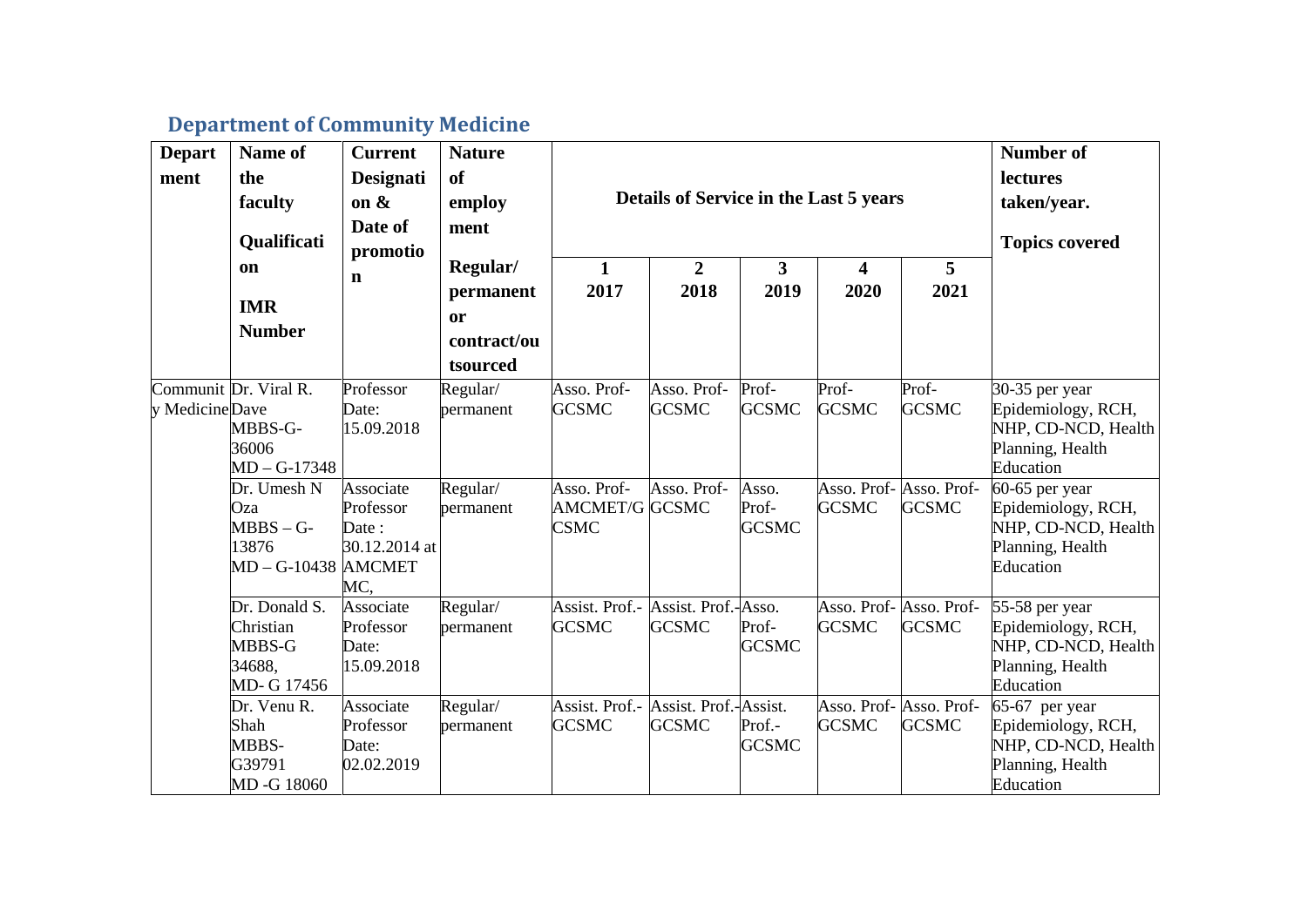| Dr. Kamlesh G. Associate<br>Jain<br>MBBS: G-<br>36481<br>MD: G-16878 | Professor<br>Date:<br>05.02.2019                     | Regular/<br>permanent | Assist. Prof.- Assist. Prof.-Assist.<br><b>GCSMC</b> | <b>GCSMC</b>                                         | Prof.-<br><b>GCSMC</b>            | <b>GCSMC</b>                      | Asso. Prof- Asso. Prof-<br><b>GCSMC</b> | 62-65 per year<br>Epidemiology, RCH,<br>NHP, CD-NCD, Health<br>Planning, Health<br>Education               |
|----------------------------------------------------------------------|------------------------------------------------------|-----------------------|------------------------------------------------------|------------------------------------------------------|-----------------------------------|-----------------------------------|-----------------------------------------|------------------------------------------------------------------------------------------------------------|
| Dr. Arpit C.<br>Prajapati<br>MBBS: G-<br>38947<br>MD: G-19093        | Associate<br>Professor<br>Date:<br>13.02.2019        | Regular/<br>permanent | Assist. Prof.- Assist. Prof.-Assist.<br><b>GCSMC</b> | <b>GCSMC</b>                                         | Prof.-<br><b>GCSMC</b>            | <b>GCSMC</b>                      | Asso. Prof- Asso. Prof-<br><b>GCSMC</b> | 55-60 per year<br>Epidemiology, RCH,<br>NHP, CD-NCD, Health<br>Planning, Health<br>Education               |
| Dr. Bhavik M.<br>Rana<br>MBBS G-<br>39815<br>MD G-19250              | Associate<br>Professor<br>Date:<br>01.03.2019        | Regular/<br>permanent | Assist. Prof.-<br><b>GCSMC</b>                       | Assist. Prof.-Assist.<br><b>GCSMC</b>                | Prof.-<br><b>GCSMC</b>            | <b>GCSMC</b>                      | Asso. Prof- Asso. Prof-<br><b>GCSMC</b> | $65-70$ per year<br>Epidemiology, RCH,<br>NHP, CD-NCD, Health<br>Planning, Health<br>Education             |
| Dr. Mansi M.<br>Patel<br>MBBS-G-<br>40090<br>MD:G-19713              | <b>Assistant</b><br>Professor<br>Date:<br>21.08.2015 | Regular/<br>permanent | Assist. Prof.-<br><b>GCSMC</b>                       | Assist. Prof.-Assist.<br><b>GCSMC</b>                | Prof.-<br><b>GCSMC</b>            | Assist.<br>Prof.-<br><b>GCSMC</b> | <b>GCSMC</b>                            | Assist. Prof.-80-85 per year<br>Epidemiology, RCH,<br>NHP, CD-NCD, Health<br>Planning, Health<br>Education |
| Dr. Hardika J.<br>Khanpara<br>$MBBS - G-$<br>42767<br>M.D.- G-20975  | Assistant<br>Professor<br>Date:<br>19.06.2018        | Regular/<br>permanent | Tutor-<br><b>GCSMC</b>                               | Tutor-<br><b>GCSMC</b>                               | Assist.<br>Prof.-<br><b>GCSMC</b> | Assist.<br>Prof.-<br><b>GCSMC</b> | <b>GCSMC</b>                            | Assist. Prof.-60-65 per year<br>Epidemiology, RCH,<br>NHP, CD-NCD, Health<br>Planning, Health<br>Education |
| Dr. Rujul P.<br>Shukla<br>MBBS-G-<br>51507<br>M.D. -G-24978          | Assistant<br>Professor<br>Date:<br>01.08.2018        | Regular/<br>permanent | Tutor-<br><b>GCSMC</b>                               | Tutor-<br>GCSMC,<br>Assist. Prof.-GCSMC<br>ZMC-Dahod | Assist.<br>Prof.-                 | Assist.<br>Prof.-<br><b>GCSMC</b> | <b>GCSMC</b>                            | Assist. Prof.-70-75 per year<br>Epidemiology, RCH,<br>NHP, CD-NCD, Health<br>Planning, Health<br>Education |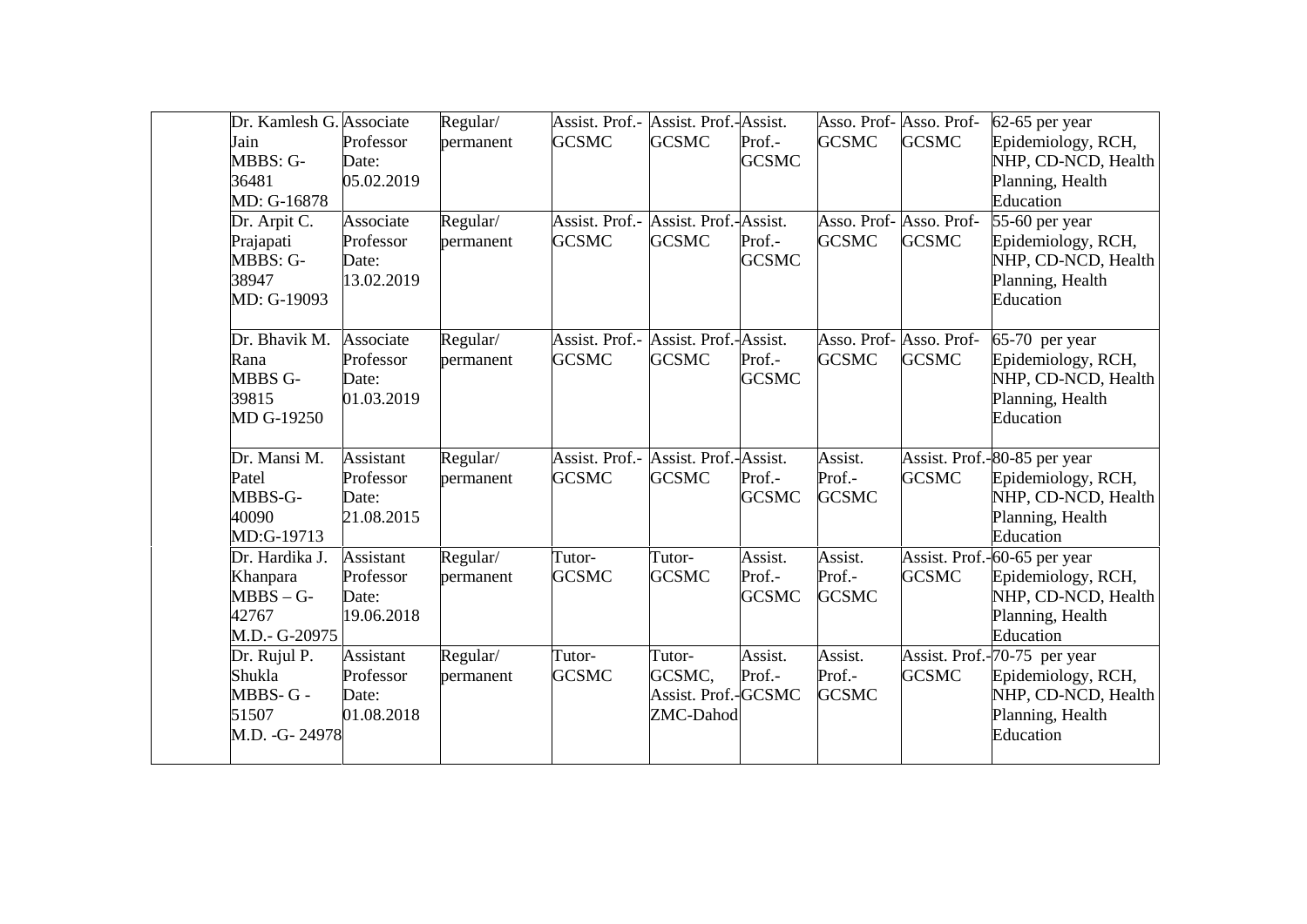| Dr. Asha K.  | Tutor                | Regular/  | LMO-         | LMO-         | Tutor-       | Tutor-       | Tutor-       | $60-65$ per year     |
|--------------|----------------------|-----------|--------------|--------------|--------------|--------------|--------------|----------------------|
| Solanki      |                      | permanent | <b>GCSMC</b> | <b>GCSMC</b> | <b>GCSMC</b> | <b>GCSMC</b> | <b>GCSMC</b> | Epidemiology, RCH,   |
| MBBS-G-      |                      |           |              |              |              |              |              | NHP, CD-NCD, Health  |
| 22484        |                      |           |              |              |              |              |              | Planning, Health     |
|              |                      |           |              |              |              |              |              | Education            |
| Dr. Sahil R. | Tutor                | Regular/  |              |              | Resident-    | Resident-    | Tutor-       | $50-55$ per year     |
| Solanki      |                      | permanent |              |              | <b>GCSMC</b> | <b>GCSMC</b> | <b>GCSMC</b> | Epidemiology, RCH,   |
| MBBS-G-      |                      |           |              |              |              |              |              | NHP, CD-NCD, Health  |
| 56144        |                      |           |              |              |              |              |              | Planning, Health     |
|              |                      |           |              |              |              |              |              | Education            |
| Mr. Vasu     | Tutor -              | Regular/  |              |              |              | Tutor-       | Tutor-       | 80-85 per year       |
| Rathod       | <b>Biostatistics</b> | permanent |              |              |              | <b>GCSMC</b> | <b>GCSMC</b> | <b>Biostatistics</b> |
|              |                      |           |              |              |              |              |              |                      |
|              |                      |           |              |              |              |              |              |                      |

# **Department of Forensic Medicine**

| <b>Depart</b><br>ment | Name of<br>faculty<br><b>Qualificatio</b><br>n | <b>Current</b><br><b>Designati</b><br>on<br>& Date of | <b>Nature of</b><br>employment<br><b>Regular/Per</b><br>manent or |              | Details of services in last 5 years | <b>Number of lectures</b><br>taken per year<br><b>Topics covered</b> |                |                |                      |
|-----------------------|------------------------------------------------|-------------------------------------------------------|-------------------------------------------------------------------|--------------|-------------------------------------|----------------------------------------------------------------------|----------------|----------------|----------------------|
|                       | <b>IMR</b>                                     | <b>Promotio</b>                                       | contract/out                                                      |              | 2                                   | 3                                                                    | $\overline{4}$ | 5              |                      |
|                       | <b>Number</b>                                  | n                                                     | sourced                                                           | 2017         | 2018                                | 2019                                                                 | 2020           | 2021           |                      |
| Forensi               | Dr.                                            | Professor                                             | Regular/                                                          | 1. Assistant | 1.                                  | 1.                                                                   | -1.            | $\mathbf{I}$ . | 24-26 per year,      |
| c                     | Mohammed                                       | & Head,                                               | Permanent                                                         | Professor,   | Assistant                           | Associat                                                             | Associate      | Associate      | Introduction of      |
| <b>Medicin</b>        | Ziyauddin G.                                   |                                                       |                                                                   | GCSMC,       | Professor,                          | e                                                                    | Professor,     | Professor      | Forensic Medicine &  |
| e                     | Saiyed                                         |                                                       |                                                                   | A'BAD        | GCSMC,                              | Professo                                                             | GCSMC,         |                | History,             |
|                       |                                                |                                                       |                                                                   |              | $A'BAD$ .                           | r,                                                                   | $A'BAD$ .      | GCSMC,         | Legal Procedures,    |
|                       | IMR: G-                                        | 16/10/202                                             |                                                                   |              | 2.                                  | <b>GCSMC</b>                                                         |                | $A'BAD$ ,.     | Identification,      |
|                       | 19079                                          |                                                       |                                                                   |              | Associate                           |                                                                      |                | 2.             | Post-mortem          |
|                       |                                                |                                                       |                                                                   |              | Professor,                          | $A'BAD$ ,                                                            |                | Professor      | changes,             |
|                       |                                                |                                                       |                                                                   |              | GCSMC,                              |                                                                      |                |                | Medico legal aspects |
|                       |                                                |                                                       |                                                                   |              | $A'BAD$ ,.                          |                                                                      |                | GCSMC,         | of wounds,           |
|                       |                                                |                                                       |                                                                   |              |                                     |                                                                      |                | $A'BAD$ .      | Firearm Injuries,    |
|                       |                                                |                                                       |                                                                   |              |                                     |                                                                      |                |                | General toxicology,  |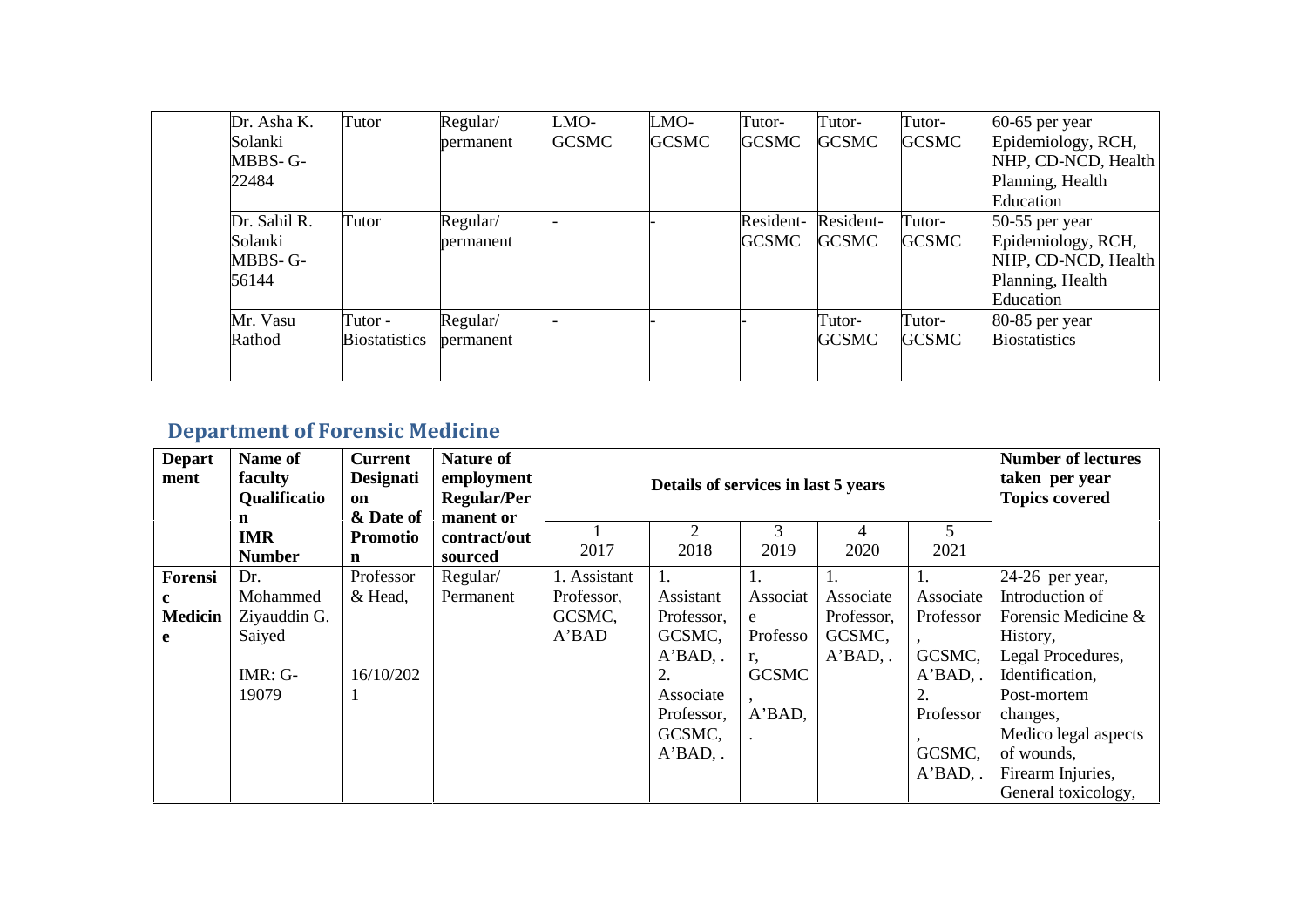|               |            |                       |              |            |              |                |            | <b>Agricultural Poisons</b>        |
|---------------|------------|-----------------------|--------------|------------|--------------|----------------|------------|------------------------------------|
| Dr. Gaurang   | Associate  | Regular/              | 1. Associate | 1.         | 1.           | $\mathbf{1}$ . |            | 26-28 per year,                    |
| G. Kothari    | Professor, | Permanent             | Professor,   | Associate  | Associat     | Associate      | Associate  | Death & It's Causes,               |
|               |            |                       | GCSMC,       | Professor, | e            | Professor,     | Professor  | Post-mortem                        |
| $IMR: G-$     | 05/11/201  |                       | $A'BAD$ ,.   | GCSMC,     | Professo     | GCSMC,         |            | changes,                           |
| 15738         | 4          |                       |              | $A'BAD,$ . | r,           | $A'BAD$ ,.     | GCSMC,     | Mechanical Injuries                |
|               |            |                       |              |            | <b>GCSMC</b> |                | $A'BAD$ .  | & Wound Healing,                   |
|               |            |                       |              |            |              |                |            | Metallic Poisons,                  |
|               |            |                       |              |            | A'BAD,       |                |            | Agricultural Poisons,              |
|               |            |                       |              |            |              |                |            | Asphyxiants                        |
| Dr. Manjit J. | Assistant  |                       | 1. Tutor,    | 1. Tutor,  | 1.Tutor      | 1.Assistan     | 1.Assista  |                                    |
| Nayak         | Professor, | Regular/<br>Permanent | BJMC,        | BJMC,      | <b>GMC</b>   |                | nt         | 32-34 per year,<br>Introduction of |
|               |            |                       |              |            | ,Surat       | Professor,     | Professor  | Forensic Medicine &                |
| $IMR: G-$     | 06/08/201  |                       |              |            | 2. Tutor,    | GCSMC,         |            | History,                           |
| 27040         | 9          |                       |              |            | Bjmc,        | A'BAD,         | GCSMC,     | Death & It's Causes,               |
|               |            |                       |              |            |              |                | A'BAD,     | Legal Aspect of                    |
|               |            |                       |              |            | 3.Assist     |                |            | Organ                              |
|               |            |                       |              |            | ant          |                |            | transplantation,                   |
|               |            |                       |              |            | Professo     |                |            | Legal Procedures,                  |
|               |            |                       |              |            | r,           |                |            | Post-mortem                        |
|               |            |                       |              |            | <b>GCSMC</b> |                |            | changes,                           |
|               |            |                       |              |            |              |                |            | Mechanical Injuries                |
|               |            |                       |              |            | A'BAD,       |                |            | & Wound Healing,                   |
|               |            |                       |              |            |              |                |            | Regional Injuries,                 |
|               |            |                       |              |            |              |                |            | Bioethics,                         |
|               |            |                       |              |            |              |                |            | General Toxicology,                |
|               |            |                       |              |            |              |                |            | Corrosive Poisons,                 |
|               |            |                       |              |            |              |                |            | Inorganic Irritant                 |
|               |            |                       |              |            |              |                |            | poisons,                           |
|               |            |                       |              |            |              |                |            | Asphyxiants                        |
| Dr. R.        | Tutor,     | Regular/              | 1. Medical   | 1. Medical | 1.           | 1. Junior      | 1. Junior  | 8-10 per year,                     |
| Lalhminghlu   |            | Permanent             | Officer,     | Officer,   | Medical      | Resident,      | Resident,  | Medicolegal Autopsy                |
| a,            |            |                       | Primary      | Primary    | Officer,     | GCSMC,         | GCSMC,     |                                    |
|               | 16/07/202  |                       | Health       | Health     | Primary      | $A'BAD$ ,.     | $A'BAD,$ . |                                    |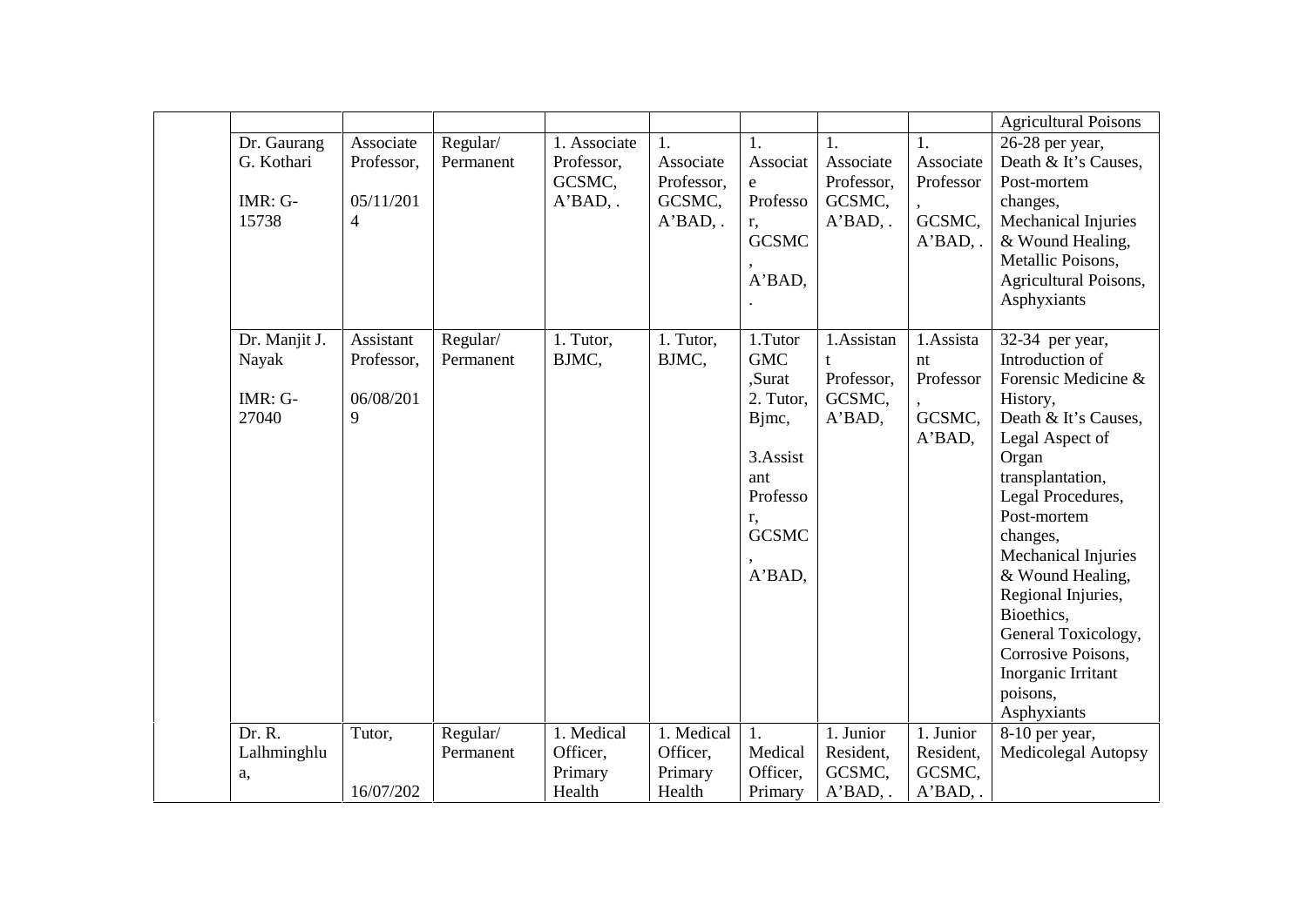| IMR: G- | $\mathbf{I}$ | Centre,    | Centre,    | Health       | 2. Tutor,  |
|---------|--------------|------------|------------|--------------|------------|
| 67140   |              | Chhipphir, | Chhipphir, | Centre,      | GCSMC,     |
|         |              | Mizoram.   | Mizoram.   | Chhipph      | $A'BAD,$ . |
|         |              |            |            | ir,          |            |
|         |              |            |            | Mizora       |            |
|         |              |            |            | m.           |            |
|         |              |            |            | 2. Junior    |            |
|         |              |            |            | Resident     |            |
|         |              |            |            |              |            |
|         |              |            |            | <b>GCSMC</b> |            |
|         |              |            |            |              |            |
|         |              |            |            | A'BAD,       |            |
|         |              |            |            | $\bullet$    |            |

## **Department of General Medicine**

| <b>Depart</b><br>ment | Name of<br><b>Nature of</b><br><b>Current</b><br><b>Designati</b><br>Details of services in last 5 years<br>faculty<br>employment<br><b>Qualificatio</b><br><b>Regular/Per</b><br>on |                              |                           |              |              |              |              |              | <b>Number of lectures</b><br>taken per year<br><b>Topics covered</b> |
|-----------------------|--------------------------------------------------------------------------------------------------------------------------------------------------------------------------------------|------------------------------|---------------------------|--------------|--------------|--------------|--------------|--------------|----------------------------------------------------------------------|
|                       | n<br><b>IMR</b>                                                                                                                                                                      | & Date of<br><b>Promotio</b> | manent or<br>contract/out | 2017         | 2<br>2018    | 3<br>2019    | 4<br>2020    | 5<br>2021    |                                                                      |
|                       | <b>Number</b>                                                                                                                                                                        | $\mathbf n$                  | sourced                   |              |              |              |              |              |                                                                      |
| General               | Dr. Naimish                                                                                                                                                                          | Professor                    | Regular/                  | Asso.        | Asso.        | Asso.        | Asso.        | Professor    | $50-55$ /year                                                        |
| medicin               | Patel                                                                                                                                                                                | & Head                       | Permanent                 | professor    | professor    | professo     | Professor    |              | Respiratory sys.                                                     |
| e                     |                                                                                                                                                                                      |                              |                           |              |              |              | /Professo    |              | Haematology                                                          |
|                       | MD(general                                                                                                                                                                           | 15/6/2020                    |                           | <b>GCSMC</b> | <b>GCSMC</b> | <b>GCSMC</b> | <b>GCSMC</b> | <b>GCSMC</b> |                                                                      |
|                       | Medicine)                                                                                                                                                                            |                              |                           |              |              |              |              |              |                                                                      |
|                       | G1973                                                                                                                                                                                |                              |                           |              |              |              |              |              |                                                                      |
| General               | Dr. Bankim                                                                                                                                                                           | Professor                    | Regular/                  | Professor    | Professor    | Professo     | Professor    | Professor    | $50-55$ /year                                                        |
| medicin               | Mankad                                                                                                                                                                               |                              | Permanent                 |              |              |              |              |              | CVS/Endocrine sys.                                                   |
| e                     | MD(general                                                                                                                                                                           | 28/11/199                    |                           | <b>GCSMC</b> | <b>GCSMC</b> | <b>GCSMC</b> | <b>GCSMC</b> | <b>GCSMC</b> |                                                                      |
|                       | Medicine)                                                                                                                                                                            | 5                            |                           |              |              |              |              |              |                                                                      |
|                       | G1530                                                                                                                                                                                |                              |                           |              |              |              |              |              |                                                                      |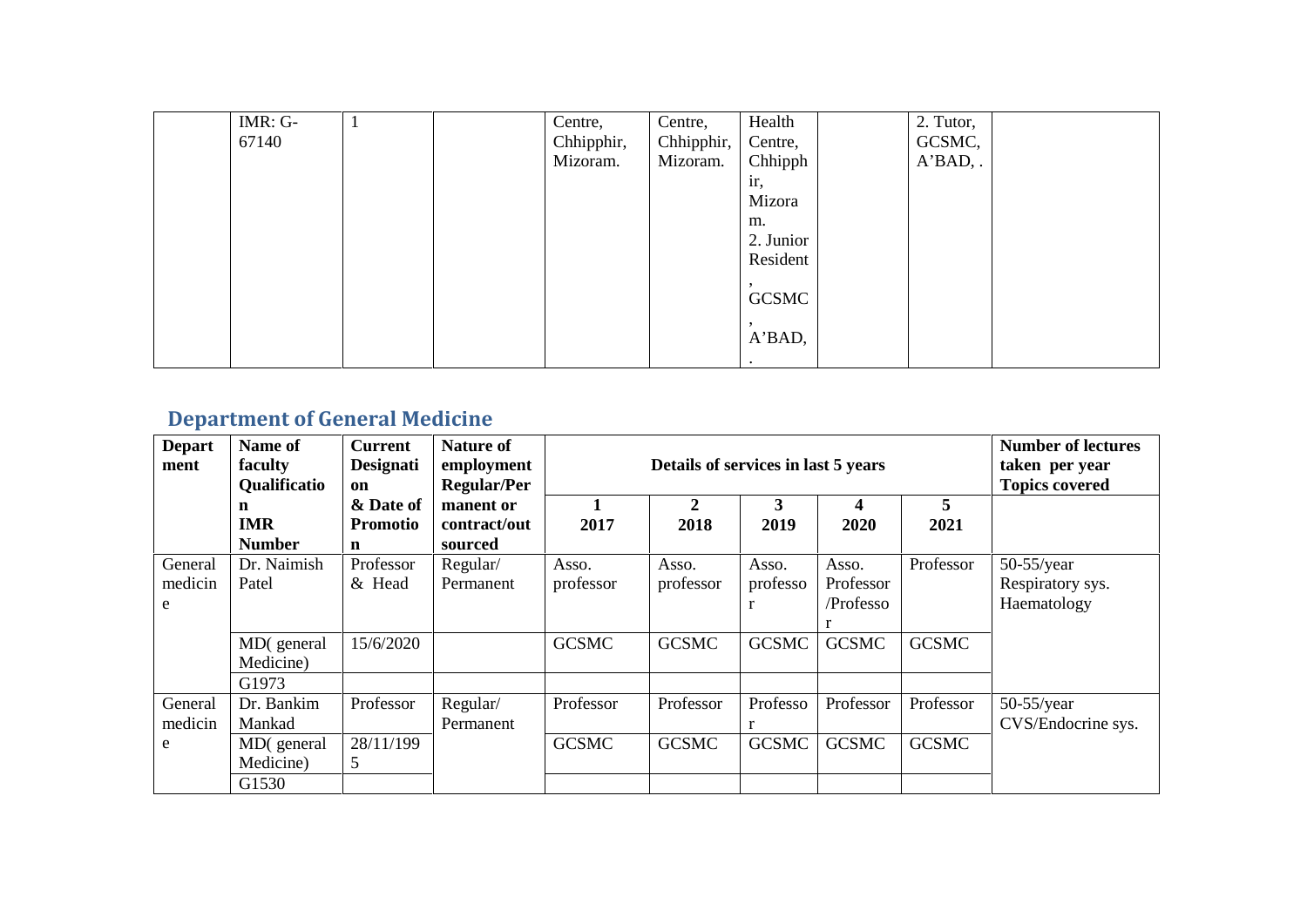| General<br>medicin      | Dr. Asha<br>Shah                  | Professor                 | Regular/<br>Permanent | Professor              | Professor                        | Professo<br>r             | Professor              | Professor                                     | 50-55/year<br>Neurology sys.              |
|-------------------------|-----------------------------------|---------------------------|-----------------------|------------------------|----------------------------------|---------------------------|------------------------|-----------------------------------------------|-------------------------------------------|
| e                       | MD(general<br>Medicine)           | 8/11/1996                 |                       | <b>BJMC</b>            | <b>GCSMC</b>                     | <b>GCSMC</b>              | <b>GCSMC</b>           | <b>GCSMC</b>                                  |                                           |
|                         | G1512                             |                           |                       |                        |                                  |                           |                        |                                               |                                           |
| General<br>medicin<br>e | Dr. Harshit<br>Acharya            | Professor                 | Regular/<br>Permanent | Asso.<br>professor     | Asso.<br>Professor/<br>Professor | Professo<br>r             | Professor              | Professor                                     | $50-55$ /year<br>Infectious disease.      |
|                         | MD(general<br>Medicine)           | 15/9/2018                 |                       | <b>GCSMC</b>           | <b>GCSMC</b>                     | <b>GCSMC</b>              | <b>GCSMC</b>           | <b>GCSMC</b>                                  |                                           |
| General<br>medicin<br>e | G9118<br>Dr. Neha<br>Shah         | Professor                 | Regular/<br>Permanent | Asso.<br>professor     | Asso.<br>professor               | Asso.<br>professo<br>r    | Asso.<br>professor     | Asso.<br>Professor/<br>Professor              | $50-55$ /year<br>Oncohaematology<br>sys.  |
|                         | MD(general<br>Medicine)           | 22/11/202<br>$\mathbf{1}$ |                       | <b>GCSMC</b>           | <b>GCSMC</b>                     | <b>GCSMC</b>              | <b>GCSMC</b>           | <b>GCSMC</b>                                  |                                           |
|                         | G5207                             |                           |                       |                        |                                  |                           |                        |                                               |                                           |
| General<br>medicin<br>e | Dr. Shaila<br>Shah                | Asso.<br>Professor        | Regular/<br>Permanent | Asso.<br>professor     | Asso.<br>professor               | Asso.<br>professo<br>r    | Asso.<br>professor     | Asso.<br>professor                            | $50-55$ /year<br>CVS/Rheumatology<br>sys. |
|                         | MD(general<br>Medicine)           | 09/11/201<br>$\mathbf{0}$ |                       | <b>GCSMC</b>           | <b>GCSMC</b>                     | <b>GCSMC</b>              | <b>GCSMC</b>           | <b>GCSMC</b>                                  |                                           |
|                         | G10907                            |                           |                       |                        |                                  |                           |                        |                                               |                                           |
| General<br>medicin<br>e | Dr. Vipul<br>Prajapati            | Asso.<br>Professor        | Regular/<br>Permanent | Assistant<br>professor | Assistant<br>professor           | Assistan<br>professo<br>r | Assistant<br>professor | Assistant<br>professor/<br>Asso.<br>professor | $50-55$ /year<br>Gastroenterology.        |
|                         | MD(general<br>Medicine)<br>G17465 | 25/11/202<br>-1           |                       | <b>GCSMC</b>           | <b>GCSMC</b>                     | <b>GCSMC</b>              | <b>GCSMC</b>           | <b>GCSMC</b>                                  |                                           |
| General                 | Dr. Rizwan                        | Asso.                     | Regular/              | Assistant              | Assistant                        | Assistan                  | Assistant              | Assistant                                     | $50-55$ /year                             |
| medicin<br>e            | Ansari                            | Professor                 | Permanent             | professor              | professor                        | t<br>professo<br>$\bf r$  | professor              | professor/<br>Asso.<br>professor              | Nephrology                                |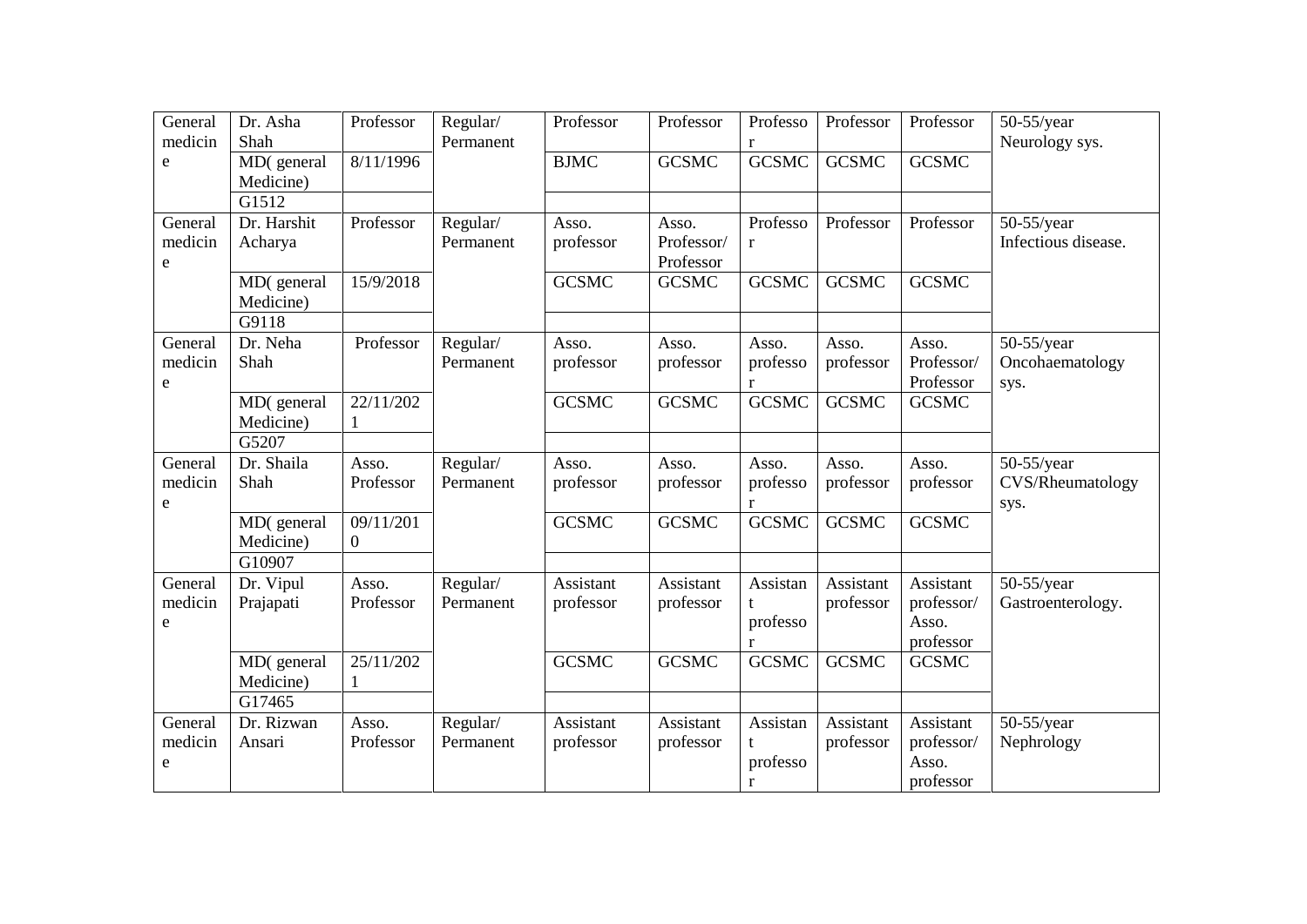|                         | MD(general              | 03/12/202              |                       | <b>GCSMC</b>           | <b>GCSMC</b>                        | <b>GCSMC</b>                   | <b>GCSMC</b>           | <b>GCSMC</b>           |                                               |
|-------------------------|-------------------------|------------------------|-----------------------|------------------------|-------------------------------------|--------------------------------|------------------------|------------------------|-----------------------------------------------|
|                         | Medicine)               | 1                      |                       |                        |                                     |                                |                        |                        |                                               |
|                         | G23166                  |                        |                       |                        |                                     |                                |                        |                        |                                               |
| General                 | Dr. Ambrose             | Assistant<br>Professor | Regular/              | Assistant              | Assistant                           | Assistan                       | Assistant              | Assistant              | $50-55$ /year                                 |
| medicin<br>e            | Kandulna                |                        | Permanent             | professor              | professor                           | t<br>professo<br>r             | professor              | professor              | Hepatobilliary<br>diseases                    |
|                         | MD(general<br>Medicine) | 01/09/201<br>4         |                       | <b>GCSMC</b>           | <b>GCSMC</b>                        | <b>GCSMC</b>                   | <b>GCSMC</b>           | <b>GCSMC</b>           |                                               |
|                         | G50571                  |                        |                       |                        |                                     |                                |                        |                        |                                               |
| General<br>medicin<br>e | Dr. Niyati<br>Mehta     | Assistant<br>Professor | Regular/<br>Permanent | Assistant<br>professor | Assistant<br>professor              | Assistan<br>t<br>professo<br>r | Assistant<br>professor | Assistant<br>professor | $45-50$ /year<br>Musculoskeletal<br>disorders |
|                         | MD(general<br>Medicine) | 16/03/201<br>3         |                       | <b>GCSMC</b>           | <b>GCSMC</b>                        | <b>GCSMC</b>                   | <b>GCSMC</b>           | <b>GCSMC</b>           |                                               |
|                         | G19211                  |                        |                       |                        |                                     |                                |                        |                        |                                               |
| General                 | Dr. Girish              | Assistant              | Regular/              | Senior                 | Senior                              | Assistan                       | Assistant              | Assistant              | $45-50$ /year                                 |
| medicin<br>e            | Narsinghani             | Professor              | Permanent             | resident               | resident<br>/Assistant<br>professor | t<br>professo<br>r             | professor              | professor              | toxicology                                    |
|                         | MD(general<br>Medicine) | 17/06/201<br>6         |                       | <b>GCSMC</b>           | <b>GCSMC</b>                        | <b>GCSMC</b>                   | <b>GCSMC</b>           | <b>GCSMC</b>           |                                               |
|                         | G24513                  |                        |                       |                        |                                     |                                |                        |                        |                                               |
| General                 | Dr. Sunil               | Assistant              | Regular/              | Senior                 | Senior                              | Assistan                       | Assistant              | Assistant              | $45-50$ /year                                 |
| medicin<br>e            | Chavda                  | Professor              | Permanent             | resident               | resident<br>/Assistant<br>professor | t<br>professo<br>r             | professor              | professor              | Critical care medicine                        |
|                         | MD(general<br>Medicine) | 01/05/201<br>8         |                       | <b>GCSMC</b>           | <b>GCSMC</b>                        | <b>GCSMC</b>                   | <b>GCSMC</b>           | <b>GCSMC</b>           |                                               |
|                         | G24186                  |                        |                       |                        |                                     |                                |                        |                        |                                               |
| General                 | Dr. Reena               | Assistant              | Regular/              | Senior                 | Assistant                           | Assistan                       | Assistant              | Assistant              | $45-50$ /year                                 |
| medicin<br>e            | Singh                   | Professor              | Permanent             | resident/<br>Assistant | professor                           | professo                       | professor              | professor              | Emergency medicine                            |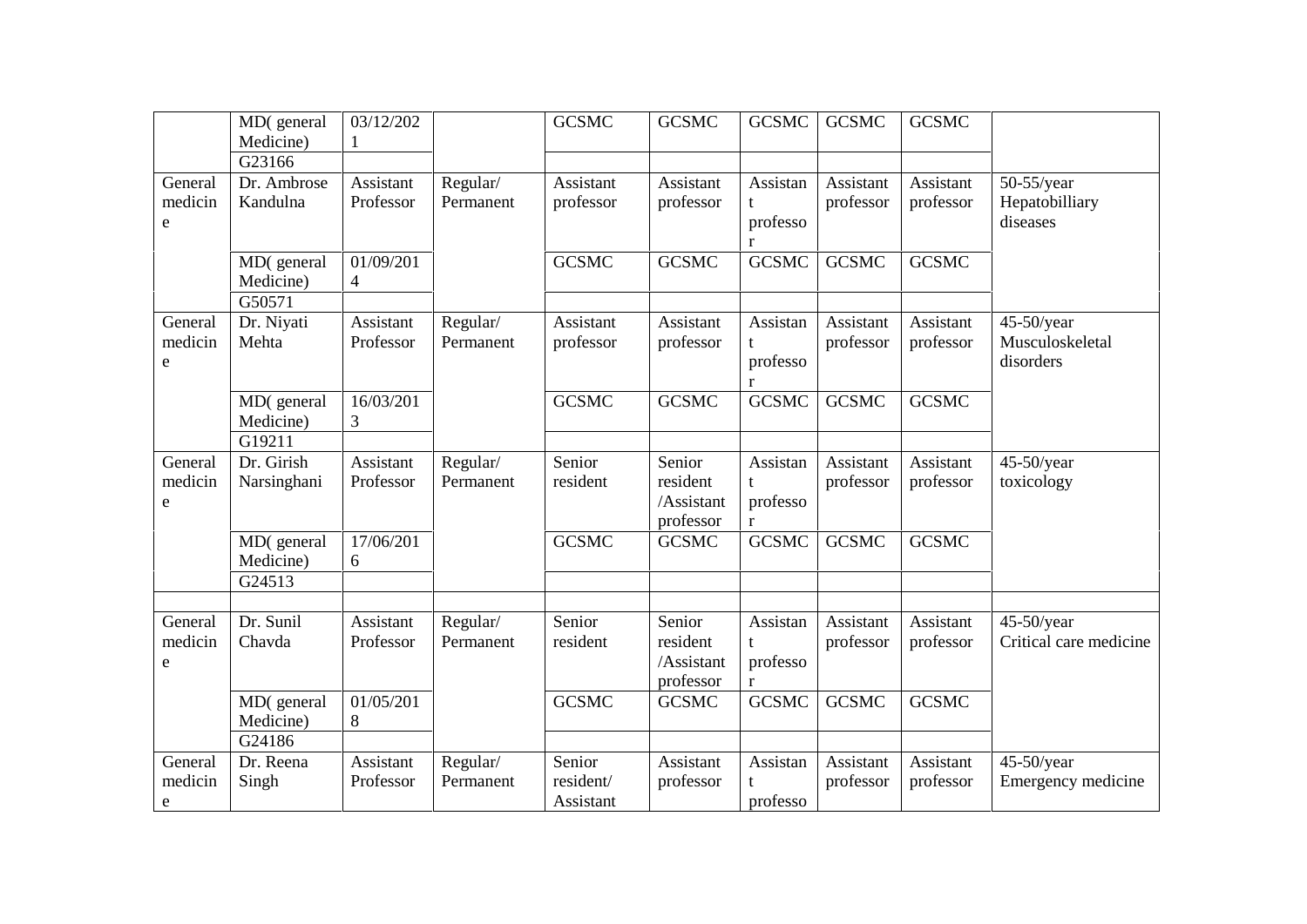|         |            |                  |           | professor    |              | r            |              |              |                |
|---------|------------|------------------|-----------|--------------|--------------|--------------|--------------|--------------|----------------|
|         | MD(general | 17/05/201        |           | <b>GCSMC</b> | <b>GCSMC</b> | <b>GCSMC</b> | <b>GCSMC</b> | <b>GCSMC</b> |                |
|         | Medicine)  |                  |           |              |              |              |              |              |                |
|         | G60013     |                  |           |              |              |              |              |              |                |
| General | Dr. Ronak  | Assistant        | Regular/  | Senior       | Senior       | Senior       | Senior       | Assistant    | $45-50$ /year  |
| medicin | Kapadia    | Professor        | Permanent | resident     | resident     | resident     | resident     | professor    | symptomatology |
| e       |            |                  |           |              |              |              | /Assistan    |              |                |
|         |            |                  |           |              |              |              |              |              |                |
|         |            |                  |           |              |              |              | professor    |              |                |
|         | MD(general | 01/06/202        |           | <b>GCSMC</b> | <b>GCSMC</b> | <b>GCSMC</b> | <b>GCSMC</b> | <b>GCSMC</b> |                |
|         | Medicine)  | $\overline{0}$   |           |              |              |              |              |              |                |
|         | G25497     |                  |           |              |              |              |              |              |                |
| General | Dr. Paras  | Assistant        | Regular/  | Senior       | Senior       | Senior       | Senior       | Assistant    | $45 - 50 / yr$ |
| medicin | Shah       | Professor        | Permanent | resident     | resident     | resident     | resident/    | professor    | Genetics       |
| e       |            |                  |           |              |              |              | Assistant    |              | geriatics      |
|         |            |                  |           |              |              |              | professor    |              |                |
|         | MD(general | 01/06/202        |           | C.U.shah     | C.U.shah     | <b>GCSMC</b> | <b>GCSMC</b> | <b>GCSMC</b> |                |
|         | Medicine)  | $\boldsymbol{0}$ |           | med. col     | med. Col/    |              |              |              |                |
|         |            |                  |           |              | <b>GCSMC</b> |              |              |              |                |
|         | G25203     |                  |           |              |              |              |              |              |                |

# **Department of Dermatology, Venereology & Leprosy (DVL)**

| <b>Depart</b><br>ment | Name of<br>faculty<br><b>Qualificatio</b> | <b>Current</b><br><b>Designation</b><br>& Date of | <b>Nature of</b><br>employmen                              |            | Details of services in last 5 years | <b>Number of lectures</b><br>taken per year<br><b>Topics covered</b> |           |           |                       |
|-----------------------|-------------------------------------------|---------------------------------------------------|------------------------------------------------------------|------------|-------------------------------------|----------------------------------------------------------------------|-----------|-----------|-----------------------|
|                       | n<br><b>IMR</b><br><b>Number</b>          | <b>Promotion</b>                                  | <b>Regular/Pe</b><br>rmanent or<br>contract/ou<br>tsourced | 2017       | 2018                                | 2019                                                                 | 2020      | 2021      |                       |
| Dept of               | Dr Ranjan                                 | Professor                                         | Regular/                                                   | Professor  | Professor                           | Professor                                                            | Professor | Professor | 40-45 per year        |
| Dermato               | Raval                                     | and H.O.D.                                        | Permanent                                                  | and H.O.D. | and                                 | and                                                                  | and       | and       | Bacterial infections, |
| logy,                 |                                           |                                                   |                                                            | C.U.Shah   | H.O.D.                              | H.O.D.                                                               | H.O.D.    | H.O.D.    | Structure and         |
| Venereo               |                                           |                                                   |                                                            | Medical    | GCSMC,                              | GCSMC,                                                               | GCSMC,    | GCSMC,    | function of skin,     |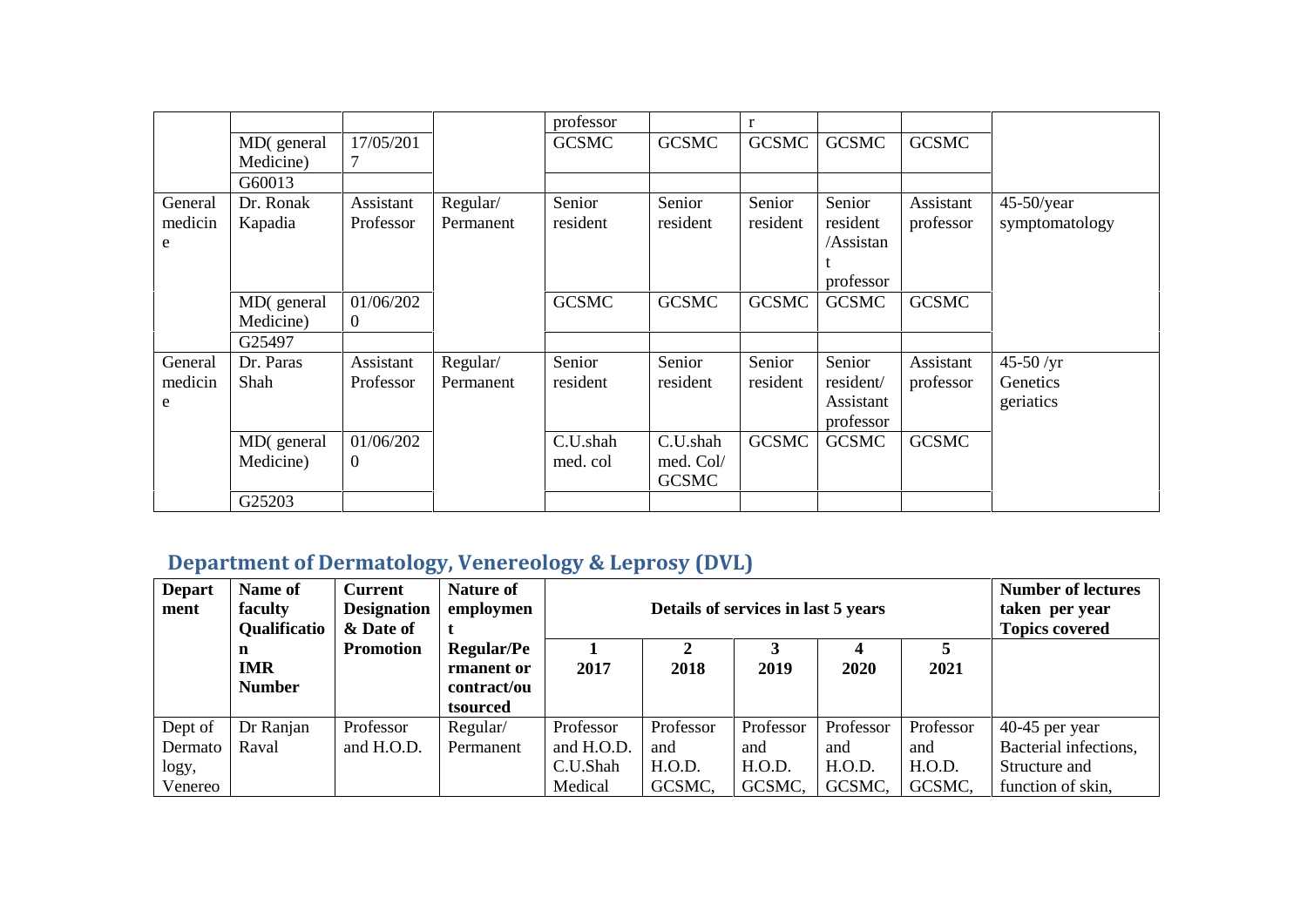| $\log y \&$<br>Leprosy |                       |                                      |                       | College                                   | A'bad                                     | A'bad                                     | A'bad                                     | A'bad                                     | Leprosy,<br>Psoriasis                                                                                    |
|------------------------|-----------------------|--------------------------------------|-----------------------|-------------------------------------------|-------------------------------------------|-------------------------------------------|-------------------------------------------|-------------------------------------------|----------------------------------------------------------------------------------------------------------|
|                        | Dr. Nayan<br>Patel    | Associate<br>Professor<br>15/09/2018 | Regular/<br>Permanent | Assistant<br>Professor<br>GCSMC,<br>A'bad | Assistant<br>Professor<br>GCSMC,<br>A'bad | Associate<br>Professor<br>GCSMC,<br>A'bad | Associate<br>Professor<br>GCSMC,<br>A'bad | Associate<br>Professor<br>GCSMC,<br>A'bad | $40 - 45$<br>Viral infections,<br>Lichen Planus,<br>Drug reactions<br>Sexually transmitted<br>infections |
|                        | Dr. Jigna<br>Padhiyar | Assistant<br>Professor               | Regular/<br>Permanent | Assistant<br>Professor<br>GCSMC,<br>A'bad | Assistant<br>Professor<br>GCSMC,<br>A'bad | Assistant<br>Professor<br>GCSMC,<br>A'bad | Assistant<br>Professor<br>GCSMC,<br>A'bad | Assistant<br>Professor<br>GCSMC,<br>A'bad | $40 - 45$<br>Fungal infections,<br>Auto immune<br>diseases, Pigmentary<br>disorders                      |

## **Department of Psychiatry**

| <b>Depart</b><br>ment | Name of<br>faculty<br><b>Qualificatio</b> | <b>Current</b><br><b>Designation</b><br>& Date of | <b>Nature of</b><br>employmen                              |      | Details of services in last 5 years |      | <b>Number of lectures</b><br>taken per year<br><b>Topics covered</b> |      |  |
|-----------------------|-------------------------------------------|---------------------------------------------------|------------------------------------------------------------|------|-------------------------------------|------|----------------------------------------------------------------------|------|--|
|                       | n<br><b>IMR</b><br><b>Number</b>          | <b>Promotion</b>                                  | <b>Regular/Pe</b><br>rmanent or<br>contract/ou<br>tsourced | 2017 | 2018                                | 2019 | 2020                                                                 | 2021 |  |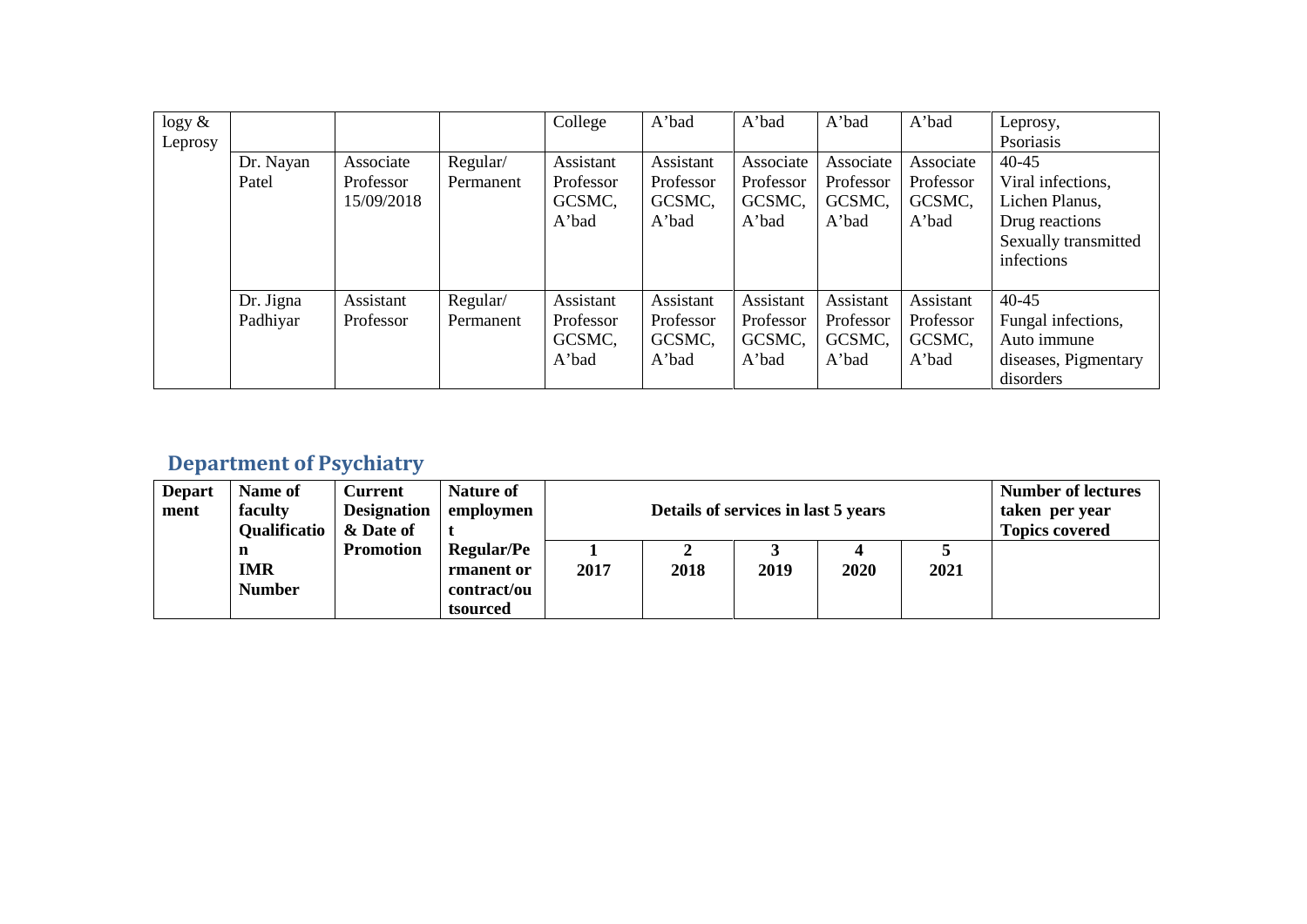| Psychiat<br>ry | Dr.Hitendra<br>A. Gandhi | Professor<br>and HOD | Regular/<br>Permanent | Prof. and<br>HOD,   | Prof. and<br>HOD,    | Prof. and<br>HOD,   | Prof. and<br>HOD,   | Prof. and<br>HOD,    |    | 64 Lectures             |
|----------------|--------------------------|----------------------|-----------------------|---------------------|----------------------|---------------------|---------------------|----------------------|----|-------------------------|
|                | M.B.B.S,                 |                      |                       | GCSMC,              | GCSMC,               | GCSMC,              | GCSMC,              | GCSMC,               | 1. | Introduction to         |
|                | MD, DPM,                 | 07/10/2014           |                       | A'bad               | A'bad                | A'bad               | A'bad               | A'bad                |    | Psychiatry              |
|                | G-7927                   |                      |                       |                     |                      |                     |                     |                      | 2. | Depression              |
|                |                          |                      |                       |                     |                      |                     |                     |                      | 3. | <b>Bipolar Disorder</b> |
|                |                          |                      |                       |                     |                      |                     |                     |                      | 4. | Anxiety disorder        |
|                |                          |                      |                       |                     |                      |                     |                     |                      | 5. | Obsessive-              |
|                |                          |                      |                       |                     |                      |                     |                     |                      |    | Compulsive              |
|                |                          |                      |                       |                     |                      |                     |                     |                      |    | disorder                |
|                |                          |                      |                       |                     |                      |                     |                     |                      | 6. | Trauma and              |
|                |                          |                      |                       |                     |                      |                     |                     |                      |    | stress related          |
|                |                          |                      |                       |                     |                      |                     |                     |                      |    | disorder                |
|                |                          |                      |                       |                     |                      |                     |                     |                      | 7. | Somatoform              |
|                |                          |                      |                       |                     |                      |                     |                     |                      |    | disorder                |
|                |                          |                      |                       |                     |                      |                     |                     |                      | 8. | Community and           |
|                |                          |                      |                       |                     |                      |                     |                     |                      |    | social Psychiatry       |
|                | Dr.Dharmes<br>h V. Patel | Professor            | Regular/<br>Permanent | Professor<br>GCSMC, | Professor.<br>GCSMC, | Professor<br>GCSMC, | Professor<br>GCSMC, | Professor.<br>GCSMC, |    | 64 lectures             |
|                | M.B.B.S.M                | 26/03/2016           |                       | A'bad               | A'bad                | A'bad               | A'bad               | A'bad                | 1. | Personality             |
|                | D,                       |                      |                       |                     |                      |                     |                     |                      |    | disorders               |
|                | DPM.                     |                      |                       |                     |                      |                     |                     |                      | 2. | Schizophrenia           |
|                | G-26614                  |                      |                       |                     |                      |                     |                     |                      |    | spectrum and            |
|                |                          |                      |                       |                     |                      |                     |                     |                      |    | other psychotic         |
|                |                          |                      |                       |                     |                      |                     |                     |                      |    | disorders               |
|                |                          |                      |                       |                     |                      |                     |                     |                      | 3. | Dissociative            |
|                |                          |                      |                       |                     |                      |                     |                     |                      |    | disorders               |
|                |                          |                      |                       |                     |                      |                     |                     |                      | 4. | Forensic                |
|                |                          |                      |                       |                     |                      |                     |                     |                      |    | Psychiatry              |
|                |                          |                      |                       |                     |                      |                     |                     |                      | 5. | Sleep disorders         |
|                |                          |                      |                       |                     |                      |                     |                     |                      | 6. | Impulse control         |
|                |                          |                      |                       |                     |                      |                     |                     |                      |    | disorders               |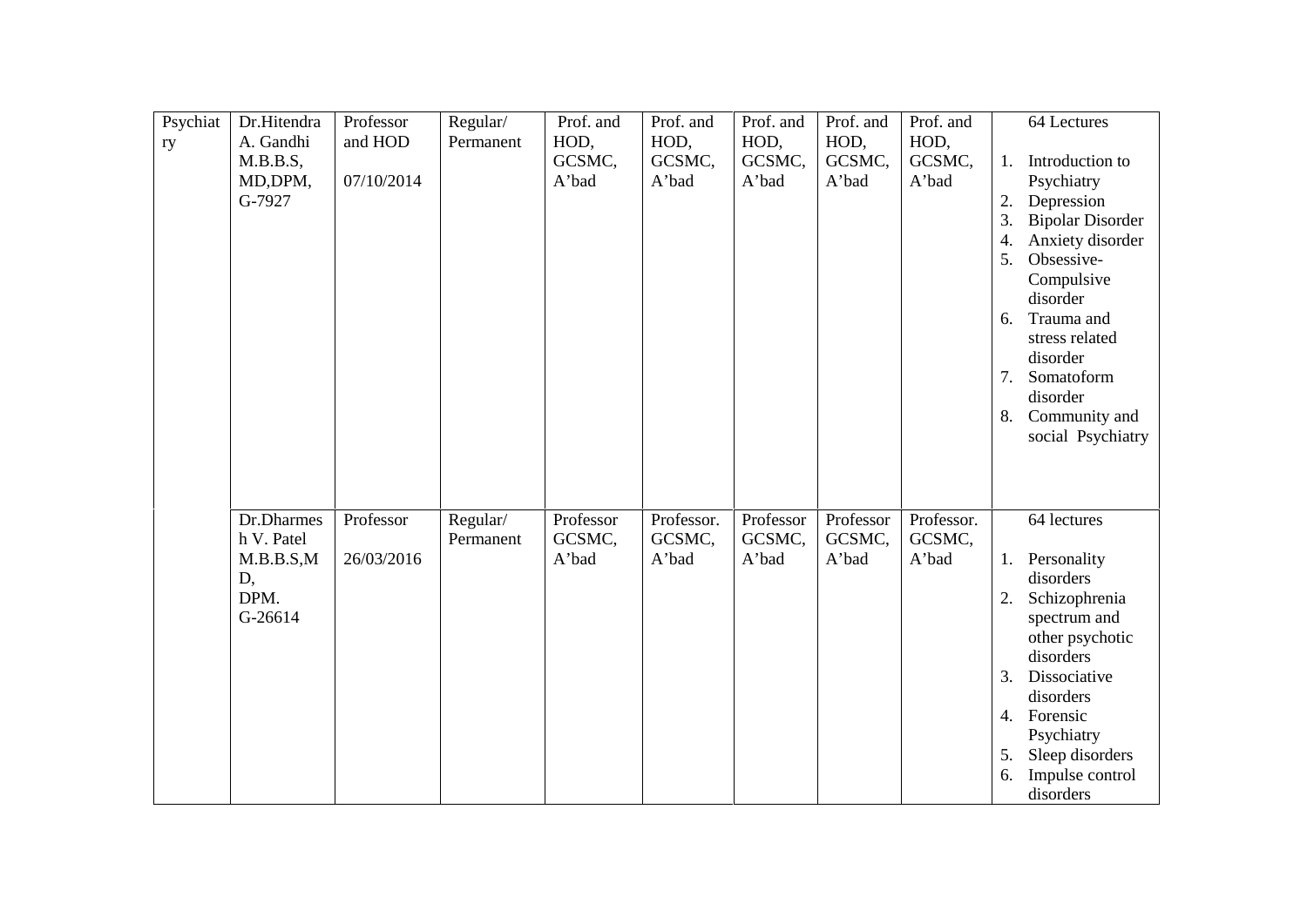|                                                     |                                      |                       |                                           |                                           |                                                                  |                                           |                                           | 7.<br>8.                                     | Eating disorders<br>Substance use<br>disorders                                                                                                                                                                                                    |
|-----------------------------------------------------|--------------------------------------|-----------------------|-------------------------------------------|-------------------------------------------|------------------------------------------------------------------|-------------------------------------------|-------------------------------------------|----------------------------------------------|---------------------------------------------------------------------------------------------------------------------------------------------------------------------------------------------------------------------------------------------------|
| Dr.Alpesh J.<br>Gediya.<br>M.B.B.S<br>MD<br>G-38392 | Associate<br>Professor<br>14/03/2019 | Regular/<br>Permanent | Assistant<br>Professor<br>GCSMC,<br>A'bad | Assistant<br>Professor<br>GCSMC,<br>A'bad | Associate<br>professor<br>GCSMC,<br>A'bad                        | Associate<br>professor<br>GCSMC,<br>A'bad | Associate<br>professor<br>GCSMC,<br>A'bad | 1.<br>2.<br>3.<br>4.<br>5.<br>6.<br>7.<br>8. | 64 Lectures<br><b>History Taking</b><br>Neuroanatomy<br>and<br>neurophysiology<br>Sexual<br>dysfunctions<br>Gender dysphoria<br>Neurocognitive<br>disorders<br><b>Brain stimulation</b><br>methods<br>Emergency<br>psychiatry<br>Child psychiatry |
| Dr. Prutha<br>Desai<br>$M.D.G-$<br>24585            | Asst.<br>Professor                   | Regular/<br>Permanent | Assistant<br>Professor,<br>GAIMS,<br>Bhuj | Assistant<br>Professor,<br>GAIMS,<br>Bhuj | Assistant<br>Professor<br>GAIMS,<br>Bhuj $/$<br>GCSMC,<br>A'bad. | Assistant<br>Professor<br>GCSMC,<br>A'bad | Assistant<br>Professor<br>GCSMC,<br>A'bad |                                              |                                                                                                                                                                                                                                                   |

# **Department of Respiratory Medicine**

| <b>Depart</b> | Name of            | <b>Aurrent</b> -   | <b>Nature of</b>   |                                     | <b>Number of lectures</b> |
|---------------|--------------------|--------------------|--------------------|-------------------------------------|---------------------------|
| ment          | faculty            | <b>Designation</b> | employment         | Details of services in last 5 years | taken per vear            |
|               | <b>Oualificati</b> | & Date of          | <b>Regular/Per</b> |                                     | <b>Topics covered</b>     |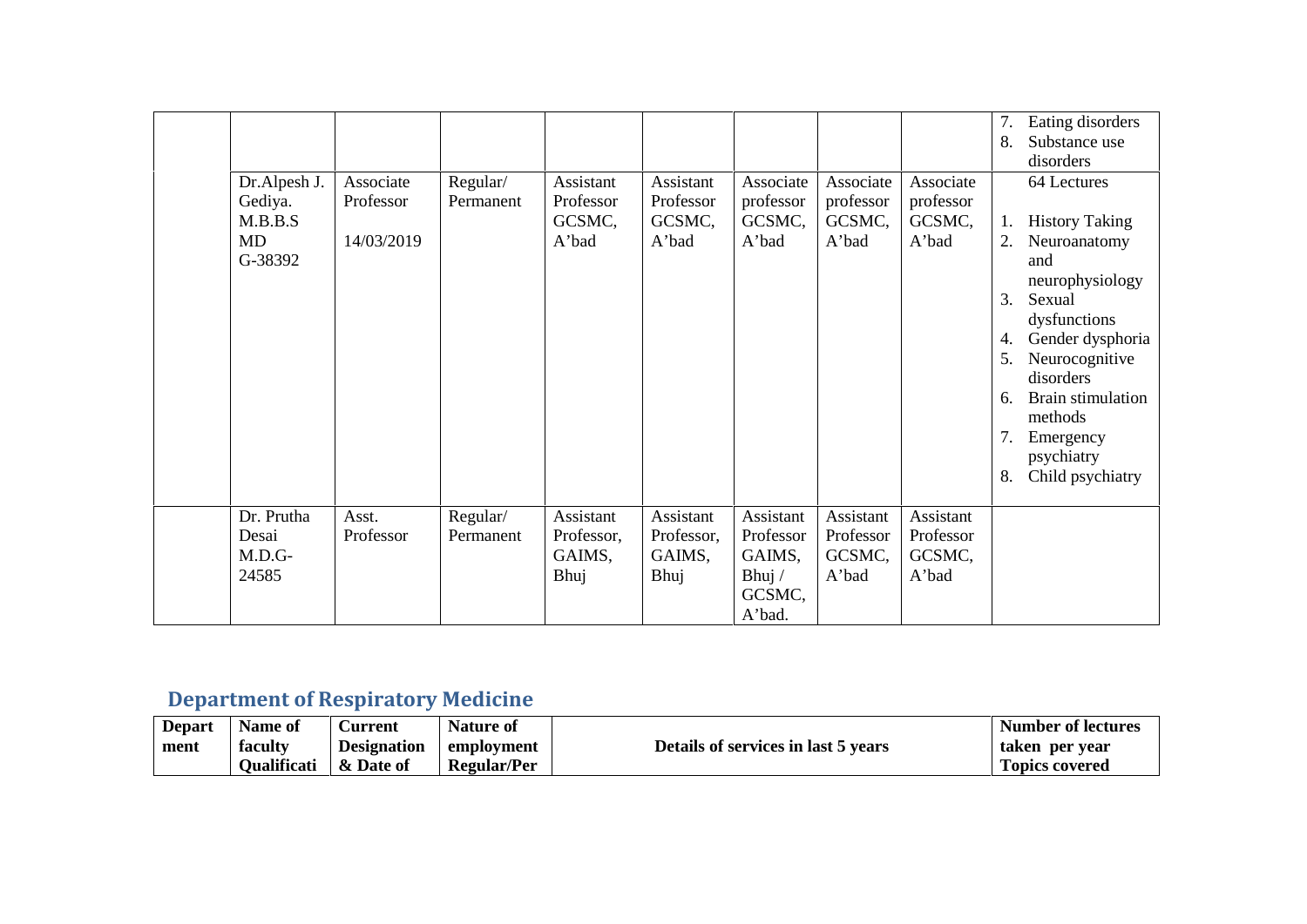|                                 | on<br><b>IMR</b><br><b>Number</b>                        | <b>Promotion</b>                     | manent or<br>contract/out        | 1<br>2017                          | $\overline{2}$<br>2018             | 3<br>2019                          | 4<br>2020                                    | 5<br>2021                                        |                                                                                                                                                                                                                                                                             |
|---------------------------------|----------------------------------------------------------|--------------------------------------|----------------------------------|------------------------------------|------------------------------------|------------------------------------|----------------------------------------------|--------------------------------------------------|-----------------------------------------------------------------------------------------------------------------------------------------------------------------------------------------------------------------------------------------------------------------------------|
| Respirat<br>ory<br>Medicin<br>e | Dr Tushar<br>Patel<br>MD(TB &<br>Chest<br>Disease)       | Professor<br>03-12-2021              | sourced<br>Regular/<br>Permanent | Assoc.<br>Prof.<br>GCSMC,<br>A'bad | Assoc.<br>Prof.<br>GCSMC,<br>A'bad | Assoc.<br>Prof.<br>GCSMC,<br>A'bad | Assoc.<br>Prof.<br>GCSMC,<br>A'bad           | Assoc.<br>Prof./<br>Professor<br>GCSMC,<br>A'bad | 45-50 Hours/year<br><b>COPD</b><br>Bronchial asthma<br><b>ILD</b><br>Pulmonary<br>Hypertension<br>Extra-pulmonary TB<br>Bronchiectasis &<br>Cystic fibrosis<br><b>Alveolar Disorders</b><br>Respiratory failure<br>and ARDS                                                 |
|                                 | Dr Rushi<br>Patel<br>MD<br>(Respirator<br>y<br>Medicine) | Associate<br>Professor<br>13-01-2020 | Regular/<br>Permanent            | Asst.<br>Prof.<br>GCSMC,<br>A'bad  | Asst. Prof.<br>GCSMC,<br>A'bad     | Asst.<br>Prof.<br>GCSMC,<br>A'bad  | Asst.<br>Prof./<br>Assoc.<br>GCSMC,<br>A'bad | Assoc.<br>GCSMC,<br>A'bad                        | 45-50 Hours/year<br>Clinical examination<br>of respiratory system<br>Pulmonary<br>Tuberculosis<br>Anti-TB therapy<br>Sleep apnea<br><b>ILD</b><br>Pneumonia<br>Lung Abscess<br>Pleural disorders<br>Lung malignancy<br>Interventional<br>pulmonology and<br>recent advances |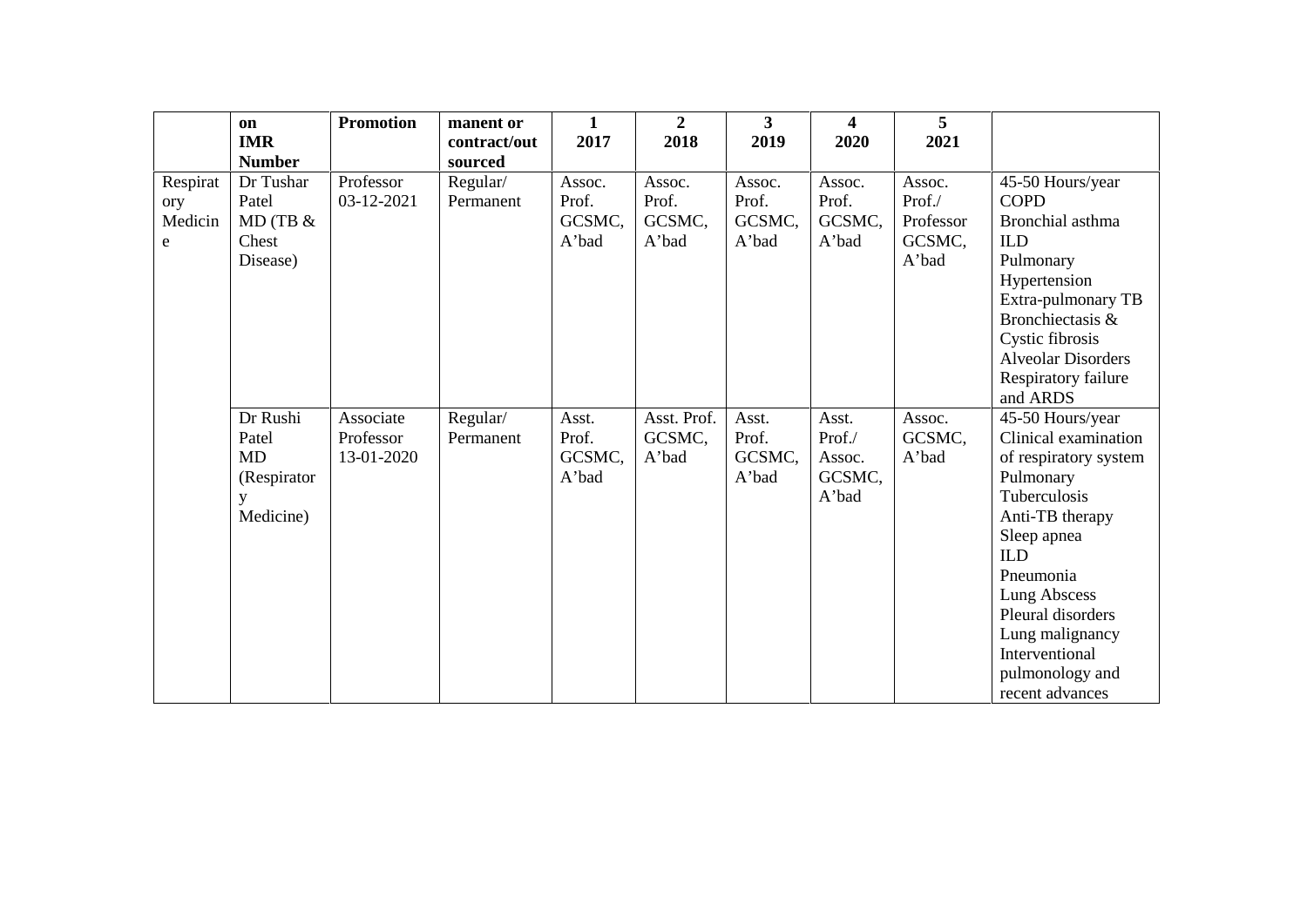## **Department of General Surgery**

| <b>Depart</b>      | Name of                                               | <b>Current</b>                                      | <b>Nature of</b>                     | <b>Number of lectures</b>                           |                                                     |                                                                                           |                                                                                              |                              |                                                       |
|--------------------|-------------------------------------------------------|-----------------------------------------------------|--------------------------------------|-----------------------------------------------------|-----------------------------------------------------|-------------------------------------------------------------------------------------------|----------------------------------------------------------------------------------------------|------------------------------|-------------------------------------------------------|
| ment               | faculty<br>Qualificati                                | <b>Designation</b><br>& Date of<br><b>Promotion</b> | employment<br><b>Regular/Per</b>     |                                                     |                                                     |                                                                                           | taken per year<br><b>Topics covered</b>                                                      |                              |                                                       |
|                    | on<br><b>IMR</b><br><b>Number</b>                     |                                                     | manent or<br>contract/out<br>sourced | $\mathbf{1}$<br>2017                                | $\overline{2}$<br>2018                              | $\mathbf{3}$<br>2019                                                                      | 4<br>2020                                                                                    | 5<br>2021                    |                                                       |
| General<br>Surgery | Dr.<br>Shashank<br>Desai<br><b>MS</b><br>G-3658       | Professor<br>22.03.16                               | Regular/<br>Permanent                | Professor<br>GCSMC,<br>A'bad                        | Professor<br>GCSMC,<br>A'bad                        | Professor<br>GCSMC,<br>A'bad                                                              | Professo<br>$\mathbf r$<br><b>GCSMC</b><br>, A'bad                                           | Professor<br>GCSMC,<br>A'bad | $50-55$ per year<br>GI Surgery, GU<br>Surgery etc     |
|                    | Dr.<br>Yogendra<br>Modi<br><b>MS</b><br>G-2937        | Professor<br>2.08.2019                              | Regular/<br>Permanent                | Professor<br><b>NHLMM</b><br>$\mathcal{C}$<br>A,bad | Professor<br><b>NHLMM</b><br>$\mathcal{C}$<br>A,bad | Professor<br><b>NHLMM</b><br>$\mathbf C$<br>A,bad<br>$\&$<br>Professor<br>GCSMC,<br>A'bad | Professo<br>$\mathbf{r}$<br><b>GCSMC</b><br>, A'bad                                          | Professor<br>GCSMC,<br>A'bad | 08-10 per year<br>GI Surgery etc                      |
|                    | Dr. Sushil<br>Akruwala<br><b>MS</b><br>$G-3250$       | Professor<br>01.01.20                               | Regular/<br>Permanent                | Assoc.<br>Prof<br>GCSMC,<br>A'bad                   | Assoc.<br>Prof<br>GCSMC,<br>A'bad                   | Assoc.<br>Prof<br>GCSMC,<br>A'bad                                                         | Assoc.<br>Prof<br><b>GCSMC</b><br>, A'bad/<br>Professo<br>$\bf r$<br><b>GCSMC</b><br>, A'bad | Professor<br>GCSMC,<br>A'bad | 50-55 per year<br>Head and neck,<br><b>Breast</b> etc |
|                    | Dr.<br>Vidhyasaga<br>r Sharma<br><b>MS</b><br>G-18276 | Professor<br>04.03.20                               | Regular/<br>Permanent                | Assoc.<br>Prof<br>GCSMC,<br>A'bad                   | Assoc.<br>Prof<br>GCSMC,<br>A'bad                   | Assoc.<br>Prof<br>GCSMC,<br>A'bad                                                         | Assoc.<br>Prof<br><b>GCSMC</b><br>, A'bad/<br>Professo                                       | Professor<br>GCSMC,<br>A'bad | 50-55 per year<br>Abdomen, GU<br>Surgery etc          |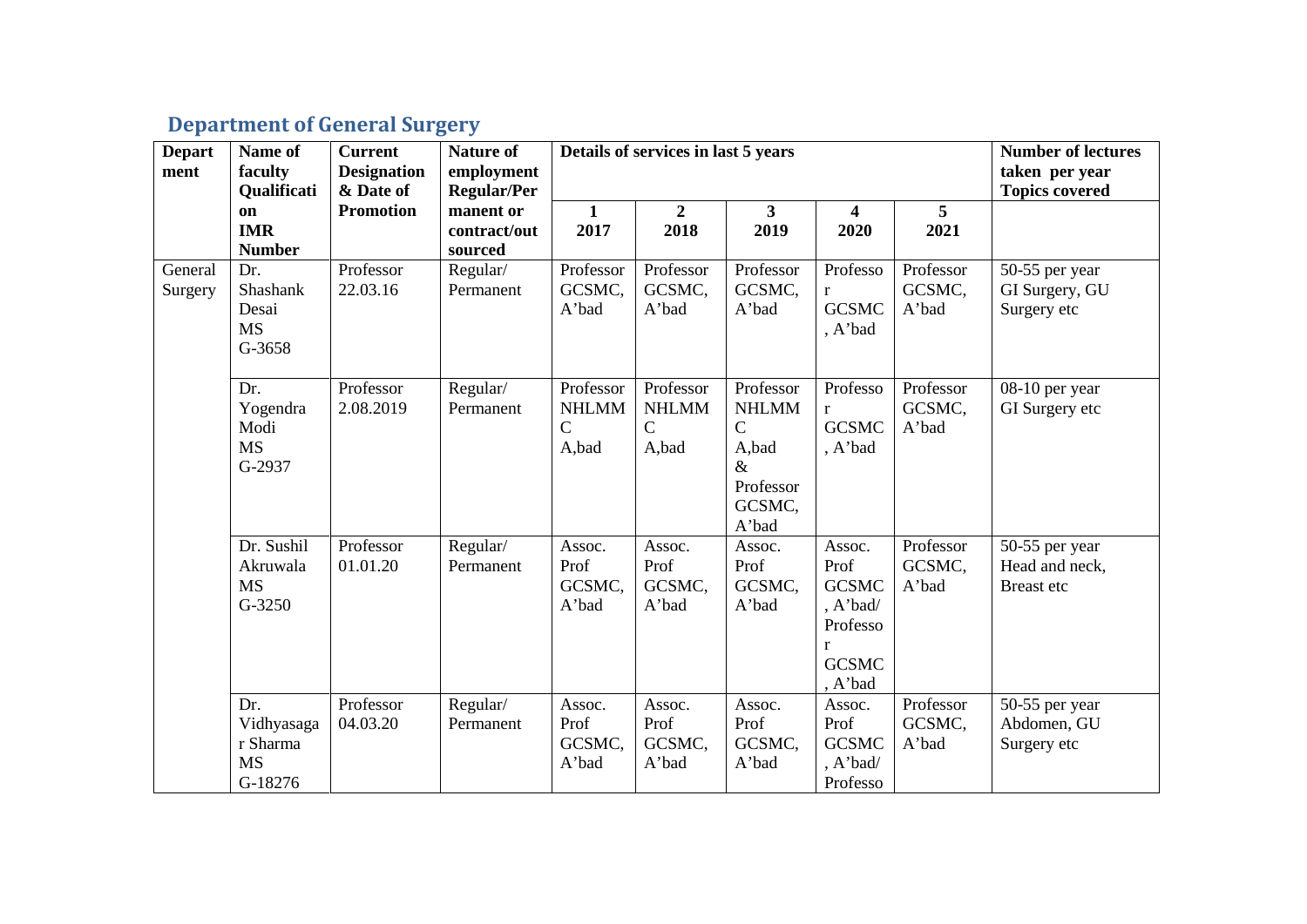| Dr.<br>JaimishGajj<br>ar<br><b>MS</b><br>G-12869           | Associate<br>Professor<br>04.01.13 | Regular/<br>Permanent | Assoc.<br>Prof.<br>GCSMC,<br>A'bad              | Assoc.<br>Prof.<br>GCSMC,<br>A'bad           | Assoc.<br>Prof.<br>GCSMC,<br>A'bad           | $\mathbf{r}$<br><b>GCSMC</b><br>, A'bad<br>Assoc.<br>Prof.<br><b>GCSMC</b><br>, A'bad | Assoc.<br>Prof.<br>GCSMC,<br>A'bad                                                  | 50-55 per year<br>HBP, GITetc                                       |
|------------------------------------------------------------|------------------------------------|-----------------------|-------------------------------------------------|----------------------------------------------|----------------------------------------------|---------------------------------------------------------------------------------------|-------------------------------------------------------------------------------------|---------------------------------------------------------------------|
| Dr.N.K.<br>Vaghela<br><b>MS</b><br>G-17599                 | Associate<br>Professor<br>01.01.20 | Regular/<br>Permanent | Asst.<br>Prof.<br>GCSMC,<br>A'bad               | Asst. Prof.<br>GCSMC,<br>A'bad               | Asst. Prof.<br>GCSMC,<br>A'bad               | Assoc.<br>Prof.<br><b>GCSMC</b><br>, A'bad                                            | Assoc.<br>Prof.<br>GCSMC,<br>A'bad                                                  | 45-50 per year<br>GIT, General Surgery<br>etc                       |
| Dr. Naman<br>Patel<br><b>MS</b><br>G-21331                 | Associate<br>Professor<br>11.02.21 | Regular/<br>Permanent | Asst.<br>Prof<br><b>AMCM</b><br>ET MC,<br>A'bad | Asst. Prof<br><b>AMCME</b><br>T MC,<br>A'bad | Asst. Prof<br><b>AMCME</b><br>T MC,<br>A'bad | Asst.<br>Prof<br><b>AMCM</b><br>ET MC,<br>A'bad                                       | Asst. Prof.<br><b>AMCMET</b><br>MC,<br>$A'$ bad /<br>Assoc.Prof.<br>GCSMC,<br>A'bad | 10-20 per year<br>Trauma, endocrine<br>Surgery etc                  |
| Dr. Ankit<br>Bagdai<br><b>MS</b><br>G-23233                | Asst.<br>Professor<br>22.03.16     | Regular/<br>Permanent | Asst.<br>Prof.<br>GCSMC,<br>A'bad               | Asst. Prof.<br>GCSMC,<br>A'bad               | Asst. Prof.<br>GCSMC,<br>A'bad               | Asst.<br>Prof.<br><b>GCSMC</b><br>A'bad                                               | Asst. Prof.<br>GCSMC,<br>A'bad                                                      | 45-50 per year<br>Trauma, CVS<br>lectures etc                       |
| Dr. Ayush<br>Jain<br><b>MS</b><br>G-24160                  | Asst.<br>Professor<br>12.08.16     | Regular/<br>Permanent | Asst.<br>Prof.<br>GCSMC,<br>A'bad               | Asst. Prof.<br>GCSMC,<br>A'bad               | Asst. Prof.<br>GCSMC,<br>A'bad               | Asst.Pro<br>f.<br><b>GCSMC</b><br>A'bad                                               | Asst. Prof.<br>GCSMC.<br>A'bad                                                      | 45-50 per year<br>GIT, General Surgery<br>lectures etc              |
| Dr. Nehal<br>Sisodiya<br><b>MS</b><br>G-24586<br>Dr. Nirav | Asst.<br>Professor<br>16.05.18     | Regular/<br>Permanent | SR,<br>GCSMC,<br>A'bad                          | Asst. Prof.<br>GCSMC,<br>A'bad               | Asst. Prof.<br>GCSMC,<br>A'bad<br>SR,        | Asst.Pro<br>f.<br><b>GCSMC</b><br>A'bad                                               | Asst. Prof.<br>GCSMC,<br>A'bad<br>Asst. Prof.                                       | 45-50 per year<br>Endocrine, General<br><b>Surgery Lectures etc</b> |
|                                                            | Asst.                              | Regular/              | JR,                                             | SR,                                          |                                              | Asst.                                                                                 |                                                                                     | 45-50 per year                                                      |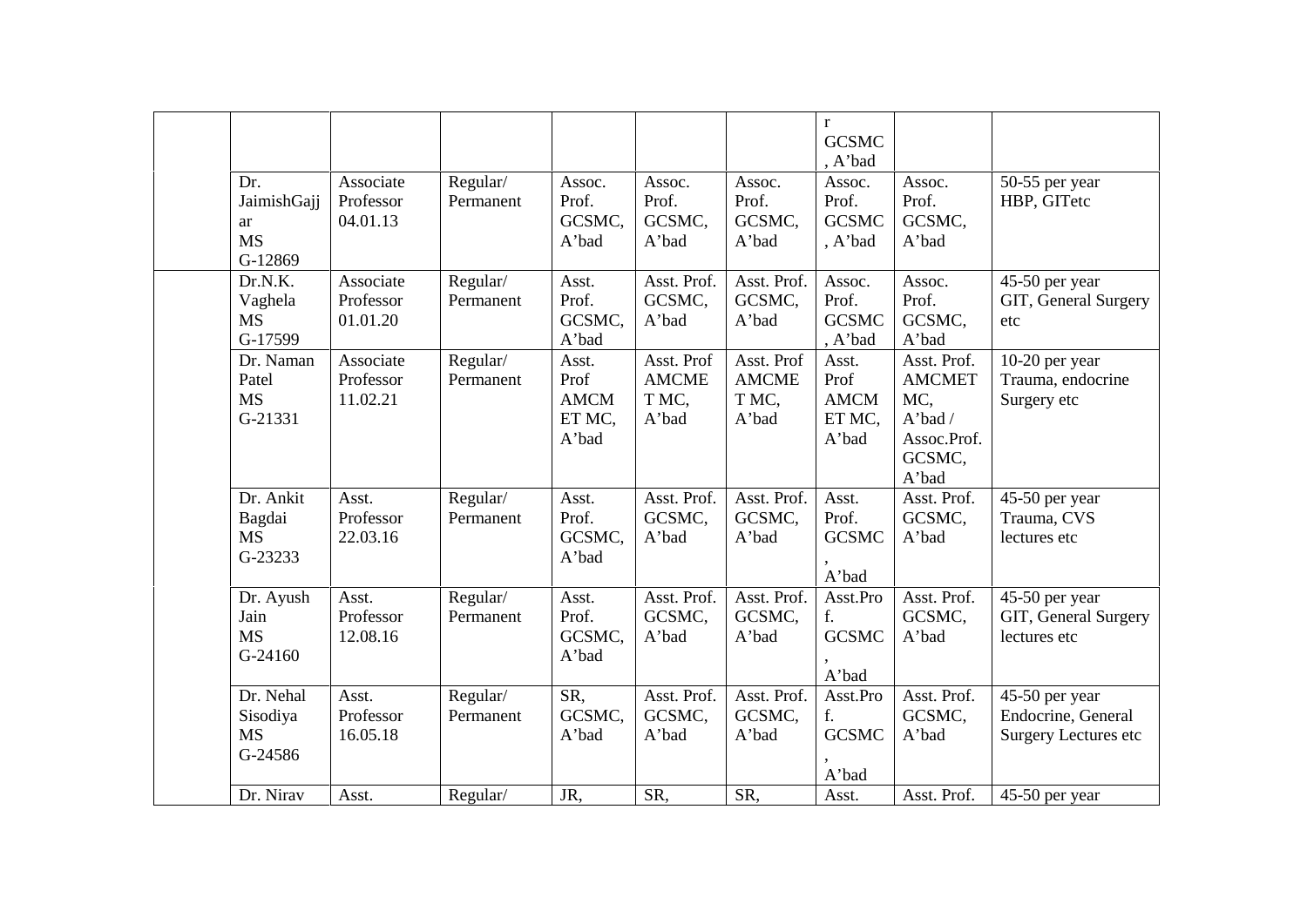|     | Patel<br><b>MS</b><br>G-25671                  | Professor<br>17.07.19            | Permanent             | <b>NHLMM</b><br>C, A'bad        | GCSMC,<br>A'bad                 | GCSMC,<br>$A'$ bad /<br>Asst. Prof.<br>GCSMC,<br>A'bad              | Prof.<br><b>GCSMC</b><br>A'bad                                                       | GCSMC,<br>A'bad                           | CVS, GIT lectures<br>etc                      |
|-----|------------------------------------------------|----------------------------------|-----------------------|---------------------------------|---------------------------------|---------------------------------------------------------------------|--------------------------------------------------------------------------------------|-------------------------------------------|-----------------------------------------------|
| Dr. | Rajeshkum<br>ar Parmar<br><b>MS</b><br>G-29199 | Asst.<br>Professor<br>15.11.20   | Regular/<br>Permanent | JR,<br><b>NHLMM</b><br>C, A'bad | JR,<br><b>NHLMM</b><br>C, A'bad | JR,<br><b>NHLMM</b><br>C, A'bad/<br>SR,<br><b>NHLMM</b><br>C, A'bad | SR,<br><b>NHLM</b><br>MC,<br>A'bad/<br>Asst.<br>Prof.<br><b>GCSMC</b><br>A'bad       | Asst. Prof.<br>GCSMC,<br>A'bad            | 10-15 per year<br>HBP, RS lectures etc        |
| Dr. | Shashwat<br>Shah<br><b>MS</b><br>G-23805       | Asst.<br>Professor<br>27.07.20   | Regular/<br>Permanent | $\overline{\phantom{a}}$        | SR,<br>GCSMC,<br>A'bad          | SR,<br>GCSMC,<br>A'bad                                              | Asst.<br>Prof.<br><b>GCSMC</b><br>A'bad                                              | Asst. Prof.<br>GCSMC,<br>A'bad            | 40-45 per year<br>GU, GIT lectures etc        |
|     | Dr. Sangeet<br>Jain<br><b>MS</b><br>G-29369    | Asst.<br>Professor<br>10.12.20   | Regular/<br>Permanent | JR,<br>BJMC,<br>A'bad           | JR,<br>BJMC,<br>A'bad           | SR,<br><b>AMCME</b><br>TMC,<br>A'bad                                | SR,<br>AMC<br><b>METM</b><br>C,<br>A'bad/<br>Asst.<br>Prof.<br><b>GCSMC</b><br>A'bad | Asst. Prof.<br>GCSMC,<br>A'bad            | 40-45 per year<br>Trauma, GIT lectures<br>etc |
|     | Dr. Ronak<br>Chavda MS<br>G-30764              | Asst.<br>Professor<br>26.12.2021 | Regular/<br>Permanent | JR,<br>GCSMC,<br>A'bad          | JR,<br>GCSMC,<br>A'bad          | JR,<br>GCSMC,<br>A'bad                                              | JR / SR<br><b>GCSMC</b><br>, A'bad                                                   | SR/Asst.<br>Professor,<br>GCSMC,<br>A'bad |                                               |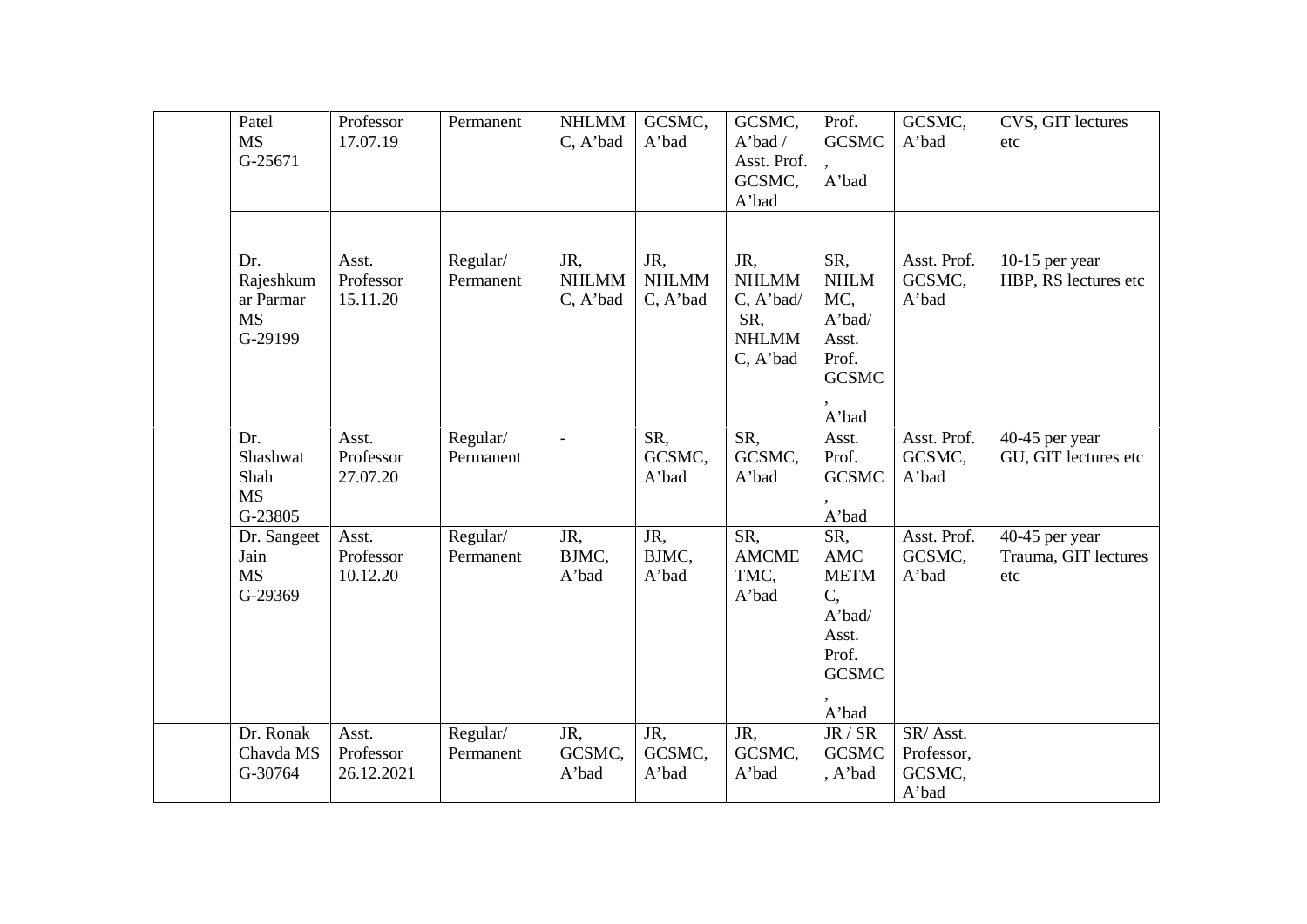# **Department of ENT**

| <b>Depart</b><br>ment | Name of<br>faculty<br>Qualificati                    | <b>Current</b><br><b>Designation</b><br>& Date of | <b>Nature of</b><br>employment<br><b>Regular/Per</b> |                                                                                       | Details of services in last 5 years                               | <b>Number of lectures</b><br>taken per year<br><b>Topics covered</b>                                                  |                                                |                                        |                                                                                                                                                                                                                               |
|-----------------------|------------------------------------------------------|---------------------------------------------------|------------------------------------------------------|---------------------------------------------------------------------------------------|-------------------------------------------------------------------|-----------------------------------------------------------------------------------------------------------------------|------------------------------------------------|----------------------------------------|-------------------------------------------------------------------------------------------------------------------------------------------------------------------------------------------------------------------------------|
| on                    | <b>IMR</b><br><b>Number</b>                          | <b>Promotion</b>                                  | manent or<br>contract/out<br>sourced                 | $\mathbf{1}$<br>2017                                                                  | $\overline{2}$<br>2018                                            | $\mathbf{3}$<br>2019                                                                                                  | $\overline{\mathbf{4}}$<br>2020                | 5<br>2021                              |                                                                                                                                                                                                                               |
| <b>ENT</b>            | Dr.<br>Yashvant<br><b>B.</b><br>Chhatbar<br>$G-1525$ | Professor and<br>Head of<br>department            | Regular/<br>Permanent                                | Hind<br>institute<br>of<br>medical<br>science<br>Sitapur,<br>Lucknow<br>15.9.201<br>7 | Hind<br>institute of<br>medical<br>science<br>Sitapur,<br>Lucknow | Hind<br>institute of<br>medical<br>science<br>Sitapur,<br>Lucknow<br>30.0419<br><b>GCSMC</b><br>01.05.19<br>till date | HOD $&$<br>prof. in<br><b>GCSMC</b><br>, A'bad | HOD $&$<br>Prof. in<br>GCSMC,<br>A'bad | 75 per year<br>1. Thyroid disorders<br>2. Anatomy of Larynx<br>3.FB airway<br>4. Tracheostomy<br>5.Ca larynx<br>6. Vocal nodule<br>7. Vocal cord<br>paralysis<br>8.Laryngectomy<br>9. Voice rehabilitation<br>10. Sleep apnea |
|                       | Dr. Vishal<br>R. Dave<br>G-12378                     | Profesor<br>01.01.19                              | Regular/<br>Permanent                                | HOD $&$<br>prof in<br>GCSMC,<br>A'bad                                                 | HOD $&$<br>prof in<br>GCSMC,<br>A'bad                             | HOD $&$<br>prof in<br>GCSMC.<br>A'bad                                                                                 | Prof. in<br><b>GCSMC</b><br>, A'bad            | Prof. in<br>GCSMC,<br>A'bad            | 80 per year<br>1. Facial nerve<br>2. Neck triangles<br>3. Mass neck<br>4.Submandibular<br>gland<br>5.Parotid<br>6.Dysphagia<br>7.Ca tongue<br>8. Neck dissection<br>9.Commando<br>10.Ca mandible                              |
|                       | Dr. Suktara                                          | Associate                                         | Regular/                                             | Asst.                                                                                 | Associate                                                         | Associate                                                                                                             | Associat                                       | Associate                              | 80 per year                                                                                                                                                                                                                   |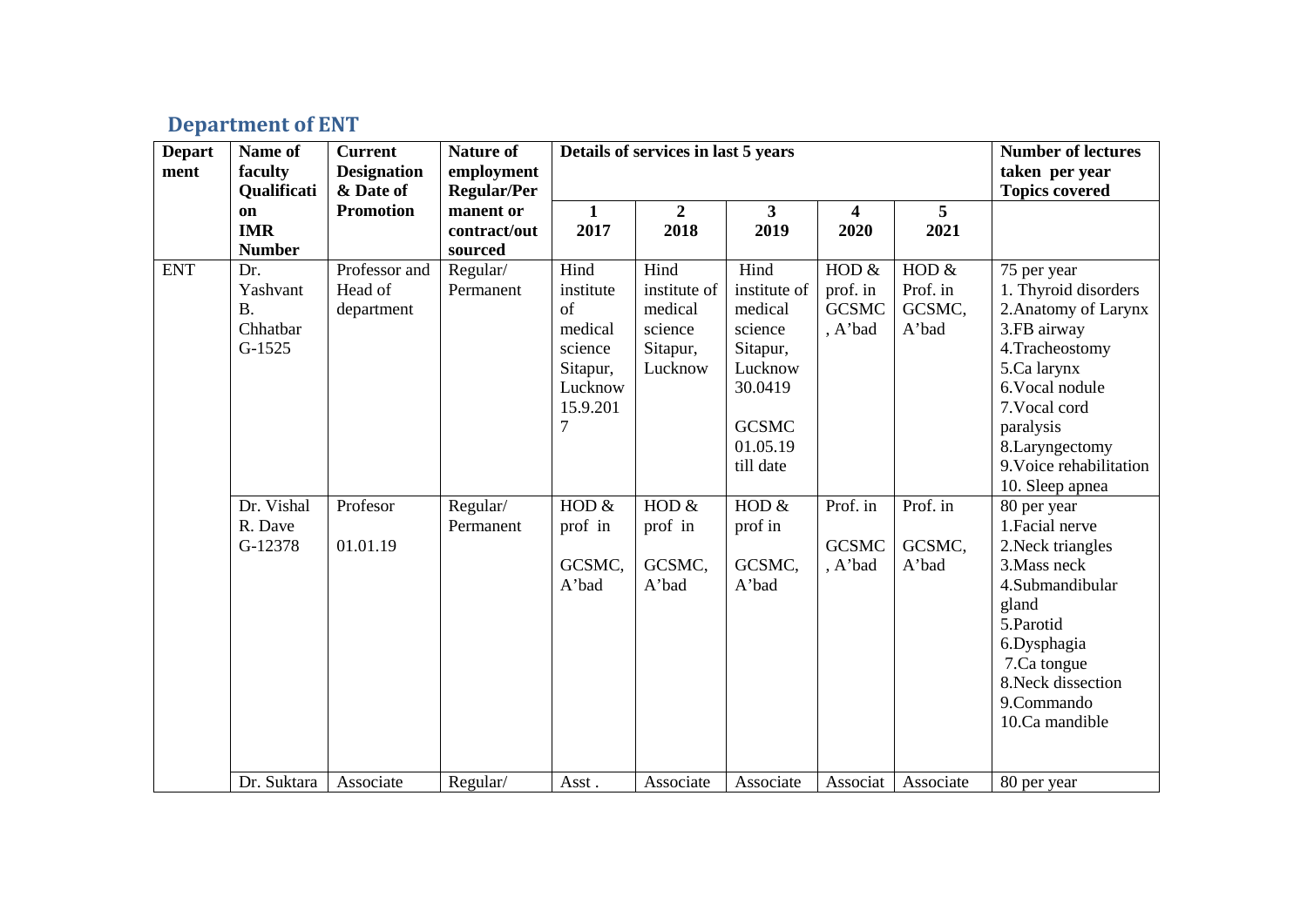| Sharma    | Professor | Permanent | Prof in    | Prof in     | Prof in     | e Prof in    | Prof in     | 1 Anatomy of ear                      |
|-----------|-----------|-----------|------------|-------------|-------------|--------------|-------------|---------------------------------------|
| G-45839   | 15.09.18  |           | GCSMC,     | GCSMC,      | GCSMC,      | <b>GCSMC</b> | GCSMC,      | 2. Physiol of hearing                 |
|           |           |           | A'bad      | A'bad       | A'bad       | , A'bad      | A'bad       | 3. ASOM                               |
|           |           |           |            |             |             |              |             | 4.CSOM                                |
|           |           |           |            |             |             |              |             | 5.CSOM                                |
|           |           |           |            |             |             |              |             | 6. COM                                |
|           |           |           |            |             |             |              |             | complications                         |
|           |           |           |            |             |             |              |             | 7.SOM                                 |
|           |           |           |            |             |             |              |             | 8.otosclerosis                        |
|           |           |           |            |             |             |              |             | 9.meniers                             |
|           |           |           |            |             |             |              |             | 10 Tinnitus                           |
|           |           |           |            |             |             |              |             | 11.BPPV                               |
|           |           |           |            |             |             |              |             | 12. Vertigo                           |
|           |           |           |            |             |             |              |             | 13. Cochlear implant                  |
|           |           |           |            |             |             |              |             | 14. Acoustic neuroma                  |
|           |           |           |            |             |             |              |             | 15.Glomus tumor                       |
|           |           |           |            |             |             |              |             | 16. Hearing air                       |
|           |           |           |            |             |             |              |             | 17.Tympanoplasty<br>18. Mastoidectomy |
|           |           |           |            |             |             |              |             | 19.Myringotomy                        |
|           |           |           |            |             |             |              |             | 20. Ossiculoplasty                    |
|           |           |           |            |             |             |              |             |                                       |
| Dr. Mohit | Assistant | Regular/  | Asst.      | Asst. Prof. | Asst. Prof. | Asst.        | Asst. Prof. | 75 per year                           |
| Ruparel   | Professor | Permanent | Prof. in   | in          | in          | Prof. in     | in          | 1. Anatomy nose                       |
| G-19753   | 24.08.15  |           | <b>GCS</b> | GCSMC,      | GCSMC,      | <b>GCSMC</b> | GCSMC,      | 2. Anatomy PNS                        |
|           |           |           | medical    | A'bad       | A'bad       | , A'bad      | A'bad       | 3. Physiology nose                    |
|           |           |           | college    |             |             |              |             | 4. Examination nose                   |
|           |           |           |            |             |             |              |             | 5. Examination PNS                    |
|           |           |           |            |             |             |              |             | 6. Nasal Endoscopy                    |
|           |           |           |            |             |             |              |             | 7.Xray PNS                            |
|           |           |           |            |             |             |              |             | 8.DNS                                 |
|           |           |           |            |             |             |              |             | 9.PNS                                 |
|           |           |           |            |             |             |              |             | 10.Sinusitis                          |
|           |           |           |            |             |             |              |             | 11.FESS                               |
|           |           |           |            |             |             |              |             | 12.CA nose                            |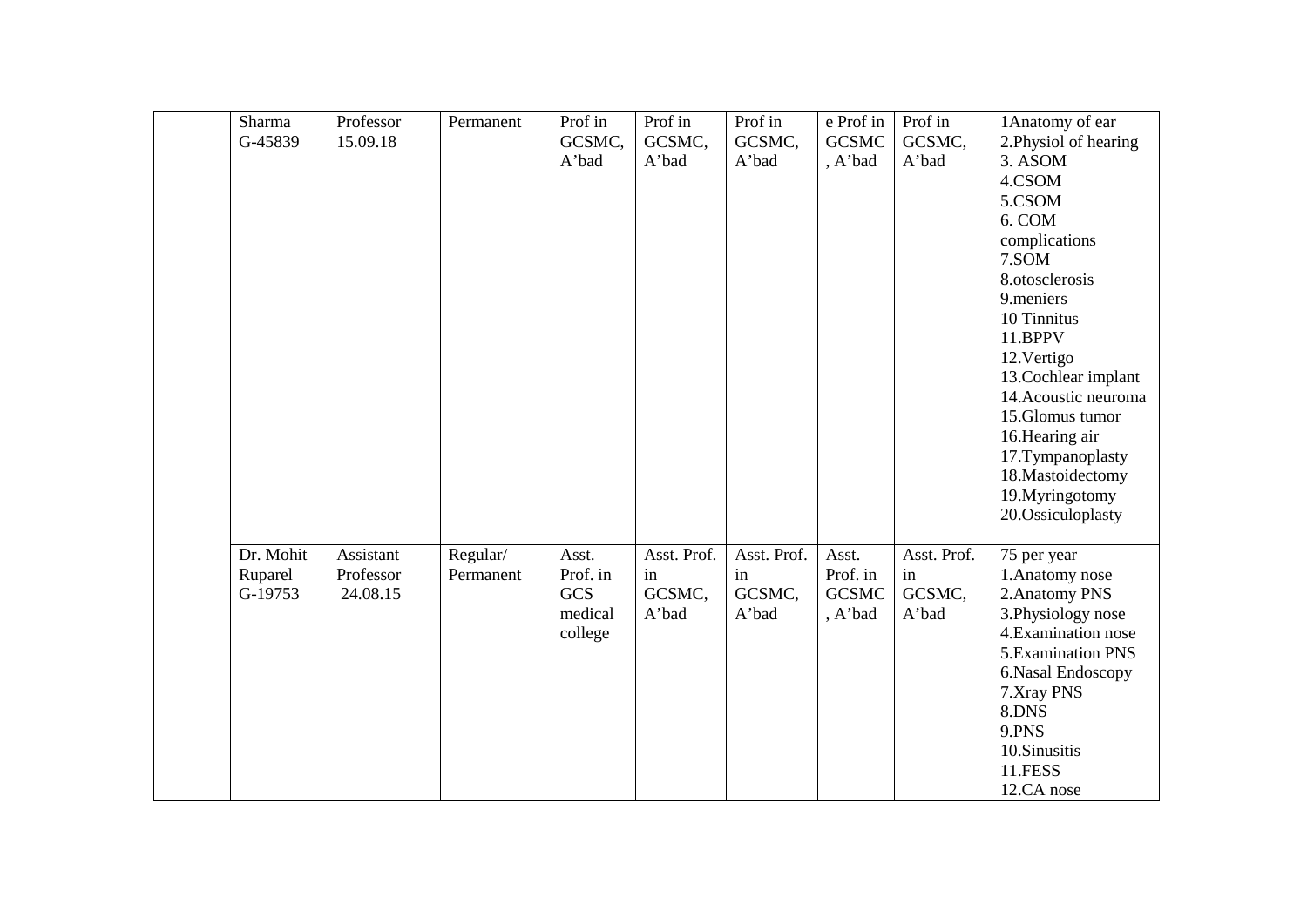|  |  |  | 13.CA PNS             |
|--|--|--|-----------------------|
|  |  |  | 14.Angiofibroma       |
|  |  |  | 15. Papilloma nose    |
|  |  |  | 16. Epistaxis         |
|  |  |  | 17.CT PNS             |
|  |  |  | 18.Ca nasopharynx     |
|  |  |  | 19. Granuloma nose    |
|  |  |  | 20. Allergic rhinitis |

## **Department of Ophthalmology**

| <b>Depart</b><br>ment                      | Name of<br>faculty<br>Qualificati                                                                      | <b>Current</b><br><b>Designation</b><br>& Date of | <b>Nature of</b><br>employment<br><b>Regular/Per</b> |                                                               | Details of services in last 5 years                           |                                                               | <b>Number of lectures</b><br>taken per year<br><b>Topics covered</b>                             |                                       |                                                                                                           |
|--------------------------------------------|--------------------------------------------------------------------------------------------------------|---------------------------------------------------|------------------------------------------------------|---------------------------------------------------------------|---------------------------------------------------------------|---------------------------------------------------------------|--------------------------------------------------------------------------------------------------|---------------------------------------|-----------------------------------------------------------------------------------------------------------|
|                                            | on<br><b>IMR</b><br><b>Number</b>                                                                      | <b>Promotion</b>                                  | manent or<br>contract/out<br>sourced                 | 1<br>2017                                                     | 2<br>2018                                                     | $\mathbf{3}$<br>2019                                          | 4<br>2020                                                                                        | $5\overline{)}$<br>2021               |                                                                                                           |
| <b>OPHTH</b><br><b>ALMO</b><br><b>LOGY</b> | Dr<br><b>BHARAT</b><br><b>GHODAD</b><br>RA<br><b>MS</b><br><b>OPHTHAL</b><br><b>MOLOGY</b><br>$G-1443$ | <b>PROFESSO</b><br>R<br>08/11/2012                | Regular/<br>Permanent                                | <b>PROFES</b><br><b>SOR</b><br>GCSMC,                         | <b>PROFESS</b><br><b>OR</b><br>GCSMC,                         | <b>PROFES</b><br><b>SOR</b><br>GCSMC,                         | <b>PROFES</b><br><b>SOR</b><br>GCSMC,                                                            | <b>PROFESS</b><br><b>OR</b><br>GCSMC, | 25 per year<br><b>CORNEA, EYE</b><br>BANKING,<br><b>CHEMICAL</b><br><b>INJURIES</b>                       |
|                                            | Dr<br><b>HEMAXI</b><br><b>DESAI</b><br>MS<br><b>OPHTHAL</b><br><b>MOLOGY</b><br>G-10771                | <b>PROFESSO</b><br>R<br>01/12/2020                | Regular/<br>Permanent                                | <b>ASSOCI</b><br>ATE<br><b>PROFES</b><br><b>SOR</b><br>GCSMC, | <b>ASSOCIA</b><br>TE<br><b>PROFESS</b><br><b>OR</b><br>GCSMC, | <b>ASSOCI</b><br>ATE<br><b>PROFES</b><br><b>SOR</b><br>GCSMC, | <b>ASSOCI</b><br>ATE<br><b>PROFES</b><br>SOR (till<br>30/11/20<br>20)<br>GCSMC,<br><b>PROFES</b> | <b>PROFESS</b><br><b>OR</b><br>GCSMC, | 30 per year<br>REFRACTION,<br>GLAUCOMA,<br><b>SQUINT, NEURO-</b><br><b>OPHTHALMOLOG</b><br>Y, D/D RED EYE |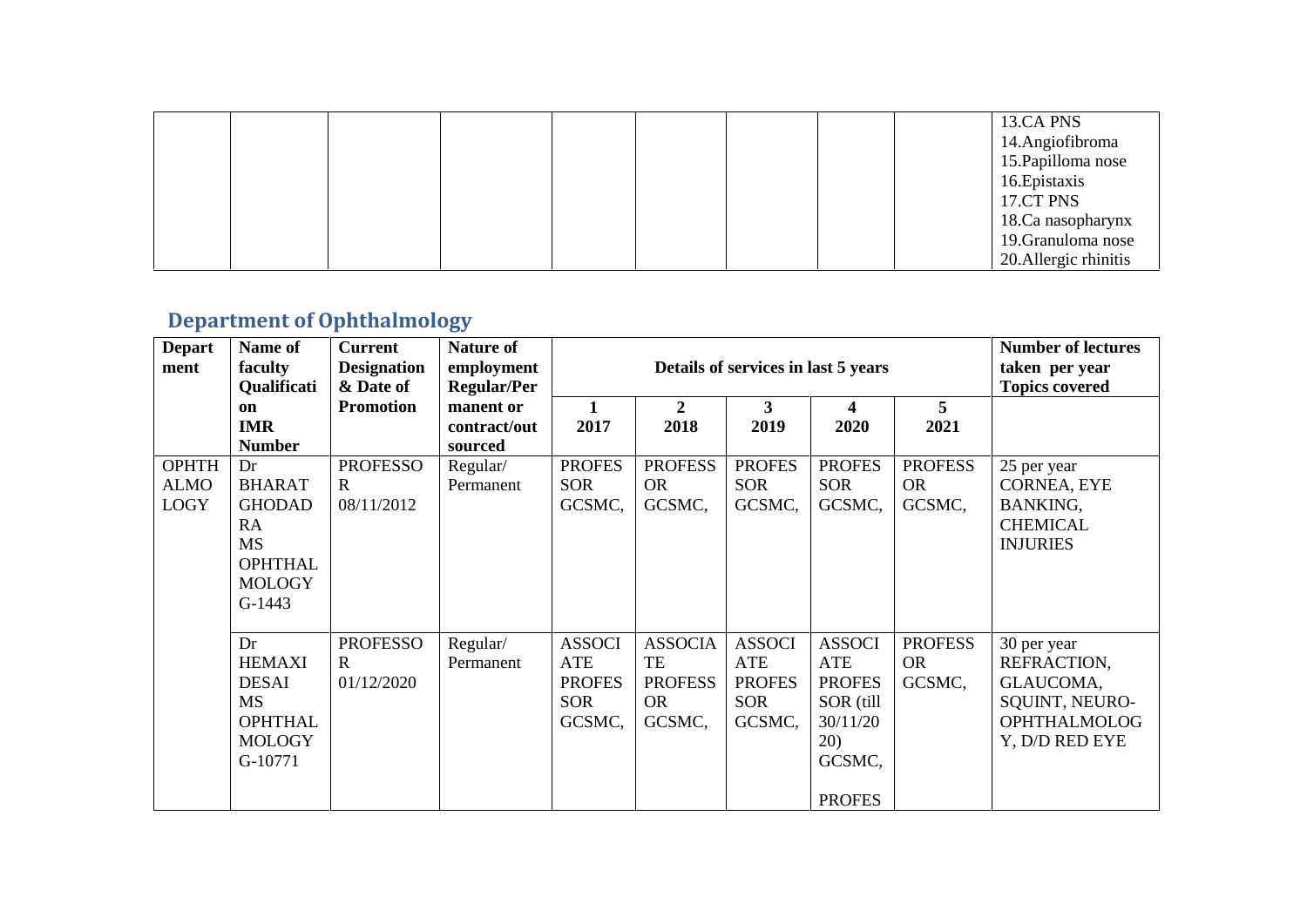|                |                 |           |               |                |               | <b>SOR</b>    |                |                     |
|----------------|-----------------|-----------|---------------|----------------|---------------|---------------|----------------|---------------------|
|                |                 |           |               |                |               |               |                |                     |
|                |                 |           |               |                |               | (01/12/20)    |                |                     |
|                |                 |           |               |                |               | 20            |                |                     |
|                |                 |           |               |                |               | onwards)      |                |                     |
|                |                 |           |               |                |               | <b>GCSMC</b>  |                |                     |
| Dr             | <b>ASSOCIAT</b> | Regular/  | <b>ASSIST</b> | <b>ASSISTA</b> | <b>ASSOCI</b> | <b>ASSOCI</b> | <b>ASSOCIA</b> | 25 per year         |
| <b>SUROHI</b>  | E               | Permanent | <b>ANT</b>    | <b>NT</b>      | ATE           | ATE           | TE             | CATARACT,           |
| SHAH           | <b>PROFESSO</b> |           | <b>PROFES</b> | <b>PROFESS</b> | <b>PROFES</b> | <b>PROFES</b> | <b>PROFESS</b> | UVEA, VITREOUS,     |
| <b>MS</b>      | R               |           | <b>SOR</b>    | OR (till       | SOR           | <b>SOR</b>    | <b>OR</b>      | RETINA, SCLERA,     |
| <b>OPHTHAL</b> | 15/09/2018      |           | GCSMC,        | 14/09/201      | GCSMC,        | GCSMC,        | GCSMC,         | <b>DRUGS AND</b>    |
| <b>MOLOGY</b>  |                 |           |               | 8)             |               |               |                | <b>INSTRUMENTS,</b> |
| G-18164        |                 |           |               | <b>GCSMC</b>   |               |               |                | <b>RECENT</b>       |
|                |                 |           |               | <b>ASSOCIA</b> |               |               |                | <b>ADVANCES</b>     |
|                |                 |           |               |                |               |               |                |                     |
|                |                 |           |               | TE             |               |               |                |                     |
|                |                 |           |               | <b>PROFESS</b> |               |               |                |                     |
|                |                 |           |               | OR.            |               |               |                |                     |
|                |                 |           |               | (15/09/20)     |               |               |                |                     |
|                |                 |           |               | 18             |               |               |                |                     |
|                |                 |           |               | onwards)       |               |               |                |                     |

## **Department of Orthopedic**

| <b>Depart</b><br>ment | Name of<br>faculty<br>Qualificati<br>on<br><b>IMR</b><br>number | Current<br>Designation<br>& Date of<br><b>Promotion</b> | Nature of<br>employment<br>/Permanent<br>or<br>contractual/<br>out source |           | Details of services in last 5 years | <b>Number of laecture</b><br>taken per year |           |           |                    |
|-----------------------|-----------------------------------------------------------------|---------------------------------------------------------|---------------------------------------------------------------------------|-----------|-------------------------------------|---------------------------------------------|-----------|-----------|--------------------|
| ORTHO                 |                                                                 |                                                         |                                                                           |           |                                     |                                             | 4         | 5         |                    |
| <b>PAEDICS</b>        |                                                                 |                                                         |                                                                           | 2017      | 2018                                | 2019                                        | 2020      | 2021      |                    |
|                       | Dr.Jyotish                                                      | Professor                                               | Regular/                                                                  | Professor | Professor                           | Professor                                   | Professor | Professor | 30 hours           |
|                       | Patel                                                           |                                                         | Permanent                                                                 | GCSMC,    | GCSMC,                              | GCSMC,                                      | GCSMC,    | GCSMC,    | Fracture healing   |
|                       | M.S.Ortho                                                       | Associate                                               |                                                                           | A'bad     | A'bad                               | A'bad                                       | A'bad     | A'bad     | And basic fracture |
|                       | G-9552                                                          | prof. to                                                |                                                                           |           |                                     |                                             |           |           |                    |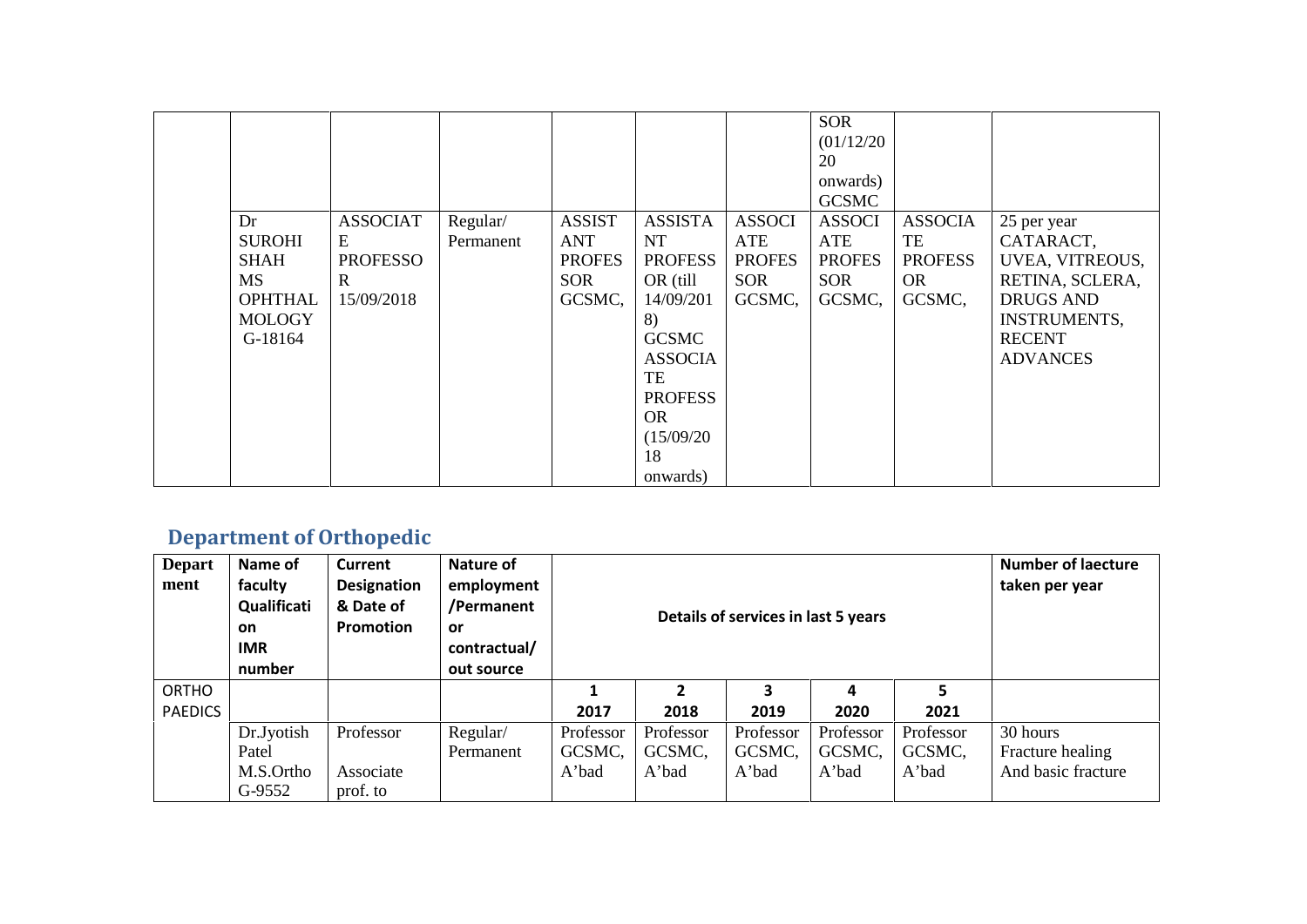|                      | professor   |                       |                   |                        |                     |                     |                     |                               |
|----------------------|-------------|-----------------------|-------------------|------------------------|---------------------|---------------------|---------------------|-------------------------------|
|                      | 02-01-2012  |                       |                   |                        |                     |                     |                     |                               |
| Dr.Mukesh<br>Shah    | Professor   | Regular/<br>Permanent | Associate<br>prof | Associate<br>prof till | Professor<br>GCSMC, | Professor<br>GCSMC, | Professor<br>GCSMC, | 30 hours<br>Open fracture and |
| M.S.Ortho            | Associate   |                       | GCSMC,            | $14-09-$               | A'bad               | A'bad               | A'bad               | classification of             |
| G-5027               | prof. to    |                       | A'bad             | 2018                   |                     |                     |                     | fracture                      |
|                      | professor   |                       |                   | Professor              |                     |                     |                     | Primary management            |
|                      | 15-09-2018  |                       |                   | from $15-$<br>09-2018  |                     |                     |                     | of fracture                   |
|                      |             |                       |                   | GCSMC,                 |                     |                     |                     |                               |
|                      |             |                       |                   | A'bad                  |                     |                     |                     |                               |
| Dr. Ripple           | Associate   | Regular/              | Assistant         | Assistant              | Assistant           | Assoc.              | Assoc. Prof         | 40 hours                      |
| Shah                 | professor   | Permanent             | Prof              | Prof                   | Prof (till          | Prof                | GCSMC,              | Ctev                          |
| M.S.Ortho<br>G-17352 | Assistant   |                       | GCSMC,<br>A'bad   | GCSMC,<br>A'bad        | $25-03-$<br>2019)   | GCSMC,<br>A'bad     | A'bad               | Tumor of ortho                |
|                      | Prof to     |                       |                   |                        | Assoc.              |                     |                     |                               |
|                      | Assoc. Prof |                       |                   |                        | Prof                |                     |                     |                               |
|                      |             |                       |                   |                        | $(from 26-$         |                     |                     |                               |
|                      | 26-03-2019  |                       |                   |                        | $03-2019$           |                     |                     |                               |
|                      |             |                       |                   |                        | GCSMC,              |                     |                     |                               |
| Dr. Hiren            | Associate   |                       | Assistant         | Assistant              | A'bad<br>Assistant  | Assistant           | Assoc. Prof         | 40 hours                      |
| Shah                 | professor   | Regular/<br>Permanent | Prof              | Prof                   | Prof                | Prof (till          | GCSMC,              | <b>Upper limb fractures</b>   |
| M.S.Ortho            |             |                       | GCSMC,            | GCSMC,                 | GCSMC,              | $12-01-$            | A'bad               |                               |
| G-18741              | Assistant   |                       | A'bad             | A'bad                  | A'bad               | 2020)               |                     |                               |
|                      | Prof to     |                       |                   |                        |                     | Assoc.              |                     |                               |
|                      | Assoc. Prof |                       |                   |                        |                     | Prof                |                     |                               |
|                      |             |                       |                   |                        |                     | $(from 13-$         |                     |                               |
|                      | 13-01-2020  |                       |                   |                        |                     | $01-2020$<br>GCSMC, |                     |                               |
|                      |             |                       |                   |                        |                     | A'bad               |                     |                               |
| Dr.Aalok             | Assistant   | Regular/              | Assistant         | Assistant              | Assistant           | Assistant           | Assistant           | 40 hours                      |
| Shah                 | professor   | Permanent             | Prof              | Prof                   | Prof                | Prof                | Prof                | Metabolic bone                |
| <b>DNB</b> Ortho     |             |                       | GCSMC,            | GCSMC,                 | GCSMC,              | GCSMC,              | GCSMC,              | disease                       |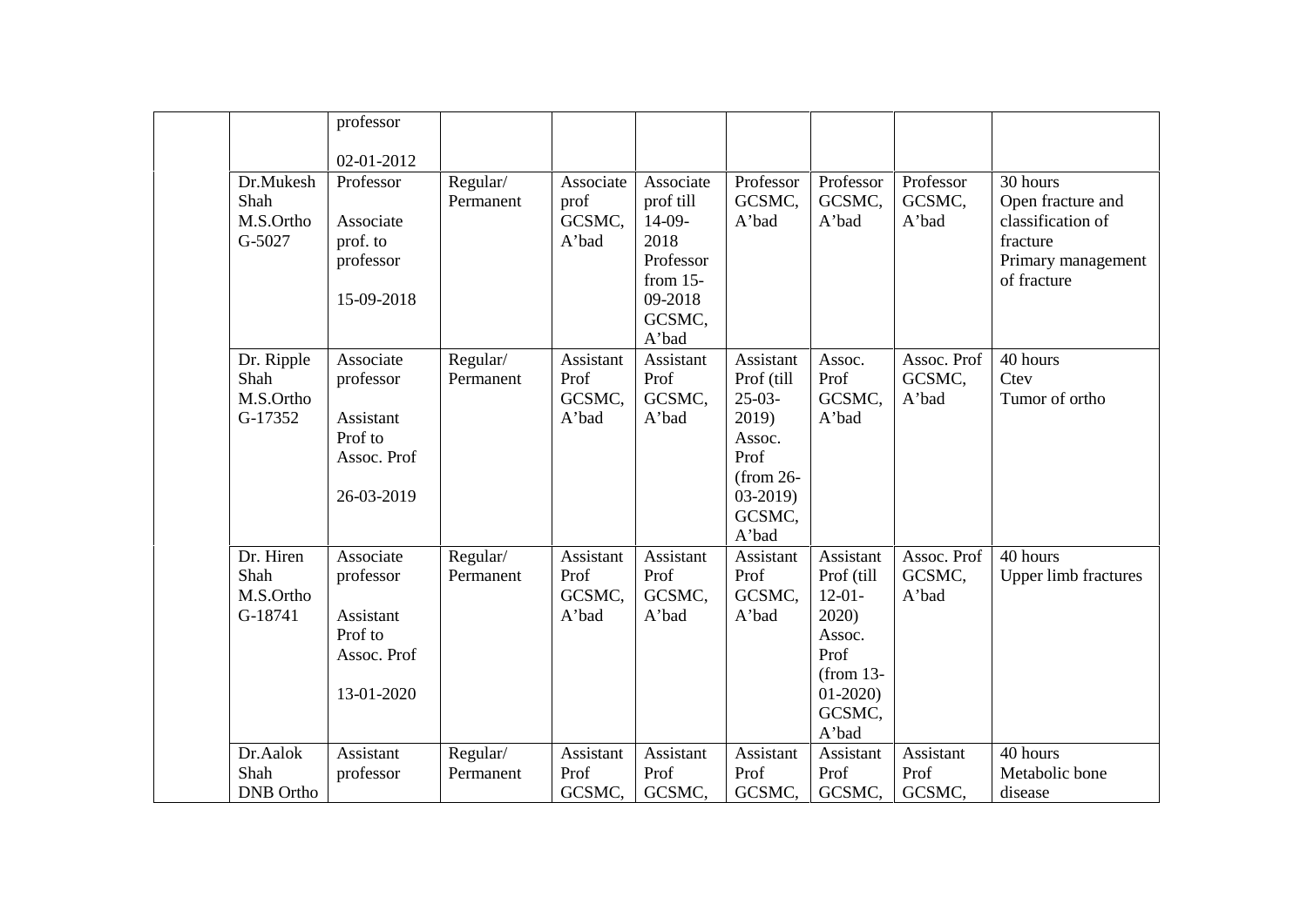| G-18654                                          | Senior<br>resident to<br>Asst. prof                                         |                       | A'bad                                                                                                               | A'bad                                                                                                                                    | A'bad                                                                                                                                                                                            | A'bad                                | A'bad                                | Calcium and vit d<br>metabolism                    |
|--------------------------------------------------|-----------------------------------------------------------------------------|-----------------------|---------------------------------------------------------------------------------------------------------------------|------------------------------------------------------------------------------------------------------------------------------------------|--------------------------------------------------------------------------------------------------------------------------------------------------------------------------------------------------|--------------------------------------|--------------------------------------|----------------------------------------------------|
|                                                  | 28-03-2016                                                                  |                       |                                                                                                                     |                                                                                                                                          |                                                                                                                                                                                                  |                                      |                                      |                                                    |
| Dr.Janak<br>Mistry<br>M.S. Ortho<br>G-26998      | Assistant<br>professor<br>Senior<br>resident to<br>Asst. prof<br>16-07-2019 | Regular/<br>Permanent | Junior<br>Resident<br>B.J.<br>Medical<br>college,<br>A'Bad                                                          | Junior<br>Resident(t)<br>ill 28-05-<br>2018)<br>Senior<br>Resident(f<br>rom 29-<br>$05-2018$<br><b>B.J.Medic</b><br>al college,<br>A'Bad | Senior<br>Resident(<br>from 29-<br>05-2018<br>to 26-06-<br>2019)<br>B.J.Medi<br>cal<br>college,<br>$\mathbf{A}^{\text{*}}\mathbf{Bad}$<br>Assistant<br>Prof (16-<br>$07-2019$<br>GCSMC,<br>A'bad | Assistant<br>Prof<br>GCSMC,<br>A'bad | Assistant<br>Prof<br>GCSMC,<br>A'bad | 45 hours<br>Soft tissue disease of<br>orthopaedics |
| Dr.Ankit<br>Patel<br><b>DNB</b> Ortho<br>G-23417 | Assistant<br>professor<br>Senior<br>resident to<br>Asst. prof<br>02-11-2019 | Regular/<br>Permanent | Junior<br>Resident<br>$(till 29-$<br>$09-2017$<br>Senior<br>resident<br>$(from 29-$<br>$09-2017$<br>GCSMC,<br>A'bad | Senior<br>Resident<br>GCSMC,<br>A'badA'B<br>ad                                                                                           | Senior<br>Resident<br>$(till 01-$<br>$11-2019$<br>GCSMC,<br>A'bad<br>Assistant<br>Prof $(02$ -<br>$11-2019$<br>GCSMC,<br>A'bad                                                                   | Assistant<br>Prof<br>GCSMC,<br>A'bad | Assistant<br>Prof<br>GCSMC,<br>A'bad | 45 disease<br>Lower limb fractures                 |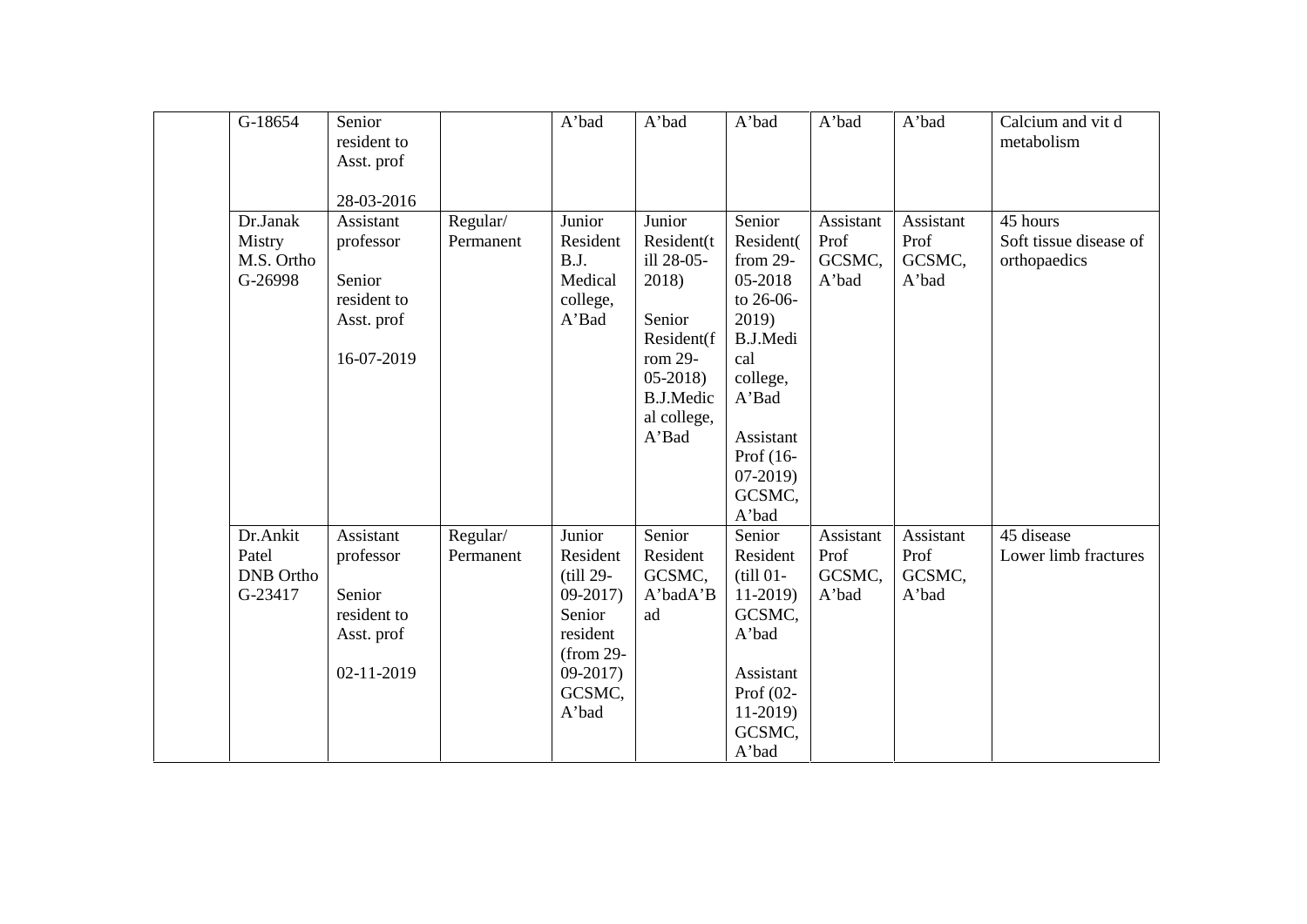## **Department of Anaesthesiology**

| <b>Depart</b><br>ment  | Name of<br>faculty<br>Qualificat      | <b>Current</b><br><b>Designation</b><br>& Date of | Nature of<br>employment<br><b>Regular/Per</b> |                                           | Details of services in last 5 years       |                                           | <b>Number of lectures</b><br>taken per year<br><b>Topics covered</b> |                                           |                                                                                                                        |
|------------------------|---------------------------------------|---------------------------------------------------|-----------------------------------------------|-------------------------------------------|-------------------------------------------|-------------------------------------------|----------------------------------------------------------------------|-------------------------------------------|------------------------------------------------------------------------------------------------------------------------|
|                        | ion<br><b>IMR</b><br><b>Number</b>    | <b>Promotion</b>                                  | manent or<br>contract/out<br>sourced          | 1<br>2017                                 | 2<br>2018                                 | 3<br>2019                                 | 4<br>2020                                                            | 5<br>2021                                 |                                                                                                                        |
| <b>Anaesth</b><br>esia | Dr Heena<br>Chhanwal<br>G-11727       | Professor &<br>Head<br>$21 - 01 - 14$             | Regular/<br>Permanent                         | Professor<br>& Head<br>GCSMC,<br>A'BAD    | Professor<br>& Head<br>GCSMC,<br>A'BAD    | Professor<br>& Head<br>GCSMC,<br>A'BAD    | Professor<br>& Head<br>GCSMC,<br>A'BAD                               | Professor<br>& Head<br>GCSMC,<br>A'BAD    | 38-40 per year<br>BCLS, CCLS, labour<br>analgesia, Ventilator,<br>Oxygen<br>therapy, Newer modes<br>of securing airway |
|                        | Dr.<br>Asmita<br>Chaudhary<br>G-14350 | Professor<br>$01 - 01 - 20$                       | Regular/<br>Permanent                         | Associate<br>Professor<br>GCSMC,<br>A'BAD | Associate<br>Professor<br>GCSMC,<br>A'BAD | Associate<br>Professor<br>GCSMC,<br>A'BAD | Professor<br><b>GCSMC</b><br>A'BAD                                   | Professor<br>GCSMC,A<br>'BAD              | 32-37 per year<br>ECG, Trauma,<br>Obstetrics ,paediatric                                                               |
|                        | Dr .Bipin<br>Shah<br>$G - 4445$       | Professor<br>$01 - 01 - 20$                       | Regular/<br>Permanent                         | Associate<br>Professor<br>GCSMC,<br>A'BAD | Associate<br>Professor<br>GCSMC,<br>A'BAD | Associate<br>Professor<br>GCSMC,<br>A'BAD | Professor<br><b>GCSMC</b><br>A'BAD                                   | Professor<br>GCSMC,A<br>'BAD              | 32-35 per year<br>Cardiac, Anaesthesia<br>workstation, endocrin<br>e (diabetes)                                        |
|                        | Dr Kinjal<br>Sanghvi<br>G-17331       | Associate<br>Professor<br>$22-03-16$              | Regular/<br>Permanent                         | Associate<br>Professor<br>GCSMC,<br>A'BAD | Associate<br>Professor<br>GCSMC,<br>A'BAD | Associate<br>Professor<br>GCSMC,<br>A'BAD | Associate<br>Professor<br>GCSMC,<br>A'BAD                            | Associate<br>Professor<br>GCSMC,A<br>'BAD | 25-28 per year<br>Regional, Renal, liver                                                                               |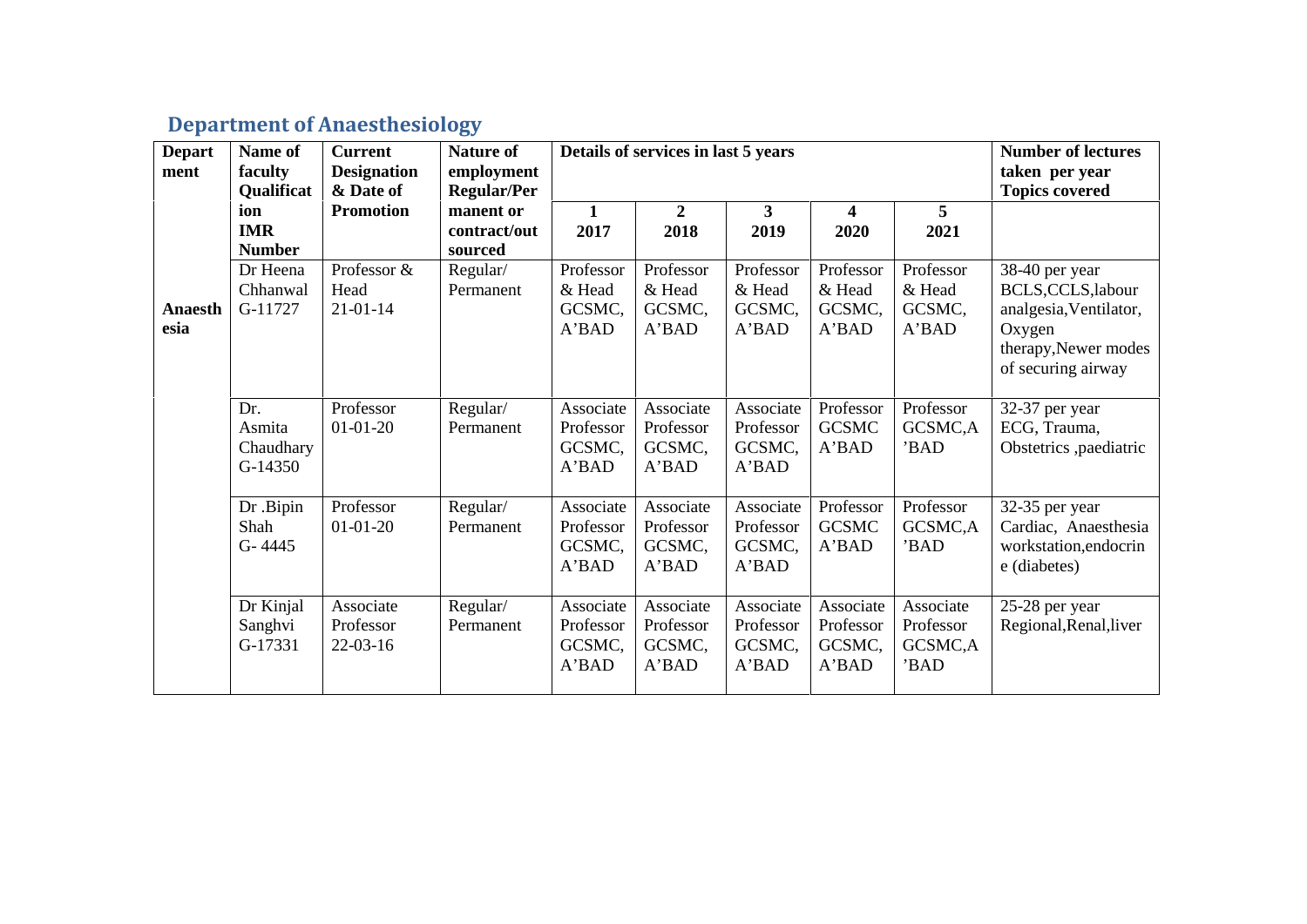| <b>Anaesth</b><br>esia | Dr Divya<br>Kheskani<br>G-23433                | Associate<br>Professor<br>$10-12-21$     | Regular/<br>Permanent | Assistant<br>Professor<br>GCSMC,<br>A'BAD | Assistant<br>Professor<br>GCSMC,<br>A'BAD | Assistant<br>Professor<br>GCSMC,<br>A'BAD                                          | Assistant<br>Professor<br>GCSMC,<br>A'BAD | Assistant<br>Professor<br>GCSMC,A<br>'BAD<br>Associate<br>Professor<br>GCSMC,A<br>'BAD | 8-10 per year<br>Difficult airway,<br>Ventilator, BCLS<br><b>CPR</b>                                                        |
|------------------------|------------------------------------------------|------------------------------------------|-----------------------|-------------------------------------------|-------------------------------------------|------------------------------------------------------------------------------------|-------------------------------------------|----------------------------------------------------------------------------------------|-----------------------------------------------------------------------------------------------------------------------------|
| <b>Anaesth</b><br>esia | Dr Deepa<br>Jadav<br>G-20134                   | Assistant<br>Professor<br>$22 - 10 - 13$ | Regular/<br>Permanent | Assistant<br>Professor<br>GCSMC,<br>A'BAD | Assistant<br>Professor<br>GCSMC,<br>A'BAD | Assistant<br>Professor<br>GCSMC,<br>A'BAD                                          | Assistant<br>Professor<br>GCSMC,<br>A'BAD | Assistant<br>Professor<br>GCSMC,A<br>'BAD                                              | 8-10 per year<br>Respiratory<br>System, Endocrine(th<br>yroid,                                                              |
| <b>Anaesth</b><br>esia | Dr Ankita<br>Patel<br>G-22852                  | Assistant<br>Professor<br>23-03-16       | Regular/<br>Permanent | Assistant<br>Professor<br>GCSMC,<br>A'BAD | Assistant<br>Professor<br>GCSMC,<br>A'BAD | Assistant<br>Professor<br>GCSMC,<br>A'BAD                                          | Assistant<br>Professor<br>GCSMC,<br>A'BAD | Assistant<br>Professor<br>GCSMC,A<br>'BAD                                              | 5-8 per year<br>Renal, blood<br>components<br><b>BCLS CPR</b>                                                               |
| <b>Anaesth</b><br>esia | Dr Dhara<br>Shah<br>G-22769                    | Assistant<br>Professor<br>$01-04-16$     | Regular/<br>Permanent | Assistant<br>Professor<br>GCSMC,<br>A'BAD | Assistant<br>Professor<br>GCSMC,<br>A'BAD | Assistant<br>Professor<br>GCSMC,<br>A'BAD                                          | Assistant<br>Professor<br>GCSMC,<br>A'BAD | Assistant<br>Professor<br>GCSMC,A<br>'BAD                                              | 7-9 per year<br>Neuroanaesthesia                                                                                            |
|                        | Dr.<br>Carolin<br>Smita<br>Kerketta<br>G-23169 | Assistant<br>Professor<br>03-09-19       | Regular/<br>Permanent | Senior<br>Resident<br>GCSMC,<br>A'BAD     | Senior<br>Resident<br>GCSMC,<br>A'BAD     | Senior<br>Resident<br>GCSMC,<br>A'BAD<br>Assistant<br>Professor<br>GCSMC,<br>A'BAD | Assistant<br>Professor<br>GCSMC,<br>A'BAD | Assistant<br>Professor<br>GCSMC,A<br>'BAD                                              | 5-8 per year<br>Blood transfusion,<br>Pre anaesthesia<br>checkup, peripheral<br>anaesthesia<br>(CT/MRI), COLS<br><b>CPR</b> |
|                        | Dr Sejal<br>Parmar<br>G-25496                  | Assistant<br>Professor<br>12-07-21       | Regular/<br>Permanent | Senior<br>Resident<br>GCSMC,              | Senior<br>Resident<br>GCSMC,              | Senior<br>Resident<br>GCSMC,                                                       | Senior<br>Resident<br>GCSMC,              | Senior<br>Resident<br>GCSMC,A                                                          | 4-7 per year<br>IV<br>fluids, Intubation, Supr                                                                              |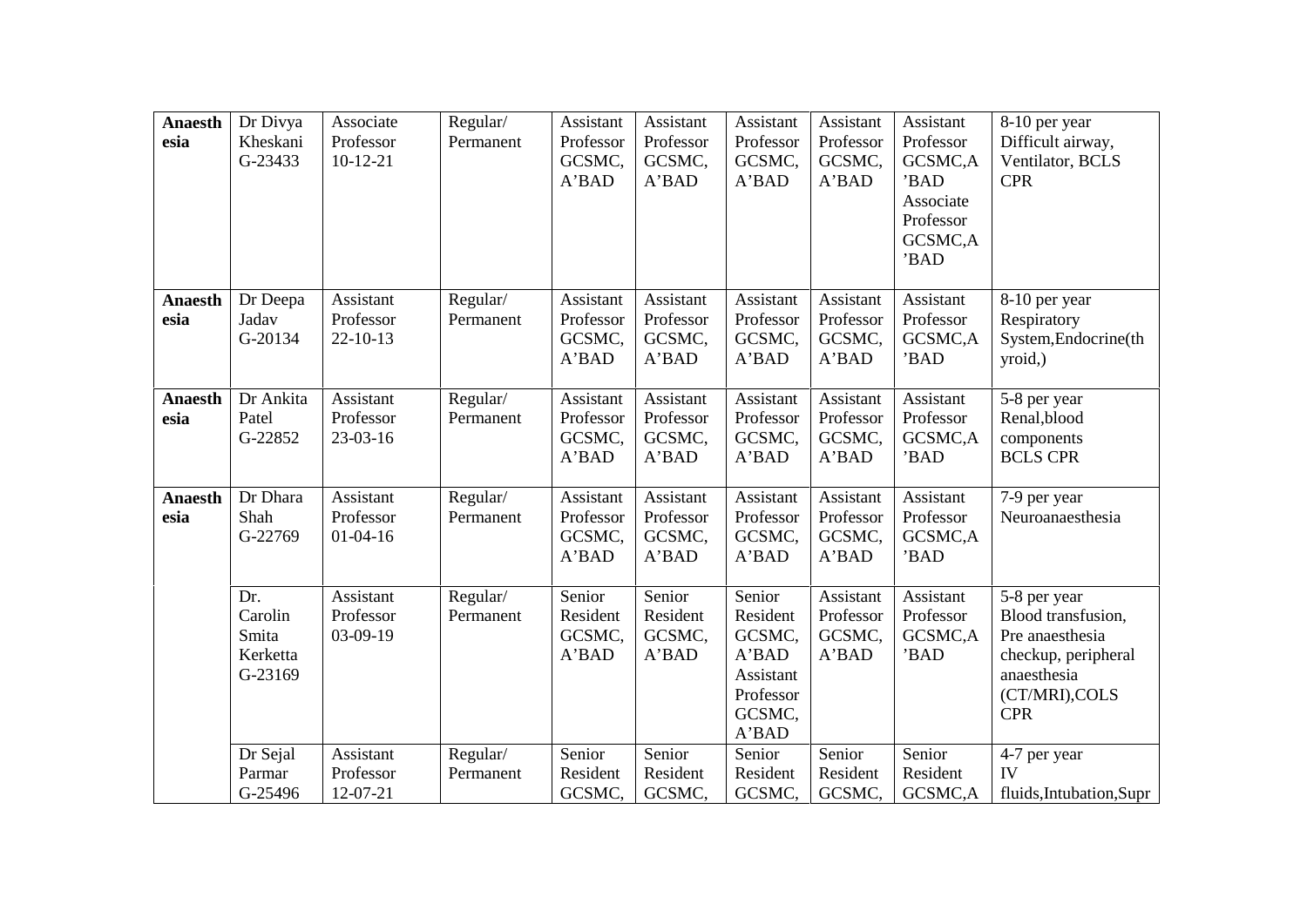|  |  | A'BAD | A'BAD | A'BAD | A'BAD | 'BAD      | aglottic Devices, |
|--|--|-------|-------|-------|-------|-----------|-------------------|
|  |  |       |       |       |       | Assistant | Regional          |
|  |  |       |       |       |       | Professor |                   |
|  |  |       |       |       |       | GCSMC,A   |                   |
|  |  |       |       |       |       | 'BAD      |                   |

# **Department of Radiodiagnosis**

| <b>Depart</b><br>ment<br>Radiolo<br>gy | Name of<br>faculty<br>Qualificat   | <b>Current</b><br><b>Designation</b><br>& Date of<br><b>Promotion</b> | <b>Nature of</b><br>employmen                              |                                           | Details of services in last 5 years       |                                           |                                           |                                           | <b>Number of lectures</b><br>taken per year<br><b>Topics covered</b>                                                                     |
|----------------------------------------|------------------------------------|-----------------------------------------------------------------------|------------------------------------------------------------|-------------------------------------------|-------------------------------------------|-------------------------------------------|-------------------------------------------|-------------------------------------------|------------------------------------------------------------------------------------------------------------------------------------------|
|                                        | ion<br><b>IMR</b><br><b>Number</b> |                                                                       | <b>Regular/Pe</b><br>rmanent or<br>contract/ou<br>tsourced | 2017                                      | $\boldsymbol{2}$<br>2018                  | $\mathbf{3}$<br>2019                      | 4<br>2020                                 | 5<br>2021                                 |                                                                                                                                          |
|                                        | Dr.<br>Asutosh<br>N. Dave          | Professor,<br>01.03.2017                                              | Regular/<br>Permanent                                      | Professor<br>GCSMC,<br>A'bad              | Professor<br>GCSMC,<br>A'bad              | Professor<br>GCSMC,<br>A'bad              | Professor<br>GCSMC,<br>A'bad              | Professor<br>GCSMC,<br>A'bad              | 20-25 per year<br>MRI of<br>Musculoskeletal<br>system, use of MRI<br>in CNS pathologies,<br>Skeletal radiology in<br>congenital diseases |
|                                        | Dr. Ajay<br>R.<br>Upadhyay         | Professor,<br>13.01.2020                                              | Regular/<br>Permanent                                      | Associate<br>Professor<br>GCSMC,<br>A'bad | Associate<br>Professor<br>GCSMC,<br>A'bad | Associate<br>Professor<br>GCSMC,<br>A'bad | Professor<br>GCSMC,<br>A'bad              | Professor<br>GCSMC,<br>A'bad              | 20-25 per year<br>non vascular<br>interventional<br>procedures in chest<br>and abdomen, CT in<br>evaluation of GIT<br>pathologies.       |
|                                        | Dr. Nikunj<br>C. Desai             | Associate<br>professor,<br>15.09.2018                                 | Regular/<br>Permanent                                      | Assistant<br>professor<br>GCSMC,<br>A'bad | Assistant<br>professor<br>GCSMC,<br>A'bad | Associate<br>Professor<br>GCSMC,<br>A'bad | Associate<br>Professor<br>GCSMC,<br>A'bad | Associate<br>Professor<br>GCSMC,<br>A'bad | 20 per year<br>CT IVP in evaluation<br>of GUT pathologies,<br>MRI in evaluation of                                                       |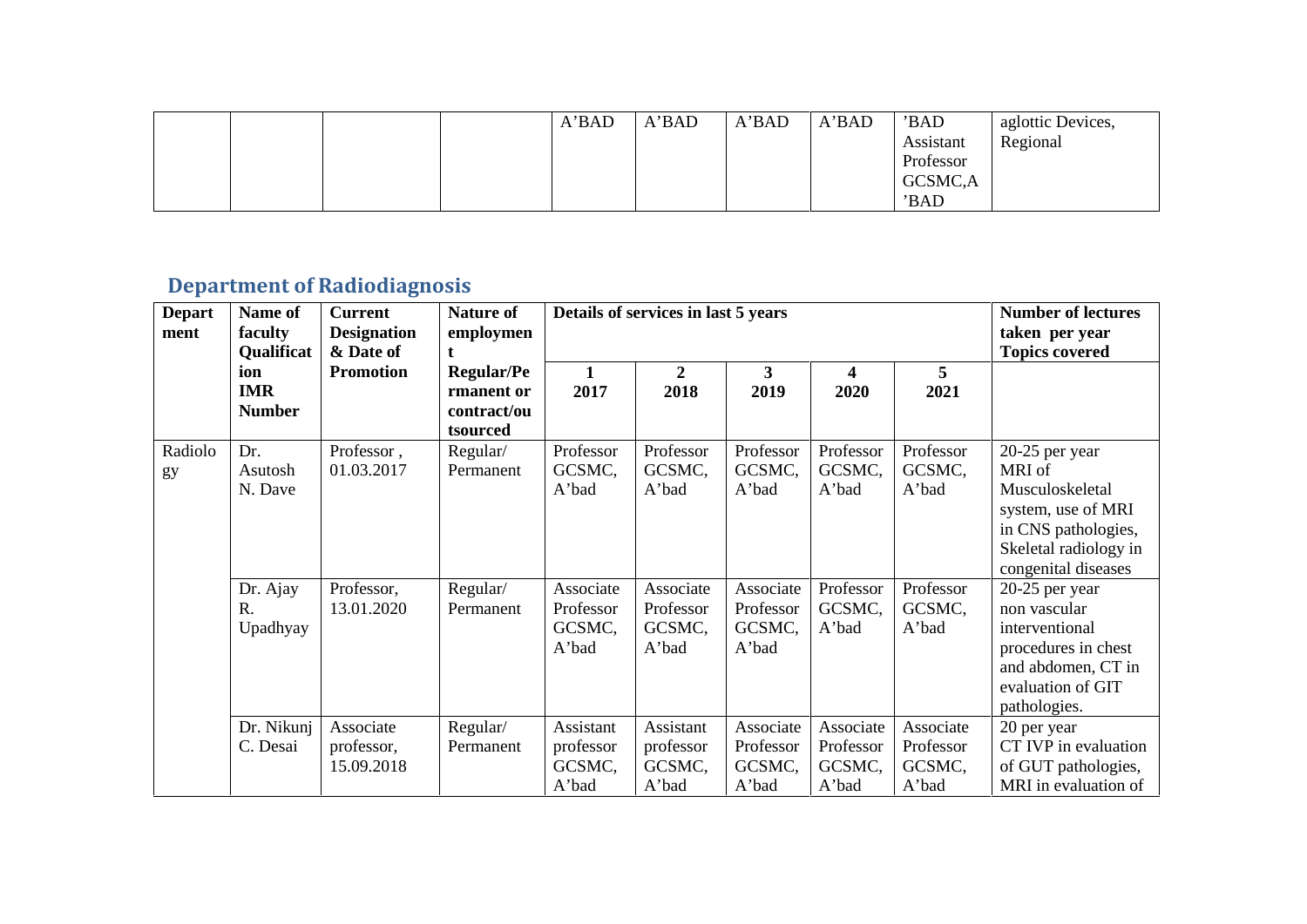|               |            |           |             | Associate   |             |             |             | spinal tumors         |
|---------------|------------|-----------|-------------|-------------|-------------|-------------|-------------|-----------------------|
|               |            |           |             | Professor   |             |             |             |                       |
|               |            |           |             | GCSMC,      |             |             |             |                       |
|               |            |           |             | A'bad       |             |             |             |                       |
| Dr.           | Assistant  | Regular/  | Assistant   |             | Assistant   | Assistant   | Assistant   | 15-20 per year        |
| Jitendra      | professor, | Permanent | professor   |             | professor   | professor   | professor   | USG TIFFA in          |
| singh         | 01.03.2019 |           | C.U. Shah   |             | GCSMC,      | GCSMC,      | GCSMC,      | evaluation of         |
| Chauhan       |            |           | MC,         |             | A'bad       | A'bad       | A'bad       | congenital anamolies, |
|               |            |           | Surendran   |             |             |             |             | CT in evaluation of   |
|               |            |           | agar        |             |             |             |             | aortic vascular       |
|               |            |           |             |             |             |             |             | pathologies           |
| Dr.Chinm      | Assistant  | Regular/  | Senior      | Senior      | Senior      | Senior      | Senior      | 10 per year,          |
| ayee          | professor, | Permanent | resident,   | resident,   | resident,   | resident,   | resident,   | USG in evaluation of  |
| <b>Biswal</b> | 20.10.2021 |           | <b>ESIC</b> | <b>ESIC</b> | <b>ESIC</b> | <b>ESIC</b> | <b>ESIC</b> | MSK pathologies,      |
|               |            |           | medical     | medical     | medical     | medical     | medical     | HRCT in respiratory   |
|               |            |           | college,    | college,    | college,    | college,    | college,    | interstitial diseases |
|               |            |           | Hyderaba    | Hyd         | Hyd         | Hyd         | Hyd,        |                       |
|               |            |           |             |             |             |             | Assistant   |                       |
|               |            |           |             |             |             |             | professor   |                       |
|               |            |           |             |             |             |             | GCSMC,      |                       |
|               |            |           |             |             |             |             | A'bad       |                       |

# **Department of Obstetrics & Gynecology**

| Obsteri<br>cs and<br><b>Gynecol</b> | Name of<br>faculty<br>Qualificat                                                                                     | <b>Current</b><br><b>Designation</b><br>& Date of | <b>Nature of</b><br>employmen |                     | Details of services in last 5 years | <b>Number of lectures</b><br>taken per year<br><b>Topics covered</b> |                     |                     |                                        |
|-------------------------------------|----------------------------------------------------------------------------------------------------------------------|---------------------------------------------------|-------------------------------|---------------------|-------------------------------------|----------------------------------------------------------------------|---------------------|---------------------|----------------------------------------|
| ogyDep<br>artment                   | <b>Regular/Pe</b><br><b>Promotion</b><br>ion<br><b>IMR</b><br>rmanent or<br><b>Number</b><br>contract/ou<br>tsourced |                                                   |                               | 2017                | J.<br>2018                          | 2019                                                                 | 4<br>2020           | 2021                |                                        |
|                                     | Dr<br>H.U.Doshi                                                                                                      | Professor<br>02.09.2011                           | Regular/<br>Permanent         | Professor<br>GCSMC, | Professor<br>GCSMC,                 | Professor<br>GCSMC,                                                  | Professor<br>GCSMC, | Professor<br>GCSMC, | 20-22 lectures<br>High risk pregnancy, |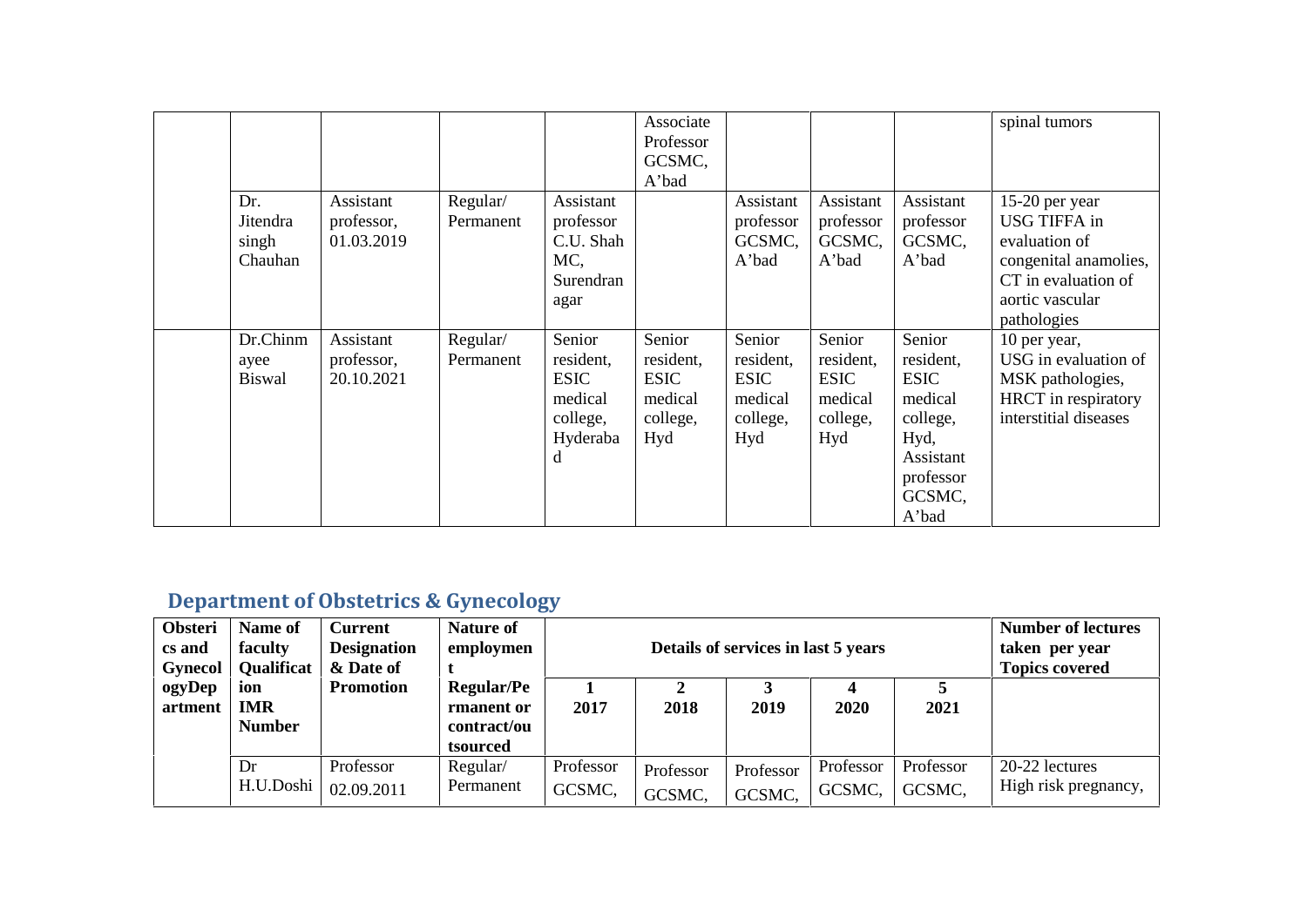| <b>MBBS</b><br>,M.S<br>MBBS G-<br>13121<br>M.S<br>G-2754                                     |                                     |                       | A'bad                                     | A'bad                                                                                               | A'bad                                                      | A'bad                                     | A'bad                                     | Infertility, DUB,<br>Antenatal                                    |
|----------------------------------------------------------------------------------------------|-------------------------------------|-----------------------|-------------------------------------------|-----------------------------------------------------------------------------------------------------|------------------------------------------------------------|-------------------------------------------|-------------------------------------------|-------------------------------------------------------------------|
| Dr.Pooja<br>singh<br><b>MBBS</b><br>&M.S<br>G-37478<br>(MBBS<br>$&M.S$ )                     | Associate<br>professor<br>15.9.2018 | Regular/<br>Permanent | Assistant<br>Professor<br>GCSMC,<br>A'bad | Assistant<br>Professor<br>GCSMC,<br>A'bad<br>Associate<br>professor<br>15.9.2018<br>GCSMC,<br>A'bad | Associate<br>professor<br>GCSMC,<br>A'bad                  | Associate<br>professor<br>GCSMC,<br>A'bad | Associate<br>professor<br>GCSMC,<br>A'bad | 22 lectures<br>PID, Onco logy,<br>High risk pregnancy,<br>Fibroid |
| Dr.<br>Divyesh<br>Panchal<br><b>MBBS</b><br>&M.S<br>G-36200<br><b>MBBS</b><br>G-16436<br>M.S | Associate<br>professor<br>01.2.2019 | Regular/<br>Permanent | Assistant<br>Professor<br>GCSMC,<br>A'bad | Assistant<br>Professor<br>GCSMC,<br>A'bad                                                           | Associate<br>professor<br>01.2.201<br>9<br>GCSMC,<br>A'bad | Associate<br>professor<br>GCSMC,<br>A'bad | Associate<br>professor<br>GCSMC,<br>A'bad | 20-22 lectures<br>Cancer<br>cervix, colposcopy,<br>Endoscopy, PID |
| Dr<br>Jaishree<br>Bamniya<br><b>MBBS</b>                                                     | Associate<br>professor<br>5.2.2019  | Regular/<br>Permanent | Assistant<br>Professor<br>GCSMC,          | Assistant<br>Professor<br>GCSMC,                                                                    | Associate<br>professor<br>5.2.2019<br>GCSMC,               | Associate<br>professor<br>GCSMC,<br>A'bad | Associate<br>professor<br>GCSMC,<br>A'bad | 20-22 lectures<br>AUB, Fibroid, PIH,<br>etc                       |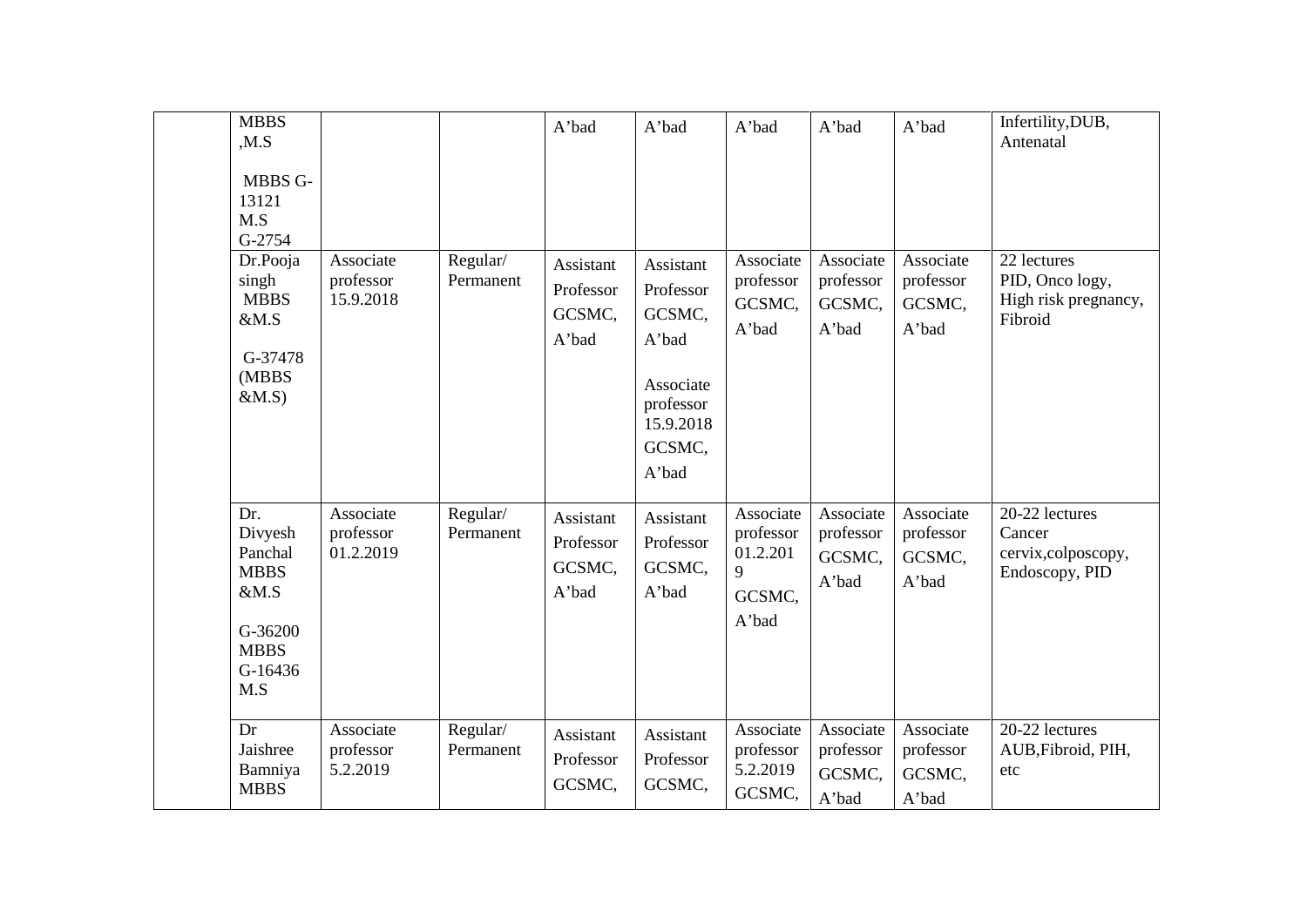| $\&\mathbf{M}.\mathbf{S}$                                                                  |                                     |                       | A'bad                                     | A'bad                                     | A'bad                                                      |                                           |                                           |                                                                           |
|--------------------------------------------------------------------------------------------|-------------------------------------|-----------------------|-------------------------------------------|-------------------------------------------|------------------------------------------------------------|-------------------------------------------|-------------------------------------------|---------------------------------------------------------------------------|
| G-42070<br>(MBBS<br>$&M.S$ )                                                               |                                     |                       |                                           |                                           |                                                            |                                           |                                           |                                                                           |
| Dr.Kanupr<br>iya Singh<br><b>MBBS</b><br>&M.S<br>G 29485<br><b>MBBS</b><br>G12146<br>M.S   | Associate<br>professor<br>07.2.2019 | Regular/<br>Permanent | Assistant<br>Professor<br>GCSMC,<br>A'bad | Assistant<br>Professor<br>GCSMC,<br>A'bad | Associate<br>professor<br>07.2.201<br>9<br>GCSMC,<br>A'bad | Associate<br>professor<br>GCSMC,<br>A'bad | Associate<br>professor<br>GCSMC,<br>A'bad | 20-22 lectures<br>Infertility,<br>menopause, postpartu<br>m complications |
| Dr.Ami<br>Shah<br><b>MBBS</b><br>&M.S<br>$G-$<br>40750(M<br>BBS)<br>$G-$<br>17963(M.<br>S) | Assistant<br>Professor              | Regular/<br>Permanent | Assistant<br>Professor<br>GCSMC,<br>A'bad | Assistant<br>Professor<br>GCSMC,<br>A'bad | Assistant<br>Professor<br>GCSMC,<br>A'bad                  | Assistant<br>Professor<br>GCSMC,<br>A'bad | Assistant<br>Professor<br>GCSMC,<br>A'bad | 21 lectures<br>IUI, Abruptio,<br>PPH, APH,<br>Endometriosis etc           |
| Dr.Nisha<br>chakravart<br>y<br><b>MBBS</b><br>&M.S<br>G-41571                              | Assistant<br>Professor              | Regular/<br>Permanent | Assistant<br>Professor<br>GCSMC,<br>A'bad | Assistant<br>Professor<br>GCSMC,<br>A'bad | Assistant<br>Professor<br>GCSMC,<br>A'bad                  | Assistant<br>Professor<br>GCSMC,<br>A'bad | Assistant<br>Professor<br>GCSMC,<br>A'bad | 22 lectures<br>Vaginitis, PPH,<br>Instrumental delivery,<br>fibroid, AUB  |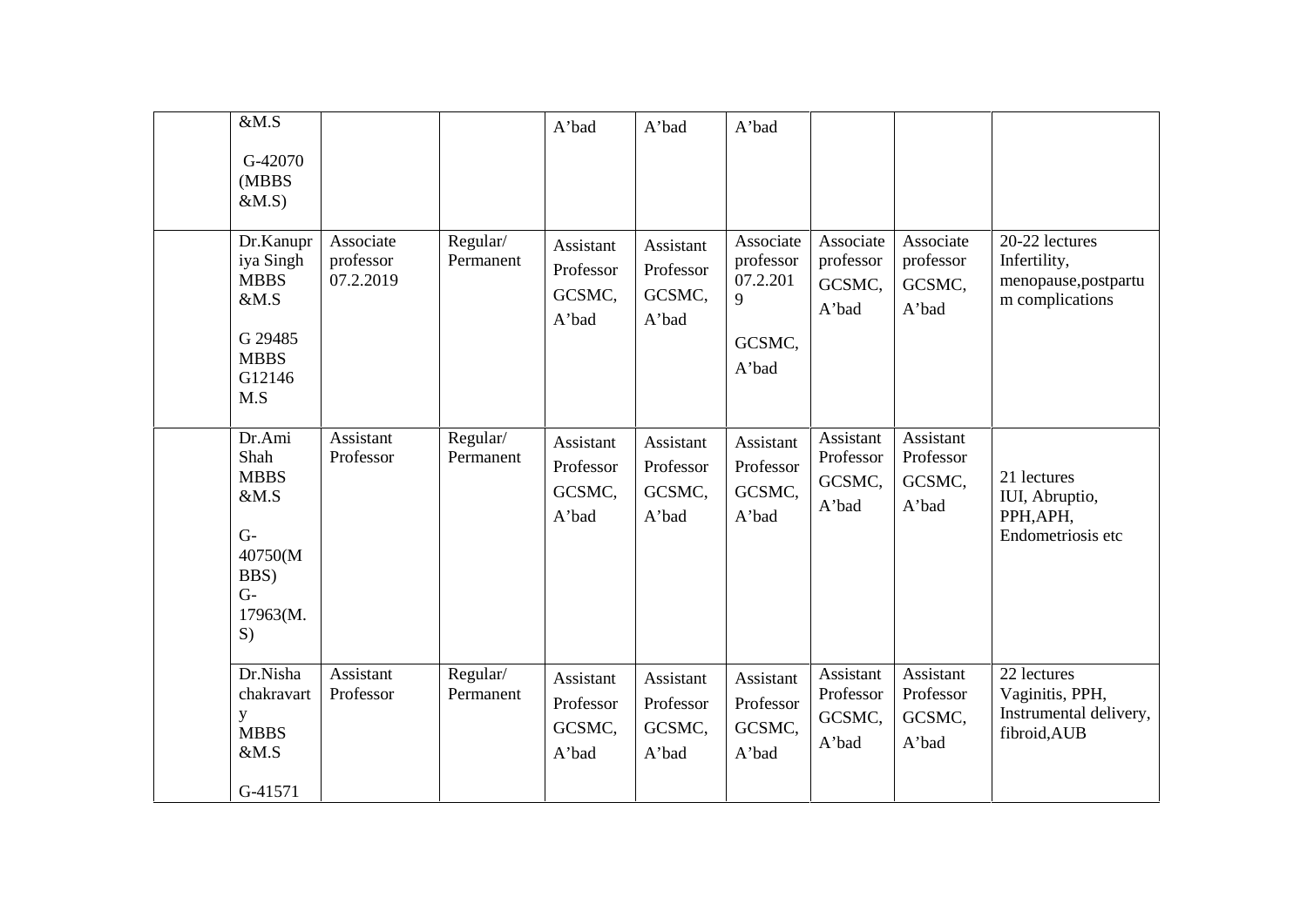| <b>MBBS</b><br>$G-$<br>18948(M.<br>S)<br>Dr.Shikha<br>Jain<br><b>MBBS</b><br>&M.S<br>$G-$<br>52616(M<br><b>BBS</b> | Assistant<br>Professor              | Regular/<br>Permanent | Assistant<br>Professor<br>GCSMC,<br>A'bad                                                 | Assistant<br>Professor<br>GCSMC,<br>A'bad | Assistant<br>Professor<br>GCSMC,<br>A'bad | Assistant<br>Professor<br>GCSMC,<br>A'bad | Assistant<br>Professor<br>GCSMC,<br>A'bad | 20-22 lectures<br>Menstruation, Anatom<br>y of reproductive<br>organs, Colposcopy,<br>Amenorrhea |
|--------------------------------------------------------------------------------------------------------------------|-------------------------------------|-----------------------|-------------------------------------------------------------------------------------------|-------------------------------------------|-------------------------------------------|-------------------------------------------|-------------------------------------------|--------------------------------------------------------------------------------------------------|
| $&M.S$ )<br>Dr. Fatima<br>ghanchi<br><b>MBBS</b><br>&M.S<br>G-51886<br>(MBBS)<br>G-27786(<br>$M.S$ )               | Assistant<br>Professor<br>19.2.2020 | Regular/<br>Permanent | Resident<br>doctor<br><b>NHLMM</b><br>$\mathbf C$<br><b>ABAD</b><br><b>GCSMC</b><br>A'bad | Senior<br>Resident<br>GCSMC,<br>A'bad     | Senior<br>Resident<br>GCSMC,<br>A'bad     | Assistant<br>Professor<br>GCSMC,<br>A'bad | Assistant<br>Professor<br>GCSMC,<br>A'bad | 20-22 lectures<br>Contraception,<br>Postpartum<br>complications,<br>Endoscopy,<br>adenomyosis    |

#### **Department of Paediatrics**

| <b>Depart</b> | Name of | <b>Current</b>                | <b>Nature of</b> | Details of services in last 5 years | Number of          |
|---------------|---------|-------------------------------|------------------|-------------------------------------|--------------------|
| ment          | faculty | <b>Designation</b>            | employme         |                                     | lectures taken per |
|               |         | <b>Oualifica</b> $\&$ Date of | nt               |                                     | vear               |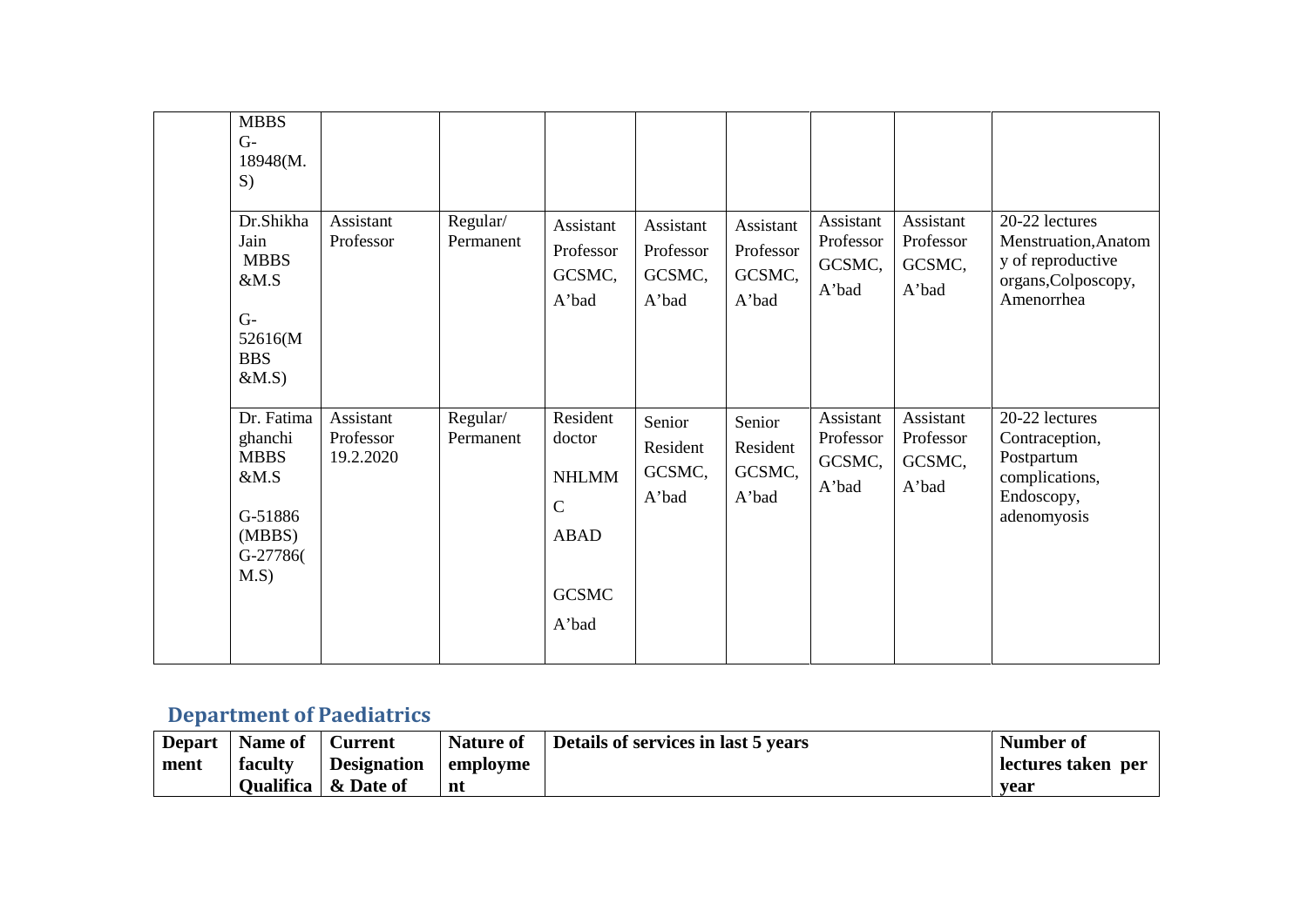|                              | tion                                                                                                                                      | <b>Promotion</b>                           | <b>Regular/P</b>                     |                                                |                                |                                |                           |                           | <b>Topics covered</b>                                                                                                                              |
|------------------------------|-------------------------------------------------------------------------------------------------------------------------------------------|--------------------------------------------|--------------------------------------|------------------------------------------------|--------------------------------|--------------------------------|---------------------------|---------------------------|----------------------------------------------------------------------------------------------------------------------------------------------------|
|                              | <b>IMR</b>                                                                                                                                |                                            | ermanent                             | $\mathbf{1}$                                   | $\overline{2}$                 | $\mathbf{3}$                   | $\overline{\mathbf{4}}$   | $\overline{5}$            |                                                                                                                                                    |
|                              | <b>Number</b>                                                                                                                             |                                            | <b>or</b><br>contract/o<br>utsourced | 2017                                           | 2018                           | 2019                           | 2020                      | 2021                      |                                                                                                                                                    |
| <b>PEDIA</b><br><b>TRICS</b> | Dr.<br>Baldev S.<br>Prajapati<br>M.B.B.S<br>G-11341,<br>1980<br>M.D<br>(pediatrics<br>G-2436,<br>1984                                     | Professor And<br>Head Of The<br>Department | Regular /<br>Permanent               | Professor<br>GCSMC,                            | Professor<br>GCSMC,            | Professor<br>GCSMC,            | Professor<br>GCSMC,       | Professor<br>GCSMC,       | 50-55 per year<br>Growth,<br>development,<br>nutrition, RS, CVS,<br>GIT, CNS, endocrine,<br>haemat, intensive<br>care, nephrology,<br>neonatology. |
|                              | Dr.Bhanu<br>Rohit<br>Desai<br>$G -$<br>10105(M)<br>BBS)<br>(18/8/197)<br>9)<br>$G-$<br>16820(M<br>D,<br>Pediatrics)<br>(30/10/20)<br>(09) | Professor<br>(Date-<br>20/11/21            | Regular /<br>Permanent               | Assistant<br>Prof.<br><b>GMERS</b><br>MC, Sola | Assoc.<br>Prof<br><b>GCSMC</b> | Assoc/<br>Prof<br><b>GCSMC</b> | Professor<br><b>GCSMC</b> | Professor<br><b>GCSMC</b> | 50-55 per year<br>Growth,<br>development,<br>nutrition, RS, CVS,<br>GIT, CNS, endocrine,<br>haemat, intensive<br>care, nephrology,<br>neonatology. |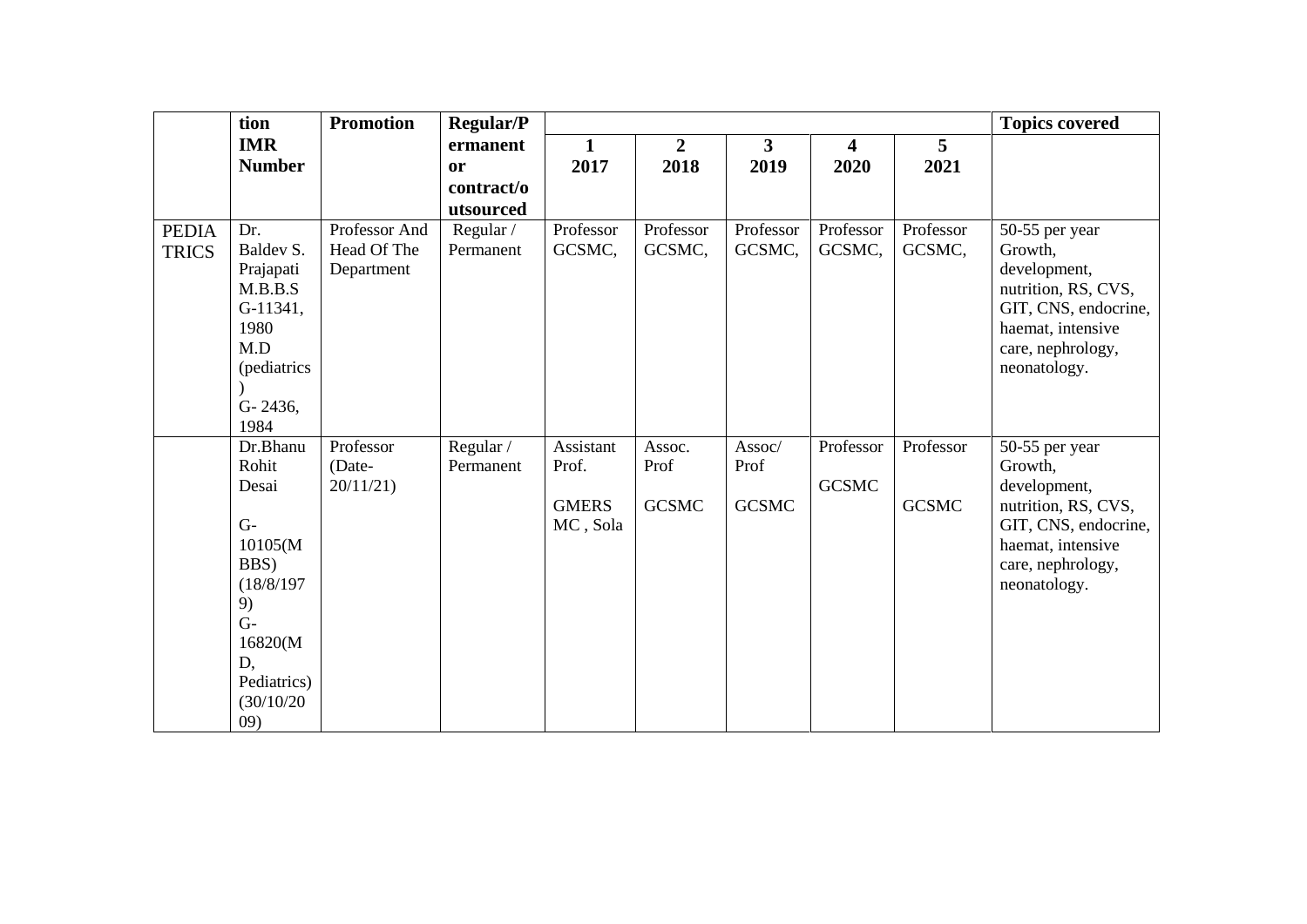| Dr. Ami<br>Himanshu<br>Patel<br>MD<br>(Pediatrics<br><b>GMC</b><br>Registrati<br>on<br>G-27271<br>(MBBS)<br>5/4/1999<br>G-11492 | Professor<br>20/11/2021 | Regular   | Associate<br>Professor<br><b>GCS</b><br>Medical<br>College<br>Ahmedaba<br>$\mathbf d$            | Associate<br>Professor<br><b>GCS</b><br>Medical<br>College<br>Ahmedaba<br>d | Associate<br>Professor<br><b>GCS</b><br>Medical<br>College<br>Ahmedab<br>ad | Associate<br>Professor<br><b>GCS</b><br>Medical<br>College<br>Ahmedab<br>ad | Associate<br>Professor<br>till<br>19.11.2021<br>Professor<br>from<br>20.11.2021<br><b>GCS</b><br>Medical<br>College<br>Ahmedaba<br>d | 30-35 per year<br>Neonatology,<br>Respiratory system,<br>Cardiovascular<br>system, Central<br>nervous system,<br>Gastrointestinal<br>system, Emergencies<br>in Pediatrics |
|---------------------------------------------------------------------------------------------------------------------------------|-------------------------|-----------|--------------------------------------------------------------------------------------------------|-----------------------------------------------------------------------------|-----------------------------------------------------------------------------|-----------------------------------------------------------------------------|--------------------------------------------------------------------------------------------------------------------------------------|---------------------------------------------------------------------------------------------------------------------------------------------------------------------------|
| (MD)<br>Pediatrics)<br>8/8/2002<br>Dr. Hetal                                                                                    | Professor (20-          | Regular / | Assistant.                                                                                       | Associate                                                                   | Associate                                                                   | Associate                                                                   | Associate                                                                                                                            | $50-55$ per year                                                                                                                                                          |
| Nayneshk<br>umar<br>Jeeyani<br><b>MBBS</b><br>$(G-34126)$<br>(31.03.200)<br>4)                                                  | $11-2021$               | Permanent | Prof. till<br>28.03.201<br>7<br>Associate<br>Prof. from<br>29.03.201<br>$\overline{7}$<br>GCSMC, | Professor<br>GCSMC,<br>A'bad                                                | Professor<br>GCSMC,<br>A'bad                                                | Professor<br>GCSMC,<br>A'bad                                                | Professor<br>till<br>19.11.2021<br>Professor<br>from<br>20.11.2021<br>GCSMC,<br>A'bad                                                | Growth,<br>development,<br>nutrition, RS, CVS,<br>GIT, CNS, endocrine,<br>haemat, intensive<br>care, nephrology,<br>neonatology.                                          |
| MD(Pedia<br>trics)<br>$(G-15139)$<br>(06.08.200)<br>7)                                                                          |                         |           | A'bad                                                                                            |                                                                             |                                                                             |                                                                             |                                                                                                                                      |                                                                                                                                                                           |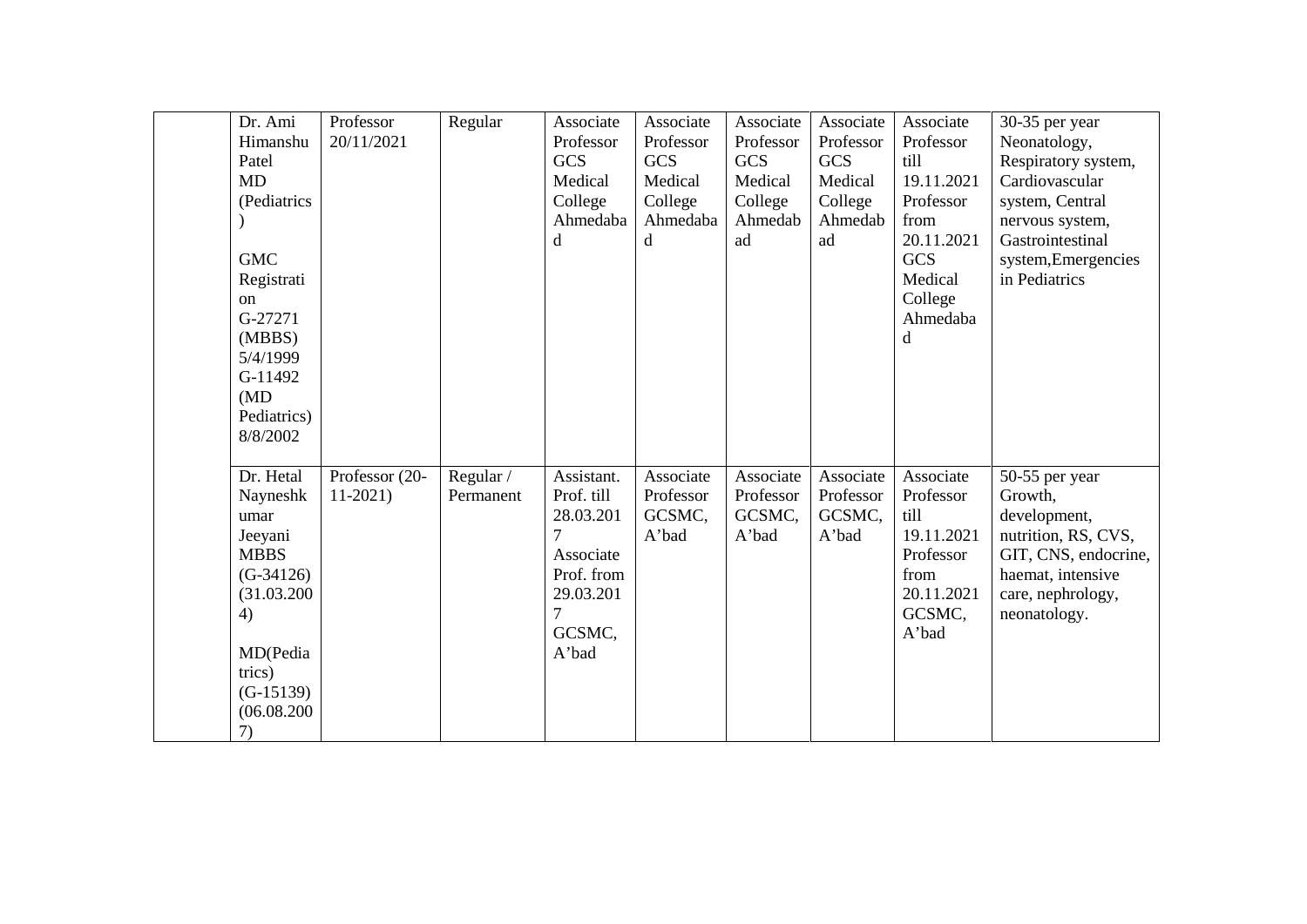| Dr<br>Prarthana<br>Kharod                                                                    | Associate<br>Professor/<br>03.02.2020         | Regular /<br>Permanent | Assistant<br>Professor<br>(Pediatrics     | Assistant<br>Professor<br>(Pediatrics     | Assistant<br>Professor<br>(Pediatric      | Till<br>02.02.20<br>20                                                                               |                                              | 50-55 per year<br>Growth,<br>development,                                                                                                          |
|----------------------------------------------------------------------------------------------|-----------------------------------------------|------------------------|-------------------------------------------|-------------------------------------------|-------------------------------------------|------------------------------------------------------------------------------------------------------|----------------------------------------------|----------------------------------------------------------------------------------------------------------------------------------------------------|
| Patel                                                                                        |                                               |                        | ) /<br>GCSMC,                             | $\mathcal{V}$<br>GCSMC,                   | s) /<br>GCSMC,                            | Assistant<br>Professor                                                                               |                                              | nutrition, RS, CVS,<br>GIT, CNS, endocrine,                                                                                                        |
| MBBS,<br><b>MD</b><br>(Pediatrics<br>), DNB<br>(Pediatrics<br><b>GMC</b><br>Registrati<br>on |                                               |                        | A'bad                                     | A'bad,,                                   | A'bad                                     | (Pediatric<br>s) /<br>GCSMC,<br>A'bad<br>03.02.20<br>onwards<br>Associate<br>Professor<br>(Pediatric |                                              | haemat, intensive<br>care, nephrology,<br>neonatology                                                                                              |
| Number:<br><b>MBBS:</b><br>G-43566                                                           |                                               |                        |                                           |                                           |                                           | $s$ )/<br>GCSMC,<br>A'bad,                                                                           |                                              |                                                                                                                                                    |
| MD,<br>DNB:<br>G-23142                                                                       |                                               |                        |                                           |                                           |                                           |                                                                                                      |                                              |                                                                                                                                                    |
| Dr. Harsh<br>Mod<br>(M.D.<br>Pediatrics,<br>$G-22065$                                        | Associate<br>Professor,<br>20/11/2021         | Regular /<br>Permanent | Assistant<br>Professor<br>GCSMC,<br>A'BAD | Assistant<br>Professor<br>GCSMC,<br>A'BAD | Assistant<br>Professor<br>GCSMC,<br>A'BAD | Assistant<br>Professor<br>GCSMC,<br>A'BAD                                                            | Associate<br>Professor<br>GCSMC,<br>A'BAD    | 50-55 per year<br>Growth,<br>development,<br>nutrition, RS, CVS,<br>GIT, CNS, endocrine,<br>haemat, intensive<br>care, nephrology,<br>neonatology. |
| Dr. Rutvik<br>Harish<br>Parikh                                                               | Associate<br>Professor<br>Date-<br>20.11.2021 | Regular /<br>Permanent | Assistant<br>Prof.<br><b>GCSMC</b>        | Assistant<br>Prof.<br><b>GCSMC</b>        | Assistant<br>Prof.<br><b>GCSMC</b>        | Assistant<br>Prof.<br><b>GCSMC</b>                                                                   | Assistant<br>Prof.<br><b>GCSMC</b><br>(till) | 50-55 per year<br>Growth,<br>development,<br>nutrition, RS, CVS,                                                                                   |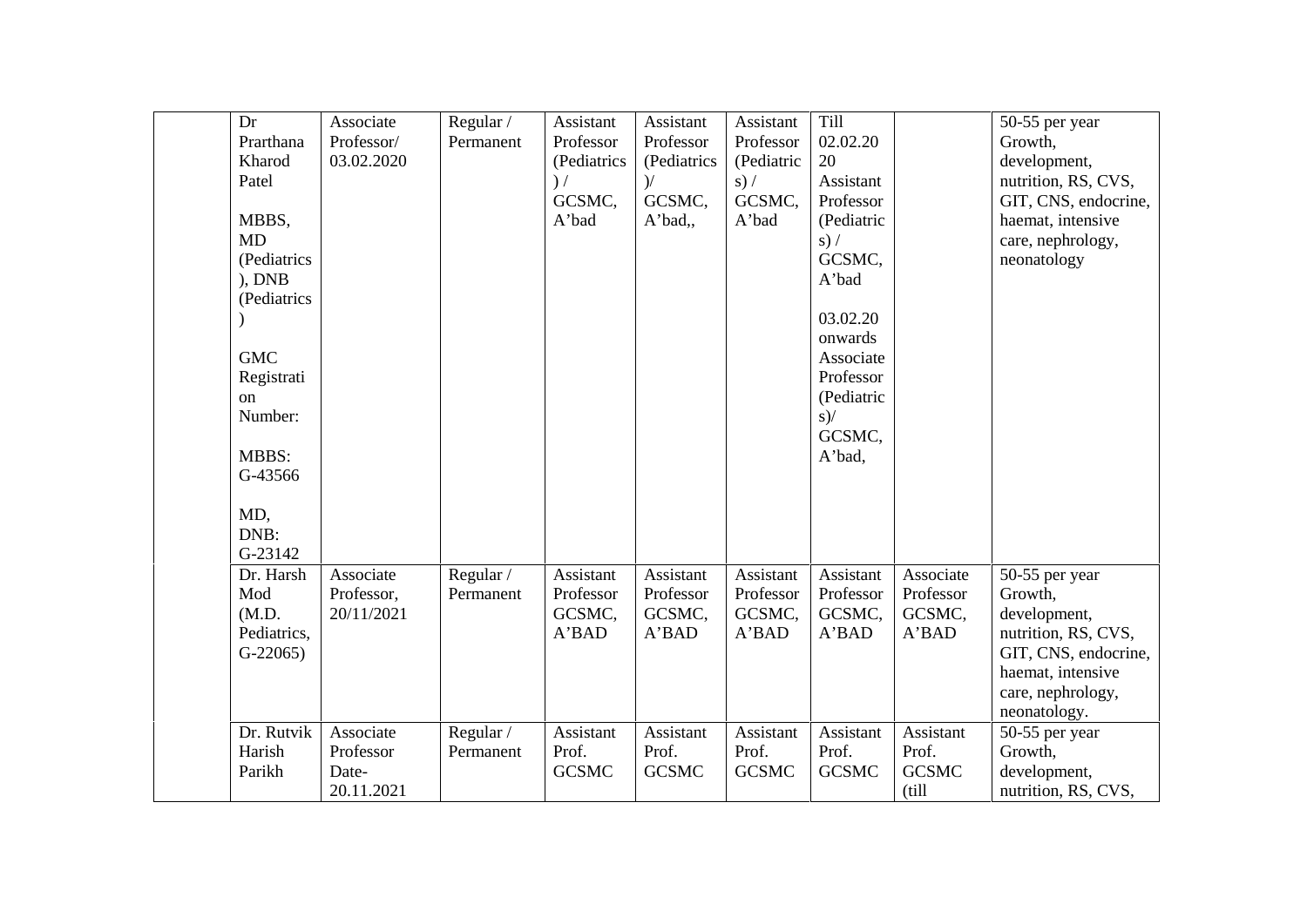| <b>Mbbs</b><br>G-45552<br>Md<br>G-22089 |                        |                        |                          |                    |                        |                        | 19.11.2021<br>Associate<br>Prof.<br><b>GCSMC</b><br>(from<br>20.11.2021 | GIT, CNS, endocrine,<br>haemat, intensive<br>care, nephrology,<br>neonatology. |
|-----------------------------------------|------------------------|------------------------|--------------------------|--------------------|------------------------|------------------------|-------------------------------------------------------------------------|--------------------------------------------------------------------------------|
| Dr Sheena<br>Sivananda                  | Assistant<br>professor | Regular /<br>Permanent | $\overline{\phantom{a}}$ | Senior<br>resident | Senior<br>resident     | Assistant<br>Professor | Assistant<br>Professor                                                  | 50-55 per year<br>Growth,                                                      |
| n                                       |                        |                        |                          | <b>NHLMM</b>       | <b>NHLMM</b>           | GCSMC,                 | GCSMC,                                                                  | development,                                                                   |
| <b>MBBS</b>                             |                        |                        |                          | C,<br>(15.02.201   | C,<br>(till)           | A'BAD                  | A'BAD                                                                   | nutrition, RS, CVS,<br>GIT, CNS, endocrine,                                    |
| $(G-43669)$                             |                        |                        |                          | 8)                 | 19.02.20               |                        |                                                                         | haemat, intensive                                                              |
| (11.05.201                              |                        |                        |                          |                    | 19)                    |                        |                                                                         | care, nephrology,                                                              |
| $\left( 0\right)$                       |                        |                        |                          |                    |                        |                        |                                                                         | neonatology.                                                                   |
| MD                                      |                        |                        |                          |                    | Assistant<br>Professor |                        |                                                                         |                                                                                |
| Pediatrics                              |                        |                        |                          |                    | GCSMC,                 |                        |                                                                         |                                                                                |
| $(G-$                                   |                        |                        |                          |                    | A'BAD                  |                        |                                                                         |                                                                                |
| 20367)                                  |                        |                        |                          |                    | (22.08.20)             |                        |                                                                         |                                                                                |
| (27.08.201)<br>3)                       |                        |                        |                          |                    | 19)                    |                        |                                                                         |                                                                                |

## **Department of Emergency Medicine**

| <b>Depart</b><br>ment | Name of<br>faculty<br><b>Qualificat</b>        | <b>Current</b><br><b>Designation</b><br>& Date of | <b>Nature of</b><br>employmen                              |                                                | Details of services in last 5 years | <b>Number of lectures</b><br>taken per year<br><b>Topics covered</b> |           |           |                      |
|-----------------------|------------------------------------------------|---------------------------------------------------|------------------------------------------------------------|------------------------------------------------|-------------------------------------|----------------------------------------------------------------------|-----------|-----------|----------------------|
|                       | 10 <sub>n</sub><br><b>IMR</b><br><b>Number</b> | <b>Promotion</b>                                  | <b>Regular/Pe</b><br>rmanent or<br>contract/ou<br>tsourced | ↑<br>4<br>2017<br>2018<br>2021<br>2019<br>2020 |                                     |                                                                      |           |           |                      |
| Emerge                | Dr Samira                                      | Professor &                                       | Regular/                                                   | Professor                                      | Professor                           | Professor                                                            | Professor | Professor | 60-70 hours per year |
| ncv                   | N Parikh                                       | Head                                              | Permanent                                                  | & Head                                         | & Head                              | & Head                                                               | & Head    | & Head    | Prehospital care     |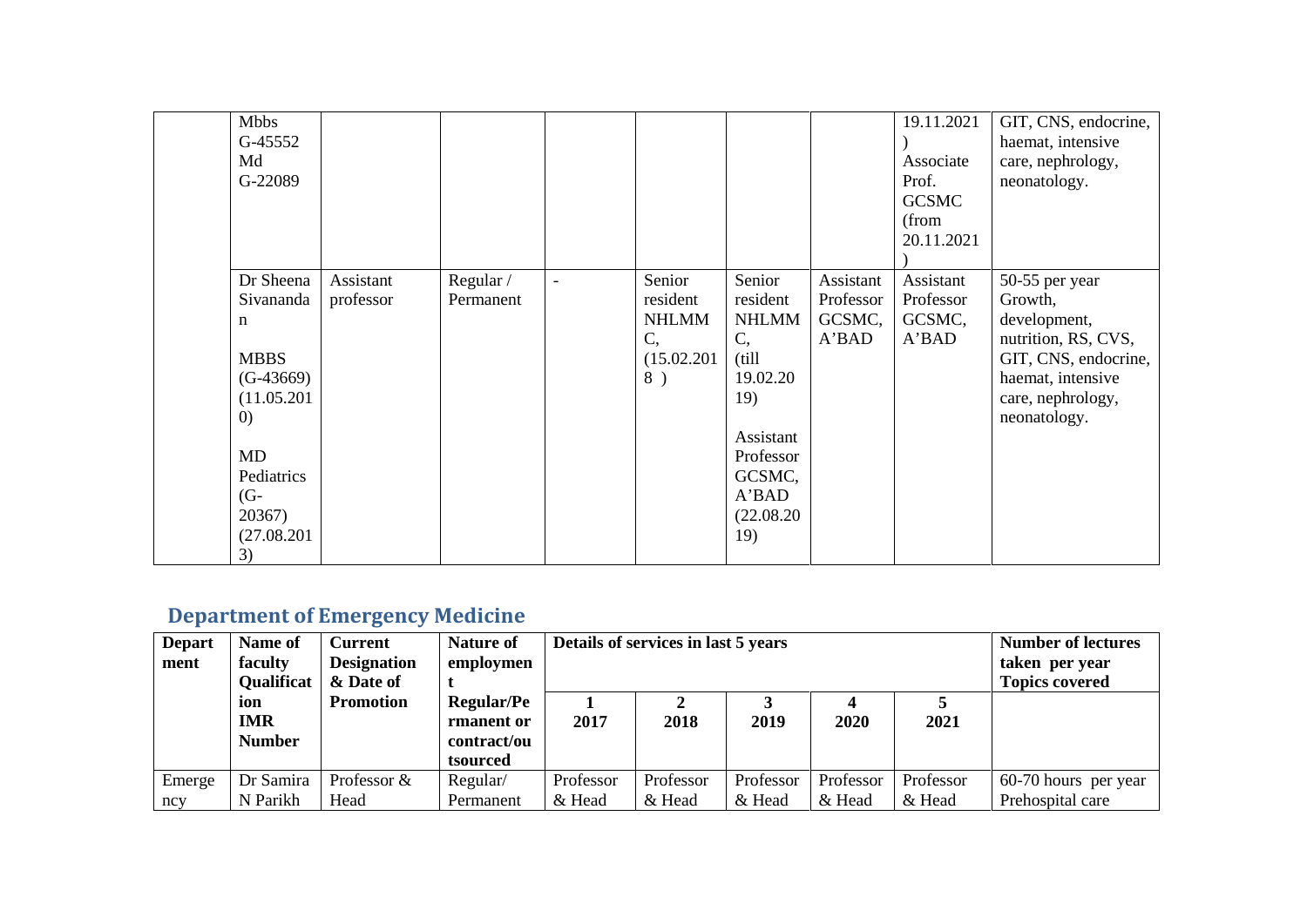| Medicin | <b>MD DA</b>  | Emergency  |           | <b>BJMC</b>  | <b>BJMC</b>  | <b>GCSMC</b> | <b>GCSMC</b> | <b>GCSMC</b> | Resuscitation         |
|---------|---------------|------------|-----------|--------------|--------------|--------------|--------------|--------------|-----------------------|
| e       | Anesthesi     | medicine   |           |              |              |              |              |              | Triage and Mass       |
|         | a             | 04/12/18   |           |              |              |              |              |              | casualty incident     |
|         | G2415         |            |           |              |              |              |              |              | Disaster management   |
|         | Dr Raj        | Associate  | Regular/  | Associate    | Associate    | Associate    | Associate    | Associate    | 60-70 hours per year  |
|         | <b>Bhagat</b> | Professor  | Permanent | Professor    | Professor    | Professor    | Professor    | Professor    | Cardiovascular        |
|         | MD            | 15/02/17   |           | <b>GCSMC</b> | <b>GCSMC</b> | <b>GCSMC</b> | <b>GCSMC</b> | <b>GCSMC</b> | Respiratory           |
|         | Medicine      |            |           |              |              |              |              |              | Neurologic            |
|         | G8334         |            |           |              |              |              |              |              | emergencies           |
|         |               |            |           |              |              |              |              |              | Renal emergencies     |
|         | Dr Sonal      | Assistant  | Regular/  | Junior       | Junior       | Senior       | Assistant    | Assistant    | 60-70 hours per year  |
|         | K Ginoya      | Professor  | Permanent | consultant   | consultant   | Resident     | Professor    | Professor    | Trauma                |
|         | MD            | 30/07/2020 |           | Narayana     | Narayana     | Emergen      | <b>GCSMC</b> | <b>GCSMC</b> | Pediatric emergencies |
|         | Emergenc      |            |           | multispeci   | multispeci   | cy           |              |              | Gynecologic           |
|         |               |            |           | ality        | ality        | medicine     |              |              | Obstetric             |
|         | medicine      |            |           | hospital     | hospital     | <b>GCSMC</b> |              |              | Surgical emergencies  |
|         | G20554        |            |           |              |              |              |              |              | Wound management      |
|         |               |            |           |              |              |              |              |              |                       |

## **Department of Dentistry**

| <b>Depart</b><br>ment | Name of<br>faculty<br><b>Qualificati</b> | <b>Current</b><br><b>Designation</b><br>& Date of | <b>Nature of</b><br>employmen                              |                                                    | Details of services in last 5 years                | <b>Number of lectures</b><br>taken per year<br><b>Topics covered</b> |                              |                              |  |
|-----------------------|------------------------------------------|---------------------------------------------------|------------------------------------------------------------|----------------------------------------------------|----------------------------------------------------|----------------------------------------------------------------------|------------------------------|------------------------------|--|
|                       | on<br><b>IMR</b><br><b>Number</b>        | <b>Promotion</b>                                  | <b>Regular/Pe</b><br>rmanent or<br>contract/ou<br>tsourced | 2017                                               | 2<br>2018                                          | 3<br>2019                                                            | 4<br>2020                    | 2021                         |  |
| Dental                | Dr. P.G<br>Makhija                       | Professor                                         | Regular/<br>Permanent                                      | Professor<br>Modern<br>Dental<br>College<br>Indore | Professor<br>Modern<br>dental<br>College<br>Indore | Professor<br>GCSMC,<br>A'bad                                         | Professor<br>GCSMC,<br>A'bad | Professor<br>GCSMC,<br>A'bad |  |
|                       | Dr Gunjan                                | Associate                                         | Regular/                                                   | Assistant                                          | Assistant                                          | Assistant                                                            | Associate                    | Associate                    |  |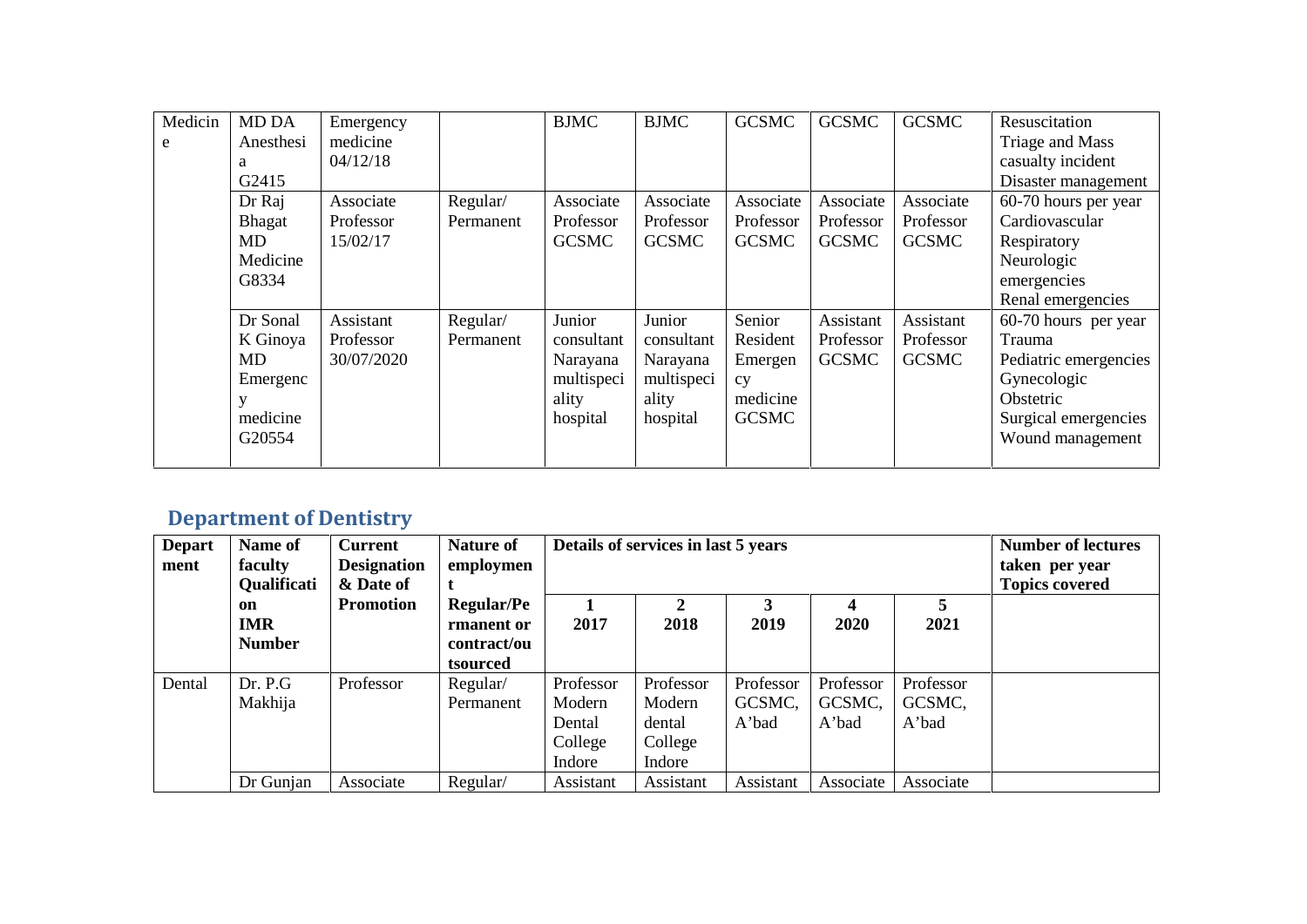| Shah      | Professor | Permanent | Professor | Professor | Professor | Professor | Professor |  |
|-----------|-----------|-----------|-----------|-----------|-----------|-----------|-----------|--|
|           |           |           | GCSMC,    | GCSMC,    | GCSMC,    | GCSMC,    | GCSMC,    |  |
|           |           |           | A'bad     | A'bad     | A'bad     | A'bad     | A'bad     |  |
| Dr. Jolly | Tutor     | Regular/  | Tutor     | Tutor     | Tutor     | Tutor     | Tutor     |  |
| Pandit    |           | Permanent | GCSMC,    | GCSMC,    | GCSMC,    | GCSMC,    | GCSMC,    |  |
|           |           |           | A'bad     | A'bad     | A'bad     | A'bad     | A'bad     |  |
| Dr. Mitul | Tutor     | Regular/  | Tutor     | Tutor     | Tutor     | Tutor     | Tutor     |  |
| Mistry    |           | Permanent | GCSMC,    | GCSMC,    | GCSMC,    | GCSMC,    | GCSMC,    |  |
|           |           |           | A'bad     | A'bad     | A'bad     | A'bad     | A'bad     |  |
| Dr. Asha  | Tutor     | Regular/  | Tutor     | Tutor     | Tutor     | Tutor     | Tutor     |  |
| Meena     |           | Permanent | GCSMC,    | GCSMC,    | GCSMC,    | GCSMC,    | GCSMC,    |  |
|           |           |           | A'bad     | A'bad     | A'bad     | A'bad     | A'bad     |  |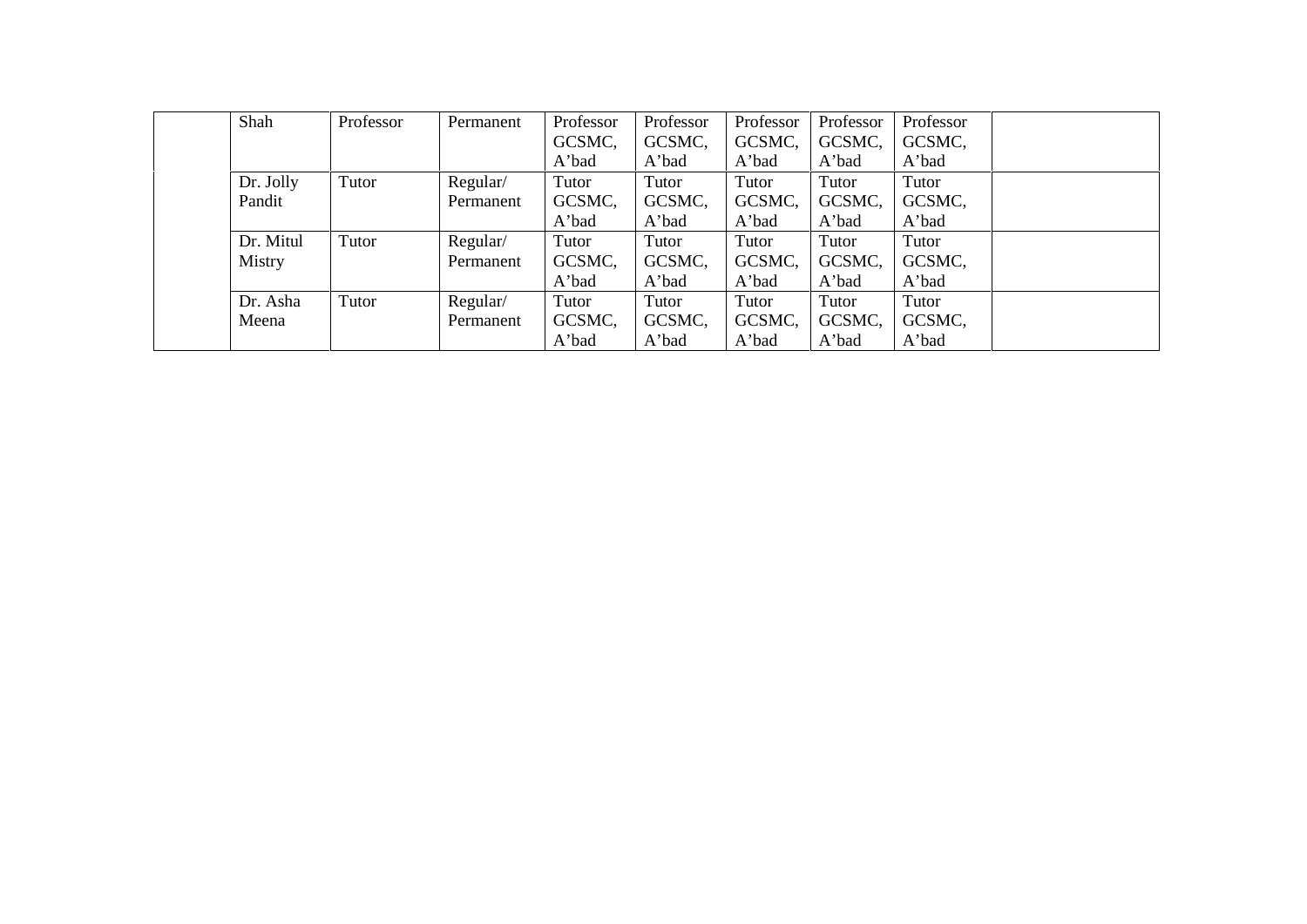#### **Annexure - 1**

Publications of faculties after joining GCS Medical College.

Department of Anatomy

| Sr. No.        | <b>Faculty Name</b>   | Publication in Vancouver referencing style.                                                                                                                                                                                                                              | Pubmed<br>Indexed<br>Yes/No | Scopus | Other                                                                          |
|----------------|-----------------------|--------------------------------------------------------------------------------------------------------------------------------------------------------------------------------------------------------------------------------------------------------------------------|-----------------------------|--------|--------------------------------------------------------------------------------|
| $\mathbf{1}$   | Dr. Bharat<br>G.Patel | Shah RK, Desai JN, Patel BG. A study of Sagittal pelvic<br>diameters and their variations with advancing age in<br>Gujarati female population by reformatted computed<br>tomography<br>Journal of Experimental and Clinical Anatomy 2017.<br>Volume 16, Issue 2, 132-136 | N <sub>o</sub>              | $-$    | <b>Index Medicus</b>                                                           |
|                | Dr. Bharat<br>G.Patel | Arora K, Patel NM, Patel BG. Morphological study of<br>glenoid cavity in dry human scapula. International<br>journal of scientific research.2019 vol.8; issue:2; 74-75.                                                                                                  | N <sub>o</sub>              | $-$    | <b>Index Copernicus</b>                                                        |
|                | Dr. Bharat<br>G.Patel | Patel BG, Patel JP, Shah RK, Kanani SD, Nirvan AB,<br>Dave RV. Morphometric study of Interparietal bone in<br>Gujarat region. International Journal of Medical Science<br>and Public Health.2014 ;vol:3 issue 2: 126-128                                                 | No                          | $-$    | <b>Index Copernicus</b><br><b>Index Medicus for SEAR</b>                       |
|                | Dr. Bharat<br>G.Patel | Patel JP, Patel BG, Shah RK, Estimation of stature from<br>hand length in Gujarat region. NHL Journal of Medical<br>Sciences/Jan 2014/Vol 3/Issue 1.                                                                                                                     | N <sub>o</sub>              | $-$    | <b>Index Copernicus</b>                                                        |
|                | Dr. Bharat<br>G.Patel | Patel JP, Patel BG, Dave RV, Ram S, Bhojak N, Desai<br>JN. A study of placental vascular pattern by corrosive<br>cast in Gujarat region. National Journal of Integrated<br>Research in Medicine 2014, Vol.5, issue:1, 64-71.                                             | No                          | $-$    | Index Copernicus, Index<br><b>Medicus for South East</b><br>Asia               |
|                | Dr. Bharat<br>G.Patel | Patel BG, Gosai PP, Shah RK, Kanani SD.A cadaveric<br>study of origin of inferior phrenic artery form celiac<br>trunk. GCSMC Journal of Medical Sciences. Volume<br>$2013; 2(2): 21-23.$                                                                                 | No                          | $-$    | <b>Index Copernicus</b><br><b>Index Medicus for South-</b><br>East Asia Region |
| $\overline{2}$ | Dr. Ritesh K.         | Shah RK, Desai JN, Upadhyay AR. A study of lesser                                                                                                                                                                                                                        | N <sub>o</sub>              | Yes    | DOAJ, Scimago Journal                                                          |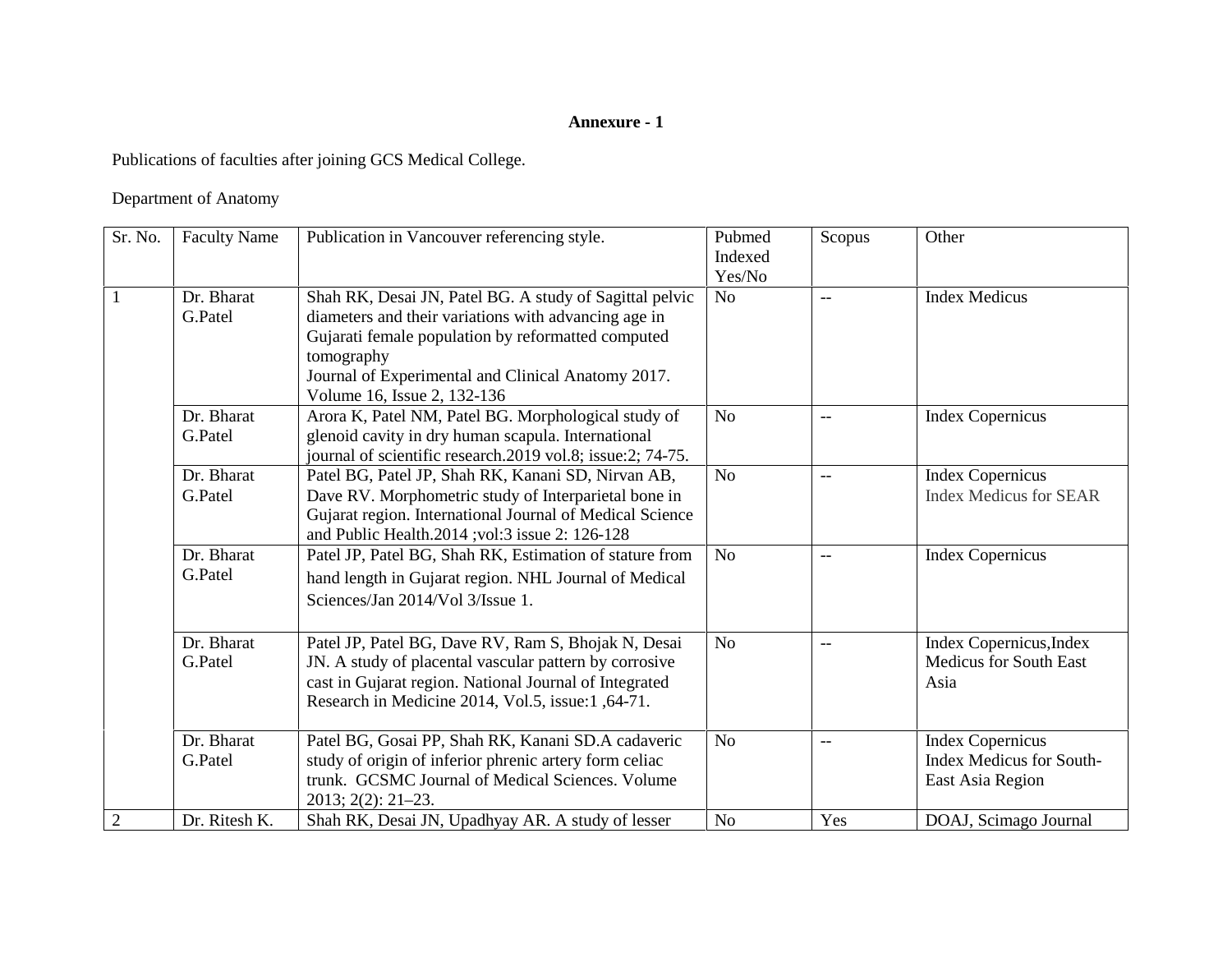| Shah                  | pelvic parameters and their correlation with age by<br>reformatted computed tomography in western Indian                                                                                                                                                      |                |                | Ranking, Index Copernicus                                                      |
|-----------------------|---------------------------------------------------------------------------------------------------------------------------------------------------------------------------------------------------------------------------------------------------------------|----------------|----------------|--------------------------------------------------------------------------------|
|                       | Gujarati female population. National Journal of Clinical<br>Anatomy 2018. Vol 7(2); 146-152                                                                                                                                                                   |                |                |                                                                                |
| Dr. Ritesh K.<br>Shah | Shah RK, Kanai SD, Patel BG, Tolani JN. Estimation of<br>stature from head length in western Indian Gujarati<br>adolescent population. IJCAP.2018: Vol 5(1):42-46                                                                                             | No             | $\overline{a}$ | <b>Index Copernicus</b>                                                        |
| Dr. Ritesh K.<br>Shah | Kanani SD, Shah RK, Tolani JN, Patel NM, Patel BG.<br>Femoral Neck Torsion: A study of Adult Dry Femoral<br>Bones. Indian Journal of Anatomy 2018. Vol 7(1); 45-48                                                                                            | N <sub>o</sub> | $-$            | <b>Index Copernicus</b>                                                        |
| Dr. Ritesh K.<br>Shah | Shah RK, Desai JN, Patel BG. A study of sagittal pelvic<br>diameters and their variations with advancing age in<br>Gujarati female population by reformatted computed<br>tomography. Journal of experimental and clinical<br>Anatomy 2018:vol 16(2); 132-136. | N <sub>o</sub> | $-$            | <b>Index Medicus</b>                                                           |
| Dr. Ritesh K.<br>Shah | Shah RK, Kanai SD, Patel JP, Nirvan AB, Patel BG.<br>Estimation of stature from head circumference in<br>Gujarati adolescent population. National Journal of<br>Clinical Anatomy.2016; Vol 6(2):146-151                                                       | N <sub>o</sub> | $\overline{a}$ | DOAJ, Scimago Journal<br>Ranking, Index Copernicus                             |
| Dr. Ritesh K.<br>Shah | Shah RK, Patel JP, Patel BG, Kanani SD, Patel MD.<br>Estimation of Stature from Foot Length and Hand<br>Length Measurements In Gujarat Region. National<br>Journal Of Integrated Research in Medicine . 2014; 5(6):<br>$16-19.$                               | N <sub>o</sub> | $-$            | Index Copernicus, Index<br><b>Medicus for South East</b><br>Asia               |
| Dr. Ritesh K.<br>Shah | Shah RK, Niravn AB, Patel JP, Patel BG, Kanani SD.<br>Estimating Stature From Arm Span Measurement in<br>Gujarat Region. GCS Journal of Medical Sciences. July-<br>December 2013; Vol : 2 / Number : 2, 32-37.                                                | <b>No</b>      | $-$            | <b>Index Copernicus</b><br><b>Index Medicus for South-</b><br>East Asia Region |
| Dr. Ritesh K.<br>Shah | Patel JP, Shah RK, Desai JN, Ram S, Bhojak N. A study<br>of origin of sinunodal artery. National Journal Of<br>Integrated Research in Medicine . 2014; 5(1): Jan-                                                                                             | N <sub>o</sub> |                | Index Copernicus, Index<br><b>Medicus for South East</b><br>Asia               |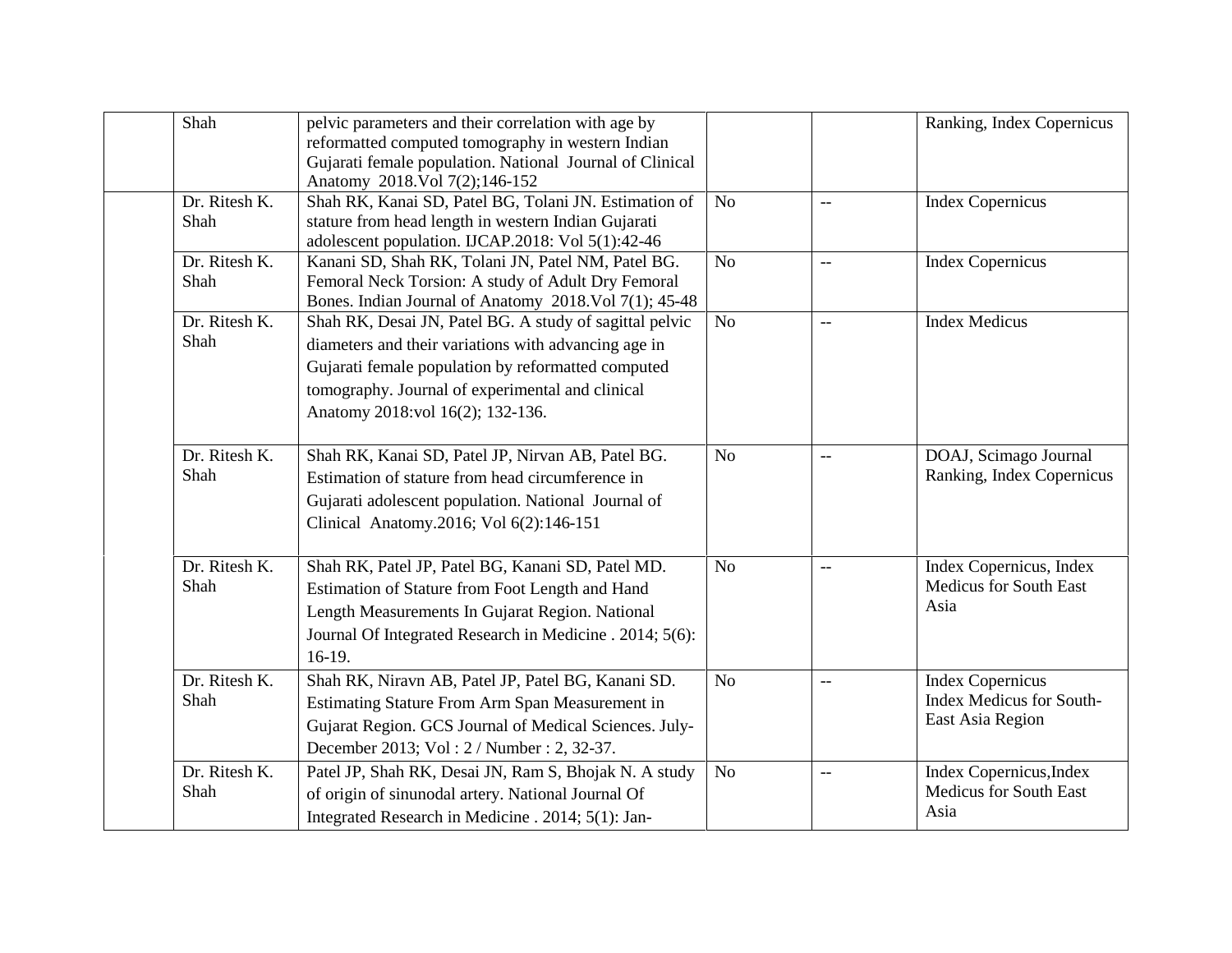|                       | Feb: 96-99.                                                                                                                                                                                                                                                                                                         |                |                          |                                                                                |
|-----------------------|---------------------------------------------------------------------------------------------------------------------------------------------------------------------------------------------------------------------------------------------------------------------------------------------------------------------|----------------|--------------------------|--------------------------------------------------------------------------------|
| Dr. Ritesh K.<br>Shah | Patel BG, Gosai PP, Shah RK, Kanani SD. A cadaveric<br>study of origin of inferior phrenic artery form celiac<br>trunk. GCSMC Journal of Medical Sciences. Volume<br>$2013; 2(2): 21-23.$                                                                                                                           | No             | $-$                      | <b>Index Copernicus</b><br><b>Index Medicus for South-</b><br>East Asia Region |
| Dr. Ritesh K.<br>Shah | Patel BG, Patel JP, Shah RK, Kanani SD, Nirvan AB,<br>Dave RV. Morphometric Study of Interparietal bone in<br>Gujarat region. International Journal of Medical Science<br>and Public Health.2014 ;vol:3 issue 2: 126-128                                                                                            | N <sub>o</sub> | $-$                      | <b>Index Copernicus</b><br><b>Index Medicus for SEAR</b>                       |
| Dr. Ritesh K.<br>Shah | Kanani SD, Patel JP, Shah RK, Nirvan AB, Dave RV. A<br>Study of Venous Drainage of Thyroid Gland in 50<br>Cadavers. National journal of integrated research in<br>medicine. 2014;5(1):88-91.                                                                                                                        | N <sub>o</sub> | $\overline{\phantom{m}}$ | Index Copernicus, Index<br><b>Medicus for South East</b><br>Asia               |
| Dr. Ritesh K.<br>Shah | Patel JP, Chauhan JM, Nirvan AB, Shah RK, Pensi CA,<br>Dave RV. A comparison of interpedicular distances of<br>lumbar spinal canal measured in dried vertebrae and<br>plain anteroposterior radiographs in Gujarati population.<br>Indian Journal of Applied-Basic Medical Sciences<br>Jan.12, Vol.14 A(18), 31-32. | No             | $-$                      | <b>Index Copernicus</b>                                                        |
| Dr. Ritesh K.<br>Shah | Patel JP, Chauhan JM, Nirvan AB, Shah RK, Pensi CA,<br>Dave RV. A study of interpedicular distance of the<br>lumbar vertebrae measured in dried vertebrae in gujarat.<br>National journal of intergrated research in medicine,<br>vol.3(2), April-June 2012, 61-64.                                                 | N <sub>o</sub> | $-$                      | Index Copernicus, Index<br><b>Medicus for South East</b><br>Asia               |
| Dr. Ritesh K.<br>Shah | Kanani SD, Nirvan AB, Patel JP, Shah RK, Dave RV.<br>Calculation of canal/body ratio for lumbar spinal canal<br>in dried vertebrae in Gujaratis. Indian Journal of<br>Applied-Basic Medical Sciences July.12, Vol.14 B(19),<br>$21-22$                                                                              | N <sub>o</sub> | $-$                      | <b>Index Copernicus</b>                                                        |
| Dr. Ritesh K.<br>Shah | Patel JP, Gosai PP, Nirvan AB, Shah RK, Kanani SD. A<br>Study of Branching Pattern of Coeliac trunk in 100                                                                                                                                                                                                          | N <sub>o</sub> | $-$                      | <b>Index Copernicus</b><br><b>DOAJ</b>                                         |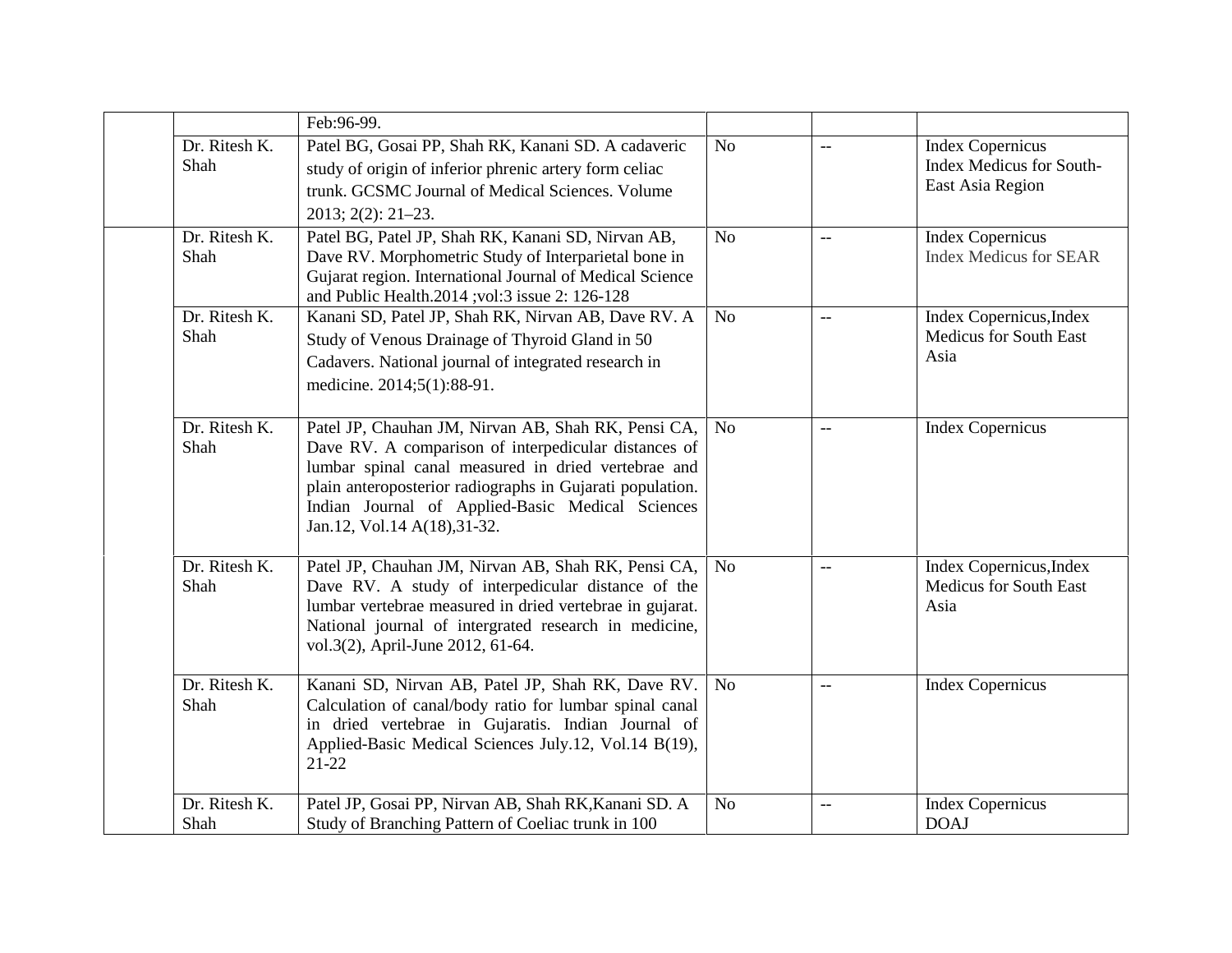|                |                                     | Cadavers. International Journal of Biological & Medical<br>Research. 2013; 4(3): 3444-3447                                                                                                                                                   |                |                          |                                        |
|----------------|-------------------------------------|----------------------------------------------------------------------------------------------------------------------------------------------------------------------------------------------------------------------------------------------|----------------|--------------------------|----------------------------------------|
|                | Dr. Ritesh K.<br>Shah               | Patel JP, Patel RD, Shah RK, Kanani SD, Kapadia DM.<br>Morphological study of placenta in normal<br>uncomplicated pregnancy in Gujarat region.<br>International Journal of Biological & Medical Research.<br>2013; 4(2): 3155-3158.          | N <sub>o</sub> | $\overline{\phantom{a}}$ | <b>Index Copernicus</b><br><b>DOAJ</b> |
|                | Dr. Ritesh $\overline{K}$ .<br>Shah | Patel JP, Dave RV, Shah RK, Kanani SD, Nirvan AB. A<br>Study of Superior Thyroid Artery in 50 Cadavers.<br>International Journal of Biological & Medical Research.<br>2013; 4(1): 2875-2878.                                                 | No             | $\overline{\phantom{a}}$ | <b>Index Copernicus</b><br><b>DOAJ</b> |
|                | Dr. Ritesh K.<br>Shah               | Patel JP, Shah RK, Kanani SD, Nirvan AB, Dave RV.<br>Estimation of height from measurement of foot length in<br>Gujarat region. International journal of biological and<br>medical research. 2012; 3(3): 2121-2125.                          | N <sub>o</sub> | $\overline{\phantom{m}}$ | <b>Index Copernicus</b><br><b>DOAJ</b> |
|                | Dr. Ritesh K.<br>Shah               | Patel JP, Dave RV, Kanani SD, Nirvan AB, Shah RK.<br>The recurrent laryngeal nerve and the inferior thyroid<br>artery-anatomical variation during surgery. Gujarat<br>Medical Journal. 2013:98-100.                                          | No             | $\sim$                   | Indmed                                 |
|                | Dr. Ritesh K.<br>Shah               | Patel JP, Nirvan AB, Shah RK, Kanani SD, Dave RV,<br>Tiwari H. Calculation of canal body ratio of lumbar<br>spinal canal in plain antero-posterior radiograph in<br>Guajarati population. Gujarat Medical Journal. February<br>2013:128-130. | N <sub>o</sub> | $-$                      | Indmed                                 |
| 3              | Dr Rashida<br>Andani                | Utekar K, Gupta SD, Andani RH, Kubavat DM, Nagar<br>SK. Study of Cephalic index in south Gujarat.<br>International journal of recent trends in science $\&$<br>technology. 2013;8(2). 87-89.                                                 | N <sub>o</sub> | $\overline{\phantom{a}}$ | <b>Index Copernicus</b>                |
| $\overline{4}$ | Dr Shital Shah                      | Shah ST, Shah KP.A Morphometric study of the<br>proximal end tibia in state of Gujarat. Scholar journal of<br>applied Medical science Feb 2018; 6(2): 544-547                                                                                | N <sub>o</sub> | $\overline{\phantom{a}}$ | <b>Index Copernicus</b>                |
|                | Dr Shital Shah                      | Shah ST, Shah KP. Study of prevalence of Accesssory                                                                                                                                                                                          | N <sub>o</sub> | $\overline{\phantom{a}}$ | <b>Index Copernicus</b>                |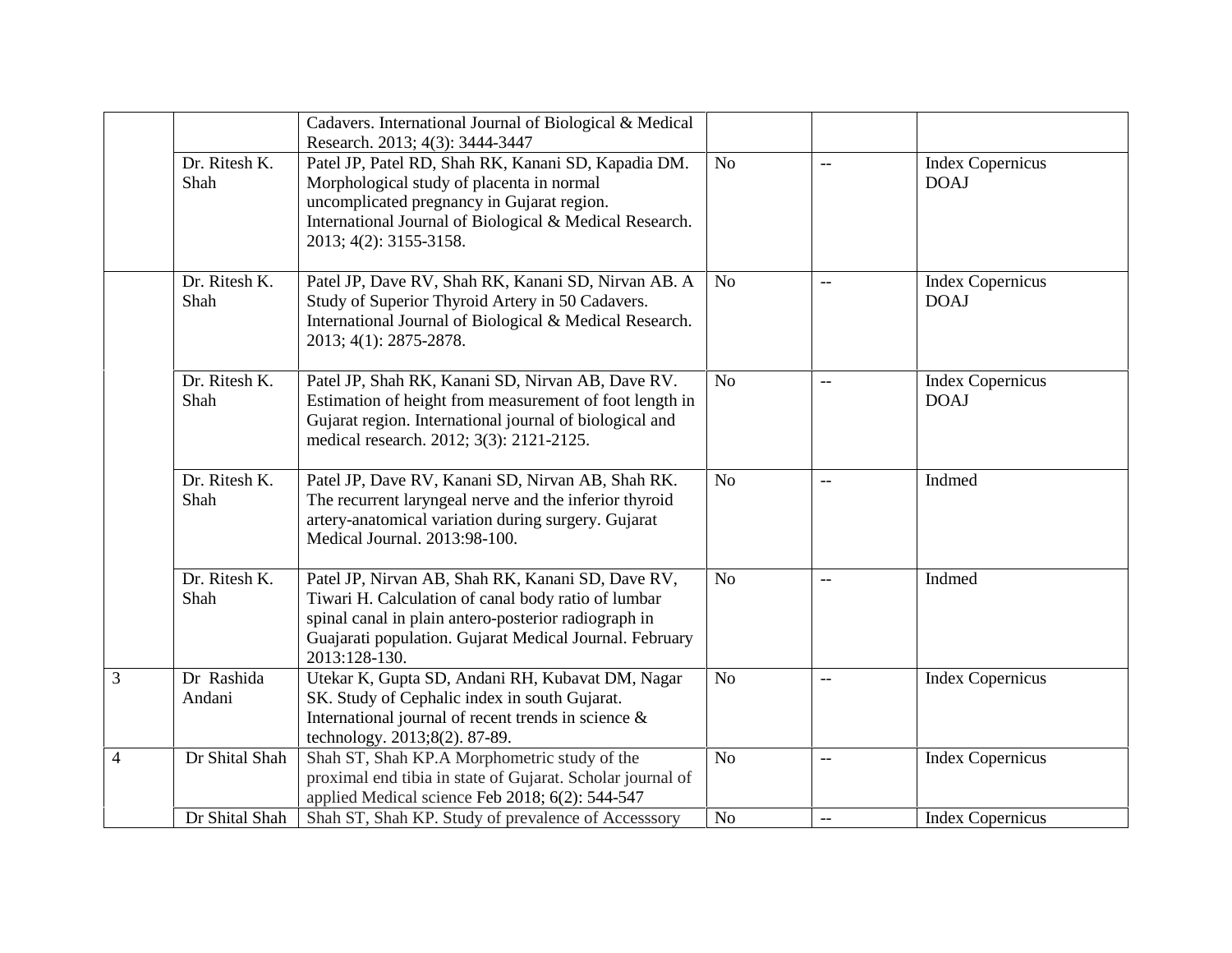|   |                    | Hepatic artery in 56 Cadaver. Paripex - Indian Journal<br>Of Research.2018; 7(2):14-154.                                                                                              |                |                           |                                                                                |
|---|--------------------|---------------------------------------------------------------------------------------------------------------------------------------------------------------------------------------|----------------|---------------------------|--------------------------------------------------------------------------------|
|   | Dr Shital Shah     | Shah ST, Shah KP, Arora K. Study of diaphyseal<br>nutrient foramenin human tibia in people of Gujarat<br>GCSMC J Med Sci. Vol (IV) No (I) January-June 2015,<br>p37-39                | N <sub>o</sub> | $\mathbb{L}^{\mathbb{L}}$ | <b>Index Copernicus</b><br><b>Index Medicus for South-</b><br>East Asia Region |
|   | Dr Shital Shah     | Shah ST, Arora K, Shah KP. Study of Accessory<br>Foramen Transversarium in Cervical Vertebrae.<br>GCSMC Journal of Medical Sciences. July-December<br>2014. Vol: 3 / Number: 2; 21-24 | N <sub>o</sub> | $-$                       | <b>Index Copernicus</b><br><b>Index Medicus for South-</b><br>East Asia Region |
|   | Dr Shital Shah     | Shah KP, Shah P, Shah ST. Study of interparietal bone<br>in 100 human skulls. International journal of scientific<br>research. May 2013; 2(5); 466.                                   | N <sub>o</sub> | $-\, -$                   | <b>Index Copernicus</b><br>Index medicus                                       |
| 5 | Dr .Kiran<br>Arora | Arora K, Patel NM, Patel BG. Morphological study of<br>glenoid cavity in dry human scapula. International<br>journal of scientific research. February 2019;8(2); 74-75,               | N <sub>o</sub> | $\overline{\phantom{m}}$  | <b>Index Copernicus</b>                                                        |
|   | Dr .Kiran<br>Arora | Arora K, Desai JN. The cadaveric study of incidences of<br>accessory cystic artery. Indian Journal Of Research.<br>November-2018; Volume-7   Issue-11 :41-43.                         | N <sub>o</sub> | $\overline{\phantom{a}}$  | <b>Index Copernicus</b>                                                        |
|   | Dr .Kiran<br>Arora | Sidana K, Jadav HR, Patel BG. The Prevalance of<br>double cystic artery: A cadaveric study. GCSMC Journal<br>of Medical Sciences. December 2016; Vol : 5 / Number :<br>$2;116-119$    | No             | $-$                       | <b>Index Copernicus</b><br><b>Index Medicus for South-</b><br>East Asia Region |
|   | Dr .Kiran<br>Arora | Shah ST, Shah KP, Arora K. Study of diaphyseal<br>nutrient foramen in human tibia in people of Gujarat<br>GCSMC J Med Sci. January-June 2015; Vol (IV) No (I),<br>$:37-39$            | N <sub>o</sub> | $-$                       | <b>Index Copernicus</b><br><b>Index Medicus for South-</b><br>East Asia Region |
|   | Dr .Kiran<br>Arora | Shah ST, Arora K, Shah KP. Study of Accessory<br>Foramen Transversarium in Cervical Vertebrae.<br>GCSMC Journal of Medical Sciences. July-December<br>$2014$ ; $3(2)$ ; $21-24$ .     | N <sub>o</sub> | $\overline{\phantom{a}}$  | <b>Index Copernicus</b><br><b>Index Medicus for South-</b><br>East Asia Region |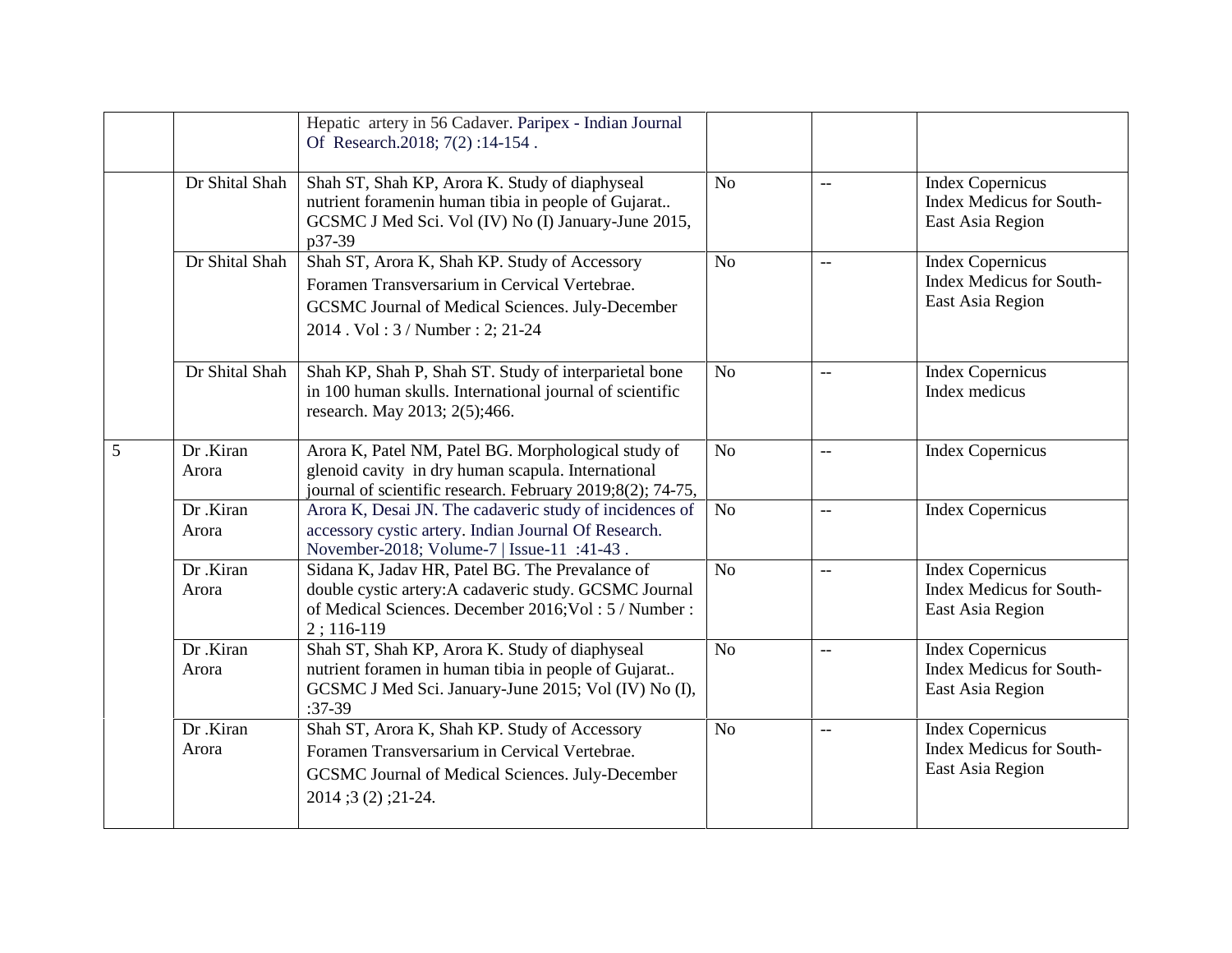|   | Dr .Kiran<br>Arora | Gupta S, Arora K. Study of Significance of Total Pelvic<br>Height and Pelvic Width in Sex Determination of<br>Human Innominate Bone in Gujarat Region. GCSMC<br>Journal of Medical Sciences. 2013; Vol : 2 (2) ;38-41.                                                      | N <sub>o</sub> | $-$            | <b>Index Copernicus</b><br><b>Index Medicus for South-</b><br>East Asia Region |
|---|--------------------|-----------------------------------------------------------------------------------------------------------------------------------------------------------------------------------------------------------------------------------------------------------------------------|----------------|----------------|--------------------------------------------------------------------------------|
|   | Dr .Kiran<br>Arora | Pahuja K, Singh J, Sidana K. A study of ABO blood<br>group I bronchial asthma & association with palmar<br>dermatoglyphic parameters. Indian journal of basic &<br>applied medical research. Sep 2013: 8(2). 1160-1164.                                                     | No             | $-$            | <b>Index Copernicus</b>                                                        |
| 6 | Dr. Jalpa Desai    | Ram SH, Desai JN, Bhojak NR, Patel JP. Anatomical<br>variation in Lateral cutaneous nerve of thigh - a<br>cadaveric study. International Journal of Current<br>Research .2020 Vol- 12(09);13761-13763,.                                                                     | N <sub>o</sub> | $-$            | <b>Index Copernicus</b>                                                        |
|   | Dr. Jalpa Desai    | Ram SH, Desai JN, Bhojak NR, Patel JP. Anatomical<br>Variation In Genitofemoral Nerve-A Cadaveric Study.<br>National Journal Of Integrated Research in Medicine<br>2020; Vol.11(5): 28-30                                                                                   | N <sub>o</sub> | $\overline{a}$ | Index Copernicus, Index<br><b>Medicus for South East</b><br>Asia               |
|   | Dr. Jalpa Desai    | Bhojak NR, Ram SH, Desai JN, Patel JP. Sex<br>determination from femur using length of femur in<br>Gujarat. Int J Med Sci Public Health, 2020(9): 536-539.                                                                                                                  | N <sub>o</sub> | $-$            | <b>Index Copernicus</b><br><b>Index Medicus for SEAR</b>                       |
|   | Dr. Jalpa Desai    | Shah RK, Desai JN, Upadhyay AR. A study of lesser<br>pelvic parameters and their correlation with age by<br>reformatted computed tomography in western Indian<br>gujarati female population<br>National journal of clinical Anatomy.2018; vol-<br>7[3];146-152.             | N <sub>o</sub> | Yes            | DOAJ, Scimago Journal<br>Ranking, Index Copernicus                             |
|   | Dr. Jalpa Desai    | Arora K, Desai JN. The cadaveric study of incidences of<br>accessory cystic artery. Paripex - Indian Journal Of<br>Research. 2018; 7 (1); 41-43                                                                                                                             | N <sub>o</sub> | $\overline{a}$ | <b>Index Copernicus</b>                                                        |
|   | Dr. Jalpa Desai    | Shah RK, Desai JN, Patel BG. A study of sagittal pelvic<br>diameters and their variations with advancing age in<br>Gujarati female population by reformatted computed<br>tomography. Journal of Experimental and Clinical<br>Anatomy . July-December 2017;16, (2), 132-136. | No             | $-$            | <b>Index Medicus</b>                                                           |
|   | Dr. Jalpa Desai    | Patel JP, Bhojak NR, Desai JN. Variation in branching                                                                                                                                                                                                                       | No             | Yes            | DOAJ, Scimago Journal                                                          |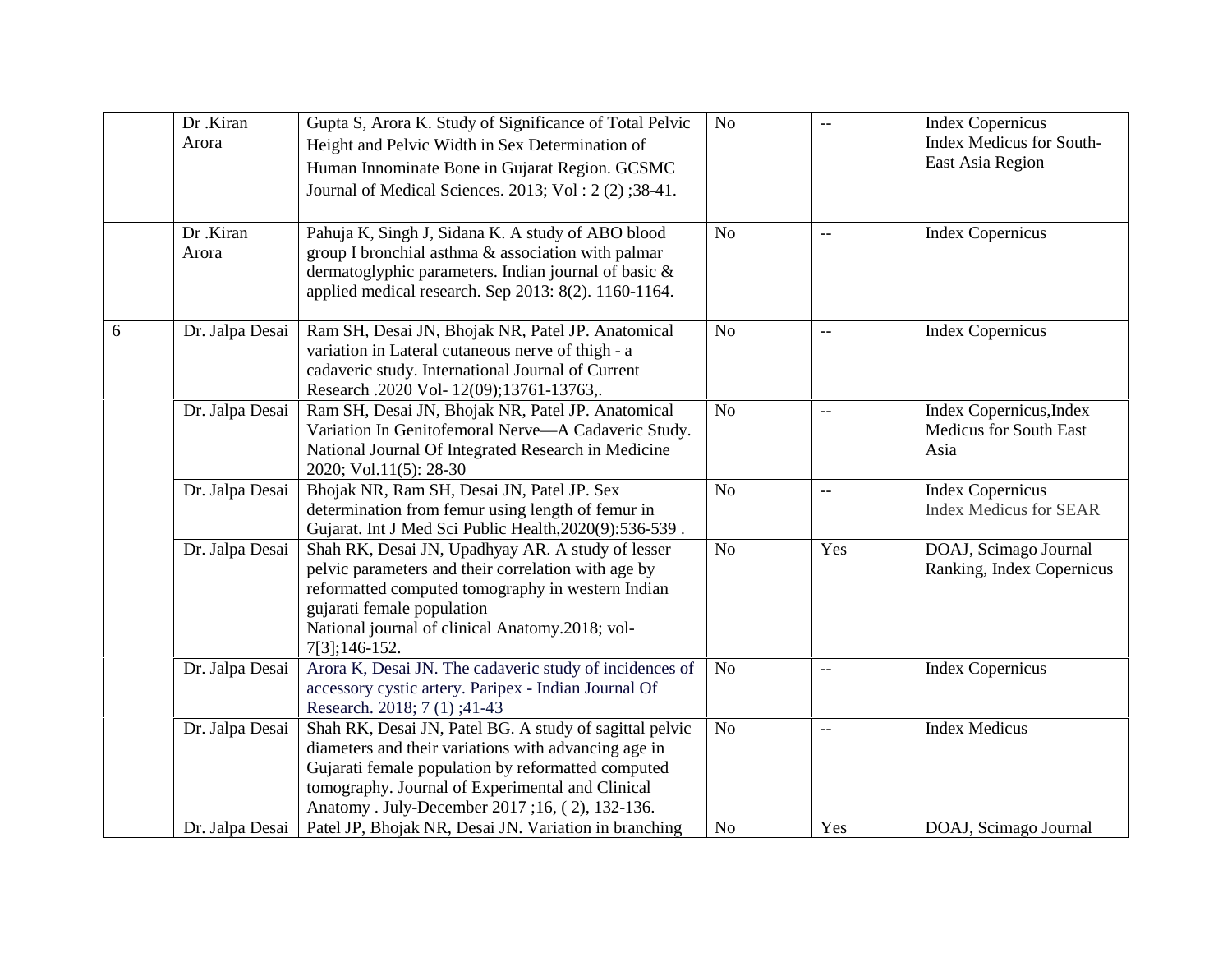|   |                     | pattern of arch of aorta in Gujarat region. National<br>journal of clinical Anatomy 2016:5(4);185-190.                                                                                                                               |                |                          | Ranking, SCOPUS                                                                                                                             |
|---|---------------------|--------------------------------------------------------------------------------------------------------------------------------------------------------------------------------------------------------------------------------------|----------------|--------------------------|---------------------------------------------------------------------------------------------------------------------------------------------|
|   | Dr. Jalpa Desai     | Patel JP, Desai JN, Bhojak NR. A cadaveric study of<br>variation in branching pattern of left coronary artery<br>Journal of the Anatomical Society of India.2016; 65:<br>$101 - 103$                                                 | N <sub>o</sub> | $\overline{a}$           | <b>Emerging Sources Citation</b><br>Index, IndMed, MedInd,<br>Scimago Journal Ranking,<br>SCOPUS, Science Citation<br><b>Index Expanded</b> |
|   | Dr. Jalpa Desai     | Desai JN, Bhojak NR. Study of Variations in External<br>Morphology of Gall Bladder in Cadavers . BJKines-<br>NJBAS une 2015 7(1) ; 29-33                                                                                             | N <sub>o</sub> | $-$                      | <b>Index Copernicus</b>                                                                                                                     |
| 7 | Dr.Chirag<br>Vadhel | Vadhel CR, Kulkarni MM, Gandotra AR . Anatomy of<br>nutrient foramen of tibia – a study from gujarat region.<br>Indian Journal of Clinical Anatomy and Physiology,<br>January - March 210; 2(1),6-10                                 | N <sub>o</sub> | $\overline{\phantom{a}}$ | <b>Index Copernicus</b><br><b>DOAJ</b>                                                                                                      |
| 8 | Dr.Urvi Dave        | Dave UH, Gupta S, Astik R. Morphometric analysis of<br>the mandibular ramus and its clinical and medicolegal<br>significance<br>International Journal of Research in Medical Sciences.<br>2019; 7(9): 3235-3238                      | N <sub>o</sub> | $\overline{\phantom{m}}$ | <b>Index Copernicus</b> , Index<br>Medicus for South East<br>Asia                                                                           |
|   | Dr.Urvi Dave        | Dave UH, Gupta S, Astik R. Anthropometric Analysis of<br>Dave UH, Gupta S, Astik R. Bicondylar Diameter and<br>Its Medicolegal and Clinical Significance.<br>International Journal of Research & Review. 2019;6(9);<br>$1-4.$        | N <sub>o</sub> | $-$                      | <b>Index Copernicus</b>                                                                                                                     |
|   | Dr.Urvi Dave        | Dave UH, Gupta S, Astik R.Study of pattern of<br>distribution of mylohyoid bridging and their clinical<br>implications.<br>International Journal of Anatomy and Research, 2019,<br>$7(3.1): 6744-47.$                                | N <sub>o</sub> | $-$                      | <b>Index Medicus for South</b><br>East Asia (IMSEAR),                                                                                       |
|   | Dr.Urvi Dave        | Dave UH, Gupta S, Astik R. Cross sectional analysis of<br>positional and numerical variations of mental foramina<br>in dry human mandibles.<br>Indian Journal of Clinical Anatomy and Physiology,<br>January-March, 2019; 6(1):81-84 | N <sub>o</sub> | $\overline{\phantom{m}}$ | <b>Index Copernicus</b>                                                                                                                     |
|   | Dr.Urvi Dave        | Dave UH, Gupta S, Astik R. Cross sectional analysis of<br>occurrence of accessory mandibular foramina and their                                                                                                                      | N <sub>o</sub> | $-$                      | <b>Index Medicus for South</b><br>East Asia (IMSEAR),                                                                                       |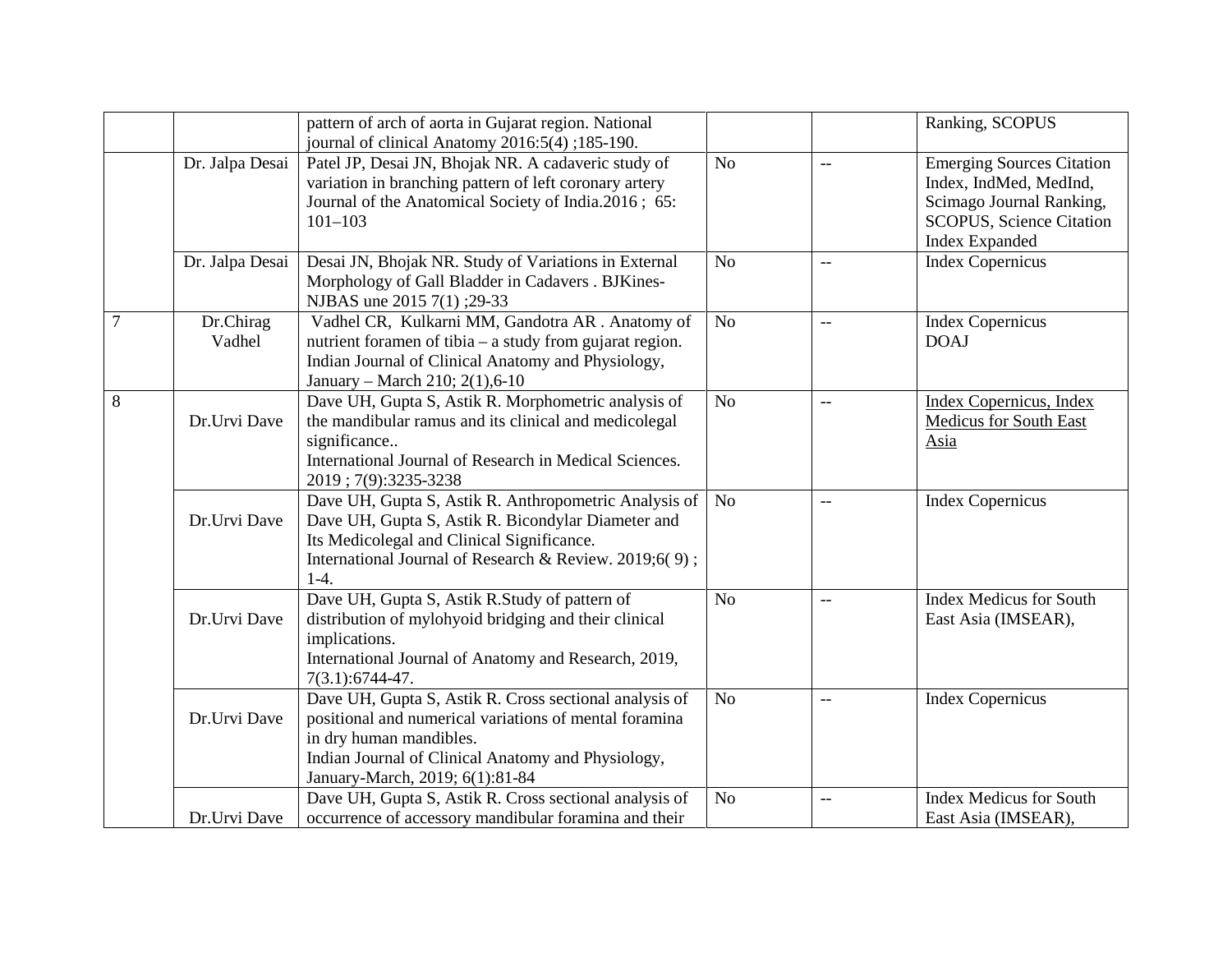|                       | positional variations in dry mandibles<br>International Journal of Anatomy and Research, 2019;<br>$7(1.1):6035-39.$                                              |                |                         |
|-----------------------|------------------------------------------------------------------------------------------------------------------------------------------------------------------|----------------|-------------------------|
| Dr.Urvi Dave          | Astik R, Dave UH. Evaluation of the calcified<br>stylohyoid ligament in 50 human cadavers.<br>Int J Res Med. 2014; 3(4); 82-84.                                  | No             | <b>Index Copernicus</b> |
| Dr. Nirav M.<br>Patel | Arora K, Patel NM, Patel BG. Morphological study of<br>glenoid cavity in dry human scapula. International<br>journal of scientific research.feb 2019;8(2):74-75. | N <sub>0</sub> | <b>Index Copernicus</b> |

#### Department of Physiology

| Sr. No. | <b>Faculty Name</b> | Publication in Vancouver referencing style.                                                                                                                                                                                                                                                                          | Pubmed<br>Indexed<br>Yes/No | Scopus                   | Other                   |
|---------|---------------------|----------------------------------------------------------------------------------------------------------------------------------------------------------------------------------------------------------------------------------------------------------------------------------------------------------------------|-----------------------------|--------------------------|-------------------------|
| 1       | Dr Vilas J Patel    | Parmarº J, Kagathara JD, Mistry AH, Patel° VJ. A<br>Randomized Control Study on Effect of 12 Weeks Yoga<br>Therapy in Type 2 Diabetes Mellitus Patients with<br>Distal Polyneuropathy.                                                                                                                               | N <sub>o</sub>              | $\overline{\phantom{a}}$ | <b>Index Copernicus</b> |
|         | Dr Vilas J Patel    | Gadhvi HJ, Makwana MB, Patel VJ. Assessment Of<br>Carotid Sonographic Parameter Pulsatility Index<br>Associated With Stroke Risk Among Hypertension With<br>Diabetic Stroke Patients Compared To Hypertension<br>With Diabetic Controls. National Journal of Integrated<br>Research in Medicine. $2020$ May 1;11(3). | Yes                         | $\overline{\phantom{a}}$ | <b>Index Copernicus</b> |
|         | Dr Vilas J Patel    | Makwana MB, Mistri A, Patel VJ. Physiological<br>assessment of Common Carotid Artery End Diastolic<br>Velocity, a hemodynamic parameter, with future risk for<br>the development of cerebrovascular stroke.                                                                                                          | Yes                         |                          | <b>Index Copernicus</b> |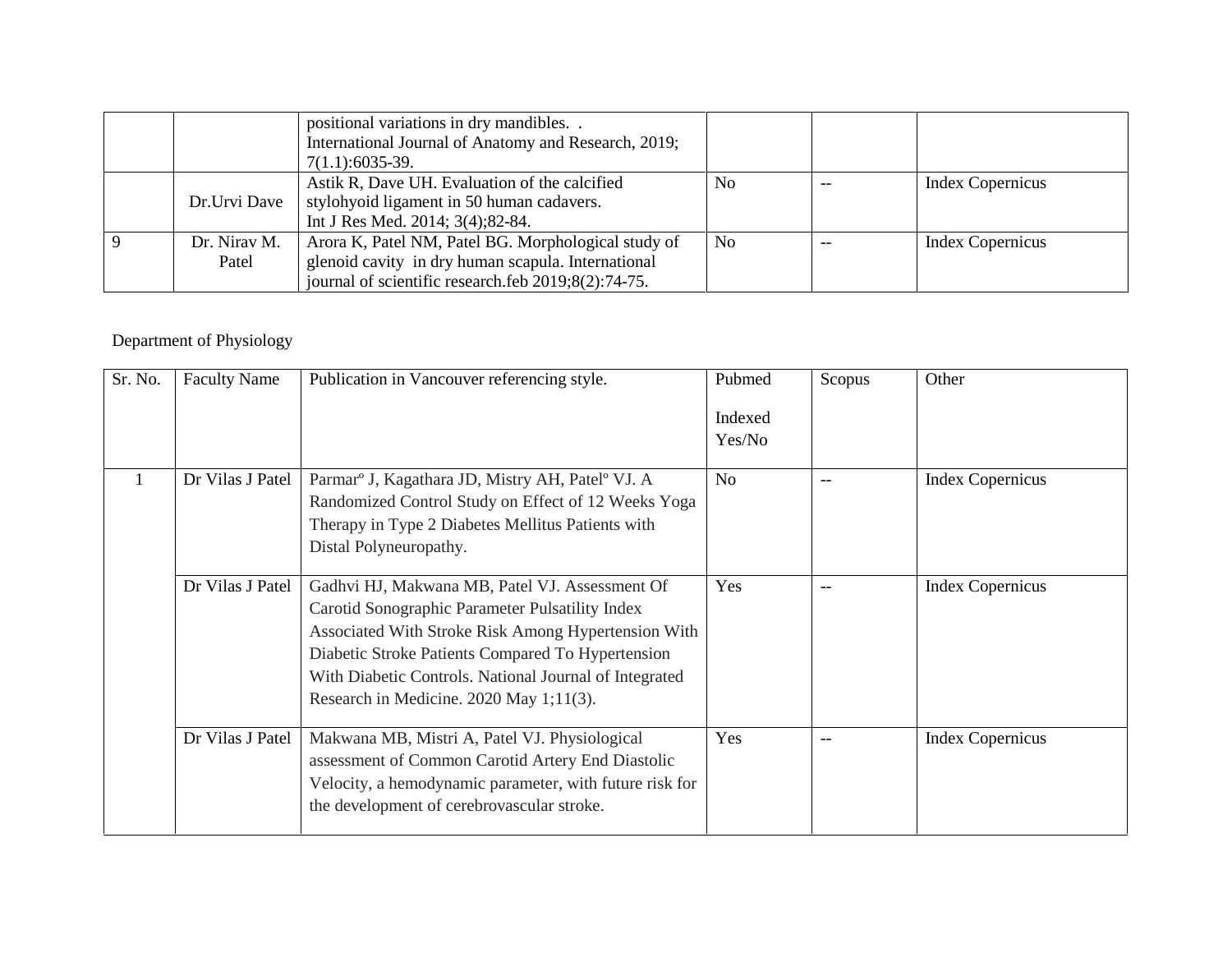|   | Dr Vilas J Patel   | Makwana MB, Patel VJ. Assessment Of Common<br>Carotid Artery Hemodynamic Parameters To Evaluate<br>Risk Factor Smoking For Development of<br>Cerebrovascular Stroke By Using Carotid Doppler<br>Ultrasound. National Journal of Integrated Research in<br>Medicine. 2019 Sep 1;10(5). | Yes            | $-$           | <b>Index Copernicus</b> |
|---|--------------------|---------------------------------------------------------------------------------------------------------------------------------------------------------------------------------------------------------------------------------------------------------------------------------------|----------------|---------------|-------------------------|
| 2 | Dr Anand<br>Mistry | Parmar <sup>o</sup> J, Kagathara JD, Mistry AH, Patel <sup>o</sup> VJ. A<br>Randomized Control Study on Effect of 12 Weeks Yoga<br>Therapy in Type 2 Diabetes Mellitus Patients with<br>Distal Polyneuropathy.                                                                        | No             | $\sim$ $\sim$ | <b>Index Copernicus</b> |
|   | Dr Anand<br>Mistry | Makwana MB, Mistri A, Patel VJ. Physiological<br>assessment of Common Carotid Artery End Diastolic<br>Velocity, a hemodynamic parameter, with future risk for<br>the development of cerebrovascular stroke.                                                                           | Yes            | $-$           | <b>Index Copernicus</b> |
|   | Dr Anand<br>Mistry | Vaidya L, Shah N, Mistry AH. Evaluation of hearing<br>acuity in young adults using personal listening devices<br>with earphones. Int J Basic Appl Physiol. 2018;7(1):89.                                                                                                              | N <sub>o</sub> | $-$           | <b>Index Copernicus</b> |
|   | Dr Anand<br>Mistry | Dholakia U, Kagathara J, Mistry A, Goyal S, Vaidya L,<br>Shah C. Study of Treadmill Exercise Stress Test In<br>Tobacco Smokers In Relation With Coronary Artery<br>Disease. GCSMC Journal of Medical Sciences.                                                                        | N <sub>o</sub> | $-$           | <b>Index Copernicus</b> |
|   | Dr Anand<br>Mistry | Mistry A, Kagathara J, , Patel VJ, Vaidya L, Dholakiya<br>U, Study of Pulmonary Function tests in $1st$ year<br>M.B.B.S. students of GCS Medical College                                                                                                                              | N <sub>o</sub> | $-$           | <b>Index Copernicus</b> |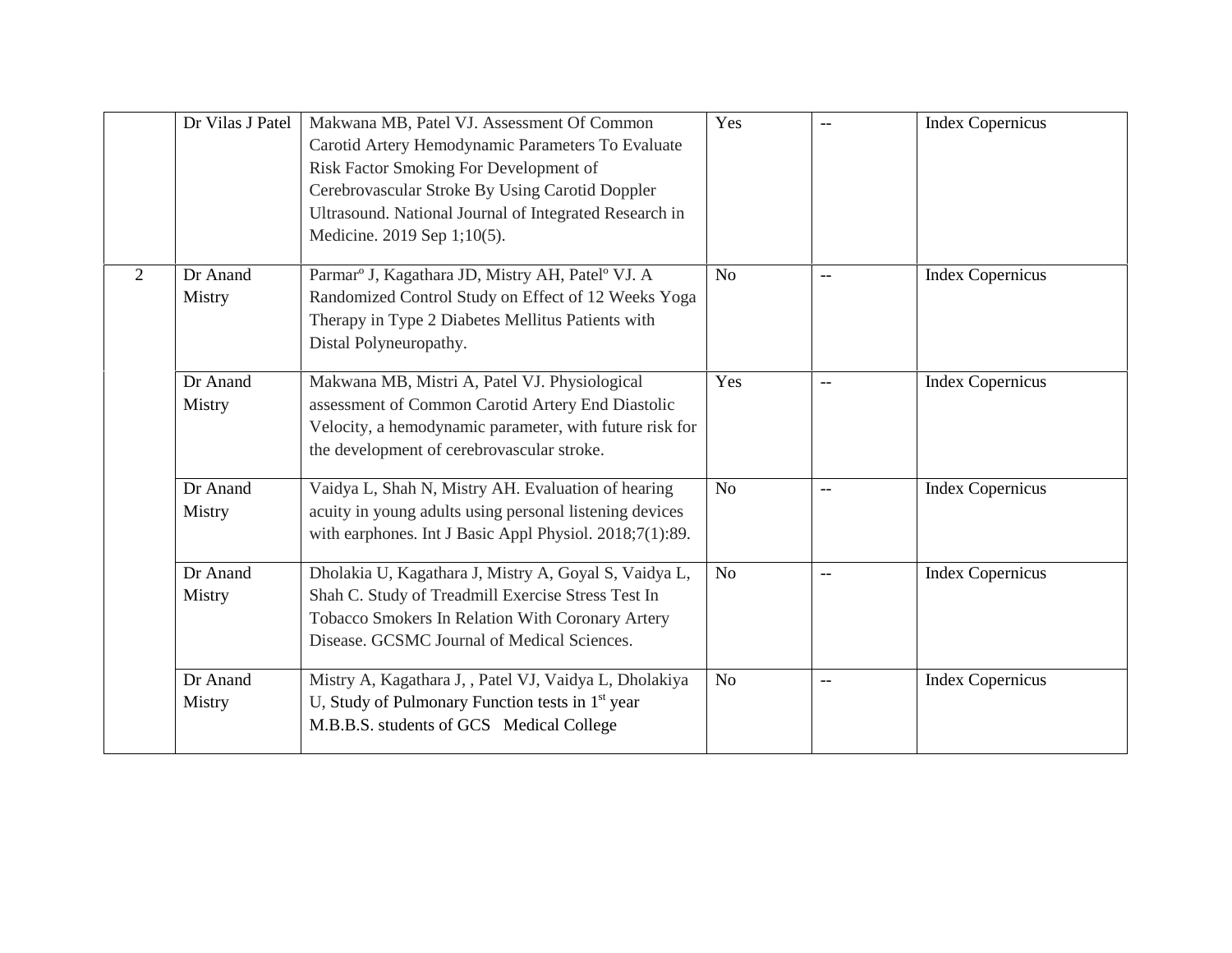|   | Dr Anand<br>Mistry      | Mistry A, Tyagi R, Kagathara J, Vaidya L, Dholakiya<br>U, Shah C. Comparative study of pulmonary function<br>tests in smokers and non-smokers. GCSMC J Med Sci.<br>2014 Jan; 3(1): 22-7.                                   | N <sub>o</sub> |                          | <b>Index Copernicus</b> |
|---|-------------------------|----------------------------------------------------------------------------------------------------------------------------------------------------------------------------------------------------------------------------|----------------|--------------------------|-------------------------|
| 3 | Dr Jaydeep<br>Kagathara | Mistry A, Tyagi R, Kagathara J, Vaidya L, Dholakiya<br>U, Shah C. Comparative study of pulmonary function<br>tests in smokers and non-smokers. GCSMC J Med Sci.<br>2014 Jan; 3(1): 22-7.                                   | N <sub>o</sub> |                          | <b>Index Copernicus</b> |
|   | Dr Jaydeep<br>Kagathara | Parmarº J, Kagathara JD, Mistry AH, Patel <sup>o</sup> VJ. A<br>Randomized Control Study on Effect of 12 Weeks Yoga<br>Therapy in Type 2 Diabetes Mellitus Patients with<br>Distal Polyneuropathy.                         | No             | $\overline{\phantom{a}}$ | <b>Index Copernicus</b> |
|   | Dr Jaydeep<br>Kagathara | Kagathara JD, Patel J, Asnani J, Gohel H, Josan J,<br>Khamar K. A Comparative Study on Effect of Various<br>Warm up Methods in Untrained Students. International<br>Journal of Physiology. 2018 Jan; 6(1):109.             | N <sub>o</sub> |                          | <b>Index Copernicus</b> |
|   | Dr Jaydeep<br>Kagathara | Kapil Pandya, Dhara V. Joshi, Jaydeep D. Kagathara,<br>Mihirkumar M. Patel. Prevalence of Self Medication<br>Practices in a Rural Population: An Institutional Based<br>Study. Int J Med Res Prof. 2021 Mar; 7(2): 007-09. | N <sub>o</sub> | $-\,-$                   | <b>Index Copernicus</b> |
|   | Dr Jaydeep<br>Kagathara | Dholakia U, Kagathara J, Mistry A, Goyal S, Vaidya L,<br>Shah C. Study of Treadmill Exercise Stress Test In<br>Tobacco Smokers In Relation With Coronary Artery<br>Disease. GCSMC Journal of Medical Sciences.             | N <sub>o</sub> | $-$                      | <b>Index Copernicus</b> |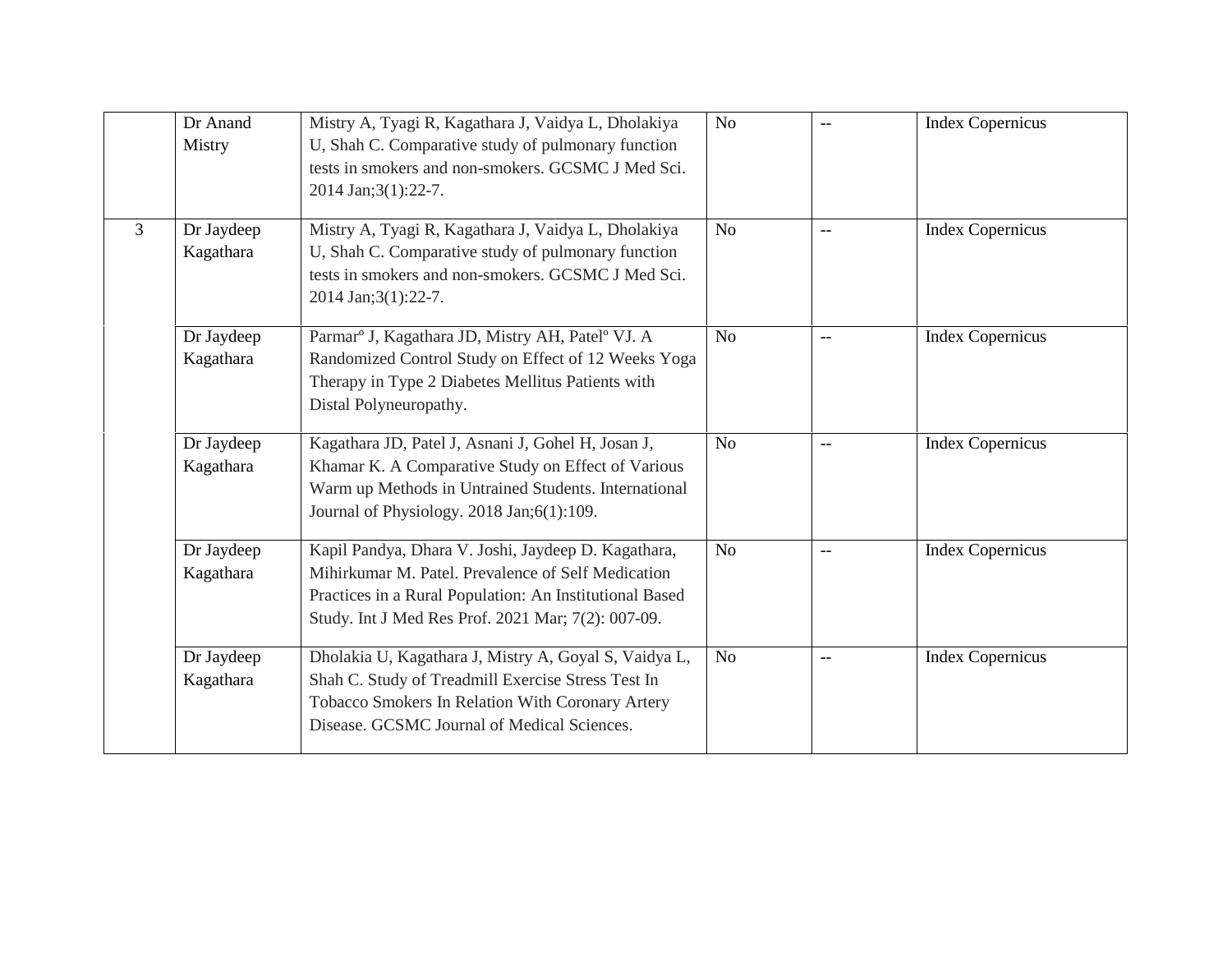|                | Dr Jaydeep<br>Kagathara | Patel, Jitendra & Parmar, Jasmin & Kagthara JD.<br>Assessment of Maximal Expiratory Pressure in Adult<br>Against Reference Standard Value. International Journal<br>of Scientific Research. 2012, 2. 194-195. | N <sub>o</sub> | $-$                      | <b>Index Copernicus</b> |
|----------------|-------------------------|---------------------------------------------------------------------------------------------------------------------------------------------------------------------------------------------------------------|----------------|--------------------------|-------------------------|
|                | Dr Jaydeep<br>Kagathara | Solanki A, Dodiya D, Chakravarti C, Kagathara J.<br>Effect of Yoga on Cardio Respiratory Parameter in<br>Medical Students. International Journal of Physiology.<br>2020 Jul 22;8(3):24-31.                    | N <sub>o</sub> | $\overline{a}$           | <b>Index Copernicus</b> |
| $\overline{4}$ | Dr Lopa<br>Vaidya       | Mistry A, Tyagi R, Kagathara J, Vaidya L, Dholakiya<br>U, Shah C. Comparative study of pulmonary function<br>tests in smokers and non-smokers. GCSMC J Med Sci.<br>2014 Jan; 3(1): 22-7.                      | N <sub>o</sub> | $\overline{\phantom{a}}$ | <b>Index Copernicus</b> |
|                | Dr Lopa<br>Vaidya       | Vaidya L, Shah NJ. Audiological Findings In Various<br>Personallistening Devices Users And Non Users. Indian<br>Journal of Applied Basic Medical Sciences. 2019 Jan<br>$1;21(1):11-31.$                       | N <sub>o</sub> | $\overline{a}$           | <b>Index Copernicus</b> |
|                | Dr Lopa<br>Vaidya       | Vaidya L, Shah N, Mistry AH. Evaluation of hearing<br>acuity in young adults using personal listening devices<br>with earphones. Int J Basic Appl Physiol. 2018;7(1):89.                                      | N <sub>o</sub> | $\overline{\phantom{a}}$ | <b>Index Copernicus</b> |
| 5              | Dr Urja<br>Dholakiya    | Mistry A, Tyagi R, Kagathara J, Vaidya L, Dholakiya<br>U, Shah C. Comparative study of pulmonary function<br>tests in smokers and non-smokers. GCSMC J Med Sci.<br>2014 Jan; 3(1): 22-7.                      | No             | $-$                      | <b>Index Copernicus</b> |
|                | Dr Urja<br>Dholakiya    | Rimpal P, Dani J, Urja D, Upasanaba J, Jayendrasinh J.<br>Corelation of serum lipids and glycosylated<br>haemoglobin with changes in retina in type-2 diabetes.<br>Int J Basic Appl Physiol. 2013;2(1):16-20. | No             | $-$                      | <b>Index Copernicus</b> |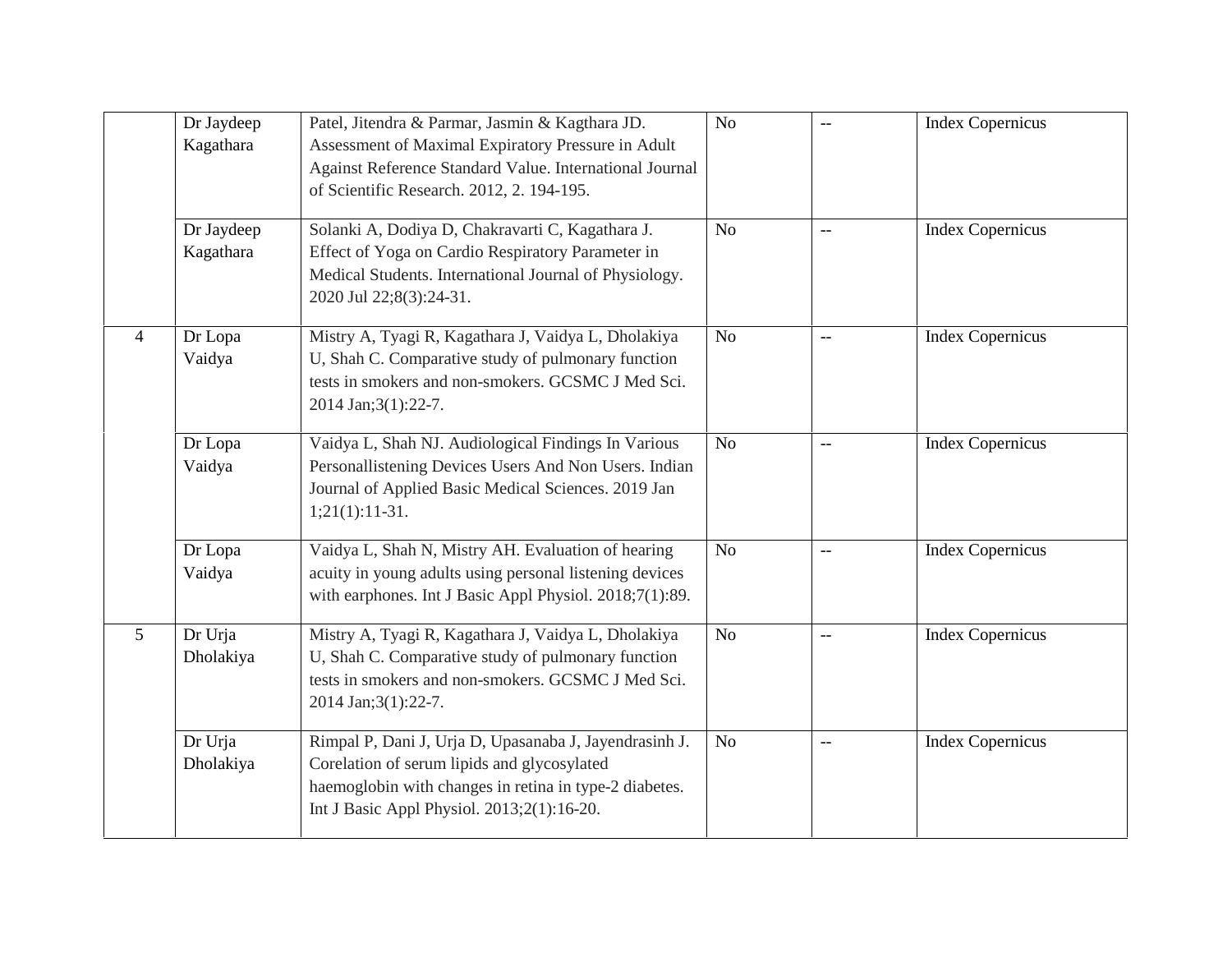|   | Dr Urja<br>Dholakiya  | Dholakia U, Kagathara J, Mistry A, Goyal S, Vaidya L,<br>Shah C. Study of Treadmill Exercise Stress Test In<br>Tobacco Smokers In Relation With Coronary Artery<br>Disease. GCSMC Journal of Medical Sciences.                                                                                                     | N <sub>o</sub> |     | <b>Index Copernicus</b> |
|---|-----------------------|--------------------------------------------------------------------------------------------------------------------------------------------------------------------------------------------------------------------------------------------------------------------------------------------------------------------|----------------|-----|-------------------------|
| 6 | Dr Manisha<br>Makwana | Gadhvi HJ, Makwana MB, Patel VJ. Assessment Of<br>Carotid Sonographic Parameter Pulsatility Index<br>Associated With Stroke Risk Among Hypertension With<br>Diabetic Stroke Patients Compared To Hypertension<br>With Diabetic Controls. National Journal of Integrated<br>Research in Medicine. 2020 May 1;11(3). | Yes            | $-$ | <b>Index Copernicus</b> |
|   | Dr Manisha<br>Makwana | Makwana MB, Patel VJ. Assessment Of Common<br>Carotid Artery Hemodynamic Parameters To Evaluate<br>Risk Factor Smoking For Development Of<br>Cerebrovascular Stroke By Using Carotid Doppler<br>Ultrasound. National Journal of Integrated Research in<br>Medicine. 2019 Sep 1;10(5).                              | Yes            | $-$ | <b>Index Copernicus</b> |
|   | Dr Manisha<br>Makwana | Makwana MB, Mistri A, Patel VJ. Physiological<br>assessment of Common Carotid Artery End Diastolic<br>Velocity, a hemodynamic parameter, with future risk for<br>the development of cerebrovascular stroke.                                                                                                        | Yes            |     | <b>Index Copernicus</b> |

#### Department of Biochemistry

| Sr. No. | <b>Faculty Name</b> | Publication in Vancouver referencing style.               | Pubmed         | Scopus | Other            |
|---------|---------------------|-----------------------------------------------------------|----------------|--------|------------------|
|         |                     |                                                           | Indexed        |        |                  |
|         |                     |                                                           | Yes/No         |        |                  |
|         | Pradhan             | Role of Procalciton in as a diagnostic biomarker of       | N <sub>0</sub> | $- -$  | Index Copernicus |
|         | Ramesh, Dalal       | Bacterial sepsis and a guide to decide antibiotic therapy |                |        |                  |
|         | Yagnya, Patel       | - review article. GCSMC J Med Sci. Vol (X) No.1. Jan-     |                |        |                  |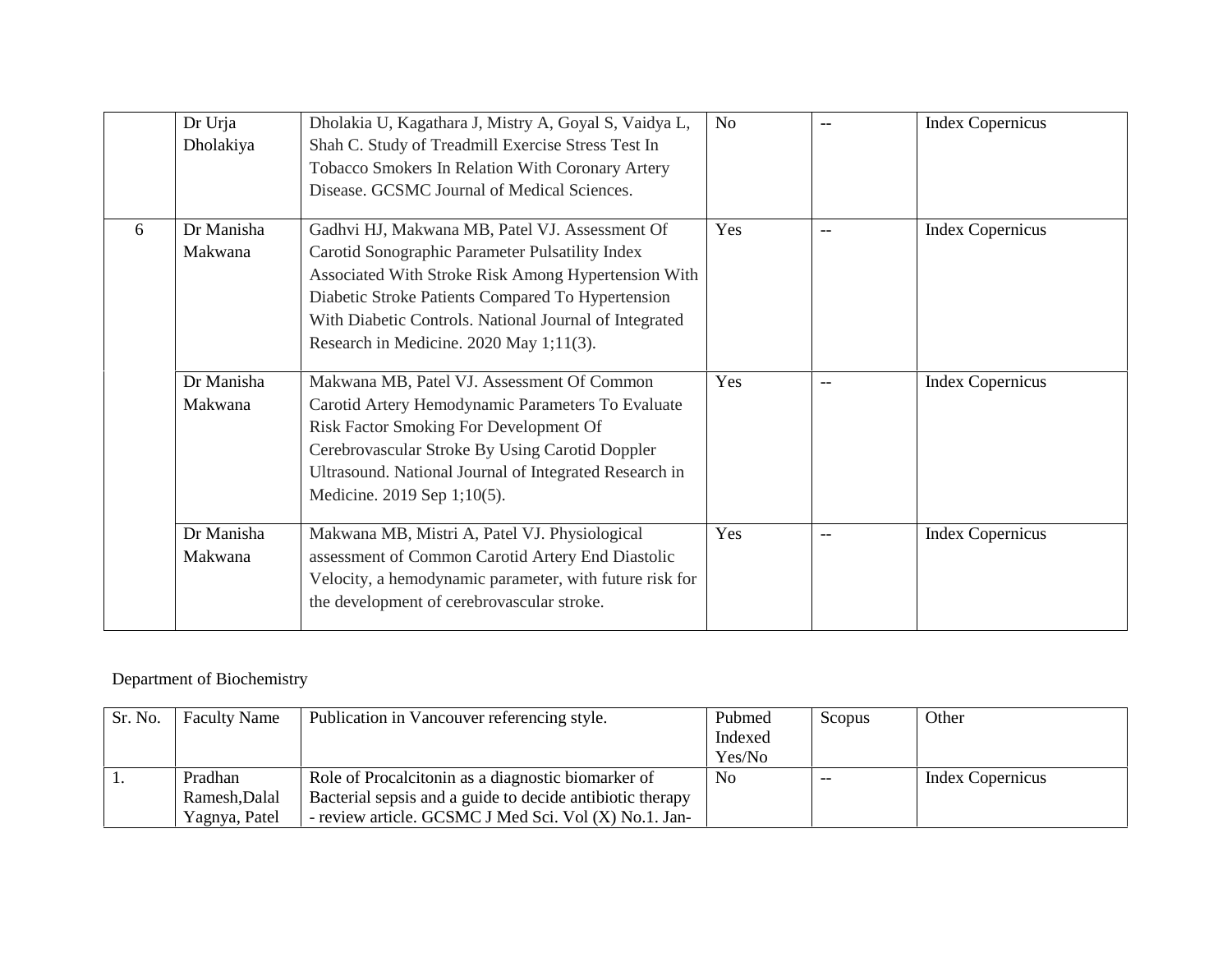|                | Yash                                                                                         | Jun 2020.                                                                                                                                                                                                                |                |                |                         |
|----------------|----------------------------------------------------------------------------------------------|--------------------------------------------------------------------------------------------------------------------------------------------------------------------------------------------------------------------------|----------------|----------------|-------------------------|
|                | Pradhan<br>Ramesh,<br>Pandhare<br>Vijay, Tolani<br>Jayshree,<br>Lekharu Rosy                 | . A study of oxidative stress and antioxidant enzymes in<br>obesity. International Journal of Current Research. Vol.<br>9, Issue 3, pp.47856-47859, March, 2017.                                                         | N <sub>o</sub> | $-$            | <b>Index Copernicus</b> |
|                | KN<br>Shashidhar, NS<br>Krishna,<br>Pradhan<br>Ramesh                                        | Molecular and Epigenetic Mechanisms of Bidirectional<br>Liver Fibrosis. - Review article. American J Liver<br>Clinical Res. Vol. 1, Issue 1 pp.001-006. 2017.                                                            | N <sub>o</sub> | $-$            | Google Scholar          |
| $\overline{2}$ | Lekharu Rosy,<br>Yadav<br>Manisha,<br>Sachin Darji.                                          | Role of C-Reactive Protein in Early Diagnosis of<br>Neonatal Sepsis. International Journal of Current<br>Research. Vol.7, Issue 07<br>pp.18280-18282.2015                                                                | N <sub>o</sub> | $\overline{a}$ | <b>Index Copernicus</b> |
|                | Lekharu Rosy,<br>Gupta Ekta.                                                                 | Correlation Between Thyroid Profile and Blood Glucose<br>level in Type-II Diabetes Mellitus. International Journal<br>of Current Research. Vol.7, Issue 6<br>pp.17435-17437                                              | N <sub>o</sub> | $\overline{a}$ | <b>Index Copernicus</b> |
|                | Lekharu Rosy,<br>Patel<br>Ekta, Tolani<br>Jayshree,<br>Pradhan<br>Ramesh,<br>Trivedi Pinakin | Cord Blood Total Protein, Albumin And Bilirubin<br>Levels And Their Relation With The Onset And<br>Severity Of Neonatal Jaundice. International Journal of<br>Current Research. Vol.9, Issue 3<br>pp.47434-47436. Mar-17 | N <sub>o</sub> | $-$            | <b>Index Copernicus</b> |
|                | Lekharu Rosy,<br>Pradhan<br>Ramesh,<br>Pandhare<br>Vijay, Tolani<br>Jayshree                 | Effect Of Storage Time On Some Serum Analytes.<br>International Journal of Current Research. Vol.9, Issue 3<br>pp.47502-47503 Mar-17                                                                                     | N <sub>o</sub> | $-$            | <b>Index Copernicus</b> |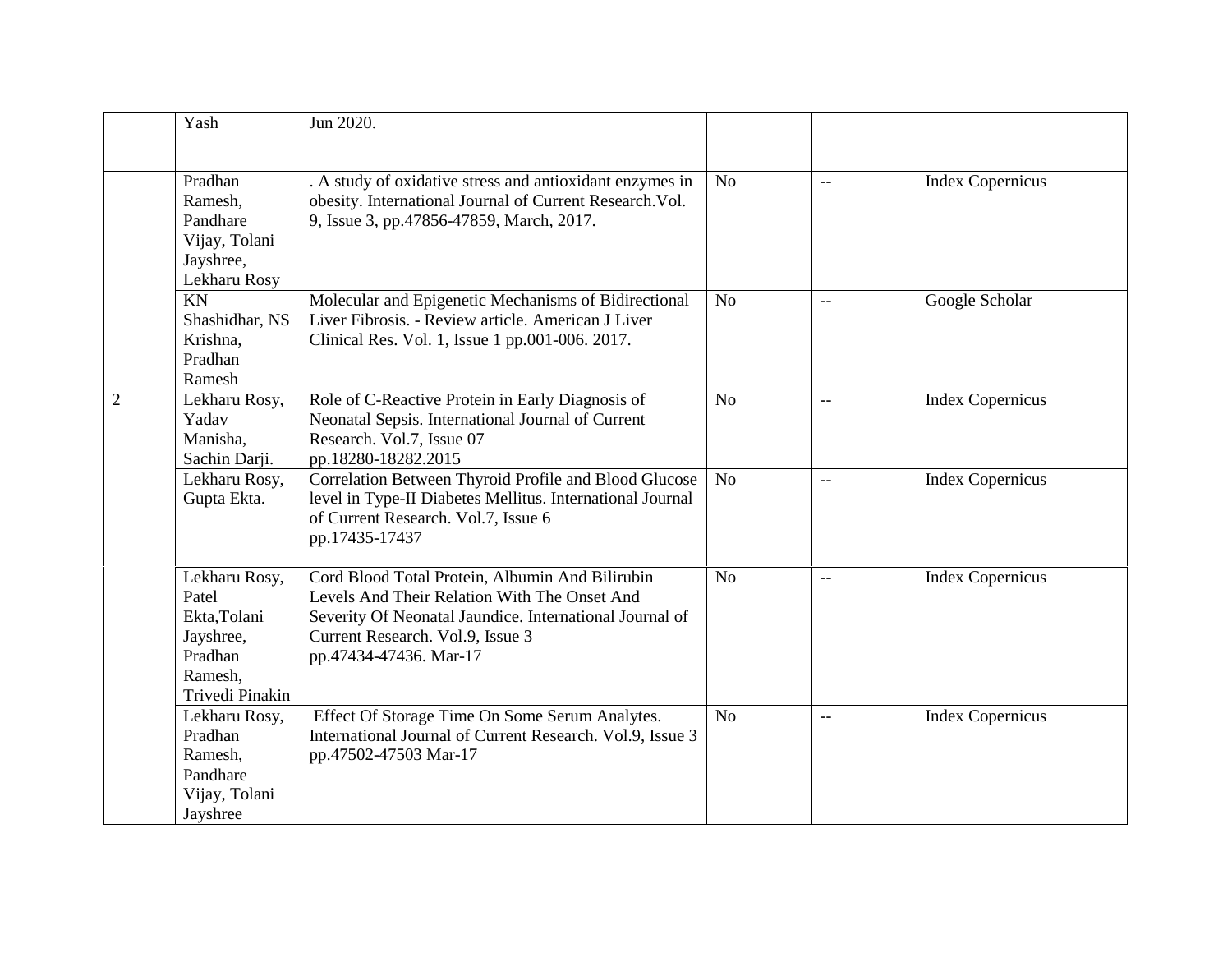|   | Lekharu Rosy,<br>Pradhan<br>Ramesh,<br>Parmar Kajal                         | Biochemical parameters and their correlation with the<br>hematological picture in iron deficiency anemia.<br>International Journal of Current Research. Vol.9, Issue 7<br>pp.53654-53655. Jul-17.                                                                                          | N <sub>o</sub> | $-$ | <b>Index Copernicus</b> |
|---|-----------------------------------------------------------------------------|--------------------------------------------------------------------------------------------------------------------------------------------------------------------------------------------------------------------------------------------------------------------------------------------|----------------|-----|-------------------------|
|   | Lekharu<br>Rosy, Nikita<br>Hasani, Tolani<br>Jayshree,<br>Pradhan<br>Ramesh | A Study Of Alteration In Lipid Profile In<br>Hypothyroidism. Global Journal for Research Analysis.<br>Vol. 7, Issue 2 pp67-68. Feb. 2018.                                                                                                                                                  | N <sub>o</sub> | $-$ | <b>Index Medicus</b>    |
|   | Lekharu<br>Rosy, Tolani<br>Jayshree,<br>Pradhan<br>Ramesh                   | . A Comparative Study Of Quantitative Estimation Of<br>Hba1c Using HPLC And Immunoturbidimetry Methods.<br>Global Journal for Research Analysis. Vol. 7, Issue 2<br>pp. 71-72. Feb. 2018                                                                                                   | N <sub>o</sub> | $-$ | <b>Index Medicus</b>    |
|   | Lekharu<br>Rosy, Tolani<br>Jayshree, Shah<br>Nitinkumar D.                  | Relation Between Obesity And Thyroid Status in<br>Geriatric Individuals Of Ahmedabad City. Towards<br>Excellence UGC-HRDC, Guj. Uni. VOL.13. ISSUE<br>NO. 1 pp.94-100. Mar., 2021.                                                                                                         | No             | $-$ | N <sub>o</sub>          |
|   | Lekharu Rosy                                                                | A Study of Lipid Peroxidation and Antioxidant<br>Enzymes in Normal Pregnancy.GCS Journal of Med.<br>Sci. Vol-III, No.1, Jan-Jun 2014                                                                                                                                                       | N <sub>o</sub> | $-$ | N <sub>o</sub>          |
| 3 | Shaherawala<br>Jigar, Prashant<br>Jadav                                     | . A study of Folicle stimulating hormone (FSH) and<br>Luteinizing hormone (LH) in women of Polycystic<br>ovarian diesease (PCOD) at tertiary care hospital of<br>Gujarat, India. International journal of clinical<br>biochemistry and research. Volume 5, Issue 1,pp 112-<br>115. Mar-18. | N <sub>o</sub> | $-$ | Index copernicus        |
|   | Jadav<br>Prashant, Pradh<br>an Ramesh                                       | Establishment of refference range for thyroid<br>hormones(T3,T4,TSH) in adult female population at<br>clinical biochemistry laboratory of GCS Medical college<br>& hospital-A descriptive study. International journal of<br>clinical biochemistry and research. Volume 5, Issue 3.        | N <sub>o</sub> | $-$ | Index copernicus        |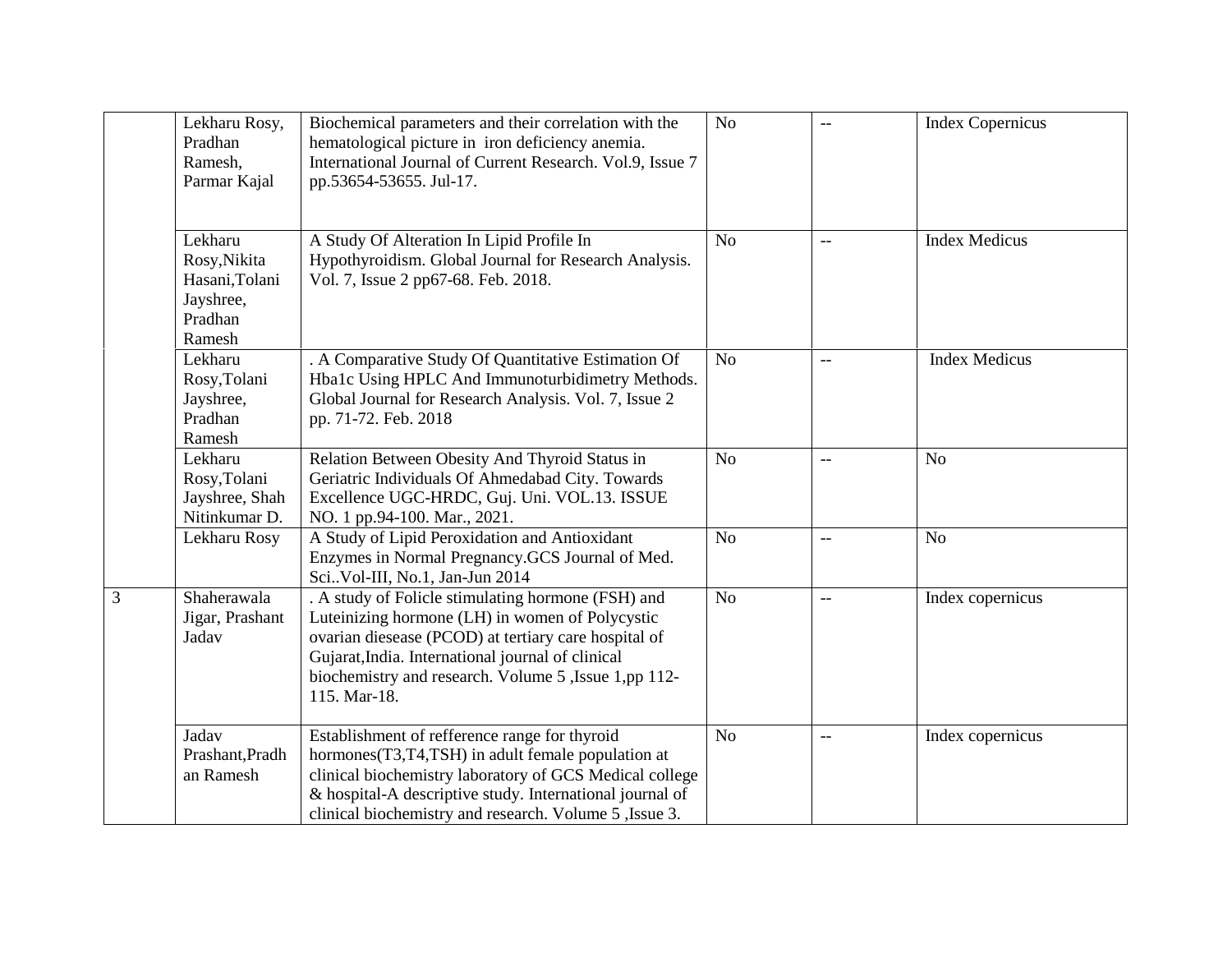|                                                             | $Sep-18$                                                                                                                                                      |                |     |                      |
|-------------------------------------------------------------|---------------------------------------------------------------------------------------------------------------------------------------------------------------|----------------|-----|----------------------|
| Parmar<br>Utsav, Khubcha<br>ndani<br>Asha, Sharma<br>Pragna | Study of Changes in Levels of Serum Hs-Crp in<br>Preeclampsia Patients. International journal of research<br>in medicine. Vol.6 issue 1 pp119-121. Mar., 2021 | N <sub>o</sub> | $-$ | Index copernicus     |
| Parmar<br>Utsav, Khubcha<br>ndani<br>Asha, Sharma<br>Pragna | Study OF Changes in levels of LDH and GGT IN<br>PREECLAMPSIA Patients. Global Journal for Research<br>Analysis. VOLUME-8, ISSUE-3,pp 5-6. Mar-19.             | N <sub>0</sub> |     | <b>Index Medicus</b> |

#### Department of Pharmacology

| Sr. No. | <b>Faculty Name</b> | Publication in Vancouver referencing style.                                                                                                                                                                                                            | Pubmed<br>Indexed<br>Yes/No | Scopus | Other                                                                                |
|---------|---------------------|--------------------------------------------------------------------------------------------------------------------------------------------------------------------------------------------------------------------------------------------------------|-----------------------------|--------|--------------------------------------------------------------------------------------|
|         | Dr.Sumit Patel      | Patel Z, Chaudhari V, Patel S, Prajapti A, Patel H,<br>Dikshit RK. A utilization study of fixed-dosed<br>combinations in dermatologic practice. Natl J Physiol<br>Pharm Pharmacol 2021;11(08):860-863                                                  | N <sub>0</sub>              |        | EMBASE, Index<br>Copernicus, CAB<br>abstract/Global Health<br>CINAHL, Google scholar |
|         | Dr.Sumit Patel      | Thacker KB, Chaudhari V, Patel S, Dikshit RK. A drug<br>utilization study in pregnancy at a tertiary care teaching<br>hospital. Natl J Physiol Pharm Pharmacol<br>2021;11(03):308-314.                                                                 | N <sub>o</sub>              |        | EMBASE, Index<br>Copernicus, CAB<br>abstract/Global Health<br>CINAHL, Google scholar |
|         | Dr.Sumit Patel      | Shah RB, Patel S, Chaudhary V. Comparison of effects<br>of Amitriptyline and venlafaxine on cognitive and<br>psychomotor functions in healthy volunteers: A<br>randomized parallel group study. Natl J Physiol Pharm<br>Pharmacol 2020;10(10):927-935. | N <sub>o</sub>              |        | EMBASE, Index<br>Copernicus, CAB<br>abstract/Global Health<br>CINAHL, Google scholar |
|         | Dr.Sumit Patel      | Patel H, Shah M, Patel S, Prajapati A, Dikshit RK.<br>Patient Knowledge and Awareness Regarding<br>Prescribed Medications. J Pharmacovig Drug Safety.                                                                                                  | N <sub>o</sub>              | $-$    | Google scholar,<br><b>Index Copernicus</b>                                           |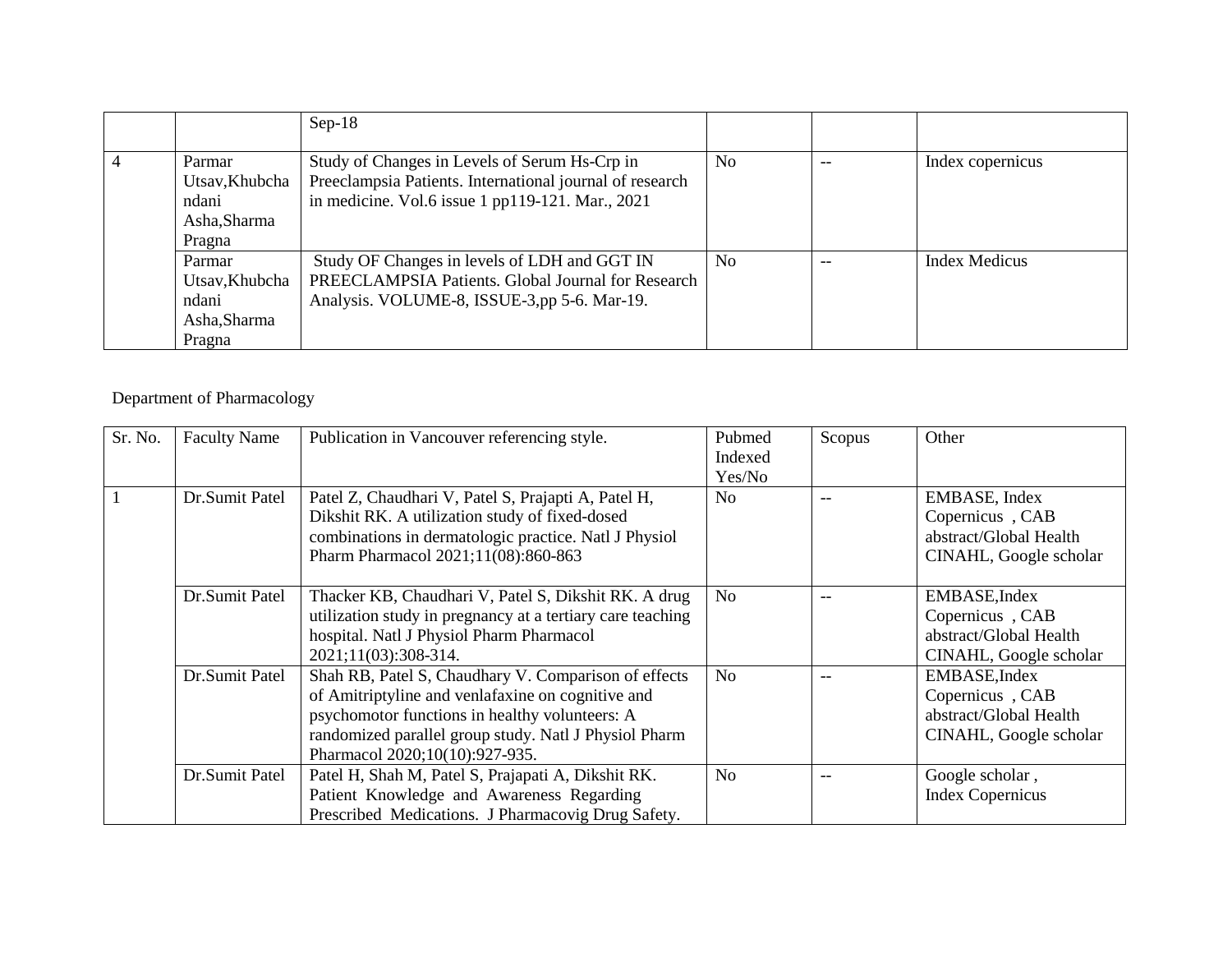|                       | 2019;16(2):12-14.                                                                                                                                                                                                                                     |                |                                               |                                                                                                                                                                                                                 |
|-----------------------|-------------------------------------------------------------------------------------------------------------------------------------------------------------------------------------------------------------------------------------------------------|----------------|-----------------------------------------------|-----------------------------------------------------------------------------------------------------------------------------------------------------------------------------------------------------------------|
| Dr.Sumit Patel        | Patel SP, Shah RB. Study of effect of propranolol,<br>atenolol and celiprolol on exercise induced changes in<br>heart rate, blood pressure and peak expiratory flow rate<br>in healthy human volunteers. Int J Basic ClinPharmacol<br>2019;8:950-5.   | N <sub>o</sub> | $\overline{a}$                                | Google scholar,<br>Index Copernicus,<br>EBSCO A-to-Z                                                                                                                                                            |
| Dr.Sumit Patel        | Patel S , Prajapati A, An observational study to analyse<br>the dose appropriateness of drugs prescribed in intensive<br>care units of pediatric department. Indian J Pharm<br>Pharmacol 2018;5(3):116-120                                            | N <sub>o</sub> | $-$                                           | Index Copernicus, Google<br>Scholar, Indian Science<br>Abstracts, National Science<br>Library, J- gate, ROAD,<br>CrossRef, Microsoft<br>Academic, Indian Citation<br>Index (ICI)                                |
| Dr.Sumit Patel        | Patel S, Prajapati A, Patel NH. Drug Utilization Study<br>of Pediatric Patients Admitted with Respiratory Illness<br>in Tertiary Care Hospital. Indian Journal of Basic &<br>Applied Medical Research; September 2016: Vol.-5,<br>Issue-4, P. 948-954 | N <sub>o</sub> | $\mathord{\hspace{1pt}\text{--}\hspace{1pt}}$ | <b>CrossRef, National Science</b><br>Library, Index Copernicus,<br>International Committee of<br><b>Medical Journal Editors</b><br>(ICMJE), EBSCO, Hinari,<br>Sherpa & Romeo,<br>Genamics,<br>Aristimax&Publons |
| Dr.Sumit Patel        | Patel S, Shah R, Desai S, A study of prevailing<br>scenario of Fixed-dose Drug Combinations (FDCs)<br>available in Indian market. Int J Pharm 2015; 5(4): 1155-<br>1163                                                                               | No             | $-$                                           | Google scholar,<br>Index Copernicus,<br>EBSCO A-to-Z                                                                                                                                                            |
| Dr.Vipul<br>Chaudhary | Patel Z, Chaudhari V, Patel S, Prajapti A, Patel H,<br>Dikshit RK. A utilization study of fixed-dosed<br>combinations in dermatologic practice. Natl J Physiol<br>Pharm Pharmacol 2021;11(08):860-863                                                 | N <sub>o</sub> | $\overline{\phantom{m}}$                      | EMBASE, Index<br>Copernicus (ICV 2019:<br>$111.13$ , CAB<br>abstract/Global Health<br>CINAHL, Google scholar                                                                                                    |
| Dr.Vipul<br>Chaudhary | Thacker KB, Chaudhari V, Patel S, Dikshit RK. A drug<br>utilization study in pregnancy at a tertiary care teaching<br>hospital. Natl J Physiol Pharm Pharmacol<br>2021;11(03):308-314.                                                                | N <sub>o</sub> | $\mathord{\hspace{1pt}\text{--}\hspace{1pt}}$ | EMBASE, Index<br>Copernicus (ICV 2019:<br>$111.13$ , CAB<br>abstract/Global Health                                                                                                                              |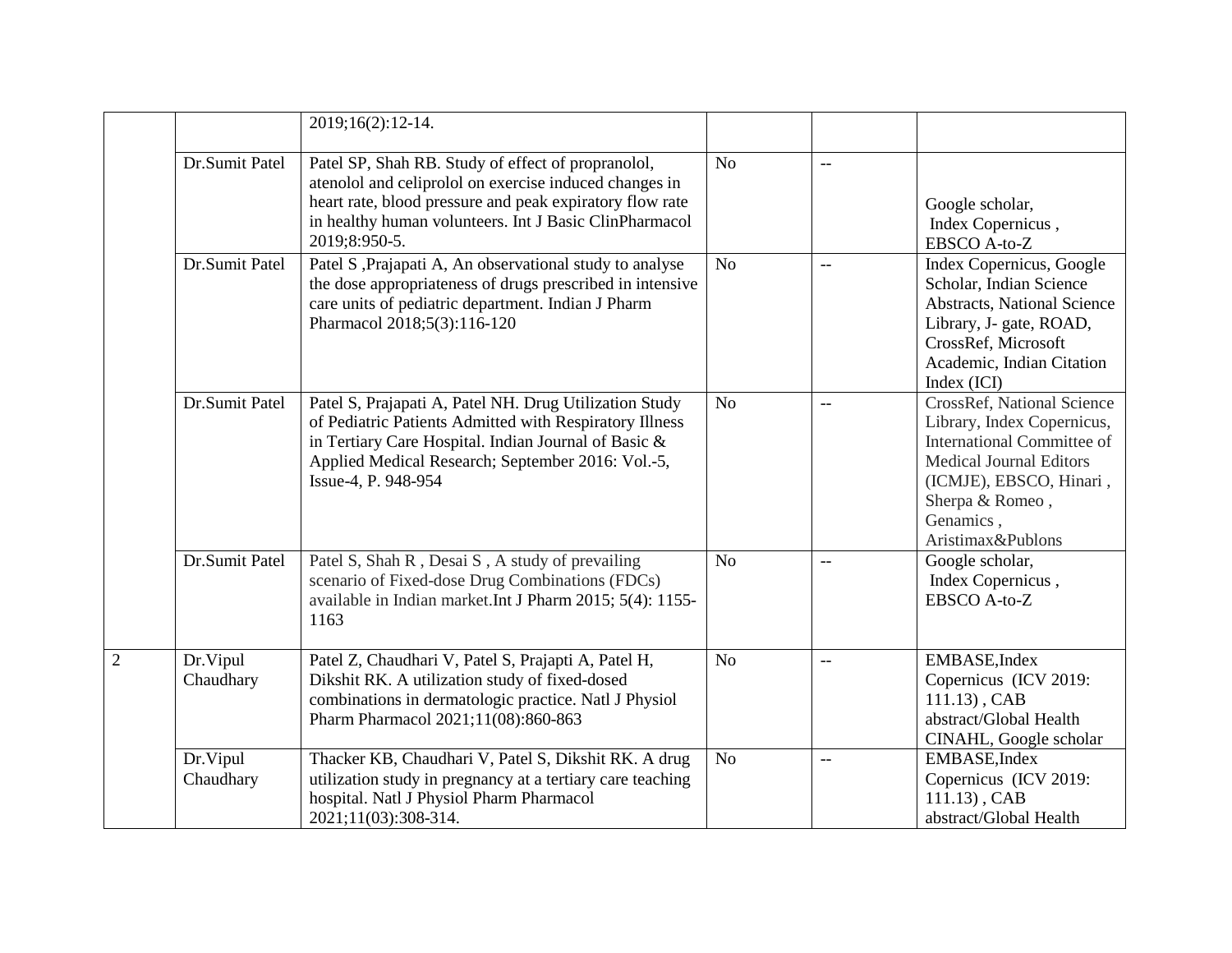|                                   |                                                                                                                                                                                                                                                        |                |                | CINAHL, Google scholar                                                               |
|-----------------------------------|--------------------------------------------------------------------------------------------------------------------------------------------------------------------------------------------------------------------------------------------------------|----------------|----------------|--------------------------------------------------------------------------------------|
| Dr.Vipul<br>Chaudhary             | Shah RB, Patel S, Chaudhary V. Comparison of effects<br>of Amitriptyline and venlafaxine on cognitive and<br>psychomotor functions in healthy volunteers: A<br>randomized parallel group study. Natl J Physiol Pharm<br>Pharmacol 2020;10(10):927-935. | N <sub>o</sub> | $-$            | EMBASE, Index<br>Copernicus, CAB<br>abstract/Global Health<br>CINAHL, Google scholar |
| Dr.Vipul<br>Chaudhary             | Chaudhari VP, Patel J, Shah R, Shah A.<br>Pharmacoepidemiological profile and appropriateness of<br>drug use in paediatricdiarrhoea patients: a cross<br>sectional study in western India. Int J Basic<br>ClinPharmacol 2017;6:2062-9.                 | No             | $\overline{a}$ | Google scholar,<br>Index Copernicus,<br>EBSCO A-to-Z                                 |
| Dr.Vipul<br>Chaudhary             | Chaudhari AV, Chaudhari VP. Local anaesthetic agents<br>along with hyaluronidase for inguinal hernia block<br>provides excellent analgesia: a double blind study. Int J<br>Basic ClinPharmacol 2013;2:466-9.                                           | N <sub>o</sub> | $-$            | Google scholar,<br>Index Copernicus,<br>EBSCO A-to-Z                                 |
| Dr.Vipul<br>Chaudhary             | Chaudhari VP, Ganguly B. Changing pattern of<br>prescribing antidiabetic agents in patients suffering from<br>diabetes mellitus. Int J Basic ClinPharmacol 2013;2:47-<br>50.                                                                           | N <sub>o</sub> | $\overline{a}$ | Google scholar,<br>Index Copernicus,<br>EBSCO A-to-Z                                 |
| Dr. Vipul<br>Chaudhary            | Chaudhari AV, Chaudhari VP. Comparison between<br>caudal bupivacaine and caudal midazolam for post<br>operative analgesia in pediatricpatients. National journal<br>of medical research Volume 2 Issue 1 Jan - March 2012                              | N <sub>o</sub> | $\overline{a}$ | indMEDICA,<br>Index Copernicus,<br>Research bible                                    |
| Dr.Vipul<br>Chaudhary             | Zaveri, J., &Chaudhari, V.P. (2011). POST<br>MARKETING SURVEILLANCE STUDY ON<br>RISPERIDONE IN PATIENTS SUFFERING FROM<br>SCHIZOPHRENIA. The Journal of medical research,<br>1, 34-36.                                                                 | No             | $-$            | Google scholar,<br><b>Index Copernicus</b>                                           |
| 3<br>Dr.<br>AkankshaPraja<br>pati | Patel S , Prajapati A, An observational study to analyse<br>the dose appropriateness of drugs prescribed in intensive<br>care units of pediatric department. Indian J Pharm<br>Pharmacol 2018;5(3):116-120                                             | No             | $\overline{a}$ | Google scholar,<br>Index Copernicus,<br>EBSCO A-to-Z                                 |
| Dr.<br>AkankshaPraja              | Patel S, Prajapati A, Patel NH. Drug Utilization Study<br>of Pediatric Patients Admitted with Respiratory Illness                                                                                                                                      | N <sub>o</sub> | $\overline{a}$ | <b>CrossRef, National Science</b><br>Library, Index Copernicus,                      |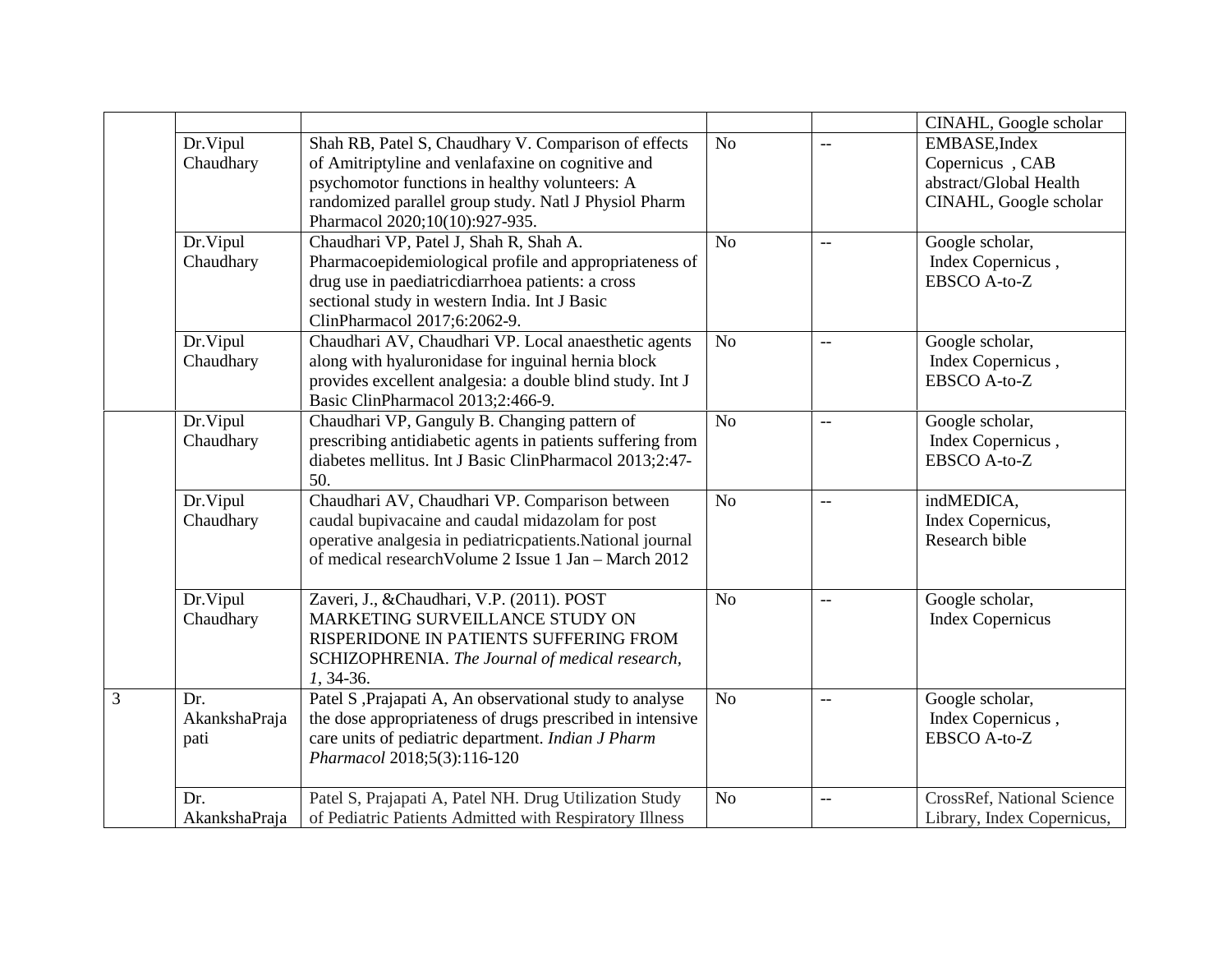|   | pati                    | in Tertiary Care Hospital. Indian Journal of Basic &<br>Applied Medical Research; September 2016: Vol.-5,<br>Issue-4, P. 948-954                                                                                            |                |                          | International Committee of<br><b>Medical Journal Editors</b><br>(ICMJE), EBSCO, Hinari,<br>Sherpa & Romeo,<br>Genamics,<br>Aristimax&Publons |
|---|-------------------------|-----------------------------------------------------------------------------------------------------------------------------------------------------------------------------------------------------------------------------|----------------|--------------------------|----------------------------------------------------------------------------------------------------------------------------------------------|
| 4 | Dr. Vidhi<br>Thacker    | Prajapati HS, Thacker V, Shah R, Chaudhari V, Patel S,<br>Shah M, et al. Drug utilization study in ophthalmology<br>outpatient department of a tertiary care teaching<br>hospital. Natl J Physiol Pharm Pharmacol 2022;12   | N <sub>0</sub> | $-$                      | EMBASE, Index<br>Copernicus (ICV 2019:<br>$111.13$ , CAB<br>abstract/Global Health<br>CINAHL, Google scholar                                 |
|   | Dr. Vidhi<br>Thacker    | Thaker V, Patel K. Recent advances in pharmacotherapy<br>of acute coronary syndrome. Int J Basic ClinPharmacol<br>2016;5:1695-1703.                                                                                         | N <sub>o</sub> | $-$                      | Google scholar,<br>Index Copernicus,<br>EBSCO A-to-Z                                                                                         |
|   | Dr. Vidhi<br>Thacker    | Thaker V, Patel K. A study of drug utilization pattern in<br>post-acute coronary syndrome (ACS) patients at tertiary<br>care teaching hospital: a prospective unicentric study.<br>Int J Basic ClinPharmacol 2017;6:308-11. | N <sub>o</sub> | $-$                      | Google scholar,<br>Index Copernicus,<br>EBSCO A-to-Z                                                                                         |
| 5 | Dr. Zankrut<br>Patel    | Patel Z, Chaudhari V, Patel S, Prajapti A, Patel H,<br>Dikshit RK. A utilization study of fixed-dosed<br>combinations in dermatologic practice. Natl J Physiol<br>Pharm Pharmacol 2021;11(08):860-863                       | N <sub>o</sub> | $-$                      | EMBASE, Index<br>Copernicus (ICV 2019:<br>$111.13$ , CAB<br>abstract/Global Health<br>CINAHL, Google scholar                                 |
| 6 | Dr. Hardik<br>Prajapati | Prajapati HS, Thacker V, Shah R, Chaudhari V, Patel S,<br>Shah M, et al. Drug utilization study in ophthalmology<br>outpatient department of a tertiary care teaching<br>hospital. Natl J Physiol Pharm Pharmacol 2022;12   | N <sub>o</sub> | $\overline{\phantom{m}}$ | EMBASE, Index<br>Copernicus (ICV 2019:<br>$111.13$ , CAB<br>abstract/Global Health<br>CINAHL, Google scholar                                 |

#### Department of Pathology

| Sr. No. | <b>Faculty Name</b> | Publication in Vancouver referencing style.           | Pubmed<br>Indexed<br>Yes/No | Scopus | Other            |
|---------|---------------------|-------------------------------------------------------|-----------------------------|--------|------------------|
|         | Dr. Sushil Suri     | Rangaliya K, Purohit AP, Suri SK. Holotranscobalamin- | no                          | $- -$  | Index copernicus |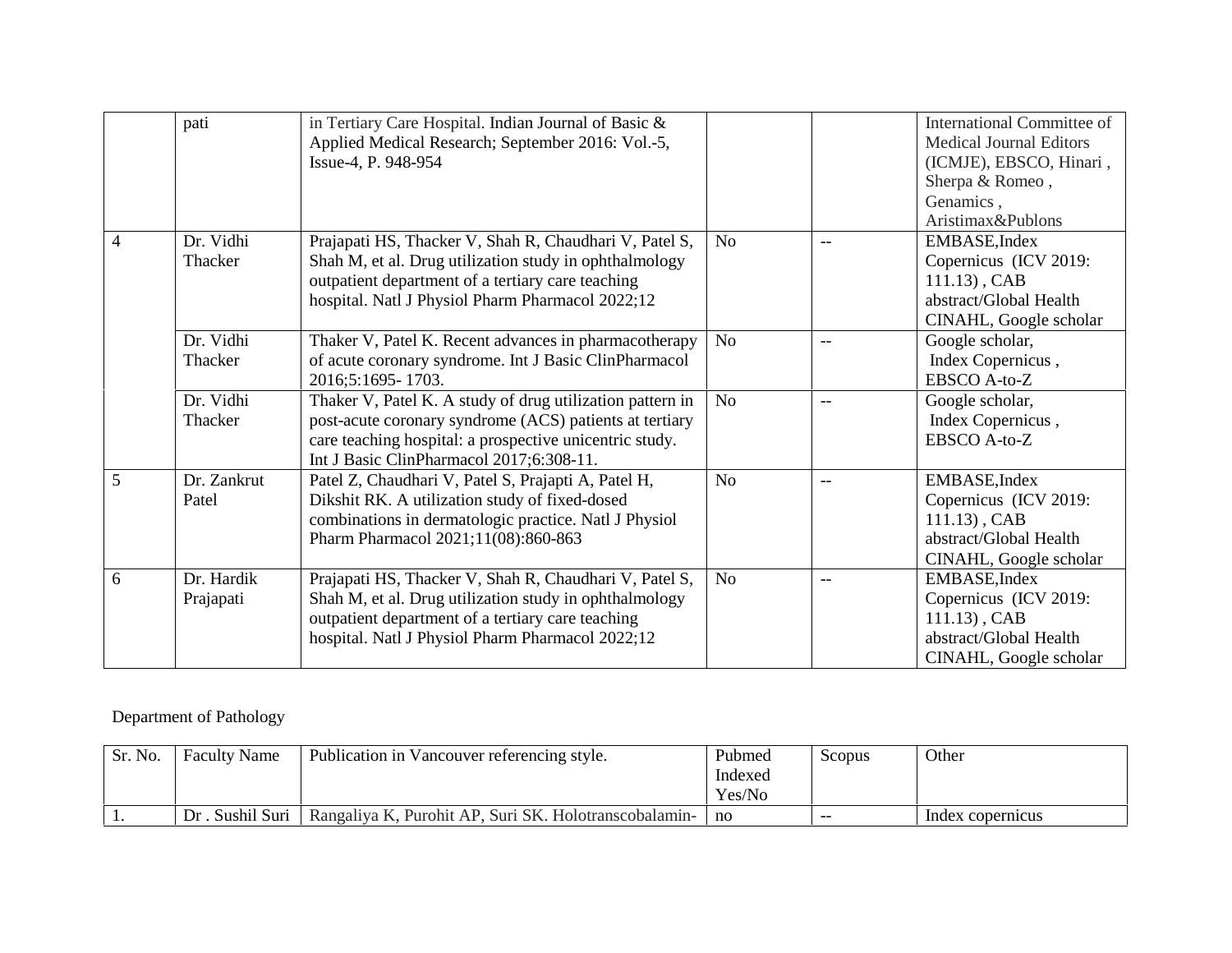|    | $(prof & HOD)$                       | A Newer Parameter In Diagnosis Of Vitamin B12<br>Deficiency States. Indian Journal of Pathology Research<br>and Practice. 2019; 8(4): 417-423.                                                                  |                |               |                         |
|----|--------------------------------------|-----------------------------------------------------------------------------------------------------------------------------------------------------------------------------------------------------------------|----------------|---------------|-------------------------|
|    |                                      | Dholakiya Z, Gohel A, Suri SK et al. Histological<br>interpretation of Oral Cavity Lesions : Study at a<br>Tertiary care hospital. ISOR Journal of Dental and<br>Medical Science. 2019;18(4):40-47.             | no             | $-$           | Index copernicus        |
|    |                                      | Shah S, Suri SK. Histomorphological Spectrum of<br>lesions of hysterectomy specimen in GCS Medical<br>college, Ahmedabad - A study of 100 cases. Indian<br>Journal of Scientific Research. 2020;9(12):80-82.    | no             | $-$           | Index copernicus        |
|    |                                      | Patel V, Suri SK. Cytopathological Diagnosis<br>Of Thyroid Lesions According To Bethesda<br>Classification.Indian journal of applied<br>research.2021;11(1):77-78.                                              | no             | $-$           | ICI<br>Google Scholar   |
| 2. | Dr. Deepak<br>Joshi(Prof)            | Parikh H, Dayal A, Joshi D et al. The Spectrum Of<br>Dermatological Lesions On Histopathological<br>Examination. Saudi J Pathology and Microbiology.<br>2019; 4(5): 413-421.                                    | no             | $\sim$ $\sim$ | Index copernicus        |
|    |                                      | Dayal A, Shah R, Joshi D et al. Diagnostic Accuracy Of<br>Frozen Section In Surgical Disease With Critical<br>Evaluation Of Disconcordant Reports. National Journal<br>of Laboratory Medicine.2019;8(2):PO11-15 | no             | $-$           | Index copernicus DOAJ   |
|    |                                      | Patel P, Dayal A, Joshi D et al. Cytopathological Study<br>Of Salivary Gland Lesions Using Milan system.<br>Walawalkar International Medical Journal.<br>2020;7(2):59-72.                                       | no             | $-$           | <b>DOAJ</b>             |
|    |                                      | Parikh H, Dayal A, Thakkar H, Joshi D. Correlation of<br>Bronchoalveolar Lavage with Transbronchial and CT<br>Guided Biopsy in Pulmonary Disease. Walawalkar<br>International Medical Journal. 2021; 8(2):1-7.  | no             | $-$           | <b>DOAJ</b>             |
| 3  | Dr. Sadhana<br>Kothari(ASSO<br>Prof) | Kothari S, Gohel A, Dayal A, Shah R, Patel S M.<br>FNAC: An Easy and Accessible Diagnostic Aid For<br>Cervical Lymphadenopathy - A study of 150 Cases.<br>GCSMC J Med Sci.2012; I(II):37-40.                    | N <sub>O</sub> | $-$           | <b>Index Copernicus</b> |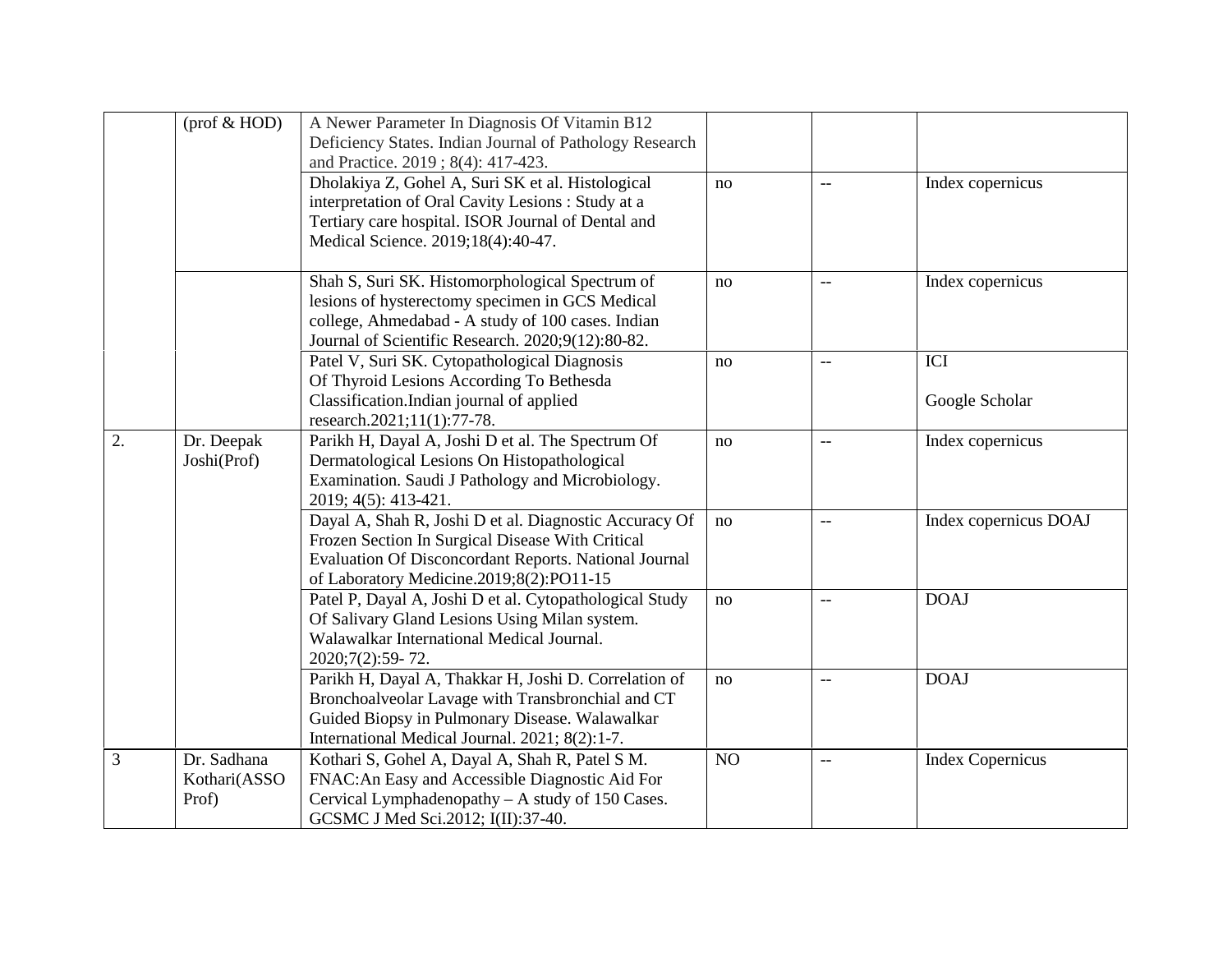|                  |                                   | Dayal A, Kothari S, Shah R, Patel S M. Burden of<br>Anemia among different age groups in Ahmedabad city<br>of Gujarat, India; GCSMC J Med Sci.2013; II(I):13-16.                                                                                                | NO             | $-$            | <b>Index Copernicus</b>                  |
|------------------|-----------------------------------|-----------------------------------------------------------------------------------------------------------------------------------------------------------------------------------------------------------------------------------------------------------------|----------------|----------------|------------------------------------------|
|                  |                                   | Kothari S, Shrivastava N. Are antioxidants always<br>helpful in Thalassemic patients?. International journal of<br>scientific research. 2013;2(2):333-335.                                                                                                      | NO             | $\overline{a}$ | <b>Index Copernicus</b>                  |
|                  |                                   | Kothari S, Gohel A. Pap smear - A tool for detection of<br>cervical intraepithelial lesions in health check up<br>schemes: A study of 36,740 cases. Int J Res Medi.2014;<br>$3(2): 12-15.$                                                                      | NO             | $-$            | <b>Index Copernicus</b>                  |
|                  |                                   | Dayal A, Kothari S, Shah R, Patel S M. Mean Platelet<br>Volume In Diabetes Mellitus Type II. Annals of<br>pathology and Laboratory Medicine.2016;3(6):567-572.                                                                                                  | NO             | $-$            | <b>Index Copernicus</b>                  |
|                  |                                   | Kothari S, Dayal A, Patel; S M. Interpretation of Upper<br>Gastrointestinal Tract Mucosal Biopsies - A Tertiary<br>Care Centre Experience. Annals of pathology and<br>Laboratory Medicine.2018;5(8):709-714.                                                    | NO             | $-$            | <b>Index Copernicus</b>                  |
|                  |                                   | Babaria S, Jarwani P, Kothari S, Patel S. Role of cation<br>exchange high performance liquid chromatography in<br>detection of hemoglobinopathies – a study of 500 cases<br>in a tertiary care hospital; Journal of Pathology of<br>Nepal. 2021; 11: 1803-1810. | NO             | $\overline{a}$ | DOAJ, Copernicus                         |
|                  |                                   | Padhiyar K, Kothari S, Chakravarti N.<br>Histomorphological Spectrum Of Ovarian lesions in<br>tertiary care hospital - A retrospective Study.<br>International Journal of Scientific Research.2020;<br>9(9):35-38.                                              | NO             | $-$            | Google scholar. Indian<br>citation index |
|                  |                                   | Padhiyar K, Kothari S, Dayal A, Patel V. Molecular<br>Phenotypes of Breast cancer based on IHC. Indian<br>Journal of Applied Research.2021;11(12):31-32.                                                                                                        | N <sub>O</sub> | $-$            | Google scholar. Indian<br>citation index |
| $\overline{4}$ . | Dr.Asha<br>Purohit<br>(ASSO Prof) | Tahiliani HT, Purohit AP, Desai SC, Jarwani PB.<br>Retrospective analysis of histopathological spectrum of<br>premalignant and malignant colorectal lesions. Cancer<br>Research, Statistics, and Treatment. 2021;4(3):472.                                      | N <sub>o</sub> | yes            | DOAJ.                                    |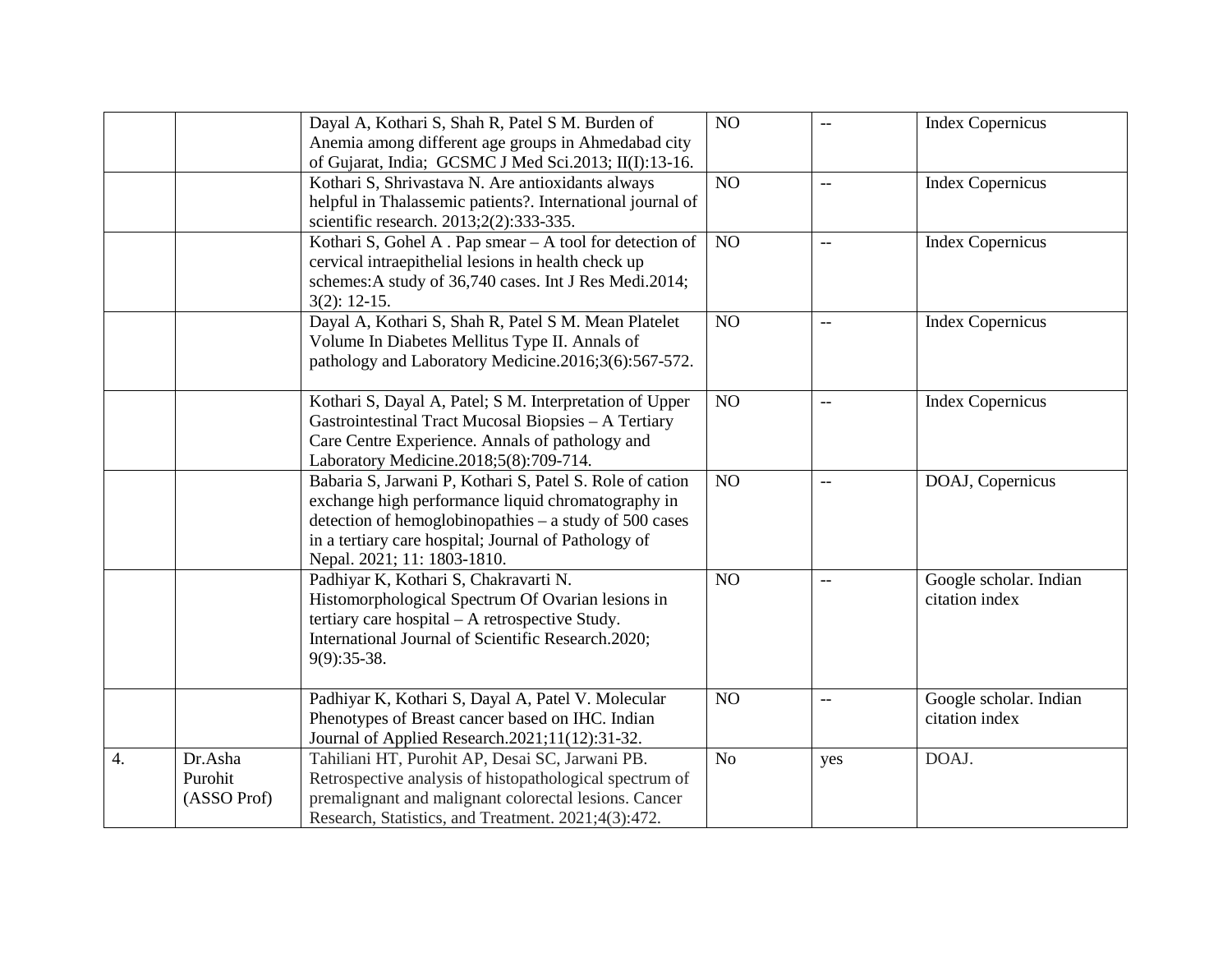|    |                                    | Tahiliani HT, Purohit AP, Prajapati VB, Jarwani PB.<br>Seroprevalence of hepatitis C virus in voluntary blood<br>donors at a tertiary care hospital, Ahmedabad, India.<br>Medical Journal of Babylon. 2021; 18(1):18.                                        | N <sub>o</sub> | $-$                                                 | DOAJ.                                                    |
|----|------------------------------------|--------------------------------------------------------------------------------------------------------------------------------------------------------------------------------------------------------------------------------------------------------------|----------------|-----------------------------------------------------|----------------------------------------------------------|
|    |                                    | Italiya SN, Purohit AP, Desai SC. Use of fine needle<br>aspiration cytology in the evaluation of breast lumps.<br>Indian J of Appl. Research. 2020; 10(12): 1-2.                                                                                             | N <sub>o</sub> | $\overline{\phantom{a}}$                            | Index medicus, ICI,                                      |
|    |                                    | Rangaliya K, Purohit AP, Suri SK. Holotranscobalamin-<br>A Newer Parameter In Diagnosis Of Vitamin B12<br>Deficiency States. Indian Journal of Pathology Research<br>and Practice. 2019; 8(4): 417-423                                                       | N <sub>o</sub> | $-$                                                 | <b>Index Copernicus</b>                                  |
|    |                                    | Rangaliya K, Purohit AP, Patel SM. Retrospective<br>Study of histomorphological spectrum of ovarian<br>tumours in GCS Medical College, Hospital and<br>Research Center, Ahmedabad. Trop J Pathol Microbiol.<br>2019;5(1):31-6.                               | No             | $-$                                                 | <b>Index Copernicus</b>                                  |
|    |                                    | Purohit AP, Jarwani PB, Patel SM Seropositivity of<br>Hepatitis B Surface Antigen (HBsAg) Among Blood<br>Donors at the Blood Bank of A Tertiary Care Hospital.<br>Annals of Pathology and Laboratory Medicine. 2018;<br>$5(3)$ : A209-14.                    | N <sub>o</sub> | $\hspace{0.05cm} -\hspace{0.05cm} -\hspace{0.05cm}$ | <b>Index Copernicus</b>                                  |
|    |                                    | Purohit AP, Jarwani PB, Patel SM. A Research<br>Analysis of Inevitable Blood Wastage in Blood Bank Of<br>A Tertiary Care Teaching Hospital, A Retrospective<br>Study Of Five Years. Indian journal of pathology<br>research and practice. 2018; 7(4):477-82. | N <sub>o</sub> | $-$                                                 | <b>Index Copernicus</b>                                  |
| 5. | Dr. Anupama<br>Dayal(ASSO<br>Prof) | Dayal A, Raval B, Trivedi JN. Microalbuminuria In<br>Essential Hypertension NJIRM 2014; Vol 5(1): 76-81.                                                                                                                                                     | no             | $-$                                                 | <b>Index Copernicus</b><br><b>Index Medicus for SEAR</b> |
|    |                                    | Shah R, Dayal A et al. Histopathological Interpretation<br>Of Endometrium In Abnormal Uterine Bleeding.<br>International Journal of Medical Science and Public<br>Health. 2014; 3(3):442-446.                                                                | no             | $\overline{\phantom{a}}$                            | <b>Index Copernicus</b><br><b>Index Medicus for SEAR</b> |
|    |                                    |                                                                                                                                                                                                                                                              | no             | $\overline{\phantom{m}}$                            | <b>Index Copernicus</b>                                  |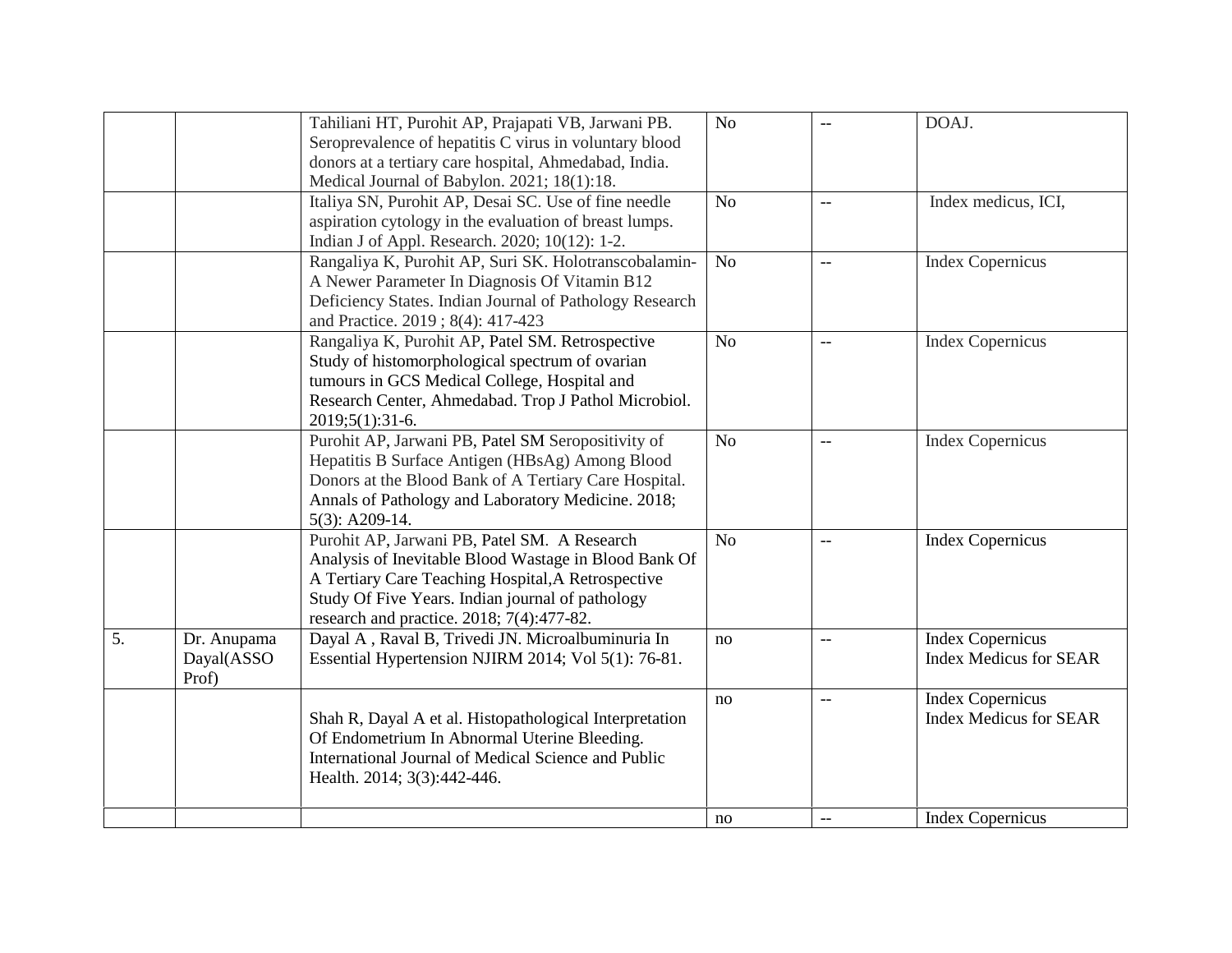| Dayal A, Kothari S, Shah RJ and Patel SM. Mean<br>Platelet Volume In Diabetes Mellitus Type II. Annals of<br>Pathology and Laboratory Medicine. 2016;3(6): A-567-<br>572                                              |    |                          |                                  |
|-----------------------------------------------------------------------------------------------------------------------------------------------------------------------------------------------------------------------|----|--------------------------|----------------------------------|
| Dayal A, Shah R et al. Correlation of Her-2/neu Status<br>With Estrogen, Progesterone Receptors and Histologic<br>Features in Breast Carcinoma. Annals of Pathology and<br>Laboratory Medicine. 2016; 3(5): A-477-83. | no |                          | <b>Index Copernicus</b>          |
| Dayal A, Shah R et al. Diagnostic accuracy of frozen<br>section in surgical diseases with critical evaluation of<br>discordant cases. National journal of Laboratory<br>Medicine.2019; 8(2):P011-15.                  | no | $\overline{\phantom{m}}$ | Index Copernicus, DOAJ           |
| Kothari SL, Dayal A and Patel SM. Interpretation Of<br>Upper Gastrointestinal Tract Mucosal Biopsies $-A$<br>Tertiary Care Centre Experience. Annals of Pathology<br>and Laboratory Medicine.2018;5(8), A709-714.     | no | $- -$                    | <b>Index Copernicus</b>          |
| Parikh H, Dayal A, Joshi D, Patel SM. The Spectrum Of<br>Dermatological Lesions On Histopathological<br>Examination. Saudi J Pathol Microbiol.2019; 413-421.                                                          | no | $\overline{\phantom{a}}$ | <b>Index Copernicus</b>          |
| Patel P, Dayal A, Joshi D and Sharma S.<br>Cytopathological Study Of Salivary Gland Lesions<br>Using Milansystem. Walawalkar International Medical<br>Journal. 2020; 7(2):59-72.                                      | no | $-\,-$                   | Index Copernicus,<br><b>DOAJ</b> |
| Parikh H, Dayal A, Thakkar H and Joshi D. Correlation                                                                                                                                                                 | no |                          | Index Copernicus,<br><b>DOAJ</b> |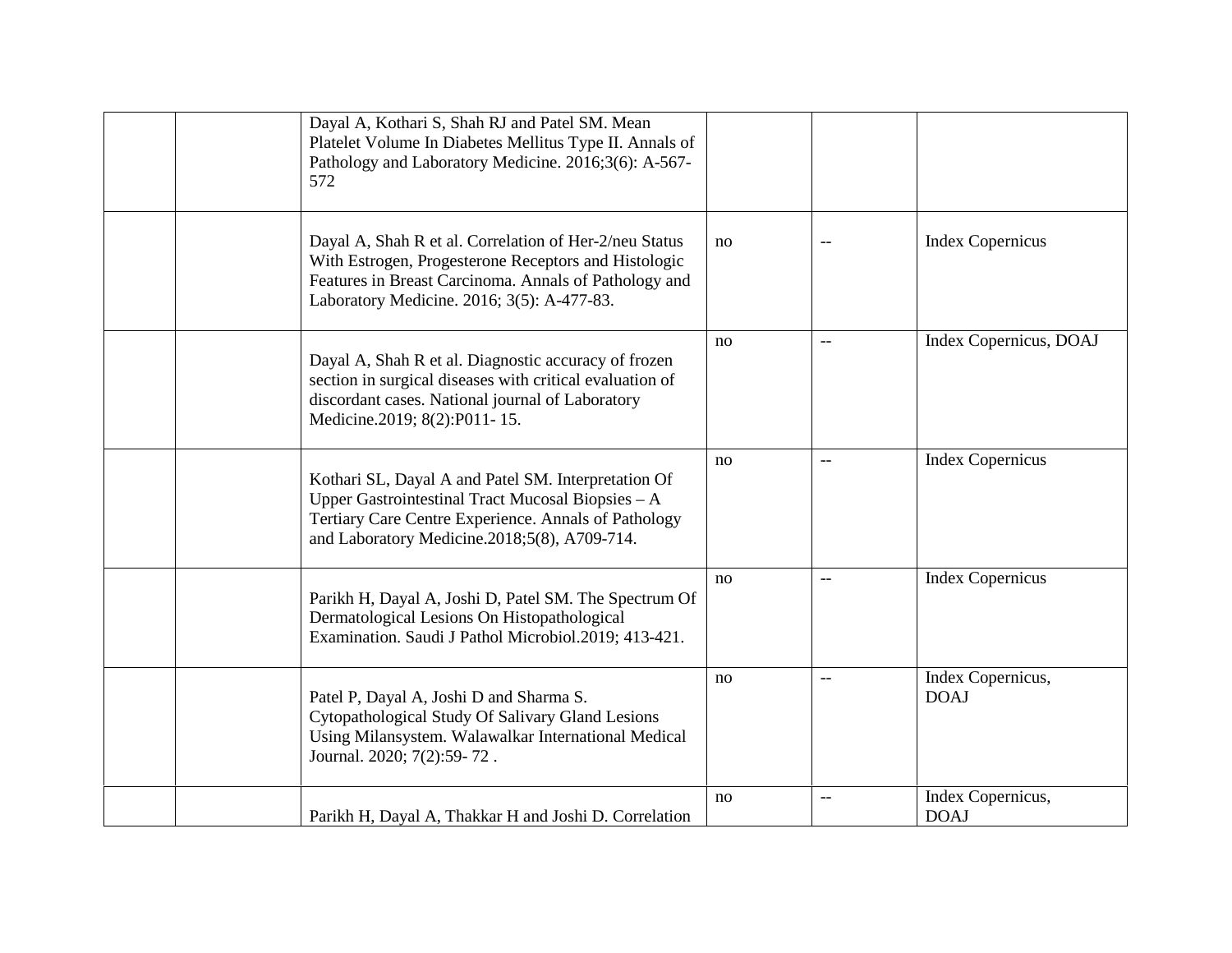|    |                               | of Bronchoalveolar Lavage with Transbronchial and CT<br>Guided Biopsy in Pulmonary Disease. Walawalkar<br>International Medical Journal. 2021; 8(2):1-7.                                              |    |                          |                              |
|----|-------------------------------|-------------------------------------------------------------------------------------------------------------------------------------------------------------------------------------------------------|----|--------------------------|------------------------------|
|    |                               | Padhiyar K, Kothari S, Dayal A, Patel V P. Molecular<br>phenotypes of breast cancer based on IHC. Indian<br>Journal of Applied Research. 2021;11(12):31-32.                                           | no | <u></u>                  | <b>Indian Citation Index</b> |
|    |                               | Dayal A, Sadhana Kothari, Rupal Shah, S. M. Patel.<br>Burden Of Anemia Among Different Age Group In<br>Ahmedabad City Of Gujarat, India. GCSMC J Med Sci<br>.2013;II (I):13-16.                       | no | $-$                      | <b>Index Copernicus</b>      |
|    |                               | Jarwani PB, Patel D, Dayal A, Patel SM. Fine needle<br>aspiration cytology in a palpable breast lump. GCSMC J<br>Med Sci. 2013; 2(2):12-16.                                                           | no | $\overline{\phantom{m}}$ | <b>Index Copernicus</b>      |
|    |                               | Case report -<br>Dayal A, Jarwani PB, Patel SM. Paget's disease of<br>breast masquerading as chronic eczema – Report of two<br>cases with review of literature. GCSMC J Med Sci.<br>2013; 2(2):57-59. | no | $-$                      | <b>Index Copernicus</b>      |
| 6. | Dr. Rupal Shah<br>(ASSO Prof) | Patel K, Shah R et al. Hairy cell leukemia : a<br>clinicopathological study of 18 cases. Annals of<br>pathology and laboratory medicine.2018; 5(3): A-256-<br>61.                                     | no | $-$                      | Index copernicus             |
|    |                               | Patel S, Shah R et al. Histopathological evaluation of<br>bone lesions in tertiary care hospital, Ahmedabad,<br>Gujarat, India. Saudi journal of pathology &<br>microbiology. 2019; 4(2): 92-98.      | no | $-$                      | Index copernicus             |
|    |                               | Dayal A, Shah R et al. Diagnostic accuracy of frozen<br>section in surgical diseases with critical evaluation of                                                                                      | no | $-$                      | Index Copernicus, DOAJ       |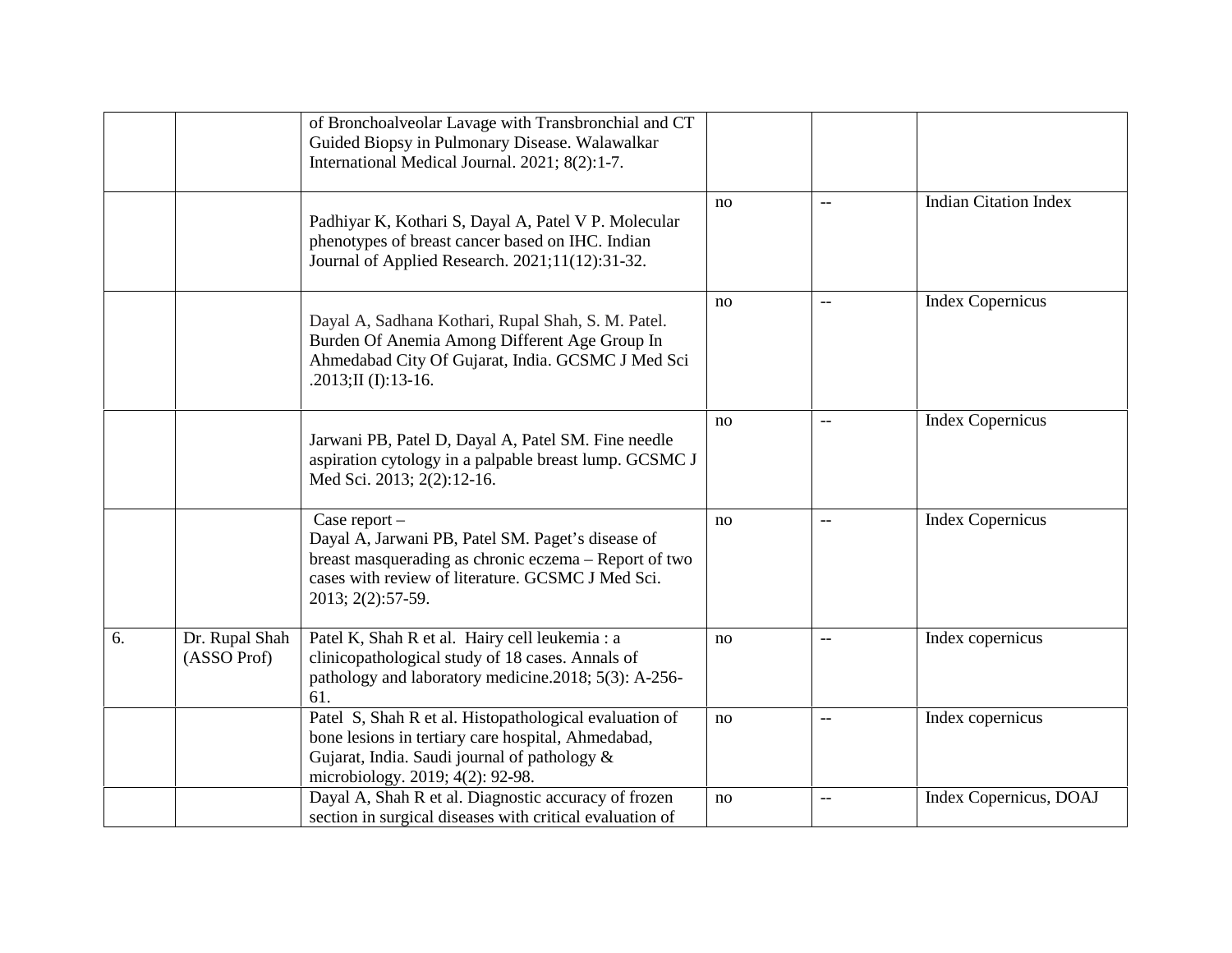|   |                                     | discordant cases. National journal of Laboratory                                                                                                                                                                                                      |                |                          |                                        |
|---|-------------------------------------|-------------------------------------------------------------------------------------------------------------------------------------------------------------------------------------------------------------------------------------------------------|----------------|--------------------------|----------------------------------------|
|   |                                     | Medicine.2019; 8(2):P011-15.<br>Dayal A, Shah R et al. Correlation of Her-2/neu Status<br>With Estrogen, Progesterone Receptors and Histologic<br>Features in Breast Carcinoma. Annals of pathology and<br>laboratory medicine. 2016; 3(5): A-477-83. | no             | $\overline{\phantom{a}}$ | Index Copernicus,                      |
|   |                                     | Shah R, Dayal A et al. Histopathological Interpretation<br>Of Endometrium In Abnormal Uterine Bleeding.<br>International Journal of Medical Science and Public<br>Health. 2014; 3(3):442-446.                                                         | no             | $-$                      | <b>Index Copernicus</b>                |
|   |                                     | Shah R , Patel K et al. Evaluation of bone marrow in<br>patients with Pancytopenia. Panacea Journal of Medical<br>Sciences. 2020; 10(3):209-215.                                                                                                      | no             | $-$                      | Index Copernicus,<br><b>DOAJ</b>       |
|   |                                     | Shah R, Dholakia A. Seroprevalence And Trends In<br><b>Transfusion Transmitted Infections Among Blood</b><br>Donors. Annals of Applied Bio-Sciences.2016;<br>3(3):A256-262.                                                                           | no             | $\overline{\phantom{m}}$ | <b>Index Copernicus</b>                |
|   |                                     | Shah N, Shah R et al. Association of uric acid level<br>among diabetic and hypertensive patients. International<br>journal of medical sciences and innovative<br>research.2021;6(3):90-95.                                                            | yes            | $\overline{\phantom{a}}$ | Index Copernicus,                      |
| 7 | Dr. Kalpen<br>Patel (ASST.<br>Prof) | Purohit A, Patel K, Jadav P, Babaria S, Patel S M.<br>Holotranscobalamin (Holo TC): Role of<br>holotrancobalamin in early diagnosis of Vitamin B12<br>deficiency. GCSMC J Med Sci.2015; II(IV):92-96.                                                 | NO             | $-$                      | Index copernicus                       |
|   |                                     | Patel K, Gohel A, Jadav P. Pattern of Lipid Profile in<br>Type II Diabetic Subjects: An observational and cross<br>sectional study. Global Journal for Research<br>Analysisi.2018; 7(9):56-57.                                                        | NO             | $-$                      | Index medicus, NCBI,<br>NLM catalogue, |
|   |                                     | Gohel A, Patel K, Parikh H. A Study of Celiac disease<br>in duodenal biopsies at a tertiary care hospital in<br>Ahmedabad. International Journal of Scientific<br>Research.2018;7(10):4-6.                                                            | Yes            | $\overline{\phantom{m}}$ | Index medicus, NCBI,<br>NLM catalogue, |
| 8 | Dr Arpit J<br>Gohel (ASST           | Gohel A, Prajapati H. Histopathological evaluation of<br>oral cavity lesions-162 cases, International journal of                                                                                                                                      | N <sub>o</sub> | Yes                      | Index Copernicus, Indian<br>science,   |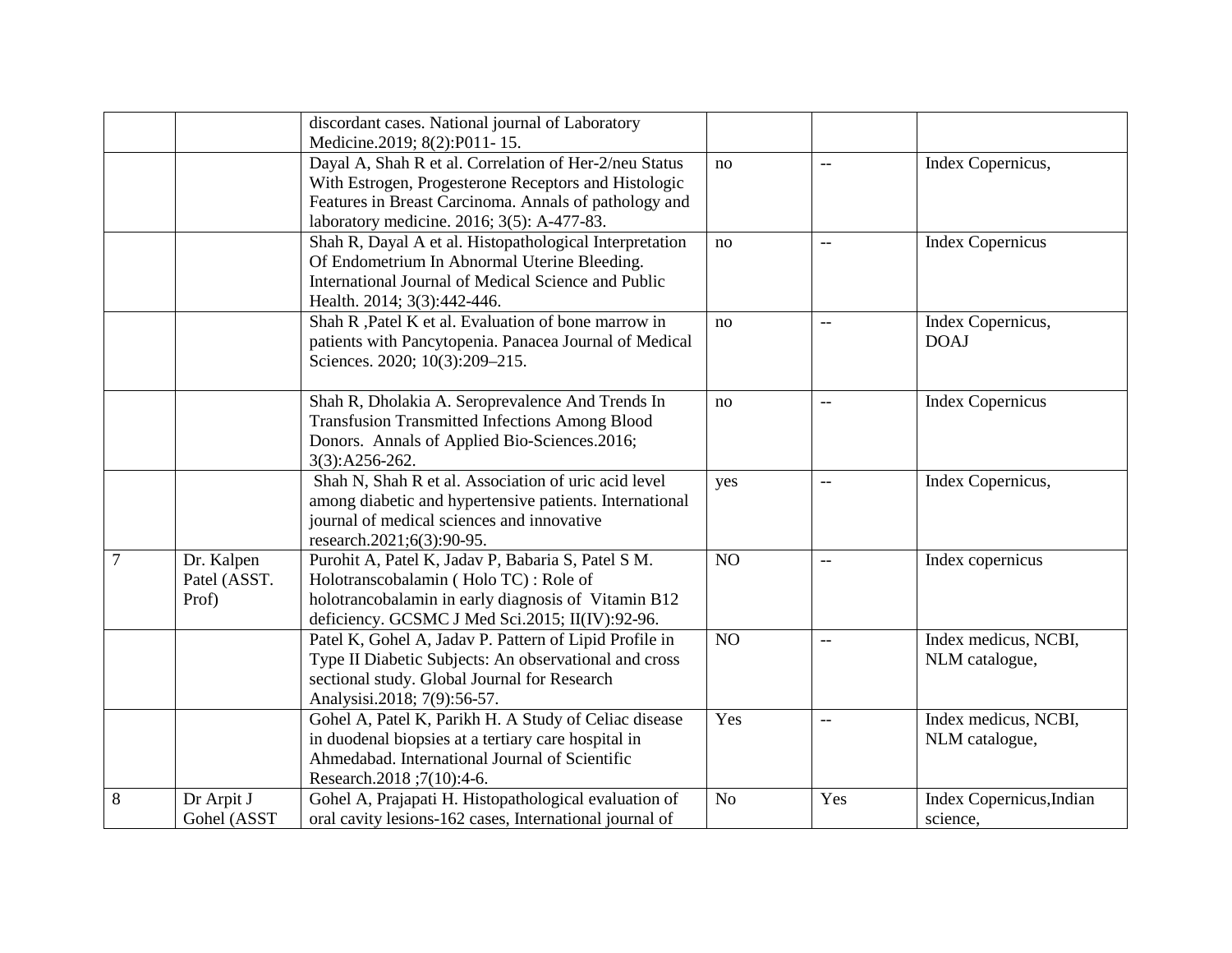|   | Prof)                                    | research in medicine. 2017; $6(4) : 63-68$ .                                                                                                                                                                                                   |                |                          |                                                                          |
|---|------------------------------------------|------------------------------------------------------------------------------------------------------------------------------------------------------------------------------------------------------------------------------------------------|----------------|--------------------------|--------------------------------------------------------------------------|
|   |                                          | Gohel A, Prajapati H. Histopathological study of<br>intracranial glioma-50 cases. International journal of<br>research in medicine. 2017; 6(1): 92-95.                                                                                         | N <sub>o</sub> | Yes                      | Index Copernicus,                                                        |
|   |                                          | Patel K, Gohel A, Jadav P. Pattern of Lipid Profile in<br>Type II Diabetic Subjects: An observational and cross<br>sectional study. Global Journal for Research<br>Analysisi.2018; 7(9):56-57.                                                 | N <sub>o</sub> | $\overline{\phantom{a}}$ | Index medicus, NCBI,<br>NLM catalogue, Reesearch<br>gate, ICI, crossref, |
|   |                                          | Gohel A, Patel K, Parikh H. A Study of Celiac disease<br>in duodenal biopsies at a tertiary care hospital in<br>Ahmedabad. International Journal of Scientific<br>Research.2018;7(10):4-6.                                                     | Yes            | $-$                      | Index medicus, NCBI,<br>NLM catalogue,                                   |
|   |                                          | Gohel A, Vaghela P. Intrathecal dexmedetomidine's<br>effect on the requirement of dose of hyperbaric<br>bupivacaine in spinal anesthesia in caesarean section<br>patients. International journal of research in medicine.<br>2019; 8(1):22-25. | N <sub>o</sub> | Yes                      | Index Copernicus, Indian<br>science,                                     |
| 9 | Dr.Puja B.<br>Jarwani<br>(ASST)<br>Prof) | Jarwani PB, Patel SM. Fine-needle aspiration of the<br>thyroid: A cytohistologic correlation with critical<br>evaluation of discordant cases. GCSMC J Med<br>Sci.2013; 2(1):05-12.                                                             | N <sub>O</sub> | $-$                      | <b>Index Copernicus</b>                                                  |
|   |                                          | Jarwani PB, Patel D, Dayal A, Patel SM. Fine needle<br>aspiration cytology in a palpable breast lump. GCSMC J<br>Med Sci. 2013; 2(2):12-16.                                                                                                    | N <sub>O</sub> | $-$                      | <b>Index Copernicus</b>                                                  |
|   |                                          | Case report $-$<br>Dayal A, Jarwani PB, Patel SM. Paget's disease of<br>breast masquerading as chronic eczema – Report of two                                                                                                                  | NO             | $\overline{\phantom{m}}$ | <b>Index Copernicus</b>                                                  |
|   |                                          | cases with review of literature. GCSMC J Med Sci.<br>2013; 2(2):57-59.<br>Purohit AP, Jarwani PB, Patel SM. A Research analysis                                                                                                                |                |                          | <b>Index Copernicus</b>                                                  |
|   |                                          | of inevitable blood wastage in blood bank of a tertiary<br>care teaching hospital: a retrospective study of five                                                                                                                               |                |                          | <b>Index Copernicus</b>                                                  |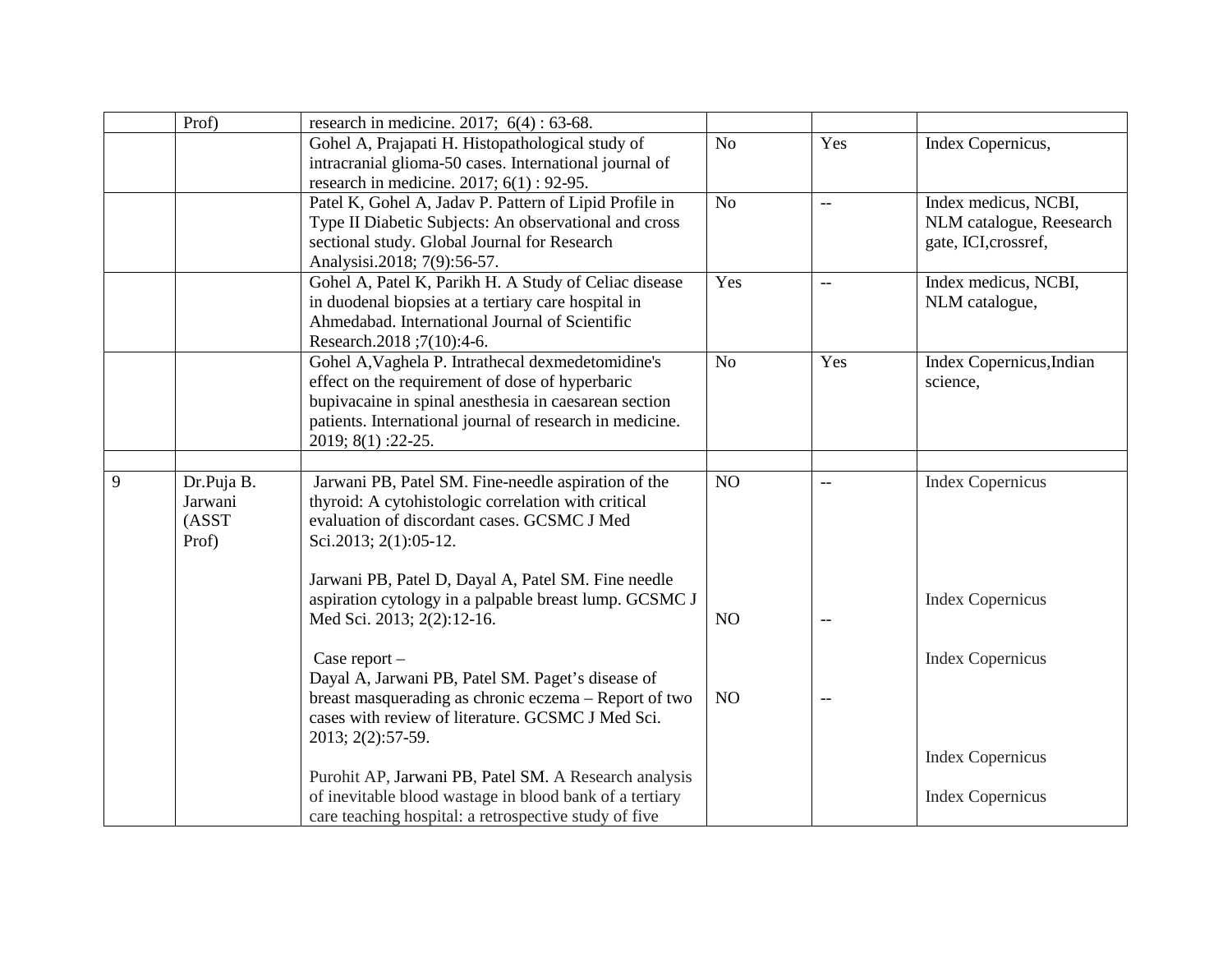|    |             | years. IJPRP. 2018; 7(4): 477-82.                                                                         | NO             | $\overline{a}$           |                         |
|----|-------------|-----------------------------------------------------------------------------------------------------------|----------------|--------------------------|-------------------------|
|    |             |                                                                                                           |                |                          |                         |
|    |             | Jarwani PB, Babaria SS, Suri SK, Patel SM, Doshi H.                                                       | NO             | $-$                      |                         |
|    |             | Analysis of distribution and patterns of ovarian lesions                                                  |                |                          |                         |
|    |             | at a tertiary care hospital. APALM. 2018; 5(2): 177-183.                                                  |                |                          | <b>Index Copernicus</b> |
|    |             |                                                                                                           |                |                          |                         |
|    |             |                                                                                                           |                |                          |                         |
|    |             | Purohit AP, Jarwani PB, Patel SM. Seropositivity of                                                       |                |                          |                         |
|    |             | Hepatitis B Surface Antigen (HBsAg) among blood                                                           |                |                          | <b>Index Copernicus</b> |
|    |             | donors at the blood bank of a tertiary care hospital.<br>APALM. 2018; 5(3):209-214.                       | NO             | $\overline{\phantom{a}}$ | <b>DOAJ</b>             |
|    |             |                                                                                                           |                |                          |                         |
|    |             |                                                                                                           |                |                          |                         |
|    |             | Tahiliani HT, Purohit AP, Prajapati VB, Jarwani PB.                                                       |                |                          |                         |
|    |             | Seroprevalence of Hepatitis C virus in Voluntary blood                                                    | N <sub>O</sub> | $-$                      |                         |
|    |             | donors in a tertiary care hospital, Ahmedabad,                                                            |                |                          | <b>DOAJ</b>             |
|    |             | India.Medical Journal of Babylon.2021; 18(1):18-22.                                                       |                |                          | <b>Index Copernicus</b> |
|    |             | Babaria SS, Jarwani PB, Kothari S, Patel SM.                                                              |                |                          |                         |
|    |             | Role of Cation Exchange - High Performance Liquid                                                         |                |                          |                         |
|    |             | Chromatography in detection of Hemoglobinopathies-A                                                       |                |                          | <b>DOAJ</b>             |
|    |             | study of 500 cases in a tertiary care hospital. Journal of                                                |                |                          |                         |
|    |             | Pathology of Nepal. 2021; 11: 1803-1810.                                                                  | NO             | $-$                      |                         |
|    |             |                                                                                                           |                |                          |                         |
|    |             |                                                                                                           |                |                          |                         |
|    |             | Tahiliani HT, Purohit AP, Desai SC, Jarwani PB<br>Retrospective analysis of histopathological spectrum of |                |                          |                         |
|    |             | premalignant and malignant colorectal lesions. Cancer                                                     |                |                          |                         |
|    |             | Research, Statistics and Treatment. 2021; 4(3): 472-478.                                                  |                | <b>YES</b>               |                         |
|    |             |                                                                                                           | N <sub>O</sub> |                          |                         |
|    |             |                                                                                                           |                |                          |                         |
| 10 | Dr.Sneha S. | 1) Case report $-$                                                                                        | NO             | $\overline{\phantom{m}}$ | <b>Index Copernicus</b> |
|    | Babaria     | Babaria SS, Taneja PK, Dalal b, Shah R. Infectious                                                        |                |                          |                         |
|    | (ASST       | Mononucleosis: A Case Report. GCSMC J Med Sci.                                                            |                |                          |                         |
|    | Prof)       | 2013; 2(2):49-51.                                                                                         |                |                          |                         |
|    |             |                                                                                                           |                |                          |                         |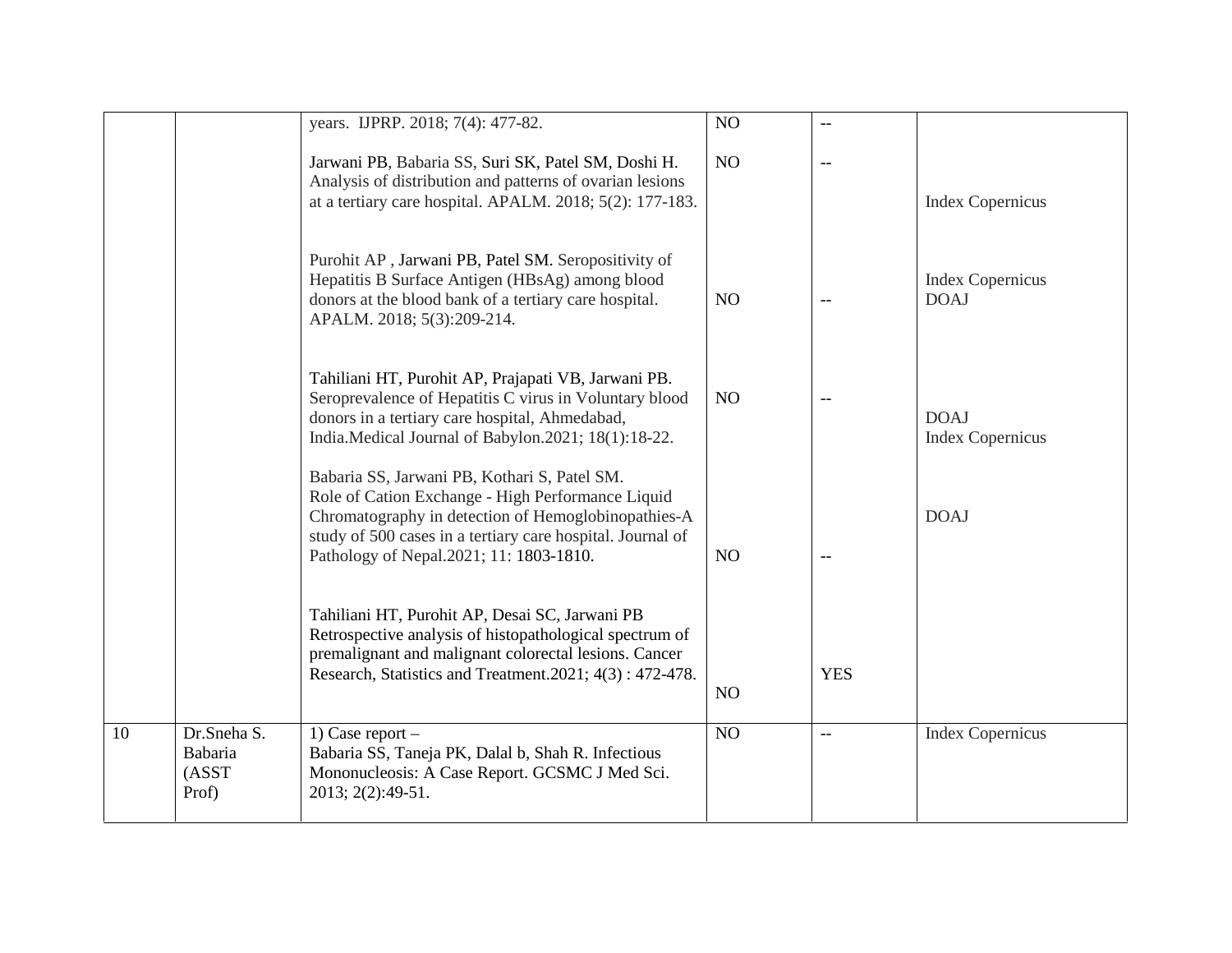|    |                                           | 2. Purohit A, Patel K, Jadav P, Babaria S, Patel SM.<br>Holotranscobalamin (Holo TC) – Role of<br>Holotranscobalamin In Early Diagnosis OF Vitamin<br>B12 Deficiency State. GCSMC J Med Sci.<br>2015;2(2):92-96.                                                                             | N <sub>O</sub> | $\overline{\phantom{m}}$ | <b>Index Copernicus</b><br><b>Index Copernicus</b>                            |
|----|-------------------------------------------|----------------------------------------------------------------------------------------------------------------------------------------------------------------------------------------------------------------------------------------------------------------------------------------------|----------------|--------------------------|-------------------------------------------------------------------------------|
|    |                                           | 3) Original Article -<br>Jarwani PB, Babaria SS, Suri SK, Patel SM, Doshi H.<br>Analysis of distribution and patterns of ovarian lesions<br>at a tertiary care hospital. APALM. $2018$ ; $5(2)$ : 177-183.                                                                                   | NO             | $-$                      | DOAJ,                                                                         |
|    |                                           | 4) Original Article $-$<br>Babaria SS, Jarwani PB, Kothari S, Patel SM.<br>Role of Cation Exchange - High Performance Liquid<br>Chromatography in detection of Hemoglobinopathies-A<br>study of 500 cases in a tertiary care hospital. Journal of<br>Pathology of Nepal.2021; 11: 1803-1810. | N <sub>o</sub> |                          | <b>Index Copernicus</b>                                                       |
| 11 | Dr. Madhur<br>ModT<br>(ASSi<br>Prof)      | Jasani J, Modi M, Vaishnani H, Gharia B, Shah Y, Patel<br>D. Evaluation of platelet count and platelet indices in<br>patients with coronary artery disease. IJBAR. 2014;<br>25:5(11):553.                                                                                                    | N <sub>o</sub> | <u></u>                  | Index Copernicus.                                                             |
|    |                                           | Modi M, Shah B, Jetly D, Shah M. Study of 175 cases<br>of Osteosarcomas- GCRI experience. Pathology and<br>Laboratory Medicine. 2016; 8(1):37-39.                                                                                                                                            | N <sub>o</sub> | $\overline{a}$           | <b>Index Copernicus</b>                                                       |
| 12 | Dr. Hitesh<br>Prajapati<br>(ASST<br>Prof) | Gohel A, Prajapati H. Histopathological evaluation of<br>oral cavity lesions-162 cases, International journal of<br>research in medicine. 2017; $6(4) : 63-68$ .                                                                                                                             | N <sub>o</sub> | Yes                      | Index Copernicus, Indian<br>science, Google Scholar,<br>African index medicus |
|    |                                           | Gohel A, Prajapati H. Histopathological study of<br>intracranial glioma-50 cases. International journal of<br>research in medicine. 2017; $6(1)$ : 92-95.                                                                                                                                    | N <sub>o</sub> | Yes                      | Index Copernicus, Indian<br>science, Google Scholar,<br>African index medicus |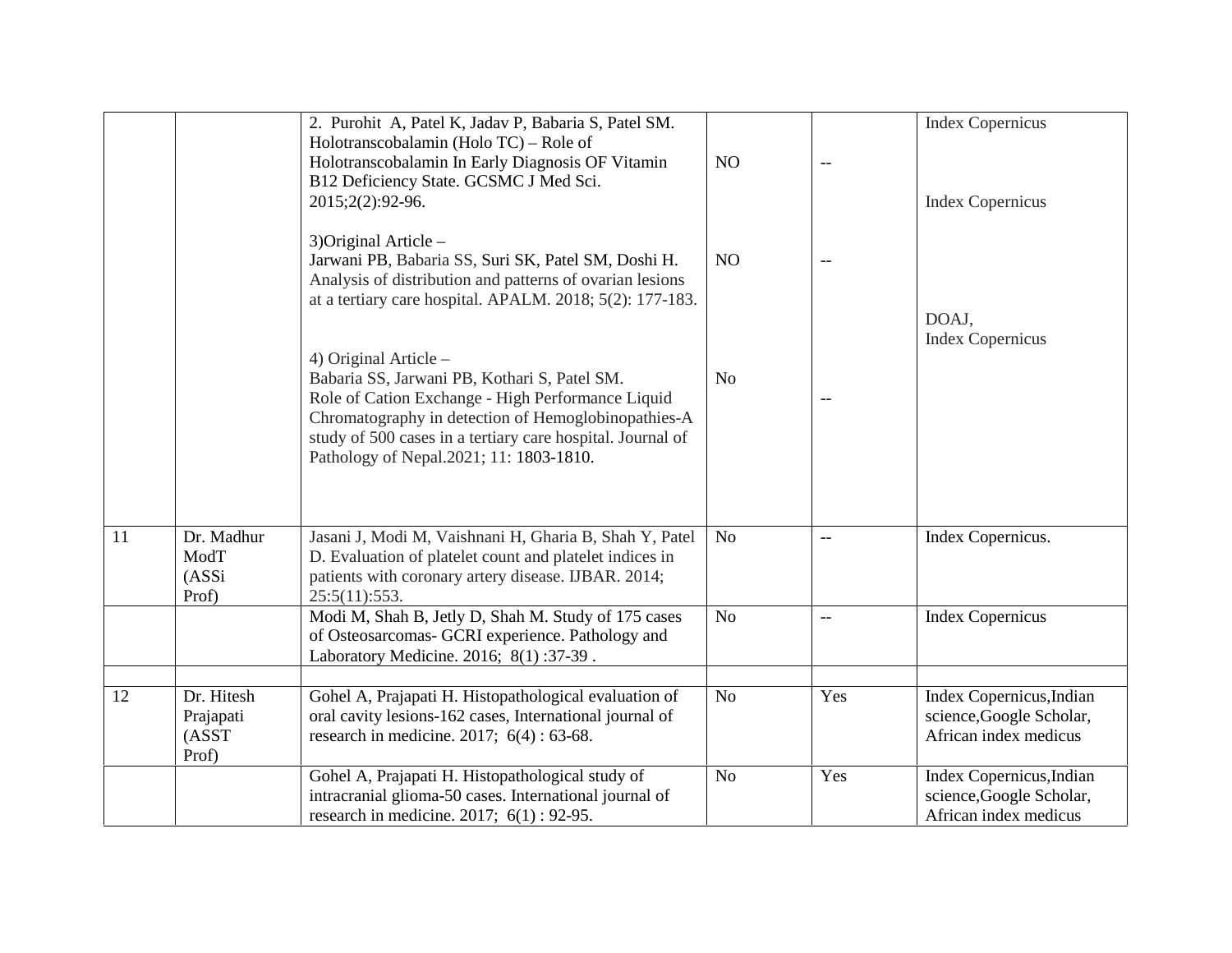| 13 | Dr. Himali      | Parikh H, Dayal A, Thakkar H, Joshi D. Correlation of  | N <sub>o</sub> |       | <b>DOAJ</b>    |
|----|-----------------|--------------------------------------------------------|----------------|-------|----------------|
|    | Thakkar (tutor) | Bronchoalveolar lavage with Transbronchial and CT      |                |       |                |
|    |                 | guided Biopsy in Pulmonary Disease. Walawalker         |                |       |                |
|    |                 | International medical Journal.2021;8(2):1-7.           |                |       |                |
| 14 | Dr. Vidhi S.    | Patel V, Suri S. Cytopathological Diagnosis Of Thyroid | N <sub>o</sub> |       | <b>ICI</b>     |
|    | Patel (Tutor)   | Lesions According To Bethesda Classification.Indian    |                |       | Google Scholar |
|    |                 | journal of applied research. $2021;11(1):77-78$        |                |       |                |
|    |                 |                                                        |                |       |                |
| 15 | Dr. Swetaben    | Italiya S, Purohit A, Desai S. Use Of Fine Needle      | N <sub>0</sub> | $- -$ | <b>ICI</b>     |
|    | Italiya(tutor)  | Aspiration Cytology In The Evaluation Of Breast        |                |       | Google Scholar |
|    |                 | Lumps. Indian journal of applied                       |                |       |                |
|    |                 | research.2020;10(12):1-2                               |                |       |                |

## Department of Microbiology

| Sr. No. | <b>Faculty Name</b>   | Publication in Vancouver referencing style.                                                                                                                                                                                | PubMed<br>Indexed<br>Yes/No | Scopus | Other                                                                                                          |
|---------|-----------------------|----------------------------------------------------------------------------------------------------------------------------------------------------------------------------------------------------------------------------|-----------------------------|--------|----------------------------------------------------------------------------------------------------------------|
|         | Dr. Urvesh V.<br>Shah | Vala S, Shah U, Ahmad SA, Scolnik D, Glatstein M.<br>Resistance patterns of typhoid fever in children: a<br>longitudinal community-based study. American journal of<br>therapeutics. 2016 Sep 1;23(5): e1151-4.            | <b>Yes</b>                  | Yes    | <b>MEDLINE</b>                                                                                                 |
|         | Dr. Urvesh V.<br>Shah | Shah UV, Purohit BC, Chandralekha D, Mapara MH.<br>Coinfection with cryptosporidium, isospora and s.<br>stercoralis in a patient with aids-A case report. Indian<br>Journal of Medical Microbiology. 2003 Apr 1;21(2):137. | Yes                         | Yes    | <b>MEDLINE</b>                                                                                                 |
|         | Dr. Urvesh V.<br>Shah | Patel N, Shah U. Evaluation of "rapid urease test<br>performed on broth of blood culture bottles indicated<br>positive by automated blood culture system"-as a tool for<br>early diagnosis of brucellosis. GCSMC J Med     | N <sub>o</sub>              | $-$    | NLM catalogue, Index<br>Medicus for SEAR, Index<br>Copernicus International,<br><b>Indian Science Abstract</b> |
|         | Dr. Urvesh V.<br>Shah | Shah UV, Dhamecha MN, Patel N, Bloch A, Mehta S,<br>Shah S. Recurrent Pyrexia, Brucellosis, Underdiagnosis:<br>The Puzzle Triad Untangled by Blood Cultures–The<br>Benchmark Tool Coming to Aid. GCSMC J Med               | N <sub>o</sub>              |        | NLM catalogue, Index<br>Medicus for SEAR, Index<br>Copernicus International,<br><b>Indian Science Abstract</b> |
|         | Dr. Urvesh V.         | Patel I, Shah U, Patel D. Antimicrobial Sensitivity Pattern                                                                                                                                                                | N <sub>o</sub>              |        | DOAJ, NLM catalogue,                                                                                           |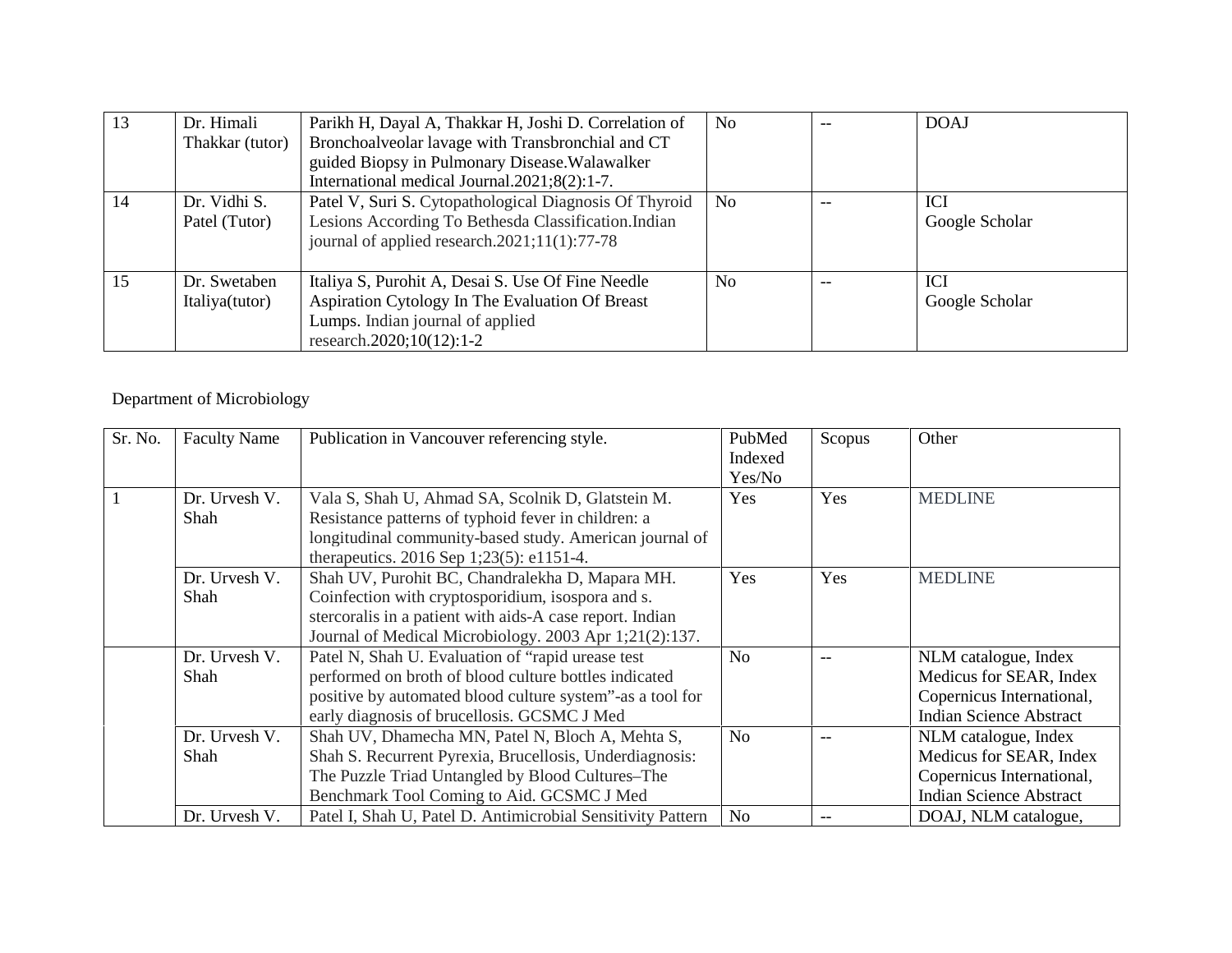|                | Shah                         | of Salmonella Spp. Isolated from Blood Culture of<br>Clinical Suspected Case of Enteric Fever. National Journal<br>of Integrated Research in Medicine. 2019 Nov 1;10(6).                                                                                                              |                |                | Index Medicus for SEAR,<br><b>Index Copernicus</b><br>International, Indian<br><b>Science Abstract</b>         |
|----------------|------------------------------|---------------------------------------------------------------------------------------------------------------------------------------------------------------------------------------------------------------------------------------------------------------------------------------|----------------|----------------|----------------------------------------------------------------------------------------------------------------|
|                | Dr. Urvesh V.<br>Shah        | Shah H, Dishaa P, Panchal N, Rajput A, Shah U,<br>Mahendra M V.Seroprevalence of Transfusion Associated<br>Hepatitis C Virus (HCV) in Multi-Transfused Thalassemic<br>Children of The Tertiary Care Hospital. Indian Journal of<br>Applied-Basic Medical Sciences. 2011;13(16):376-8. | N <sub>o</sub> | $\overline{a}$ | Index medicus SEAR,<br><b>Index Copernicus</b>                                                                 |
|                | Dr. Urvesh V.<br>Shah        | Dhamecha M, Shah U, Shah M. Use of Hichrome Candida<br>Agar for the rapid identification of candida species<br>directly from clinical specimens. Indian journal of Applied<br>basic medical science, Jan 2012.                                                                        | No             | $-$            | Index medicus SEAR,<br><b>Index Copernicus</b>                                                                 |
|                | Dr. Urvesh V.<br>Shah        | Shah M, Shah U. Typhoid fever in paediatric patients.<br>Gujarat Medical Journal, Feb 2012                                                                                                                                                                                            | N <sub>o</sub> | $-$            | IndMed, Index copernicus                                                                                       |
|                | Dr. Urvesh V.<br>Shah        | Shah U. Shah M. Evaluation and study of double disk<br>approximation method for detection of ESBL and<br>inducible amp C beta lactamase producing gram negative<br>bacteria in reference with clavulanic acid. Pathology &<br>Laboratory Medicine, Jan 2013                           | N <sub>o</sub> | $\overline{a}$ | Index copernicus                                                                                               |
|                | Dr. Urvesh V.<br>Shah        | Dhamecha MN, Patel MK, Shah UV. A Comparative<br>Study of Semi Quantitative Latex Agglutination Test and<br>Quantitative Turbidimetric Immunoassay Method for the<br>Detection of C-Reactive Protein from Human Sera.<br>GCSMC J Med Sci. 2013.                                       | N <sub>o</sub> | $-$            | NLM catalogue, Index<br>Medicus for SEAR, Index<br>Copernicus International,<br><b>Indian Science Abstract</b> |
|                | Dr. Urvesh V.<br>Shah        | Vala S, Shah U, Ahmad SA, Scolnik D, Glatstein M.<br>Resistance patterns of typhoid fever in children: a<br>longitudinal community-based study. American journal of<br>therapeutics. 2016 Sep 1;23(5): e1151-4.                                                                       | Yes            | Yes            |                                                                                                                |
| $\overline{2}$ | Dr. Hardik<br>Bhavsar        | Bhavsar H, Goyal R, Kumar A. Biofilm Detection<br>amongst Metallo Beta Lactamase (MBL) Producing<br>Clinical Isolates of Pseudomonas aeruginosa. International<br>Journal of Current Microbiology and Applied Sciences 15<br>June 2019. 8(07): 2075-2080.                             | N <sub>o</sub> | $-$            | Indexed in Crossref                                                                                            |
|                | Dr. Hardik<br><b>Bhavsar</b> | Desai IM, Bhavsar HK, Darji SM, Parmar JS.<br>Bacteriological analysis including antimicrobial                                                                                                                                                                                        | N <sub>o</sub> | $\overline{a}$ | <b>Index Copernicus</b>                                                                                        |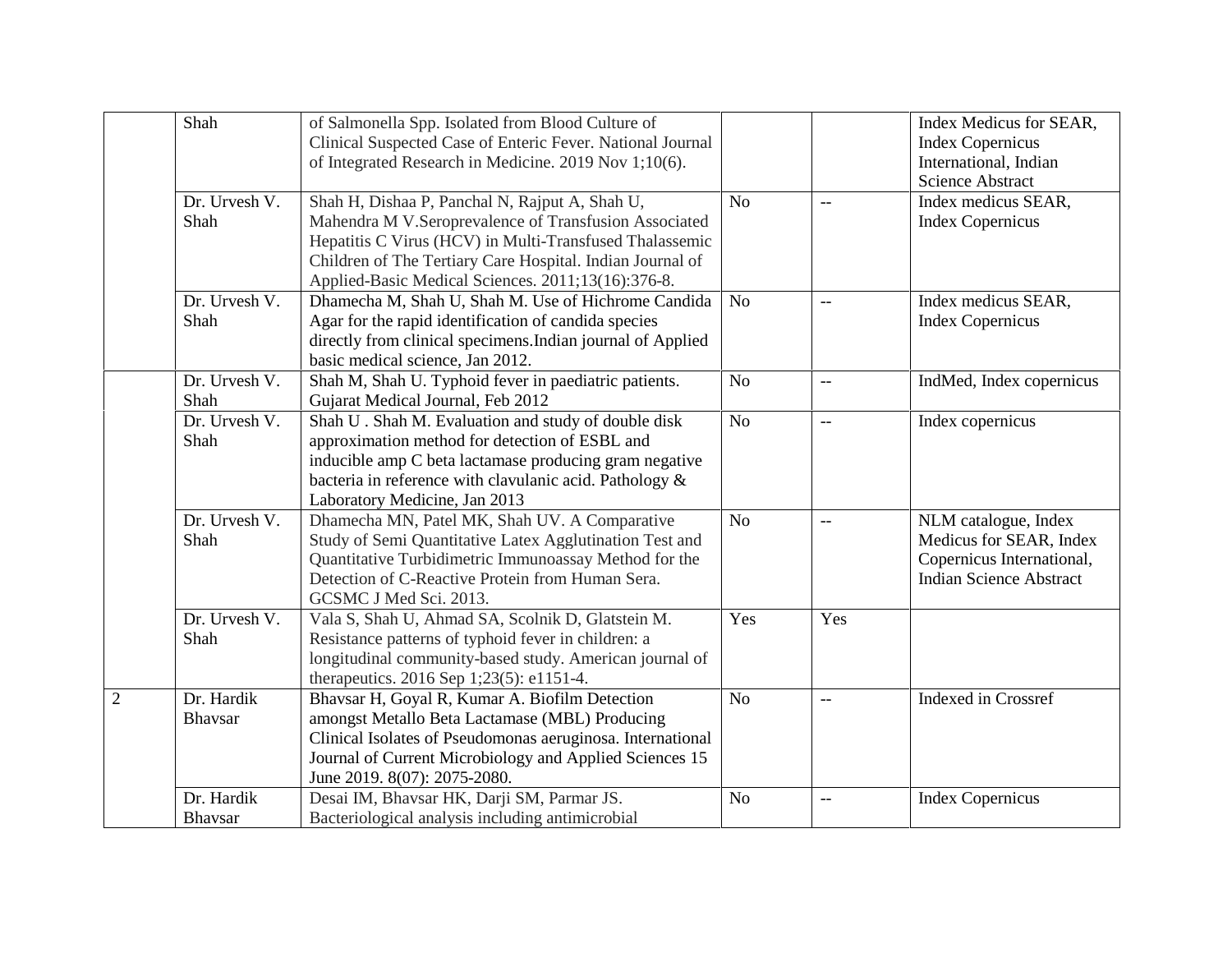|   |                              | susceptibility pattern of blood stream infections in tertiary<br>care hospital. Annals of Pathology and Laboratory<br>Medicine. 2017 Jul 11;4(3):A332-337.                                                                                         |                |                          |                                                                                                                |
|---|------------------------------|----------------------------------------------------------------------------------------------------------------------------------------------------------------------------------------------------------------------------------------------------|----------------|--------------------------|----------------------------------------------------------------------------------------------------------------|
|   | Dr. Hardik<br><b>Bhavsar</b> | Darji SM, Chaudhari DM, Thummar SG, Bhavsar HK.<br>Impact of CRP Test in Management of COVID-19.<br><b>GCSMC J Med</b>                                                                                                                             | N <sub>o</sub> | $\overline{\phantom{a}}$ | NLM catalogue, Index<br>Medicus for SEAR, Index<br>Copernicus International,<br><b>Indian Science Abstract</b> |
|   | Dr. Hardik<br><b>Bhavsar</b> | Mistry K, Ninama GL, Rajat R, Parmar R, Goswami YS,<br>Bhavsar H, Pattani M. Seroprevalence of Anti-HCV<br>Antibodies In HIV Positive Persons At GG Hospital<br>Jamnagar. National Journal of Integrated Research in<br>Medicine. 2012 Apr 1;3(2). | Yes            | $-$                      |                                                                                                                |
|   | Dr. Hardik<br><b>Bhavsar</b> | Bhavsar H. Prevalence of Hepatitis B, HIV, Hepatitis C<br>infection in thalassemia major patients in tertiary care<br>hospital in Gujarat. National Journal of Integrated<br>Research in Medicine, July-Sep 2012                                   | Yes            | $-$                      |                                                                                                                |
|   | Dr. Hardik<br><b>Bhavsar</b> | Kapil R, Bhavsar HK, Madan M. Hand hygiene in<br>reducing transient flora on the hands of healthcare<br>workers: an educational intervention. Indian journal of<br>medical microbiology. 2015 Jan 1;33(1):125-8.                                   | Yes            | Yes                      |                                                                                                                |
| 3 | Dr. Neha Patel               | Patel N, Shah U. Evaluation of "rapid urease test<br>performed on broth of blood culture bottles indicated<br>positive by automated blood culture system"-as a tool for<br>early diagnosis of brucellosis. GCSMC J Med                             | N <sub>o</sub> | $\overline{\phantom{a}}$ | NLM catalogue, Index<br>Medicus for SEAR, Index<br>Copernicus International,<br><b>Indian Science Abstract</b> |
|   | Dr. Neha Patel               | Patel N.A Prospective Institution Based Study of Catheter<br>Associated Urinary Tract Infection. Scholars Journal of<br>Applied Medical Sciences, Mar 2017                                                                                         | N <sub>o</sub> | $-$                      | Indexed in CrossRef,<br>google scholar                                                                         |
|   | Dr. Neha Patel               | Dhamecha MN, Patel NN, Shah MU, Chauhan NR.<br>Analysis of Intestinal Parasitic Infections in a Tertiary<br>Care Hospital of Ahmadabad. National Journal of<br>Integrated Research in Medicine. 2015 Jan 1;6(1).                                   | N <sub>o</sub> | $-$                      | Index copernicus                                                                                               |
| 4 | Dr. Sachin<br>Darji          | Darji SM, Chaudhari DM, Thummar SG, Bhavsar HK.<br>Impact of CRP Test in Management of COVID-19.<br><b>GCSMC J Med</b>                                                                                                                             | N <sub>o</sub> | $-$                      | NLM catalogue, Index<br>Medicus for SEAR, Index<br>Copernicus International,<br><b>Indian Science Abstract</b> |
|   | Dr. Sachin                   | Desai IM, Bhavsar HK, Darji SM, Parmar JS.                                                                                                                                                                                                         | N <sub>o</sub> | $-$                      | <b>Index Copernicus</b>                                                                                        |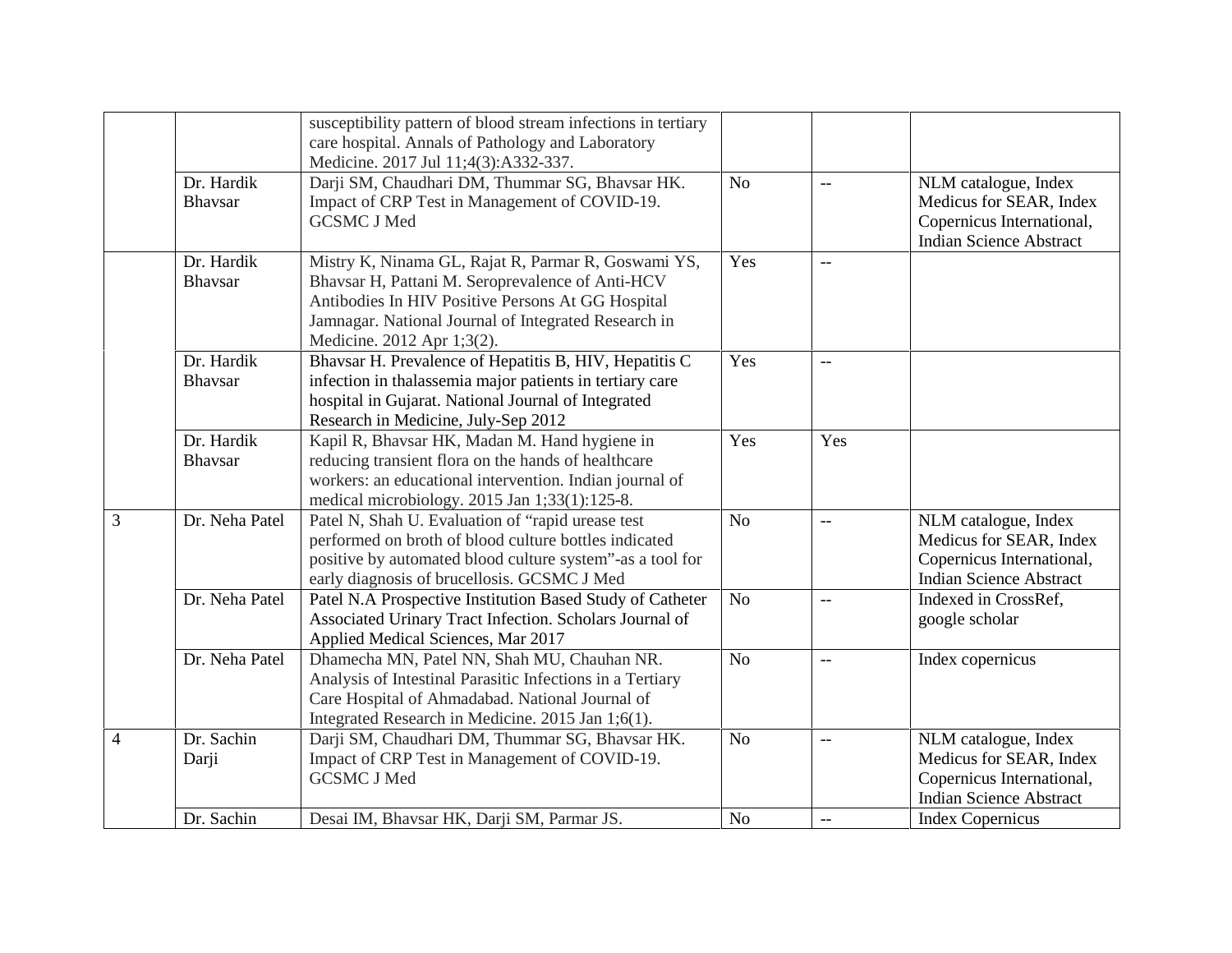|   | Darji                | Bacteriological analysis including antimicrobial<br>susceptibility pattern of blood stream infections in tertiary<br>care hospital. Annals of Pathology and Laboratory<br>Medicine. 2017 Jul 11;4(3): A332-337.                                                   |                |                |                                                                                                                |
|---|----------------------|-------------------------------------------------------------------------------------------------------------------------------------------------------------------------------------------------------------------------------------------------------------------|----------------|----------------|----------------------------------------------------------------------------------------------------------------|
|   | Dr. Sachin<br>Darji  | Darji S.Role of C-reactive protein (CRP) in early<br>diagnosis of neonatal sepsis.<br>International journal of clinical research, 2015                                                                                                                            | N <sub>o</sub> | <u></u>        | Indexed in Crossref,<br>Googlescholar                                                                          |
|   | Dr. Sachin<br>Darji  | Darji S, Desai I, Chadha A. Study of Antibiotic Sensitivity<br>Pattern of Different Bugs Isolated from Different<br>Specimens at Tertiary Care Centre. Indian Journal of<br>Applied Basic Medical Sciences. 2012;14(19):60-5.                                     | N <sub>o</sub> | $-$            | <b>Index Copernicus</b>                                                                                        |
|   | Dr. Sachin<br>Darji  | Darji S.Study of Intestinal parasitic infections in HIV<br>infected patients. GCSMC Journal of Medical Sciences<br>2014                                                                                                                                           | N <sub>o</sub> | $-$            | NLM catalogue, Index<br>Medicus for SEAR, Index<br>Copernicus International,<br><b>Indian Science Abstract</b> |
|   | Dr. Sachin<br>Darji  | Darji S. Oral care and culture & sensitivity study of<br>organisms isolated from respiratory tract secretion of<br>critically ill patient with ventilatory support. Gujarat<br>Medical Journal, Aug 2014                                                          | N <sub>o</sub> | $-$            | IndMed                                                                                                         |
| 5 | Dr. Afroz<br>Bloch   | Jeeyani HN, Prajapati BS, Bloch A. Enteric Fever in<br>Children-Clinical profile, sensitivity patterns and response<br>to antimicrobials. GCSMC J Med Sci. 2015;4(1):40-3.                                                                                        | No             | $-$            | NLM catalogue, Index<br>Medicus for SEAR, Index<br>Copernicus International,<br><b>Indian Science Abstract</b> |
|   | Dr. Afroz<br>Bloch   | Pethani J, Dholaria PR, Rathod R, Bloch A, Chauhan B,<br>Shah PD. Utility of UTI chrom agar media for the rapid<br>identification of uropathogens. NHL J of Med Sci.<br>2013;2(1):39-42.                                                                          | N <sub>o</sub> | $-$            | <b>Index Copernicus</b>                                                                                        |
| 6 | Dr. Falguni<br>Patel | Subramanian GP, Vegad MM, Vadsmiya MG, Murawala<br>S, Patel F. Seroprevalence of hepatitis C in renal failure<br>patients on maintenance hemodialysis-Study in a tertiary<br>care hospital-Western India. Int J Med Sci Public Health.<br>2016 Apr 1;5(4):678-80. | No             | $-$            | Index crossref                                                                                                 |
|   | Dr. Falguni<br>Patel | Murawala SM, Vegad MM, Soni ST, Gandhi PV, Modi<br>KP, Patel FV. Enterococcus human infection with special<br>reference to Vancomycin resistance: A matter of concern.<br>International Journal of Microbiology Research .2015                                    | N <sub>o</sub> | $\overline{a}$ | <b>Index Copernicus</b>                                                                                        |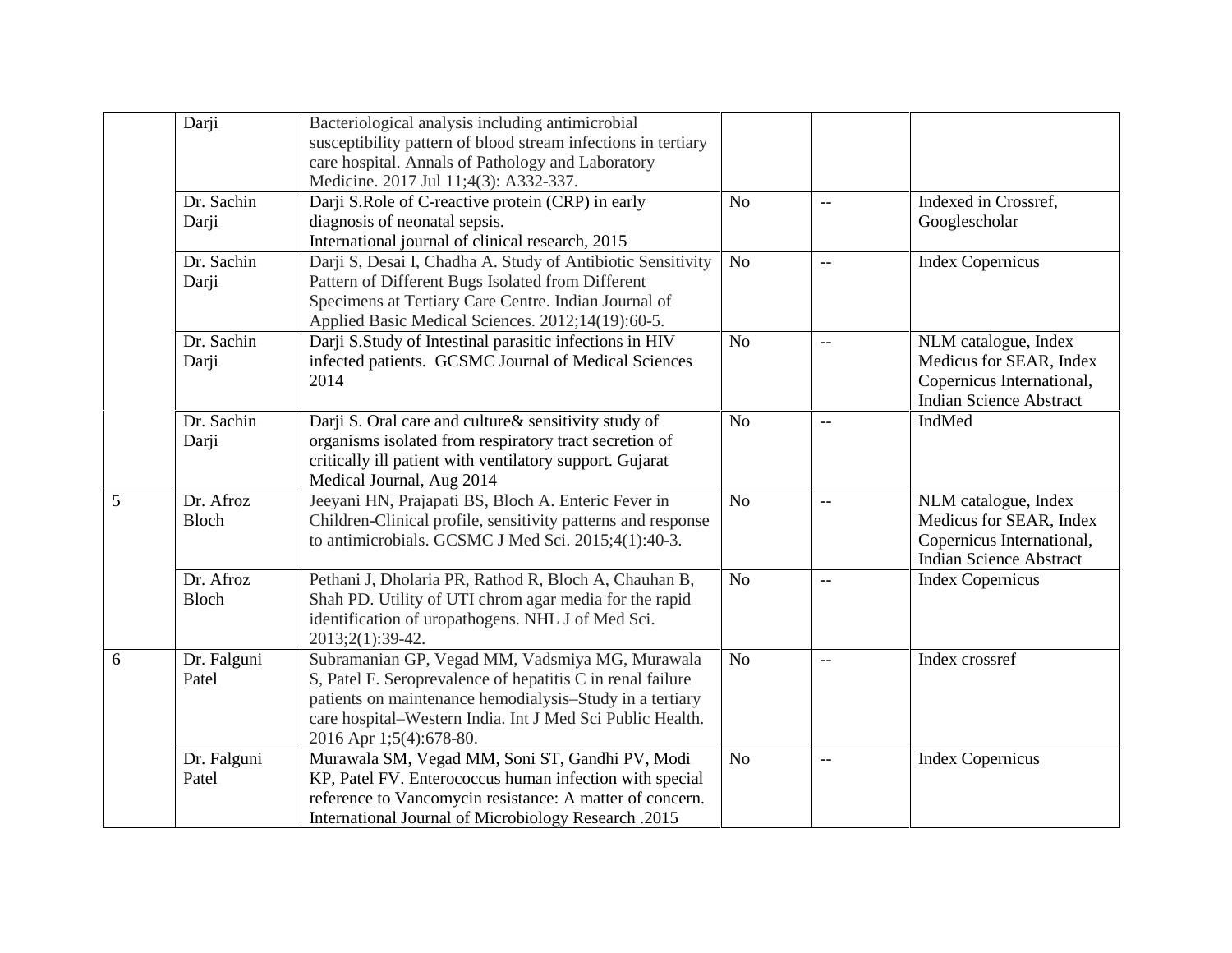|   | Dr. Falguni<br>Patel     | Murawala S, Vegad M, Patel F, Shah P, Patel V. A study<br>on prevalence and antimicrobial resistance pattern of<br>community acquired gram negative uropathogens at<br>tertiary care teaching hospital, Ahmedabad. Int J Res Med.<br>$2016; 5(2): 150-5.$                                        | N <sub>o</sub> |                          | <b>Index Copernicus</b>                                                                                        |
|---|--------------------------|--------------------------------------------------------------------------------------------------------------------------------------------------------------------------------------------------------------------------------------------------------------------------------------------------|----------------|--------------------------|----------------------------------------------------------------------------------------------------------------|
|   | Dr. Falguni<br>Patel     | Tanna K, Vegad MM, Soni ST, Patel F, Amin BK,<br>Kachhadiya K. Patients with swine flu on mechanical<br>ventilator and its outcome at Civil Hospital, Ahmedabad.<br>International Journal of Medical Science and Public<br>Health. 2015 Oct 1;4(10):1383-8.                                      | N <sub>o</sub> | $\overline{\phantom{a}}$ | <b>Index Copernicus</b>                                                                                        |
|   | Dr. Falguni<br>Patel     | Patel F, Vegad M, Shah P.K, Tanna K.Quality Control of<br>Antimicrobial Susceptibility Tests. GCSMC Journal of<br>Medical Sciences: 2016                                                                                                                                                         | N <sub>o</sub> | $-$                      | NLM catalogue, Index<br>Medicus for SEAR, Index<br>Copernicus International,<br><b>Indian Science Abstract</b> |
| 7 | Dr. Shruti Shah          | Dave VR, Shah VR, Sonaliya KN, Shah SD, Gohel AR. A<br>study on epidemiological profile of urinary tract infections<br>in perspective of diabetic status among patients attending<br>tertiary care hospital, Ahmedabad. Natl J Community<br>Med. 2018;9:594-8.                                   | N <sub>o</sub> | $\overline{\phantom{m}}$ | <b>Index Copernicus</b>                                                                                        |
|   | Dr. Shruti Shah          | Shah S. Prevalence of Hepatitis A in clinically suspected<br>cases of acute viral hepatitis in Jamnagar, Gujarat, India.<br>International Journal of Scientific Research, April 2013                                                                                                             | N <sub>o</sub> | $-$                      | Indexed with NLM<br>catalogue, indexed with<br>crossref                                                        |
|   | Dr. Shruti Shah          | Shah SJ, Mehta N, Shah S. Study of Sputum Bacteriology<br>of Patients with Acute Exacerbation of Chronic<br>Obstructive Pulmonary Disease. Journal of Krishna<br>Institute of Medical Sciences (JKIMSU). 2021 Apr<br>1;10(2).                                                                    | N <sub>o</sub> | Yes                      |                                                                                                                |
|   | Dr. Shruti Shah          | Mehta KD, GheDiya B, Sheth S, KhanDheDiya S,<br>ShinGala H, Sinha M. Study of correlation between<br>platelet count and serological markers of dengue infection<br>with importance of NS1 Antigen in Western Region of<br>India. National Journal of Laboratory Medicine. 2016<br>Apr;5(2):55-9. | N <sub>o</sub> | $\overline{a}$           | Index copernicus                                                                                               |
| 8 | Dr.Devanshi<br>Chaudhari | Darji SM, Chaudhari DM, Thummar SG, Bhavsar HK.<br>Impact of CRP Test in Management of COVID-19.<br><b>GCSMC J Med</b>                                                                                                                                                                           | N <sub>o</sub> | $-\, -$                  | NLM catalogue, Index<br>Medicus for SEAR, Index<br>Copernicus International,                                   |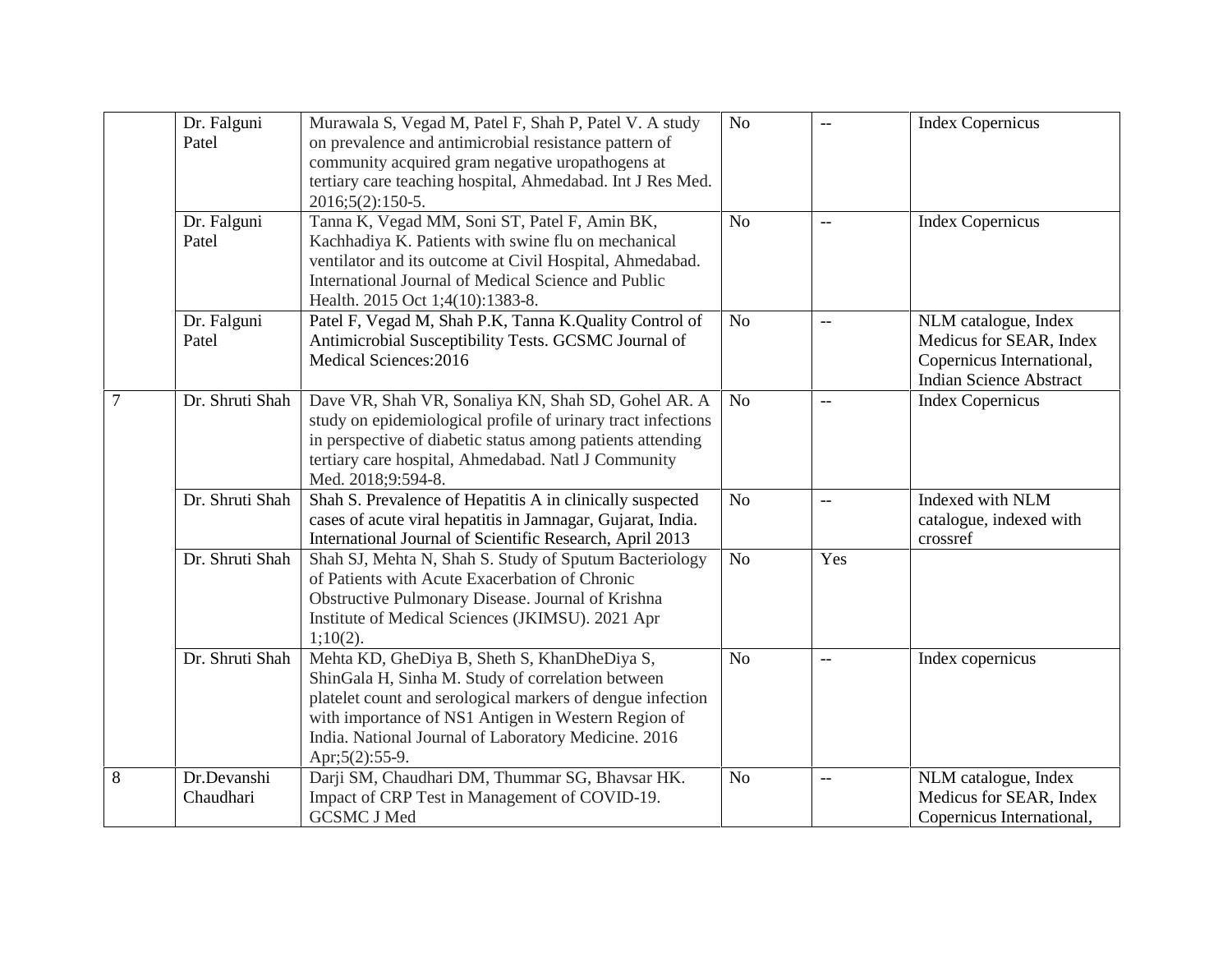|           |                                                 |    |       | Indian Science Abstract   |
|-----------|-------------------------------------------------|----|-------|---------------------------|
| Dr. Sagar | Darji SM, Chaudhari DM, Thummar SG, Bhavsar HK. | No | $- -$ | NLM catalogue, Index      |
| Thummar   | Impact of CRP Test in Management of COVID-19.   |    |       | Medicus for SEAR, Index   |
|           | <b>GCSMC J Med</b>                              |    |       | Copernicus International, |
|           |                                                 |    |       | Indian Science Abstract   |

## Department of Forensic Medicine

| Sr. No. | <b>Faculty Name</b>                       | Publication in Vancouver referencing style.                                                                                                                                                                | Pubmed<br>Indexed<br>Yes/No | Scopus                   | Other                                                                                                                                                                                                             |
|---------|-------------------------------------------|------------------------------------------------------------------------------------------------------------------------------------------------------------------------------------------------------------|-----------------------------|--------------------------|-------------------------------------------------------------------------------------------------------------------------------------------------------------------------------------------------------------------|
|         | Dr.<br>Mohammed<br>Ziyauddin G.<br>Saiyed | Shah SD, Saiyed MZG, Patel PR. A study of relation of<br>stature and percutaneous ulnar length. National Journal of<br>Integrated Research in Medicine. 2012; Vol.3(1):73-6.                               | NO                          | $-$                      | Open J-Gate, getCITED,<br>connotea, Open Directory<br>Project, EQUATOR<br>Network, Ulrich's Database<br>of ProQuest,<br>MedWormPublisher,<br>ConnectJournals, ISC<br>Database, New Jour,<br><b>PSOAR Database</b> |
|         |                                           | Parmar PB, Saiyed MZG, Patel PR. Study of pattern of<br>Head injury in Driver of Two wheeler auto vehicle<br>accident. Indian J Forensic Med Toxicol. 2012; Vol.6<br>$(2):248-52.$                         | NO                          | $\overline{\phantom{a}}$ | Index Copernicus (Poland),<br>EBSCO database (USA),<br><b>EMBASE</b> (Excerpta<br>Medica Database),<br>Chemical Abstracts (CAS)<br>database (USA)                                                                 |
|         |                                           | Saiyed MZG, Algotar GN, Mehta TJ, Patel PR. A two<br>year study of pattern of fatal childhood burns in<br>V.S.General Hospital, Ahmedabad. MEDICOLEGAL<br>UPDATE. 2013; Vol.13(1):180-2.                   | NO                          | <b>YES</b>               | Index Copernicus (Poland),<br>EBSCO database (USA)                                                                                                                                                                |
|         |                                           | Saiyed MZG, Algotar GN, Kotaria KS, Patel PR. A rare<br>case of sudden death due to aortic dissecting aneurismal<br>rupture. Indian Journal Applied Basic Medical Sciences.<br>2012; Vol. 14 B(19): 506-7. | NO                          | $--$                     | Index Copernicus, Indian<br>Journals,<br>KnowledgeTreeOnline,<br>NLM.NIH.GOV.NLM,<br>Scribed, Ulrichsweb,                                                                                                         |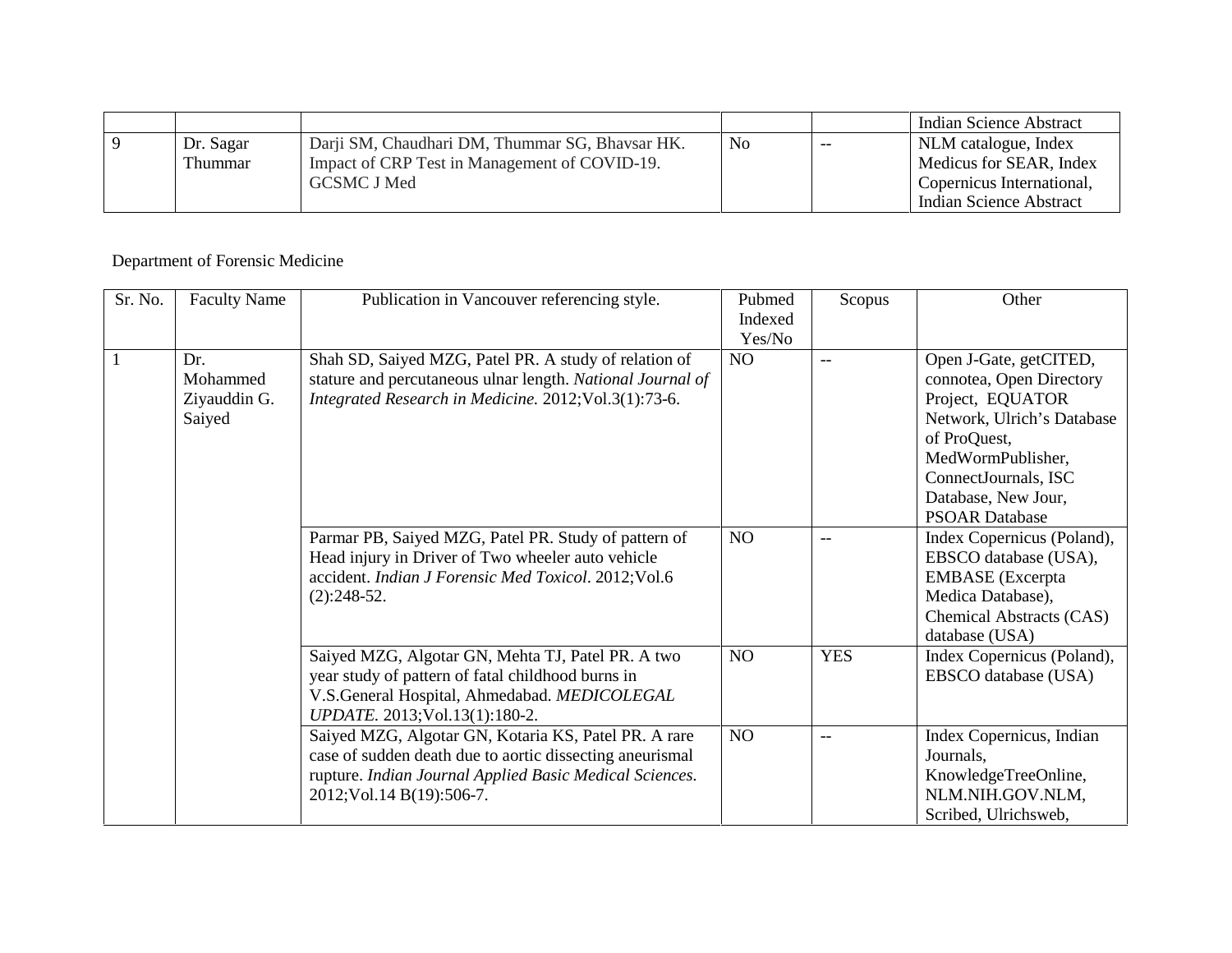|                                                                                                                                                                                                                                      |    |                | Medical Academy, Niscair,<br>ICMJE, Ourglocal,<br>Worldcatalogue                                                                                                                                                                                                           |
|--------------------------------------------------------------------------------------------------------------------------------------------------------------------------------------------------------------------------------------|----|----------------|----------------------------------------------------------------------------------------------------------------------------------------------------------------------------------------------------------------------------------------------------------------------------|
| Saiyed MZG, Modi KA. Retrospective study of<br>postmortem cases of 'Hanging – a method of suicide'.<br>NHL J Med Sci. 2013; Vol.2(2): 48-50.                                                                                         | NO | $\overline{a}$ | Index Copernicus, DOAJ,<br>Open J.Gate, Ulrich's,<br><b>Electronics Journals</b><br>Library, Genamics Journal<br>Seek, ResearchBib,<br>GetCited New Jour,<br>ICMJE, BASE,<br>Infobaseindex, SHERPA<br>RoMEO, Directory of<br>Research Journal Indexing,<br>Biores.org, GIF |
| Agarwal HS, Shah SS, Saiyed MZG, Jani CB. Application<br>of software tool for sex determination from calcification<br>pattern of rib cartilage in digital radiographs. <i>J Indian</i><br>Acad Forensic Med. 2015; Vol.37(3): 263-7. | NO | $-$            | Index Copernicus, IndMED<br>[India]                                                                                                                                                                                                                                        |
| Saiyed MZ, Prajapati S, Jani CB, Prajapati BS. Paediatric<br>poisoning panic and forensic toxicologist. <i>J Indian Acad</i><br>Forensic Med. 2015; Vol.37(4): 435-7.                                                                | NO | $-$            | Index Copernicus, IndMED<br>[India]                                                                                                                                                                                                                                        |
| Saiyed MZG, Shah SS, Jani CB. Software tool in digital<br>radiographs for appearance and fusion of ossification<br>centres at wrist joint. Int J Health Res Medico Leg Prac.<br>2016; Vol.2(1): 51-7.                                | NO | $\overline{a}$ | <b>Index Copernicus</b>                                                                                                                                                                                                                                                    |
| Saiyed MZG, Patel PR. Relation of stature and<br>percutaneous tibial length. Indian J Forensic Med Toxicol.<br>2016; Vol. 10 (2): 143-7.                                                                                             | NO | <b>YES</b>     | Index Copernicus (Poland)                                                                                                                                                                                                                                                  |
| Saiyed MZG, Shah SS, Jani CB. Carpals - the tiny<br>markers of age estimation by digital radiography. <i>J Indian</i><br>Acad Forensic Med. 2017; Vol.39(1):73-7.                                                                    | NO | <b>YES</b>     | IndMED, Indian Citation<br>Index                                                                                                                                                                                                                                           |
| Saiyed MZ, Jani CB, Haemopericardiumtraumatic or<br>spontaneous?. J Indian Acad Forensic Med.<br>2018; Vol.40(3): 369-372.                                                                                                           | NO | <b>YES</b>     | IndMED, Indian Citation<br>Index, Index Copernicus,                                                                                                                                                                                                                        |
| Saiyed MZG, Jani CB. Histology of seeds - Sprouting the<br>neurons for diagnosis of poisoning. Int J Health Res                                                                                                                      | NO | $-$            | Index Copernicus (Poland),<br>Infobase Index, Electronic                                                                                                                                                                                                                   |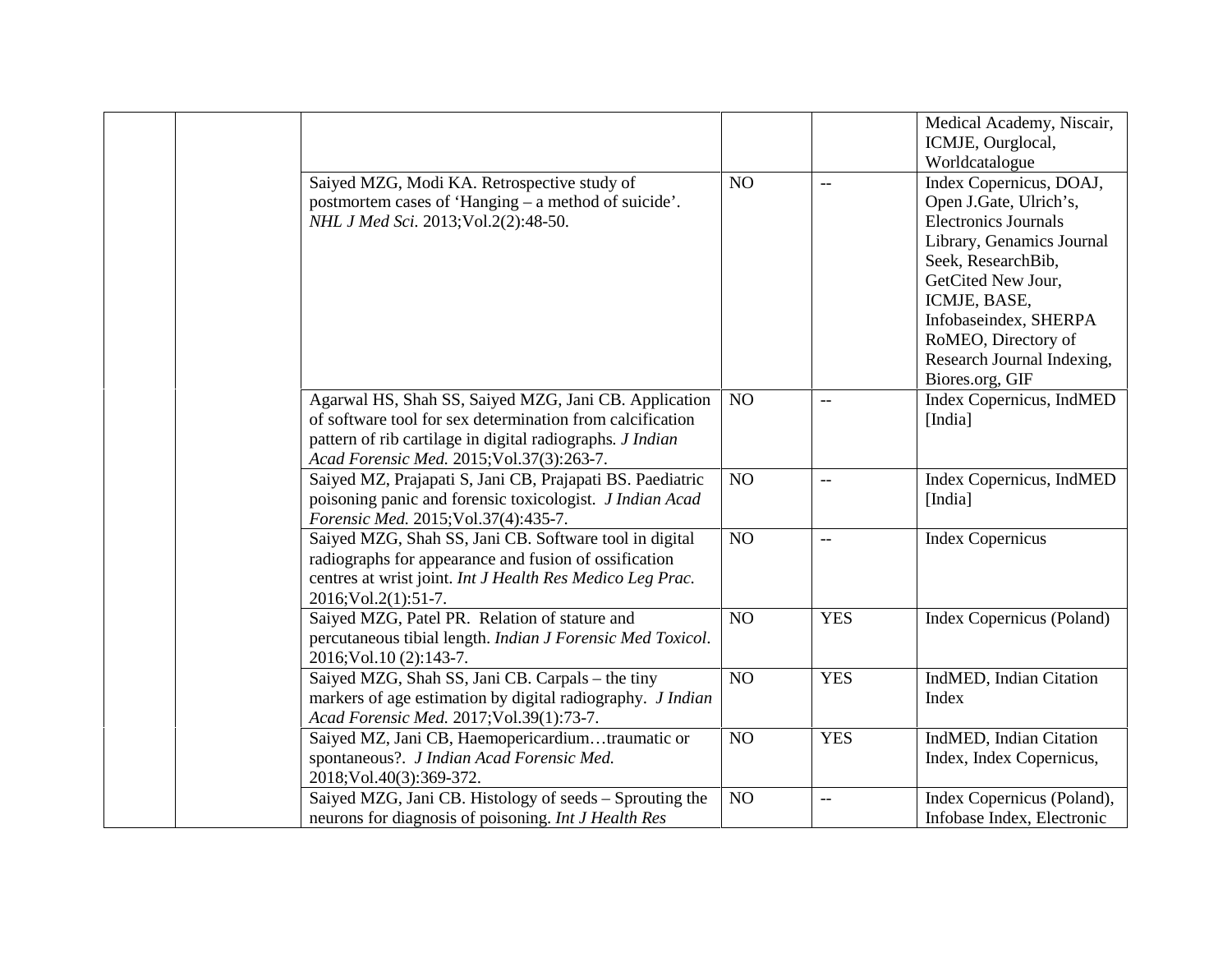|                |                           | Medico Leg Prac. 2020; Vol.6(1):28-33.                                                                                                                                                                                                                                        |    |                          | Journal Library,<br>Engineeringacademicskeys.<br>com, , IIJIF, Academic<br>Research Index<br>(Researchbib),<br>journalmetrics.com, Indian<br>Science, Researchers ID,<br>Directory of Science,<br>Yellow Browser, Google<br>Scholar, Scientific World<br>Index |
|----------------|---------------------------|-------------------------------------------------------------------------------------------------------------------------------------------------------------------------------------------------------------------------------------------------------------------------------|----|--------------------------|----------------------------------------------------------------------------------------------------------------------------------------------------------------------------------------------------------------------------------------------------------------|
|                |                           | Saiyed MZG, Jani RC, Jani CB. Brought dead cases at a<br>tertiary care hospital in Ahmedabad with reference to<br>dispensing with the need of medico legal post-mortem<br>examination: Provisions, Protocol & Procedure. J Indian<br>Acad Forensic Med. 2021; Vol.43(1):60-4. | NO | <b>YES</b>               | Index Copernicus,<br>IndMED, Index Medicus<br>for South East Asia Region,<br><b>Indian Citation Index</b>                                                                                                                                                      |
|                |                           | Lalhminghlua R, Saiyed MZG, Nayak MJ, Jani CB.<br>Estimation of stature from outstretched arm span and<br>measurement of component/s of upper limb in the natives<br>of Gujarat. Indian J Forensic Community Med.<br>2021; Vol.8(2): 84-90.                                   | NO | $\overline{\phantom{a}}$ | Index Copernicus, Google<br>Scholar, J-gate, Indian<br>Science Abstracts,<br>Academia.edu, ROAD,<br>National Science Library,<br>CrossRef, Mocrosoft<br>Academic                                                                                               |
|                |                           | Lalhminghlua R, Nayak MJ, Saiyed MZG, Jani CB.<br>Pulmonary thrombo-embolism: A momentous event in a<br>case of polytrauma. Indian J Forensic Community Med.<br>2021; Vol.8(3): 191-6.                                                                                        | NO | $-$                      | Index Copernicus, Google<br>Scholar, J-gate, Indian<br>Science Abstracts,<br>Academia.edu, ROAD,<br>National Science Library,<br>CrossRef, Mocrosoft<br>Academic                                                                                               |
| $\overline{2}$ | Dr. Gaurang G.<br>Kothari | Jadav J, Kothari G, Padamraj R, Khubachandani HT,<br>Menat, A and Shah K. Views of Medical Students on<br>Torture in Ahmedabad City. Int J Cur Res Rev.<br>2013; Vol.5(07): 61-4.                                                                                             | NO | $\overline{\phantom{m}}$ | Crossref, CAS Abstracts,<br>Publons, CiteFactor, Open<br>J-Gate, ROAD, Indian<br>Citation Index (ICI), Indian<br>Journals Index (IJINDEX),<br>Internet Archive, IP                                                                                             |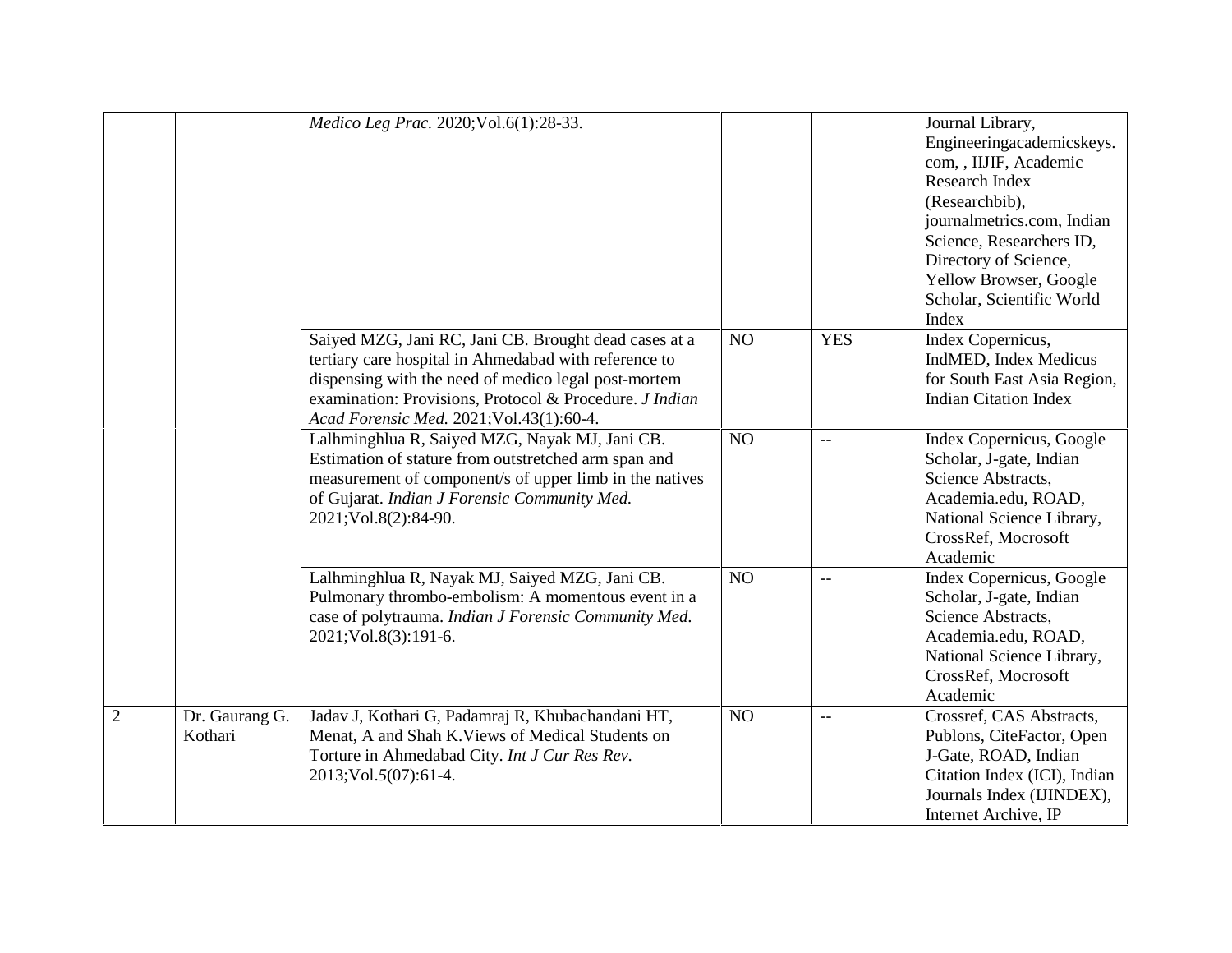|   |               | Khubchandani HT, Kothari G, Jadav J, Padamraj R, Shah<br>K, Vora DH. Profile of pedestrian Death in Road Traffic                                                                                                                                                                  | N <sub>O</sub> | $\overline{\phantom{m}}$ | Indexing, Google Scholar,<br>Scientific Indexing<br>Services, Index Copernicus,<br>ResearchBib, Science<br>Central,<br>RevistasMedicasPortuguesa<br>s, EBSCO, BOAI, SOROS,<br>NEWJOUR,<br>ResearchGATE, Ulrich's<br>Periodicals Directory,<br>DocStoc, PdfCast,<br>getCITED, SkyDrive,<br>Citebase, e-Print, WorldCat<br>(World's largest network of<br>library content and<br>services), Electronic<br>Journals Library by<br>University Library of<br>Regensburg, SciPeople.<br>Open J-Gate, getCITED,<br>connotea, Open Directory |
|---|---------------|-----------------------------------------------------------------------------------------------------------------------------------------------------------------------------------------------------------------------------------------------------------------------------------|----------------|--------------------------|--------------------------------------------------------------------------------------------------------------------------------------------------------------------------------------------------------------------------------------------------------------------------------------------------------------------------------------------------------------------------------------------------------------------------------------------------------------------------------------------------------------------------------------|
|   |               | Accident. National Journal of Integrated Research in<br>Medicine. 2013; Vol4(3): 103-5.                                                                                                                                                                                           |                |                          | Project, EQUATOR<br>Network, Ulrich's Database<br>of ProQuest,<br>MedWormPublisher,<br>ConnectJournals, ISC<br>Database, New Jour,<br><b>PSOAR Database.</b>                                                                                                                                                                                                                                                                                                                                                                         |
| 3 | Dr. Manjit J. | Nayak M, Dewangan T, Patani K, Tandon RN. Trend and                                                                                                                                                                                                                               | NO             | $-$                      | <b>EXCERPTA MEDICA</b>                                                                                                                                                                                                                                                                                                                                                                                                                                                                                                               |
|   | Nayak         | pattern in custodial death-a retrospective analysis. Int J<br>Med Toxicol Leg Med. 2017; Vol20(1and2):1-4.                                                                                                                                                                        |                |                          | <b>AND EMBASE</b>                                                                                                                                                                                                                                                                                                                                                                                                                                                                                                                    |
|   |               | Nayak M,, Khubchandani HT, Patani K, Dewangan T.<br>Assessment of awareness, knowledge, attitude and<br>practice regarding organ donation among medical teachers<br>and postgraduate, Assessment of awareness, knowledge,<br>attitude and practice regarding organ donation among | NO             | $\overline{\phantom{m}}$ | Index Copernicus (Poland),<br>Electronic Journal Library,<br>Engineeringacademicskeys.<br>com, Infobase Index,<br>Academic Research Index                                                                                                                                                                                                                                                                                                                                                                                            |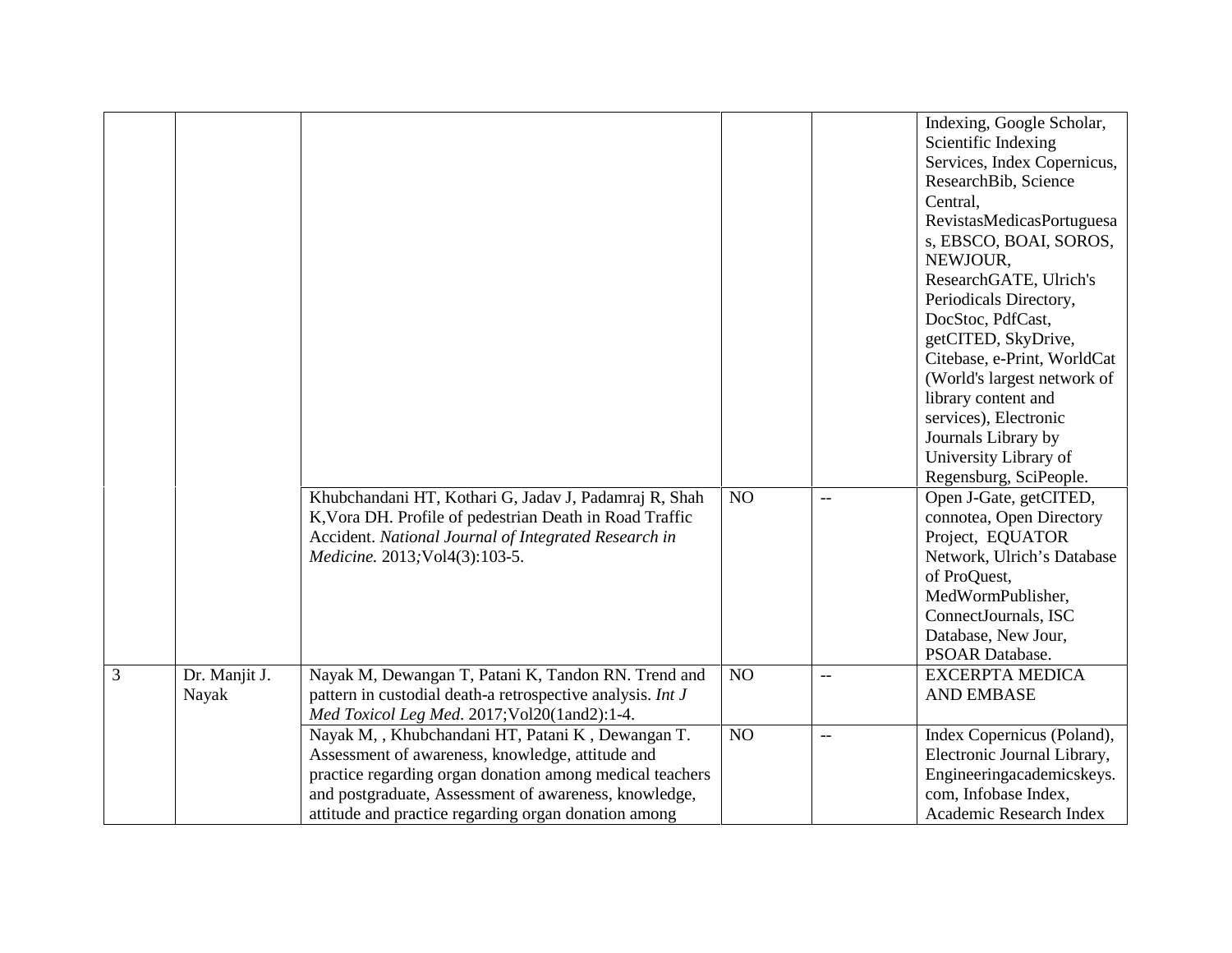| medical teachers and post-graduate. Int J Health Res<br>Medico Leg Pra. 2019, Vol.5(2): 56-60.                                                                                                                                        |                 |            | (Researchbib),<br>journalmetrics.com, Indian<br>Science, Researchers ID,<br>Directory of Science,<br>Yellow Browser, Google<br>Scholar, Scientific World<br>Index, IIJIF                                                                                                                                              |
|---------------------------------------------------------------------------------------------------------------------------------------------------------------------------------------------------------------------------------------|-----------------|------------|-----------------------------------------------------------------------------------------------------------------------------------------------------------------------------------------------------------------------------------------------------------------------------------------------------------------------|
| Nayak M, Rathva V, Khubchandani HT. Pattern of<br>poisoning in autopsy cases reported to civil<br>hospital Ahmedabad- a retrospective study. Int J Health<br>Res Medico Leg Prac. 2020; Vol.6(1):24-7.                                | NO              | $-$        | Index Copernicus (Poland),<br>Electronic Journal Library,<br>Engineeringacademicskeys.<br>com, Infobase Index,<br>Academic Research Index<br>(Researchbib),<br>journalmetrics.com, Indian<br>Science, Researchers ID,<br>Directory of Science,<br>Yellow Browser, Google<br>Scholar, Scientific World<br>Index, IIJIF |
| Nayak M, Merchant S, Shah K. Trends & Pattern in<br>Unnatural Female Death Cases Due to Burn: A One Year<br>Retrospective Study. Indian J Forensic Med Toxicol.<br>2020.Vol.20(1-2):1-4.                                              | NO <sub>1</sub> | <b>YES</b> | EMBASE, Index<br>Copernicus                                                                                                                                                                                                                                                                                           |
| Lalhminghlua R, Saiyed MZG, Nayak MJ, Jani CB.<br>Estimation of stature from outstretched arm span and<br>measurement of component/s of upper limb in the natives<br>of Gujarat.Ind J Forensic Community Med.<br>2021;Vol.8(2):84-90. | NO              | $-$        | Index Copernicus, Google<br>Scholar, J-gate, Indian<br>Science Abstracts,<br>Academia.edu, ROAD,<br>National Science Library,<br>CrossRef, Mocrosoft<br>Academic                                                                                                                                                      |
| Lalhminghlua R, Nayak MJ, Saiyed MZG, Jani CB.<br>Pulmonary thrombo-embolism: A momentous event in a<br>case of polytrauma. Ind J Forensic Community Med.<br>2021; Vol.8(3): 191-6.                                                   | NO              | $-\, -$    | Index Copernicus, Google<br>Scholar, J-gate, Indian<br>Science Abstracts,<br>Academia.edu, ROAD,<br>National Science Library,<br>CrossRef, Mocrosoft                                                                                                                                                                  |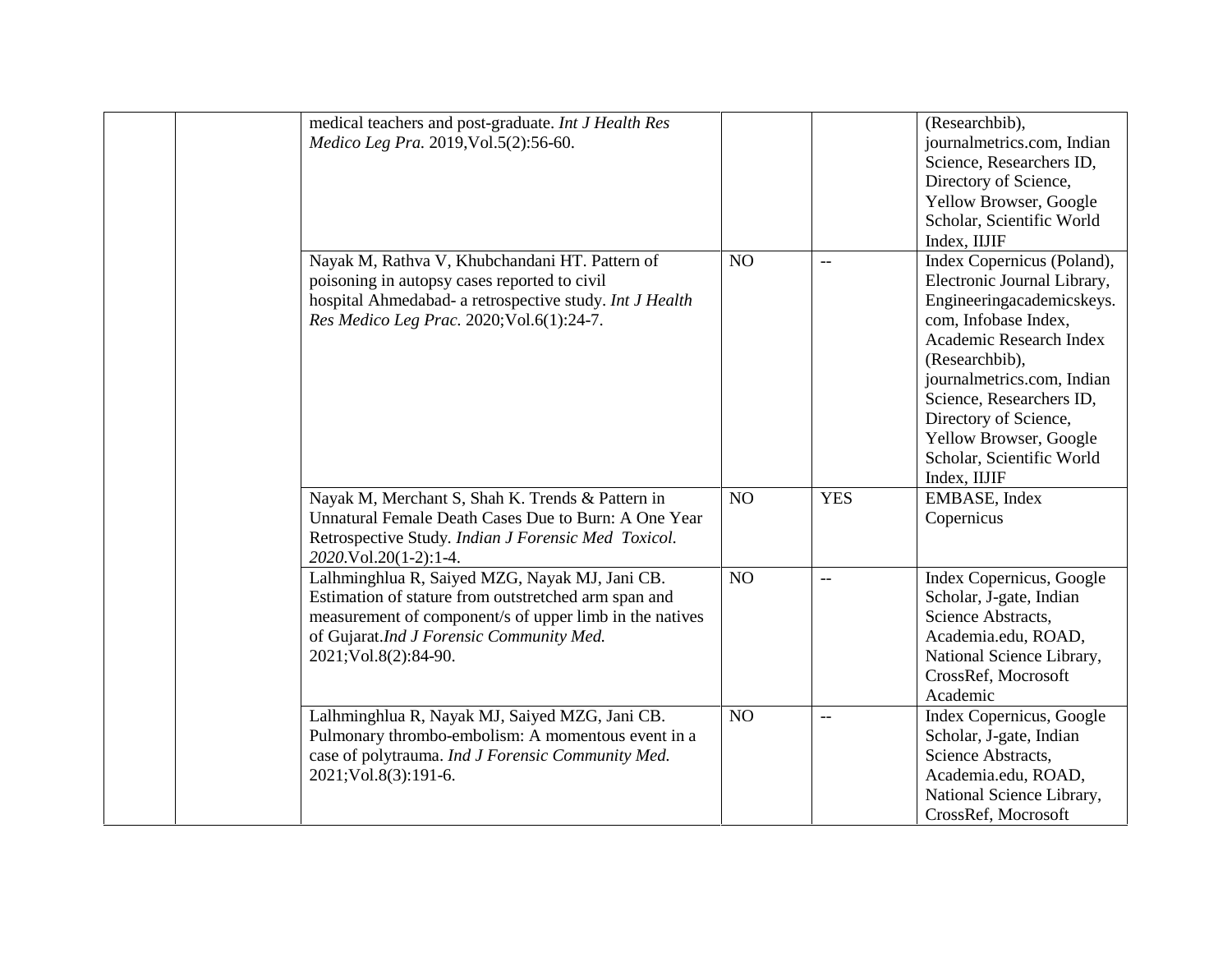|  |              |                                                         |                | Academic                     |
|--|--------------|---------------------------------------------------------|----------------|------------------------------|
|  | Dr. R.       | Lalhminghlua R, Saiyed MZG, Nayak M, Jani CB.           | N <sub>O</sub> | Index Copernicus, Google     |
|  | Lalhminghlua | Estimation of stature from outstretched arm span and    |                | Scholar, $J - gate$ , Indian |
|  |              | measurement of component/s of upper limb in the natives |                | Science Abstracts,           |
|  |              | of Gujarat. Indian J Forensic Community Med.            |                | Academia.edu, ROAD,          |
|  |              | 2021;8(2):84-90.                                        |                | National Science Library,    |
|  |              |                                                         |                | CrossRef, Microsoft          |
|  |              |                                                         |                | Academic.                    |
|  |              | Lalhminghlua R, Nayak M, Saiyed MZG, Jani CB.           | NO.            | Index Copernicus, Google     |
|  |              | Pulmonary thromboembolism: a momentous event in a       |                | Scholar, $J - gate$ , Indian |
|  |              | case of polytrauma. Indian J Forensic Community Med.    |                | Science Abstracts,           |
|  |              | $2021;8(3):191-6.$                                      |                | Academia.edu, ROAD,          |
|  |              |                                                         |                | National Science Library,    |
|  |              |                                                         |                | CrossRef, Microsoft          |
|  |              |                                                         |                | Academic.                    |

## Department of Community Medicine

| Sr. No | <b>Faculty Name</b>  | Publication in Vancouver referencing style                                                                                                                                                                                                                                                                                     | Pubmed         | Scopus | Other                                                       |
|--------|----------------------|--------------------------------------------------------------------------------------------------------------------------------------------------------------------------------------------------------------------------------------------------------------------------------------------------------------------------------|----------------|--------|-------------------------------------------------------------|
|        |                      |                                                                                                                                                                                                                                                                                                                                | Indexed        |        |                                                             |
|        |                      |                                                                                                                                                                                                                                                                                                                                | Yes/No         |        |                                                             |
| 1.     | Dr. Viral R.<br>Dave | Nooyi SC, Sonaliya KN, Dhingra B, Roy RN, Indumathy<br>P, Soni RK, Kumar N, Chudasama RK, Kumar CS, Singh<br>AK, Mohan VR, Kumar BSN; For ICMR Taskforce on<br>Childhood Injuries. Descriptive Epidemiology of<br>Unintentional Childhood Injuries in India: An ICMR<br>Taskforce Multisite Study. Indian Pediatrics. 2021;58: | <b>Yes</b>     | --     | Index Expanded, Medline,<br><b>Indian Science Abstracts</b> |
|        |                      | 517-524<br>Geriya DR, Shah VR, Dave VR, Sonaliya KN. A study on<br>assessment of unmet need and contraceptives practices<br>adopted among currently married females residing at<br>urban slums of Ahmedabad. International Journal of<br>Community Medicine and Public Health. 2021; 8(4):<br>1863-1867                        | N <sub>o</sub> | --     | Index Copernicus, NLM<br>Catalogue                          |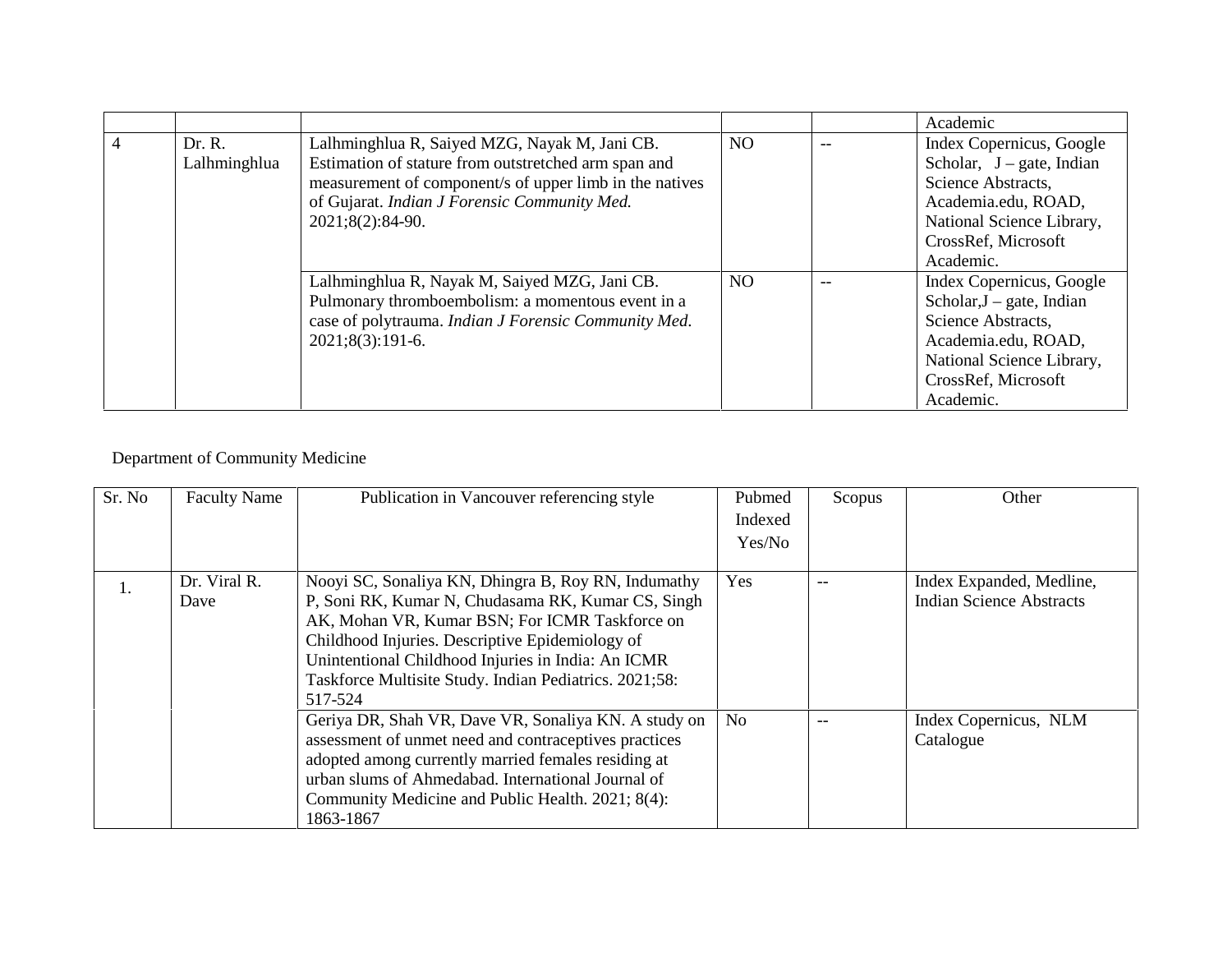| Shukla RP, Solanki AK, Dave VR, Sonaliya KN. A study<br>on Prevalence and Determinants of Depression amongst<br>Indian Population during Covid-19 Pandemic lockdown.<br>GCSMC Journal of Medical Sciences.2021;(9)(1): 15-21                                                             | N <sub>o</sub> |                          | Indian science abstract Index<br>medicus-SEAR, Index<br>Copernicus                                                                                         |
|------------------------------------------------------------------------------------------------------------------------------------------------------------------------------------------------------------------------------------------------------------------------------------------|----------------|--------------------------|------------------------------------------------------------------------------------------------------------------------------------------------------------|
| Dave VR, Shukla RP, Bhavsar S, Patel N, Sonaliya KN.<br>Assessment of the relation between obesity, serum lipids,<br>and dietary intake of vegetable oils. Indian J Community<br>Fam Med 2020;6:150-6                                                                                    | N <sub>o</sub> | $\overline{\phantom{a}}$ | <b>Index Medicus for South-East</b><br>Asia Region, Indian Science<br>Abstracts, Baidu Scholar,<br>CNKI, EBSCO Publishing's<br><b>Electronic Databases</b> |
| Dave VR, Khanpara HJ, Shukla RP, Sonaliya KN, Tolani<br>J, Patel R. Risk factors of occupation related back pain<br>and neck pain among patients attending tertiary care<br>hospital, Ahmedabad, India. J Prev Med Hyg.<br>2019;60(4):E419-E427                                          | Yes            | Yes                      |                                                                                                                                                            |
| Dave VR. Public Health Management: Principles and<br>practice. Indian J Community Med. 2019;44:179                                                                                                                                                                                       | Yes            | Yes                      | DOAJ, Emerging Sources<br>Citation Index, Indian Science<br>Abstracts, IndMed                                                                              |
| Bhavsar SV, Patel N, Dave V. Assessment of the<br>Morbidity Pattern of Persons Living At Old Age Homes<br>of Ahmedabad City. Natl J Community Med. 2018; 9<br>$(12): 840-845$                                                                                                            | N <sub>o</sub> | $\overline{\phantom{a}}$ | Index Copernicus, Index<br>Medicus for South-East Asia<br>Region                                                                                           |
| Dave VR, Shah VR, Sonaliya KN, Shah SD, Gohel AR. A<br>Study on Epidemiological Profile of Urinary Tract<br>Infections in Perspective of Diabetic Status among<br>Patients Attending Tertiary Care Hospital, Ahmedabad.<br>National Journal of Community Medicine. 2018;<br>9(8);594-598 | N <sub>o</sub> | $-$                      | Index Copernicus, Index<br>Medicus for South-East Asia<br>Region                                                                                           |
| Christian DS, Prajapati A C, Rana B M And Dave VR.<br>Evaluation of multiple choice questions using item<br>analysis tool: a study from a medical institute of<br>Ahmedabad, Gujarat. International Journal of Community<br>Medicine And Public Health.2017;4(6): 1876-81                | N <sub>o</sub> | $-$                      | Index Copernicus, NLM<br>Catalogue                                                                                                                         |
| Dave VR, Rana BM, Khanpara HJ, Sonaliya KN, Tolani,<br>JN. Assessment of the birth preparedness and                                                                                                                                                                                      | N <sub>o</sub> | Yes                      | <b>Index Copernicus</b><br><b>Cite Factor</b>                                                                                                              |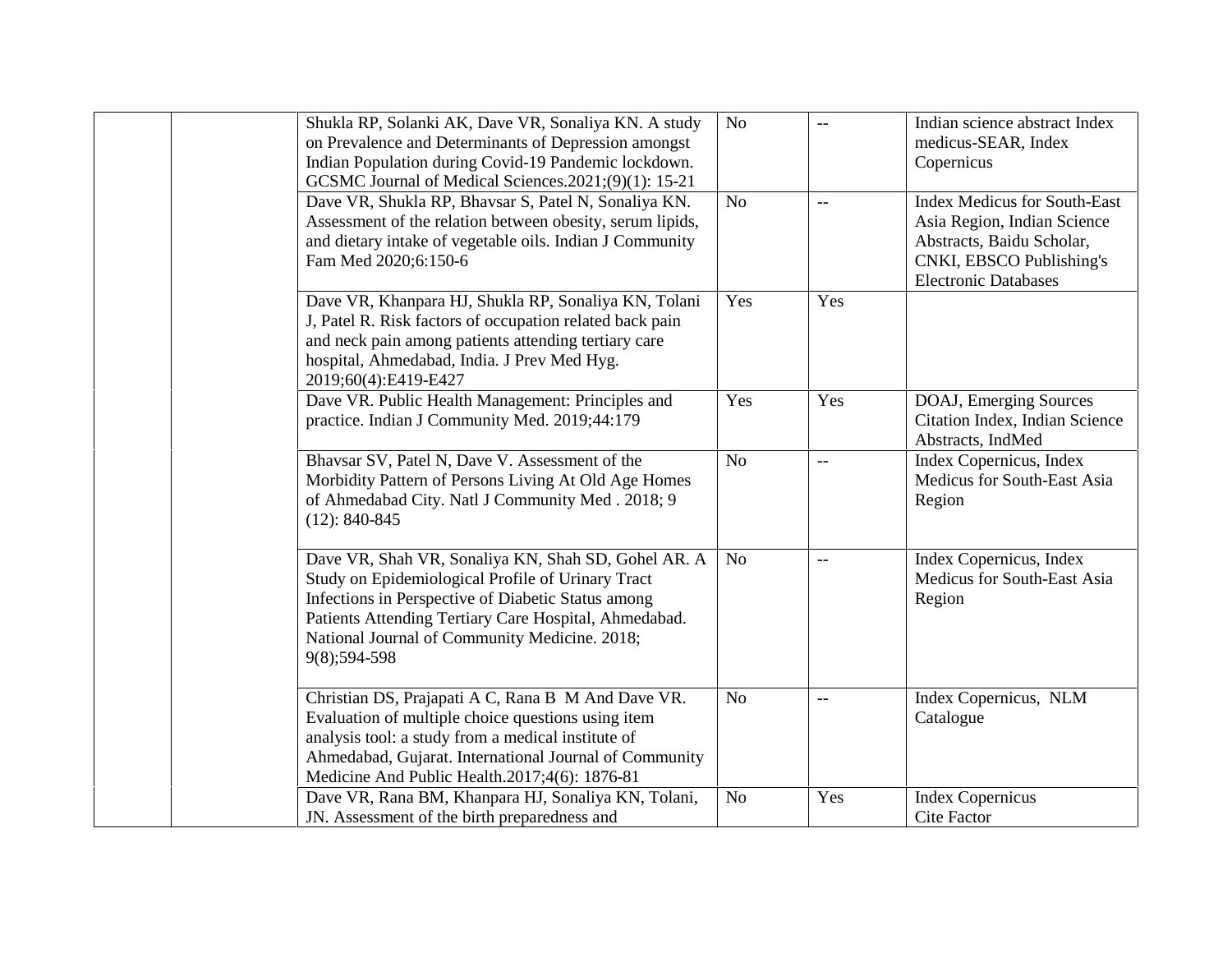|    |              | complication readiness among antenatal women at<br>Ahmedabad city, India. Annals of Tropical Medicine and                                                                                                                          |                |                |                                                                    |
|----|--------------|------------------------------------------------------------------------------------------------------------------------------------------------------------------------------------------------------------------------------------|----------------|----------------|--------------------------------------------------------------------|
|    |              | Public Health.2017;10: 1278-85.<br>Dave VR, Rana BM, Sonaliya KN, et al. Screening of<br>Gestational Diabetes and Hypertension Among Antenatal<br>Women in Rural West India. Cent Asian J Glob Health.<br>2014;3(1):140.           | Yes            | $-$            | <b>DOAJ</b>                                                        |
|    |              | Dave VR, Shah VR, Sonaliya KN, Solanki AK.<br>Assessment of Breastfeeding Practices: Findings from<br>Urban Slum Area at Ahmedabad City, India. GCSMC J<br>Med Sci. 2014;3(2):9-15.                                                | N <sub>o</sub> | $-$            | Indian science abstract Index<br>medicus-SEAR, Index<br>Copernicus |
|    |              | Dave VR, Makwana NR, Yadav BS, Yadav S. A Study on<br>High-risk Premarital Sexual Behavior of College Going<br>Male Students in Jamnagar City of Gujarat, India. Int J<br>High Risk Behav Addict. 2013 Dec; 2(3):112-6.            | Yes            | Yes            | <b>Index Copernicus</b>                                            |
|    |              | Shah VR, Dave VR, Sonaliya KN. Impact of anti-tobacco<br>warning labels on behaviour of tobacco users in one of the<br>cities of Gujarat, India. JPMH. 2013 Jun; 54(2):109-13.                                                     | Yes            | Yes            |                                                                    |
|    |              | Dave VR, Shah U. Innovative Diagnostic Tools for<br>Tuberculosis: Shifting Core Approach Globally. GCSMC<br>J Med Sci.2012.;1(2):5-9                                                                                               | N <sub>o</sub> | $\overline{a}$ | <b>Index Copernicus</b>                                            |
|    |              | Dave VR, Shah VR, Garsondiya J, Solanki A, Soanliya<br>KN. An outbreak investigation of viral Hepatitis E in<br>urban slum area of Ahmedabad city of Gujarat, India.<br>GCSMC J Med Sci.2012;1(1:)12-16                            | N <sub>o</sub> | --             | Indian science abstract Index<br>medicus-SEAR, Index<br>Copernicus |
|    |              | Gupta S, Dave VR, Sochaliya K, Yadav S.A Study on<br>socio-demographic and obstetric profile of MTP seekers at<br>Guru Govind Singh Hospital, Jamnagar. Healthline J.<br>2012;2(1): 50-54.                                         | N <sub>o</sub> |                | <b>DOAJ</b><br><b>Index Copernicus</b><br><b>Index Medicus</b>     |
|    |              | Chaudhary A, Parikh H, Dave VR. Current Scenario:<br>Knowledge of Basic Life Support In Medical<br>College.NJMR.2011;1(2):80-82                                                                                                    | N <sub>o</sub> | $ -$           | <b>Index Copernicus</b>                                            |
| 2. | Dr Umesh Oza | Jain K, Shah V, Oza UN, Sonaliya K N. A study on time<br>gap analysis between early infant diagnosis (EID) and<br>initiation of antiretroviral treatment (ART) among HIV-<br>exposed infants from Ahmedabad, Gujarat, India. Int J | N <sub>o</sub> | $-$            | Index Copernicus, Index<br>Medicus for SEAR, Scope<br><b>MEd</b>   |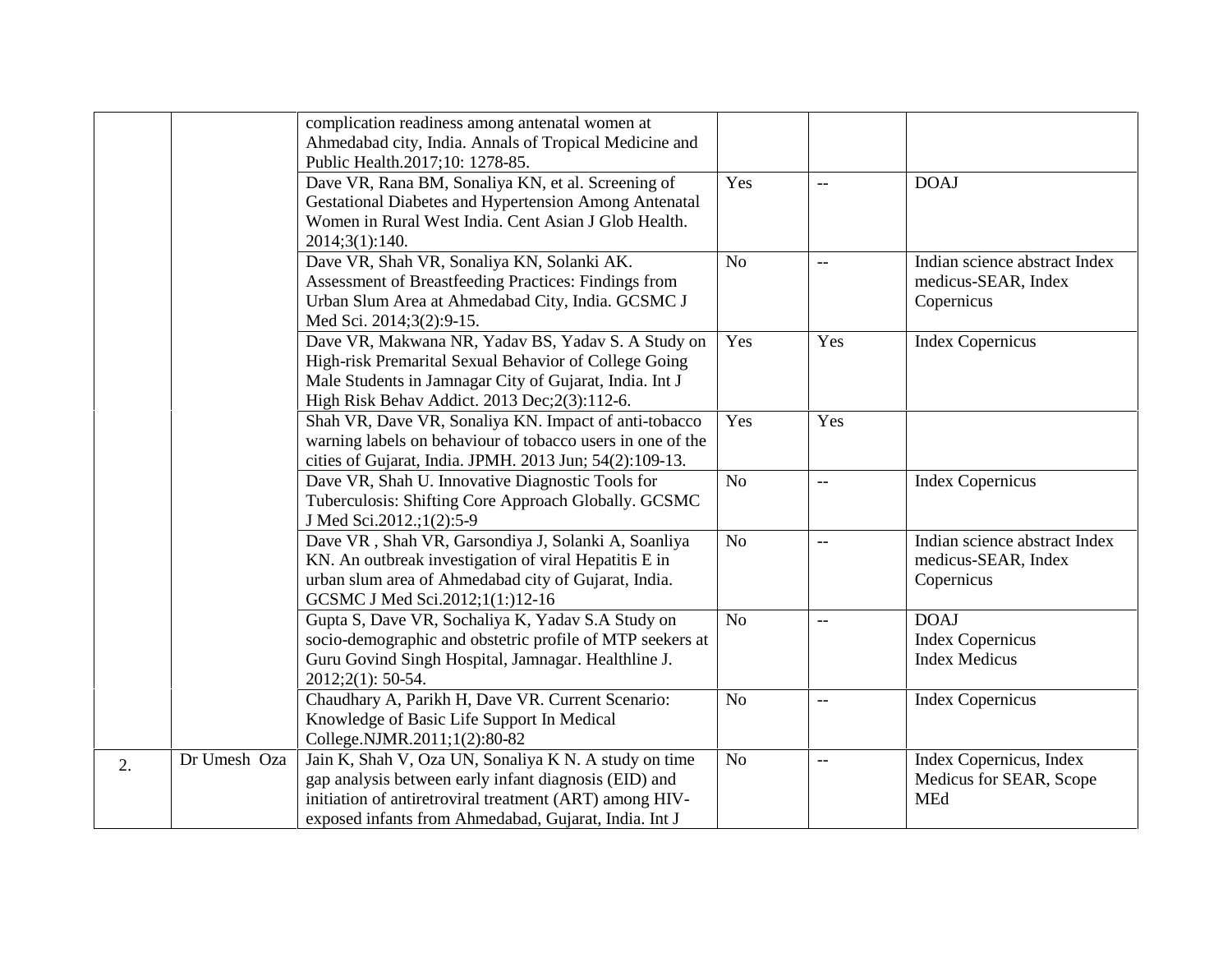|    |                            | Med Sci Public Health. 2016; 5(2): 233-236.                                                                                                                                                                                                                                                                                                                 |                |                          |                                                     |
|----|----------------------------|-------------------------------------------------------------------------------------------------------------------------------------------------------------------------------------------------------------------------------------------------------------------------------------------------------------------------------------------------------------|----------------|--------------------------|-----------------------------------------------------|
| 3. | Dr. Donald S.<br>Christian | Christian DS, Shukla RP, Sutariya HJ, Patel YR.<br>Household preparedness for public health emergencies<br>among urban communities of Ahmedabad, Gujarat, India -<br>A community based cross-sectional study. Journal of<br>Evidence Based Medicine and Healthcare. August 2021;<br>8(33): 3066-3072                                                        | N <sub>o</sub> | $-$                      | Index Copernicus, J-Gate,<br>WHO Hinari             |
|    |                            | Prajapati AC, Patel MM, Khanpara HJ, Shukla RP,<br>Christian DS, Solanki AK, Geriya DR. A Hospital based<br>cross sectional study to find out factors associated with<br>disease severity and length of hospital stay in COVID-19<br>patients in Tertiary Care Hospital of Ahmedabad city.<br>Indian J Community Health. April-June 2021;33(2):256-<br>259. | N <sub>o</sub> | Yes                      | Web of Science, Indian<br>Science Abstracts, IndMed |
|    |                            | Pandya CN, Christian DS, Patel MM. A Cross-Sectional<br>Study on Smart-Phone Addiction among Late Adolescents<br>and Young Adults (Aged 15 to 24 Years) of Ahmedabad<br>City, Gujarat, India. Journal of Evidence Based Medicine<br>and Healthcare. March-2021; 8(9):491-496                                                                                | N <sub>o</sub> | $-$                      | Index Copernicus, DOAJ, J-<br>Gate, WHO Hinari      |
|    |                            | Shah RS, Christian DS. Association of socio-<br>demographic, dietary and lifestyle factors with<br>Premenstrual Syndrome (PMS) among undergraduate<br>medical students of a tertiary care institute in Ahmedabad,<br>Gujarat. J Family Med Prim Care. 2020 Nov<br>30;9(11):5719-5724.                                                                       | Yes            | $\overline{\phantom{a}}$ | DOAJ, Indian Science<br>Abstracts                   |
|    |                            | Christian DS, Patel M, Solanki AK. An Epidemiological<br>study of health behavioral and protective factors among<br>school going adolescents (aged 13-17 years) of<br>Ahmedabad, Gujarat using the Global School-based<br>Student Health Survey (GSHS) questionnaire. Indian J<br>Community Health .2020;32(1):25-30                                        | N <sub>o</sub> | Yes                      | Web of Science, Indian<br>Science Abstracts, IndMed |
|    |                            | Christian DS, Rana B, Tolani J, Sonaliya KN. Prevalence<br>of Internet Addiction among College students of<br>Ahmedabad city. Healthline Journal. 2019; 10(2): 22-28.                                                                                                                                                                                       | N <sub>o</sub> | $\overline{\phantom{m}}$ | DOAJ, Index Copernicus,<br><b>Index Medicus</b>     |
|    |                            | Jain K, Christian DS, Chandwani H, Tolani JN.<br>Knowledge, Attitude and Practices of adult immunization                                                                                                                                                                                                                                                    | N <sub>o</sub> | $\overline{a}$           | Indian science abstract Index<br>medicus-SEAR       |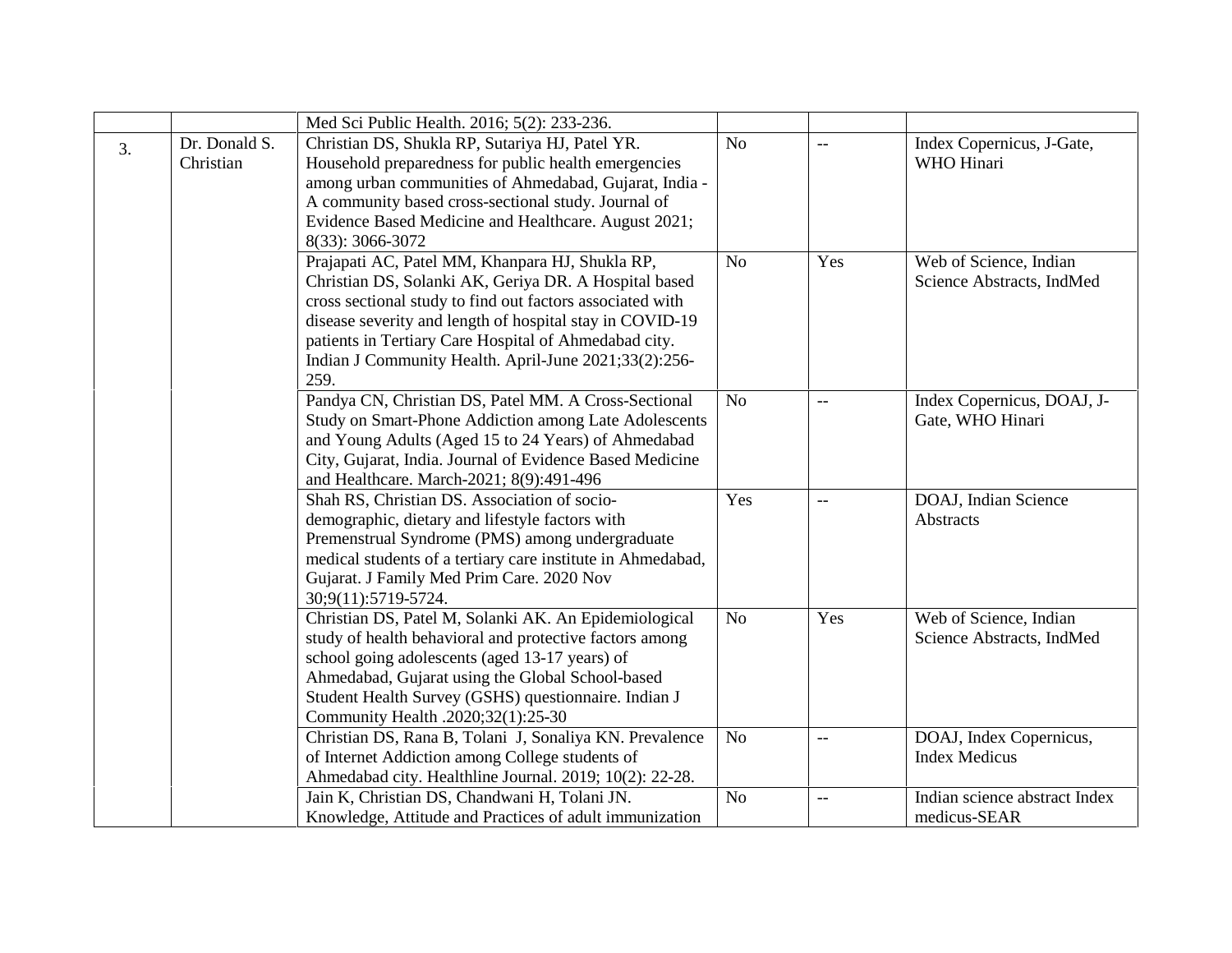| among resident doctors in Ahmedabad city, Gujarat.<br>GCSMC Journal of Medical Sciences. July-December<br>2018; 7(2): 84-89                                                                                                                                                        |                |     |                                                                                                                                                                            |
|------------------------------------------------------------------------------------------------------------------------------------------------------------------------------------------------------------------------------------------------------------------------------------|----------------|-----|----------------------------------------------------------------------------------------------------------------------------------------------------------------------------|
| Patel NS, Christian DS, Kamdar DJ, Patel KR. Treatment<br>adherence among asthma patients attending a hospital of<br>Ahmedabad. Indian J Community Health. 2018;30(2):127-<br>32.                                                                                                  | N <sub>o</sub> | Yes | Web of Science, Indian<br>Science Abstracts, IndMed                                                                                                                        |
| Easwar A, Gaudani A, Gandhi A, Patel M, Christian DS.A<br>study on Myths and Misconceptions of Diabetes Mellitus<br>among Diabetic patients attending Tertiary care institute<br>of Ahmedabad city, Gujarat. GCSMC Journal of Medical<br>Sciences. January-June -2018; 7(1): 22-27 | N <sub>o</sub> | $-$ | Indian science abstract Index<br>medicus-SEAR                                                                                                                              |
| Christian DS, Prajapati A C, Rana B M And Dave VR.<br>Evaluation of multiple choice questions using item<br>analysis tool: a study from a medical institute of<br>Ahmedabad, Gujarat. International Journal of Community<br>Medicine And Public Health.2017;4(6): 1876-81          | N <sub>o</sub> |     | Index Copernicus, NLM<br>Catalogue                                                                                                                                         |
| Shah VR, Christian DS, Prajapati AC, Patel MM, Sonaliya<br>KN. Quality of life among elderly population residing in<br>urban field practice area of a tertiary care institute of<br>Ahmedabad city, Gujarat. J Family Med Prim Care.<br>2017;6(1):101-105.                         | Yes            | $-$ | DOAJ, Indian Science<br>Abstracts, Index Copernicus                                                                                                                        |
| Christian, D, Mukherjee, S. Assessment of Nutritional<br>Status (with WHO reference standards) and Health status<br>among Rural Primary School Children of Anand district,<br>Gujarat. National Journal of Community Medicine.<br>2016;7(10): 838-841.                             | N <sub>o</sub> |     | Index Copernicus, Index<br>Medicus for South-East Asia<br>Region                                                                                                           |
| Christian D, Patel M. Medical audit: concepts,<br>applications and way ahead. J of Community Health<br>Management. 2015; 2(4): 154-159.                                                                                                                                            | N <sub>o</sub> | $-$ | Index Copernicus, Google<br>Scholar, Indian Science<br>Abstracts, National Science<br>Library, J- gate, ROAD,<br>CrossRef, Microsoft<br>Academic, Indian Citation<br>Index |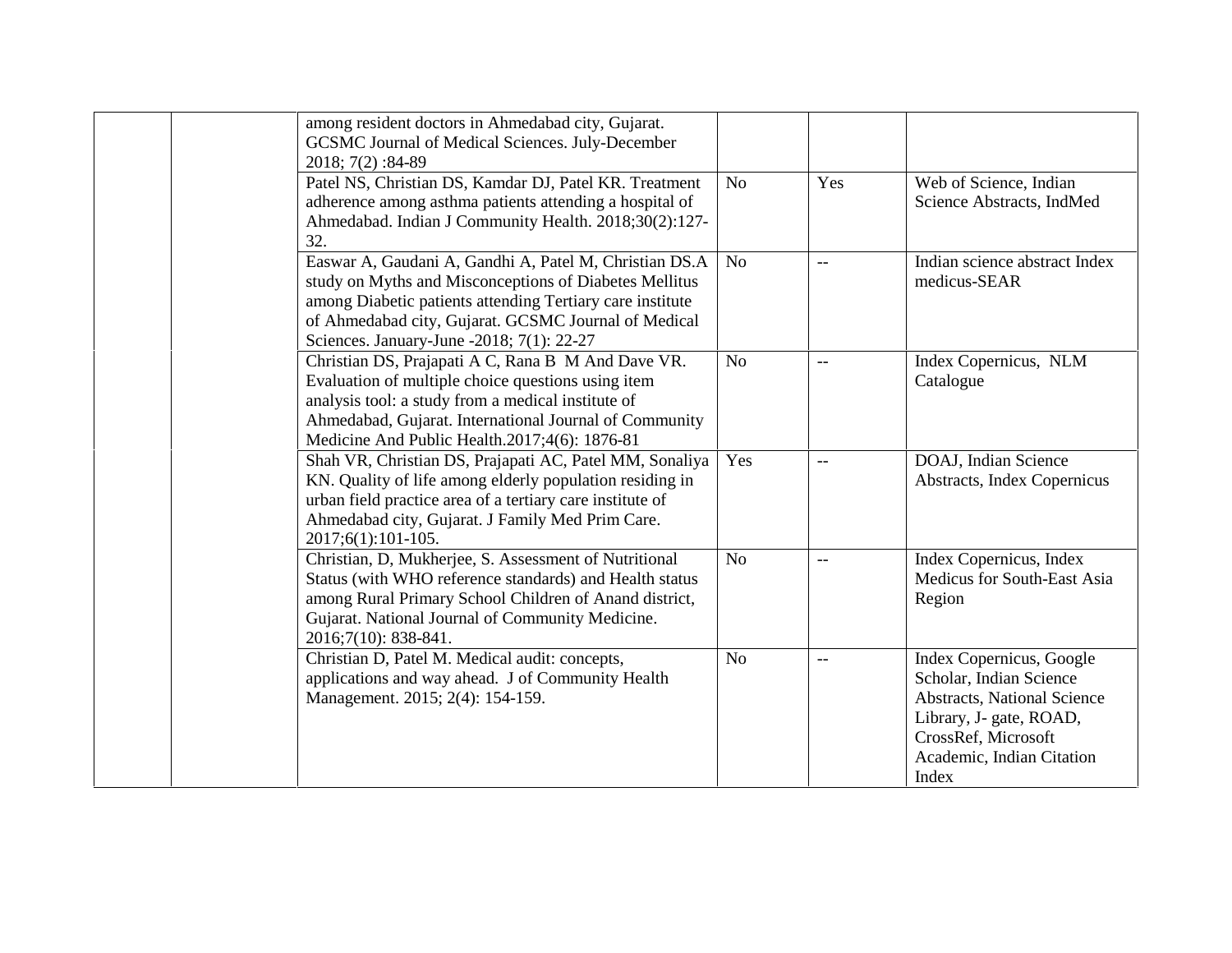|                           | Christian D, Prajapati A, Patel M, Sonaliya K N. Socio-<br>demographic profiles and circumstances of death among<br>un-registered deaths in rural areas of Gujarat. Indian J<br>Forensic Community Med 2015; 2(1):71-75.                                                          | N <sub>o</sub> | $-$                                           | Index Copernicus, Google<br>Scholar, Indian Science<br><b>Abstracts, National Science</b><br>Library, J- gate, ROAD,<br>CrossRef, Microsoft<br>Academic, Indian Citation<br>Index (ICI). |
|---------------------------|-----------------------------------------------------------------------------------------------------------------------------------------------------------------------------------------------------------------------------------------------------------------------------------|----------------|-----------------------------------------------|------------------------------------------------------------------------------------------------------------------------------------------------------------------------------------------|
|                           | Christian D, Sonaliya KN, Garsondiya J .Female feticide<br>in the view of fertile females-A study among suburban<br>pregnant women of Gujarat, India. International Journal<br>of Medical Science and Public Health .2014; 3(3): 300-<br>304.                                     | N <sub>o</sub> | $\mathord{\hspace{1pt}\text{--}\hspace{1pt}}$ | Index Copernicus, Index<br>Medicus for SEAR, Scope<br>MEd                                                                                                                                |
|                           | Christian D, Kathad M, Bhavsar B. Socio-demographic<br>characteristics of post-menopausal women of rural area of<br>Vadodara district, Gujarat. National Journal of<br>Community Medicine.2011;2(3): 419-422.                                                                     | No             | $\overline{\phantom{a}}$                      | Index Copernicus, Index<br>Medicus for South-East Asia<br>Region                                                                                                                         |
|                           | Christian D, Singh US, Mukherjee S, Sharma D. Socio-<br>demographic profiles of the delayed diagnosed patients in<br>RNTCP, Anand District. Healthline J. 2010;1(1):45-48                                                                                                         | N <sub>o</sub> | $\overline{\phantom{a}}$                      | <b>DOAJ</b><br><b>Index Copernicus</b><br><b>Index Medicus</b>                                                                                                                           |
| Dr. Kamlesh<br>4.<br>Jain | Jain K, Christian DS, Chandwani H, Tolani JN.<br>Knowledge, Attitude and Practices of adult immunization<br>among resident doctors in Ahmedabad city, Gujarat.<br>GCSMC Journal of Medical Sciences. July-December<br>2018; 7(2): 84-89                                           | N <sub>o</sub> | $\overline{a}$                                | Indian science abstract Index<br>medicus-SEAR                                                                                                                                            |
|                           | Jain K, Shah V, Oza UN, Sonaliya K N. A study on time<br>gap analysis between early infant diagnosis (EID) and<br>initiation of antiretroviral treatment (ART) among HIV-<br>exposed infants from Ahmedabad, Gujarat, India. Int J<br>Med Sci Public Health. 2016; 5(2): 233-236. | No             | $\mathbf{u}$                                  | Index Copernicus, Index<br>Medicus for SEAR, Scope<br><b>MEd</b>                                                                                                                         |
|                           | Jain K, Chandwani H, Bala DV, Trivedi K.Coverage of<br>birth registration in municipal corporation of Ahmedabad,<br>India. International Journal of Community Medicine and<br>Public Health.2016;3(4):982-87                                                                      | N <sub>o</sub> | $-$                                           | Index Copernicus, NLM<br>Catalogue                                                                                                                                                       |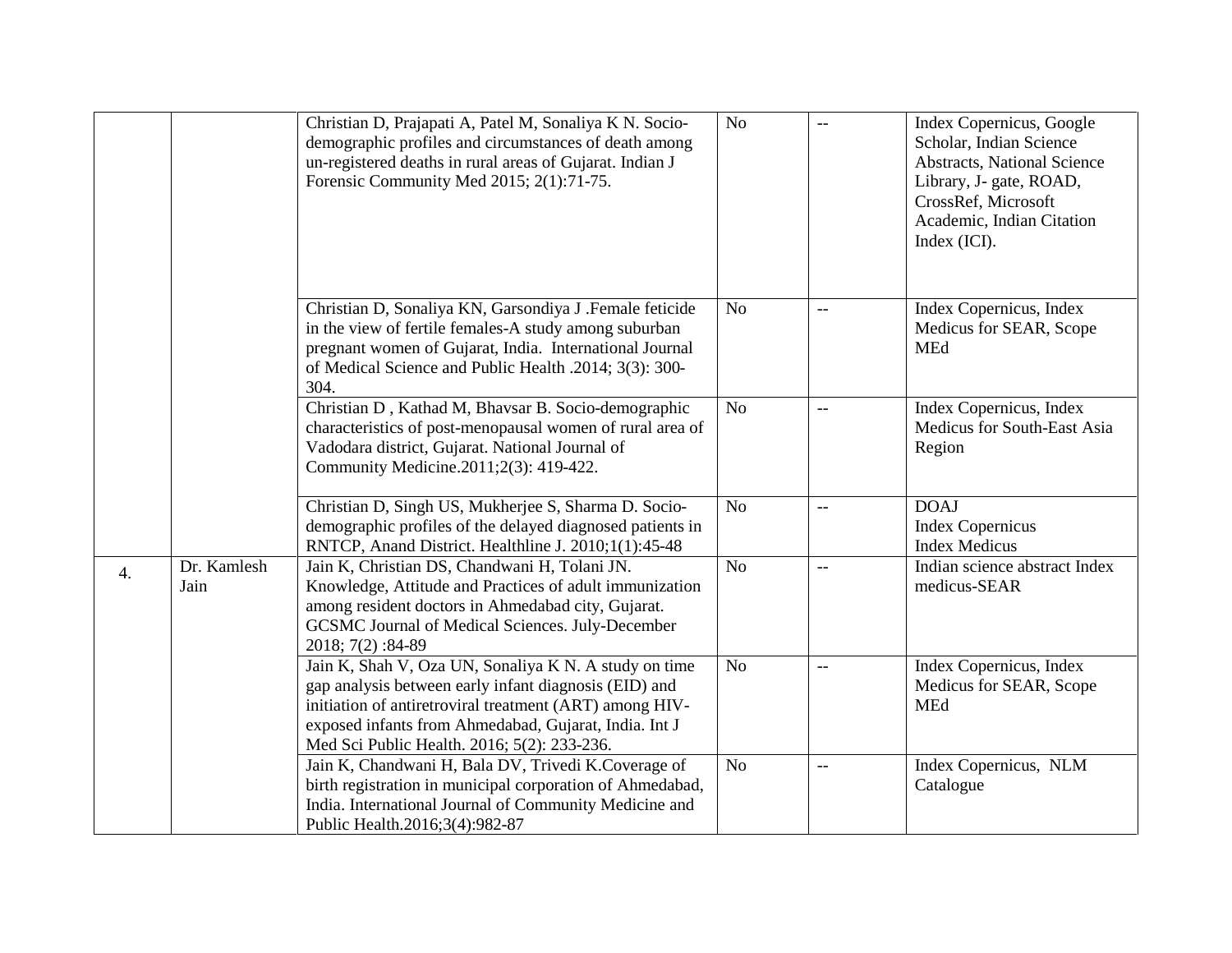|                           | Jain K, Bala DV, Trivedi K, Chandwani H. Situational<br>analysis of Medical Certification of Cause of Death<br>(MCCD) Scheme in Municipal Corporation of<br>Ahmedabad. Indian Journal of Forensic and Community<br>Medicine.2015;2(2):95-99                                                                                               | N <sub>o</sub> | $\overline{a}$           | Index copernicus                                                              |
|---------------------------|-------------------------------------------------------------------------------------------------------------------------------------------------------------------------------------------------------------------------------------------------------------------------------------------------------------------------------------------|----------------|--------------------------|-------------------------------------------------------------------------------|
|                           | Jain KK, Mahajan RK, Shevkani M, Kumar P. Early<br>Infant Diagnosis: A New Tool of HIV Diagnosis in<br>Children. Indian J Community Med. 2011 Apr;36(2):139-<br>42.                                                                                                                                                                       | Yes            | Yes                      | DOAJ, Emerging Sources<br>Citation Index, Indian Science<br>Abstracts, IndMed |
| Dr. Venu R.<br>5.<br>Shah | Geriya DR, Shah VR, Dave VR, Sonaliya KN. A study on<br>assessment of unmet need and contraceptives practices<br>adopted among currently married females residing at<br>urban slums of Ahmedabad. International Journal of<br>Community Medicine and Public Health. 2021; 8(4):<br>1863-1867                                              | N <sub>o</sub> | $\overline{\phantom{a}}$ | Index Copernicus, NLM<br>Catalogue                                            |
|                           | Tolani J, Shah VT, Shah ND, Desai PB. Discriminant<br>Function Analysis of Sleep Quality and its Determinants<br>among General Adult Population of Ahmedabad City,<br>Gujarat. Indian Journal of Community Medicine. Jul-Sep<br>2021; ;46(3):425-429                                                                                      | Yes            | Yes                      | DOAJ, Emerging Sources<br>Citation Index, Indian Science<br>Abstracts, IndMed |
|                           | Nooyi SC, Sonaliya KN, Dhingra B, Roy RN, Indumathy<br>P, Soni RK, Kumar N, Chudasama RK, Kumar CS, Singh<br>AK, Mohan VR, Kumar BSN; For ICMR Taskforce on<br>Childhood Injuries. Descriptive Epidemiology of<br>Unintentional Childhood Injuries in India: An ICMR<br>Taskforce Multisite Study. Indian Pediatrics. 2021;58:<br>517-524 | Yes            | $-$                      | Index Expanded, Medline,<br><b>Indian Science Abstracts</b>                   |
|                           | Dave VR, Shah VR, Sonaliya KN, Shah SD, Gohel AR. A<br>Study on Epidemiological Profile of Urinary Tract<br>Infections in Perspective of Diabetic Status among<br>Patients Attending Tertiary Care Hospital, Ahmedabad.<br>National Journal of Community Medicine. 2018;<br>9(8);594-598                                                  | No             | $-$                      | Index Copernicus, Index<br>Medicus for SEAR                                   |
|                           | Patel M, Shah V, Kamani H, Sonaliya K. Current scenario<br>of menopause-related symptoms using menopause rating<br>scale among middle-aged women of Western India: A                                                                                                                                                                      | No             | $\overline{\phantom{m}}$ | Index Copernicus, Index<br>Medicus for SEAR, Scope<br><b>MEd</b>              |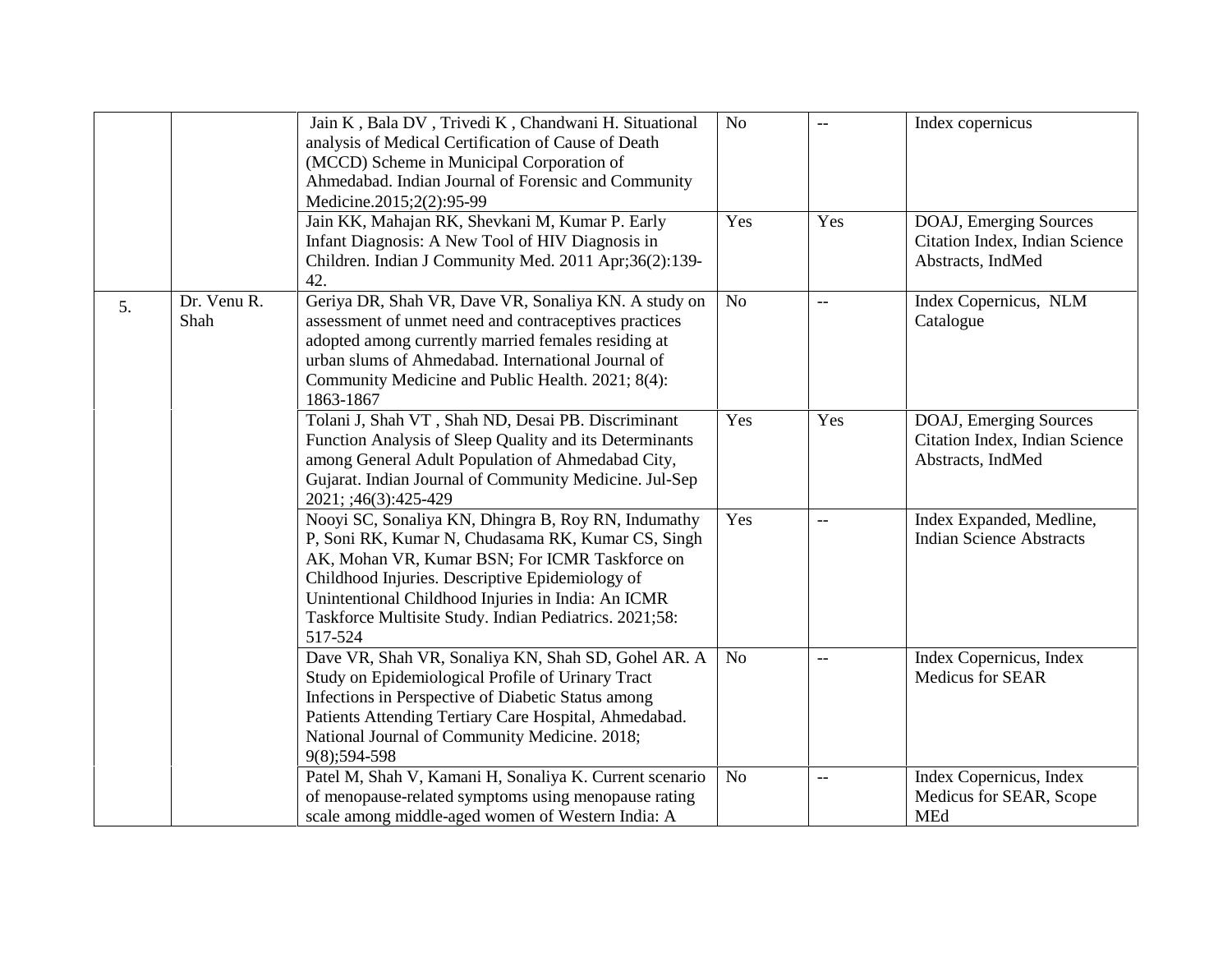| cross-sectional study. International Journal of Medical<br>Science and Public Health . 2018; 7(1): 48-52.                                                                                                                                                                         |                |                          |                                                                          |
|-----------------------------------------------------------------------------------------------------------------------------------------------------------------------------------------------------------------------------------------------------------------------------------|----------------|--------------------------|--------------------------------------------------------------------------|
| Shah VR, Christian DS, Prajapati AC, Patel MM, Sonaliya<br>KN. Quality of life among elderly population residing in<br>urban field practice area of a tertiary care institute of<br>Ahmedabad city, Gujarat. J Family Med Prim Care. 2017;<br>$6(1):101-105.$                     | Yes            | $\perp$ $\perp$          | DOAJ, Indian Science<br>Abstracts, Index Copernicus                      |
| Jain K, Shah V, Oza UN, Sonaliya K N. A study on time<br>gap analysis between early infant diagnosis (EID) and<br>initiation of antiretroviral treatment (ART) among HIV-<br>exposed infants from Ahmedabad, Gujarat, India. Int J<br>Med Sci Public Health. 2016; 5(2): 233-236. | N <sub>o</sub> | --                       | Index Copernicus, Index<br>Medicus for SEAR, Scope<br><b>MEd</b>         |
| Rana B, Prajapati A, Sonaliya K. N., Shah V, Patel M,<br>Solanki A. An Assessment of Menstrual Hygiene<br>Practices amongst Adolescent Females at Kheda District<br>of Gujarat State, India. Healthline Journal 2015; 6(1):23-<br>29                                              | N <sub>o</sub> | $\overline{\phantom{m}}$ | DOAJ, Index Copernicus, and<br><b>Index Medicus-SEAR</b>                 |
| Dave VR, Shah VR, Sonaliya KN, Solanki AK.<br>Assessment of Breastfeeding Practices: Findings from<br>Urban Slum Area at Ahmedabad City, India. GCSMC J<br>Med Sci. 2014;3(2):9-15.                                                                                               | <b>No</b>      | $\overline{\phantom{m}}$ | Indian science abstract Index<br>medicus-SEAR<br><b>Index Copernicus</b> |
| Shah T, Patel M, Shah V. Health care seeking behaviour<br>of urban and rural community in Ahmedabad district. Int J<br>Med Sci Public Health. 2013; 2(4): 908-911                                                                                                                 | N <sub>o</sub> | $\overline{\phantom{m}}$ | Index copernicus                                                         |
| Shah VR, Dave VR, Sonaliya KN. Impact of anti-tobacco<br>warning labels on behaviour of tobacco users in one of the<br>cities of Gujarat, India. JPMH. 2013 Jun;54(2):109-13.                                                                                                     | Yes            | Yes                      |                                                                          |
| Dave VR, Shah VR, Garsondiya J, Solanki A, Soanliya<br>KN. An outbreak investigation of viral Hepatitis E in urban<br>slum area of Ahmedabad city of Gujarat, India. GCSMC J<br>Med Sci. 2012.;1(1:)12-16                                                                         | No             | $\overline{\phantom{m}}$ | Indian science abstract Index<br>medicus-SEAR<br><b>Index Copernicus</b> |
| Shah V, Vyas S, Singh A, Shrivastava M. Awareness and<br>knowledge of cervical cancer and its prevention among<br>the nursing staff of a tertiary health institute in<br>Ahmedabad, Gujarat, India. Ecancermedicalscience.<br>2012;6:270.                                         | Yes            | Yes                      | Web of Science, Emerging<br><b>Source Citation Index</b>                 |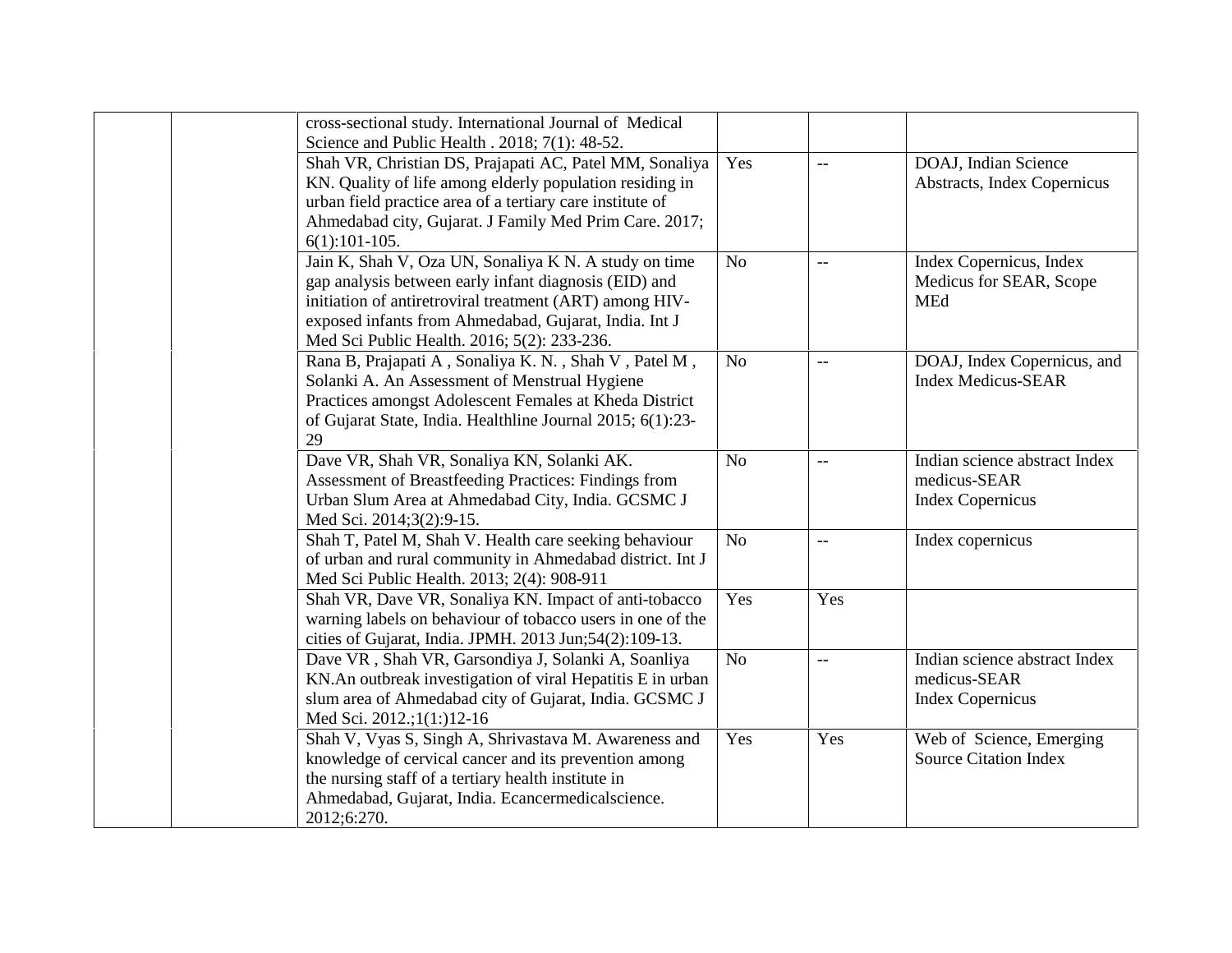|    |           | Shah V, Bala DV. Evaluation of Medical Certification of<br>Cause of Death in one of the teaching hospitals of | N <sub>o</sub> | $-$                      | <b>Index Copernicus</b>       |
|----|-----------|---------------------------------------------------------------------------------------------------------------|----------------|--------------------------|-------------------------------|
|    |           | Ahmedabad. Innovative Journal of Medical and Health                                                           |                |                          |                               |
|    |           | Science.2012;2(5):118-121                                                                                     |                |                          |                               |
|    |           | Shah V, Bala DV. Knowledge and perception regarding                                                           | No             | $\overline{\phantom{a}}$ | Indian science abstract Index |
|    |           | Medical Certification of Cause of Death among the                                                             |                |                          | medicus-SEAR                  |
|    |           | resident doctors of one of the teaching hospital of                                                           |                |                          | <b>Index Copernicus</b>       |
|    |           | Ahmedabad. GCSMC J Med Sci. 2012.;1(2):20-23                                                                  |                |                          |                               |
|    |           | Shah V, Bala DV, Thakkar J, Dalal A, Shah U, Chauhan                                                          | N <sub>o</sub> | $\overline{\phantom{a}}$ | <b>DOAJ</b>                   |
|    |           | S. Epidemiological determinants of animal bite cases                                                          |                |                          | <b>Index Copernicus</b>       |
|    |           | attending the anti-rabies clinic at V S General Hospital,                                                     |                |                          | <b>Index Medicus</b>          |
|    |           | Ahmedabad.2012;3(1):66-68                                                                                     |                |                          |                               |
|    |           | Shah V, Shethwala N, Fancy M, Bala DV. Intra dermal                                                           | N <sub>o</sub> | $\overline{\phantom{a}}$ | Index copernicus              |
|    |           | Rabies vaccination: Improved economical regimen.                                                              |                |                          |                               |
|    |           | NJCM.2011;2(2):229-232.                                                                                       |                |                          |                               |
|    |           | Shah V, Shethwala N, Bala DV Knowledge, Attitude and                                                          | N <sub>o</sub> | $\overline{\phantom{m}}$ | <b>DOAJ</b>                   |
|    |           | Behaviour of dental students towards HIV patients.                                                            |                |                          | <b>Index Copernicus</b>       |
|    |           | Healthline.2011;2(1):58-60                                                                                    |                |                          | <b>Index Medicus</b>          |
| 6. | Dr Arpit  | Prajapati AC, Patel MM, Khanpara HJ, Shukla RP,                                                               | N <sub>o</sub> | Yes                      | Web of Science, Indian        |
|    | Prajapati | Christian DS, Solanki AK, Geriya DR. A Hospital based                                                         |                |                          | Science Abstracts, IndMed     |
|    |           | cross sectional study to find out factors associated with                                                     |                |                          |                               |
|    |           | disease severity and length of hospital stay in COVID-19                                                      |                |                          |                               |
|    |           | patients in Tertiary Care Hospital of Ahmedabad city.                                                         |                |                          |                               |
|    |           | Indian J Community Health. April-June 2021;33(2):256-<br>259.                                                 |                |                          |                               |
|    |           | Christian DS, Prajapati A C, Rana B M And Dave VR.                                                            | N <sub>o</sub> | $-\, -$                  | Index Copernicus, NLM         |
|    |           | Evaluation of multiple choice questions using item                                                            |                |                          | Catalogue                     |
|    |           | analysis tool: a study from a medical institute of                                                            |                |                          |                               |
|    |           | Ahmedabad, Gujarat. International Journal of Community                                                        |                |                          |                               |
|    |           | Medicine And Public Health.2017;4(6): 1876-81                                                                 |                |                          |                               |
|    |           | Shah VR, Christian DS, Prajapati AC, Patel MM, Sonaliya                                                       | Yes            | $\overline{\phantom{a}}$ | DOAJ, Indian Science          |
|    |           | KN. Quality of life among elderly population residing in                                                      |                |                          | Abstracts, Index Copernicus   |
|    |           | urban field practice area of a tertiary care institute of                                                     |                |                          |                               |
|    |           | Ahmedabad city, Gujarat. J Family Med Prim Care.                                                              |                |                          |                               |
|    |           | $2017;6(1):101-105.$                                                                                          |                |                          |                               |
|    |           | Rana BM, Chandwani H, Sonaliya K, Prajapati A. A                                                              | No             | $-$                      | Index Copernicus, NLM         |
|    |           |                                                                                                               |                |                          |                               |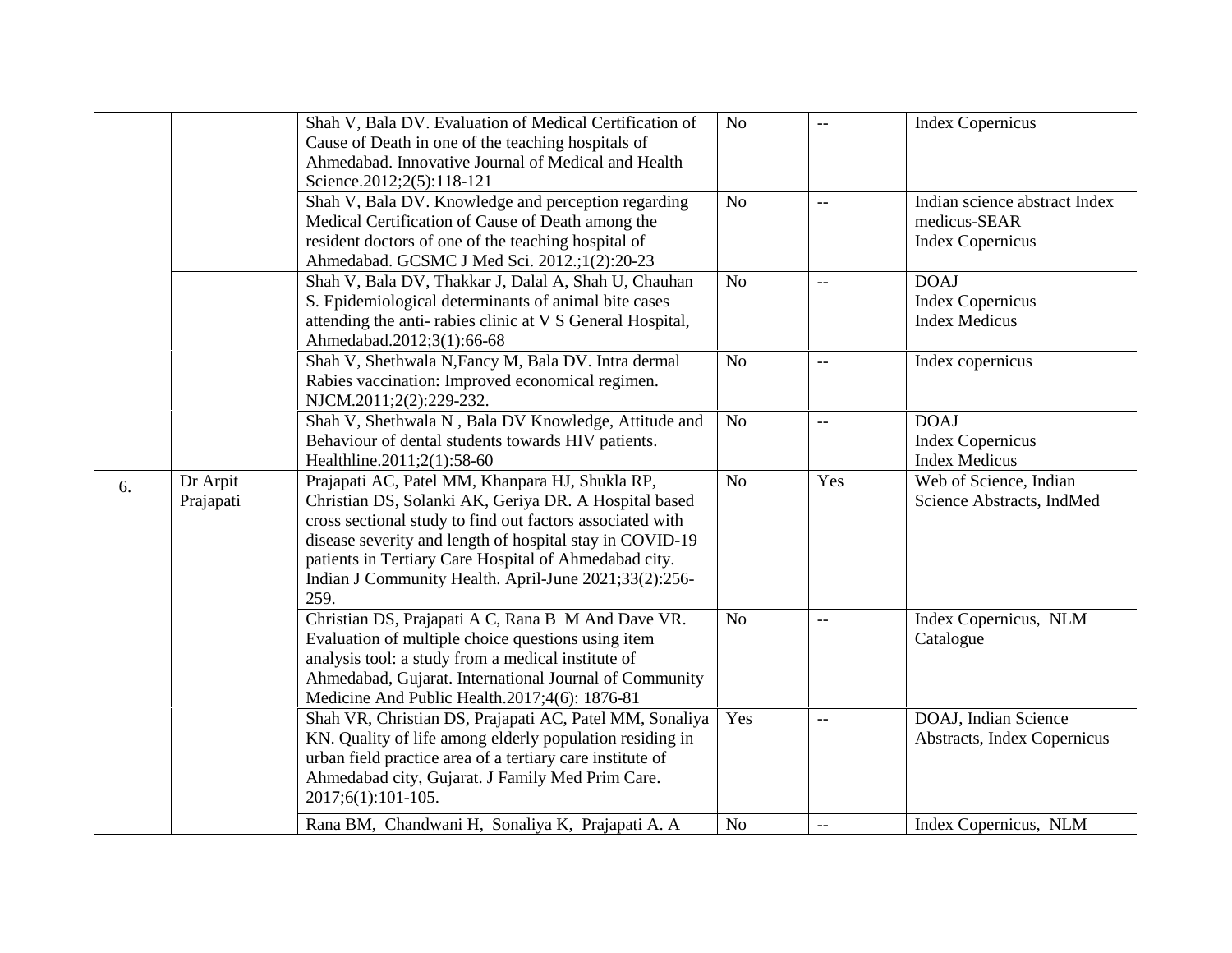| descriptive study to assess factors affecting core indicators<br>of infant and young child feeding practices in urban area<br>of Gujarat State, India. International Journal of<br>Community Medicine and Public Health .2017;3(5):1101-<br>1106                                                        |                |                          | Catalogue                                                                                                                                                                                |
|---------------------------------------------------------------------------------------------------------------------------------------------------------------------------------------------------------------------------------------------------------------------------------------------------------|----------------|--------------------------|------------------------------------------------------------------------------------------------------------------------------------------------------------------------------------------|
| Prajapati A, Solanki A, Sonaliya K. N Knowledge,<br>Attitude and Practices among Mothers of Pre-school<br>Children Regarding Vitamin A Supplementation at Field<br>Practice Area of GCS Medical College, Ahmedabad.<br>Healthline Journal. 2015; 6(2): 23-28.                                           | N <sub>o</sub> | $\overline{a}$           | DOAJ, Index Copernicus, and<br><b>Index Medicus-SEAR</b>                                                                                                                                 |
| Christian D, Prajapati A, Patel M, Sonaliya K N. Socio-<br>demographic profiles and circumstances of death among<br>un-registered deaths in rural areas of Gujarat. Indian J<br>Forensic Community Med. 2015; 2(1):71-75.                                                                               | N <sub>o</sub> | $-$                      | Index Copernicus, Google<br>Scholar, Indian Science<br><b>Abstracts, National Science</b><br>Library, J- gate, ROAD,<br>CrossRef, Microsoft<br>Academic, Indian Citation<br>Index (ICI). |
| Prajapati A, Parikh S, Bala, D.V. Sexual behaviour and<br>practices of men who have sex with men in Ahmedabad<br>city. International Journal of Community Medicine and<br>Public Health. 2015; 2(3): 268-274.                                                                                           | Yes            | Yes                      | Pub med, Scopus, Index<br>Copernicus, Index Medicus-<br><b>SEAR</b>                                                                                                                      |
| Rana B, Prajapati A, Sonaliya K. N., Shah V, Patel M,<br>Solanki A. An Assessment of Menstrual Hygiene<br>Practices amongst Adolescent Females at Kheda District<br>of Gujarat State, India. Healthline Journal 2015; 6(1):23-<br>29                                                                    | N <sub>o</sub> | $\overline{\phantom{a}}$ | DOAJ, Index Copernicus, and<br><b>Index Medicus-SEAR</b>                                                                                                                                 |
| Chandwani H, Prajapati A, Rana B, Sonaliya K.N.<br>Assessment of infant and young child feeding practices<br>with special emphasis on IYCF indicators in a field<br>practice area of Rural Health Training Centre at Dabhoda,<br>Gujarat, India. Int J Med Sci Public Health.2015; 4(10):<br>1414-1419. | N <sub>o</sub> | $-$                      | <b>Index Copernicus</b><br>CAB abstracts/Global Health<br><b>Journal Seek Genamics</b><br><b>Indian Science Abstracts</b><br>Open J Gate                                                 |
| Prajapati A, Parikh S, Bala DV. A study of mental health<br>status of men who have sex with men in Ahmedabad city.                                                                                                                                                                                      | Yes            | Yes                      | DOAJ, EMBASE/Excerpta<br>Medica, Indian Science                                                                                                                                          |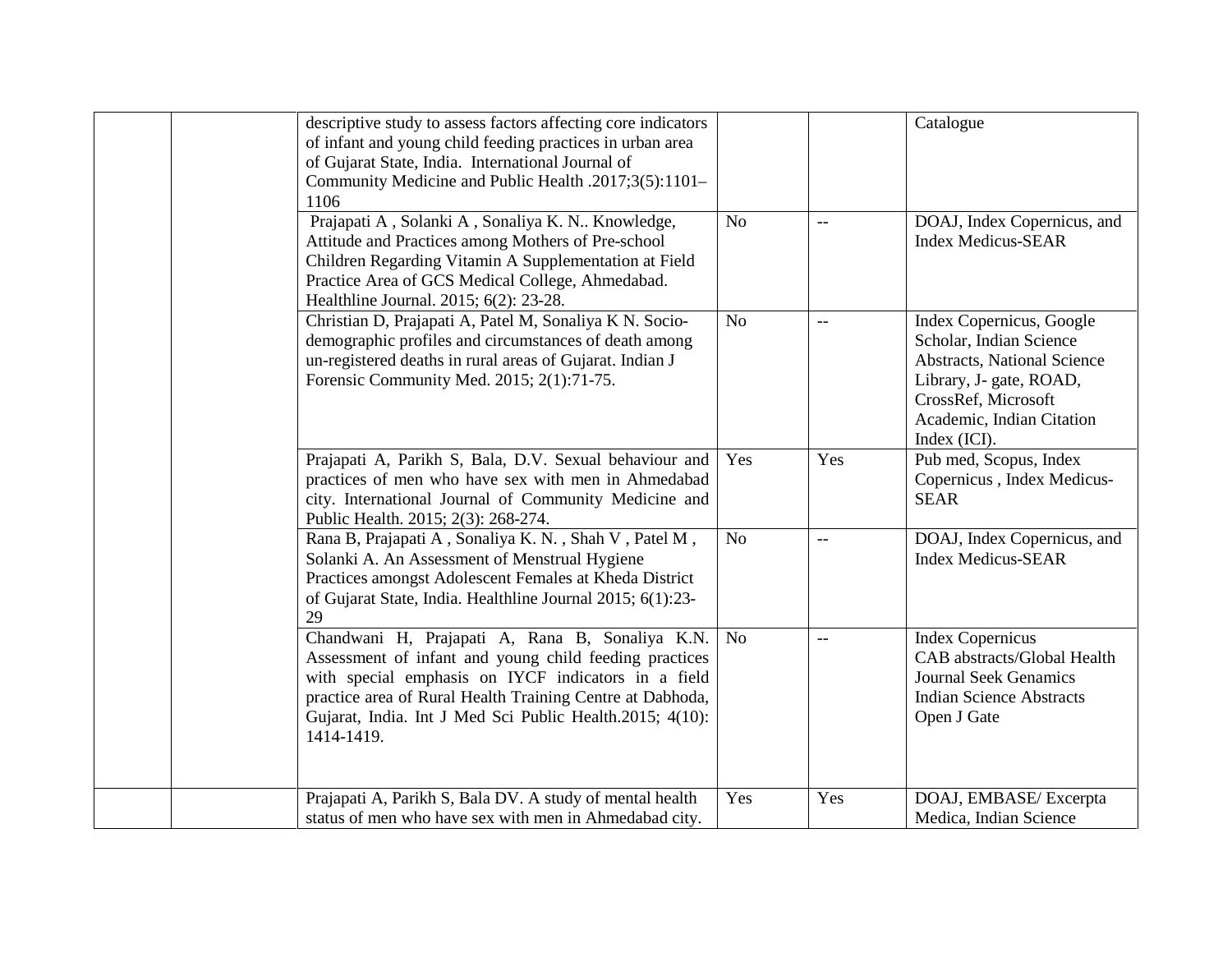|    |                      | Indian J Psychiatry. 2014; 56(2):161-164.                                                                                                                                                                                                                                                                                                 |                |                          | Abstracts, IndMed, PubMed<br>Central, Scimago Journal<br>Ranking, SCOPUS, Science<br>Citation Index Expanded, Web<br>of Science  |
|----|----------------------|-------------------------------------------------------------------------------------------------------------------------------------------------------------------------------------------------------------------------------------------------------------------------------------------------------------------------------------------|----------------|--------------------------|----------------------------------------------------------------------------------------------------------------------------------|
|    |                      | Prajapati A, Thakkar J, Parikh S, Bala DV. A study of<br>socio-demographic profile of substance abusers other than<br>tobacco abuse attending a de-addiction centre in<br>Ahmedabad city. Int J Med Sci Public Health. 2013;<br>2:931-934                                                                                                 | N <sub>o</sub> | $\overline{\phantom{m}}$ | <b>Index Copernicus</b><br>CAB abstracts/Global Health<br>JournalSeek Genamics<br><b>Indian Science Abstracts</b><br>Open J Gate |
|    |                      | Prajapati A, Parikh S, Fancy M and Bala DV. Impact of<br>educational intervention regarding mosquito borne<br>diseases and their control measures among the link<br>workers of urban health centers (UHCS) of Ahmedabad<br>city. National Journal of Community Medicine 2012;<br>$3(2):178-182.$                                          | N <sub>o</sub> | $\qquad \qquad -$        | Index Copernicus, Index<br>Medicus for South-East Asia<br>Region                                                                 |
| 7. | Dr. Bhavik M<br>Rana | Nooyi SC, Sonaliya KN, Dhingra B, Roy RN, Indumathy<br>P, Soni RK, Kumar N, Chudasama RK, Kumar CS, Singh<br>AK, Mohan VR, Kumar BSN; For ICMR Taskforce on<br>Childhood Injuries. Descriptive Epidemiology of<br>Unintentional Childhood Injuries in India: An ICMR<br>Taskforce Multisite Study. Indian Pediatrics. 2021;58:<br>517-524 | Yes            | $\overline{\phantom{m}}$ | Index Expanded, Medline,<br><b>Indian Science Abstracts</b>                                                                      |
|    |                      | Christian DS, Rana B, Tolani J, Sonaliya KN. Prevalence<br>of Internet Addiction among College students of<br>Ahmedabad city. Healthline Journal. 2019; 10(2): 22-28.                                                                                                                                                                     | N <sub>o</sub> | $\overline{\phantom{a}}$ | DOAJ, Index Copernicus,<br><b>Index Medicus</b>                                                                                  |
|    |                      | Rana B, Amaliyar J, Solanki N. A cross-sectional study on<br>awareness regarding breast cancer and its screening<br>techniques in field practice area of GMERS Medical<br>College, Dharpur, Patan, North Gujarat, India. Int J Med<br>Sci Public Health 2019;8(7):562-566.                                                                | No             | $\overline{\phantom{m}}$ | Index Copernicus, Index<br>Medicus for SEAR                                                                                      |
|    |                      | Christian DS, Prajapati A C, Rana B M And Dave VR.<br>Evaluation of multiple choice questions using item<br>analysis tool: a study from a medical institute of<br>Ahmedabad, Gujarat. International Journal of Community<br>Medicine And Public Health.2017;4(6): 1876-81                                                                 | N <sub>o</sub> | $\overline{\phantom{m}}$ | Index Copernicus, NLM<br>Catalogue                                                                                               |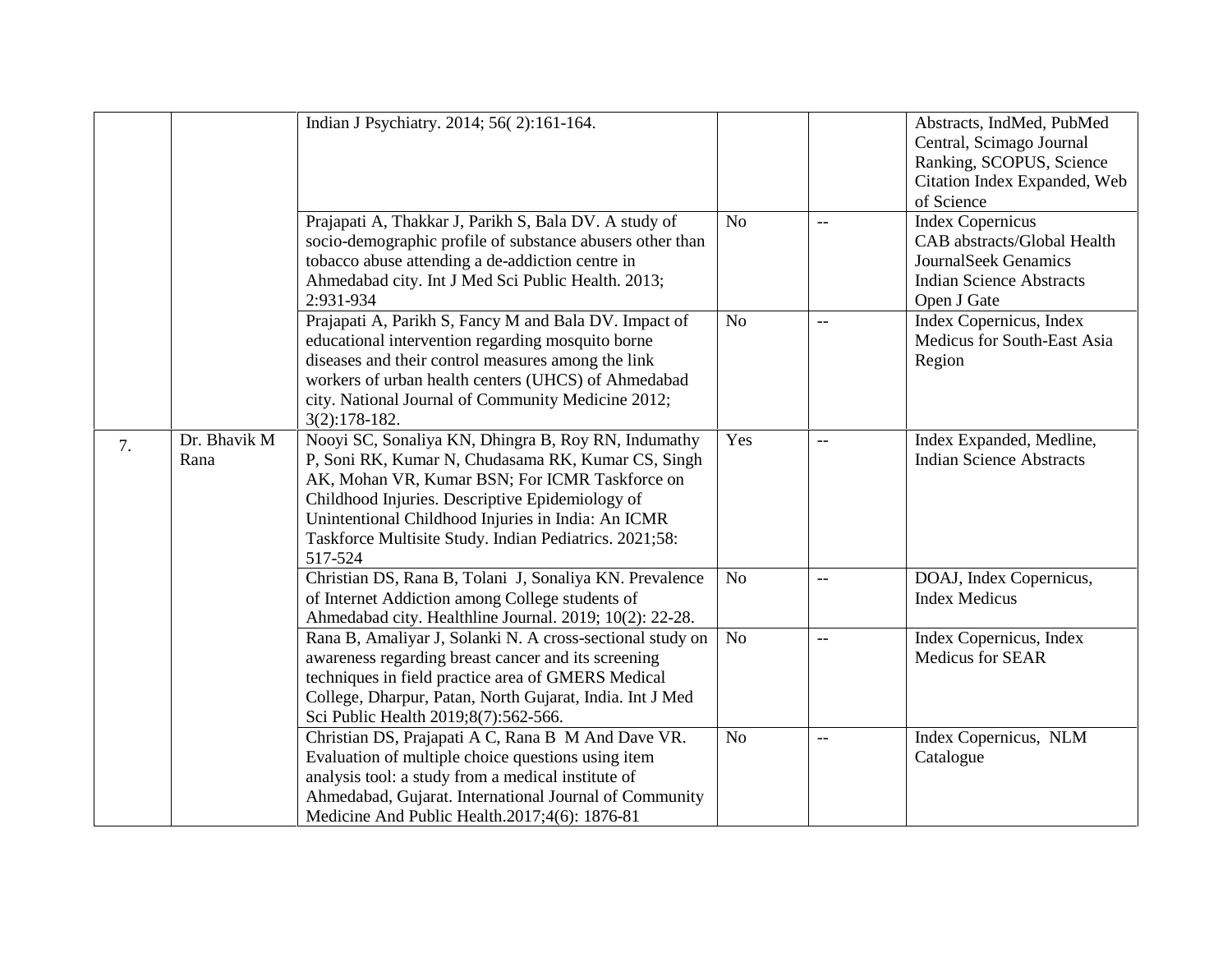|    |                 | Dave VR, Rana BM, Khanpara HJ, Sonaliya KN, Tolani,           | N <sub>o</sub> | Yes                      | <b>Index Copernicus</b>         |
|----|-----------------|---------------------------------------------------------------|----------------|--------------------------|---------------------------------|
|    |                 | JN. Assessment of the birth preparedness and                  |                |                          | <b>Cite Factor</b>              |
|    |                 | complication readiness among antenatal women at               |                |                          |                                 |
|    |                 | Ahmedabad city, India. Annals of Tropical Medicine and        |                |                          |                                 |
|    |                 | Public Health.2017;10: 1278-85.                               |                |                          |                                 |
|    |                 | Rana B, Chandwani H, Sonaliya K, Prajapati A. A               | N <sub>o</sub> | $\overline{\phantom{m}}$ | Index Copernicus, NLM           |
|    |                 | descriptive study to assess factors affecting core indicators |                |                          | Catalogue                       |
|    |                 | of infant and young child feeding practices in urban area     |                |                          |                                 |
|    |                 | of Gujarat State, India. International Journal of             |                |                          |                                 |
|    |                 | Community Medicine and Public Health .2017;3(5):1101-         |                |                          |                                 |
|    |                 | 1106                                                          |                |                          |                                 |
|    |                 | Rana B, Prajapati A, Sonaliya KN, Shah V, Patel M,            | N <sub>o</sub> |                          | DOAJ, Index Copernicus, and     |
|    |                 | Solanki A. An Assessment of Menstrual Hygiene                 |                |                          | <b>Index Medicus-SEAR</b>       |
|    |                 | Practices amongst Adolescent Females at Kheda District        |                |                          |                                 |
|    |                 | of Gujarat State, India. Healthline Journal 2015; 6(1):23-    |                |                          |                                 |
|    |                 | 29                                                            |                |                          |                                 |
|    |                 | Chandwani H, Prajapati A, Rana B, Sonaliya K.N.               | N <sub>o</sub> | $-$                      | <b>Index Copernicus</b>         |
|    |                 | Assessment of infant and young child feeding practices        |                |                          | CAB abstracts/Global Health     |
|    |                 | with special emphasis on IYCF indicators in a field           |                |                          | <b>Journal Seek Genamics</b>    |
|    |                 | practice area of Rural Health Training Centre at Dabhoda,     |                |                          | <b>Indian Science Abstracts</b> |
|    |                 | Gujarat, India. Int J Med Sci Public Health. 2015; 4(10):     |                |                          | Open J Gate                     |
|    |                 | 1414-1419.                                                    |                |                          |                                 |
|    |                 |                                                               |                |                          |                                 |
|    |                 | Rana B, Trivedi A. An Evaluation of Factors Affecting         | N <sub>o</sub> |                          | DOAJ, Index Copernicus, and     |
|    |                 | Non Adherence to Anti-Retroviral Therapy. Healthline          |                |                          | <b>Index Medicus-SEAR</b>       |
|    |                 | Journal. 2015;6(2):11-16.                                     |                |                          |                                 |
|    |                 | Dave VR, Rana BM, Sonaliya KN, et al. Screening of            | Yes            | $- -$                    | <b>DOAJ</b>                     |
|    |                 | Gestational Diabetes and Hypertension Among Antenatal         |                |                          |                                 |
|    |                 | Women in Rural West India. Cent Asian J Glob Health.          |                |                          |                                 |
|    |                 | 2014;3(1):140.                                                |                |                          |                                 |
|    | Dr. Mansi Patel | Prajapati AC, Patel MM, Khanpara HJ, Shukla RP,               | No             | Yes                      | Web of Science, Indian          |
| 8. |                 | Christian DS, Solanki AK, Geriya DR. A Hospital based         |                |                          | Science Abstracts, IndMed       |
|    |                 | cross sectional study to find out factors associated with     |                |                          |                                 |
|    |                 | disease severity and length of hospital stay in COVID-19      |                |                          |                                 |
|    |                 | patients in Tertiary Care Hospital of Ahmedabad city.         |                |                          |                                 |
|    |                 |                                                               |                |                          |                                 |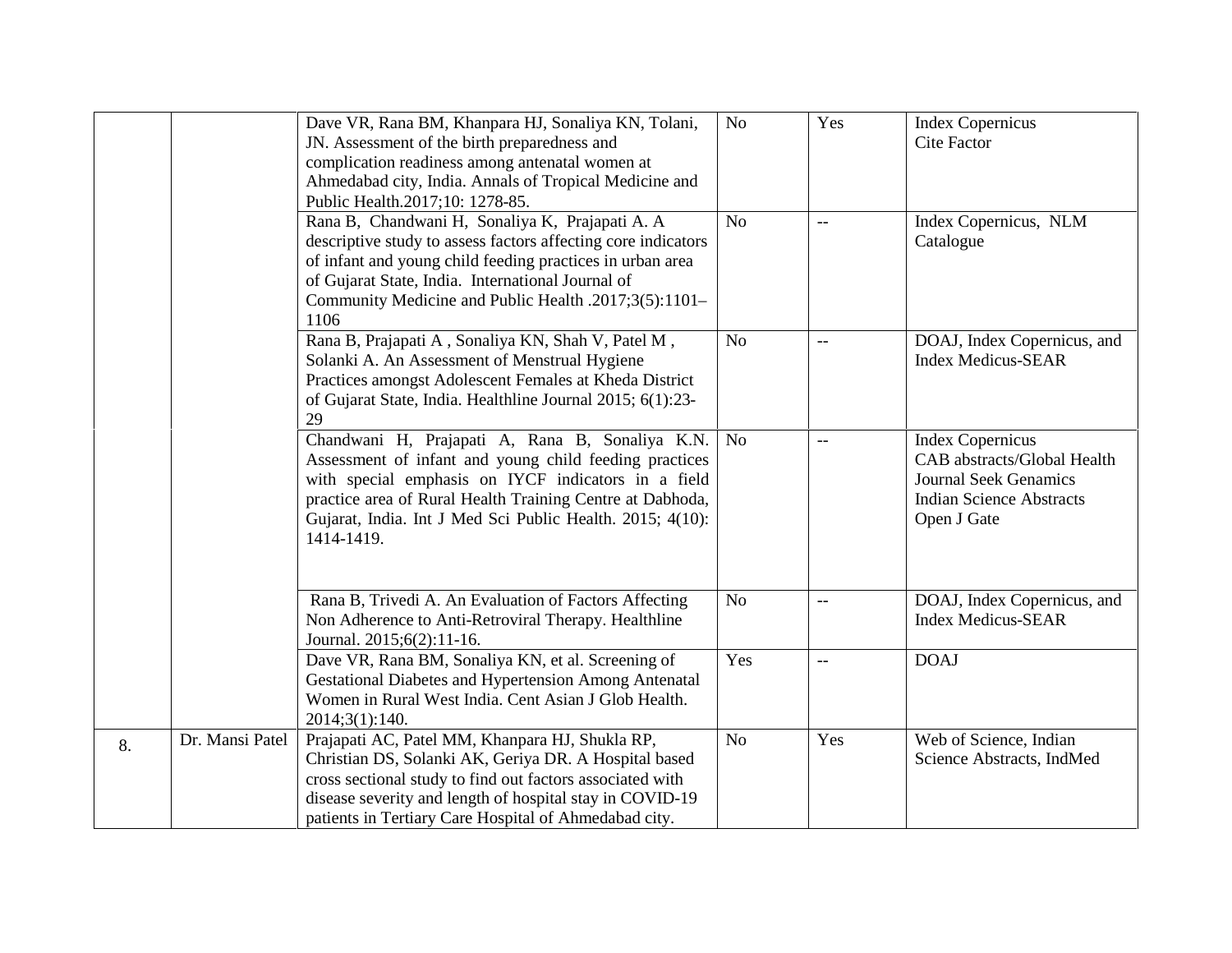| Indian J Community Health. April-June 2021;33(2):256-<br>259.                                                                                                                                                                                                                                                        |                |       |                                                                                                                                      |
|----------------------------------------------------------------------------------------------------------------------------------------------------------------------------------------------------------------------------------------------------------------------------------------------------------------------|----------------|-------|--------------------------------------------------------------------------------------------------------------------------------------|
| Pandya CN, Christian DS, Patel MM. A Cross-Sectional<br>Study on Smart-Phone Addiction among Late Adolescents<br>and Young Adults (Aged 15 to 24 Years) of Ahmedabad<br>City, Gujarat, India. Journal of Evidence Based Medicine<br>and Healthcare. March-2021; 8(9):491-496                                         | No             | $-$   | Index Copernicus, DOAJ, J-<br>Gate, WHO Hinari                                                                                       |
| Christian DS, Patel M, Solanki AK. An Epidemiological<br>study of health behavioral and protective factors among<br>school going adolescents (aged 13-17 years) of<br>Ahmedabad, Gujarat using the Global School-based<br>Student Health Survey (GSHS) questionnaire. Indian J<br>Community Health .2020;32(1):25-30 | N <sub>o</sub> | Yes   | Web of Science, Indian<br>Science Abstracts, IndMed                                                                                  |
| Patel M, Shah V, Kamani H, Sonaliya K. Current scenario<br>of menopause-related symptoms using menopause rating<br>scale among middle-aged women of Western India: A<br>cross-sectional study. International Journal of Medical<br>Science and Public Health . 2018; 7(1): 48-52.                                    | N <sub>o</sub> | $-$   | Index Copernicus, Index<br>Medicus for SEAR, Scope<br><b>MEd</b>                                                                     |
| Shah VR, Christian DS, Prajapati AC, Patel MM, Sonaliya<br>KN. Quality of life among elderly population residing in<br>urban field practice area of a tertiary care institute of<br>Ahmedabad city, Gujarat. J Family Med Prim Care.<br>2017;6(1):101-105.                                                           | Yes            |       | DOAJ, Indian Science<br>Abstracts, Index Copernicus                                                                                  |
| Patel A, Patel M, Bhavsar R. Comparison of Non-Contact<br>Forehead Infrared Thermometry with Axillary Digital<br>Thermometry in Neonates. GCSMC J Med Sci 2016; 5(1):<br>20-24.                                                                                                                                      | N <sub>o</sub> |       | Indian science abstract Index<br>medicus-SEAR<br><b>Index Copernicus</b>                                                             |
| Patel A, Patel M, Bhavsar R.Comparison of Non-Contact<br>Forehead Infrared Thermometry with Axillary Digital<br>Thermometry in Neonates. GCSMC J Med<br>Sci.2016;5(1):20-24.                                                                                                                                         | N <sub>o</sub> | $- -$ | Indian science abstract Index<br>medicus-SEAR<br><b>Index Copernicus</b>                                                             |
| Christian D, Prajapati A, Patel M, Sonaliya K N. Socio-<br>demographic profiles and circumstances of death among<br>un-registered deaths in rural areas of Gujarat. Indian J<br>Forensic Community Med 2015; 2(1):71-75.                                                                                             | N <sub>o</sub> |       | Index Copernicus, Google<br>Scholar, Indian Science<br>Abstracts, National Science<br>Library, J- gate, ROAD,<br>CrossRef, Microsoft |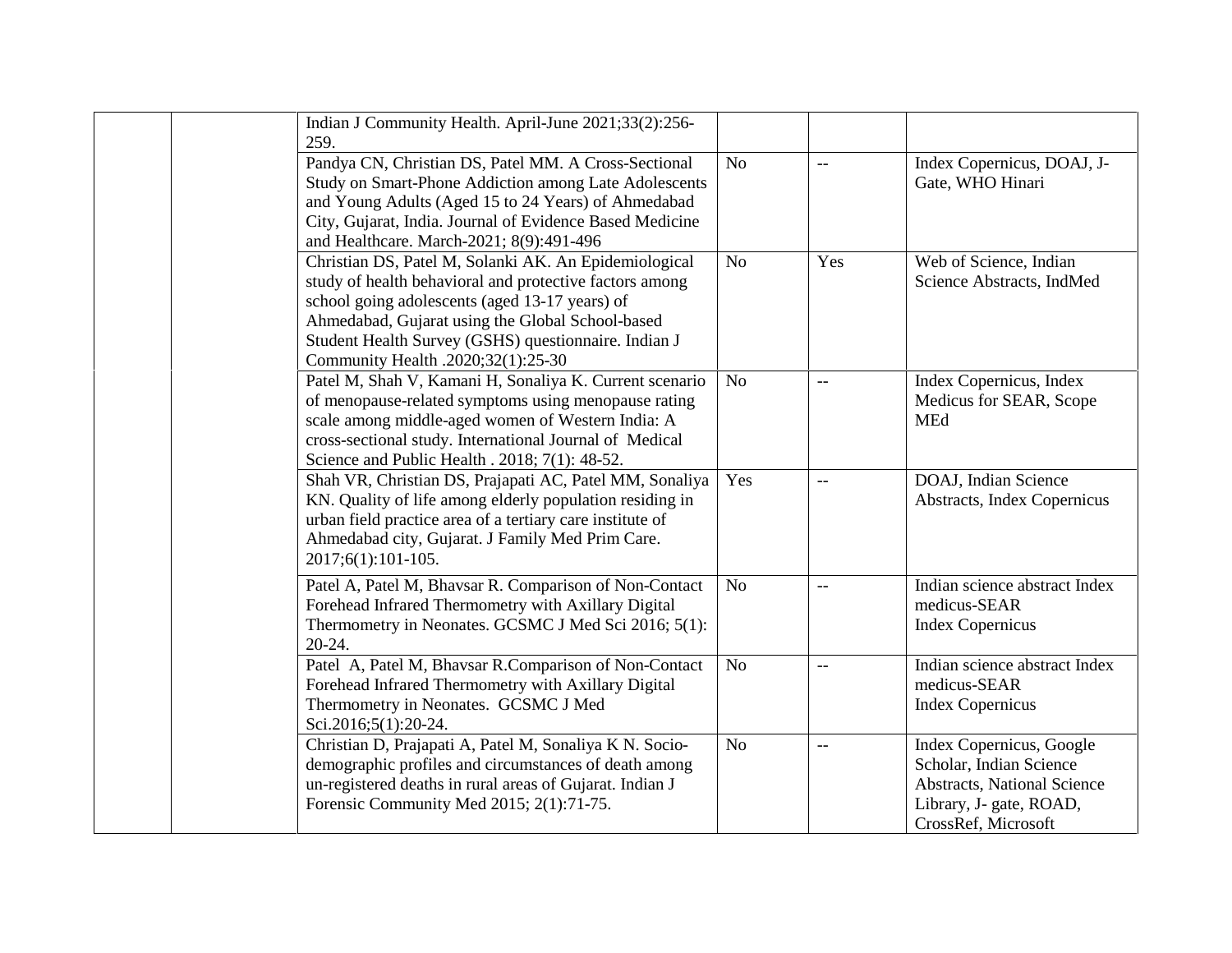|    |                          |                                                                                                                                                                                                                                                                                                                                                             |                |                | Academic, Indian Citation<br>Index (ICI).                                                                                                                                         |
|----|--------------------------|-------------------------------------------------------------------------------------------------------------------------------------------------------------------------------------------------------------------------------------------------------------------------------------------------------------------------------------------------------------|----------------|----------------|-----------------------------------------------------------------------------------------------------------------------------------------------------------------------------------|
|    |                          | Rana B, Prajapati A, Sonaliya K. N., Shah V, Patel M,<br>Solanki A. An Assessment of Menstrual Hygiene<br>Practices amongst Adolescent Females at Kheda District<br>of Gujarat State, India. Healthline Journal 2015; 6(1):23-<br>29                                                                                                                        | N <sub>o</sub> | $\overline{a}$ | DOAJ, Index Copernicus, and<br><b>Index Medicus-</b>                                                                                                                              |
|    |                          | Christian D, Patel M. Medical audit: concepts,<br>applications and way ahead. J of Community Health<br>Management. 2015; 2(4): 154-159.                                                                                                                                                                                                                     | N <sub>o</sub> | $-$            | Index Copernicus, Google<br>Scholar, Indian Science<br><b>Abstracts, National Science</b><br>Library, J- gate, ROAD,<br>CrossRef, Microsoft<br>Academic, Indian Citation<br>Index |
|    |                          | Sharma D, Varun A, Patel M. Qualitative study on clinico<br>social problems of brick kiln workers: a study from<br>Anand, Gujarat. National Journal of Community<br>Medicine. 2013;4 (3): 503-506.                                                                                                                                                          | N <sub>o</sub> | $-$            | Index Copernicus, Index<br>Medicus for South-East Asia<br>Region                                                                                                                  |
|    |                          | Patel M., Singh U, Chinmaye M. Sapre, Salvi K, Shah A,<br>Vasoya B. Self-Medication Practices among College<br>Students: A Cross Sectional Study in Gujarat. The Journal<br>of medical research 2013; 3(3): 257-260.                                                                                                                                        | N <sub>o</sub> | $-$            | <b>Index Copernicus</b><br>ind MEDICA, Research Bible,<br>Journalseek Genamics                                                                                                    |
|    |                          | Patel M, Bhanderi D, Kumar D. Prevalence and<br>Determinants of Domestic Violence Against Women by<br>An Intimate Partner in Gujarat. International Journal of<br>Scientific Research. 2013; 2(10): 60-63.                                                                                                                                                  | N <sub>o</sub> | $-$            | Research Bible, Semantic<br>scholar, ScienceGate, Crossref                                                                                                                        |
| 9. | Dr. Hardika<br>Khanpara, | Prajapati AC, Patel MM, Khanpara HJ, Shukla RP,<br>Christian DS, Solanki AK, Geriya DR. A Hospital based<br>cross sectional study to find out factors associated with<br>disease severity and length of hospital stay in COVID-19<br>patients in Tertiary Care Hospital of Ahmedabad city.<br>Indian J Community Health. April-June 2021;33(2):256-<br>259. | N <sub>o</sub> | Yes            | Web of Science, Indian<br>Science Abstracts, IndMed                                                                                                                               |
|    |                          | Dave VR, Khanpara HJ, Shukla RP, Sonaliya KN, Tolani<br>J, Patel R. Risk factors of occupation related back pain<br>and neck pain among patients attending tertiary care                                                                                                                                                                                    | Yes            | Yes            |                                                                                                                                                                                   |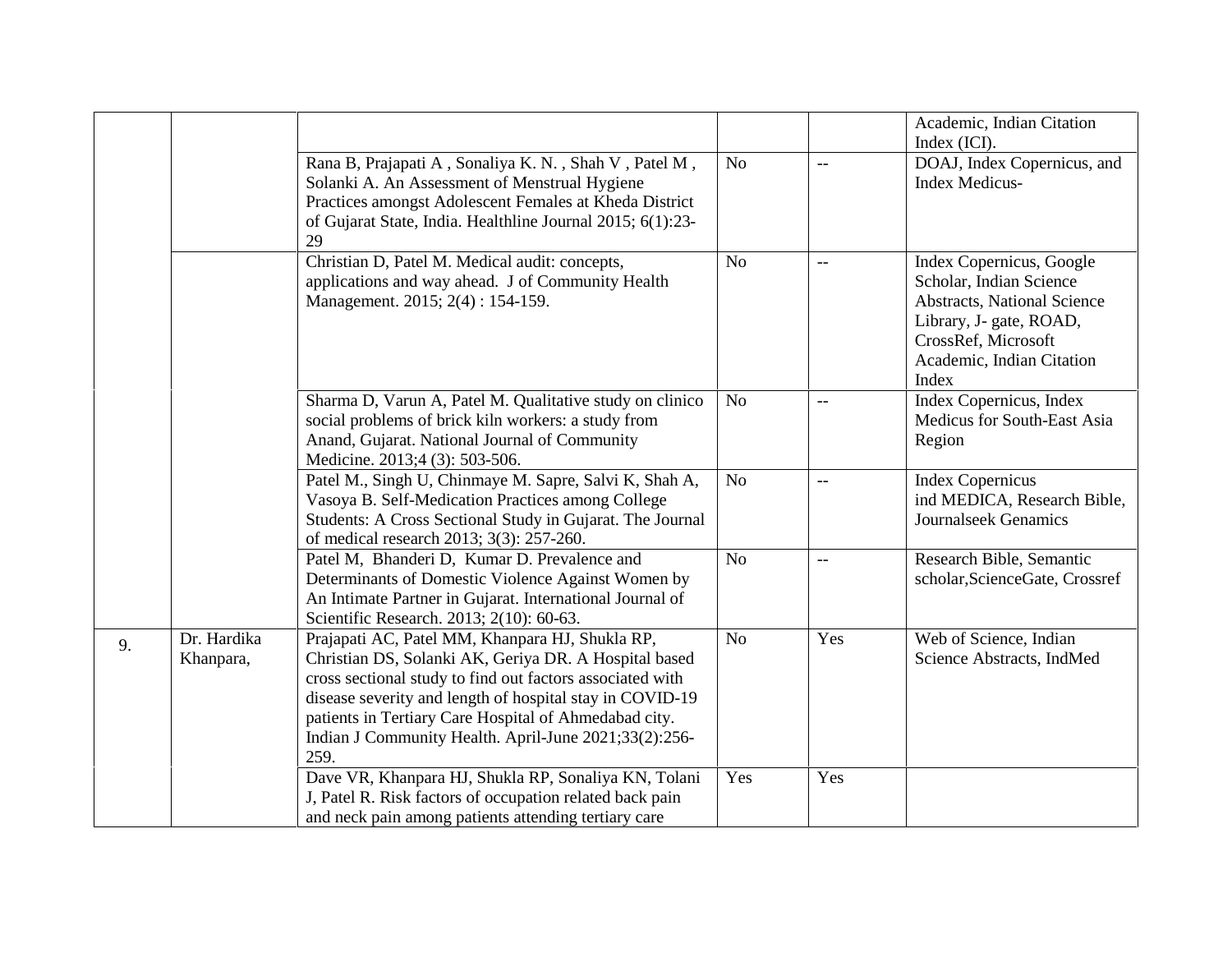|     |                        | hospital, Ahmedabad, India. J Prev Med Hyg. 2019 Dec<br>20;60(4):E419-E427                                                                                                                                                                                                                                                                                  |                |                          |                                                                          |
|-----|------------------------|-------------------------------------------------------------------------------------------------------------------------------------------------------------------------------------------------------------------------------------------------------------------------------------------------------------------------------------------------------------|----------------|--------------------------|--------------------------------------------------------------------------|
|     |                        | Patel M, Shah V, Kamani H, Sonaliya K. Current scenario<br>of menopause-related symptoms using menopause rating<br>scale among middle-aged women of Western India: A<br>cross-sectional study. International Journal of Medical<br>Science and Public Health . 2018; 7(1): 48-52.                                                                           | N <sub>o</sub> | $\overline{\phantom{m}}$ | Index Copernicus, Index<br>Medicus for SEAR, Scope<br><b>MEd</b>         |
|     |                        | Dave VR, Rana BM, Khanpara HJ, Sonaliya KN, Tolani,<br>JN. Assessment of the birth preparedness and<br>complication readiness among antenatal women at<br>Ahmedabad city, India. Annals of Tropical Medicine and<br>Public Health.2017;10: 1278-85.                                                                                                         | N <sub>o</sub> | Yes                      | <b>Index Copernicus</b><br><b>Cite Factor</b>                            |
|     |                        | Parmar A, Khanpara H, Kartha G. A study on taboos<br>and misconceptions associated with pregnancy among<br>rural women of Surendranagar district. Healthline 2013;<br>$4(2): 40-43.$                                                                                                                                                                        | N <sub>o</sub> | $-$                      | DOAJ, Index Copernicus, and<br><b>Index Medicus-SEAR</b>                 |
| 10. | Dr. Rujul P.<br>Shukla | Christian DS, Shukla RP, Sutariya HJ, Patel YR.<br>Household preparedness for public health emergencies<br>among urban communities of Ahmedabad, Gujarat, India -<br>A community based cross-sectional study. Journal of<br>Evidence Based Medicine and Healthcare. August 2021;<br>8(33): 3066-3072                                                        | N <sub>o</sub> | $\overline{\phantom{m}}$ | Index Copernicus, J-Gate,<br>WHO Hinari                                  |
|     |                        | Solanki SR, Shukla RP. A Cross Sectional Study on<br>Assessment of Health Profile of Policemen Serving at<br>Ahmedabad City, Gujarat. Healthline. July-September<br>2021; 12(3); 52-59                                                                                                                                                                      | N <sub>o</sub> | $- -$                    | DOAJ, Index Copurnicus,<br><b>Index Medicus</b>                          |
|     |                        | Prajapati AC, Patel MM, Khanpara HJ, Shukla RP,<br>Christian DS, Solanki AK, Geriya DR. A Hospital based<br>cross sectional study to find out factors associated with<br>disease severity and length of hospital stay in COVID-19<br>patients in Tertiary Care Hospital of Ahmedabad city.<br>Indian J Community Health. April-June 2021;33(2):256-<br>259. | N <sub>o</sub> | Yes                      | Web of Science, Indian<br>Science Abstracts, IndMed                      |
|     |                        | Shukla RP, Solanki AK, Dave VR, Sonaliya KN. A study<br>on Prevalence and Determinants of Depression amongst<br>Indian Population during Covid-19 Pandemic lockdown.                                                                                                                                                                                        | N <sub>o</sub> | $-$                      | Indian science abstract Index<br>medicus-SEAR<br><b>Index Copernicus</b> |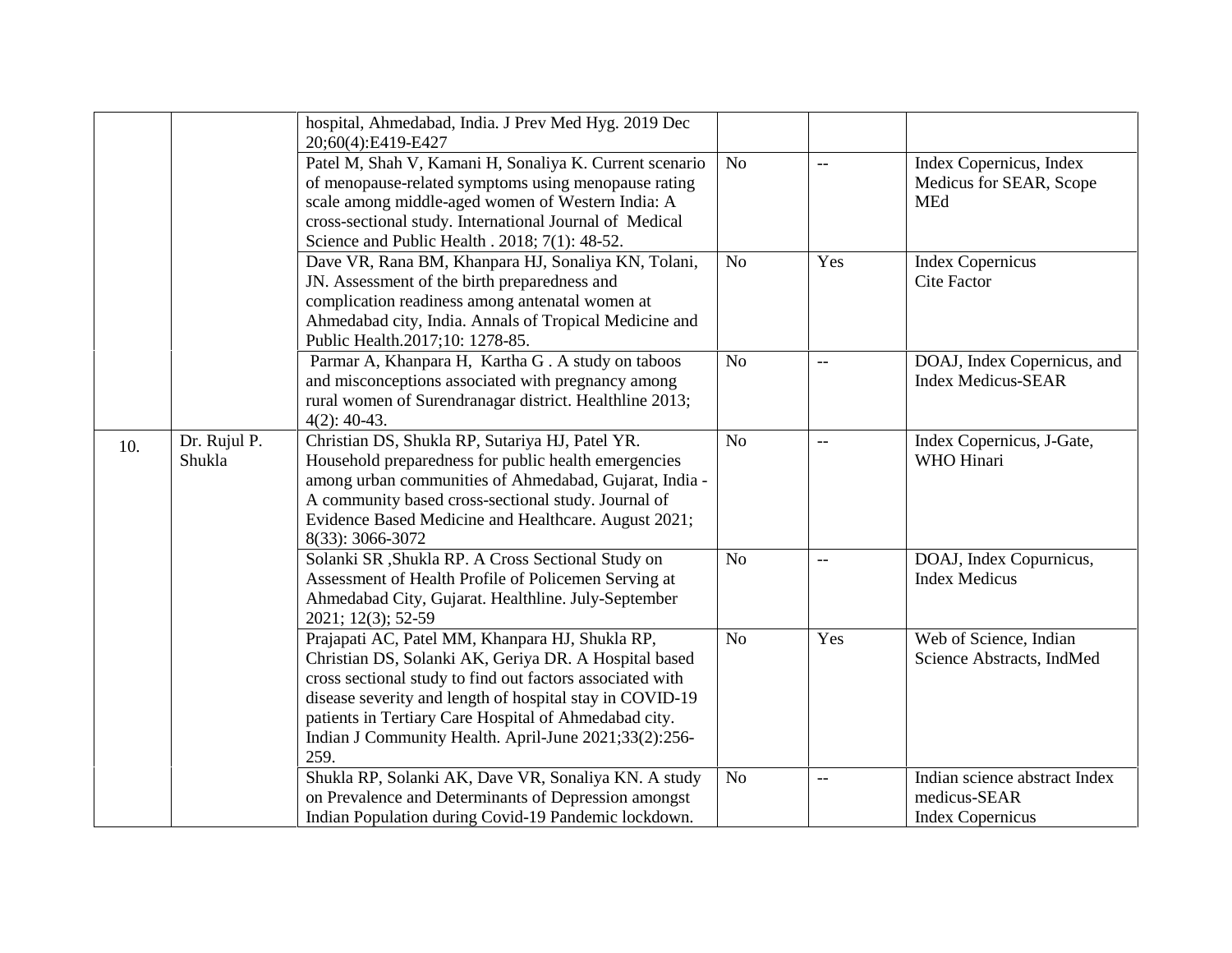|     |                    | GCSMC Journal of Medical Sciences.2021;(9)(1): 15-21                                                                                                                                                                                                                            |                |     |                                                                                                                                                             |
|-----|--------------------|---------------------------------------------------------------------------------------------------------------------------------------------------------------------------------------------------------------------------------------------------------------------------------|----------------|-----|-------------------------------------------------------------------------------------------------------------------------------------------------------------|
|     |                    | Dave VR, Shukla RP, Bhavsar S, Patel N, Sonaliya KN.<br>Assessment of the relation between obesity, serum lipids,<br>and dietary intake of vegetable oils. Indian J Community<br>Fam Med 2020;6:150-6                                                                           | N <sub>o</sub> | $-$ | <b>Index Medicus for South-East</b><br>Asia Region, Indian Science<br>Abstracts, Baidu Scholar,<br>CNKI , EBSCO Publishing's<br><b>Electronic Databases</b> |
|     |                    | Dave VR, Khanpara HJ, Shukla RP, Sonaliya KN, Tolani<br>J, Patel R. Risk factors of occupation related back pain<br>and neck pain among patients attending tertiary care<br>hospital, Ahmedabad, India. J Prev Med Hyg. 2019 Dec<br>20;60(4):E419-E427                          | Yes            | Yes |                                                                                                                                                             |
|     |                    | Shukla RP, Das N, Kumar D, Singh US. Completeness<br>and Appropriateness of Integrated Management of<br>Neonatal & Childhood Illness (IMNCI) Forms filled by<br>the Interns of Tertiary Care Hospital in Gujarat. Healthline<br>Journal. January-June 2019; 10(1): 44-48        | N <sub>o</sub> | $-$ | DOAJ, Index Copernicus,<br><b>Index Medicus</b>                                                                                                             |
|     |                    | Shukla RP, Das N, Kumar D, Singh US. Completeness<br>and Appropriateness of Integrated Management of<br>Neonatal & Childhood Illness (IMNCI) Forms Filled By<br>the Interns in Field Area of Tertiary Care Hospital in<br>Gujarat. Natl J Community Medicine 2018; 9(2):125-129 | N <sub>o</sub> | $-$ | Index Copernicus, Google<br>Scholar                                                                                                                         |
|     |                    | Shukla RP, Kumar D, Das N, Singh US. A cross sectional<br>study<br>on water, sanitation and hygiene practices among urban<br>slum<br>dwellers of Petlad taluka of Anand District. Healthline J.<br>$2017;8(1)$ :<br>$30 - 4$ .                                                  | N <sub>o</sub> | $-$ | <b>DOAJ</b><br><b>Index Copernicus</b><br><b>Index Medicus</b>                                                                                              |
| 11. | Dr Asha<br>Solanki | Shukla RP, Solanki AK, Dave VR, Sonaliya KN. A study<br>on Prevalence and Determinants of Depression amongst<br>Indian Population during Covid-19 Pandemic lockdown.<br>GCSMC Journal of Medical Sciences.2021;(9)(1): 15-21                                                    | No             | $-$ | Indian science abstract Index<br>medicus-SEAR<br><b>Index Copernicus</b>                                                                                    |
|     |                    | Prajapati AC, Patel MM, Khanpara HJ, Shukla RP,<br>Christian DS, Solanki AK, Geriya DR. A Hospital based<br>cross sectional study to find out factors associated with<br>disease severity and length of hospital stay in COVID-19                                               | N <sub>o</sub> | Yes | Web of Science, Indian<br>Science Abstracts, IndMed                                                                                                         |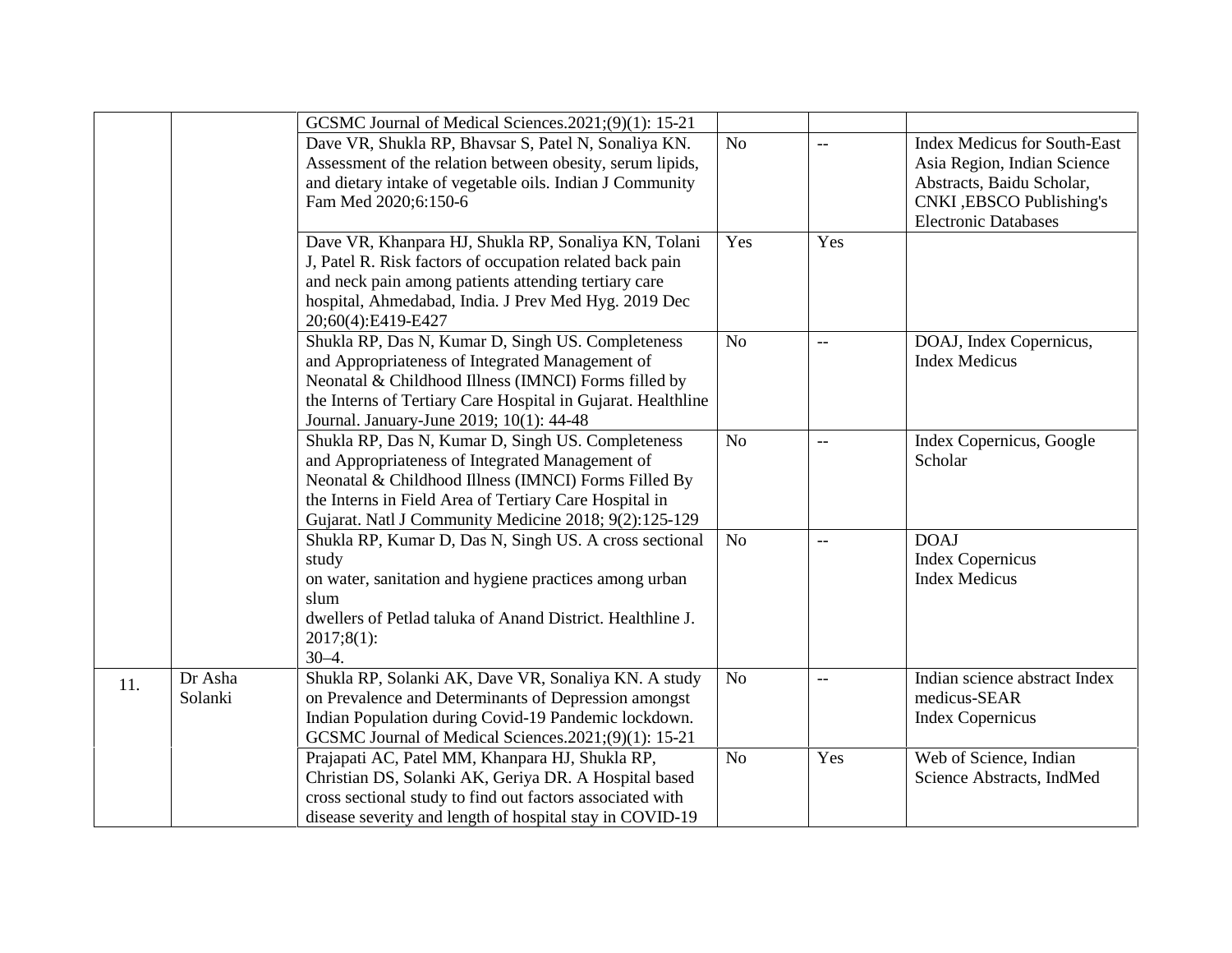|     |                     | patients in Tertiary Care Hospital of Ahmedabad city.<br>Indian J Community Health. April-June 2021;33(2):256-<br>259.                                                                                                                                                                                               |                |                          |                                                                          |
|-----|---------------------|----------------------------------------------------------------------------------------------------------------------------------------------------------------------------------------------------------------------------------------------------------------------------------------------------------------------|----------------|--------------------------|--------------------------------------------------------------------------|
|     |                     | Christian DS, Patel M, Solanki AK. An Epidemiological<br>study of health behavioral and protective factors among<br>school going adolescents (aged 13-17 years) of<br>Ahmedabad, Gujarat using the Global School-based<br>Student Health Survey (GSHS) questionnaire. Indian J<br>Community Health .2020;32(1):25-30 | N <sub>o</sub> | Yes                      | Web of Science, Indian<br>Science Abstracts, IndMed                      |
|     |                     | Rana B, Prajapati A, Sonaliya K. N., Shah V, Patel M,<br>Solanki A. An Assessment of Menstrual Hygiene<br>Practices amongst Adolescent Females at Kheda District<br>of Gujarat State, India. Healthline Journal 2015; 6(1):23-<br>29.                                                                                | N <sub>o</sub> | $- -$                    | DOAJ, Index Copernicus, and<br><b>Index Medicus-SEAR</b>                 |
|     |                     | Prajapati A, Solanki A, Sonaliya K. N Knowledge,<br>Attitude and Practices among Mothers of Pre-school<br>Children Regarding Vitamin A Supplementation at Field<br>Practice Area of GCS Medical College, Ahmedabad.<br>Healthline Journal 2015; 6(2): 23-28.                                                         | N <sub>o</sub> | $\overline{\phantom{m}}$ | DOAJ, Index Copernicus, and<br><b>Index Medicus-SEAR</b>                 |
|     |                     | Dave VR, Shah VR, Sonaliya KN, Solanki AK.<br>Assessment of Breastfeeding Practices: Findings from<br>Urban Slum Area at Ahmedabad City, India. GCSMC J<br>Med Sci.2014;3(2):9-15.                                                                                                                                   | N <sub>o</sub> | $\overline{\phantom{m}}$ | Indian science abstract Index<br>medicus-SEAR<br><b>Index Copernicus</b> |
|     |                     | Dave VR, Shah VR, Garsondiya J, Solanki A, Soanliya<br>KN.An outbreak investigation of viral Hepatitis E in urban<br>slum area of Ahmedabad city of Gujarat, India GCSMC J<br>Med Sci.2012;1(1:)12-16                                                                                                                | No             | $- -$                    | Indian science abstract Index<br>medicus-SEAR<br><b>Index Copernicus</b> |
| 12. | Dr Sahil<br>Solanki | Solanki SR ,Shukla RP. A Cross Sectional Study on<br>Assessment of Health Profile of Policemen Serving at<br>Ahmedabad City, Gujarat. Healthline. July-September<br>2021; 12(3); 52-59                                                                                                                               | N <sub>o</sub> | $\qquad \qquad -$        | DOAJ, Index Copurnicus,<br><b>Index Medicus</b>                          |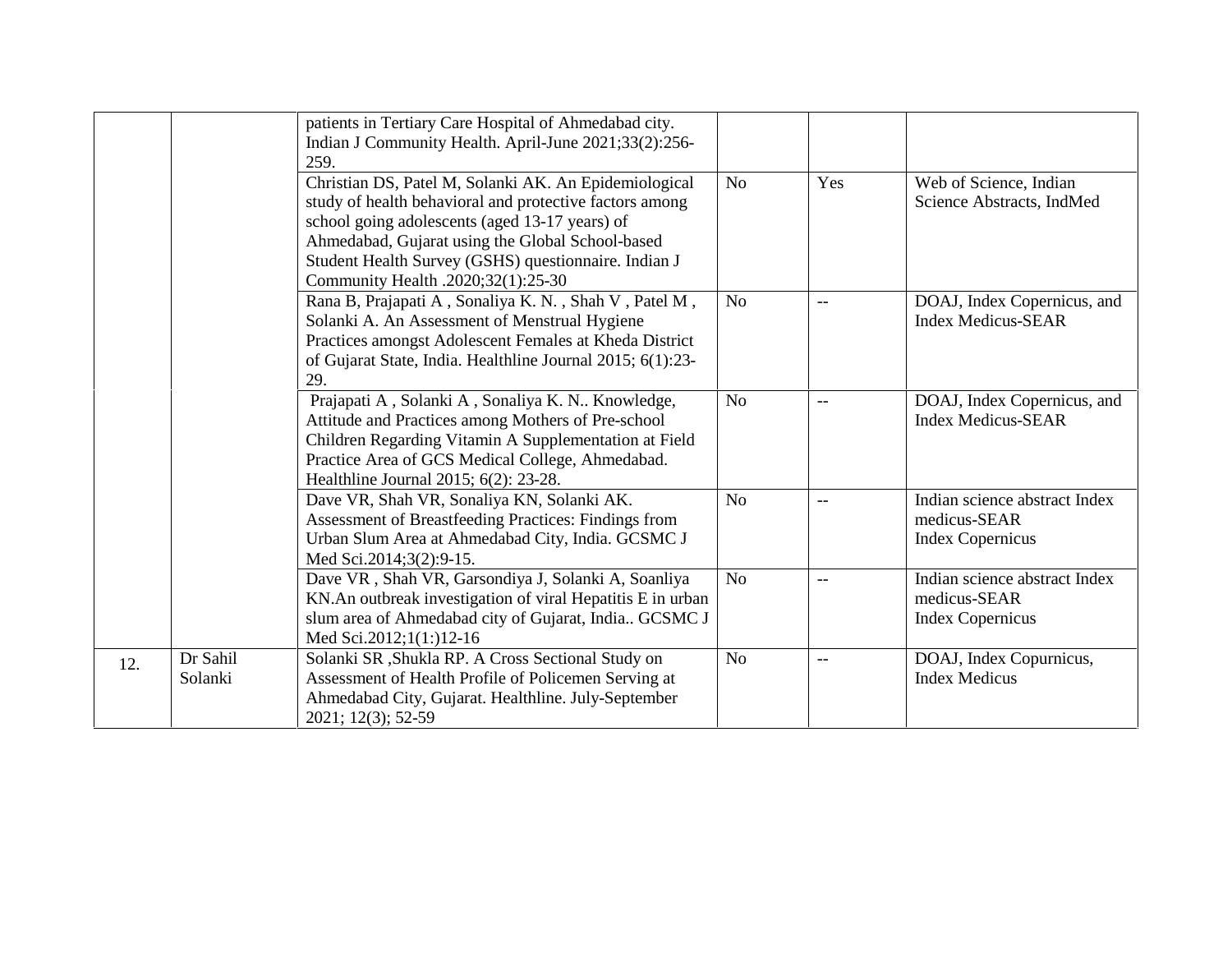## Department of General Medicine

| Sr. No. | Faculty<br>Name          | Publication in Vancouver referencing style.                                                                                                                                                           | Pubmed<br>Indexed<br>Yes/No | Scopus                   | Other            |
|---------|--------------------------|-------------------------------------------------------------------------------------------------------------------------------------------------------------------------------------------------------|-----------------------------|--------------------------|------------------|
|         | Dr. Naimish<br>Patel     | Naimish P, Krupali P.A Study of Aetiopathological Profile of<br>Peritoneal Fluid.Sch J of App Sci.2018 june(8D) 3176-3181.                                                                            | No                          | $-$                      | Index copernicus |
|         | Dr. Naimish<br>Patel     | Naimish P, Krupali P.A Study of Aetiopathological Profile<br>of Pleural Fluid.Sch J of App Sci. 2019 July(5B) 1748-54.                                                                                | N <sub>o</sub>              | $-$                      | Index copernicus |
|         | Dr. Naimish<br>Patel     | Naimish P, Manthan P.A Study of Complications of<br>Ventriculo-Peritoneal Shunt.Sch J of App Sci. 2018 june(9)<br>3412-3420.                                                                          | N <sub>o</sub>              | $\overline{\phantom{a}}$ | Index copernicus |
|         | Dr. Naimish<br>Patel     | Naimish P, Manthan P. A study of Clinical presentation and<br>management of pituitary tumours. Int J Of Sci Res. 2021<br>March(10) 2277-8179.                                                         | N <sub>o</sub>              | $\overline{\phantom{m}}$ | Index copernicus |
|         | Dr. Naimish<br>Patel     | Naimish P, Shaila S, Pravina S. A Study on assessment of<br>Metabolic Syndrome Prevalence among Medical students,<br>Hospital staff and Staff and Patients.GCSMC J Med<br>Sci.2015 Jan-July(4) 33-36. | N <sub>o</sub>              | $-$                      | Index copernicus |
|         | Dr. Naimish<br>Patel     | Naimish P, Krupali P.A comparative Study of Venous and<br>Capillary Blood Glucose Levels by Different<br>Methods.GCSMC J Med Sci.2015 Jan-June(4) 52-54.                                              | N <sub>o</sub>              | $-$                      | Index copernicus |
|         | Dr. Naimish<br>Patel     | Naimish P, Niyati M, Pravina S, Krupali P.A Study of Clinico-<br>Haematological and Therapeutic Profile of Dengue<br>Fever.GCSMC J Med Sci.2016 Jan-June(5) 58-61.                                    | no                          | $-$                      | Index copernicus |
|         | Dr. Naimish<br>Patel     | Naimish P, Neha S.A Study of Clinico-Haematological<br>Profile of Acute Dengue Fever.J Of Med Sci And Cli<br>Res.2017 Feb(5) 18148-52.                                                                | N <sub>o</sub>              | $\overline{\phantom{m}}$ | Index copernicus |
|         | Dr. Naimish<br>Patel     | Naimish P, Neha S.A prospective Study of Anemia Profile of<br>Chronic Liver Diseases Patients.J Of Med Sci And Cli<br>Res.2017 Feb(5) 18144-52.                                                       | no                          | $-\, -$                  | Index copernicus |
|         | Dr. Naimish<br>Patel     | Naimish P, Neha P.A Prospective Institution Based Study of<br>Catheter Associated Urinary Tract Infection.Sch J Of APP<br>Med Sci.2017 March(5) 1061-61.                                              | no                          | $-$                      | Index copernicus |
|         | Dr.<br><b>B.D.Mankad</b> | Bankim M, Karan V, Sachin P, Deep P, Sandeep C, Parth T.<br>Anobservational study of dengue induced hepatic                                                                                           | no                          | $\overline{\phantom{m}}$ | Index copernicus |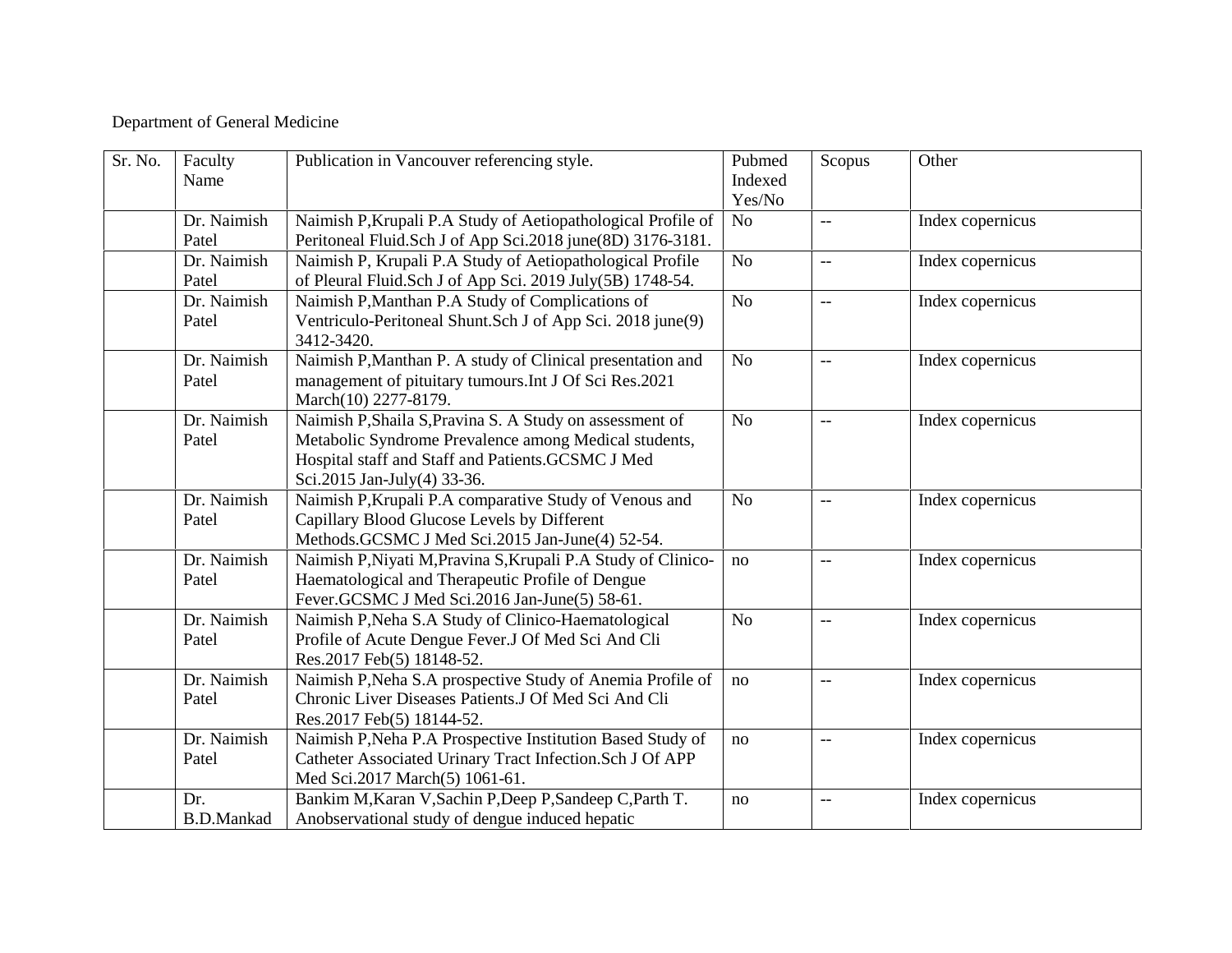|             | dysfunction in a tertiary care hospital of Ahmedabad.        |                |                          |                  |
|-------------|--------------------------------------------------------------|----------------|--------------------------|------------------|
|             | GCSMCJMedSci.2019 July-December(8).                          |                |                          |                  |
| Dr. Asha    | Asha S, Dhruv P, Rimpi, Nirav P, Viral A. An observational   | no             | $-\, -$                  | Index copernicus |
| Shah        | study of Hyponatremia in ICU Patients in a tertiary care     |                |                          |                  |
|             | hospital of ahmedabad.GCSMCJMedSci.2020 January-             |                |                          |                  |
|             | June $(9)$ .                                                 |                |                          |                  |
| Dr. Harshit | Harshit A, Arjun K, Vinu S, Pratap M.A Study Of Association  | no             | $-$                      | Index copernicus |
| Acharya     | Between The National Institute Of Health Stroke Scale        |                |                          |                  |
|             | Score And Arteriography Findings In Acute Ischemic           |                |                          |                  |
|             | Stroke.Int J Of Adv In Med.2016 May3(1) 225-228.             |                |                          |                  |
| Dr. Harshit | Harshit A, Rashmi C.A Study Of Aetiological Aspect Of        | no             | $-$                      | Index copernicus |
| Acharya     | Epilepsy In Non-Paediatric Patients. Int J Of Adv In         |                |                          |                  |
|             | Med.2016 May3(2) 171-175.                                    |                |                          |                  |
| Dr. Harshit | Harshit A, Chirag C.A Study Of Sensitivity And Predictive    | N <sub>o</sub> | $-$                      | Index copernicus |
| Acharya     | Value Of Adenosine Deaminase Enzyme For Diagnosis Of         |                |                          |                  |
|             | Tuberculosis.GCSMC J Med Sci.2012 Jan-Jun(5) 25-29.          |                |                          |                  |
| Dr. Harshit | Harshit A, Arjun K, Vinu S, Ujjaval P. Role Of Treadmill     | N <sub>o</sub> | $-\, -$                  | Index copernicus |
| Acharya     | Stress Testing In Patients With Coronary Risk Factors. Int J |                |                          |                  |
|             | Of Adv In Med.2016 Feb3(1) 47-52.                            |                |                          |                  |
| Dr. Harshit | Harshit A, Saurabh P, Mubassir S.A Study Of Predictive       | N <sub>o</sub> | $-$                      | Index copernicus |
| Acharya     | Value Of Microalbuminuria In Early Outcome Of Non            |                |                          |                  |
|             | Diabetic Patients Of Acute Myocardial Infarction.Int J Of    |                |                          |                  |
|             | Adv In Med.2017 March-Apr(4) 334-338.                        |                |                          |                  |
| Dr. Neha A  | Neha S.Lipid disorders in Thyroid Disease. Sch J of App Sci. | no             | $-$                      | Index copernicus |
| Shah        | 2019 April7(4)1618-1620.                                     |                |                          |                  |
| Dr. Neha A  | Neha S, Dipti K, Dipti P, Hiren P. Role of RNTPCP in         | no             | $-$                      | Index copernicus |
| Shah        | management of MDR TB.Int Arch Of Int Med.2015 July(2)        |                |                          |                  |
|             | 2394-0026.                                                   |                |                          |                  |
| Dr. Neha    | Neha S, Ambrosee K, Riple S. Association of Uric acid level  | no             | $- -$                    | Index copernicus |
| Shah        | among Diabetes and Hypertensive patients. Int J Of Med Sci   |                |                          |                  |
|             | And Inno Res. 2021 May6(3) 90-95.                            |                |                          |                  |
| Dr. Neha    | Naimish P, Neha S.A Study of Clinico-Haematological          | no             | $\overline{\phantom{a}}$ | Index copernicus |
| Shah        | Profile of Acute Dengue Fever.J Of Med Sci And Cli           |                |                          |                  |
|             | Res.2017 Feb(5) 18148-52.                                    |                |                          |                  |
| Dr. Neha    | Naimish P, Neha S.A prospective Study of Anemia Profile of   | no             | $-$                      | Index copernicus |
| Shah        | Chronic Liver Diseases Patients. J Of Med Sci And Cli        |                |                          |                  |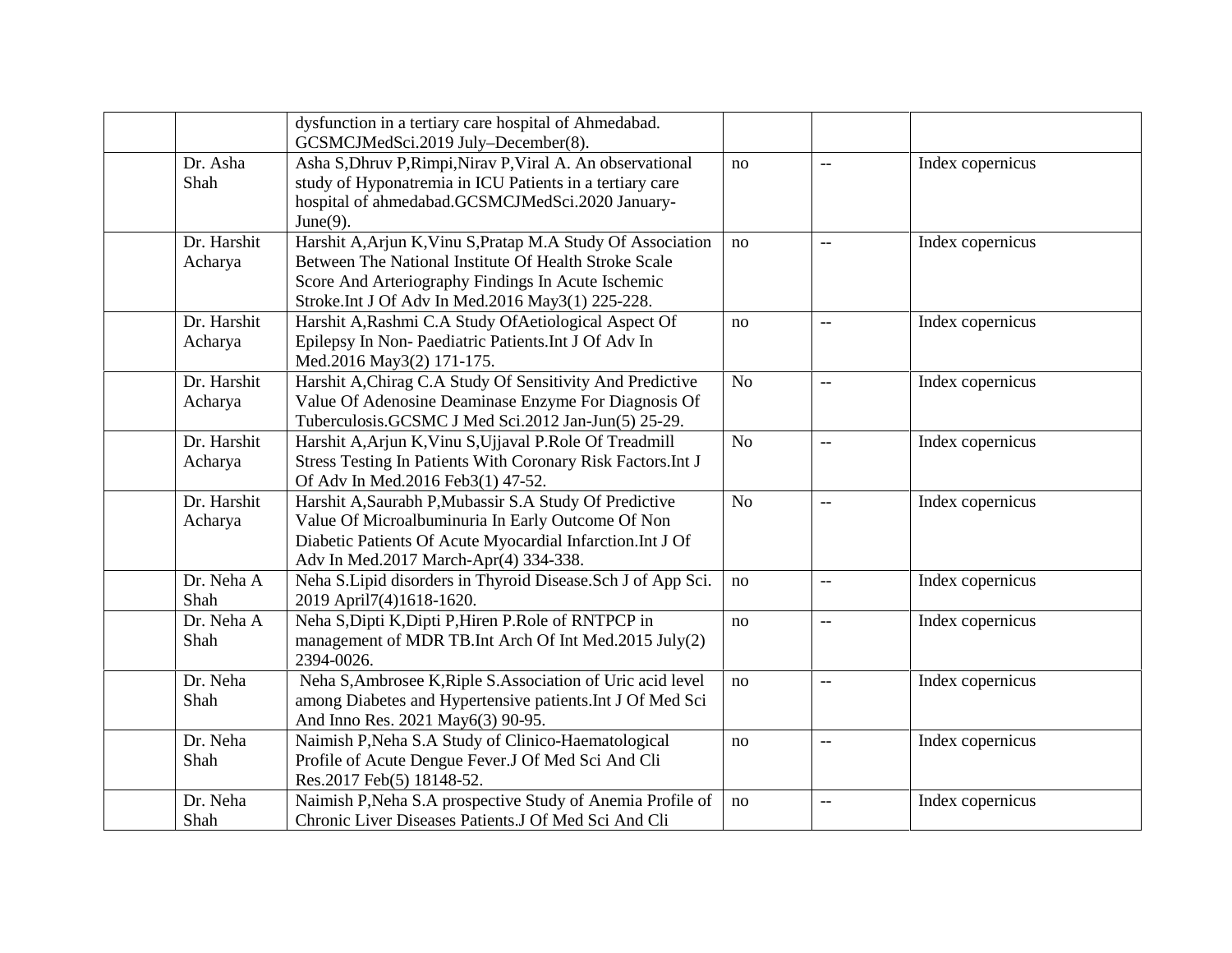|            | Res.2017 Feb(5) 18144-52.                                                               |    |                          |                  |
|------------|-----------------------------------------------------------------------------------------|----|--------------------------|------------------|
| Dr. Neha   | Naimish P, Neha P.A Prospective Institution Based Study of                              | no | $\overline{\phantom{m}}$ | Index copernicus |
| Shah       | Catheter Associated Urinary Tract Infection. Sch J Of APP                               |    |                          |                  |
|            | Med Sci.2017 March(5) 1061-61.                                                          |    |                          |                  |
| Dr. Shaila | Shaila S, Vipul P, Kalpesh S, Sahasranam V. Clinical                                    | no | $\overline{\phantom{m}}$ | Index copernicus |
| Shah       | evaluation of reperfusion in ST elevation myocardial                                    |    |                          |                  |
|            | infarction with non- invasive markers following                                         |    |                          |                  |
|            | thrombolysis with streptokinase versus tenecteplase.Int J Of                            |    |                          |                  |
|            | Sci Res.2021 Feb(10) 2277-8179.                                                         |    |                          |                  |
| Dr. Shaila | Naimish P, Shaila S, Pravina S. A Study on assessment of                                | no | $-$                      | Index copernicus |
| Shah       | Metabolic Syndrome Prevalence among Medical students,                                   |    |                          |                  |
|            | Hospital staff and Staff and Patients.GCSMC J Med                                       |    |                          |                  |
|            | Sci.2015 Jan-July(4) 33-36.                                                             |    |                          |                  |
| Dr. Shaila | Shaila S, Vipul P, Pravina S.A Study of Clinical Profile of                             | no | $-\, -$                  | Index copernicus |
| Shah       | Hospitalised Patients Diagnosed with Malaria.GCSMC J                                    |    |                          |                  |
|            | Med Sci.2016 Jan-June(5) 30-36.                                                         |    |                          |                  |
| Dr. Shaila | Shaila S, Niyati M, Vipul P, Pravina S. Correlation Between                             | no | $\overline{\phantom{m}}$ | Index copernicus |
| Shah       | Vitamin D And Hba1c In Diabetic Patients.GCSMC J Med                                    |    |                          |                  |
| Dr. Shaila | Sci.2016 Jan-june(5) 42-46.<br>Shaila S, Sandeep C, Jay S. The Study of Anemia and Iron |    |                          |                  |
| Shah       | profile in Chronic Kidney Disease(CKD) patients on                                      | no | $-$                      | Index copernicus |
|            | maintenance and dialysis and its correlation with diabetes                              |    |                          |                  |
|            | Mellitus.Ind J Of App Res.                                                              |    |                          |                  |
| Dr. Shaila | Shaila S, Niyati M, Shruti S. Study of sputum Bacteriology of                           | no | $-$                      | <b>DOAJ</b>      |
| Shah       | patients with Acute Exacerbation of COPD.J Of Kris Inst Of                              |    |                          |                  |
|            | Med Sci.2021 April-June(10) 130-138.                                                    |    |                          |                  |
| Dr. Vipul  | Vipul P, Asha P, Henisha T, Puja J. Seroprevalence of                                   | no | $\overline{\phantom{m}}$ | <b>DOAJ</b>      |
| Prajapati  | Hepatitis C virus in Voluntary blood donors in a tertiary care                          |    |                          |                  |
|            | hospital, Ahmedabad, India.Med J Of Baby.2021 March                                     |    |                          |                  |
|            | 1812-156.                                                                               |    |                          |                  |
| Dr. Vipul  | Shaila S, Vipul P, Kalpesh S, Sahasranam V. Clinical                                    | no | $\overline{\phantom{a}}$ | Index copernicus |
| Prajapati  | evaluation of reperfusion in ST elevation myocardial                                    |    |                          |                  |
|            | infarction with non- invasive markers following                                         |    |                          |                  |
|            | thrombolysis with streptokinase versus tenecteplase.Int J Of                            |    |                          |                  |
|            | Sci Res.2021 Feb(10) 2277-8179.                                                         |    |                          |                  |
| Dr. Vipul  | Vipul P, Suktara S, Arvind S, Benjamin T. Hearing                                       | no | yes                      |                  |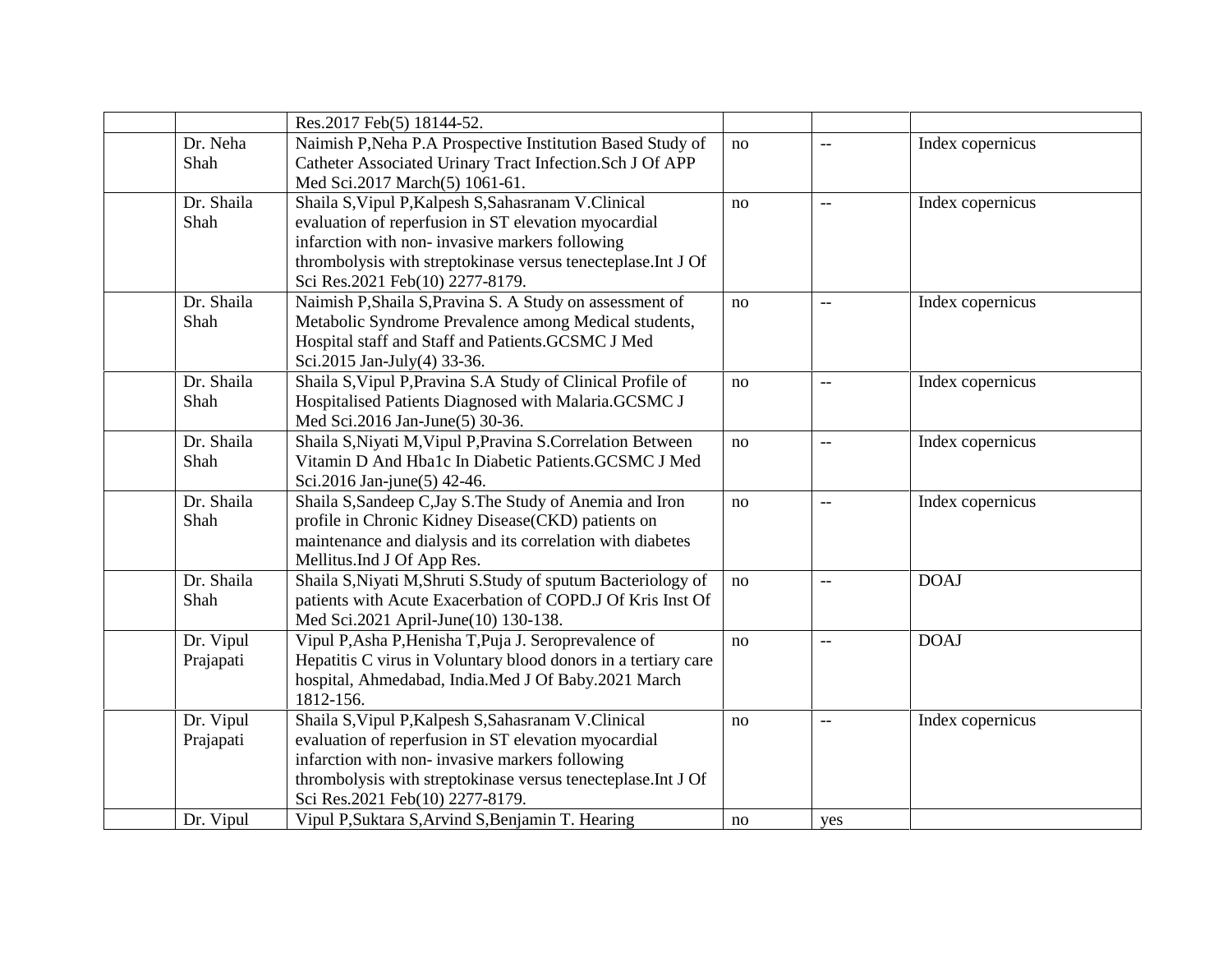| Prajapati                        | impairment in stroke patients-findings from a pilot study<br>conducted in india.Ind J Of Otolar And Head & Neck<br>Sur.2021 Feb 2231-3796.                                                               |    |                          |                  |
|----------------------------------|----------------------------------------------------------------------------------------------------------------------------------------------------------------------------------------------------------|----|--------------------------|------------------|
| Dr. Vipul<br>Prajapati           | Shaila S, Vipul P, Pravina S.A Study of Clinical Profile of<br>Hospitalised Patients Diagnosed with Malaria.GCSMC J<br>Med Sci.2016 Jan-June(5) 30-36.                                                   | no | $-$                      | Index copernicus |
| Dr. Vipul<br>Prajapati           | Shaila S, Niyati M, Vipul P, Pravina S. Correlation Between<br>Vitamin D And Hba1c In Diabetic Patients.GCSMC J Med<br>Sci.2016 Jan-june(5) 42-46.                                                       | no | $\overline{\phantom{a}}$ | Index copernicus |
| Dr. Rizwan<br>Ansari             | Rizwan A, Prashant M, Sohil M, Mubassir S. Clinical outcome<br>and demographic profile of Ascites patients in tertiary care<br>level hospital of Ahmedabad.Int J Of Sci And Res.2019 july.<br>1543-1550. | no | $-$                      | Index copernicus |
| Dr. Rizwan<br>Ansari             | Rizwan A, Ambrosse K, Sunil C. Association between<br>hypothyroidism and DM-2 and Hypertension in Western<br>India.Int J Of Sci Res.2021 may(05) 1-2.                                                    | no | $-$                      | Index copernicus |
| Dr. Rizwan<br>Ansari             | Rizwan A, Dhrupal P, M S, Vaibhav C, Nirajsingh. The Study<br>of effect of smoking in HIV patients. Int Arch Of Int<br>Med.2015 Jan(4) 8179-66.                                                          | no | $-\, -$                  | Index copernicus |
| Dr. Rizwan<br>Ansari             | Rizwan A, Rina G, M S, Kaushal J. Study Of Prevalence And<br>Impact Of Hyperuricemia In A Patient Of Hypertension. Int J<br>Of Adv Med.April4(2) 367-369.                                                | no | $\overline{\phantom{a}}$ | Index copernicus |
| Dr.<br>Ambrosseku<br>mar Kandula | Rizwan A, Ambrose K, Sunil C. Association between<br>hypothyroidism and DM-2 and Hypertension in Western<br>India.Int J Of Sci Res.2021 may(05) 1-2.                                                     | no | $\overline{\phantom{a}}$ | Index copernicus |
| Dr.<br>Ambrosseku<br>mar Kandula | Neha S, Ambrosee K, Riple S. Association of Uric acid level<br>among Diabetes and Hypertensive patients. Int J Of Med Sci<br>And Inno Res. 2021 May6(3) 90-95.                                           | no | $-$                      | Index copernicus |
| Dr. Niyati<br>Mehta              | Naimish P, Niyati M, Pravina S, Krupali P.A Study of Clinico-<br>Haematological and Therapeutic Profile of Dengue<br>Fever.GCSMC J Med Sci.2016 Jan-June(5) 58-61.                                       | no | $-$                      | Index copernicus |
| Dr. Niyati<br>Mehta              | Shaila S, Niyati M, Vipul P, Pravina S. Correlation Between<br>Vitamin D And Hba1c In Diabetic Patients.GCSMC J Med<br>Sci.2016 Jan-june(5) 42-46.                                                       | no | $-$                      | Index copernicus |
| Dr. Niyati<br>Mehta              | Shaila S, Niyati M, Shruti S. Study of sputum Bacteriology of<br>patients with Acute Exacerbation of COPD.J Of Kris Inst Of                                                                              | no | --                       | Index copernicus |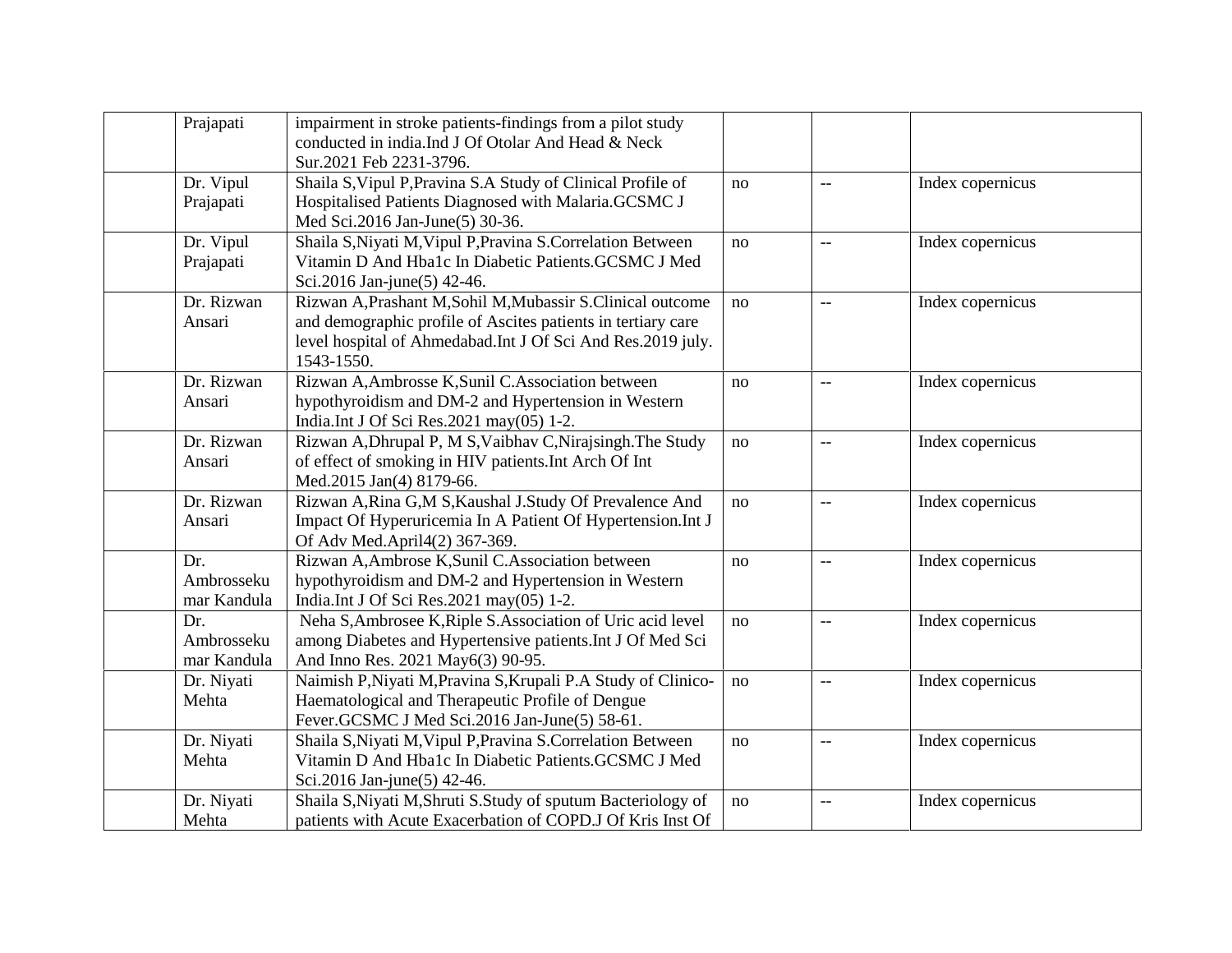|           | Med Sci.2021 April-June(10) 130-138.                    |    |       |                  |
|-----------|---------------------------------------------------------|----|-------|------------------|
| Dr. Sunil | Rizwan A, Ambrosse K, Sunil C. Association between      | no | $- -$ | Index copernicus |
| Chavada   | hypothyroidism and DM-2 and Hypertension in Western     |    |       |                  |
|           | India.Int J Of Sci Res. $2021$ may $(05)$ 1-2.          |    |       |                  |
| Dr. Sunil | Sunil C, Jay S, Parth T, Mitesh R, Mahipalsinh R, Gargi | no | $- -$ | Index copernicus |
| Chavada   | G. Hematological and vascular abnormality in            |    |       |                  |
|           | hyperhomocystenimia. A study of 50                      |    |       |                  |
|           | cases.GCSMCJMedSci.2020 Dec(9) 94-96.                   |    |       |                  |

## Department of Dermatology, Venereology and Leprosy

| Sr. No. | <b>Faculty Name</b>                          | Publication in Vancouver referencing style.                                                                                                                                                                                                                            | Pubmed<br>Indexed<br>Yes/No | Scopus | Other                                                                                 |
|---------|----------------------------------------------|------------------------------------------------------------------------------------------------------------------------------------------------------------------------------------------------------------------------------------------------------------------------|-----------------------------|--------|---------------------------------------------------------------------------------------|
|         | Dr. Nayan<br>Patel,<br>Dr. Jigna<br>Padhiyar | Patel NH, Padhiyar JK, Patel AP, Chhebber AS, Patel BR,<br>Patel TD. Psychosocial and financial impact of disease<br>among patients of dermatophytosis, a questionnaire-based<br>observational study. Indian Dermatology Online Journal.<br>2020 May; 11(3): 373.      | no                          |        | Index Copernicus, Google<br>Scholar                                                   |
|         | Dr. Nayan<br>Patel,<br>Dr. Jigna<br>Padhiyar | Padhiyar JK, Patel NH, Gajjar TP, Buch MD. Dego's<br>disease in a female child with Anti-Scl-70 antibody<br>positivity. Indian Journal of Paediatric Dermatology. 2018<br>Jan $1;19(1):80.$                                                                            | no                          |        | DOAJ, Emerging Sources<br>Citation Index, Indian Science<br>Abstracts, Web of Science |
|         | Dr. Nayan<br>Patel,<br>Dr. Jigna<br>Padhiyar | Padhiyar JK, Patel NH, Gajjar TP, Buch MD, Shah YB,<br>Solanki R. Efficacy and safety of propranolol on the<br>proliferative phase of infantile hemangioma: a hospital-<br>based prospective study. Indian Journal of Paediatric<br>Dermatology. 2018 Jul 1;19(3):224. | no                          |        | DOAJ, Emerging Sources<br>Citation Index, Indian Science<br>Abstracts, Web of Science |
|         | Dr. Nayan<br>Patel,<br>Dr. Jigna<br>Padhiyar | Patel NH, Padhiyar JK, Shah YB, Gajjar TP, Buch MD.<br>Unusual presentations and associations of hyper IgE<br>Syndrome: Retrospective analysis of ten cases at tertiary<br>care institute–With review of indian published reports.                                     | no                          |        | DOAJ, Emerging Sources<br>Citation Index, Indian Science<br>Abstracts, Web of Science |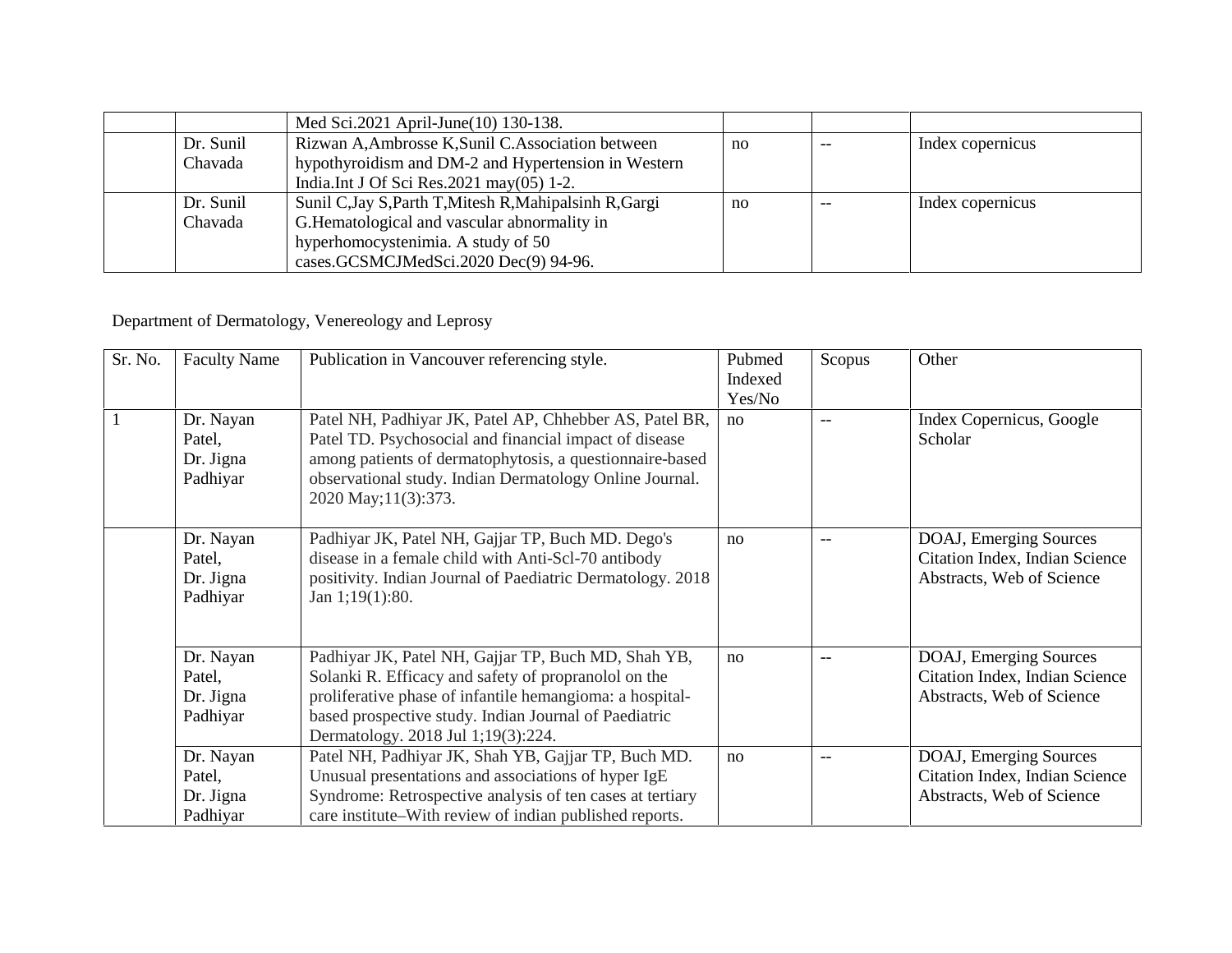|                                              | Indian Journal of Paediatric Dermatology. 2018 Jan<br>1;19(1):31.                                                                                                                                                                                                 |     |                |                                                                                       |
|----------------------------------------------|-------------------------------------------------------------------------------------------------------------------------------------------------------------------------------------------------------------------------------------------------------------------|-----|----------------|---------------------------------------------------------------------------------------|
| Dr. Nayan<br>Patel,<br>Dr. Jigna<br>Padhiyar | Padhiyar JK, Patel NH, Gajjar T, Patel B, Chhibber A,<br>Buch M. A distinct clinicopathological presentation of<br>cutaneous dermatophytosis mimicking autoimmune<br>blistering disorder. Indian journal of dermatology. 2018<br>Sep;63(5):412.                   | no  | $\overline{a}$ | DOAJ, Emerging Sources<br>Citation Index, Indian Science<br>Abstracts, Web of Science |
| Dr. Nayan<br>Patel,<br>Dr. Jigna<br>Padhiyar | Padhiyar JK, Patel NH, Ninama K, Bilimoria FE,<br>Mahajan R, Gajjar T, Buch M. Paraneoplastic pemphigus<br>presenting as toxic epidermal necrolysis: A case report.<br>Nepal Journal of Dermatology, Venereology &<br>Leprology. 2018 Mar 29;16(1):59-62.         | no  | $-$            | <b>Index Copernicus</b>                                                               |
| Dr. Nayan<br>Patel,<br>Dr. Jigna<br>Padhiyar | Padhiyar JK, Patel NH, Buch J, Patel B, Chhibber A. Is<br>latent syphilis new normal among clinical presentations of<br>syphilis? Study from a tertiary care institute. Nepal<br>Journal of Dermatology, Venereology & Leprology. 2019<br>May 30;17(1):27-31.     | no  | $-$            | <b>Index Copernicus</b>                                                               |
| Dr. Nayan<br>Patel,<br>Dr. Jigna<br>Padhiyar | Patel TD, Padhiyar JK, Patel NH, Trivedi NS. A case of<br>netherton syndrome with novel mutation in SPINK5 gene<br>expressing incomplete phenotype. Indian Journal of<br>Paediatric Dermatology. 2020 Jan 1;21(1):73.                                             | no  | $-$            | DOAJ, Emerging Sources<br>Citation Index, Indian Science<br>Abstracts, Web of Science |
| Dr. Nayan<br>Patel,<br>Dr. Jigna<br>Padhiyar | Patel NH, Padhiyar JK, Patel AP, Chhebber AS, Patel BR,<br>Patel TD. Psychosocial and financial impact of disease<br>among patients of dermatophytosis, a questionnaire-based<br>observational study. Indian Dermatology Online Journal.<br>2020 May; 11(3): 373. | yes | $-$            | DOAJ, Emerging Sources<br>Citation Index, Web of<br>Science                           |
| Dr. Nayan<br>Patel,<br>Dr. Jigna<br>Padhiyar | Patel NH, Padhiyar JK, Patel TD, Trivedi NS,<br>Chandibhamar VS, Raval R. A case of linear IgA bullous<br>dermatosis successfully treated with omalizumab. Indian<br>Journal of Dermatology. 2020 Nov;65(6):543.                                                  | yes | $-$            | Science Citation Index (E),<br>Web of Science                                         |
| Dr. Nayan<br>Patel,<br>Dr. Jigna<br>Padhiyar | Patel A, Chandibhamar V, Padhiyar J, Patel N.<br>Postdengue fever transient generalized hyperpigmentation<br>with islands of normal skin and chik sign. Indian Journal<br>of Paediatric Dermatology. 2020 Jul 1;21(3):252-.                                       | no  | $-$            | DOAJ, Emerging Sources<br>Citation Index, Indian Science<br>Abstracts, Web of Science |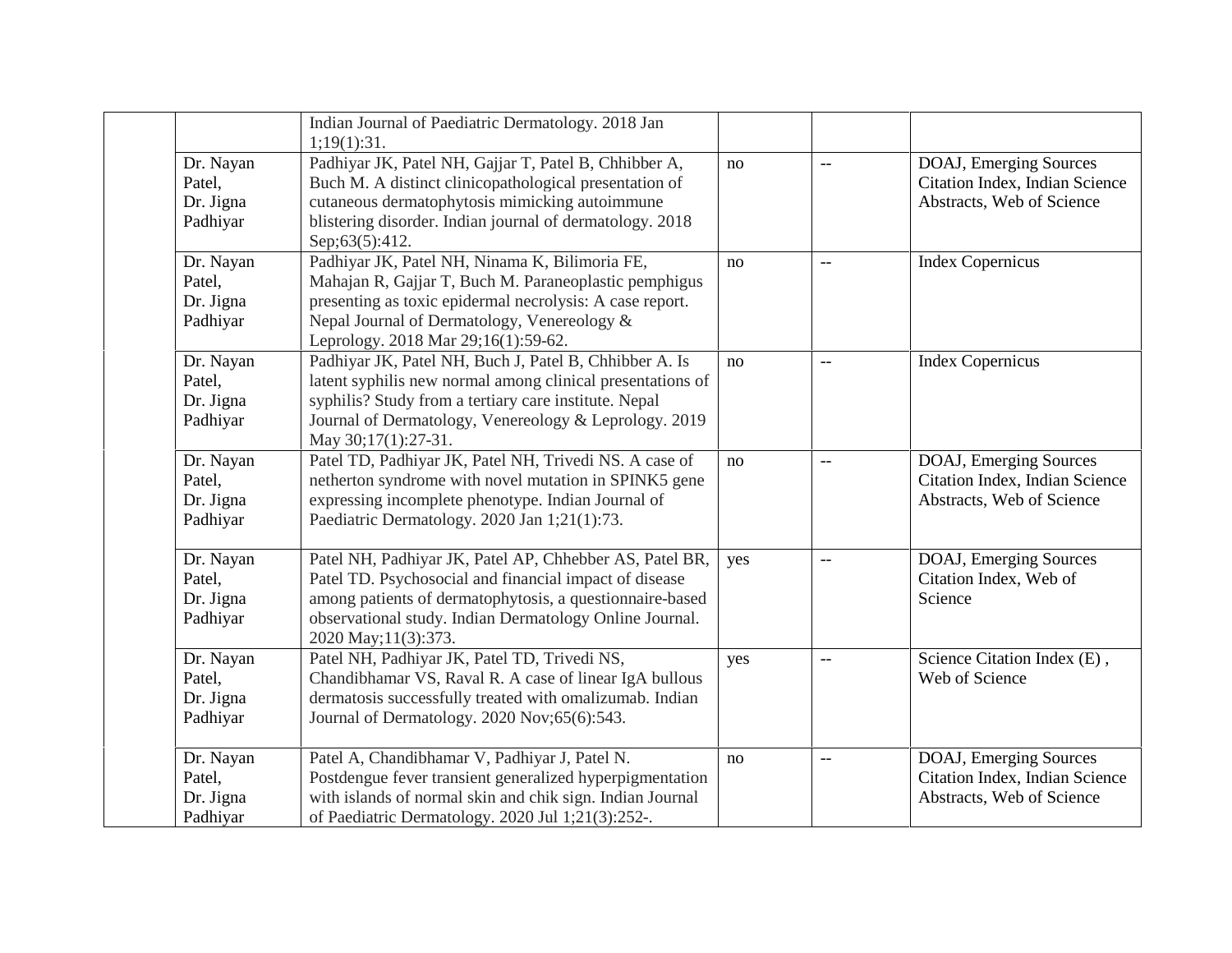| Dr. Nayan<br>Patel,   | Patel NH, Padhiyar JK, Patel T, Patel A, Chhibber A,<br>Raval R, Patel B. Antiphospholipid antibodies in a patient | no             |     | <b>Index Copernicus</b>        |
|-----------------------|--------------------------------------------------------------------------------------------------------------------|----------------|-----|--------------------------------|
| Dr. Jigna             | of Lucio phenomenon presenting with the gangrene of                                                                |                |     |                                |
| Padhiyar              | digits. Indian Journal of Dermatology, Venereology and                                                             |                |     |                                |
|                       | Leprology. 2021 Feb 5;87(1):97-101.                                                                                |                |     |                                |
| Dr. Nayan             | Patel N, Padhiyar J, Patel A, Chhibber A, Patel T, Patel B.                                                        | yes            | --  | $\blacksquare$                 |
| Patel,                | Successful Amelioration of Inflammatory Linear                                                                     |                |     |                                |
| Dr. Jigna             | Verrucous Epidermal Nevus with Topical Sirolimus.                                                                  |                |     |                                |
| Padhiyar              | Annals of Dermatology. 2020 Dec;32(6):534.                                                                         |                |     |                                |
| Dr. Nayan             | Patel N, Sil A. Dermatology and randomized control                                                                 | no             | $-$ | DOAJ, Emerging Sources         |
| Patel                 | trials. Indian Dermatology Online Journal. 2021 May                                                                |                |     | Citation Index, Indian Science |
|                       | 1;12(3):400.                                                                                                       |                |     | Abstracts, Web of Science      |
| Dr. Jigna<br>Padhiyar | Chandibhamar VS, Patel BR, Patel A, Padhiyar JK. A<br>female with mucocutaneous telangiectases and portal          | no             |     | <b>DOAJ</b>                    |
|                       | hypertension: A case report of osler-weber-rendu                                                                   |                |     |                                |
|                       | syndrome. Clinical Dermatology Review. 2021 Jul                                                                    |                |     |                                |
|                       | 1;5(2):207.                                                                                                        |                |     |                                |
| Dr.Jigna              | Nianama K, Padhiyar J, Mahajan R. Study of Efficacy of                                                             | N <sub>o</sub> | $-$ | Index Copernicus, Google       |
| Padhiyar              | Various Treatment Modalities In Keloids And                                                                        |                |     | Scholar                        |
|                       | Hypertrophic Scars.                                                                                                |                |     |                                |

# Department of Psychiatry

| Sr. No. | <b>Faculty Name</b>       | Publication in Vancouver referencing style.                                                                                                                                                                                        | Pubmed<br>Indexed<br>Yes/No | Scopus | Other          |
|---------|---------------------------|------------------------------------------------------------------------------------------------------------------------------------------------------------------------------------------------------------------------------------|-----------------------------|--------|----------------|
|         | Dr.Hitendra A.<br>Gandhi. | Parikh N, Sharma P, Chaudhary P, Gandhi H, Banwari G.<br>Study of attitude of interns toward psychiatry: A survey of<br>a tertiary level hospital in Ahmedabad. Industrial<br>psychiatry journal. $2014 \text{ Jul}; 23(2): 143$ . | Yes.                        | $- -$  | PubMed Central |
|         |                           | Desai N, Gandhi H, Shah A. Emotional factors in<br>bronchial asthma. Indian journal of psychiatry. 1981                                                                                                                            | <b>Yes</b>                  | $- -$  | PubMed Central |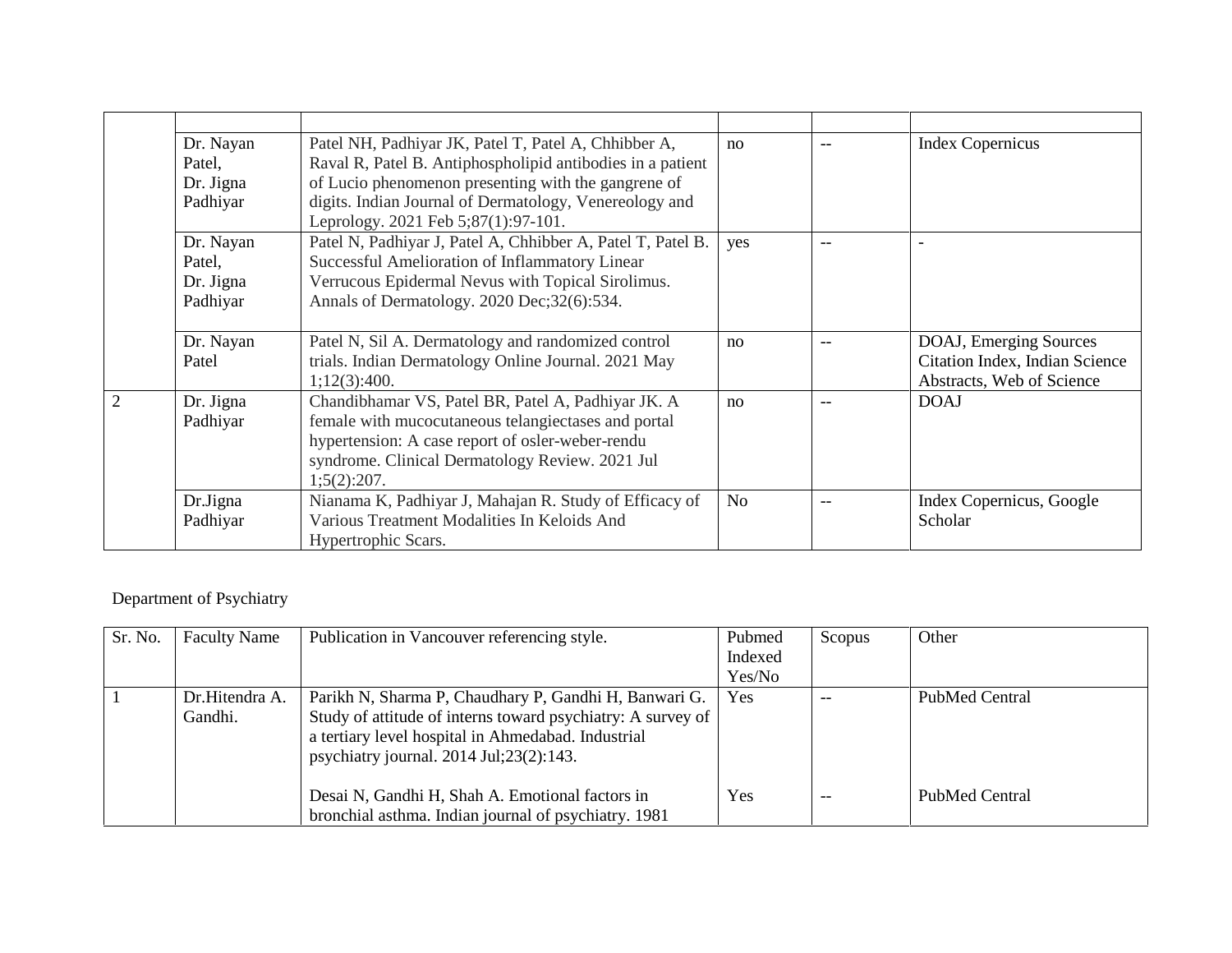| Apr;23(2):104.                                                                                                                                                                                                                                                  |                |     |                                                         |
|-----------------------------------------------------------------------------------------------------------------------------------------------------------------------------------------------------------------------------------------------------------------|----------------|-----|---------------------------------------------------------|
| Lahori M, Rangoonwala M, Gandhi H, Lakdawala B. A<br>Study of Menstrual Cycle Patterns and Disturbances<br>among psychiatric patients in a tertiary health care<br>institute. Indian Journal of Mental Health. 2017;4(4).                                       | Yes            | $-$ | <b>Indian Citation Index</b><br><b>Index Copernicus</b> |
| Parikh N, Sharma P, Gandhi H, Banwari G. A study on<br>attempted suicide, its clinical and socio-demographic<br>variables in a tertiary level hospital of Ahmedabad.<br>International Journal of Current Research and Review.<br>2014 May 15;6(10):57.          | N <sub>0</sub> | $-$ |                                                         |
| Chaudhary P, Banwari G, Parikh N, Gandhi H. Severe<br>headache as a presenting complaint in sigmoid sinus<br>thrombosis complicated by functional overlay. Industrial<br>psychiatry journal. 2015 Jan;24(1):79.                                                 | Yes<br>$-$     |     | <b>Pubmed Central</b>                                   |
| Jesalpura V, Chauhan H, Desai P, Gediya A, Patel D,<br>Gandhi H. Depression, Hopelessness and Risk of Suicide<br>in patients Undergoing Hemodialysis: A Cross Sectional<br>Study. Indian Journal of Applied Basic Medical Sciences.<br>2021 Feb 1;23(1):366-55. | No             | $-$ | <b>Index Copernicus</b>                                 |
| Jesalpura V, Dave K, Chauhan H, Desai P, Gediya A,<br>Patel D, Gandhi H. Electro convulsive therapy:<br>knowledge and attitude among medical students. Indian<br>Journal of Applied Basic Medical Sciences. 2021 Feb<br>1;23(1):375-84.                         | N <sub>0</sub> | $-$ | <b>Index Copernicus</b><br><b>Index Copernicus</b>      |
| Damani V, Gediya A, Gandhi H. A Root Cause Analysis<br>of Various Causes of Self Poisoning. The International                                                                                                                                                   | N <sub>0</sub> | $-$ |                                                         |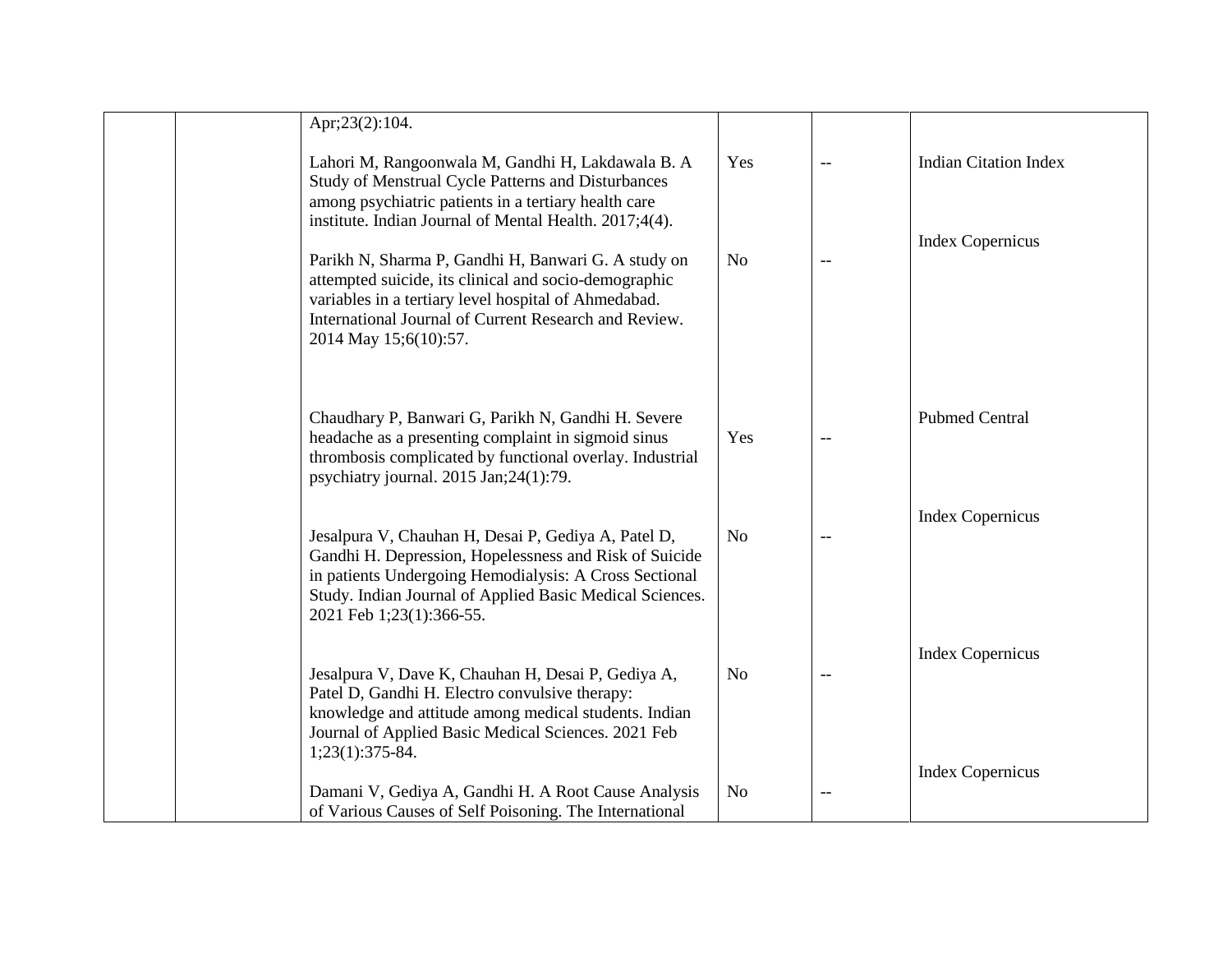|                |                         | Journal of Indian Psychology, Volume 3, Issue 2, No. 7.<br>2016 Mar 12:67.                                                                                                                                                                                         |                |                          |                         |
|----------------|-------------------------|--------------------------------------------------------------------------------------------------------------------------------------------------------------------------------------------------------------------------------------------------------------------|----------------|--------------------------|-------------------------|
| $\overline{2}$ | Dr.Dharmesh<br>V. Patel | Jesalpura V, Dave K, Chauhan H, Desai P, Gediya A,<br>Patel D, Gandhi H. Electro convulsive therapy:<br>knowledge and attitude among medical students. Indian<br>Journal of Applied Basic Medical Sciences. 2021 Feb<br>$1;23(1):375-84.$                          | N <sub>o</sub> |                          | <b>Index Copernicus</b> |
|                |                         | Jesalpura V, Chauhan H, Desai P, Gediya A, Patel D,<br>Gandhi H. Depression, Hopelessness and Risk of Suicide<br>in patients Undergoing Hemodialysis: A Cross Sectional<br>Study. Indian Journal of Applied Basic Medical Sciences.<br>2021 Feb 1;23(1):366-55.    | N <sub>o</sub> | $\sim$                   | <b>Index Copernicus</b> |
|                |                         | Chokshi V, Desai M, Chauhan H, Gediya A, Patel D,<br>Gandhi H. Eating behaviours, Self esteem and Depression<br>among medical and paramedical students. Indian Journal<br>of Applied Research.2019 Dec;9(12):75-77.                                                | N <sub>o</sub> |                          | <b>Index Copernicus</b> |
|                |                         | Desai M, Chokshi V, Chauhan H, Gediya A, Patel D,<br>Gandhi H.Fear of missing out: association with emotional<br>regulation, anxiety & somatic symptoms among medical<br>students.2019 Dec;9(12):32-34                                                             | N <sub>o</sub> |                          | <b>Index Copernicus</b> |
| 3              | Dr. Alpesh J.<br>Gediya | Jesalpura V, Chauhan H, Desai P, Gediya AJ, Patel DV,<br>Gandhi HA. Depression, Hopelessness and Risk of<br>Suicide in patients Undergoing Hemodialysis: A Cross<br>Sectional Study. Indian Journal of Applied Basic Medical<br>Sciences. 2021 Feb 1;23(1):366-55. | N <sub>o</sub> | $\overline{\phantom{a}}$ | <b>Index Copernicus</b> |
|                |                         | Jesalpura V, Dave K, Chauhan H, Desai P, Gediya A,                                                                                                                                                                                                                 | N <sub>0</sub> |                          | <b>Index Copernicus</b> |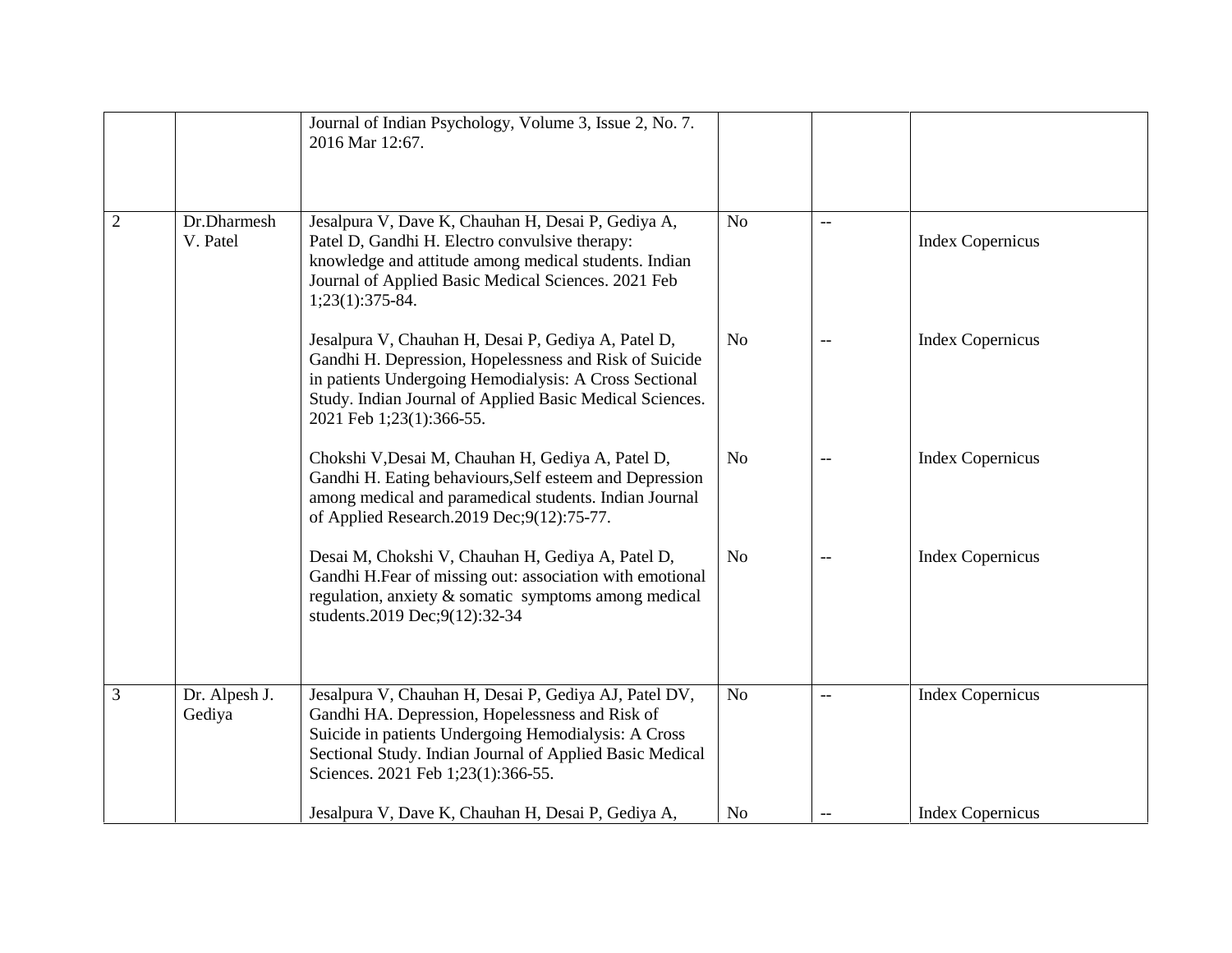| Patel D, Gandhi H. Electro convulsive therapy:<br>knowledge and attitude among medical students. Indian<br>Journal of Applied Basic Medical Sciences. 2021 Feb<br>$1;23(1):375-84.$                                 |                |                         |
|---------------------------------------------------------------------------------------------------------------------------------------------------------------------------------------------------------------------|----------------|-------------------------|
| Damani V, Gediya A, Gandhi H. A Root Cause Analysis<br>of Various Causes of Self Poisoning. The International<br>Journal of Indian Psychology, Volume 3, Issue 2, No. 7.<br>2016 Mar 12:67.                         | No.            | <b>Index Copernicus</b> |
| Chokshi V, Desai M, Chauhan H, Gediya A, Patel D,<br>Gandhi H. Eating behaviours, Self esteem and Depression<br>among medical and paramedical students. Indian Journal<br>of Applied Research.2019 Dec;9(12):75-77. | N <sub>0</sub> | <b>Index Copernicus</b> |
| Desai M, Chokshi V, Chauhan H, Gediya A, Patel D,<br>Gandhi H.Fear of missing out: association with emotional<br>regulation, anxiety $\&$ somatic symptoms among medical<br>students.2019 Dec;9(12):32-34.          | No.            | <b>Index Copernicus</b> |
| Gediya A, Damani V, Maniar R, Patel H, Study of<br>memory disturbances in patient of schizophrenia and their<br>care takers, Internation Journal of Advance<br>Research, 2015 Aug; Volume 3, Issue 8, 350-359.      | N <sub>0</sub> | <b>Index Copernicus</b> |

#### Department of Respiratory Medicine

| Sr. No. | <b>Faculty Name</b> | Publication in Vancouver referencing style.              | Pubmed  | Scopus | Other                            |
|---------|---------------------|----------------------------------------------------------|---------|--------|----------------------------------|
|         |                     |                                                          | Indexed |        |                                  |
|         |                     |                                                          | Yes/No  |        |                                  |
|         | Dr Tushar Patel     | Patel A, Shah K, Dharsandiya M, Patel K, Patel T, Patel  | Yes     | Yes    | <b>Embase, Essential Science</b> |
|         |                     | M, Reljic T, Kumar A. Safety and efficacy of tocilizumab |         |        | Indicators, Global Health,       |
|         |                     | in the treatment of severe acute respiratory syndrome    |         |        | IndMED, ProQuest, Science        |
|         |                     | coronavirus-2 pneumonia: A retrospective cohort study.   |         |        | Citation Index Expanded, Web     |
|         |                     | Indian Journal of medical microbiology. 2020 Jul         |         |        | of Science                       |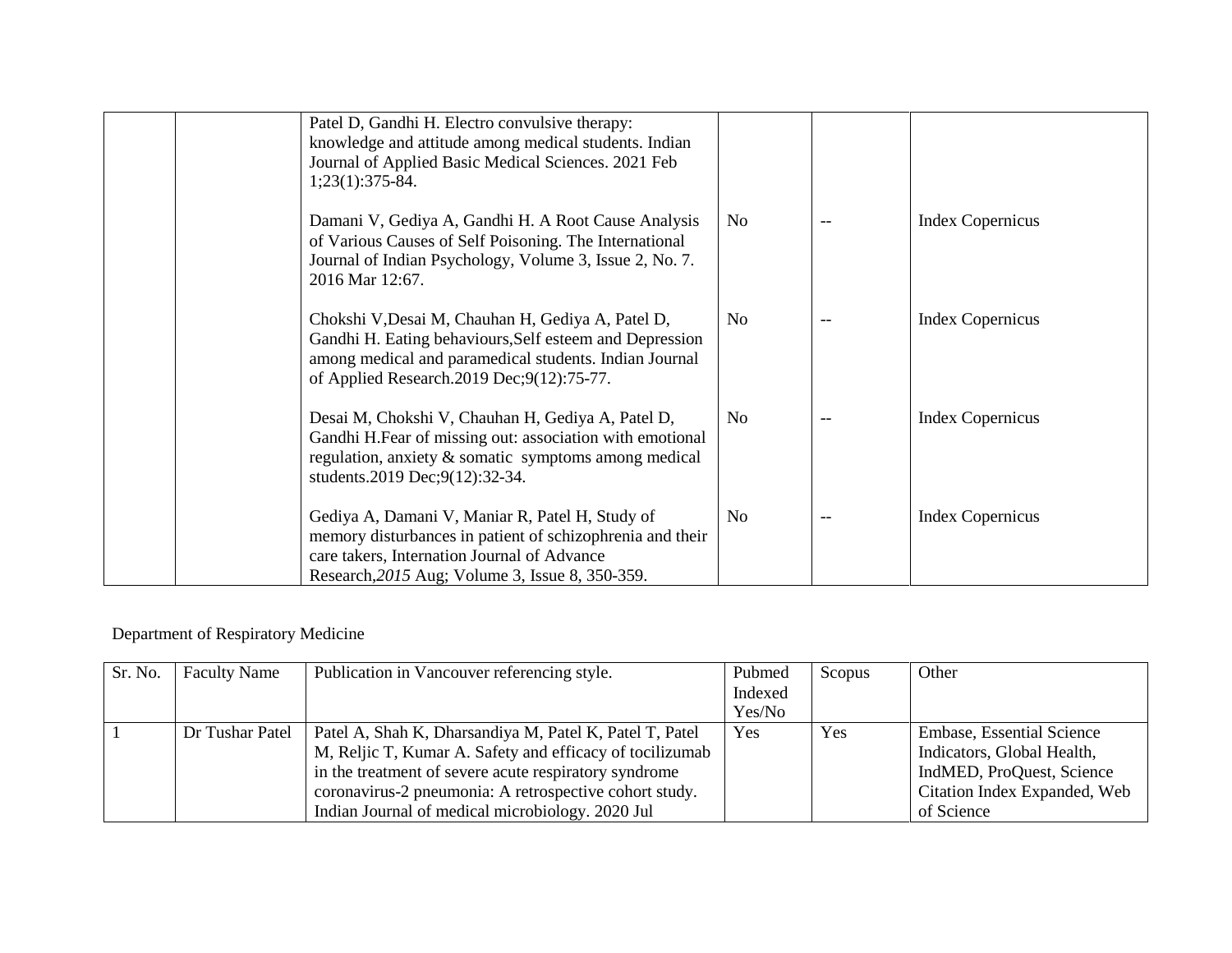|                 | 1;38(1):116-22.                                                                                                                                                                                                                                                                                                                                                |                |                          |                                                                                                                                    |
|-----------------|----------------------------------------------------------------------------------------------------------------------------------------------------------------------------------------------------------------------------------------------------------------------------------------------------------------------------------------------------------------|----------------|--------------------------|------------------------------------------------------------------------------------------------------------------------------------|
| Dr Tushar Patel | Dharsandiya M, Shah K, Patel K, Patel T, Patel A, Patel<br>A. SARS-CoV-2 viral sepsis with meningoencephalitis.<br>Indian J Med Microbiol. 2020 Apr 1;38(2):219-21.                                                                                                                                                                                            | Yes            | Yes                      | Embase, Essential Science<br>Indicators, Global Health,<br>IndMED, ProQuest, Science<br>Citation Index Expanded, Web<br>of Science |
| Dr Tushar Patel | Gupta P, Patel N, Patel T, Patel R. A Rare Case of<br>Boerhaave Syndrome with Bilateral Empyema. GCSMC J<br>Med Sci. 2020 Jul 1;9(2):109-111                                                                                                                                                                                                                   | N <sub>o</sub> | $\overline{a}$           | <b>Index Copernicus</b>                                                                                                            |
| Dr Tushar Patel | Vahora K, Patel N, Patel T, Patel R, Mistry Y. A Rare<br>Case of Leiomyosarcoma of Lung. GCSMC J Med Sci.<br>2020 Jul 1;9(2):97-99                                                                                                                                                                                                                             | No             | $\overline{\phantom{m}}$ | <b>Index Copernicus</b>                                                                                                            |
| Dr Tushar Patel | Shah K, Patel T, Patel R, Patel N. A Study of Correlation<br>Between Vitamin B12 Levels and D-dimer Levels in<br>COVID-19 Positive Patients at Our Hospital. International<br>Journal Of Scientific Research. World Wide Journals;<br>2021 Jul 1; 24-25.                                                                                                       | N <sub>o</sub> | $\overline{\phantom{a}}$ | Google scholar, Index Medicus,<br>Crossref, India Citation Index,<br>NCBI, Research Gate                                           |
| Dr Tushar Patel | Tewari S, Patel T, Patel R, Patel N. A Correlational Study<br>Between Vitamin D Levels in Covid 19 Positive Patients<br>in GCS Hospital. International Journal Of Scientific<br>Research. World Wide Journals; 2021 Jul 1;53-53.                                                                                                                               | N <sub>o</sub> | $\mathbf{u}$             | Google scholar, Index Medicus,<br>Crossref, India Citation Index,<br>NCBI, Research Gate                                           |
| Dr Tushar Patel | Patel T, Shah K, Patel K, Patel M, Kumar A, Patel A. Can<br>Low Dose Subcutaneous Tocilizumab Substitute Standard<br>Intravenous Tocilizumab For The Treatment of Cytokine<br>Release Storm in COVID-19 Pneumonia? International<br>Journal Of Scientific Research. World Wide Journals;<br>2021 Nov 1; 14-16.                                                 | N <sub>o</sub> | $\mathbf{u}$             | Google scholar, Index Medicus,<br>Crossref, India Citation Index,<br>NCBI, Research Gate                                           |
| Dr Tushar Patel | Patel T, Tripathi K, Vahora K, Patel R. Study on<br>Significance of Mantoux Test And Erythrocyte<br>Sedimentation Rate (ESR) And Its Correlation with Body<br>Mass Index (BMI) in Patients with Bacteriologically<br>Confirmed Pulmonary and Pleural Tuberculosis.<br>International Journal Of Scientific Research. World Wide<br>Journals; 2021 Nov 1; 35-36. | N <sub>o</sub> | $\overline{\phantom{m}}$ | Google scholar, Index Medicus,<br>Crossref, India Citation Index,<br>NCBI, Research Gate                                           |
| Dr Tushar Patel | Desai A, Desai P, Mehta J, Sachora W, Bharti N, Patel T,<br>Sukhwani K, Jain A, Sorathiya D, Nanda V, Mehta P.                                                                                                                                                                                                                                                 | N <sub>o</sub> | $\overline{a}$           | Directory of Open Access<br>Journals (DOAJ)                                                                                        |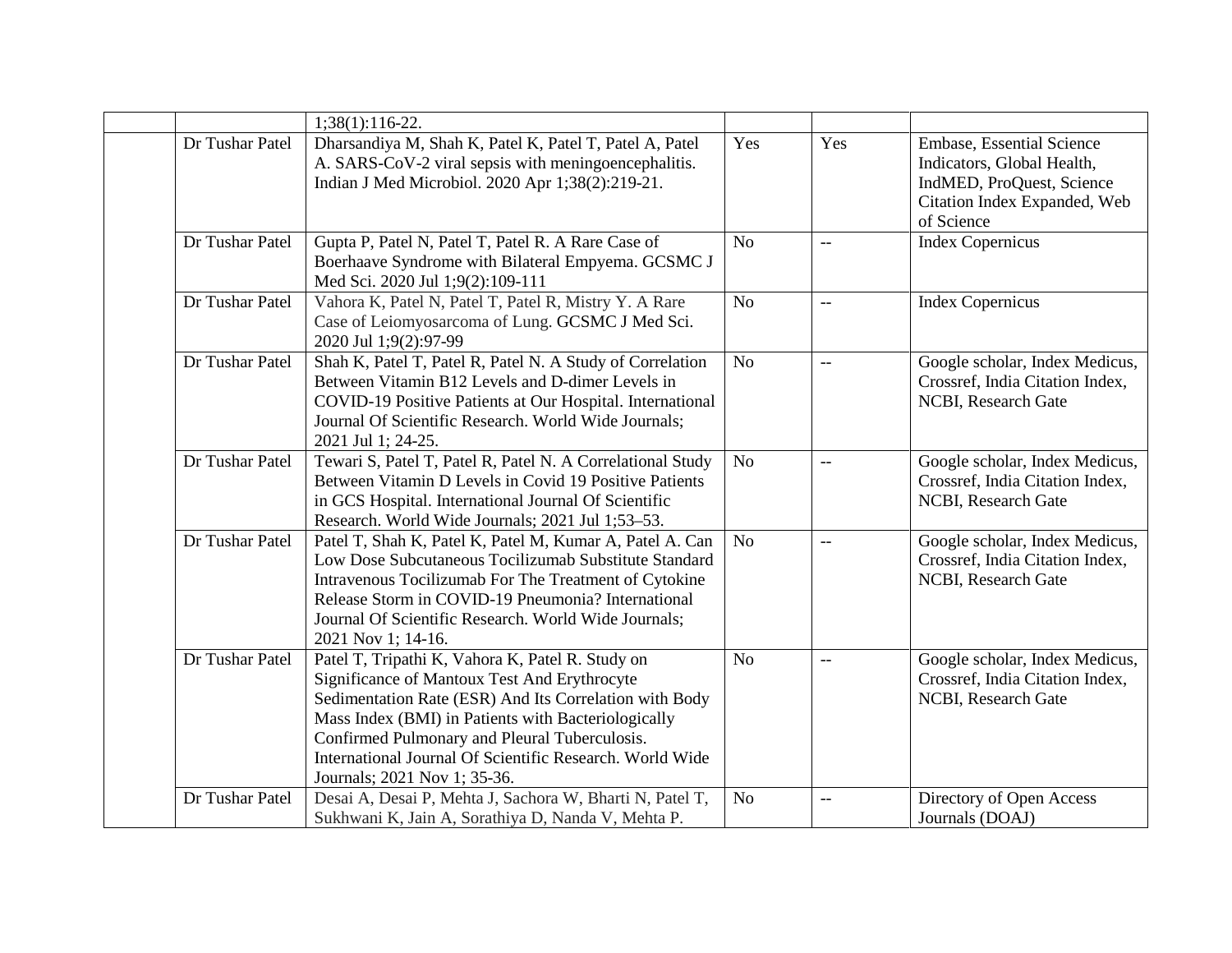|                |                 | Measuring the Impact of single dose of ChAdOx1 nCoV-<br>19 Corona Virus Vaccine (Recombinant) on hospital stay,<br>ICU requirement, and mortality outcome in a tertiary care<br>centre. International Journal of Infectious Diseases. 2021<br>Oct 21: 282-287            |                |                          |                                                                                          |
|----------------|-----------------|--------------------------------------------------------------------------------------------------------------------------------------------------------------------------------------------------------------------------------------------------------------------------|----------------|--------------------------|------------------------------------------------------------------------------------------|
|                | Dr Tushar Patel | Patel T, Gupta P, Tripathi K, Patel R. Study of Correlation<br>Between COPD and Lipid Profile. International Journal<br>Of Scientific Research. World Wide Journals; 2021 Dec<br>$1; 1-2.$                                                                               | N <sub>o</sub> | $\overline{a}$           | Google scholar, Index Medicus,<br>Crossref, India Citation Index,<br>NCBI, Research Gate |
|                | Dr Tushar Patel | Patel T, Gupta P, Tripathi K, Patel R. A Study of Clinical<br>Profile of 100 Patients Having Chronic Obstructive<br>Pulmonary Disease Coming to a Tertiary Care Centre<br>International Journal Of Scientific Research, World Wide<br>Journals; 2021 Dec 1; 1-2.         | N <sub>o</sub> |                          | Google scholar, Index Medicus,<br>Crossref, India Citation Index,<br>NCBI, Research Gate |
| $\overline{2}$ | Dr Rushi Patel  | Patel R, Patel D, Evaluation of soft tissue opacity on chest<br>xray by fibre-optic bronchoscopy. Thoracic endoscopy,<br>2017 Jan 1;2(1):15-19                                                                                                                           | N <sub>o</sub> | $-$                      | <b>Index Copernicus</b>                                                                  |
|                | Dr Rushi Patel  | Patel D, Patel R, Mortality predictors in acute<br>exacerbation of COPD: A prospective study in Western<br>India. IP Indian J Immunol Respir Med 2018 July<br>$1;3(3):103-107$                                                                                           | No             | $\overline{\phantom{a}}$ | Index Copernicus                                                                         |
|                | Dr Rushi Patel  | Gupta P, Patel N, Patel T, Patel R. A Rare Case of<br>Boerhaave Syndrome with Bilateral Empyema. GCSMC J<br>Med Sci. 2020 Jul 1;9(2):109-111                                                                                                                             | N <sub>o</sub> | $-$                      | <b>Index Copernicus</b>                                                                  |
|                | Dr Rushi Patel  | Vahora K, Patel N, Patel T, Patel R, Mistry Y. A Rare<br>Case of Leiomyosarcoma of Lung. GCSMC J Med Sci.<br>2020 Jul 1;9(2):97-99                                                                                                                                       | N <sub>o</sub> | $-$                      | <b>Index Copernicus</b>                                                                  |
|                | Dr Rushi Patel  | Desai B, Patel R, Dattani YV, Ninama TR, Khara AH,<br>Patel KH. Study of Clinico-Radiological Parameters in<br>Diagnosis of Pediatric Tuberculosis at Tertiary Care<br>Hospital. International Journal of Scientific Research.<br>World Wide Journals; 2021 Jan 1;31-33. | N <sub>o</sub> | $-$                      | Google scholar, Index Medicus,<br>Crossref, India Citation Index,<br>NCBI, Research Gate |
|                | Dr Rushi Patel  | Shah K, Patel T, Patel R, Patel N. A Study of Correlation<br>Between Vitamin B12 Levels and D-dimer Levels in<br>COVID-19 Positive Patients at Our Hospital. International<br>Journal Of Scientific Research. World Wide Journals;                                       | N <sub>o</sub> | $\overline{\phantom{m}}$ | Google scholar, Index Medicus,<br>Crossref, India Citation Index,<br>NCBI, Research Gate |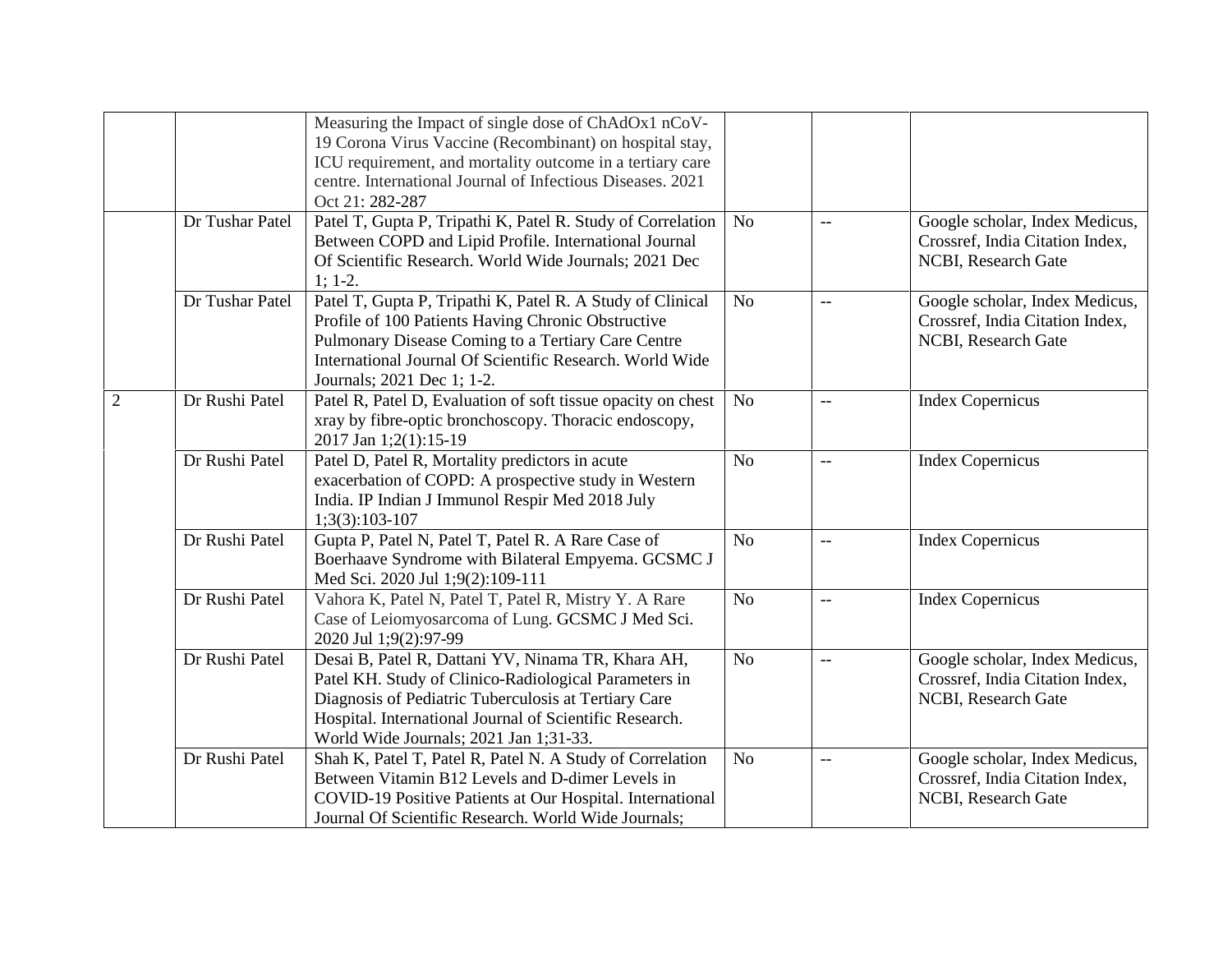|                | 2021 Jul 1; 24-25.                                                                                                                                                                                                                                                                                                                                             |                |     |                                                                                          |
|----------------|----------------------------------------------------------------------------------------------------------------------------------------------------------------------------------------------------------------------------------------------------------------------------------------------------------------------------------------------------------------|----------------|-----|------------------------------------------------------------------------------------------|
| Dr Rushi Patel | Tewari S, Patel T, Patel R, Patel N. A Correlational Study<br>Between Vitamin D Levels in Covid 19 Positive Patients<br>in GCS Hospital. International Journal Of Scientific<br>Research. World Wide Journals; 2021 Jul 1;53-53.                                                                                                                               | N <sub>o</sub> |     | Google scholar, Index Medicus,<br>Crossref, India Citation Index,<br>NCBI, Research Gate |
| Dr Rushi Patel | Patel T, Tripathi K, Vahora K, Patel R. Study on<br>Significance of Mantoux Test And Erythrocyte<br>Sedimentation Rate (ESR) And Its Correlation with Body<br>Mass Index (BMI) in Patients with Bacteriologically<br>Confirmed Pulmonary and Pleural Tuberculosis.<br>International Journal Of Scientific Research. World Wide<br>Journals; 2021 Nov 1; 35-36. | N <sub>o</sub> | $-$ | Google scholar, Index Medicus,<br>Crossref, India Citation Index,<br>NCBI, Research Gate |
| Dr Rushi Patel | Patel T, Gupta P, Tripathi K, Patel R. Study of Correlation<br>Between COPD and Lipid Profile. International Journal<br>Of Scientific Research. World Wide Journals; 2021 Dec<br>$1; 1-2.$                                                                                                                                                                     | No             |     | Google scholar, Index Medicus,<br>Crossref, India Citation Index,<br>NCBI, Research Gate |
| Dr Rushi Patel | Patel T, Gupta P, Tripathi K, Patel R. A Study of Clinical<br>Profile of 100 Patients Having Chronic Obstructive<br>Pulmonary Disease Coming to a Tertiary Care Centre<br>International Journal Of Scientific Research. World Wide<br>Journals; 2021 Dec 1; 1-2.                                                                                               | N <sub>o</sub> |     | Google scholar, Index Medicus,<br>Crossref, India Citation Index,<br>NCBI, Research Gate |

## Department of General Surgery

| Sr. No. | <b>Faculty Name</b> | Publication in Vancouver referencing style.            | Pubmed         | Scopus | Other                         |
|---------|---------------------|--------------------------------------------------------|----------------|--------|-------------------------------|
|         |                     |                                                        | Indexed        |        |                               |
|         |                     |                                                        | Yes/No         |        |                               |
|         | Dr. Shashank        | DesaiS. Percutaneous Needle Aspiration Versus Catheter | N <sub>0</sub> |        | Indexed with Index Copernicus |
|         | Desai               | Drainage in The Management Of Liver Abscess. A         |                |        |                               |
|         |                     | Systematic Review and Meta-Analysis; Globaljournal for |                |        |                               |
|         |                     | research analysis $2016;5(3)$                          |                |        |                               |
|         |                     | Desai S. Randomized Prospective Study of Endoscopic    | N <sub>o</sub> |        | Indexed with Index Copernicus |
|         |                     | Rubber Band Ligation Compared with Bipolar             |                |        |                               |
|         |                     | Coagulation For Chronically Bleeding Internal          |                |        |                               |
|         |                     | Hemorrhoid; Global journal for research analysis       |                |        |                               |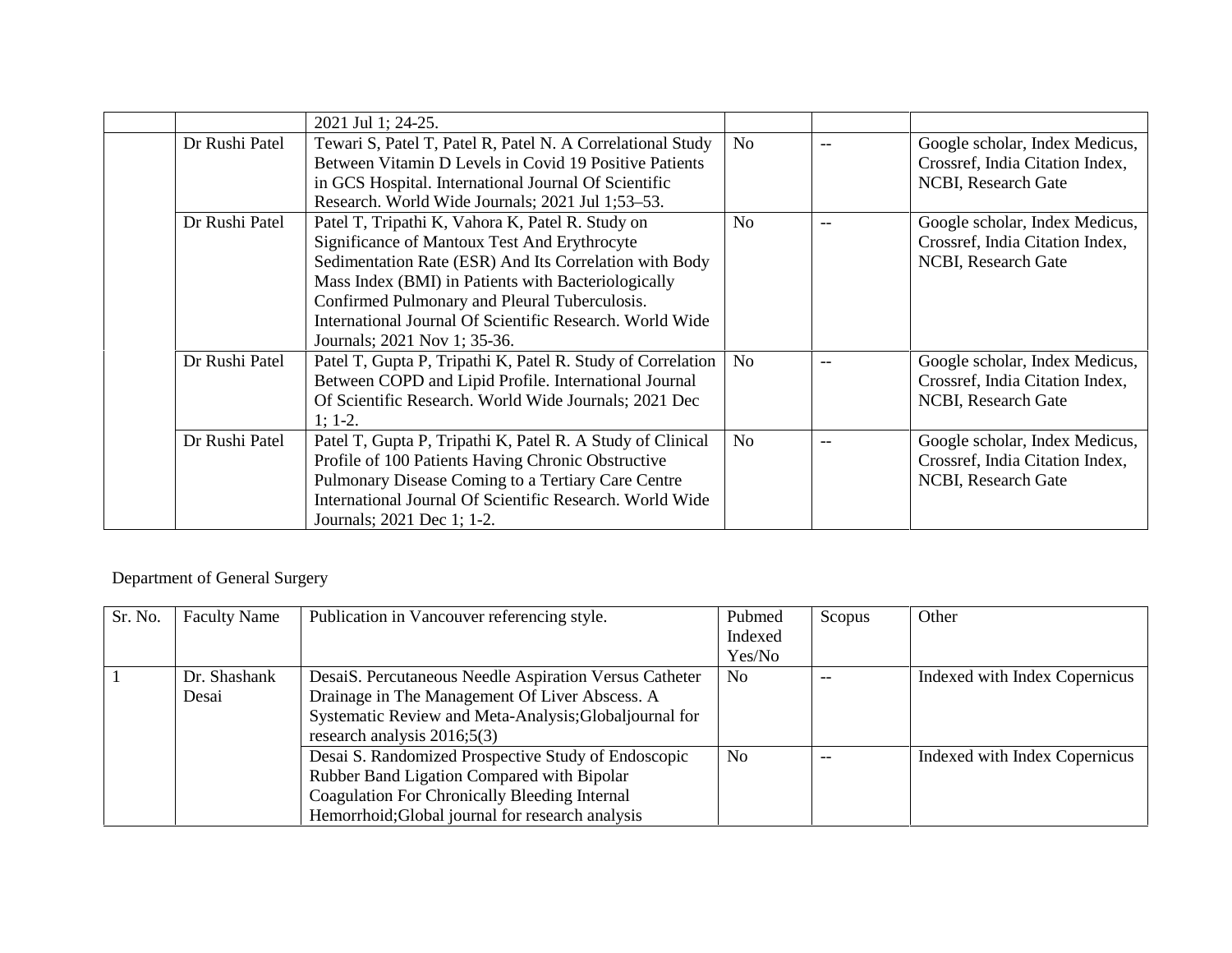|                |                              | 2016;5(2)                                                                                                                                                                                             |                |                          |                                             |
|----------------|------------------------------|-------------------------------------------------------------------------------------------------------------------------------------------------------------------------------------------------------|----------------|--------------------------|---------------------------------------------|
|                |                              | DesaiS. Study of Clinical Presentation of Amoebic Liver<br>Abscess. GCSMC J Med Sci 2016;5(1)                                                                                                         | N <sub>o</sub> | $\overline{\phantom{m}}$ | Indexed with Index Copernicus               |
|                |                              | DesaiS.A retrospective study of comparison of outcomes<br>between Paraumbilical and Transumbilical port insertion<br>for laparoscopic surgeries. Indian journal of applied basic<br>sciences 2020;22A | No             | $\overline{\phantom{m}}$ | Indexed with Index Copernicus               |
|                |                              | DesaiS.A Comparative study between fistulotomy and<br>fistulectomy in management of Low anal fistula. Indian<br>Journal of Research 2020;9(6)                                                         | No             | $\overline{\phantom{a}}$ | Indexed with Index Copernicus               |
|                |                              | Desai S. A prospective comparative study of open versus<br>closed method of creating pneumoperitoneum in<br>laparoscopic surgery. Indian journal of research<br>2020;9(12)                            | No             | $\overline{a}$           | Indexed with Index Copernicus               |
| $\overline{2}$ | Dr. Yogendra<br>Modi         | Modi Y.A Comparative prospective study of medical<br>treatment versus surgical lateral anal<br>sphincterotomy(LAS)in case of anal fissure. International<br>journal of scientific research 2020;9(11) | No             | $\overline{\phantom{a}}$ | Indexed with Index Copernicus               |
| 3              | Dr. Sushil<br>Akruwala       | AkruwalaS. A retrospective study of female breast<br>cancer: Stage and age correlation. Surgical update: Int J<br>surg-orthopedic 2018;4(2)                                                           | N <sub>o</sub> | $-$                      | Indexed with Index Copernicus               |
|                |                              | AkruwalaS. A retrospective study of correlation of<br>tumour thickness with nodal spread in anterior tongue<br>cancer. Int Surg J 2018; 5:1079(82)                                                    | N <sub>o</sub> | $\overline{\phantom{a}}$ | Indexed with Index Copernicus<br>and IMSEAR |
|                |                              | AkruwalaS.A study of variables in gastrointestinal<br>stromal tumor: surgical experience at a single<br>institute;International Surgery Journal;2019;6(9)                                             | N <sub>o</sub> | $-\,-$                   | Indexed with Index Copernicus               |
|                |                              | AkruwalaS. Incidence and risk factors for surgical site<br>infections: Our experience at tertiary care centre. Indian<br>Journal of Research 2020;9(11)                                               | N <sub>o</sub> | $\overline{\phantom{m}}$ | Indexed with Index Copernicus               |
| $\overline{4}$ | Dr.<br>Vidhyasagar<br>Sharma | SharmaV. Surgical Site Infections: A Prospective Study<br>in a Surgical Department of a Tertiary Care Center. Sch.<br>J. App. Med. Sci. 2018;6(10)                                                    | No             | $-$                      | <b>Indexed with Index Copernicus</b>        |
|                |                              | SharmaV. A retrospective study of female breast<br>cancer: Stage and age correlation. Surgical Update: Int J<br>surg Orthopedics. $2018;4(2)$                                                         | No             | $-\,-$                   | Indexed with Index Copernicus               |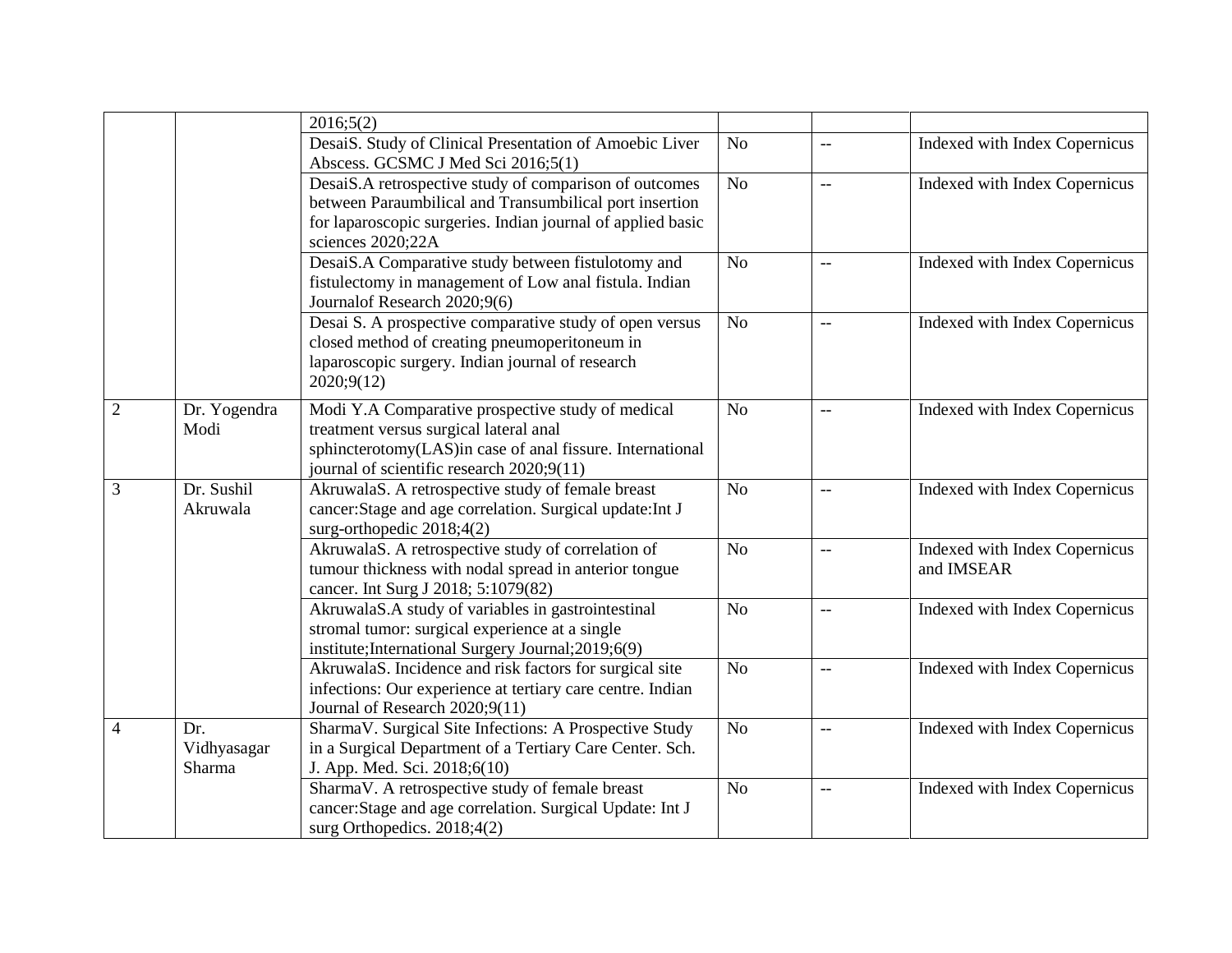|                |                      | SharmaV. A retrospective study of correlation of tumour<br>thickness with nodal spread in anterior tongue cancer. Int<br>Surg J 2018;5:1079(82)                                                                                             | N <sub>o</sub> | $-$                      | Indexed with Index Copernicus<br>and IMSEAR |
|----------------|----------------------|---------------------------------------------------------------------------------------------------------------------------------------------------------------------------------------------------------------------------------------------|----------------|--------------------------|---------------------------------------------|
|                |                      | SharmaV. Prospective Randomised Controlled Trial of<br>Laparoscopic Totally Extraperitoneal (TEP) Mesh Repair<br>versus Lichtenstein Open TensionFree Repair of Groin<br>Hernias. International Journal of Scientific Research<br>2017;6(9) | N <sub>o</sub> | $\overline{\phantom{m}}$ | Indexed with Index Copernicus               |
|                |                      | SharmaV. Retrospective study of Totally Extraperitoneal<br>Inguinal Hernia Repair: Fixation Versus No Fixation of<br>Mesh. International Journal of Scientific Research<br>2017;6(5)                                                        | N <sub>o</sub> | $-$                      | Indexed with Index Copernicus               |
|                |                      | SharmaV. Hypoalbuminemia as an independent<br>prognostic risk factor for adverse postoperative outcomes<br>in an emergency laparotomy in adult patients.<br>Paripex: Indian Journal of Research 2020;9(12)                                  | N <sub>o</sub> | $\overline{\phantom{a}}$ | Indexed with Index Copernicus               |
| 5              | Dr.<br>JaimishGajjar | GajjarJ. A comparative retrospective study between<br>excision followed by secondary healing and Limberg's<br>flap surgery for Pilonidal sinus. Indian Journal of Applied<br>Basic Medical Sciences 2020;22B                                | No             | $\overline{a}$           | Indexed with Index Copernicus               |
|                |                      | GajjarJ. A prospective comparative study between<br>mechanical bowel preparation and no bowel preparation<br>before bowel surgeries. Indian Journal of Research<br>2020;9(11)                                                               | N <sub>o</sub> | $-$                      | Indexed with Index Copernicus               |
|                |                      | GajjarJ.Prospective comparative study between early and<br>interval laparoscopic/open cholecystectomy in patients of<br>acute cholecystitis. Indian journalof applied basic medical<br>science 2020, 22-A(1)                                | N <sub>o</sub> | $\overline{\phantom{a}}$ | Indexed with Index Copernicus               |
| 6              | Dr. N.K.<br>Vaghela  | Vaghela NK. Pyogenic Liver Abscess and the Emergence<br>of Klebsiella as an Etiology: A Retrospective Study.<br>Global Journal for Research Analysis, 2015, 4(1).                                                                           | N <sub>o</sub> | $-$                      | Indexed with Index Copernicus               |
|                |                      | Vaghela NK. Analysis of Complications of Intestinal<br>Stomas.Indian Journal of Applied Research, 2015, 5(1).                                                                                                                               | N <sub>o</sub> | $-\,-$                   | Indexed with Index Copernicus               |
| $\overline{7}$ | Dr. Ankit<br>Bagdai  | Bagdai A.A study of continous positive suction dissection<br>a novel technique of inter bowel adhesiolysis.                                                                                                                                 | N <sub>o</sub> | $-$                      | Indexed with Index Copernicus               |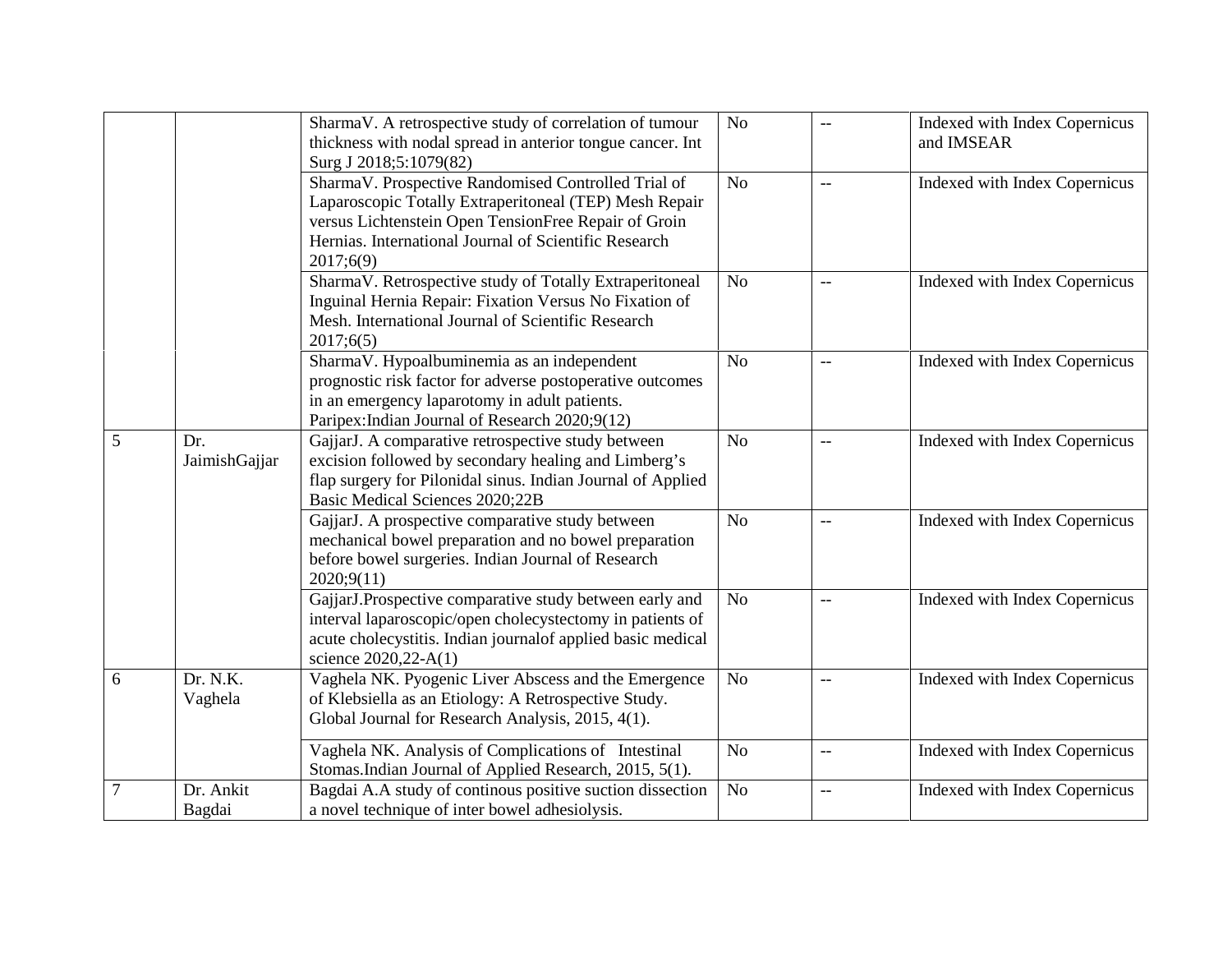|    |                       | International journal of scientific research 2019;8(12)                                                                                                                                                                             |                |     |                               |
|----|-----------------------|-------------------------------------------------------------------------------------------------------------------------------------------------------------------------------------------------------------------------------------|----------------|-----|-------------------------------|
|    |                       | Bagdai A. A study of characteristics of liver abscess in<br>surgical department. International journal of scientific<br>research $2019;8(12)$                                                                                       | N <sub>o</sub> |     | Indexed with Index Copernicus |
| 8  | Dr. Ayush Jain        | JainA. A Comparative prospective study of medical<br>treatment versus surgical lateral anal<br>sphincterotomy(LAS)in case of anal fissure. International<br>journal of scientific research 2020;9(11)                               | N <sub>0</sub> | $-$ | Indexed with Index Copernicus |
|    |                       | JainA. Surgical Site Infections: A Prospective Study in a<br>Surgical Department of a Tertiary Care Center; Sch. J.<br>App. Med. Sci. 2018;6(10)                                                                                    | N <sub>o</sub> | $-$ | Indexed with Index Copernicus |
| 9  | Dr. Nehal<br>Sisodiya | SisodiyaN. A study of continous positive suction<br>dissection a novel technique of inter bowel adhesiolysis.<br>International journal of scientific research 2019;8(12)                                                            | <b>No</b>      | $-$ | Indexed with Index Copernicus |
|    |                       | SisodiyaN. A study of characteristics of liver abscess in<br>surgical department. International journal of scientific<br>research $2019;8(12)$                                                                                      | N <sub>o</sub> | --  | Indexed with Index Copernicus |
| 10 | Dr. Nirav Patel       | PatelN.A comparative study between totally<br>extraperitoneal(TEP) and trans abdominal pre<br>peritoneal(TAPP) laparoscopic inguinal hernia repair<br>techniques. Indian journal of applied basic medical science<br>$2020;22-A(1)$ | No             | $-$ | Indexed with Index Copernicus |
|    |                       | PatelN.Prospective comparative study between early and<br>interval laparoscopic/open cholecystectomy in patients of<br>acute cholecystitis. Indian journal of applied basic medical<br>science $2020,22-A(1)$                       | N <sub>o</sub> |     | Indexed with Index Copernicus |

## Department of Otorhinolaryngology

| Sr. No. | <b>Faculty Name</b> | Publication in Vancouver referencing style.                                                                                              | Pubmed<br>Indexed<br>Yes/No | Scopus | Other |
|---------|---------------------|------------------------------------------------------------------------------------------------------------------------------------------|-----------------------------|--------|-------|
|         | YB Chhatbar         | Chhatbar YB, Ruparel M. Role of Tragal<br>cartilage in Tympanoplasty. Indian J Otolaryngol<br>Head Neck Surg 2019 Nov. published online, | Yes                         | Yes    |       |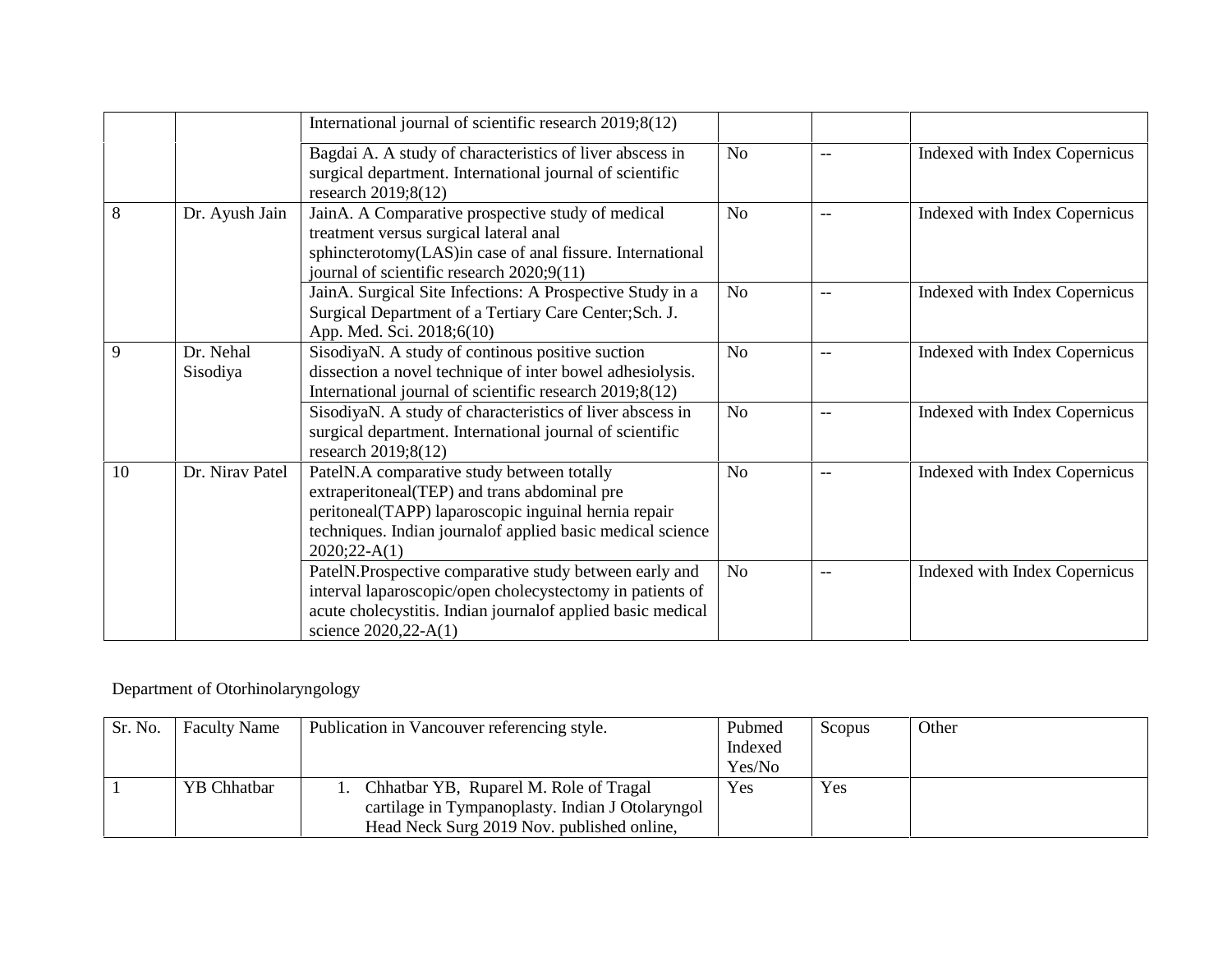|                |                    | DOI:10.1007/s12070-019-01754-3                                                                                                                                                                                                    |                |                          |                      |
|----------------|--------------------|-----------------------------------------------------------------------------------------------------------------------------------------------------------------------------------------------------------------------------------|----------------|--------------------------|----------------------|
| $\overline{2}$ | <b>Vishal Dave</b> | Dave VR, Sharma S, Ruparel MR. Radiological<br>1.<br>and Endoscopic correlation in Chronic<br>Rhinosinusitis. International Journal of Scientific<br>research 2017 March, vol (6) 3: 2277 -8179                                   | N <sub>o</sub> | $\overline{\phantom{a}}$ | Index copernicus     |
|                |                    | 2. Dave VR, Sharma S. Comparative Analysis of<br>Fascia Lata and Cartilage Graft in Revision Type<br>1 tympanoplasty. Indian J Otolaryngol Head Neck<br>Surg 2019 Nov. Vol 71(Suppl 2):1232-1237                                  | Yes            | Yes                      |                      |
|                |                    | 3. Dave VR, Ruparel MR. Correlation of Eustachian<br>Tube dysfunction with results of Tympanoplasty<br>in mucosal type of CSOM. Indian J Otolaryngol<br>Head Neck Surg 2019 March Vol 71(1): 10-13                                | Yes            | Yes                      |                      |
| 3              | Suktara Sharma     | Dave VR, Sharma SA, Ruparel MR. Radiological<br>1.<br>and Endoscopic correlation in Chronic<br>Rhinosinusitis. International Journal of Scientific<br>research 2017 March, vol (6) 3: 2277 -8179                                  | N <sub>o</sub> | $\overline{\phantom{m}}$ | Index copernicus     |
|                |                    | Dave VR, Sharma SA. Comparative Analysis of<br>2.<br>Fascia Lata and Cartilage Graft in Revision Type<br>1 tympanoplasty. Indian J Otolaryngol Head Neck<br>Surg 2019 Nov. Vol 71(Suppl 2):1232-1237                              | Yes            | Yes                      |                      |
|                |                    | 3.<br>Sharma SA, Nicholas C. Asian-Pacific<br>perspective on the psychological well-being of<br>healthcare workers during the evolution of the<br>COVID-19 pandemic. The British Journal of<br>Psychiatry 2020 Oct. Vol 6(6): 116 | Yes            | $\overline{a}$           |                      |
|                |                    | Sharma SA, Patel P. Cytopathological Study of<br>4.<br>Salivary Gland Lesions Using Milan System.<br>Walawalkar International Medical Journal. 2020<br>Dec. Vol.7, No.2. 59-72                                                    | N <sub>o</sub> | $\overline{\phantom{m}}$ | DOAJ, Google scholar |
|                |                    | Sharma SA, Prajapati V. Hearing Impairment in<br>5.<br>Stroke patients: Findings from a pilot study<br>conducted in India. Indian J Otolaryngol Head<br>Neck Surg 2021 Feb. published online, DOI:<br>10.1007/S12070-021-02474-3  | Yes            | Yes                      |                      |
|                |                    | Sharma SA, Selarka L. Mucormycosis and<br>6.                                                                                                                                                                                      | Yes            |                          |                      |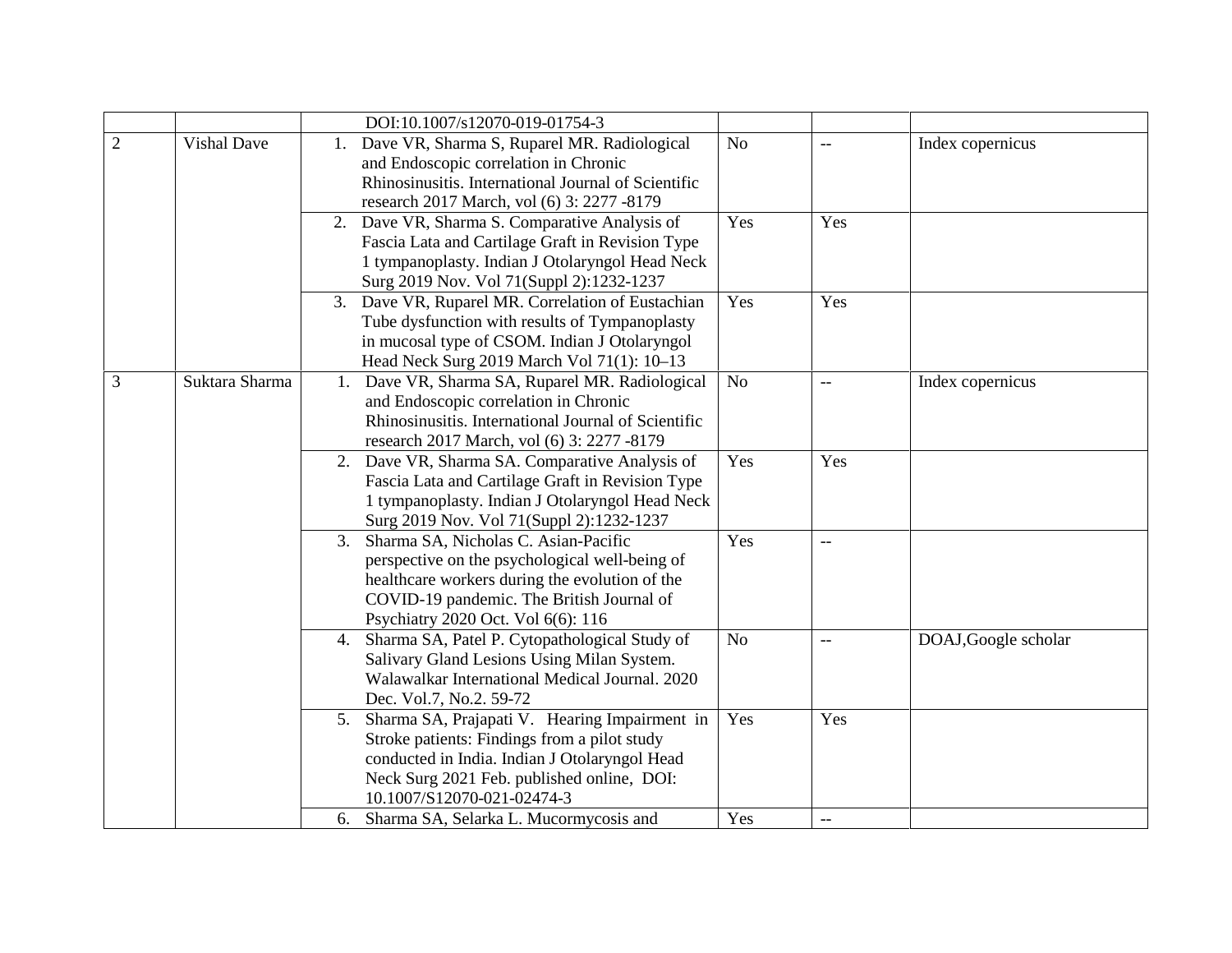|   |               | COVID-19: An epidemic within a pandemic in<br>India. Mycosis 2021 Oct. 64(10):1253-1260.                                                                                                           |            |     |                  |
|---|---------------|----------------------------------------------------------------------------------------------------------------------------------------------------------------------------------------------------|------------|-----|------------------|
| 4 | Mohit Ruparel | Dave VR, Sharma SA, Ruparel MR. Radiological<br>and Endoscopic correlation in Chronic<br>Rhinosinusitis. International Journal of Scientific<br>research 2017 March, vol (6) 3: 2277 -8179         | No.        | --  | Index copernicus |
|   |               | Chhatbar YB, Ruparel M. Role of Tragal<br>2.<br>cartilage in Tympanoplasty. Indian J Otolaryngol<br>Head Neck Surg 2019 Nov. published online,<br>DOI:10.1007/s12070-019-01754-3                   | <b>Yes</b> | Yes |                  |
|   |               | 3. Dave VR, Ruparel MR. Correlation of Eustachian<br>Tube dysfunction with results of Tympanoplasty<br>in mucosal type of CSOM. Indian J Otolaryngol<br>Head Neck Surg 2019 March Vol 71(1): 10–13 | Yes        | Yes |                  |

## Department of Ophthalmology

| Sr. No. | <b>Faculty Name</b> | Publication in Vancouver referencing style.      | Pubmed<br>Indexed | Scopus | Other |
|---------|---------------------|--------------------------------------------------|-------------------|--------|-------|
|         |                     |                                                  | Yes/No            |        |       |
|         |                     |                                                  |                   |        |       |
|         | Dr BHARAT           | GHODADRA B, Fundus examination in cases of       | no                | $-$    |       |
|         | <b>GHODADRA</b>     | C.V. Stroke, Gujarat Medical Journal,            |                   |        |       |
|         |                     | December, 1981: 51-53                            |                   |        |       |
|         |                     | GHODADRA BK Peripheral scotomas in<br>2.         |                   |        |       |
|         |                     | glaucoma. Indian journal of ophthalmology. 1982  | yes               | yes    |       |
|         |                     | Mar $1;30(2):95$ .                               |                   |        |       |
|         |                     | GHODADRA BK. First report of evaluation of<br>3. |                   |        |       |
|         |                     | KM media: A new corneal preservation medium.     |                   |        |       |
|         |                     | Indian journal of ophthalmology. 2007 Jan        | yes               | yes    |       |
|         |                     | $1;55(1):43-7.$                                  |                   |        |       |
|         |                     | GHODADRA BK. Fungal keratitis associated<br>4.   |                   |        |       |
|         |                     | with mite embedded in cornea. Indian Journal of  |                   |        |       |
|         |                     | Pathology and Microbiology. 2011 Jan             | no                | yes    |       |
|         |                     | 1;54(1):214.                                     |                   |        |       |
|         |                     | GHODADRA BK. Microscopic evaluation,<br>5.       |                   |        |       |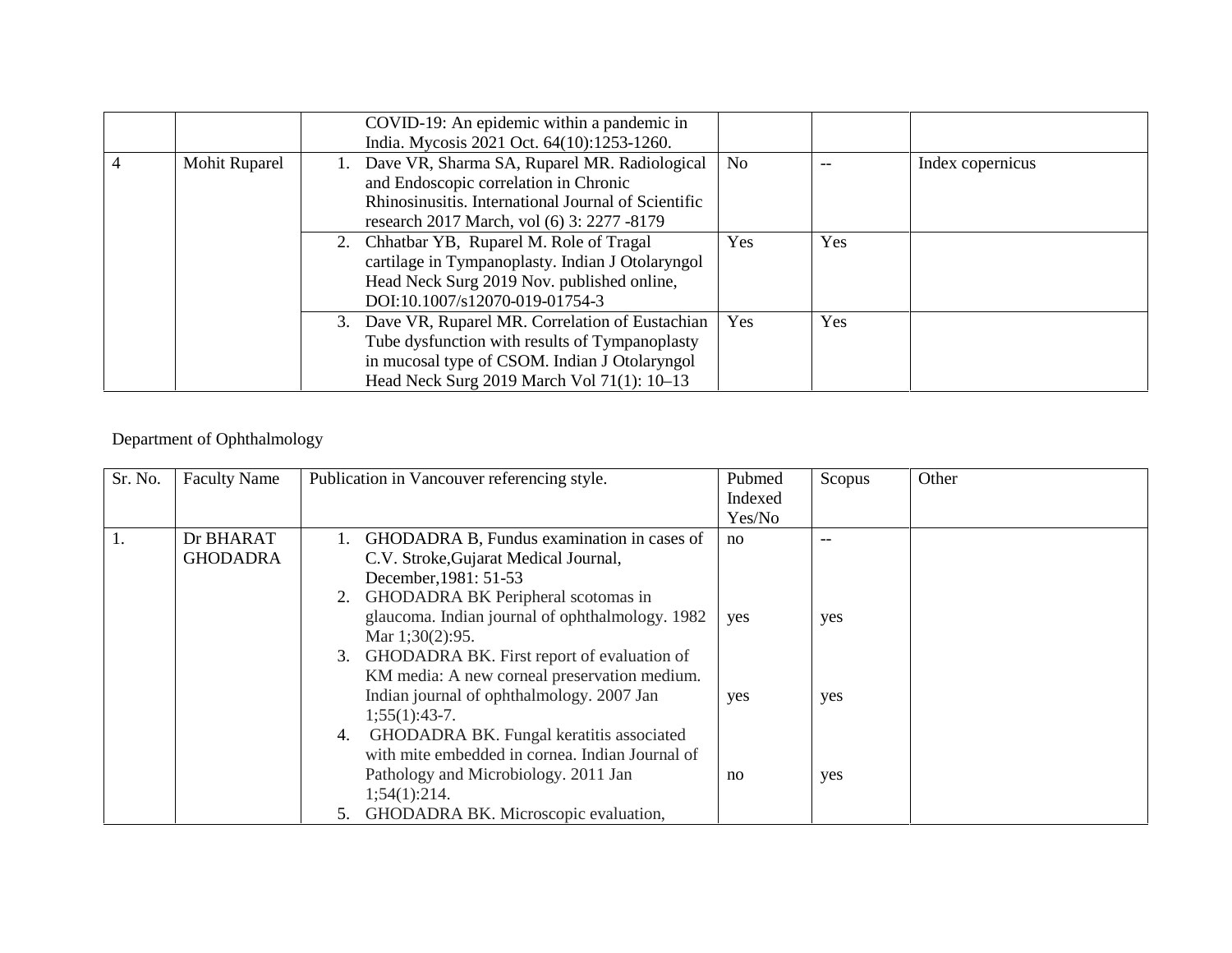|    |                            | molecular identification, antifungal susceptibility,<br>and clinical outcomes in Fusarium, Aspergillus                                                                                                                                                                                                                                        |                |              |                         |
|----|----------------------------|-----------------------------------------------------------------------------------------------------------------------------------------------------------------------------------------------------------------------------------------------------------------------------------------------------------------------------------------------|----------------|--------------|-------------------------|
|    |                            | and, Dematiaceous keratitis. BioMed research<br>international. 2013 Oct 24;2013.                                                                                                                                                                                                                                                              | yes            | yes          |                         |
| 2. | Dr. HEMAXI<br><b>DESAI</b> | DESAI H, SHAH S, A four year retrospective<br>1.<br>and prospective study of ophthalmia neonatorum,<br>Indian journal of clinical and experimental<br>Ophthalmology, July-Sept 2017, 3(3): 300-302<br>2. DESAI H, SHAH S, Relation of myopia and<br>retinal nerve fibre layer thickness : An ocular                                           | N <sub>o</sub> | $\mathbf{u}$ | <b>Index Copernicus</b> |
|    |                            | coherence tomography based study, Indian<br>journal of clinical and experimental<br>Ophthalmology, Oct- Dec 2017,3(4):488-490<br>DESAI H, SHAH S, Correlation between central<br>3.<br>corneal thickness and degree of myopic refractive                                                                                                      | N <sub>o</sub> |              | <b>Index Copernicus</b> |
|    |                            | error: An Indian study, Journal of Ophthalmology<br>and Allied Sciences, May-Aug 2019, 5(2):488-<br>490                                                                                                                                                                                                                                       | N <sub>o</sub> | $-$          | <b>Index Copernicus</b> |
|    |                            | 4. DESAI H, SHAH S, Epidemiological study of<br>primary glaucoma in a tertiary care centre in<br>Ahmedabad, Journal of Ophthalmology and<br>Allied Sciences, Sept-Dec 2019, 5(3):263-267                                                                                                                                                      | N <sub>o</sub> | $-$          | Index copernicus        |
| 3. | Dr SUROHI<br><b>SHAH</b>   | DESAI H, SHAH S, A four year retrospective<br>and prospective study of ophthalmia neonatorum,<br>Indian journal of clinical and experimental<br>Ophthalmology, July-Sept 2017, 3(3):300-302<br>2. DESAI H, SHAH S, Relation of myopia and                                                                                                     | N <sub>o</sub> | $-$          | <b>Index Copernicus</b> |
|    |                            | retinal nerve fibre layer thickness : An ocular<br>coherence tomography based study, Indian<br>journal of clinical and experimental<br>Ophthalmology, Oct- Dec 2017, 3(4):488-490<br>3. DESAI H, SHAH S, Correlation between central<br>corneal thickness and degree of myopic refractive<br>error: An Indian study, Journal of Ophthalmology | N <sub>o</sub> | $-$          | <b>Index Copernicus</b> |
|    |                            | and Allied Sciences, May-Aug 2019, 5(2):488-                                                                                                                                                                                                                                                                                                  | N <sub>o</sub> |              | <b>Index Copernicus</b> |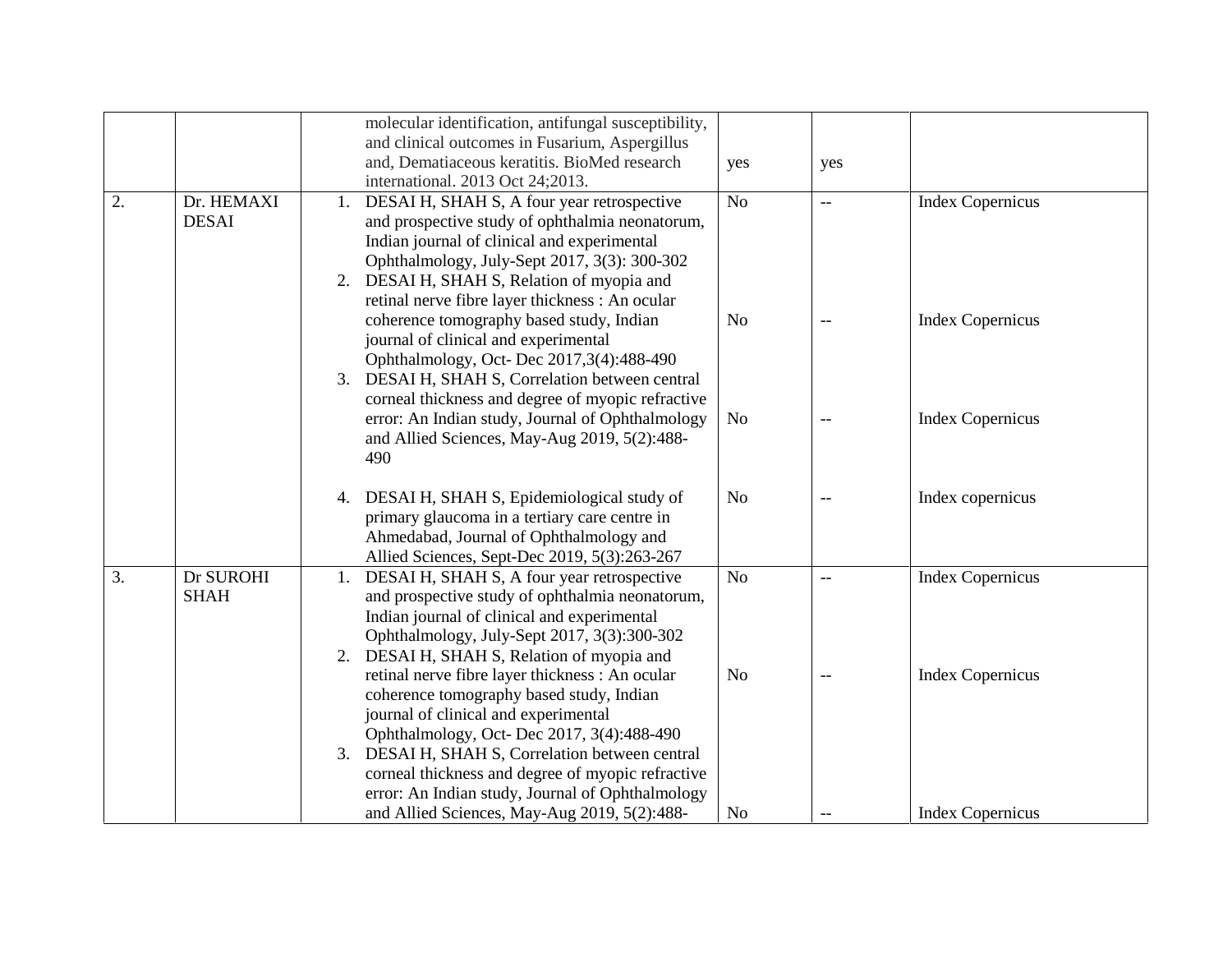| 490<br>DESAI H, SHAH S, Epidemiological study of<br>4.<br>primary glaucoma in a tertiary care centre in<br>Ahmedabad, Journal of Ophthalmology and<br>Allied Sciences, Sept-Dec 2019, 5(3):263-267 | No | $- -$ | Index Copernicus |
|----------------------------------------------------------------------------------------------------------------------------------------------------------------------------------------------------|----|-------|------------------|
|----------------------------------------------------------------------------------------------------------------------------------------------------------------------------------------------------|----|-------|------------------|

#### Department of Orthopaedics

| Sr.          | <b>Faculty Name</b> | Publication in Vancouver Referencing Style                                                                                   | Pubmed  | Scoupus | Other                   |
|--------------|---------------------|------------------------------------------------------------------------------------------------------------------------------|---------|---------|-------------------------|
| no           |                     |                                                                                                                              | Indexed |         |                         |
|              |                     |                                                                                                                              | Yes/No  |         |                         |
| $\mathbf{1}$ | Dr.Jyotish          | Evaluation of functional outcomes of calcaneal fractures treated                                                             |         |         |                         |
|              | Patel               | by minimally invasive fixation techniques                                                                                    |         |         |                         |
|              |                     | Mahida K et al IJSR Jul 2021;10(7):28-29                                                                                     |         |         |                         |
|              |                     |                                                                                                                              | yes     | --      | <b>Index Copernicus</b> |
|              |                     | A Case Report of stiff elbow treatment by interpositional<br>arthroplasty                                                    |         |         |                         |
|              |                     | Mahida K et al IJSR Jan 2021;10(1):56-57                                                                                     |         |         |                         |
|              |                     |                                                                                                                              | yes     |         | <b>Index Copernicus</b> |
|              |                     | Evaluation of result of proximal humerus fracture treated by<br>PHILOS plating<br>Mahida K et al IJSR march 2021;10(3):71-72 |         |         |                         |
|              |                     |                                                                                                                              | yes     | --      | <b>Index Copernicus</b> |
|              |                     |                                                                                                                              |         |         | GoogleScholar,          |
|              |                     | Evaluation of outcome of subtalar arthritis treated with subtalar                                                            |         |         | CrossRef.               |
|              |                     | arthrodesis                                                                                                                  |         |         | ResearchGate            |
|              |                     | Kalariya M et al PIJR march 2021;10(3):71-72                                                                                 | yes     | --      | indexing                |
|              |                     | A case series of shoulder hemiarthroplasty in proximal humerus                                                               |         |         |                         |
|              |                     | fractures                                                                                                                    |         |         |                         |
|              |                     | Mahida KVet al.IJSRoct2021;10(10):47-49                                                                                      | yes     | --      | <b>Index Copernicus</b> |
|              |                     | Evaluation of results of Anterior Cruciate ligament                                                                          |         |         |                         |
|              |                     | reconstruction using peroneus longus graft                                                                                   | Yes     |         | <b>Index Copernicus</b> |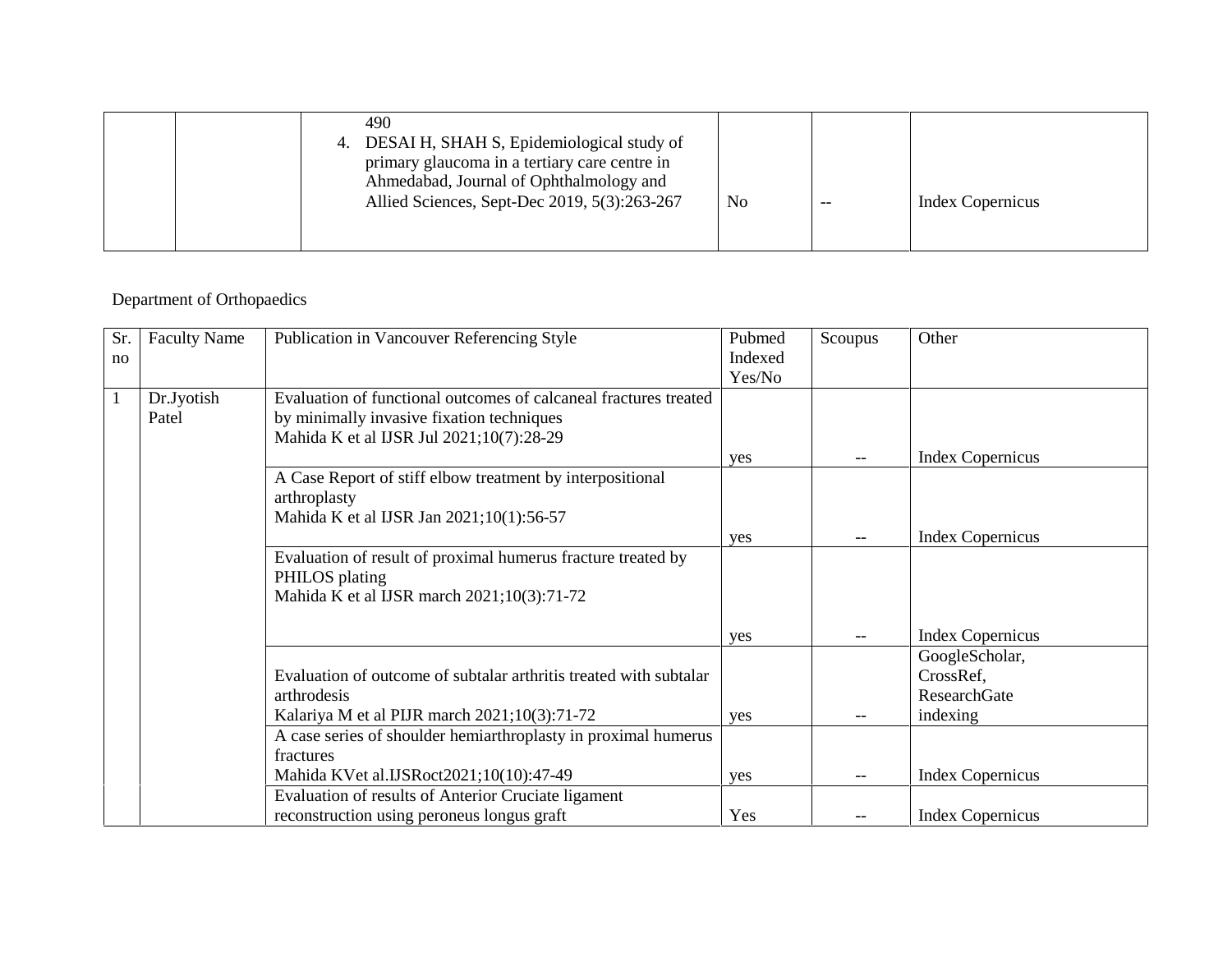|                |                   | Mahida KVet al. Int J Res Orthop2021May;7(3):<br>594-596                          |     |     |                         |
|----------------|-------------------|-----------------------------------------------------------------------------------|-----|-----|-------------------------|
|                |                   | Evaluation of results of intertrochanteric femur fractures treated                |     |     |                         |
|                |                   | by hemiarthroplasty                                                               |     |     |                         |
|                |                   | International Journal of Orthopaedics Sciences 2021;7(2): 680-                    |     |     |                         |
|                |                   | 683                                                                               | Yes |     | <b>Index Copernicus</b> |
|                |                   | A comparative study between Kapandji and extra-focal fixation                     |     |     |                         |
|                |                   | in extra-articular distal radius fractures                                        |     |     |                         |
|                |                   | Mahida KV et al GJMR-H sept 2021;21(2):1-7                                        |     |     |                         |
|                |                   |                                                                                   | Yes | $-$ | <b>Index Copernicus</b> |
| $\overline{2}$ | Dr.Mukesh<br>Shah | Retrospective study of outcome of rotator cuff repair done by<br>mini-open method |     |     |                         |
|                |                   | Lathiya D et al sept 2020;9(9):1-3                                                | Yes |     | <b>Index Copernicus</b> |
|                |                   | Analysis of functional outcomes of 25 patients who undergo                        |     |     |                         |
|                |                   | arthroscopic anterior cruciate ligament reconstruction surgery                    |     |     |                         |
|                |                   | by using peroneus longus muscle autograft                                         |     |     |                         |
|                |                   | Shah H et al Nov.2020;9(11):4-5                                                   | Yes |     | <b>Index Copernicus</b> |
| 3              | Dr.Ripple Shah    | To study surgical outcome of various surgical procedures of                       |     |     | <b>Index Copernicus</b> |
|                |                   | lateral release in valgus knee in total knee arthroplasty                         |     |     |                         |
|                |                   | Patel A et al. Int J Res Orthop. 2017 Jul;3(4):692-697                            | Yes |     |                         |
|                |                   | Comparison study for internal and external modes of fixation                      |     |     | <b>Index Copernicus</b> |
|                |                   | for fractures of distal end radius                                                |     |     |                         |
|                |                   | Shah R et al. Int J Res Orthop. 2017 Jul;3(4):744-750                             | Yes | $-$ |                         |
|                |                   | Observational study of various spine disorders regarding                          |     |     |                         |
|                |                   | correlation of radiological and clinical parameters                               |     |     |                         |
|                |                   | Shah S et al International Journal of Orthopaedics Sciences                       |     |     |                         |
|                |                   | 2017; 3(2): 600-610                                                               |     |     |                         |
| 4              | Dr.Hiren Shah     | To study surgical outcome of various surgical procedures of                       |     |     | <b>Index Copernicus</b> |
|                |                   | lateral release in valgus knee in total knee arthroplasty                         |     |     |                         |
|                |                   | Patel A et al. Int J Res Orthop. 2017 Jul;3(4):692-697                            | Yes | $-$ |                         |
|                |                   | Analysis of functional outcomes of 25 patients who undergo                        |     |     |                         |
|                |                   | arthroscopic anterior cruciate ligament reconstruction surgery                    |     |     |                         |
|                |                   | by using peroneus longus muscle autograft                                         |     |     |                         |
|                |                   | Shah H et al Nov.2020;9(11):4-5                                                   | Yes | $-$ | <b>Index Copernicus</b> |
|                |                   | Evaluation of results of Anterior Cruciate ligament                               |     |     |                         |
|                |                   | reconstruction using peroneus longus graft                                        | Yes |     | <b>Index Copernicus</b> |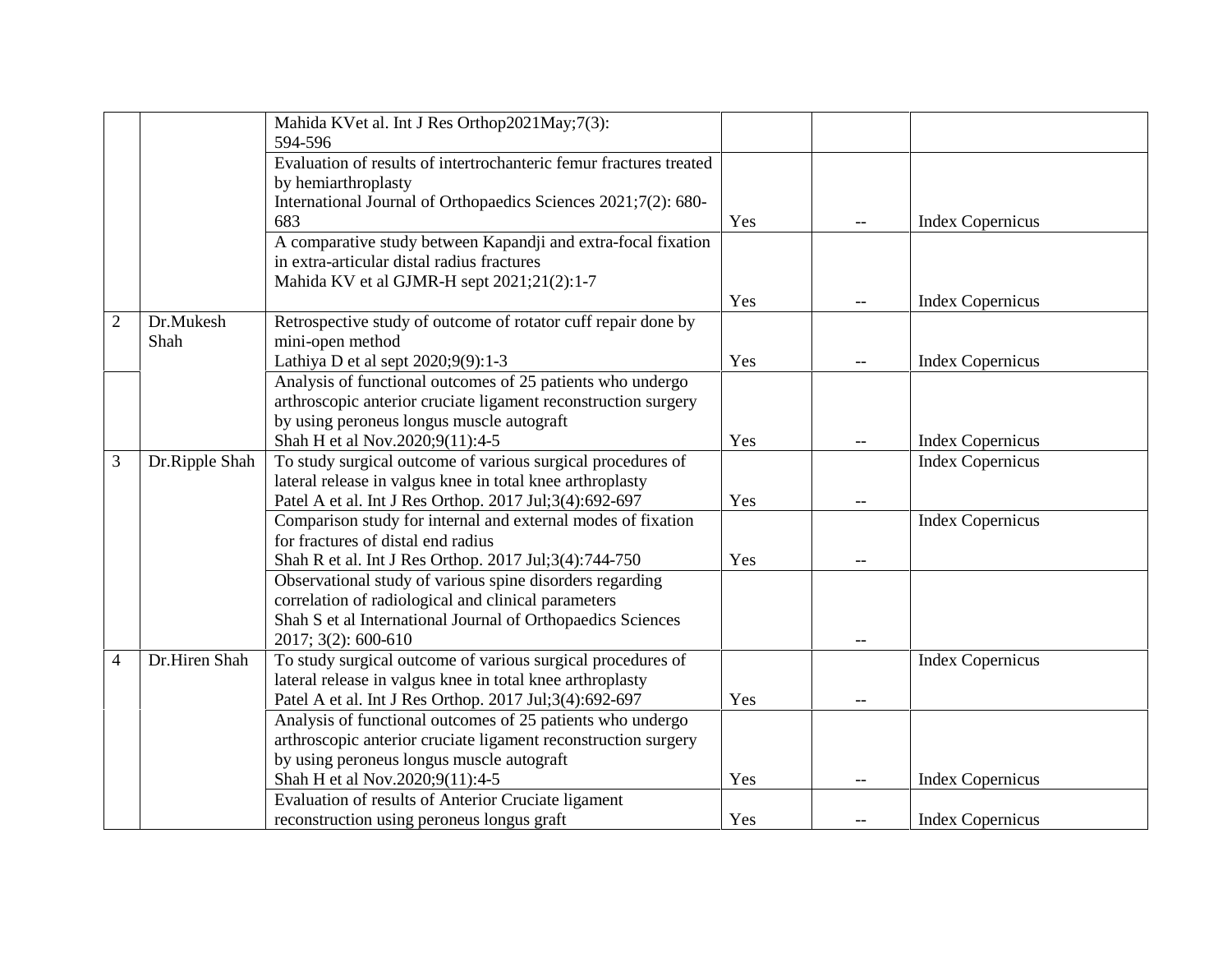|    |                | Mahida KVet al. Int J Res Orthop2021May;7(3):                     |     |     |                         |
|----|----------------|-------------------------------------------------------------------|-----|-----|-------------------------|
|    |                | 594-596                                                           |     |     |                         |
|    |                | Retrospective study of outcome of rotator cuff repair done by     |     |     |                         |
|    |                | mini-open method                                                  |     |     |                         |
|    |                | Lathiya D et al sept 2020;9(9):1-3                                | Yes | $-$ | Index Copernicus        |
| 5. | Dr. Alok Shah  | To study surgical outcome of various surgical procedures of       |     |     | <b>Index Copernicus</b> |
|    |                | lateral release in valgus knee in total knee arthroplasty         |     |     |                         |
|    |                | Patel A et al. Int J Res Orthop. 2017 Jul;3(4):692-697            | Yes |     |                         |
|    |                | Functional outcomes of subtrochanteric femur fractures treated    |     |     | <b>Index Copernicus</b> |
|    |                | by intramedullary proximal femoral nail                           |     |     |                         |
|    |                | Shah A et al International Journal of Orthopaedics Sciences       |     |     |                         |
|    |                | 2017; 3(2): 876-881                                               | Yes |     |                         |
|    |                | Retrospective Study of open tibia diaphyseal fractures 3A and     |     |     | <b>Index Copernicus</b> |
|    |                | 3B by ilizarov method                                             |     |     |                         |
|    |                | Vyas T et al International Journal of Orthopaedics Sciences       |     |     |                         |
|    |                | 2017; 3(2): 507-512                                               | Yes |     |                         |
|    |                | Assessment of outcomes of locking compression plates for          |     |     | <b>Index Copernicus</b> |
|    |                | distal end of femur                                               |     |     |                         |
|    |                | Shah A et al Nat J Clin Orthop 2018;2(4):175-179                  | Yes |     |                         |
|    |                | Titanium versus Stainless Steel interlocking nail: A              |     |     | <b>Index Copernicus</b> |
|    |                | comparative study of compound fractures of tibia shaft            |     |     |                         |
|    |                | Shah A et alNational Journal of Clinical Orthopaedics 2018;       |     |     |                         |
|    |                | $2(4): 165-169$                                                   | Yes |     |                         |
| 6. | Dr.Janak       | Analysis of functional outcomes of 25 patients who undergo        |     |     |                         |
|    | Mistry         | arthroscopic anterior cruciate ligament reconstruction surgery    |     |     |                         |
|    |                | by using peroneus longus muscle autograft                         |     |     |                         |
|    |                | Shah H et al Nov.2020;9(11):4-5                                   | Yes |     | <b>Index Copernicus</b> |
| 7. | Dr.Ankit Patel | To study surgical outcome of various surgical procedures of       |     |     | <b>Index Copernicus</b> |
|    |                | lateral release in valgus knee in total knee arthroplasty         |     |     |                         |
|    |                | Patel A et al. Int J Res Orthop. 2017 Jul;3(4):692-697            | Yes |     |                         |
|    |                | Evaluation of result of proximal humerus fracture treated by      |     |     |                         |
|    |                | PHILOS plating                                                    |     |     |                         |
|    |                | Mahida K et al IJSR march 2021;10(3):71-72                        |     |     |                         |
|    |                |                                                                   | yes |     | <b>Index Copernicus</b> |
|    |                | Evaluation of outcome of subtalar arthritis treated with subtalar | yes |     | GoogleScholar,          |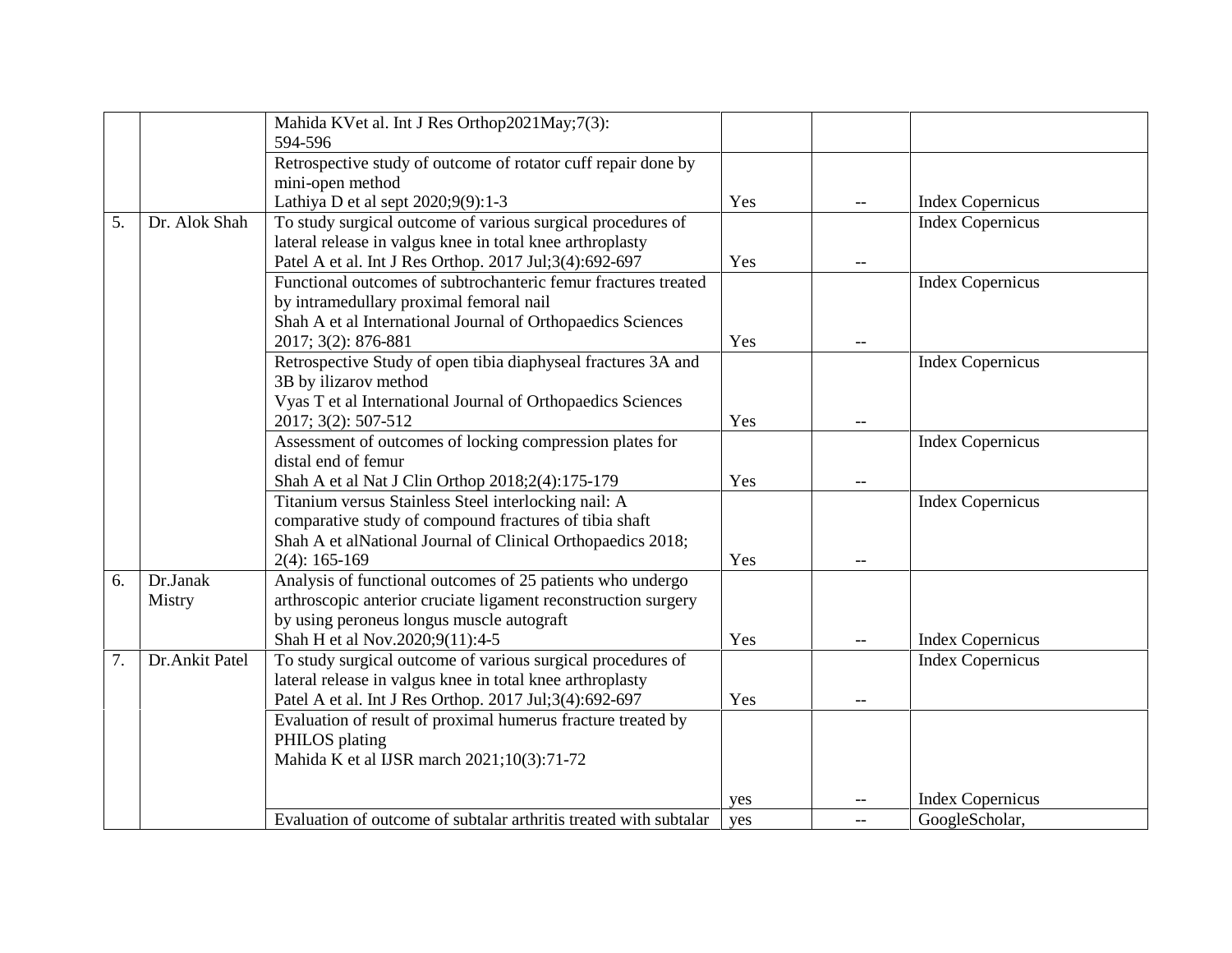| arthrodesis                                                        |            | CrossRef,               |
|--------------------------------------------------------------------|------------|-------------------------|
| Kalariya M et al PIJR march 2021;10(3):71-72                       |            | <b>ResearchGate</b>     |
|                                                                    |            | indexing                |
| Evaluation of results of Anterior Cruciate ligament                |            |                         |
| reconstruction using peroneus longus graft                         |            |                         |
| Mahida KVet al. Int J Res Orthop2021May;7(3):                      |            |                         |
| 594-596                                                            | <b>Yes</b> | <b>Index Copernicus</b> |
| Evaluation of results of intertrochanteric femur fractures treated |            |                         |
| by hemiarthroplasty                                                |            |                         |
| International Journal of Orthopaedics Sciences 2021;7(2): 680-     |            |                         |
| 683                                                                | <b>Yes</b> | <b>Index Copernicus</b> |
| A comparative study between Kapandji and extra-focal fixation      |            |                         |
| in extra-articular distal radius fractures                         |            |                         |
| Mahida KV et al GJMR-H sept $2021;21(2):1-7$                       |            |                         |
|                                                                    | <b>Yes</b> | <b>Index Copernicus</b> |

#### Department of Radio-diagnosis

| Sr. No. | Faculty<br>Name      | Publication in Vancouver referencing style.                                                                                                                                                                                                                                                                                                                                                                                                                                                                                                                                                | Pubmed<br>Indexed<br>Yes/No | Scopus | Other                 |
|---------|----------------------|--------------------------------------------------------------------------------------------------------------------------------------------------------------------------------------------------------------------------------------------------------------------------------------------------------------------------------------------------------------------------------------------------------------------------------------------------------------------------------------------------------------------------------------------------------------------------------------------|-----------------------------|--------|-----------------------|
|         | Dr. Asutosh<br>Dave. | Application of magnetic resonance imaging in septic<br>Ī.<br>arthritis (indian journal of applied research (ijar),<br>vol-9, issue -6, june 2019)<br>The correlation between biochemical marker and<br>2.<br>radiological severity scale in acute pancreatitis<br>(indian journal of applied research (ijar) vol-9, issue-<br>$5$ , may-2019) – dr. Asutosh dave.<br>Role of mri & mr spectroscopy (metabolic mapping)<br>3.<br>in characterization of ring enhancing LESIONS IN<br>BRAIN, JOSR JOURNAL OF DENTAL &<br>MEDICAL SCIENCES, VOL-18, ISSUE-5, MAY-<br>2019 - DR. ASUTOSH DAVE. | Yes<br>Yes<br>No.           |        | Indian citation index |
|         |                      |                                                                                                                                                                                                                                                                                                                                                                                                                                                                                                                                                                                            |                             |        |                       |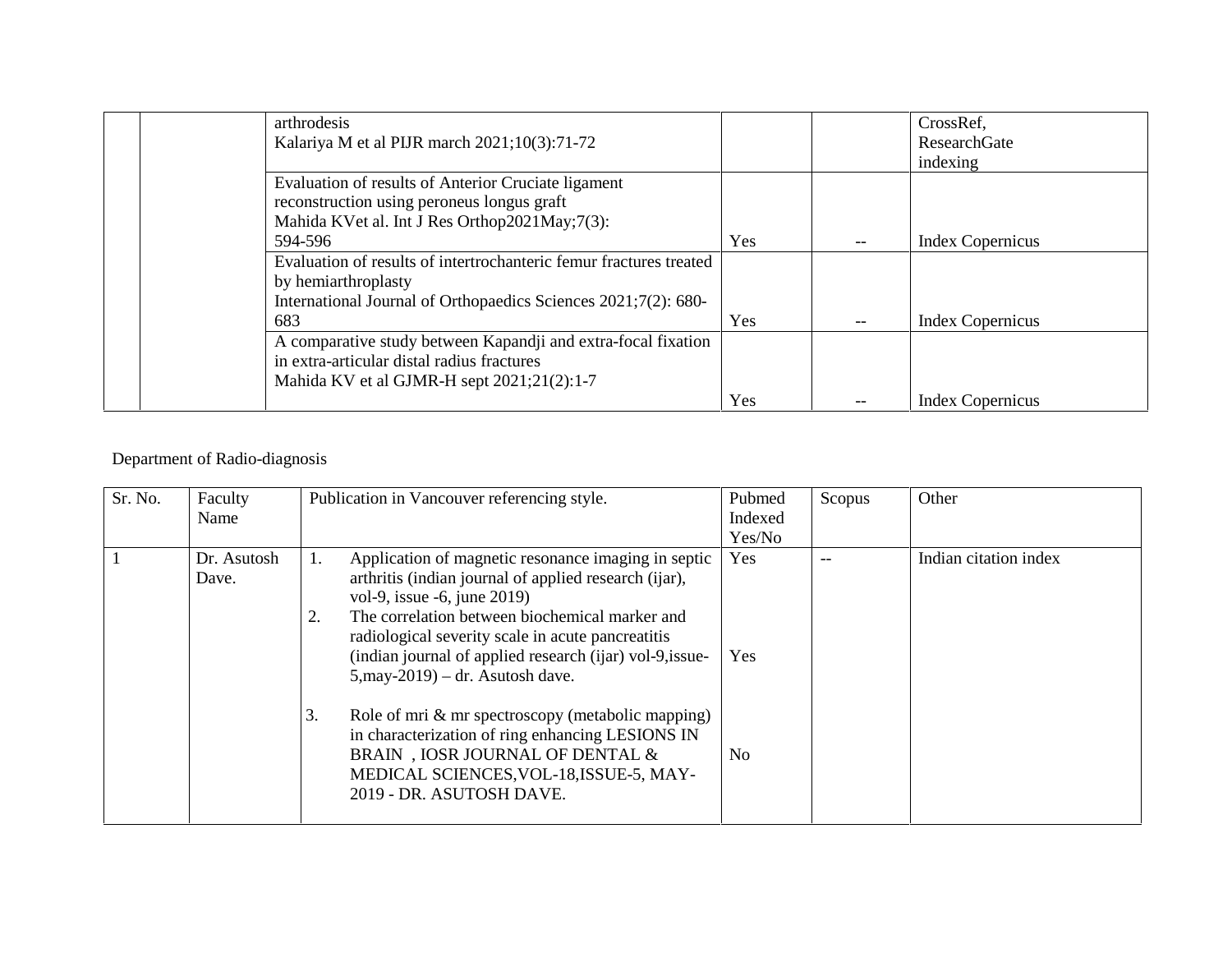| $\overline{2}$ | Dr. Ajay<br>Upadhyay             | Spectrum of magnetic resonance imaging in afebrile<br>1.<br>pediatric epilepsy.(asian journal of medical<br>radiological research (ajmrr), vol-7, issue -1,<br>january-june 2019)- dr. Ajay upadhyay.                                                                                                                | N <sub>o</sub> |     | Index copernicus<br><b>Index Copernicus</b> |
|----------------|----------------------------------|----------------------------------------------------------------------------------------------------------------------------------------------------------------------------------------------------------------------------------------------------------------------------------------------------------------------|----------------|-----|---------------------------------------------|
|                |                                  | 2.<br>Comparative study of ct guided versus usg guided<br>biopsy of peripherally situated lung mass<br>(comparative study of ct guided versus usg guided<br>biopsy of peripherally situated lung mass) - global<br>journal for research analysis. Issn 2277-8160 (vol<br>7, issue 4. april. 2018). dr. Ajay upadhyay | no             | $-$ | Index copernicus                            |
|                |                                  | Comparative study of needle aspiration vs pig tail<br>3<br>catheter insertion in 50 cases of liver abscess<br>(global journal for research analysis, issue 02,<br>feb. 2018) - dr ajay upadhyay, dr. Nikunj c. Desai                                                                                                 | N <sub>o</sub> |     |                                             |
| 3              | Nikunj C.<br>Desai.              | Evaluation of oral cancers with ct scan and mri<br>1.<br>(scholar journal of applied medical science , issue-<br>7a, july 2017) - dr. Nikunj c. Desai                                                                                                                                                                | N <sub>o</sub> | $-$ | index Copernicus                            |
|                |                                  | Anorectal fistula evaluation with mri (global<br>2<br>journal for research analysis, issue 8, feb. 2018) -<br>dr. Nikunj c. Desai.                                                                                                                                                                                   | N <sub>o</sub> | $-$ | index copernicus                            |
|                |                                  | Comparative study of needle aspiration vs pig tail<br>3<br>catheter insertion in 50 cases of liver abscess<br>(global journal for research analysis, issue 02,<br>feb. 2018) - dr ajay upadhyay, dr. Nikunj c. Desai                                                                                                 | N <sub>o</sub> | $-$ | index Copernicus                            |
| 4              | Dr. Jitendra<br>singh<br>Chauhan | Ultrasound evaluation of anencephaly in antenatal<br>1.<br>scan-(eurorad, published on 27.04.2015) -<br>dr. Jitendra kumar singh                                                                                                                                                                                     | Yes            |     |                                             |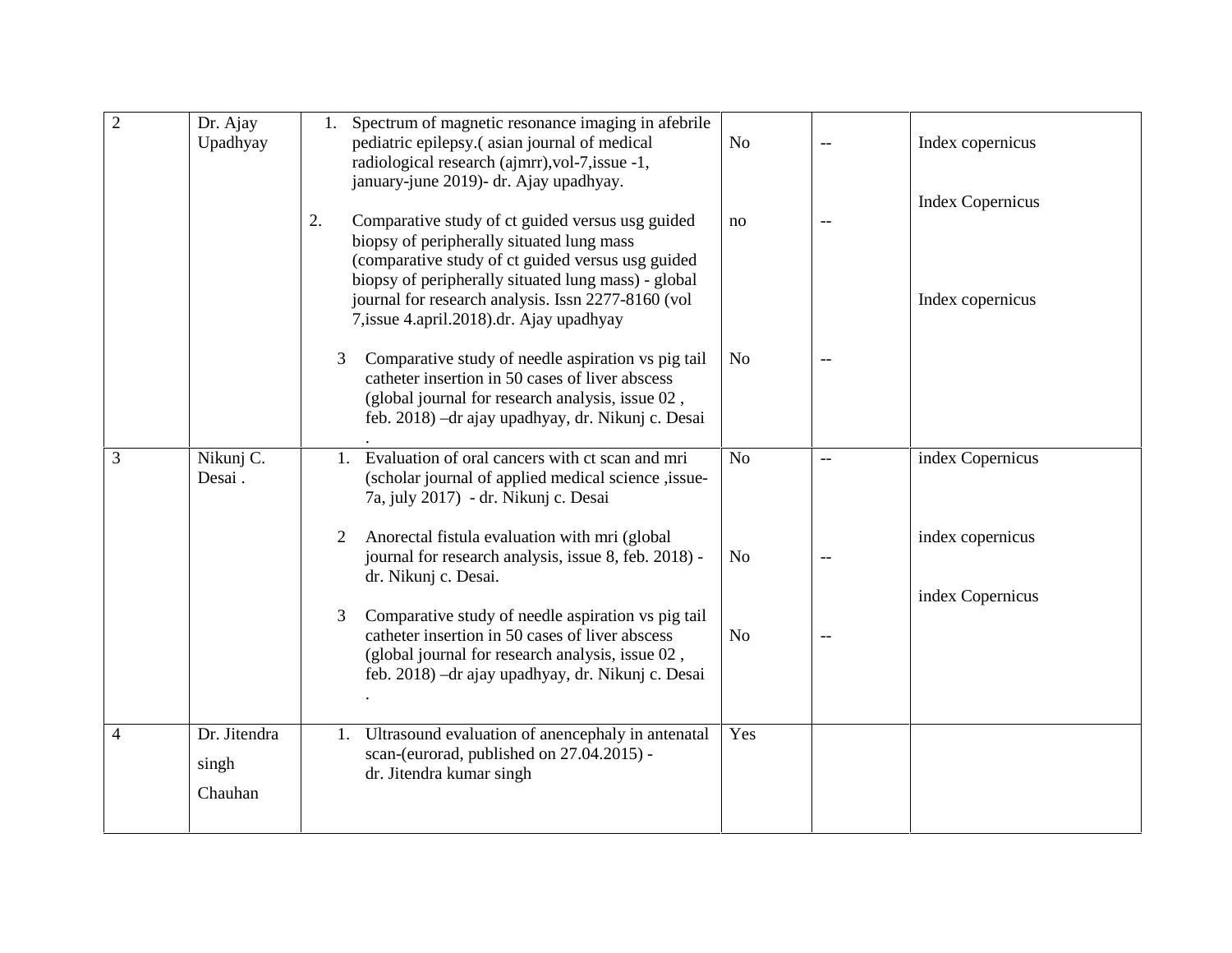|    | 2.                                | Ultrasound evaluation of ectopic pregnancy(<br>eurorad, published on 14.10.2015) -<br>dr. Jitendra kumar singh                                                                                                 | Yes |  |
|----|-----------------------------------|----------------------------------------------------------------------------------------------------------------------------------------------------------------------------------------------------------------|-----|--|
|    |                                   | 3. Lipomyelocele evaluation (eurorad, published on<br>17.05.2015)- dr. Jitendra kumar singh                                                                                                                    | yes |  |
| 5. | Dr.<br>Chinmayee<br><b>Biswal</b> | Role of diffusion weighted mr imaging in<br>evaluation of intracranial ring enhancing lesions-<br>(international journal of scientific research, issue<br>xii, december $-2017$ )- dr. Chinmayee biswal        | Yes |  |
|    | 2.                                | determinants of cardiovascular disease among<br>urban women with psoriasis : a case control<br>study. (indian journal of cardiovascular disease<br>women,, july $2020$ ) – dr bala, )- dr. Chinmayee<br>biswal | Yes |  |

#### Department of Anaesthesiology

| Sr. No. | <b>Faculty Name</b>  | Publication in Vancouver referencing style.                                                                                                                                                              | Pubmed<br>Indexed Yes/No | Scopus | Other                                                                       |
|---------|----------------------|----------------------------------------------------------------------------------------------------------------------------------------------------------------------------------------------------------|--------------------------|--------|-----------------------------------------------------------------------------|
| 1.      | Dr Heena<br>Chhanwal | chaudhary asmita, parikh heena, dave viral et al<br>;current scenario: knowledge of basic life support in<br>medical college; national journal of medical research<br>vol 1 (2); oct – Dec $2011(80-82)$ | N <sub>0</sub>           |        | Index Copernicus, Google<br>scholar, scopus, publon,                        |
|         | Dr Heena<br>Chhanwal | Parikh Heena et al Assessment and Treatment Of<br>Chronic Pain In Children; GCSMC J Med Sci Vol<br>(I) No(1) Jan-june $2012(17-21)$                                                                      | NO.                      |        | Index Copernicus, Index<br>Medicus, Indian Science<br>abstract, NLM Catalog |
|         | Dr Heena<br>Chhanwal | Parikh Heena R. et al Target Controlled Infusion Vs<br>Manual Controlled Infusion of Propofol For General<br>Anaesthesia In Adults; GCSMC J Med Sci Vol (I)<br>No (II) July - Dec 2012(24-28)            | NO.                      |        | Index Copernicus, Index<br>Medicus, Indian Science<br>abstract, NLM Catalog |
|         | Dr Heena             | Parikh Heena 1, Mehta Malini 2 et al THE UTILITY                                                                                                                                                         | N <sub>0</sub>           | $- -$  | Index Copernicus, Google                                                    |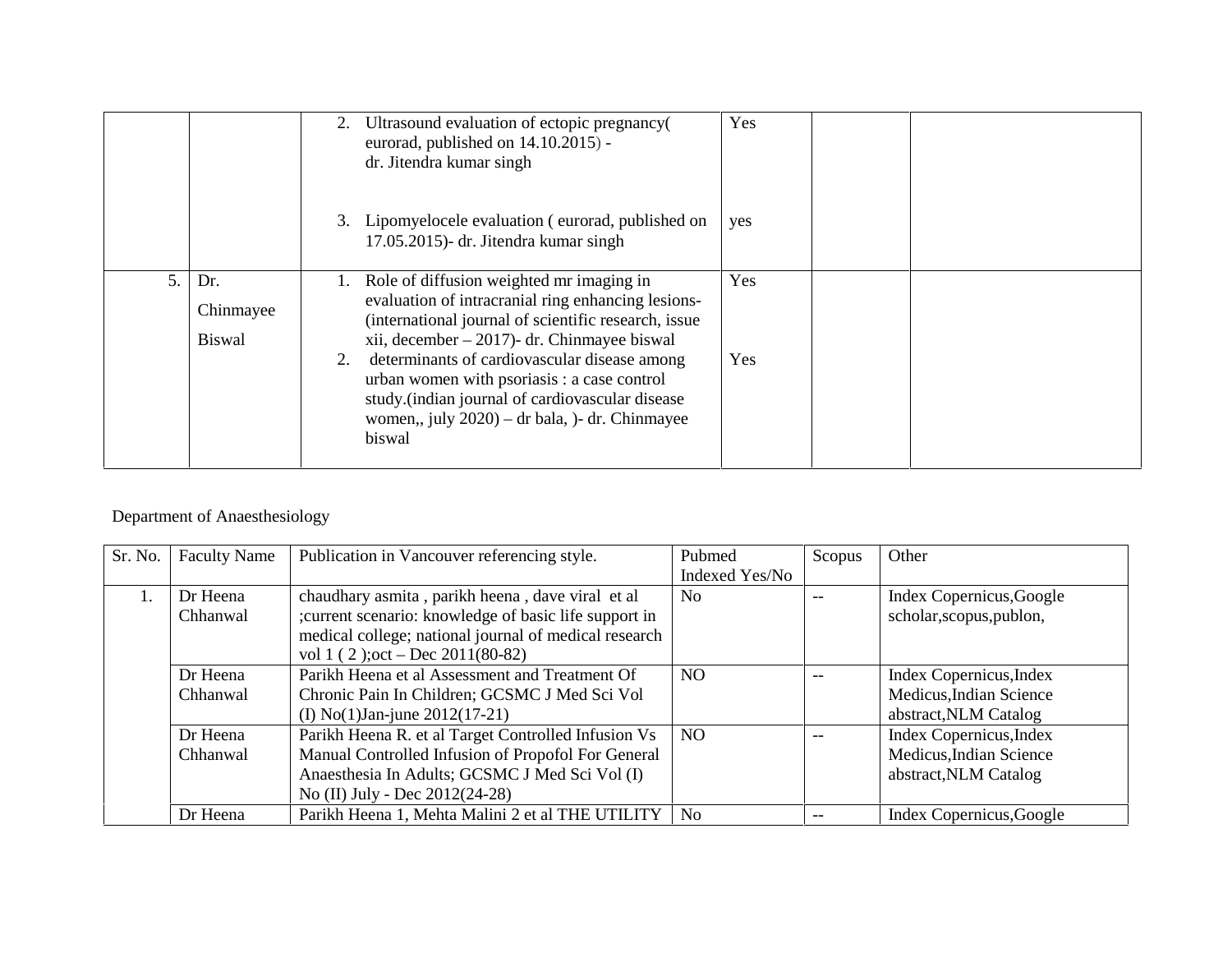| Chhanwal             | of bispectral index for titration of propofol dosages<br>and recovery from anaesthesia; national journal of<br>medical research; Volume 2 Issue 4 Oct - Dec<br>2012;(484-487)                                                                                                                                          |                |                          | scholar, scopus, publon,                                                                  |
|----------------------|------------------------------------------------------------------------------------------------------------------------------------------------------------------------------------------------------------------------------------------------------------------------------------------------------------------------|----------------|--------------------------|-------------------------------------------------------------------------------------------|
| Dr Heena<br>Chhanwal | Solanki Nayna, Parikh Heena, Shah Gunjan et al<br>Retrograde Intubation Using Epidural Catheter-A<br>Novel Technique; GCSMC J Med Sci Vol (II) No<br>(II) July-December $2013$ ; $(54-56)$                                                                                                                             | NO             | $\overline{\phantom{m}}$ | Index Copernicus, Index<br>Medicus, Indian Science<br>abstract, NLM Catalog               |
| Dr Heena<br>Chhanwal | Dr Chauhan yogesh, Parikh Heena et al, Effects of<br>Dexmedetomidine on Hemodynamics in Patients<br>Undergoing Laproscopic Surgeries under General<br>Anaesthesia-A Comparative Study; Indian Journal<br>Of Applied Research; Volume : 4, Issue : 6 June<br>2014 (70-72)                                               | N <sub>o</sub> | $\overline{\phantom{m}}$ | <b>Index Copernicus</b>                                                                   |
| Dr Heena<br>Chhanwal | Sanghvi Kinjal, Parikh Heena et al; Comparision of<br>I-Gel, A New Supraglottic Airway Device(SGD)<br>with Classic Laryngeal Mask Airway(LMA) in<br>Performance and Safety During General Anesthesia<br>with Controlled Ventilation; Indian Journal Of<br>Applied Research, Volume : 4 (9) September<br>2014;(361-363) | NO             | $\overline{\phantom{m}}$ | Google Scholar, Index medicus,<br>Indian Citation index, DRJI,<br><b>ICMJE</b>            |
| Dr Heena<br>Chhanwal | Solanki Nayna, Parikh Heena et al, Comparison of<br>fentanyl alone vs fentanyl-bupivacaine in continuous<br>epidural infusion for<br>postoperative pain relief in Indian Journal of Applied<br>Research, Volume 4(10) Oct'<br>2014.(438-441)                                                                           | NO             | $\overline{\phantom{m}}$ | Google Scholar, Index medicus,<br>Indian Citation index, DRJI,<br><b>ICMJE</b>            |
| Dr Heena<br>Chhanwal | S chandni, C Heena, Solanki N, et al A Comparative<br>Study between Plain Ropivacaine and Ropivacaine<br>Plus Fentanyl in Laparoscopic Surgery<br>ViaIntraperitoneal Route in Indian Journal of<br>Anaesthesia and Analgesia, Volume (2) (2) Jul-<br>Dec 2015.(95-99)                                                  | NO             | $\overline{\phantom{m}}$ | <b>Index Copernicus International</b><br><b>ICV</b>                                       |
| Dr Heena<br>Chhanwal | C Heena, Devyani d et al , The Anaesthesiologists<br>and COVID-19 endocrinopathies: Indian J of<br>Clinical Anaesthesia.2021.8 special issue, August.                                                                                                                                                                  | NO             | $\overline{\phantom{m}}$ | Index Copernicus, Google<br>Scholar, Indian Science<br><b>Abstracts, National Science</b> |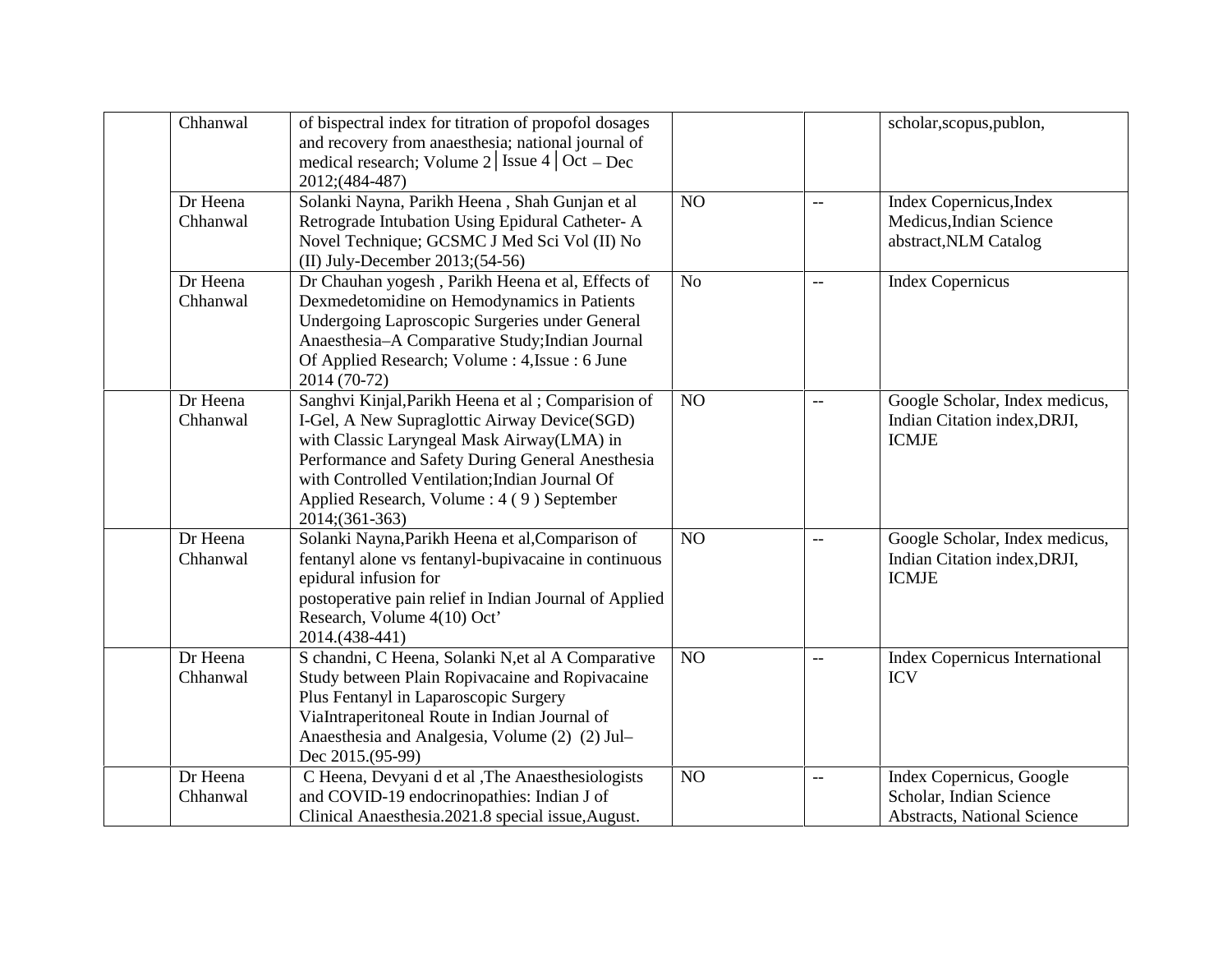|                      | 29-35                                                                                                                                                                                                                                                                                |     |                          | Library, J- gate, ROAD,<br>CrossRef, Microsoft Academic,<br>Indian Citation Index (ICI).                                                                                                                                      |
|----------------------|--------------------------------------------------------------------------------------------------------------------------------------------------------------------------------------------------------------------------------------------------------------------------------------|-----|--------------------------|-------------------------------------------------------------------------------------------------------------------------------------------------------------------------------------------------------------------------------|
| Dr Heena<br>Chhanwal | C Heena, Devyani d, Perioperative management of<br>post-COVID-19 surgical patients: Indian Journal of<br>Anaesthesia. Advisory and Postion Statement<br>2021.July;65(7)                                                                                                              | Yes | Yes                      | DOAJ, EMBASE/Excerpta<br>Medica, Emerging Sources<br>Citation Index, Indian Science<br>Abstracts, IndMed, PubMed<br>Central, Scimago Journal<br>Ranking, SCOPUS, Web of<br>Science, Emerging Sources<br><b>Citation Index</b> |
| Dr Heena<br>Chhanwal | Reema w, Heena C, Avni T, Spontaneous<br>pneumoediastinum and subcutaneous emphysema in<br>patients with COVID-19Saudi Journal of Anesthesia<br>/ Volume 15, (2) April-June 2021                                                                                                     | Yes | Yes                      | DOAJ, Emerging Sources<br>Citation Index, EMR Index<br>Medicus, PubMed Central,<br>Scimago Journal Ranking,<br>SCOPUS, Web of Science                                                                                         |
| Dr Heena<br>Chhanwal | S Nayna, C Heena, J Bhakti .Hiral S et al. Impact<br>of structured teaching programme on "Peripheral<br>Intravenous canuation" among doctors and para<br>medical staff in medical college. Indian Journal of<br>Anaesthesia and Analgesia.December 2019; 6(6)<br>(PartII): 2201-2205 | NO  | $\overline{\phantom{m}}$ | <b>Index Copernicus International</b><br><b>ICV</b>                                                                                                                                                                           |
| Dr Heena<br>Chhanwal | Kerketta CS, Chhanwal H, Thacker A, Desai M &<br>Patel T. Effect of Awake Positioning on Outcome of<br>COVID-19 Patients on BiPAP ventilator.2021.Int J<br>Anaesth Res 4(1) (149-153)                                                                                                | NO  | $-$                      | ICI Journals Master List / ICI<br>World of Journals, Worldcat,<br>EBSCO, ZBD, Ulrich's<br>periodicals, Google Scholar,<br><b>Chemical Abstracts (CAS)</b>                                                                     |
| Dr Heena<br>Chhanwal | Bhattacharya PK, Nair SG, Kumar N,<br>Natarajan P, Chhanwal H. Critical care as a career<br>for anaesthesiologists. Indian J Anaesth 2021;65:48-<br>53.                                                                                                                              | Yes | Yes                      | DOAJ, EMBASE/Excerpta<br>Medica, Emerging Sources<br>Citation Index, Indian Science<br>Abstracts, IndMed, PubMed<br>Central, Scimago Journal<br>Ranking, SCOPUS, Web of<br>Science, Emerging Sources<br><b>Citation Index</b> |
| Dr Heena             | K Divya, C Heena, D Meshwa, T Avni et al.                                                                                                                                                                                                                                            | NO  | $-$                      | <b>Index Copernicus International</b>                                                                                                                                                                                         |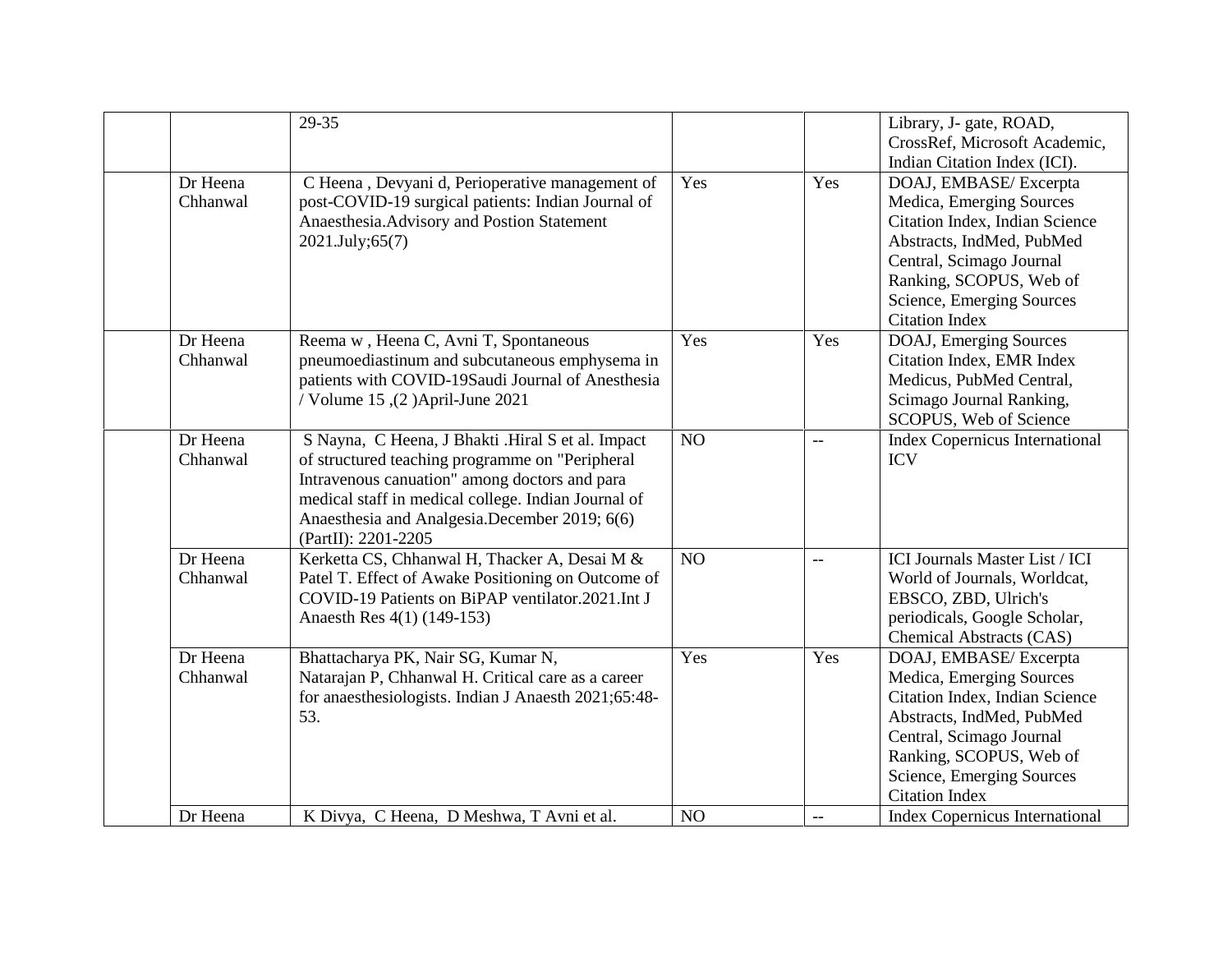|   | Chhanwal               | Single dose Intravenous Dexmeditomide as an<br>adjuvant for prolongation of Spinal Anaesthesia.<br>Indian Journal of Anaesthesia and Analgesia. March<br>- April 2020, volume 7 (2) 493-499                                                                        |    |                          | <b>ICV</b>                                                                     |
|---|------------------------|--------------------------------------------------------------------------------------------------------------------------------------------------------------------------------------------------------------------------------------------------------------------|----|--------------------------|--------------------------------------------------------------------------------|
|   | Dr Heena<br>Chhanwal   | K Divya, C Heena, J Bhakti. A comparative study<br>of neuro muscular blocking effects and reversibility<br>of cisatracurium and vecuronium. Indian Journal of<br>Anaesthesia and Analgesia. January<br>February 2020; 7(1) ;58-63                                  | NO | $\overline{a}$           | <b>Index Copernicus International</b><br><b>ICV</b>                            |
|   | Dr Heena<br>Chhanwal   | J Deepa, S Nayna, K Kaushal, C Heena. Comparison<br>of Injection Dexmeditomidine and Propofol with<br>Injection Fentanyl and Propofol for sedoanalgesia in<br>colonoscopy, International Journal of Scientific<br>Research. Volume - $9(9)$ September - 2020       | NO | $-$                      | Google Scholar, Index medicus,<br>Indian Citation index, DRJI,<br><b>ICMJE</b> |
|   | Dr Heena<br>Chhanwal   | Jadav D, Chhanwal Heena, Paresh Patel et al;<br>Comparison of Intubating Condition between<br>Injection Rocuronium Bromide and Injection<br>Suxamethonium Chloride, Indian journal of<br>anaesthesia and analgesia Volume 3, Issue 1, Jan-<br>Apr 2016, Pages 9-13 | NO | $\overline{\phantom{a}}$ | <b>Index Copernicus International</b><br><b>ICV</b>                            |
|   | Dr Heena<br>Chhanwal   | Shah D, Chhanwal H, Sejal Parmar, A clinical<br>observational study with shape score and ASA-PS<br>score to evaluate the predictive value for<br>perioperative outcome, Interational Journal Of<br>Scientific Research, May 2021(75-77)                            | NO | $\mathbf{L}$             | Google Scholar, Index medicus,<br>Indian Citation index, DRJI,<br><b>ICMJE</b> |
| 2 | Dr Asmita<br>Chaudhary | chaudhary asmita, parikh heena, dave viral et al<br>; current scenario: knowledge of basic life support in<br>medical college; national journal of medical research<br>vol 1 (2); oct – dec $2011(80-82)$                                                          | NO | $\overline{\phantom{a}}$ | Index Copernicus, Google<br>scholar, scopus, publon,                           |
|   | Dr Asmita<br>Chaudhary | C Asmita et al. Comparative study of Conventional<br>Versus Nasal 18 Method for fibreoptic Nasal<br>Intubation. Indian Journal of Anaesthesia and<br>Analgesia.2018 July                                                                                           | NO | $\overline{\phantom{a}}$ | <b>Index Copernicus International</b><br><b>ICV</b>                            |
|   | Dr Asmita<br>Chaudhary | S Bipin, C Asmita, C Heena, C Indu et al. The<br>Effect of intrathecal Dexmedetomidine as an<br>adjuvant to Spinal Anaesthesia: Double blind study.                                                                                                                | NO | $-$                      | <b>Index Copernicus International</b><br><b>ICV</b>                            |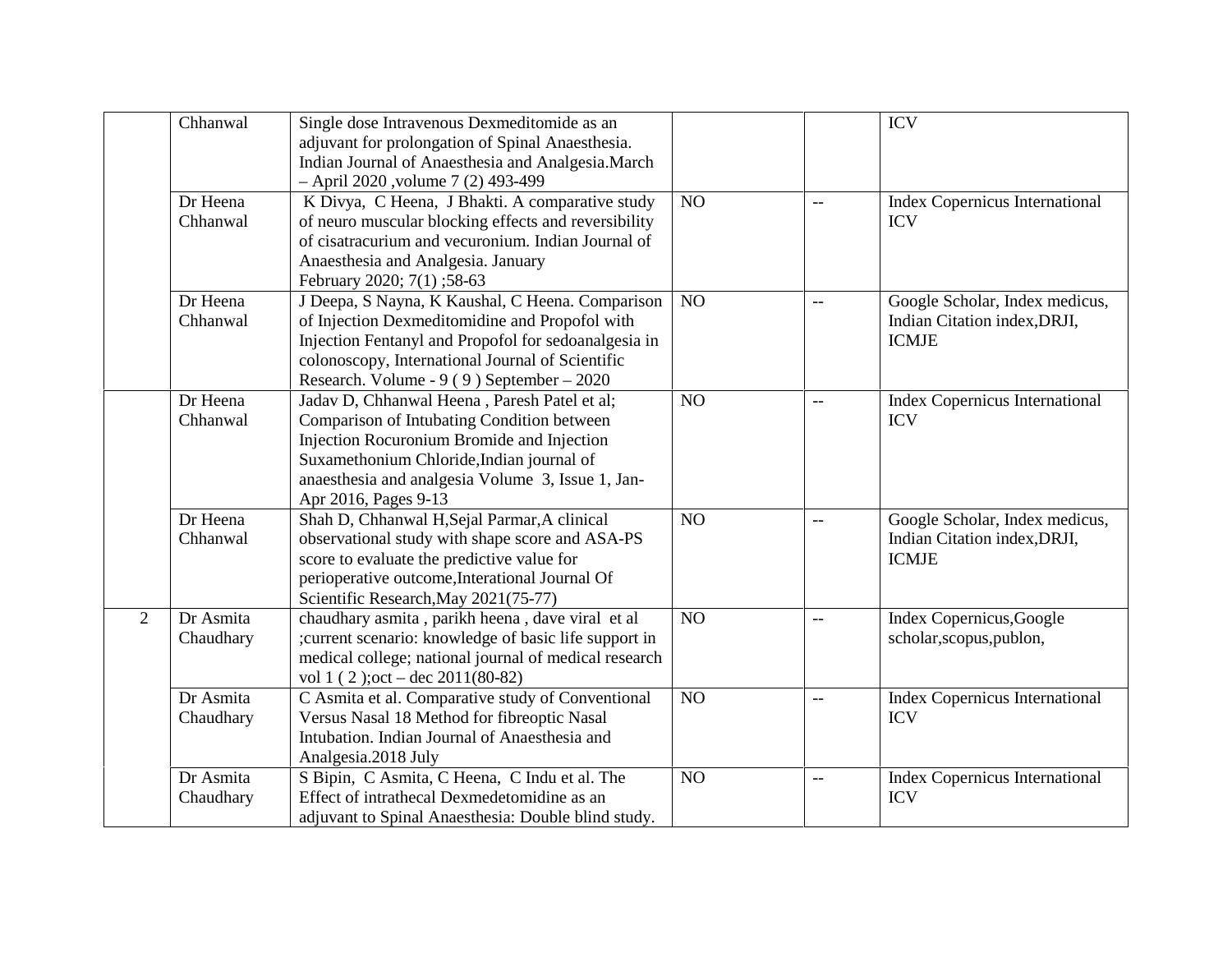|   |                        | Indian Journal of Anaesthesia and Analgesia.2016<br>Aug (79-81)                                                                                                                                                                                                                              |    |                |                                                                                                                                           |
|---|------------------------|----------------------------------------------------------------------------------------------------------------------------------------------------------------------------------------------------------------------------------------------------------------------------------------------|----|----------------|-------------------------------------------------------------------------------------------------------------------------------------------|
|   | Dr Asmita<br>Chaudhary | S Bipin, S Kinjal, C Asmita, P Vyoma, Nikhil<br>K, Sanjay B. A comparative study of awake blind<br>nasal intubation vs awake fibre-optic intubation in<br>cases of restricted mouth opening. IOSR Journal of<br>Dental and Medical Sciences.2021.August.59-63                                | NO | $\overline{a}$ | NASA - Astrophysics Data<br>System (ADS) Digital Library,<br>CrossRef, J-Gate, Indian<br>Citation Index (ICI)                             |
|   | Dr Asmita<br>Chaudhary | C Asmita, P Ankita, P Pooja, Hiral S, Dhara K.<br>Anaesthetic management of paediatric patients<br>undergoing scoliosis surgery in CAMP. Indian<br>Journal of Applied Basic Medical<br>Sciences.2020.July(188-200)                                                                           | NO | $-$            | <b>Index Copernicus International</b><br>ICV - 68.75, Google Scholar,<br>Dimension and Mendley, Google<br>Scholar, Cite Factor, Crossref. |
|   | Dr Asmita<br>Chaudhary | Chaudhary A et al, Local Anesthetic agents along<br>with hyaluronidase for inguinal hernia block<br>provides excellent analgesia: a double blind study<br>Int J Basic Clin Pharmacol. 2013 Aug; 2(4): 466-469                                                                                | NO | $-$            | IndexCopernicus,,google scholar<br>,EBSCO, NLM<br>Catalog, ICMJE, IndexMedicus, J-<br>Gate                                                |
|   | Dr Asmita<br>Chaudhary | Chaudhary A, Sanghvi K, Parikh H et al<br>Oral premedication with pregabalin and clonidine<br>for hemodynamic stability during laryngoscopy: A<br>comparative study. Int J Basic Clin Pharmacol. 2015<br>Apr;4(2):294-299                                                                    | NO | $\overline{a}$ | IndexCopernicus,,google scholar<br>,EBSCO, NLM<br>Catalog, ICMJE, Index Medicus, J-<br>Gate                                               |
|   | Dr Asmita<br>Chaudhary | Sanghvi Kinjal, Chaudhry Asmita, Patel Sachin,<br>Makwana Devendra et al, Identification of Epidural<br>Space Using Modified Drip Method and Loss of<br>Resistance Syringe Technique: A Comparative<br>Study, Indin Journal Of Anaesthesia and analgesia;<br>2019; 6(2) (Part - II): 585-588 | NO | $-$            | <b>Index Copernicus International</b><br><b>ICV</b>                                                                                       |
| 3 | Dr Bipin Shah          | S Bipin, C Asmita, I C Heena, Indu C. The Effect<br>of intrathecal Dexmedetomidine as an adjuvant to<br>Spinal Anaesthesia: Double blind study. Indian<br>Journal of Anaesthesia and Analgesia.2016 Aug(77-<br>81)                                                                           | NO | $\overline{a}$ | <b>Index Copernicus International</b><br><b>ICV</b>                                                                                       |
|   | Dr Bipin Shah          | K Bipin S, Dhara, Hitesh C, Sanjay B, Indu A C. A<br>comparative study between two monitoring<br>techniques of awake blind nasal intubations in cases                                                                                                                                        | NO | $-$            | <b>Index Copernicus International</b><br>$ICV - 68.75$ , Google Scholar,<br>Dimension and Mendley, Google                                 |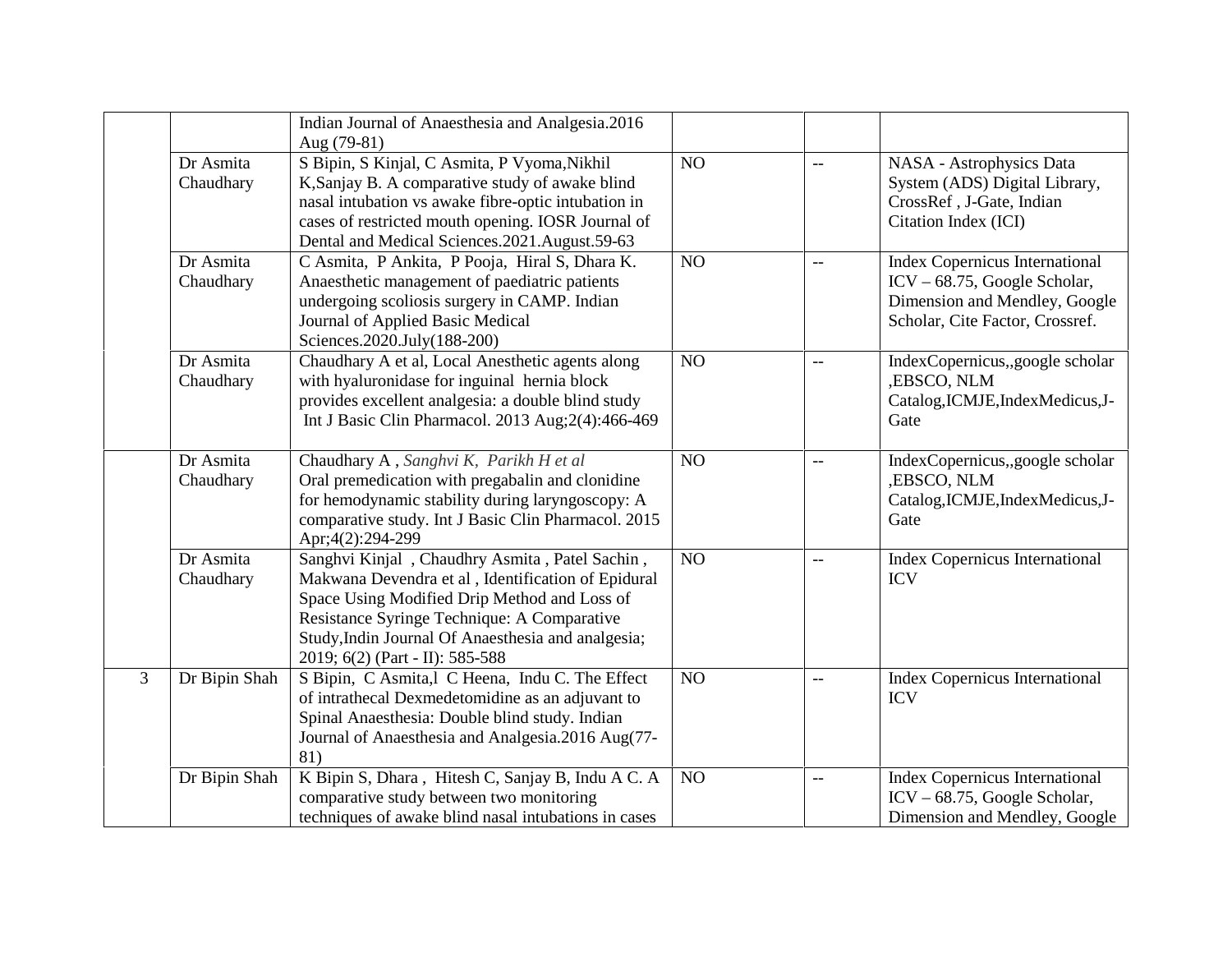|                |                      | of restricted mouth opening. Indian Journal of<br>Applied-Basic Medical Sciences.2020 July, volume<br>$2(22)(239-260)$                                                                                                                                                                                                 |    |                          | Scholar, Cite Factor, Crossref.                                                                                                           |
|----------------|----------------------|------------------------------------------------------------------------------------------------------------------------------------------------------------------------------------------------------------------------------------------------------------------------------------------------------------------------|----|--------------------------|-------------------------------------------------------------------------------------------------------------------------------------------|
|                | Dr Bipin Shah        | S Bipin, S Kinjal, C Asmita, P Vyoma, Nikhil<br>K, Sanjay B. A comparative study of awake blind<br>nasal intubation vs awake fibre-optic intubation in<br>cases of restricted mouth opening. IOSR Journal of<br>Dental and Medical Sciences.2021.August.59-63                                                          | NO | $-$                      | NASA - Astrophysics Data<br>System (ADS) Digital Library,<br>CrossRef, J-Gate, Indian<br>Citation Index (ICI)                             |
| $\overline{4}$ | Dr Kinjal<br>Sanghvi | Sanghvi Kinjal, Parikh Heena et al; Comparision of<br>I-Gel, A New Supraglottic Airway Device(SGD)<br>with Classic Laryngeal Mask Airway(LMA) in<br>Performance and Safety During General Anesthesia<br>with Controlled Ventilation; Indian Journal Of<br>Applied Research, Volume : 4 (9) September<br>2014;(361-363) | NO |                          | Google Scholar, Index medicus,<br>Indian Citation index, DRJI,<br><b>ICMJE</b>                                                            |
|                | Dr Kinjal<br>Sanghvi | S Bipin, S Kinjal, C Asmita, P Vyoma, Nikhil<br>K, Sanjay B. A comparative study of awake blind<br>nasal intubation vs awake fibre-optic intubation in<br>cases of restricted mouth opening. IOSR Journal of<br>Dental and Medical Sciences.2021.August.59-63                                                          | NO | $-$                      | <b>Index Copernicus International</b><br>ICV - 68.75, Google Scholar,<br>Dimension and Mendley, Google<br>Scholar, Cite Factor, Crossref. |
|                | Dr Kinjal<br>Sanghvi | Chaudhary A, Sanghvi K, Parikh H et al<br>Oral premedication with pregabalin and clonidine<br>for hemodynamic stability during laryngoscopy: A<br>comparative study. Int J Basic Clin Pharmacol. 2015<br>Apr;4(2):294-299                                                                                              | NO | $-\,-$                   | IndexCopernicus,,google scholar<br>,EBSCO, NLM<br>Catalog, ICMJE, Index Medicus, J-<br>Gate                                               |
|                | Dr Kinjal<br>Sanghvi | Sanghvi Kinjal, Chaudhry Asmita, Patel Sachin,<br>Makwana Devendra et al, Identification of Epidural<br>Space Using Modified Drip Method and Loss of<br>Resistance Syringe Technique: A Comparative<br>Study, Indin Journal Of Anaesthesia and analgesia;<br>2019; 6(2) (Part - II): 585-588                           | NO | $-$                      | <b>Index Copernicus</b>                                                                                                                   |
| 5 <sup>5</sup> | Dr Deepa<br>Jadav    | J Deepa, S Nayna, K Kaushal, C Heena. Comparison<br>of Injection Dexmeditomidine and Propofol with<br>Injection Fentanyl and Propofol for sedoanalgesia in<br>colonoscopy, International Journal of Scientific<br>Research. Volume - $9(9)$ September - 2020                                                           | NO | $\overline{\phantom{m}}$ | Google Scholar, Index medicus,<br>Indian Citation index, DRJI,<br><b>ICMJE</b>                                                            |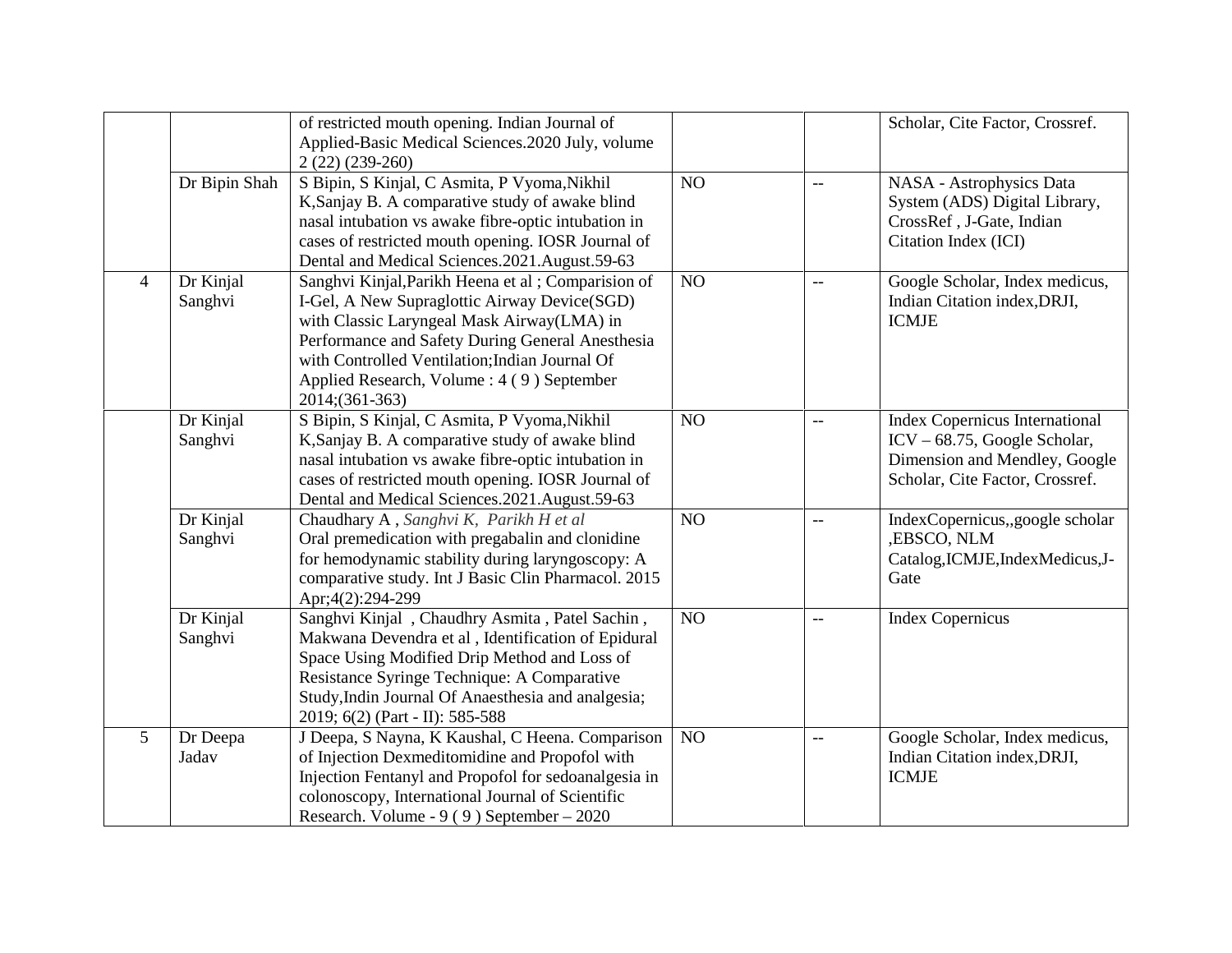|                | Dr Deepa<br>Jadav           | J Deepa, C Heena, Paresh Patel et al;<br>Comparison of Intubating Condition between<br>Injection Rocuronium Bromide and Injection<br>Suxamethonium Chloride, Indian journal of<br>anaesthesia and analgesia Volume 3, (1), Jan-Apr<br>$2016, (9-13)$                            | NO              | $-$                                 | <b>Index Copernicus International</b><br><b>ICV</b>                                                                                       |
|----------------|-----------------------------|---------------------------------------------------------------------------------------------------------------------------------------------------------------------------------------------------------------------------------------------------------------------------------|-----------------|-------------------------------------|-------------------------------------------------------------------------------------------------------------------------------------------|
| 6              | Dr Dhara Shah               | Shah D, Chhanwal H, Sejal Parmar, A clinical<br>observational study with shape score and ASA-PS<br>score to evaluate the predictive value for<br>perioperative outcome, Interational Journal Of<br>Scientific Research, May 2021(75-77)                                         | NO <sub>1</sub> | $-$                                 | Google Scholar, Index medicus,<br>Indian Citation index, DRJI,<br><b>ICMJE</b>                                                            |
|                | Dr Dhara Shah               | K Bipin S, Dhara, Hitesh C, Sanjay B, Indu A C. A<br>comparative study between two monitoring<br>techniques of awake blind nasal intubations in cases<br>of restricted mouth opening. Indian Journal of<br>Applied-Basic Medical Sciences.2020 July, volume<br>$2(22)(239-260)$ | NO              | $-$                                 | <b>Index Copernicus International</b><br>ICV - 68.75, Google Scholar,<br>Dimension and Mendley, Google<br>Scholar, Cite Factor, Crossref. |
| $\overline{7}$ | Dr Divya<br>Kheskani        | K Divya, C Heena, D Meshwa, T Avni et al.<br>Single dose Intravenous Dexmeditomide as an<br>adjuvant for prolongation of Spinal Anaesthesia.<br>Indian Journal of Anaesthesia and Analgesia. March<br>- April 2020, volume 7 (2) 493-499                                        | NO              | $\overline{\phantom{m}}$            | <b>Index Copernicus International</b><br><b>ICV</b>                                                                                       |
|                | Dr Divya<br>Kheskani        | K Divya, C Heena, J Bhakti. A comparative study<br>of neuro muscular blocking effects and reversibility<br>of cisatracurium and vecuronium. Indian Journal of<br>Anaesthesia and Analgesia. January<br>February 2020; 7(1) ;58-63                                               | NO              | $-$                                 | <b>Index Copernicus International</b><br><b>ICV</b>                                                                                       |
| 8              | Dr Ankita<br>Patel          | C Asmita, P Ankita, Pooja P, Hiral S, Dhara K.<br>Anaesthetic management of paediatric patients<br>undergoing scoliosis surgery in CAMP. Indian<br>Journal of Applied Basic Medical<br>Sciences.2020.July(188-200)                                                              | NO              | $\hspace{0.05cm}$ $\hspace{0.05cm}$ | <b>Index Copernicus International</b><br>ICV – 68.75, Google Scholar,<br>Dimension and Mendley, Google<br>Scholar, Cite Factor, Crossref. |
| 9              | Dr Carolin<br>Smita Kerketa | Kerketta CS, Chhanwal H, Thacker A, Desai M &<br>Patel T. Effect of Awake Positioning on Outcome of<br>COVID-19 Patients on BiPAP ventilator.2021.Int J<br>Anaesth Res 4(1) (149-153)                                                                                           | NO              | $\overline{\phantom{m}}$            | ICI Journals Master List / ICI<br>World of Journals, Worldcat,<br>EBSCO, ZBD, Ulrich's<br>periodicals, Google Scholar,                    |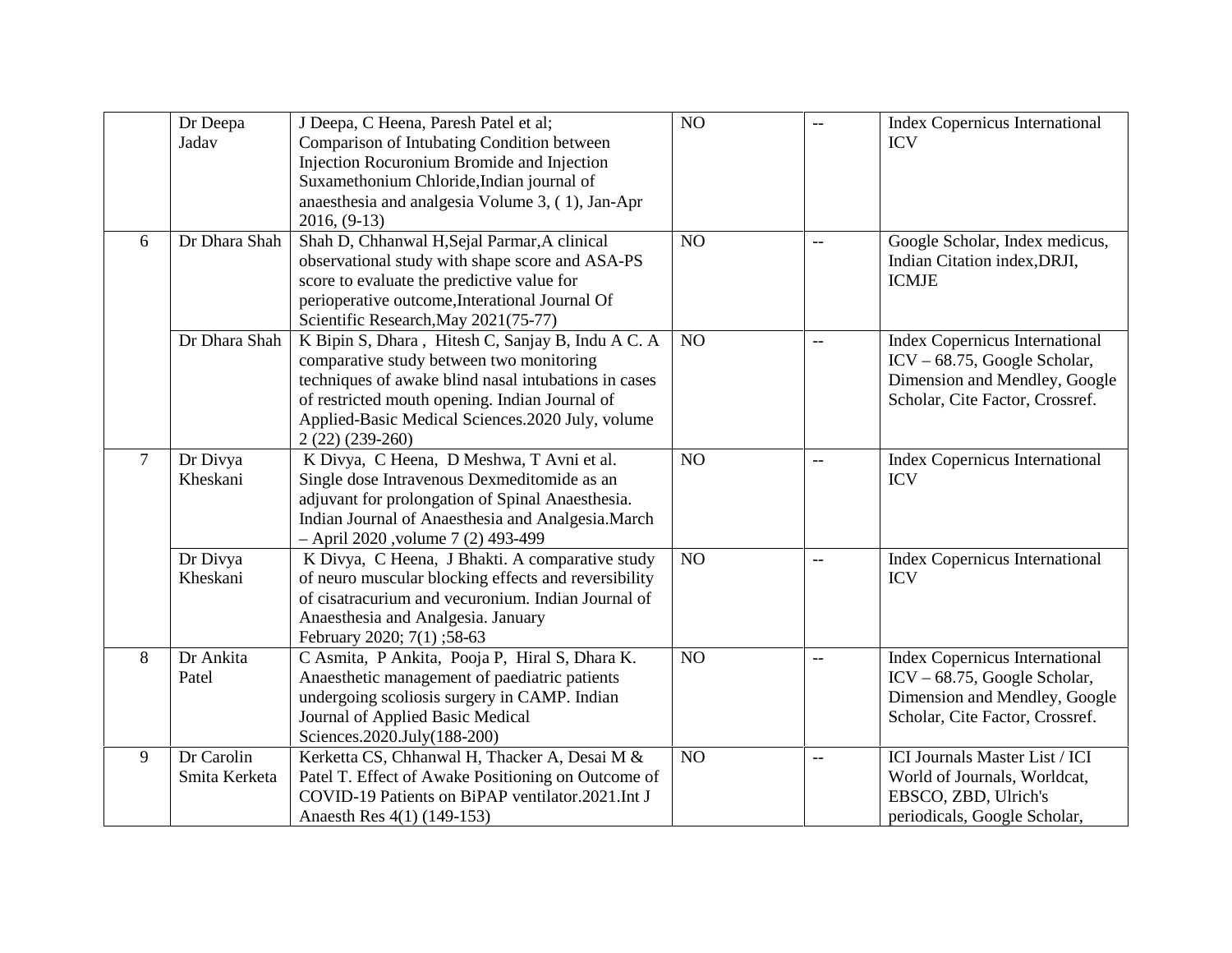|    |               |                                                  |                 |       | Chemical Abstracts (CAS)          |
|----|---------------|--------------------------------------------------|-----------------|-------|-----------------------------------|
|    | Dr Carolin    | Comparision between Dexmetomidine hydrochloride  | NO <sub>1</sub> | $- -$ | Google Scholar, publons, research |
|    | Smita Kerketa | and clonidine hyderochloride on attenuation of   |                 |       | gate                              |
|    |               | hemodynamics response following laryngoscopy and |                 |       |                                   |
|    |               | intubation:-DrCarolinSmitaKerketta, SAS Journal  |                 |       |                                   |
|    |               | of Surgery/Issue no. 2454-5104, October 2018.    |                 |       |                                   |
|    |               |                                                  |                 |       |                                   |
| 10 | Dr Sejal      | Shah D, Chhanwal H, Parmar Sejal, A clinical     | <b>NO</b>       | $-$   | Google Scholar, Index medicus,    |
|    | Parmar        | observational study with shape score and ASA-PS  |                 |       | Indian Citation index, DRJI,      |
|    |               | score to evaluate the predictive value for       |                 |       | <b>ICMJE</b>                      |
|    |               | perioperative outcome, Interational Journal Of   |                 |       |                                   |
|    |               | Scientific Research, May 2021(75-77)             |                 |       |                                   |

Department of Obstetrics and Gynaecology

| Sr. No. | <b>Faculty Name</b> | Publication in Vancouver referencing style.                                                                                                                                                                                                                          | Pubmed<br>Indexed<br>Yes/No | Scopus | Other                              |
|---------|---------------------|----------------------------------------------------------------------------------------------------------------------------------------------------------------------------------------------------------------------------------------------------------------------|-----------------------------|--------|------------------------------------|
|         | Dr H.U Doshi        | Dr Twinkal Patel ,Dr H.U doshi<br>A case control study on perinatal outcome in neonates with<br>cord around the neck in tertiary care hospital<br>;IJDMSR Nov-19 vol 3 issue11                                                                                       | NO.                         |        | Index Copernicus, Index<br>Medicus |
|         |                     | SINGH, Pooja S.; DOSHI, Haresh U. Study of iatrogenic<br>bladder injury in vaginal hysterectomy: our<br>experience. International Journal of Reproduction,<br>Contraception, Obstetrics and Gynecology, [S.l.], v. 7, n.<br>3, p. 903-906, feb. 2018. ISSN 2320-1789 | No.                         |        | Index Copernicus, Index<br>medicus |
|         |                     | Jaishree Surendrakumar Bamniya, Gopal Omprakash<br>Bhatia, Haresh Umedchand Doshi, Harshad Manilal<br>Ladola Assessment of grief in mothers with pregnancy<br>loss and role of post bereavement counselling: a                                                       | N <sub>0</sub>              | --     | Index Copernicus, Index<br>Medicus |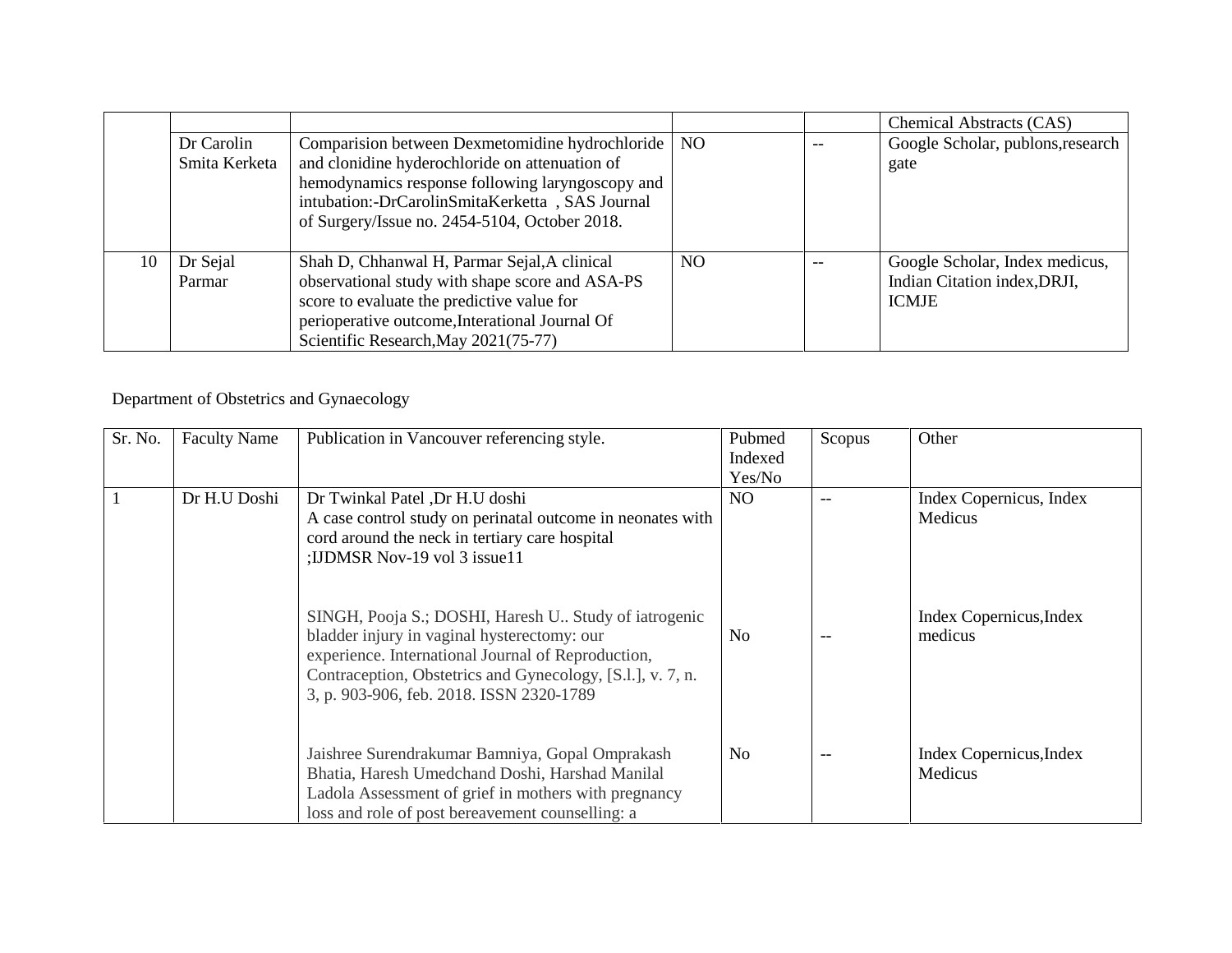|                |                        | prospective study.IJRCOG Vol 7, No 4 (2018)                                                                                                                                                                                                                                                                                     |                |     |                                    |
|----------------|------------------------|---------------------------------------------------------------------------------------------------------------------------------------------------------------------------------------------------------------------------------------------------------------------------------------------------------------------------------|----------------|-----|------------------------------------|
| $\overline{2}$ | Dr Pooja Singh         | SINGH, Pooja S.; BAMANIYA, Jaishree; SHAH, Ami.<br>Factors predicting success of trial of labour after caesarean<br>in current scenario. International Journal of Reproduction,<br>Contraception, Obstetrics and Gynecology, [S.l.], v. 5, n.<br>11, p. 3893-3897, dec. 2016. ISSN 2320-1789                                    | N <sub>o</sub> | $-$ | Index Copernicus, Index<br>Medicus |
|                |                        | SINGH, Pooja S.; DOSHI, Haresh U. Study of iatrogenic<br>bladder injury in vaginal hysterectomy: our<br>experience. International Journal of Reproduction,<br>Contraception, Obstetrics and Gynecology, [S.l.], v. 7, n.<br>3, p. 903-906, feb. 2018. ISSN 2320-1789                                                            | N <sub>o</sub> | $-$ | Index Copernicus, Index<br>Medicus |
|                |                        | Dholakiya, Saksha & Singh, Pooja & Bamniya, Jaishree &<br>Doshi, Haresh. (2021). Study of mode of delivery and<br>maternal morbidity in preterm and term COVID-19<br>positive pregnant women. International Journal of<br>Reproduction, Contraception, Obstetrics and Gynecology.<br>10.4383.10.18203/2320-1770.ijrcog20214632. | N <sub>o</sub> | $-$ | Index Copernicus, Index<br>Medicus |
| 3              | Dr.Jaishree<br>Bamniya | BAMNIYA, Jaishree et al. A study of prevalence of lower<br>genital tract infections in HIV positive females - a cross<br>sectional study. International Journal of Reproduction,<br>Contraception, Obstetrics and Gynecology, [S.l.], v. 6, n.<br>2, p. 645-648, jan. 2017                                                      | N <sub>o</sub> | $-$ | Index Copernicus, Index<br>Medicus |
|                |                        | Jaishree Surendrakumar Bamniya, Gopal Omprakash<br>Bhatia, Haresh Umedchand Doshi, Harshad Manilal<br>Ladola Assessment of grief in mothers with pregnancy<br>loss and role of post bereavement counselling: a                                                                                                                  | N <sub>o</sub> | $-$ | Index Copernicus, Index<br>Medicus |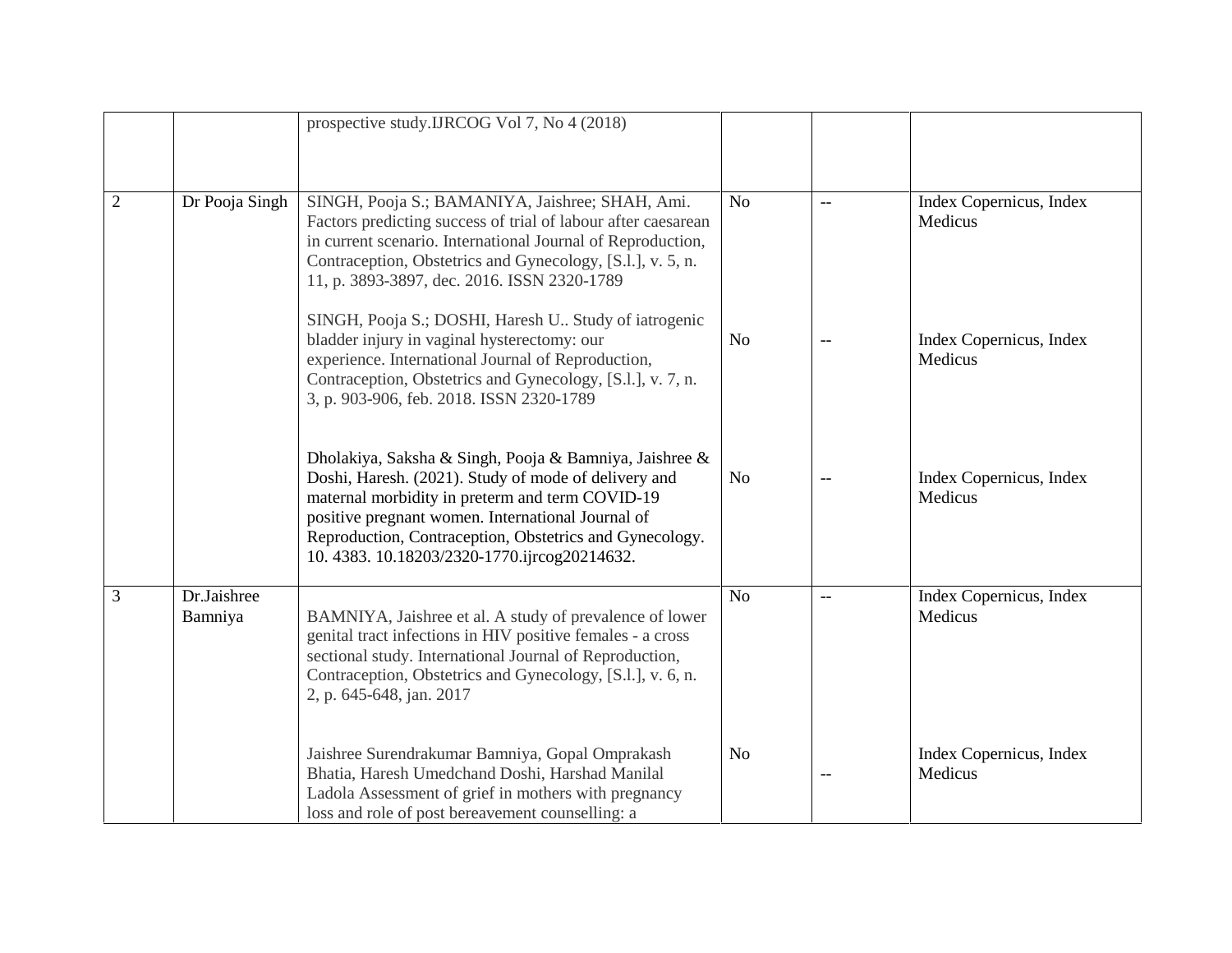|   |                       | prospective study.IJRCOG Vol 7, No 4 (2018)                                                                                                                                                                                                                                                                    |                |                          |                                    |
|---|-----------------------|----------------------------------------------------------------------------------------------------------------------------------------------------------------------------------------------------------------------------------------------------------------------------------------------------------------|----------------|--------------------------|------------------------------------|
|   |                       | BAMNIYA, Jaishree et al. Early sonographic markers and<br>prediction of pregnancy outcome: a prospective<br>study. International Journal of Reproduction,<br>Contraception, Obstetrics and Gynecology, [S.l.], v. 6, n.<br>6, p. 2471-2474, may 2017. ISSN 2320-1789                                           | N <sub>o</sub> | <b>YES</b>               | Index Copernicus, Index<br>Medicus |
|   |                       | Jaishree Bamniya and other authors. (2021) Diagnostic<br>Performance of International Ovarian Tumor Analysis-<br>simple Rules Versus Risk Malignancy Index 2 Scoring<br>System to Differentiate Between Benign and Malignant<br>Adnexal Masses. Thai Journal of Obstetrics and<br>Gynecology, 29 (6), 331-339. | N <sub>o</sub> | --                       | Index Copernicus, Index<br>Medicus |
| 4 | Dr Divyesh<br>Panchal | Shah, Ami H., and Divyesh N. Panchal. "A study of<br>maternal and perinatal outcome in patients of postpartum<br>hemorrhage in a tertiary care hospital,<br>Gujarat." International Journal of Reproduction,<br>Contraception, Obstetrics and Gynecology, vol. 10, no. 6,<br>June 2021, pp. 2286               | N <sub>o</sub> | $\overline{\phantom{a}}$ | Index Copernicus, Index<br>Medicus |
|   |                       | BAMNIYA, Jaishree et al. Early sonographic markers and<br>prediction of pregnancy outcome: a prospective<br>study. International Journal of Reproduction,<br>Contraception, Obstetrics and Gynecology, [S.l.], v. 6, n.<br>6, p. 2471-2474, may 2017. ISSN 2320-1789                                           |                |                          |                                    |
| 5 | DR Kanupriya          | SINGH, Kanupriya; PATHAN, Mubassira; SHAH, Mukul.                                                                                                                                                                                                                                                              | N <sub>0</sub> | $-\,-$                   | Index Copernicus, Index            |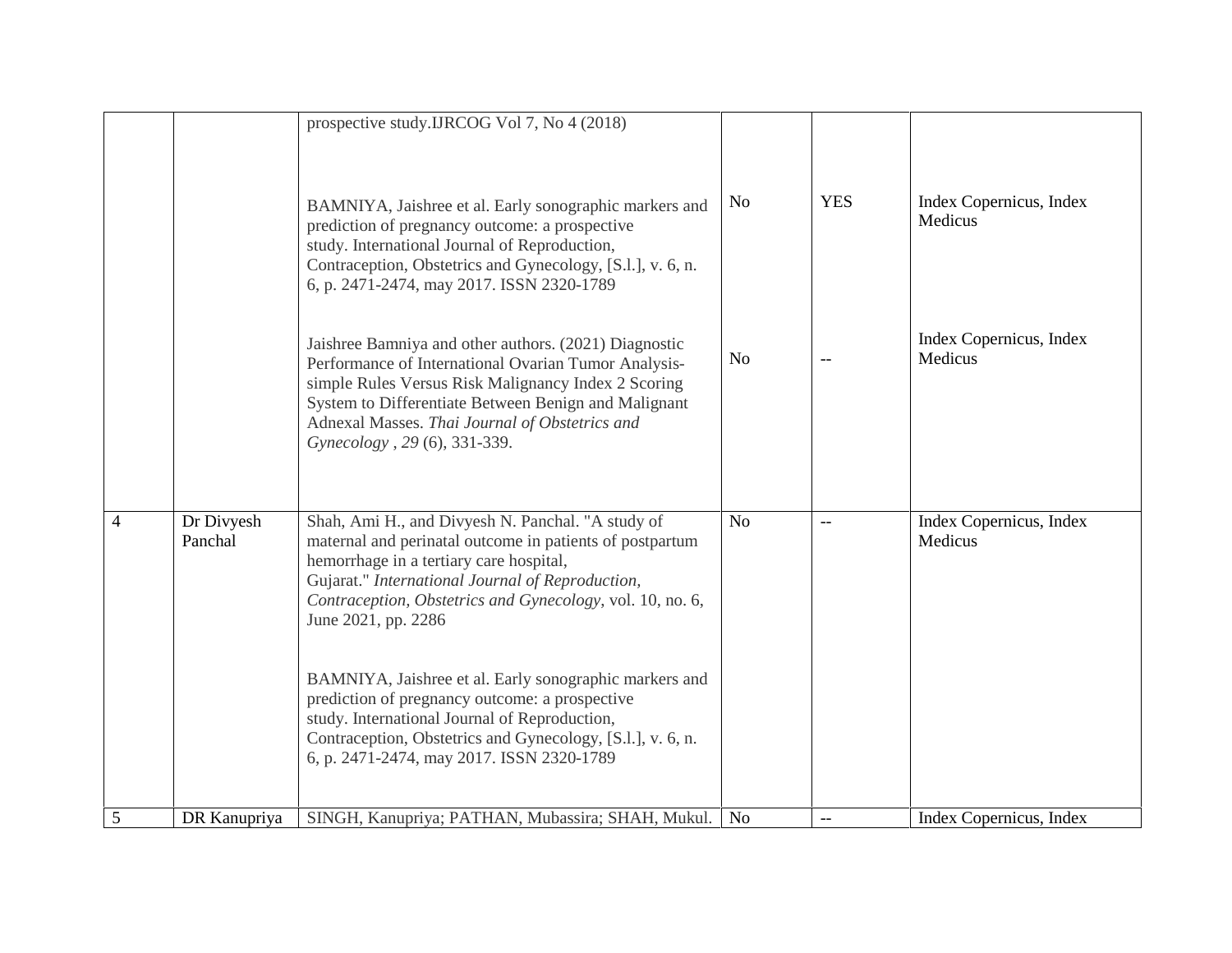|        | Singh                   | Intrapartum fetal monitoring by cardiotocography and its<br>correlation with labour outcome. International Journal of<br>Reproduction, Contraception, Obstetrics and Gynecology,<br>[S.l.], v. 9, n. 12, p. 4937-4940, nov. 2020<br>Dr Kanupriya Singh.Suitability of laparoscopic tubal<br>ligation in previous caesarean section; original article<br>National Journal of medical research | No             | $\qquad \qquad -$ | Medicus<br><b>Index Copernicus</b> |
|--------|-------------------------|----------------------------------------------------------------------------------------------------------------------------------------------------------------------------------------------------------------------------------------------------------------------------------------------------------------------------------------------------------------------------------------------|----------------|-------------------|------------------------------------|
| 6      | Dr Ami shah             | Bhatt Shailee, Shah Ami, Shah Mukul. Post operative<br>outcomes of total laparoscopic hysterectomy versus non<br>descent vaginal hysterectomy in abnormal uterine bleeding<br>patients: a prospective randomized control study. Volume-<br>8   Issue-11   November - 2019   PRINT ISSN No. 2277 -<br>8179                                                                                    | N <sub>o</sub> | $-$               | Index Copernicus, Index<br>Medicus |
|        |                         | Shah, Ami H., and Divyesh N. Panchal. "A study of<br>maternal and perinatal outcome in patients of postpartum<br>hemorrhage in a tertiary care hospital,<br>Gujarat." International Journal of Reproduction,<br>Contraception, Obstetrics and Gynecology, vol. 10, no. 6,<br>June 2021, pp. 2286                                                                                             | N <sub>o</sub> | $-$               | Index Copernicus, Index<br>Medicus |
| $\tau$ | Dr Nisha<br>chakrabarty | , Dr. Nisha Chakrvarti Dr Shikha jain Comparative study<br>of oral iron versus 3 doses of intravenous iron sucrose in<br>mild to moderate anemia in 2nd and 3rd trimester or<br>pregnancy.IJCOG May 2021<br>VOL 5, ISSUE 3, 228-231                                                                                                                                                          | N <sub>o</sub> |                   | <b>Index Copernicus</b>            |
|        |                         | Dr. Shikha A Jain, Dr. Nisha Chakrvarti An analysis of<br>factors responsible for caeserean section in a multigravida<br>with previous normal vaginal delivery.IJCOG; May 21<br>vol5, issue 3, 153-155                                                                                                                                                                                       |                |                   |                                    |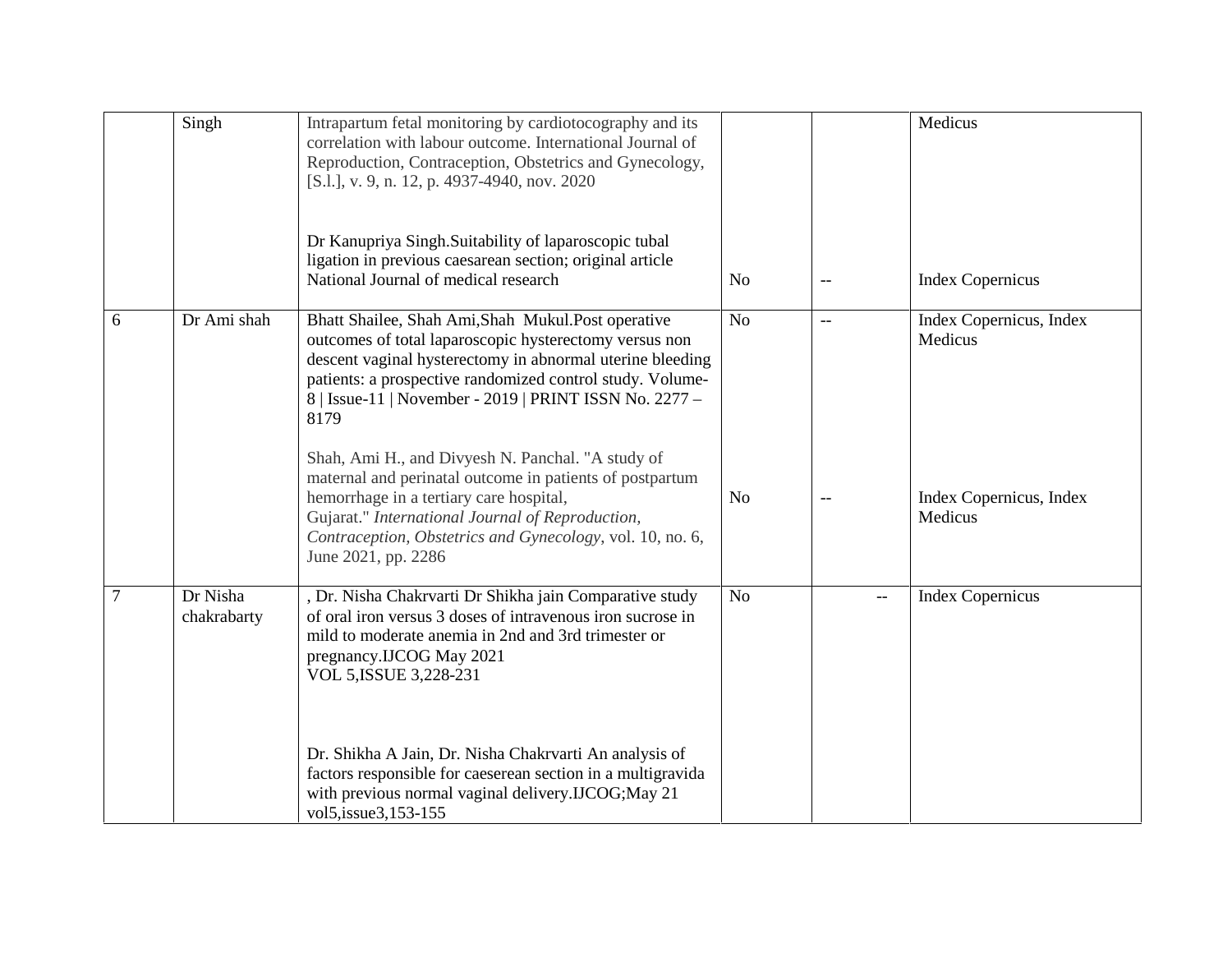| 8 | Dr Shikha jain | Pathan mubassira, ladola harshad, jain<br>shikha.determination of labour outcome in fullterm<br>primigravida patients presenting with unengaged head- a<br>prospective study paripex - indian journal of research  <br>volume-8   issue-11   november - 2019   print issn no. 2250<br>$-1991$                                                        | N <sub>o</sub> |     | <b>Index Copernicus</b> |
|---|----------------|------------------------------------------------------------------------------------------------------------------------------------------------------------------------------------------------------------------------------------------------------------------------------------------------------------------------------------------------------|----------------|-----|-------------------------|
|   |                | Dr. Shikha A Jain, Dr. Nisha Chakrvarti An analysis of<br>factors responsible for caeserean section in a multigravida<br>with previous normal vaginal delivery.IJCOG; May 21<br>vol5, issue 3, 153-155                                                                                                                                               | N <sub>0</sub> |     | <b>Index Copernicus</b> |
|   |                | Jain SA et al. To compare the effects of intra vaginal<br>prostaglandin E1 and intracervical prostaglandin E2 for<br>prelabour ripening of unfavorable uterine cervix in<br>nulliparous womenInternational Journal of Reproduction,<br>Contraception, Obstetrics and Gynecology Int J Reprod<br>Contracept Obstet Gynecol. 2017 Aug; 6(8): 3381-3386 | N <sub>0</sub> | $-$ |                         |

## Department of Paediatrics

| Sr. No. | <b>Faculty Name</b>       | Publication in Vancouver referencing style.                                                                                                                                                           | Pubmed<br>Indexed Yes/No | Scopus | Other                                                               |
|---------|---------------------------|-------------------------------------------------------------------------------------------------------------------------------------------------------------------------------------------------------|--------------------------|--------|---------------------------------------------------------------------|
|         | Dr Baldev S.<br>Prajapati | Prajapati BS, Diagnostic pitfalls in a child with<br>fever. NHL Journal of Medical Sciences Vol. 1,<br>Issue - 1, July 2012, $46 - 48$ .                                                              | $\mathbf{N}\mathbf{O}$   | --     | <b>Index Copernicus</b>                                             |
|         |                           | Bloch A,Shah A,Prajapati B, Patel N.A case of<br>Invasive Pneumococcal Disease: CSF & Blood Culture<br>Guiding Correct Diagnosis.GCSMC Journal &<br>Medical Sciences Vol 2, Number 2, July- December, | N <sub>0</sub>           |        | Index Copernicus,<br>Index Medicus for<br>South-East Asia<br>Region |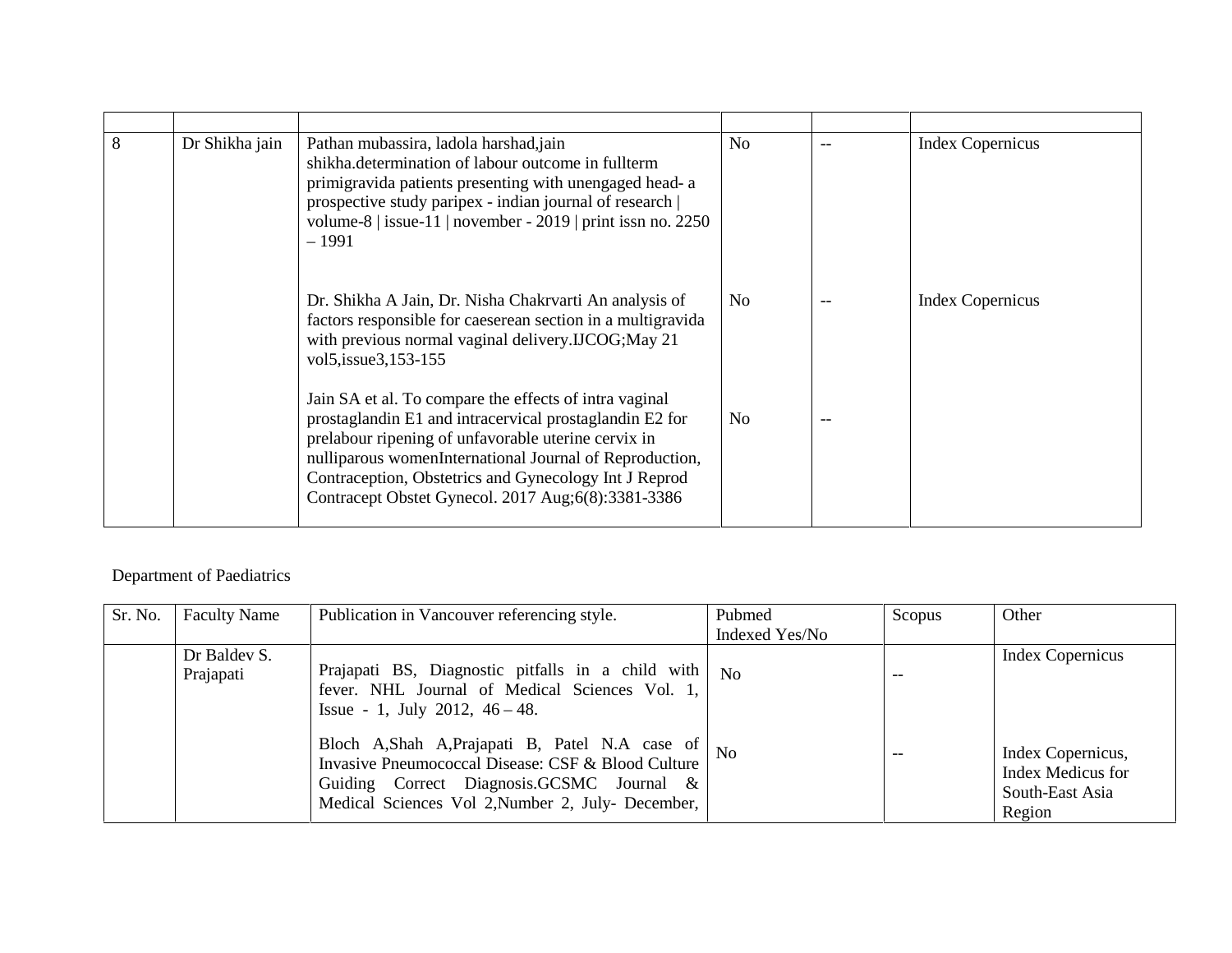|                 | 2013,46-48.                                                                                                                                                                                                                                                                                                                                                                                     |                      |                          |                                                                                                                               |
|-----------------|-------------------------------------------------------------------------------------------------------------------------------------------------------------------------------------------------------------------------------------------------------------------------------------------------------------------------------------------------------------------------------------------------|----------------------|--------------------------|-------------------------------------------------------------------------------------------------------------------------------|
|                 | Pajapati BS. The Art of Clinical Medicine<br>Getting Rusted!!! GCSMC Journal & Medical<br>Sciences Vol 2, Number 2, July - December, 2013,<br>$03 - 04.$<br>Prajapati BS, Prajapati RB, Vora HD. Common<br>Laboratory Errors. Pediatric Infectious Disease,<br>Journal of the Indian Academy of Pediatrics,<br>Infectious Disease Chapter. Vol. 6, Number 1,<br>January – March 2014, $31 - 35$ | No<br>N <sub>o</sub> | $-$<br>$-$               | Index Copernicus,<br><b>Index Medicus for</b><br>South-East Asia<br>Region<br>Index<br>Copernicus(2019),<br>DRJI, I2OR J-Gate |
|                 | Prajapati BS, Vora HD, Prajapati RB. Clinical<br>Profile of Children with celiac Disease in Gujarat.<br>GCSMC Jounral of Medical Sciences Vol. 1,<br>Numbe 1, January - June, 2014, 09 - 11                                                                                                                                                                                                     | N <sub>0</sub>       | --                       | Index Copernicus,<br>Index Medicus for<br>South-East Asia<br>Region                                                           |
|                 | Prajapati BS, Prajapati RB, Vora HD. Analysis of<br>cerebrospinal fluid (CSF) in children. Pediatric<br>Infectious Disease, Journal of Indian Academy of<br>Pediatrics, Infectious Disease Chapter Vol 7.,<br>Number 1, January – March $2015:22 - 26$ .                                                                                                                                        | No                   | $\overline{\phantom{m}}$ | Index<br>Copernicus(2019),<br>DRJI, I2OR J-Gate                                                                               |
|                 | Modi R, Mod H, Phalak A, Parikh R, Kavad V,<br>BS.<br>Screening<br>for<br>Prajapati<br>Congenital<br>Hypothyroidism with Umbilical Cord Blood TSH<br>level. An International Journal. A. Medico Journal.<br>2020; (9): $26-27$ .                                                                                                                                                                | N <sub>0</sub>       | --                       | Google Scholar, Index<br>Medicus for South-East<br>Asia Region (WHO),<br>Indian citation Index                                |
|                 | Prajapati BS, Prajapati RB. Immunology of<br>Vaccines - An update. Indian J Pract Pediatr<br>$2020; 22 (4): 371 - 378.$                                                                                                                                                                                                                                                                         | No                   | $-$                      | Excerpta Medica                                                                                                               |
| Dr Ami H. Patel | Patel AH, Bhavsar RH, Trivedi P, Mehta SR Urinary<br>tract infections in children: Clinical<br>profile, bacteriology and antibiotic sensitivity pattern.                                                                                                                                                                                                                                        | N <sub>o</sub>       | $-$                      | Index Copernicus,<br><b>Index Medicus for</b><br>South-East Asia                                                              |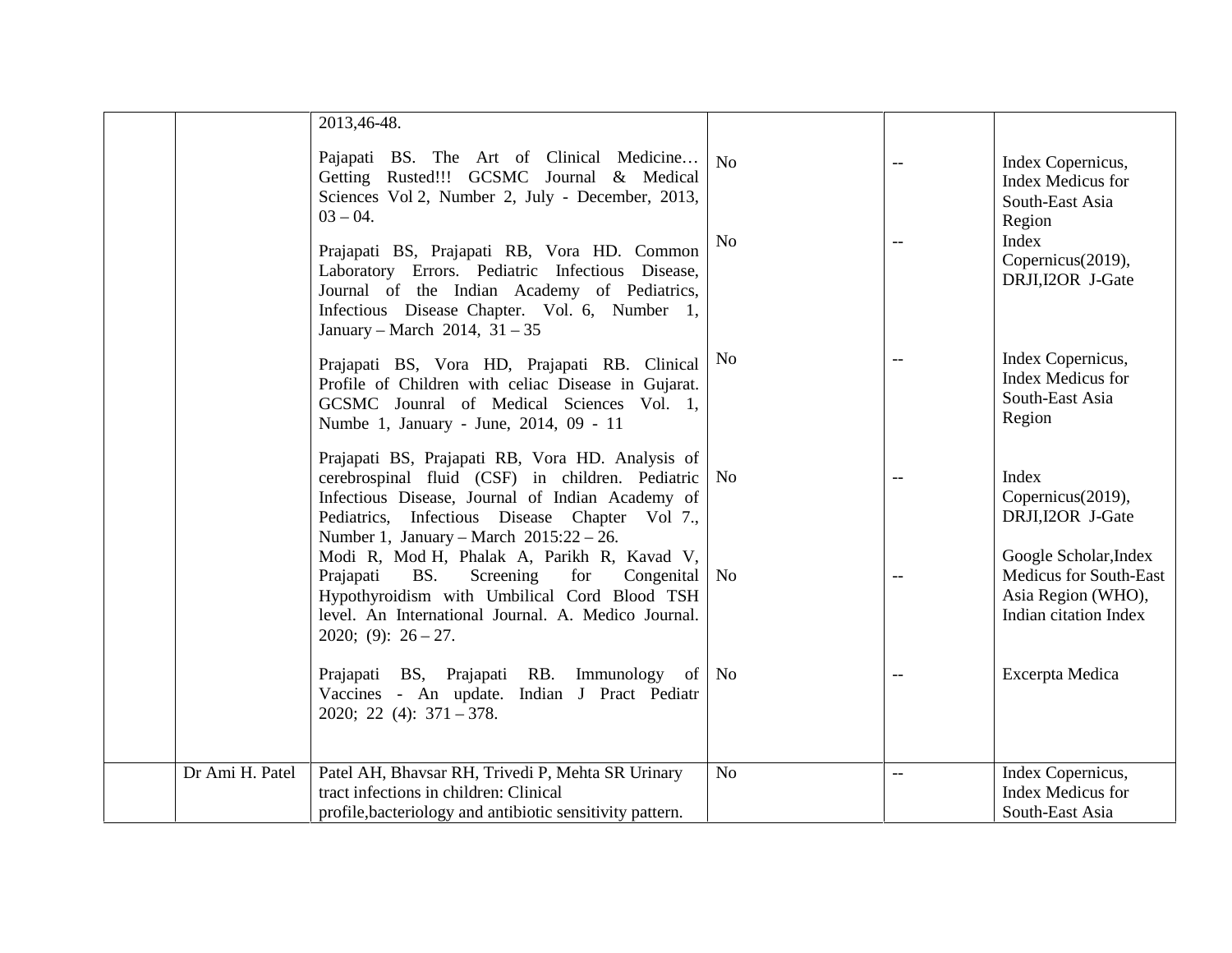| GCSMC J Med Sci 2015; 4 (2):75-81<br>Print ISSN:2278-7399                                                                                                                                                              |                |     | Region                                                                                                                       |
|------------------------------------------------------------------------------------------------------------------------------------------------------------------------------------------------------------------------|----------------|-----|------------------------------------------------------------------------------------------------------------------------------|
| Patel AH, Patel MM, Bhavsar RH Comparison of Non-<br>contact forehead infrared thermometry with axillary<br>digital thermometry in neonates. GCSMC J Med Sci<br>2016; 5 (1):20-24<br>Print ISSN:2278-7399              | N <sub>o</sub> | $-$ | Index Copernicus,<br><b>Index Medicus for</b><br>South-East Asia<br>Region                                                   |
| Trivedi P, Patel AH. Hypernatremia in exclusively<br>breastfed term neonates. Indian J Child Health 2019;<br>$6(9):512-515$<br>Print ISSN:2349-6118<br>Online ISSN:2349-6126                                           | No             |     | Index Copernicus,<br>Index Medicus for<br>South-East Asia<br>Region (WHO), Global<br><b>Index Medicus</b>                    |
| Patel AH, Kharod Patel P. Study of anemia in<br>hospitalised infants with special reference to its risk<br>factors. Int J Pediatr Res 2019; 6(10): 527-533<br>Print ISSN:2349-5499<br>Online ISSN:2349-3267            | N <sub>o</sub> | $-$ | Index Copernicus,<br>Google Scholar                                                                                          |
| Patel AH, Trivedi PP. Effect of thyroxine on initial<br>catch-up growth in children with hypothyroidism. Int J<br>Contemp Pediatr 2020; 7: 159-63<br>Print ISSN:2349-3283<br>Online ISSN:2349-3291                     | N <sub>o</sub> | $-$ | Index Copernicus,<br>Index Medicus for<br>South-East Asia Region<br>(WHO),<br>ScopeMed,<br>CrossRef,Google<br>Scholar        |
| Trivedi PP, Patel AH. Serum immunoglobulin E and<br>absolute eosinophil count as markers of severity in<br>childhood asthma. Int J Contemp Pediatr 2020; 7: 413-<br>8<br>Print ISSN:2349-3283<br>Online ISSN:2349-3291 | N <sub>o</sub> | $-$ | Index Copernicus,<br><b>Index Medicuas For</b><br>South East Asia<br>Region, Scopemed,<br><b>Cross Ref Google</b><br>Scholar |
| Patel AH, Chauhan HH, Patel N, Kavad VK, Kapadia<br>MM. Immunization status and its determinants - A                                                                                                                   | N <sub>o</sub> | $-$ | Google Scholar, Index<br><b>Medicus for South-East</b>                                                                       |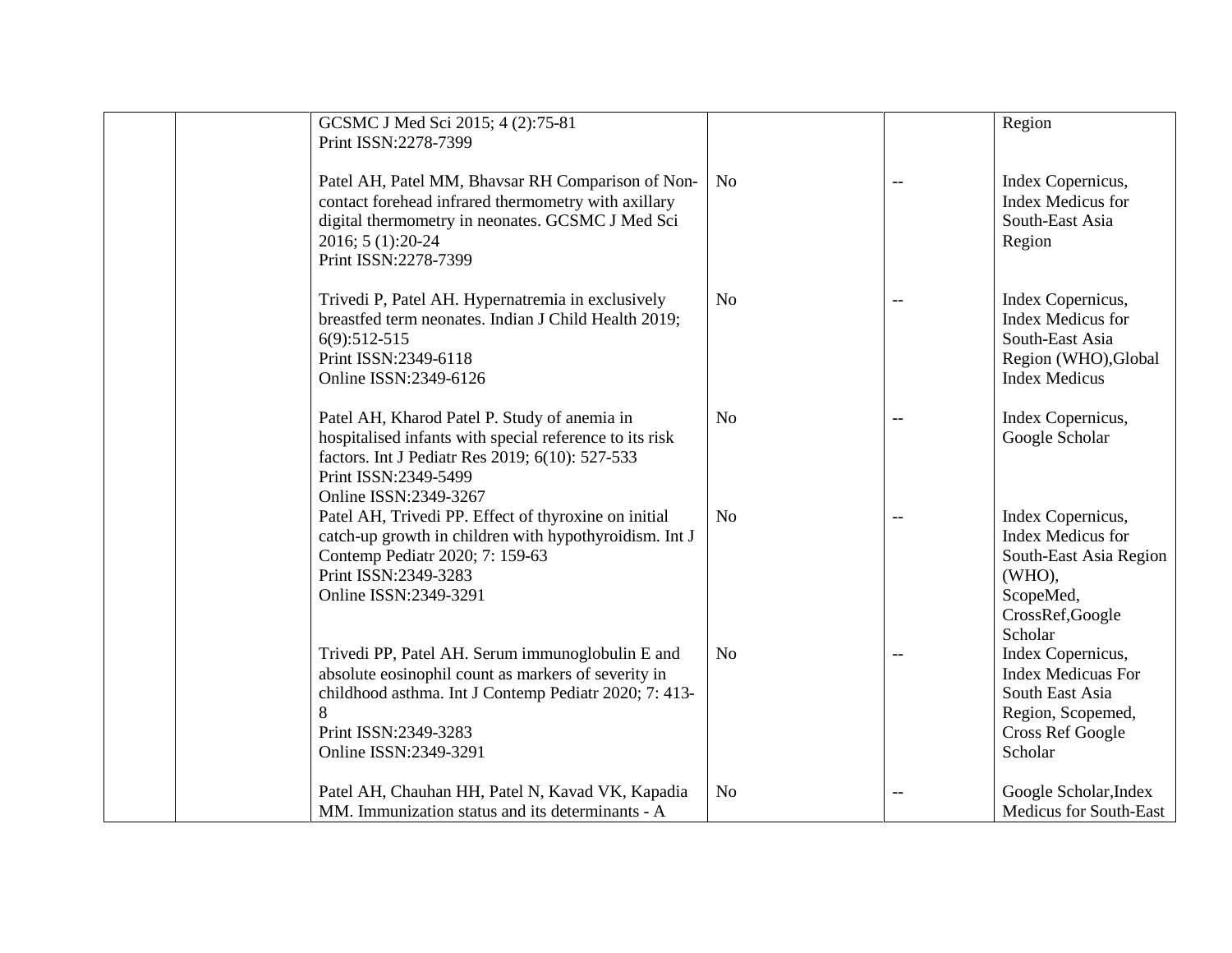| hospital based study in children aged 1-6 years.   | Asia Region (WHO),    |
|----------------------------------------------------|-----------------------|
| International Journal of Scientific Research 2020; | Indian citation Index |
| $9(12): 62-65$                                     |                       |
| Print ISSN: 2277-8179                              |                       |
|                                                    |                       |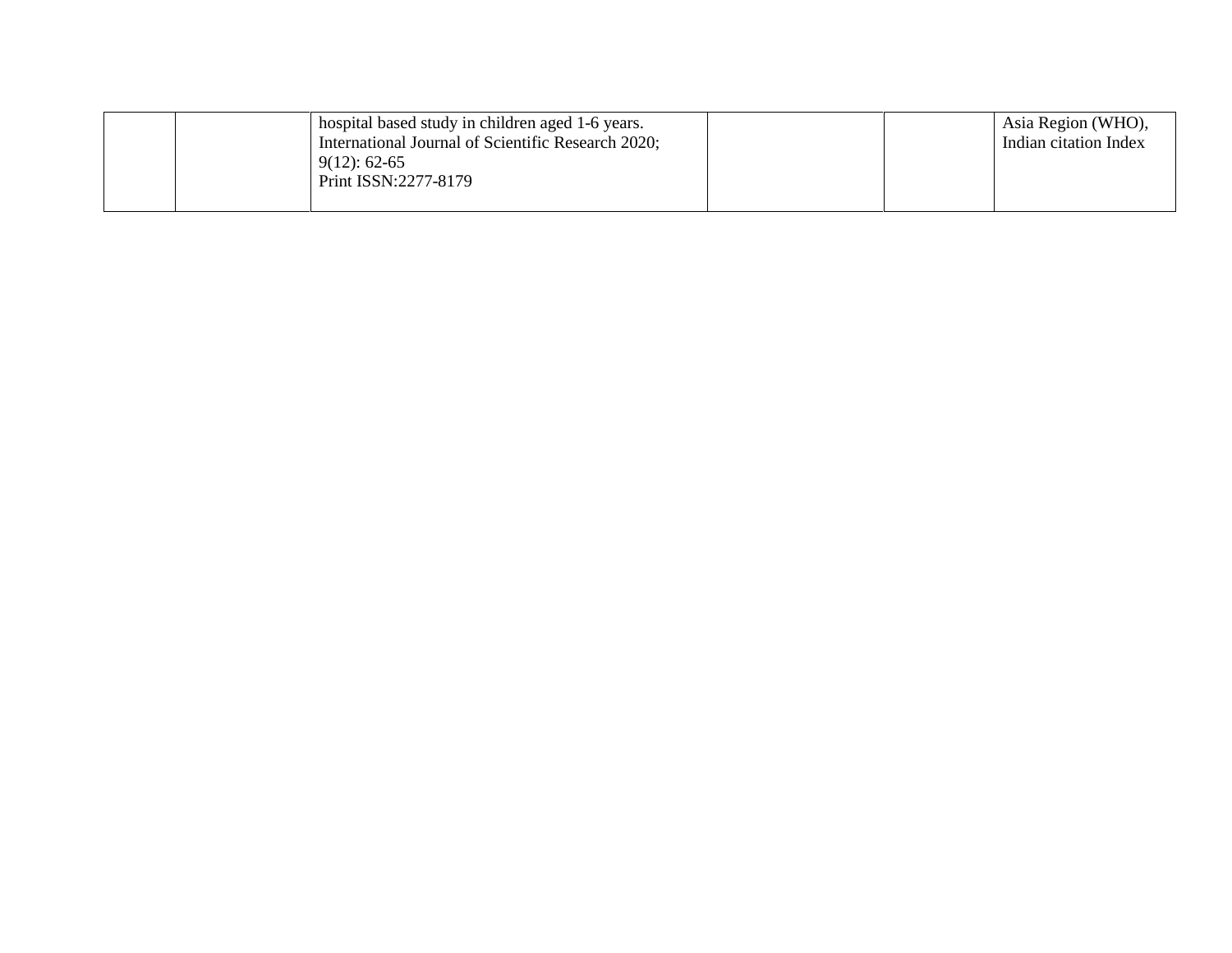| Dr. Hetal<br>Nayneshkumar<br>Jeeyani | Jeeyani H N, Mod H K, Tolani J N. Current<br>perspectives of enteric fever: a hospital based study of<br>185 culture positive cases from Ahmedabad, India. Int<br>J Contemp Pediatr. 2017 May; 4(3):816-821<br>Print ISSN: 2349-3283<br>Online ISSN: 2349-3291                                 | No             | $-$ | Index Copernicus,<br>Index medicus for<br>south-east asian<br>region(WHO),<br>Scopemed, Crossref,<br>Index scholar, Journal<br>index, Google scholar,<br>J-gate, Directory of<br>Science, eJManager,<br>Journal TOCs and<br><b>ResearchBib</b> |
|--------------------------------------|------------------------------------------------------------------------------------------------------------------------------------------------------------------------------------------------------------------------------------------------------------------------------------------------|----------------|-----|------------------------------------------------------------------------------------------------------------------------------------------------------------------------------------------------------------------------------------------------|
|                                      | Mod H K, Jeeyani H N, Shah B M. Urinary tract<br>infection in children: clinical aspects and utility of<br>dipstick test. Int J Contemp Pediatr. 2017 May;<br>4(3):790-795<br>Print ISSN: 2349-3283<br>Online ISSN: 2349-3291                                                                  | N <sub>o</sub> |     | Index Copernicus,<br>Index medicus for<br>south-east asian<br>region(WHO),<br>Scopemed, Crossref,<br>Index scholar, Journal<br>index, Google scholar,<br>J-gate, Directory of<br>Science, eJManager,<br>Journal TOCs and<br>ResearchBib        |
|                                      | Jeeyani H N, Parikh R H, Sivanandan S, Muliya H J,<br>Badiyani S N, Patel M B. Study of antimicrobial use in<br>pediatric inpatients in a tertiary care hospital in<br>Ahmedabad, India. Int J Contemp Pediatr. 2021 Jan: 8<br>$(1): 35-40$<br>Print ISSN: 2349-3283<br>Online ISSN: 2349-3291 | N <sub>o</sub> |     | Index Copernicus,<br>Index medicus for<br>south-east asian<br>region(WHO),<br>Scopemed, Crossref,<br>Index scholar, Journal<br>index, Google scholar,<br>J-gate, Directory of<br>Science, eJManager,<br>Journal TOCs and<br>ResearchBib        |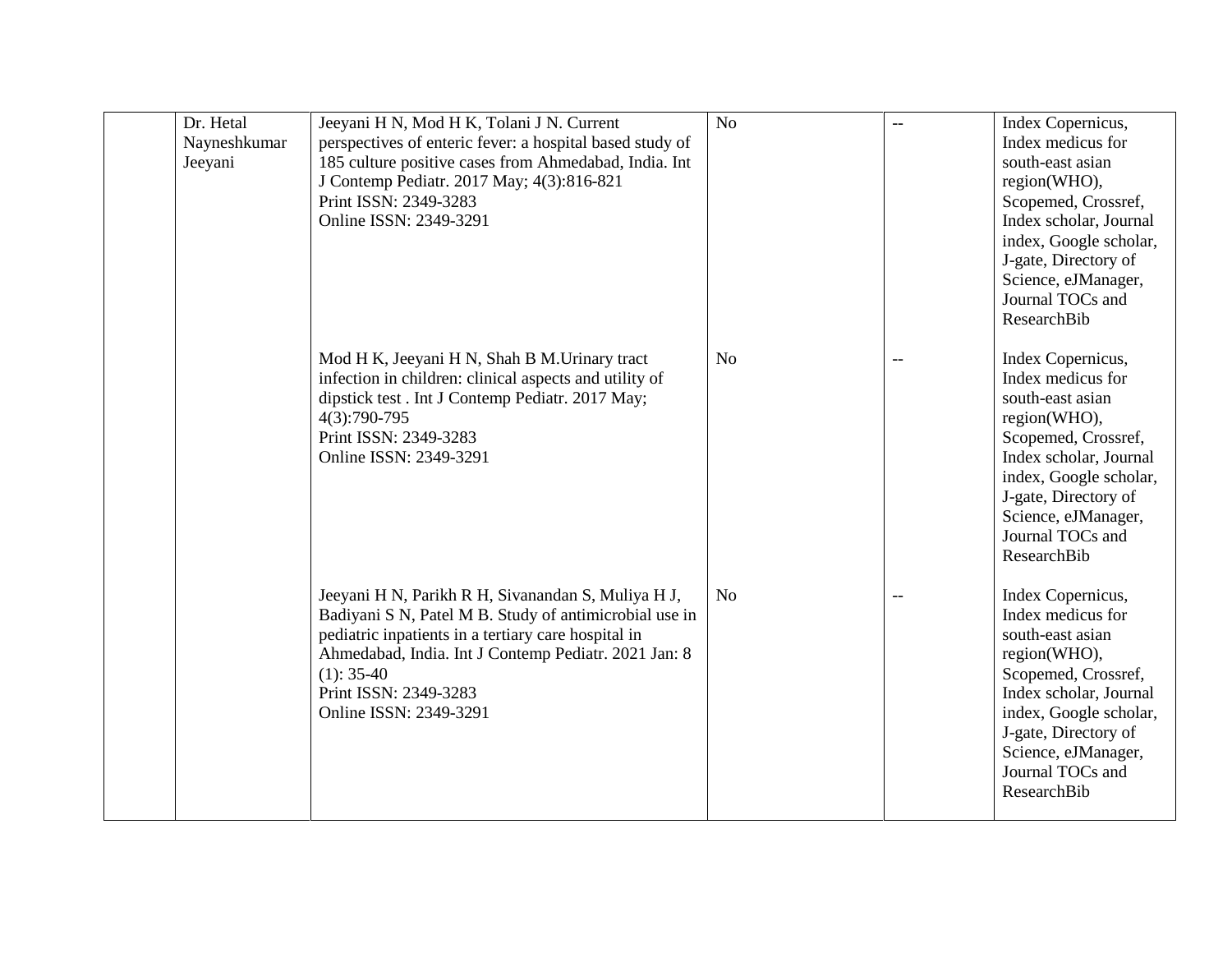| Dr.Bhanu R.<br>Desai | Desai B, Patel R, Dattani Y, Ninama T, Khara A, Patel<br>K. Study Of Clinico-Radiological Parameters In<br>Diagnosis Of Pediatric Tuberculosis At Tertiary Care<br>Hospital. International Journal Of Scientific Research.<br>$2021;1-3.$ | N <sub>o</sub> | $-$ | <b>Index Copernicus</b> |
|----------------------|-------------------------------------------------------------------------------------------------------------------------------------------------------------------------------------------------------------------------------------------|----------------|-----|-------------------------|
|                      | Bhanu D, Sivanandan D, Dattani D. Study of Blood<br>Pressure in school going children aged 5-15 years in<br>ahmedabad. International Journal of scientific research.<br>2020;9(11).                                                       | N <sub>0</sub> | --  | Index copernicus        |
|                      | Desai B, Thanvi R. Study of acute viral hepatitis with<br>special reference to fulminant hepatic failure.<br>International Journal of Contemporary Pediatrics.<br>$2016;5(8)$ .                                                           | N <sub>0</sub> |     | <b>Index Copernicus</b> |
|                      | Thanvi D, Desai D, Patel D. A study of Intracranial<br>Space Occupying Lesions in children. Global Journal<br>for Research Analysis. 2016;5(7).                                                                                           | N <sub>o</sub> | $-$ | <b>Index Copernicus</b> |
|                      | Patel K, Desai B. Pediatric dermatoses encountered in<br>dermatology outpatient department of a teaching<br>institute. International Journal of Contemporary<br>Pediatrics. 2016;:1178-1184.                                              | N <sub>o</sub> | $-$ | <b>Index Copernicus</b> |
|                      | Patel D, Desai D. Maternal and Neonatal outcome in<br>term PROM – expectant management vs induction.<br>Global Journal for research analysis. 2016;5(7).                                                                                  | N <sub>o</sub> | $-$ | <b>Index Copernicus</b> |
|                      | Desai D, Thanvi D, Patel D. Knowledge, Attitude and<br>Practices Regarding Infant Feeding Practices Among<br>Mothers. Indian Journal of research. 2016;5(7).                                                                              | N <sub>o</sub> | $-$ | <b>Index Copernicus</b> |
|                      | Patel D, Desai D, Thanvi D. Meconium Stained Liquor<br>And Neonatal Outcome. Indian journal of research.                                                                                                                                  | N <sub>0</sub> | $-$ | <b>Index Copernicus</b> |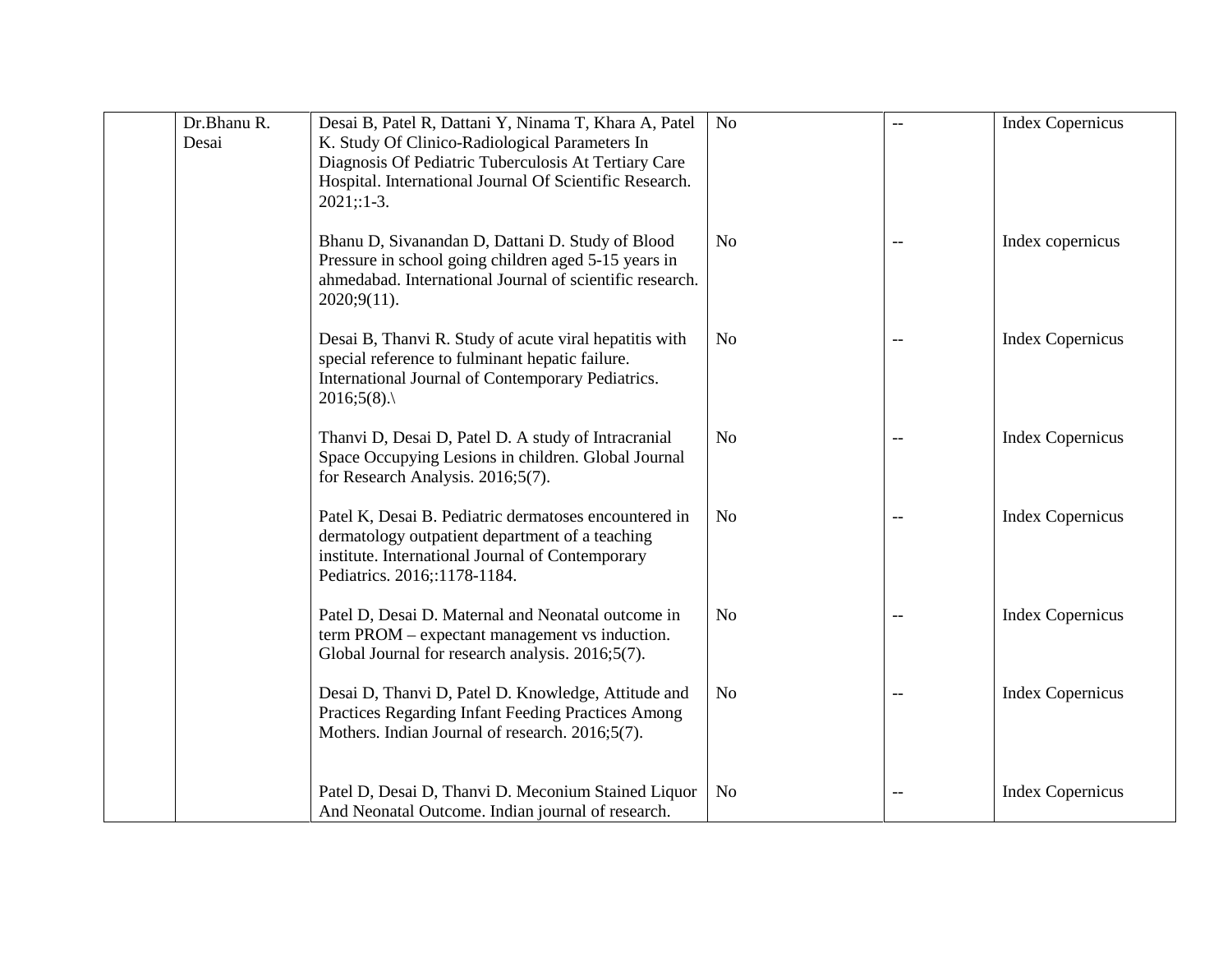|                        | $2016;5(7)$ .                                                                                                                                                                                                                     |                |       |                                                                                    |
|------------------------|-----------------------------------------------------------------------------------------------------------------------------------------------------------------------------------------------------------------------------------|----------------|-------|------------------------------------------------------------------------------------|
| Dr Prarthana<br>Kharod | Kharod P, Mishra D, Juneja M. Drug-resistant epilepsy<br>in Indian children at a tertiary-care public hospital.<br>Child's Nervous System; 2019; Vol 35 Issue 5; 775-8.                                                           | Yes            | Yes   | Medline<br>UGC-Care list (India)                                                   |
|                        | Patel A. H, Kharod Patel P. Study of anemia in   No<br>hospitalised infants with special reference to its risk<br>factors. Int J Pediatr Res.2019;6(10):<br>$527 -$<br>533.doi:10.17511/ijpr.2019.i10.06                          |                | $-$   | Index copernicus                                                                   |
| Dr. Harsh Mod          | Mod HK, Jeeyani HN, Shah BM. Urinary tract<br>infection in children : clinical aspects and utility of<br>urine dipstick test. Int J Contemp Pediatr. 2017<br>May; 4(3): 790-795.                                                  | N <sub>o</sub> | $- -$ | <b>Index Medicus South-</b><br>East Asia<br>Region(WHO)<br><b>Index Copernicus</b> |
|                        | Jeeyani HN, Mod HK et al. Current perspective of<br>enteric fever: a hospital based study of 185 culture<br>positive cases from Ahmedabad, India. Int J Contemp<br>Pediatr. 2017 May; 4(3): 816-821.                              | N <sub>o</sub> | $-$   | <b>Index Medicus South-</b><br>East Asia<br>Region(WHO)<br><b>Index Copernicus</b> |
|                        | Gadhvi H, Mod H, Shah BM. Clinical and<br>microbiological profile of acute diarrhoeal disease in<br>paediatrics: a study of 100 children. Natl J Integr Res<br>Med 2020;11(1):58-61.                                              | N <sub>0</sub> | --    | <b>Index Copernicus</b>                                                            |
|                        | Modi R, Mod H et al. Screening for congenital<br>hypothyroidism with umbilical cord blood TSH level<br>'An experience from a tertiary care center'.<br>International Journal of Scientific Research November<br>2020;9(11):26-27. | N <sub>o</sub> | $-$   | <b>Index Medicus</b>                                                               |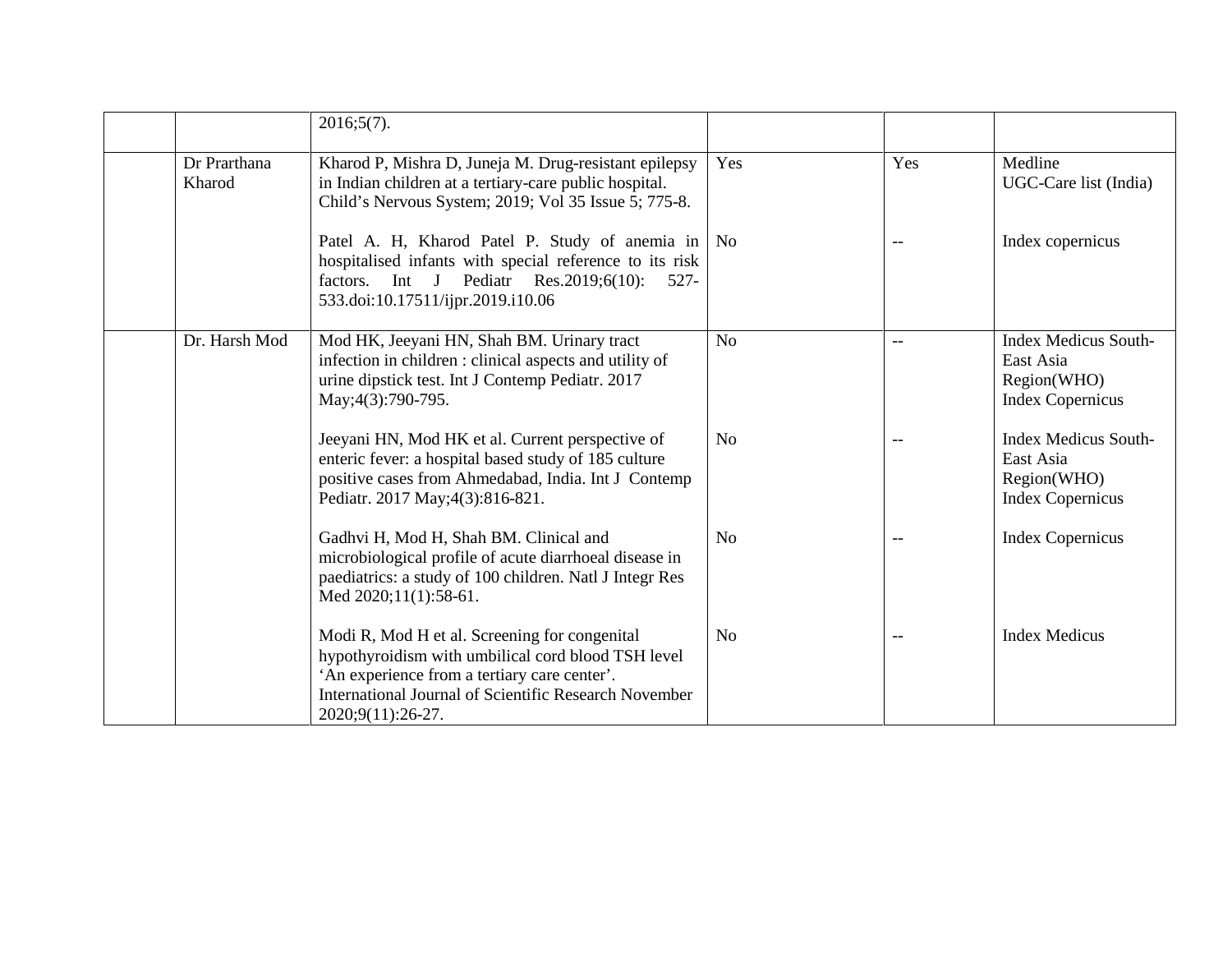| Dr. Rutvik<br>Parikh    | Parikh R, Tolani J, Shah N. Knowledge and attitude of<br>mothers regarding feeding practices among children of<br>6 months to 2 years of age visiting a tertiary care<br>centre of Ahmedabad, Gujarat, India. International<br>Journal of Contemporary Pediatrics. 2019;6(5):2132.             | N <sub>o</sub> |     | <b>Index Copernicus</b>                                                                                                                                                                                                                        |
|-------------------------|------------------------------------------------------------------------------------------------------------------------------------------------------------------------------------------------------------------------------------------------------------------------------------------------|----------------|-----|------------------------------------------------------------------------------------------------------------------------------------------------------------------------------------------------------------------------------------------------|
|                         | Jeeyani H N, Parikh R H, Sivanandan S, Muliya H J,<br>Badiyani S N, Patel M B. Study of antimicrobial use in<br>pediatric inpatients in a tertiary care hospital in<br>Ahmedabad, India. Int J Contemp Pediatr. 2021 Jan: 8<br>$(1): 35-40$<br>Print ISSN: 2349-3283<br>Online ISSN: 2349-3291 | N <sub>o</sub> |     | Index Copernicus,<br>Index medicus for<br>south-east asian<br>region(WHO),<br>Scopemed, Crossref,<br>Index scholar, Journal<br>index, Google scholar,<br>J-gate, Directory of<br>Science, eJManager,<br>Journal TOCs and<br><b>ResearchBib</b> |
|                         | Jeeyani H N, Parikh R H, Badiyani S N, Muliya H J,<br>Modi P A. Role of ultrasound in diagnosis and early<br>prediction of severity of dengue infection in children.<br>2020 Nov: 11(6): 22-27<br>Print ISSN: 2230-9969<br>Online ISSN: 0975-9840                                              | N <sub>o</sub> |     | Index Copernicus,<br>Index medicus for<br>south east Asian region,<br>NLM Catalog, Open J-<br>Gate, getCITED,<br>Connotea, Open<br>directory project,<br>EQUATOR network,<br>Ulrich's database                                                 |
| Dr Sheena<br>Sivanandan | Jeeyani H N, Parikh R H, Sivanandan S, Muliya H J,<br>Badiyani S N, Patel M B. Study of antimicrobial use in<br>pediatric inpatients in a tertiary care hospital in<br>Ahmedabad, India. Int J Contemp Pediatr. 2021 Jan: 8<br>$(1): 35-40$<br>Print ISSN: 2349-3283<br>Online ISSN: 2349-3291 | N <sub>o</sub> | $-$ | Index Copernicus,<br>Index medicus for<br>south-east asian<br>region(WHO),<br>Scopemed, Crossref,<br>Index scholar, Journal<br>index, Google scholar,<br>J-gate, Directory of                                                                  |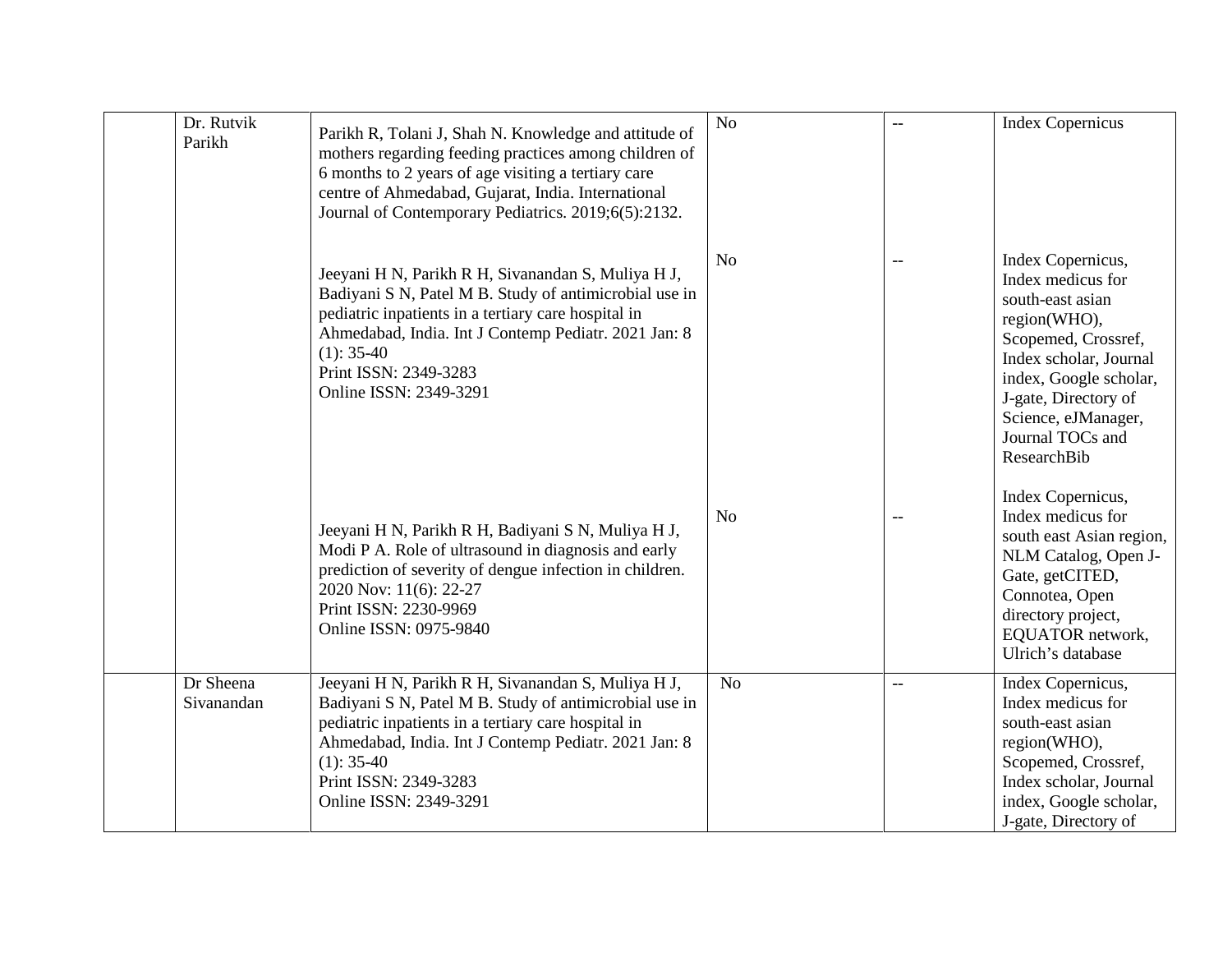|  |                                                                                                                                                                                                                                                       |                | Science, eJManager,<br>Journal TOCs and<br>ResearchBib                                                                    |
|--|-------------------------------------------------------------------------------------------------------------------------------------------------------------------------------------------------------------------------------------------------------|----------------|---------------------------------------------------------------------------------------------------------------------------|
|  | Bhanu D, Sivanandan D, Dattani D. Study of Blood<br>Pressure in school going children aged 5-15 years in<br>ahmedabad. International Journal of scientific research.<br>$2020;9(11)$ .                                                                | No.            | Google Scholar<br><b>Index Medicus</b><br>CrossRef<br>Index copernicus                                                    |
|  | Gohil JR, Chaudary CC, Sivanandan SD. Antibiotic<br>usage rates in bacterial versus nonbacterial diseases: a<br>new way to monitor hospital-acquired infections in<br>children: a retrospective case analysis. Int J Contemp<br>Pediatr 2020;7:2176-9 | N <sub>0</sub> | <b>Index Copernicus</b><br>Google Scholar<br>ScopeMed<br>CrossRef<br>Index Medicus for<br>South-East Asia Region<br>(WHO) |

## Department of Emergency Medicine

| Sr. No.       | <b>Faculty Name</b> | Publication in Vancouver referencing style.              | Pubmed<br>Indexed | Scopus | Other |
|---------------|---------------------|----------------------------------------------------------|-------------------|--------|-------|
|               |                     |                                                          |                   |        |       |
|               |                     |                                                          | Yes/No            |        |       |
|               | Dr Samira           | Ginoya SK, Parikh SN. Performance of HEART and TIMI      | N <sub>0</sub>    | Yes    |       |
|               | Parikh              | scores in predicting major adverse cardiovascular events |                   |        |       |
|               |                     | (MACEs) of chest pain patients in the emergency          |                   |        |       |
|               |                     | department: A prospective observational study. J Acute   |                   |        |       |
|               |                     | Dis 2021;10:190-4                                        |                   |        |       |
| $\mathcal{L}$ | Dr Sonal K          | Ginoya SK, Parikh SN. Performance of HEART and TIMI      | N <sub>0</sub>    | Yes    |       |
|               | Ginoya              | scores in predicting major adverse cardiovascular events |                   |        |       |
|               |                     | (MACEs) of chest pain patients in the emergency          |                   |        |       |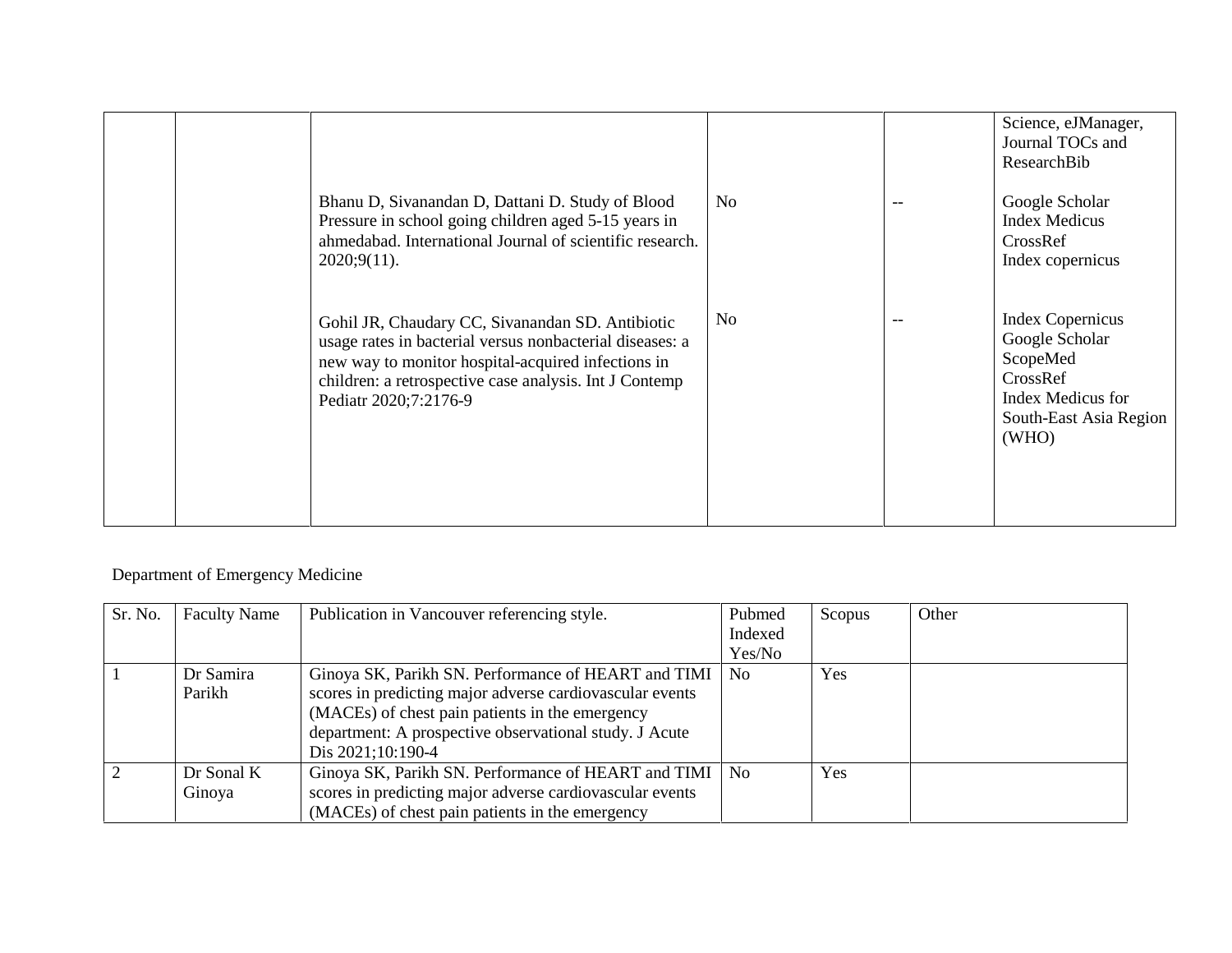| Acute<br>department:<br>A prospective observational study. |  |  |
|------------------------------------------------------------|--|--|
| Dis 2021;10:1<br>$190 -$                                   |  |  |

## Department of Dentistry

| Sr. No. | <b>Faculty Name</b> | Publication in Vancouver referencing style.                                                                                                                                                                               | Pubmed<br>Indexed<br>Yes/No | Scopus                   | Other |
|---------|---------------------|---------------------------------------------------------------------------------------------------------------------------------------------------------------------------------------------------------------------------|-----------------------------|--------------------------|-------|
| 1       | Dr. P.G<br>Makhija  | <b>1.CBCT IN ORTHODONTICS: CURRENT TRENDS</b><br>AND CAVEATS. Invited Review article<br>Journal of Contemporary orthodontics Mar-17 VOL -1<br>Issue-II                                                                    | N <sub>O</sub>              | $\overline{\phantom{a}}$ |       |
|         |                     | 2. Evaluation of masticatory stress distribution in mandible<br>of class I, II, III malocclusion cases: a CBCT developed<br>finite element method study.<br>Journal of contemporary orthodontics Mar-17 VOL-1<br>Issue-II | N <sub>O</sub>              | $-$                      |       |
|         |                     | 3. Ectopically Erupted Canine Treated by Segmented T<br>Loop in Class II Patient: A CASE REPORT                                                                                                                           | NO                          | $-$                      |       |
| 2.      | Dr.Gunjan<br>Shah   | 1. Pedicled Islanded Nasolabial Flap Tunneled Under<br>Mandible for Tongue Reconstruction.<br>J. Maxillofac. Oral Surg Oct-19                                                                                             | <b>YES</b>                  |                          |       |
|         |                     | 2. Pectoralis Major Myocutaneous Flap in Head and Neck<br>Reconstruction: An institute Experience in 200<br>Consecutive Cases NJIRM 2019 Vol. 10 No. 4                                                                    | <b>YES</b>                  |                          |       |
| 3.      | Dr.Asha Meena       | 1. Pedicled Islanded Nasolabial Flap Tunneled Under<br>Mandible for Tongue Reconstruction.                                                                                                                                | <b>YES</b>                  |                          |       |
|         |                     | J. Maxillofac. Oral Surg Oct-19<br>2. Pectoralis Major Myocutaneous Flap in Head and Neck                                                                                                                                 | <b>YES</b>                  |                          |       |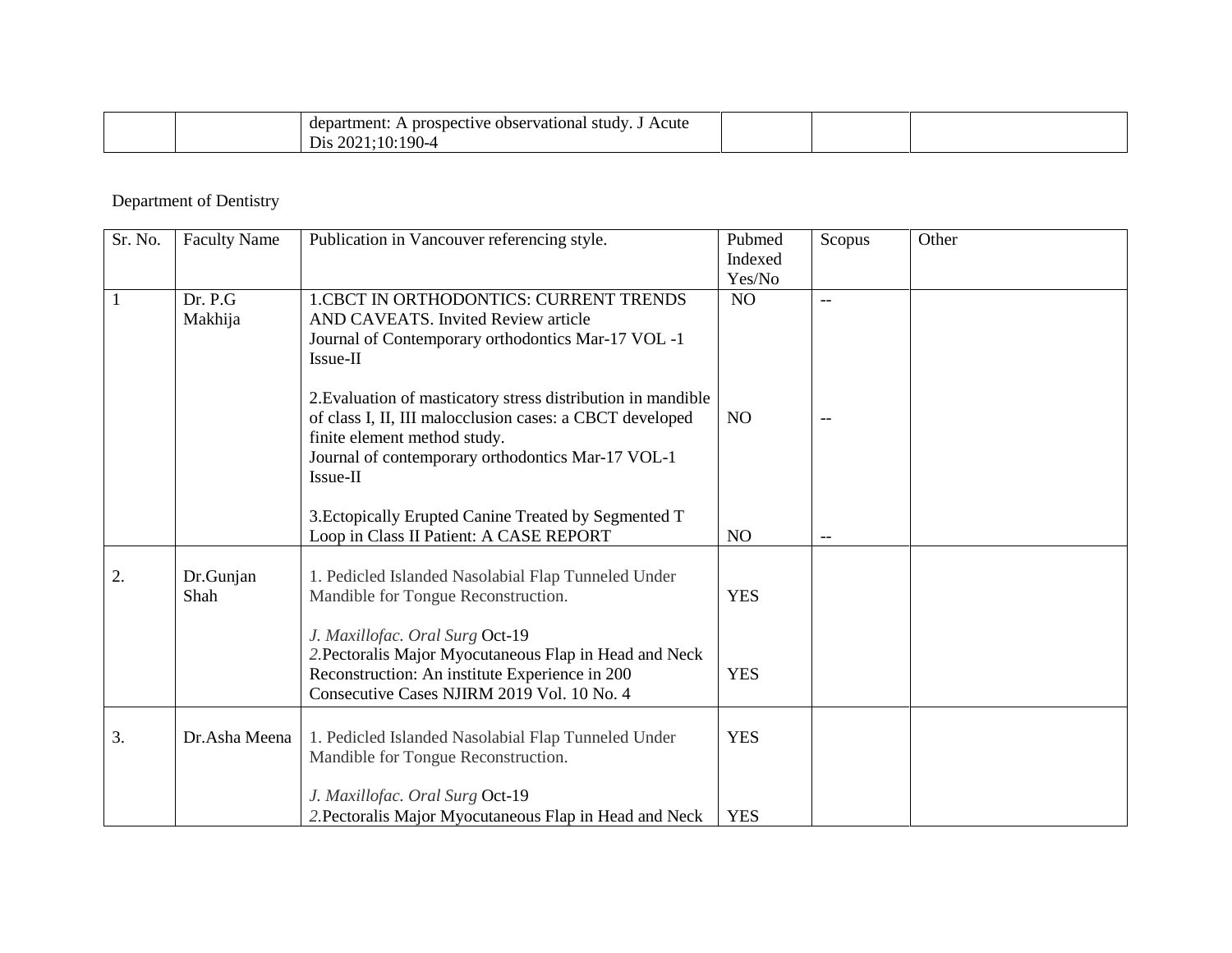| Reconstruction: An institute Experience in 200<br>Consecutive Cases NJIRM 2019 Vol. 10 No. 4 |  |  |
|----------------------------------------------------------------------------------------------|--|--|
|                                                                                              |  |  |

## Details of Medical Educator Training/ research methodology and dates

| Department | <b>Faculty Name</b>  | Type of Training   | Dates                                                        |
|------------|----------------------|--------------------|--------------------------------------------------------------|
| Anatomy    | Dr. Ritesh K. shah   | 1. Basic           | 1. $21^{st} - 23^{rd}$ Sept, 2011                            |
|            |                      | 2. CISP            | 2. $16^{th} - 18^{th}$ May, 2019                             |
|            |                      | 3. BCBR            | 3. Registered for BCBR (CYCLE 5)                             |
|            | Dr.Rasida H.Andani   | 1. CISP            | 1. $16^{th} - 18^{th}$ May, 2019                             |
|            | Dr. Shital T.Shah    | 1. Basic           | 1. $28^{th}$ -30 <sup>th</sup> Sept 2011                     |
|            |                      | 2. CISP            | 2. $16^{th} - 18^{th}$ May, 2019                             |
|            |                      | 3. BCBR            | 3. 24th Oct 2021                                             |
|            | Dr.Kiran V. Arora.   | 1. Basic           | $\overline{1.}$ 28 <sup>th</sup> -30 <sup>th</sup> Sept 2011 |
|            |                      | 2. Revised Basic   | 2. $10^{th}$ -12 <sup>th</sup> Aug 20212                     |
|            |                      | 3. CISP            | 3. 22 <sup>nd</sup> -23 <sup>rd</sup> Sept 2020              |
|            |                      | 4. BCBR            | 4. $22nd$ Aug 2021                                           |
|            | Dr.Jalpa N. Desai    | 1. Revised Basic   | 2. $10^{th}$ -12 <sup>th</sup> Aug 20212                     |
|            |                      | 2. CISP            | 3. $22nd -23rd$ Sept 2020                                    |
|            |                      | 3. BCBR            | 4. 26 Sept 2021                                              |
|            | Dr. Chirag R. Vadhel | 1. CISP            | 1. $16^{th} - 18^{th}$ May, 2019                             |
|            |                      | 2. BCBR            | 2. Registered for BCBR (CYCLE 5)                             |
|            | Dr.Urvi.H.Dave       | 1. BCBR            | 1. $22nd$ Aug 2021                                           |
|            | Dr. Nirav M. Patel   | 1. BCBR            | 1. Registered for BCBR (CYCLE 5)                             |
| Physiology | Dr Vilas J Patel     | Basic<br>1.        | 1. 14-18/06/2014                                             |
|            |                      | <b>CISP</b><br>2.  | 2. 16-18/05/2019                                             |
|            | Dr Anand Mistry      | <b>Basic</b>       | 21-23/09/2011                                                |
|            |                      | <b>CISP</b><br>2.  | 16-18/05/2019<br>2.                                          |
|            |                      | <b>BCBR</b><br>3.  | March-June 2021<br>3.                                        |
|            | Dr Jaydeep Kagathara | <b>Basic</b><br>1. | 24-26/09/2013<br>1.                                          |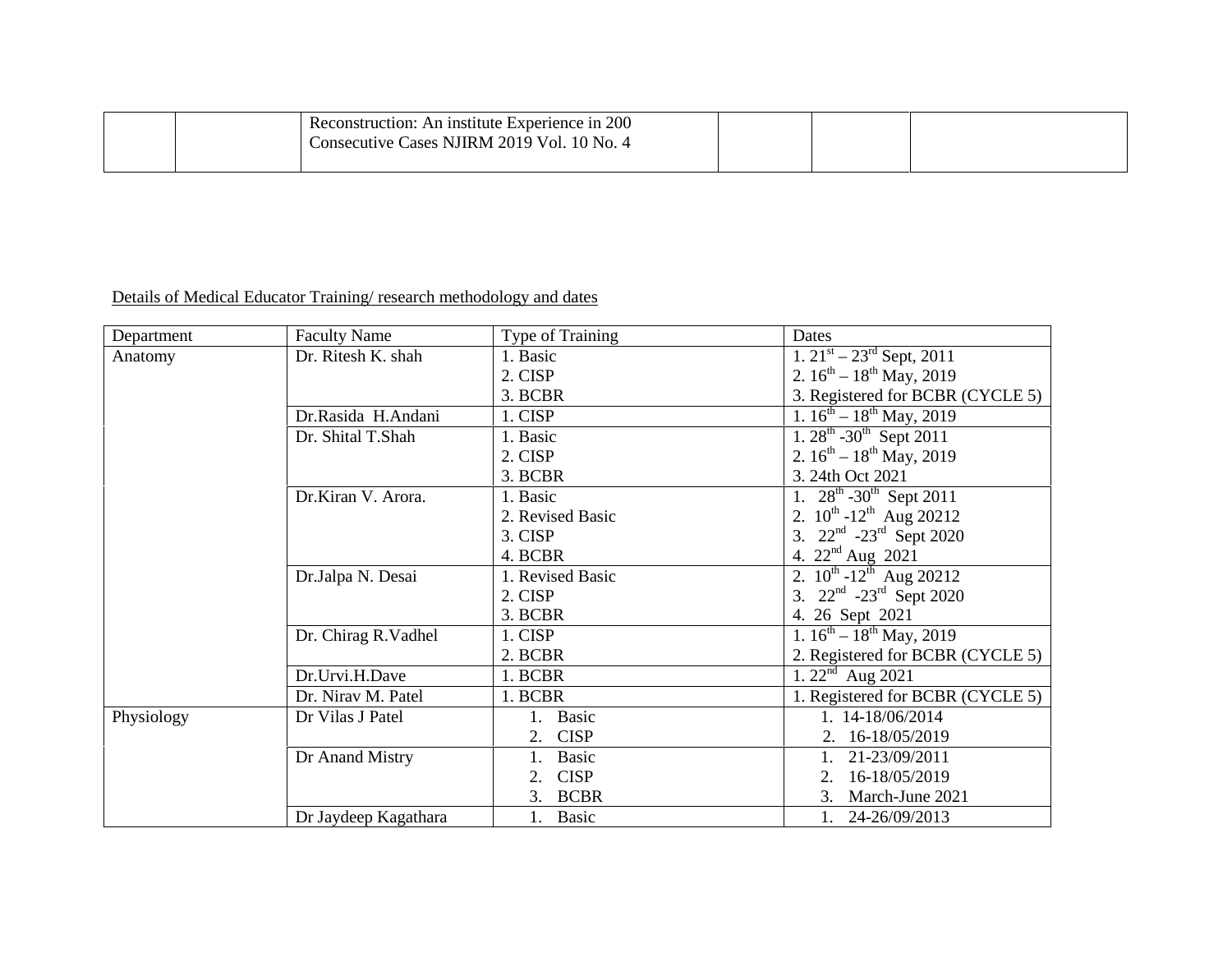|              |                        | <b>CISP</b><br>2. | 22-23/09/2020<br>2.             |
|--------------|------------------------|-------------------|---------------------------------|
|              |                        | 3. BCBR           | 3. March – June 2021            |
|              | Dr Lopa Vaidya         | Basic<br>1.       | 1. 28-30/09/2011                |
|              |                        | <b>CISP</b><br>2. | 2. 22-23/09/2020                |
|              |                        | 3. BCBR           | 3. March – June 2021            |
|              | Dr Urja Dholakiya      | <b>CISP</b><br>1. | 1. 22-23/09/2020                |
|              |                        | 2. BCBR           | 2. March – June $2021$          |
|              | Dr Manisha Makwana     | <b>BCBR</b><br>1. | 26/09/2021<br>1.                |
|              | Dr Fairy Panchal       | 1. BCBR           | 1. $Aug - Dec 2020$             |
| Biochemistry | Dr. RAMESH PRADHAN     | 1. Basic          | 1.30th & 31st July 2008         |
|              |                        | 2. Revised Basic  | 2. 22nd to 24th 2021            |
|              |                        | 3. CISP           | 3.19 <sup>th</sup> to 21st 2019 |
|              |                        |                   |                                 |
|              | DR. ROSY LEKHARU       | 1. Basic          | 1.30th & 31st July 2008         |
|              |                        | 2. Revised Basic  | 2. 22nd to 24th 2021            |
|              |                        | 3. CISP           | 3. 16th to 18th May 2019        |
|              |                        | 4. BCBR           | 4. March 2020                   |
|              | Dr. Prashant M. Jadav  | <b>CISP</b>       | 15th to 17th MAY 2021           |
|              |                        | <b>BCBR</b>       | 19/09/2021                      |
|              | Dr.Utsav Parmar        | <b>BCBR</b>       | 21/03/2021                      |
|              |                        |                   |                                 |
|              | Dr.Shubhangi Rathod    | <b>BCBR</b>       | 17/06/2020                      |
|              |                        |                   |                                 |
|              | Dr.Meet Kharsadiya     | <b>BCBR</b>       | 22/08/21                        |
|              | Dr.Dhruvin Tamboli     | <b>BCBR</b>       | 21/03/2021                      |
|              |                        |                   |                                 |
| Pharmacology | Dr.Sumit Patel         | 1. Basic course   | 1.18/06/2014                    |
|              |                        | 2. CISP           | 2.18/05/2019                    |
|              |                        | 3. BCBR           | 3. June 2020                    |
|              | Dr. Vipul Chaudhary    | 1. Basic course   | 1.24/02/2012                    |
|              |                        | 2. CISP           | 2.18/05/2019                    |
|              |                        | 3. BCBR           | 3. June 2020                    |
|              | Dr. Akanksha Prajapati | <b>CISP</b>       | 18/05/2019                      |
|              | Dr. Vidhi Thacker      | 1. CISP           | 1.23/09/2020                    |
|              |                        | 2. BCBR           | 2. June 2020                    |
|              |                        |                   |                                 |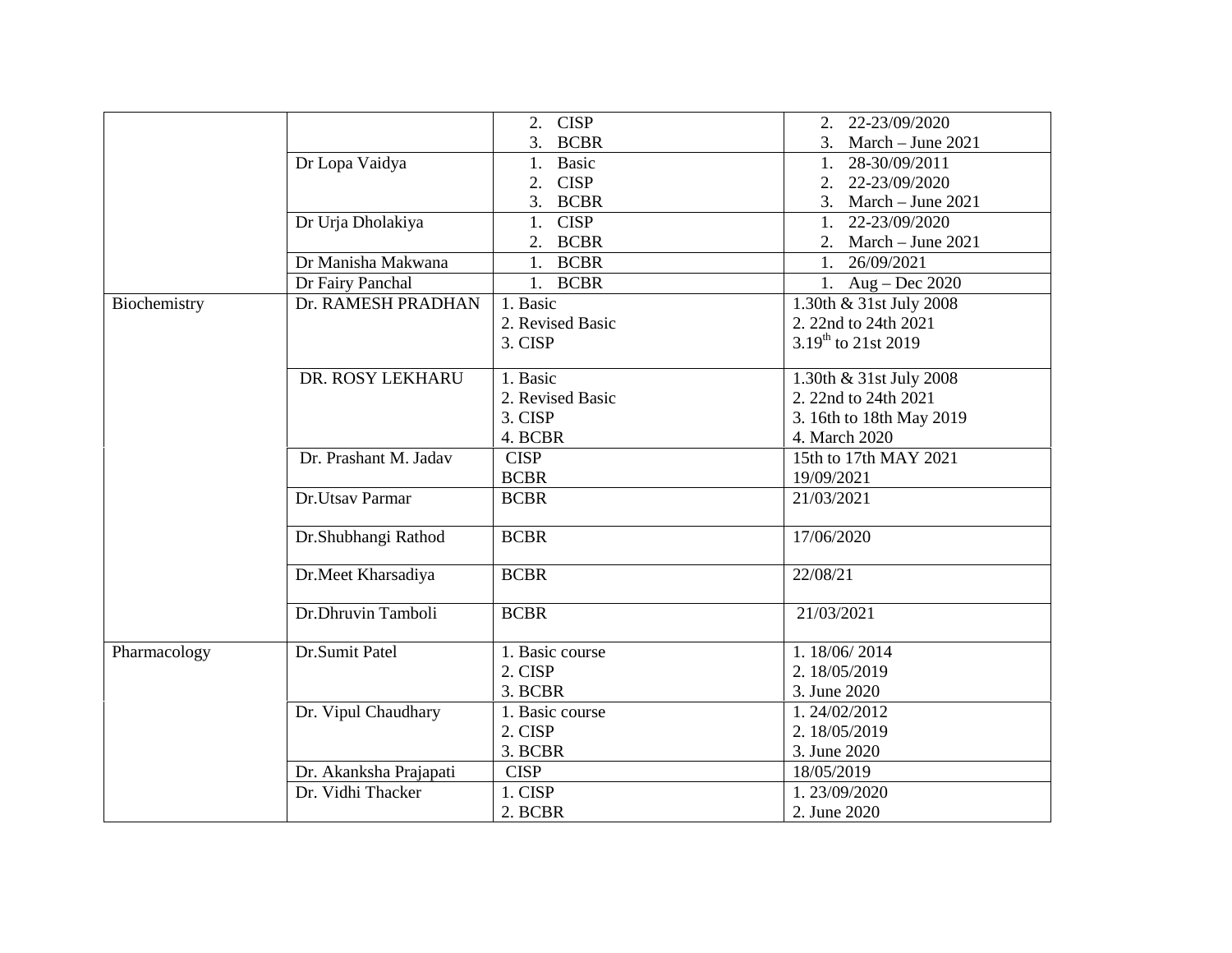|           | Dr. Zankrut Patel           | <b>BCBR</b>      | June 2020                           |
|-----------|-----------------------------|------------------|-------------------------------------|
|           | Dr. Hardik Prajapa          | <b>BCBR</b>      | June 2020                           |
|           | Dr. Parth Patel             | <b>BCBR</b>      | Sept.2021                           |
|           | Dr. Toral Gohil             | <b>BCBR</b>      | Sept. 2021                          |
| Pathology | Dr. S.K.Suri (prof and      | 1. Revised Basic | $1.10 - 12$ <sup>th</sup> Aug, 2021 |
|           | HOD)                        | 2. CISP          | 2. 22-23 Sep, 2020                  |
|           | Dr.Sadhana                  | 1. Basic         | 1.05/02/2013-07/02/2013             |
|           | Kothari(Associate prof)     | 2. Revised Basic | 2.01/09/2015-03/09/2015             |
|           |                             | 3. CISP          | 3.06/03/2019-08/03/2019             |
|           |                             | 4. BCBR          | 4. march-june 2020                  |
|           | Dr Asha Purohit(Associate   | 1. Revised Basic | 1.10 to 12 Aug-2021                 |
|           | prof)                       | 2. CISP          | 2.22 to 23 sep-2020                 |
|           |                             | 3. BCBR          | 3.26 sep-2021                       |
|           | Dr. Anupama Dayal           | 1. Basic         | 1.22,23,24 feb,2012                 |
|           | (Associate prof)            | 2. Revised Basic | 2.10-12, August, 2021               |
|           |                             | 3. CISP          | 3.16-18/05/2019                     |
|           |                             | 4. BCBR          | 4. March-June, 2020                 |
|           | Dr. Rupal Shah (Associate   | 1. Basic         | 1.19-21 Feb, 2013                   |
|           | prof)                       | 2. Revised Basic | 2.22-24 JULY, 2021                  |
|           |                             | 3. CISP          | 3.16-18/05/2019                     |
|           |                             | 4. BCBR          | 4. March-june, 2020                 |
|           | Dr. Kalpen Patel (Assistant | 1. Basic         | 1.16/6/2014 to 18/6/2014            |
|           | prof)                       | 2. CISP          | 2.16/.5/2019 to 18/5/2019           |
|           | Dr. Arpit J Gohel           | 1. Basic         | 1.NA                                |
|           | (Assistant prof)            | 2. Revised Basic | 2. 10-12 <sup>th</sup> Aug, 2021    |
|           |                             | 3. CISP          | 3. 22-23 <sup>rd</sup> Sept, 2021   |
|           |                             | 4. BCBR          | 4. Aug-Dec, 2020                    |
|           | Dr. Puja B Jarwani          | 1. Revised Basic | 1. $10-12^{th}$ Aug, 2021           |
|           | (Assistant prof)            | 2. CISP          | 2. 22-23 Sep, 2020                  |
|           |                             | 3. BCBR          | 3. MAR-JUN, 2020                    |
|           | Dr.Sneha S. Babaria         | 1. BCBR          | 1. MAR-JUN, 2020                    |
|           | (Assistant prof)            |                  |                                     |
|           | Dr. Madhur Modi             | 1. BCBR-         | 1. 21/03/2021                       |
|           | (Assistant prof)            |                  |                                     |
|           | Dr. Hitesh Prajapati        | 1. BCBR          | 1.AUG-DEC 2020                      |
|           | (Assistant prof)            |                  |                                     |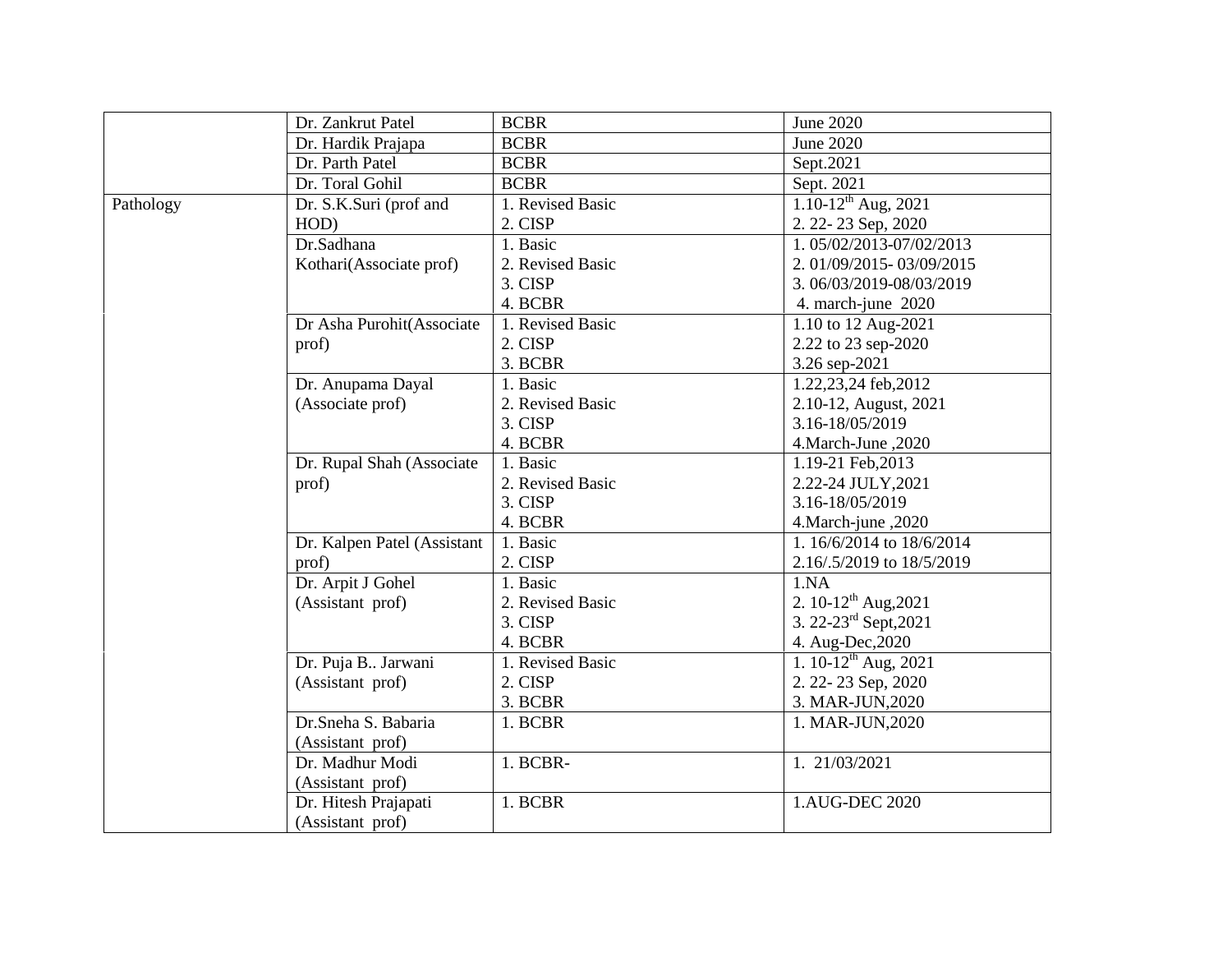|              | Dr. Khushali Parikh<br>(Assistant prof) | <b>CISP</b>                                        | 21/09/2020 to 23/09/2020                                                                                                                               |
|--------------|-----------------------------------------|----------------------------------------------------|--------------------------------------------------------------------------------------------------------------------------------------------------------|
| Microbiology | Dr. Urvesh Shah                         | 1. Basic<br>2. CISP                                | 1. $21^{\text{st}}$ -23 <sup>rd</sup> Sept 2011<br>2. $16^{th}$ -18 <sup>th</sup> May 2019                                                             |
|              | Dr. Hardik Bhavsar                      | 1. Basic<br>2. Revised Basic<br>3. CISP<br>4. BCBR | 1. $6^{\text{th}}$ -8 <sup>th</sup> July 2011<br>2. $1^{st}$ -3 <sup>rd</sup> Sep 2015<br>3. $12^{th}$ -14 <sup>th</sup> March 2019<br>4. Aug-Dec 2020 |
|              | Dr. Neha Patel                          | 1. CISP<br>2. BCBR                                 | $1.22nd - 23rd$ Sep 2020<br>2. March-June 2021                                                                                                         |
|              | Dr. Sachin Darji                        | 1. Revised Basic<br>2. CISP<br>3. BCBR             | 1. $10^{th}$ -12 <sup>th</sup> Aug 2021<br>2. $22nd - 23rd$ Sep 2020<br>3. Aug-Dec 2020                                                                |
|              | Dr. Afroz Bloch                         | 1. Revised Basic                                   | 1. $10^{th}$ -12 <sup>th</sup> Aug 2021                                                                                                                |

| Dr. Himali Thakkar (tutor) | . BCBR      | 1. Sep-Dec 2019   |
|----------------------------|-------------|-------------------|
| Dr. Vidhi S. Patel (Tutor) | 1. BCBR     | 1. Sep-Dec $2019$ |
| Dr. Swetaben Italiya       | <b>BCBR</b> | 1. Sep-Dec 2019   |
| Tutor)                     |             |                   |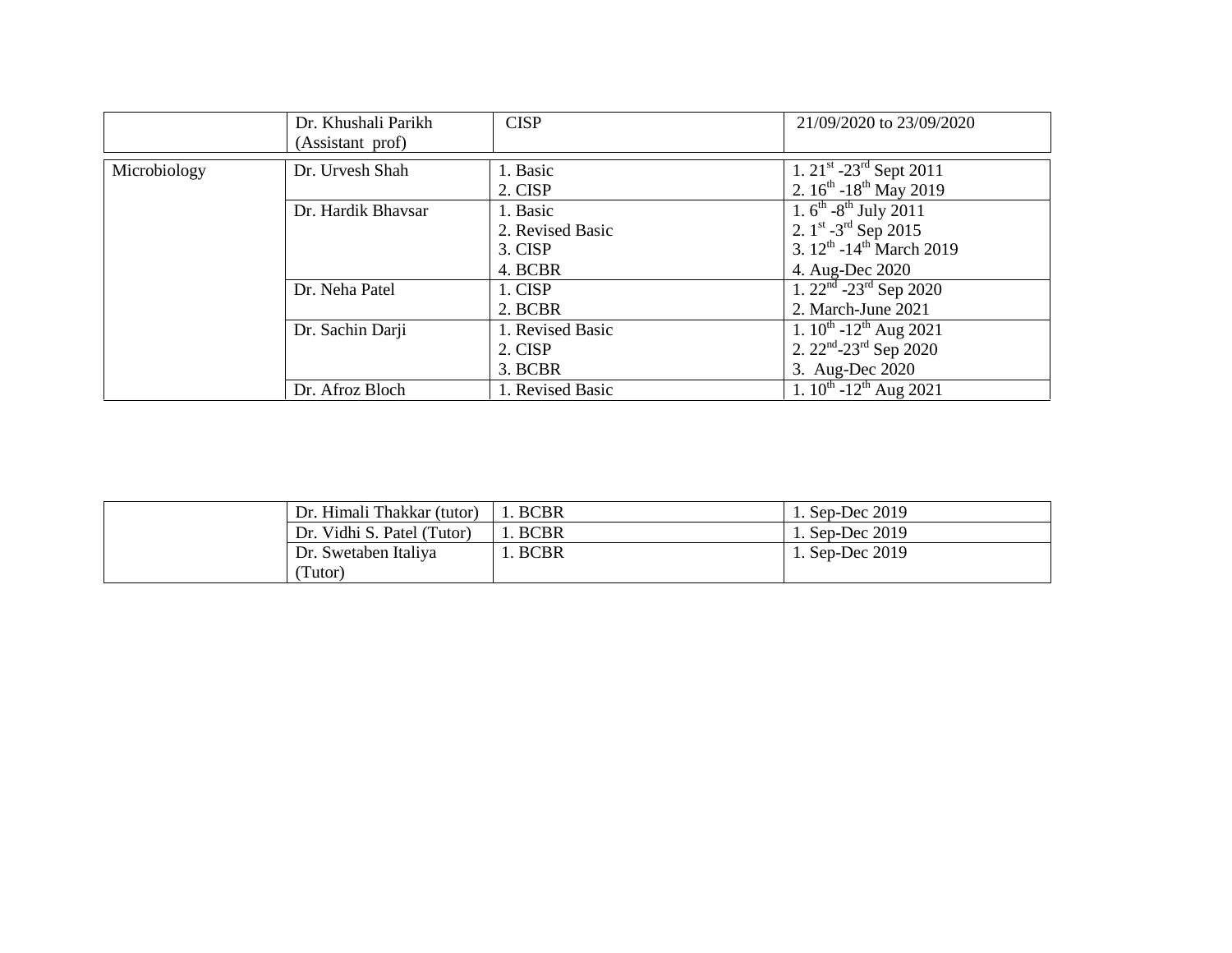|                           |                         | 2. CISP                                | 2. $22^{nd}$ - $23^{rd}$ Sep 2020 |
|---------------------------|-------------------------|----------------------------------------|-----------------------------------|
|                           |                         | 3. BCBR                                | 3. March-June 2021                |
|                           | Dr. Falguni Patel       | 1. BCBR                                | 1. March-June 2021                |
|                           | Dr. Devanshi Chaudhari  | 1. BCBR                                | 1. Sep-Dec 2019                   |
|                           | Dr. Sagar Thummar       | 1. BCBR                                | 1. Sep-Dec 2019                   |
| <b>Forensic Medicine</b>  | Dr. Mohammed Ziyauddin  | 1. Basic                               | 11-13 Sept., 2013                 |
|                           | G. Saiyed               | 2. Revised Basics                      | 10-12 Aug., 2021                  |
|                           |                         | 3.CISP                                 | 16-18 May, 2019                   |
|                           |                         | 4. CISP II                             | 25-26 Jun, 2020                   |
|                           |                         | 5. BCBR                                | Mar-Jun, 2021                     |
|                           | Dr. Gaurang G. Kothari  | 1. Basic                               | 4-6 Sept, 2013                    |
|                           |                         | 2. CISP                                | 16-18 May, 2019                   |
|                           | Dr. Manjit J. Nayak     | 1. Revised Basic                       | 10-12 Aug., 2021                  |
|                           |                         | 2. CISP                                | 22-23 Sep, 2021                   |
|                           |                         | 3. BCBR                                | Mar-Jun, 2021                     |
|                           | Dr. R. Lalhminghlua     | 1. BCBR                                | Sep-Dec., 2019                    |
| <b>Community Medicine</b> | Dr. Viral R. Dave       | 1. Basic Course Workshop in Medical    | 21.09.2011-23.09.2011             |
|                           |                         | <b>Education Technology</b>            |                                   |
|                           |                         | 2. Curriculum Implementation Support   | 16.05.2019-18.05.2019             |
|                           |                         | Program-I (CISP-I)                     |                                   |
|                           |                         | 3. Basic Course in Biomedical Research | January-April 2020                |
|                           | Dr. Umesh N. Oza        | 1. Basic Course Workshop in Medical    | 21.03.2013-23.03.2013             |
|                           |                         | <b>Education Technology</b>            |                                   |
|                           |                         | 2. Curriculum Implementation Support   | 16.05.2019-18.05.2019             |
|                           |                         | Program-I (CISP-I)                     |                                   |
|                           | Dr. Donald S. Christian | 1. Basic Course Workshop in Medical    | 28.09.2011-30.09.2011             |
|                           |                         | <b>Education Technology</b>            |                                   |
|                           |                         | 2. Curriculum Implementation Support   | 25.06.2020-26.06.2020             |
|                           |                         | Program-II (CISP-II)                   |                                   |
|                           |                         | 3. Revised Basic course Workshop and   | 10.08.2021-12.08.2021             |
|                           |                         | <b>AETCOM Sensitization Programme</b>  |                                   |
|                           |                         | 4. Basic Course in Biomedical Research | March-June 2020                   |
|                           |                         | 5. Advance Course in Medical           | 04.10.2021-08.10.2021             |
|                           |                         | Education - First contact session      |                                   |
|                           | Dr. Venu R. Shah        | 1. Curriculum Implementation Support   | 22.09.2020-23.09.2020             |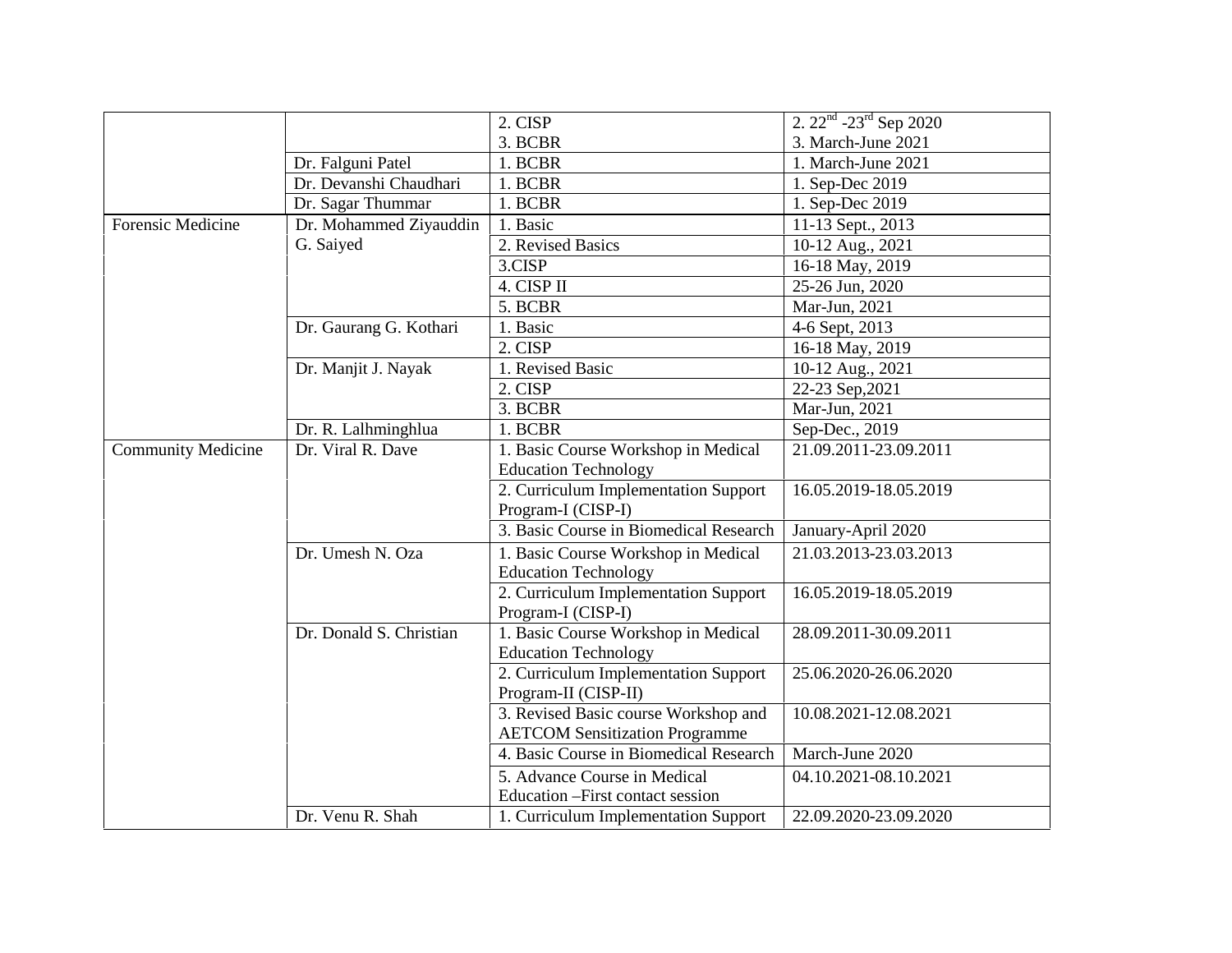|                  |                             | Program-II (CISP-II)                                                          |                           |
|------------------|-----------------------------|-------------------------------------------------------------------------------|---------------------------|
|                  |                             | 2. Revised Basic course Workshop and                                          | 10.08.2021-12.08.2021     |
|                  |                             | <b>AETCOM Sensitization Programme</b>                                         |                           |
|                  |                             | 3. Basic Course in Biomedical Research                                        | March-June 2020           |
|                  | Dr. Kamlesh G. Jain         | 1. Basic Course Workshop in Medical                                           | 16.06.2014-18.06.2014     |
|                  |                             | <b>Education Technology</b>                                                   |                           |
|                  |                             | 2. Curriculum Implementation Support                                          | 22.09.2020-23.09.2020     |
|                  |                             | Program-II (CISP-II)                                                          |                           |
|                  |                             | 3. Revised Basic course Workshop and                                          | 10.08.2021-12.08.2021     |
|                  |                             | <b>AETCOM Sensitization Programme</b>                                         |                           |
|                  |                             | 4. Basic Course in Biomedical Research                                        | March-June 2020           |
|                  | Dr. Arpit C. Prajapati      | 1. Basic Course Workshop in Medical<br><b>Education Technology</b>            | 16.06.2014-18.06.2014     |
|                  |                             | 2. Curriculum Implementation Support                                          | 22.09.2020-23.09.2020     |
|                  |                             | Program-II (CISP-II)                                                          |                           |
|                  |                             | 3. Revised Basic course Workshop and                                          | 10.08.2021-12.08.2021     |
|                  |                             | <b>AETCOM Sensitization Programme</b>                                         |                           |
|                  |                             | 4. Basic Course in Biomedical Research                                        | March-June 2020           |
|                  | Dr. Bhavik M. Rana          | 1. Curriculum Implementation Support                                          | 22.09.2020-23.09.2020     |
|                  |                             | Program-II (CISP-II)                                                          |                           |
|                  |                             | 2. Revised Basic course Workshop and<br><b>AETCOM Sensitization Programme</b> | 10.08.2021-12.08.2021     |
|                  |                             | 3. Basic Course in Biomedical Research                                        | March-June 2020           |
|                  | Dr. Mansi M. Patel          | 1. Basic Course in Biomedical Research                                        | March-June 2020           |
|                  | Dr. Hardika J. Khanpara     | 1. Basic Course Workshop in Medical                                           | 16.04.2013-18.04.2013     |
|                  |                             | <b>Education Technology</b>                                                   |                           |
|                  |                             | 2. Basic Course in Biomedical Research                                        | March-June 2020           |
|                  | Dr. Rujul P. Shukla         | 1. Basic Course in Biomedical Research                                        | March-June 2020           |
|                  | Dr. Asha K Solanki          | 1. Basic Course in Biomedical Research                                        | January-April 2020        |
|                  | Dr. Sahil Solanki           | 1. Basic Course in Biomedical Research                                        | January-April 2020        |
| General Medicine | Dr. Naimish Ambalal         | 1. Basic                                                                      | 1.24/9/2013 to26/7/2013   |
|                  | Patel                       | 2. CISP                                                                       | 2.18/05/2019 to 19/05/201 |
|                  | Dr. Bankimchandra<br>mankad | 1 Basic                                                                       | 1. March 1986             |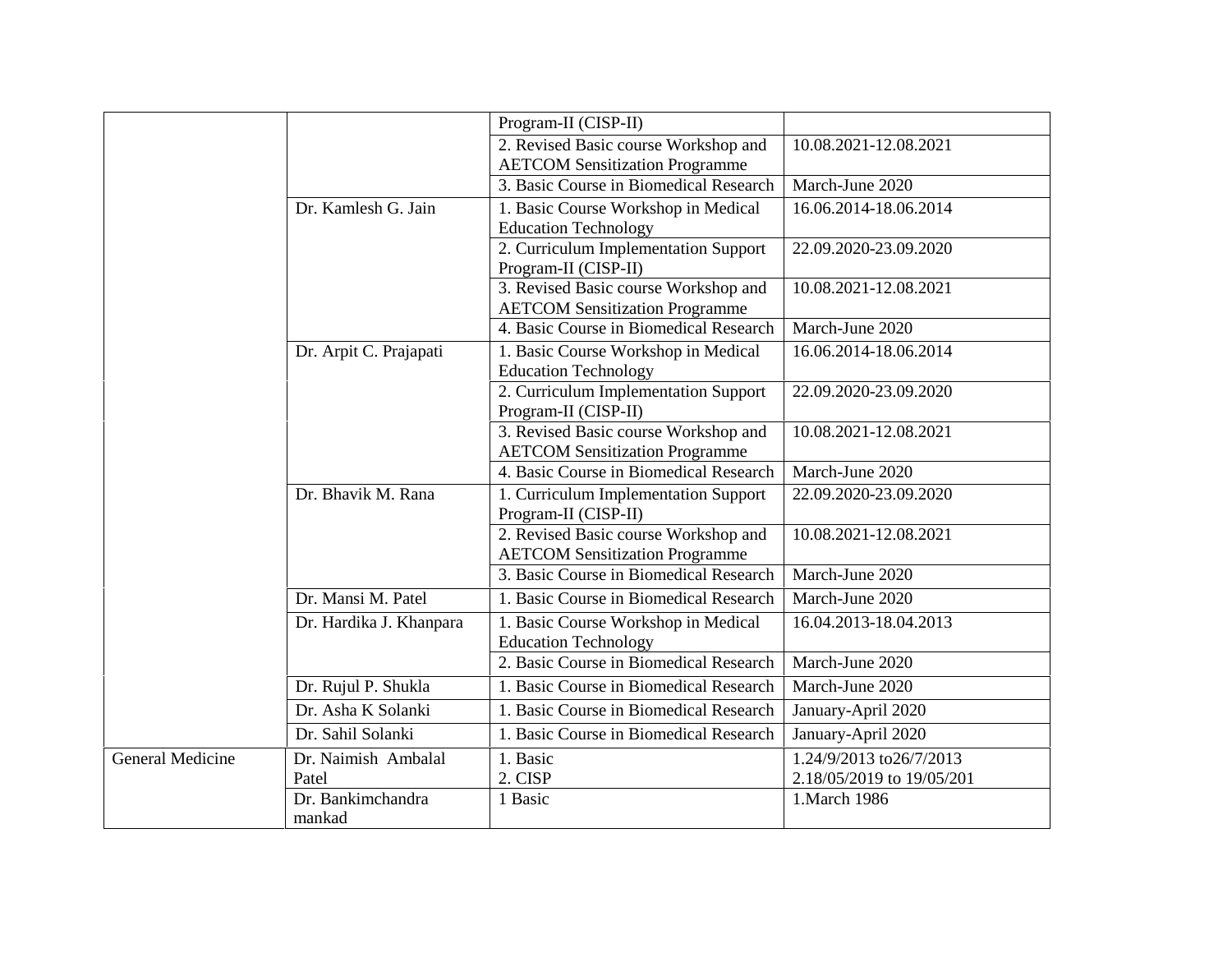|                             | Dr. Asha N Shah                  | 1 Revised basic course | 1.9/9/2015                         |
|-----------------------------|----------------------------------|------------------------|------------------------------------|
|                             | Dr. Harshit P Acharya            | 1 Revised basic course | 1.9/9/2015                         |
|                             | Dr. Shaila Jay shah              | 1 Basic                | 1.16/06/14 to 18/06/14             |
|                             |                                  | 2 Revised basic course | 2. 10/08/2021 TO 12/08/2021        |
|                             |                                  | 3. CISP                | 3. 22/09/2020 TO 23/09/2020        |
|                             |                                  | 4. BCBR                | 4. March- June 2020                |
|                             | Dr. Neha Amit shah               | 1 Basic                | 1.16/06/14 to 18/06/14             |
|                             | Dr . Vipul Bachubhai             | 1Basic                 | 1.16/06/14 to 18/06/14             |
|                             | Prajapati                        | 2 Revised basic course | 2.10/08/2021 TO 12/08/2021         |
|                             |                                  | 3. CISP                | 3.22/09/2020 TO 23/09/2020         |
|                             |                                  | 4. BCBR                | 4. March-june 2020                 |
|                             | Dr. Rizwan Ahmed N<br>Ansari     | 1. BCBR                | 1. March-june 2020                 |
|                             | Dr. Ambrose kumar<br>Kandulna    | 1 BCBR                 | 1. March-june 2020                 |
|                             | Dr. Sunil Hashmukhbhai<br>Chavda | 1 BCBR                 | 1. March-june 202                  |
|                             | Dr. Reena Singh                  | 1 BCBR                 | 1. March-june 2020                 |
|                             | Dr. Ronak                        | 1 BCBR                 | 1. March-june 2020                 |
|                             | Chandraprakash kapadia           |                        |                                    |
| <b>DVL</b>                  | Dr. Ranjan Raval                 | 1. Basic               | 24th to 26th 2014                  |
|                             | Dr. Nayan Patel                  | 1.Basic                | 1. 24th to 26th Sept'2013          |
|                             |                                  | 2.CISP                 | 2.16th to 18th May'2019            |
|                             |                                  | 3.BCBR                 | 3. March- June' 2020               |
|                             | Dr. Jigna Padhiyar               | 1.Revised Basic        | 1. 10th to 12th Aug'2020           |
|                             |                                  | 2.BCBR                 | 2. March- June' 2020               |
| Psychiatry                  | Dr. Dharmesh V. Patel            | <b>Revised Basic</b>   | 12/09/2012 to 14/09/2012           |
|                             | Dr. Alpesh J. Gediya             | <b>Basic</b>           | 16/06/2014 to 18/06/2014           |
| <b>Respiratory Medicine</b> | Dr Rushi Patel                   | 1. Revised Basic       | 1. $10^{th} - 12^{th}$ August 2021 |
|                             |                                  | 2. CISP                | 2. $22nd - 23rd$ September 2020    |
|                             |                                  | 3. BCBR                | 3. Aug – Dec 2020                  |
| <b>General Surgery</b>      | Dr. Shashank Desai               | 1. Basic               | 1.16-19/09/2003                    |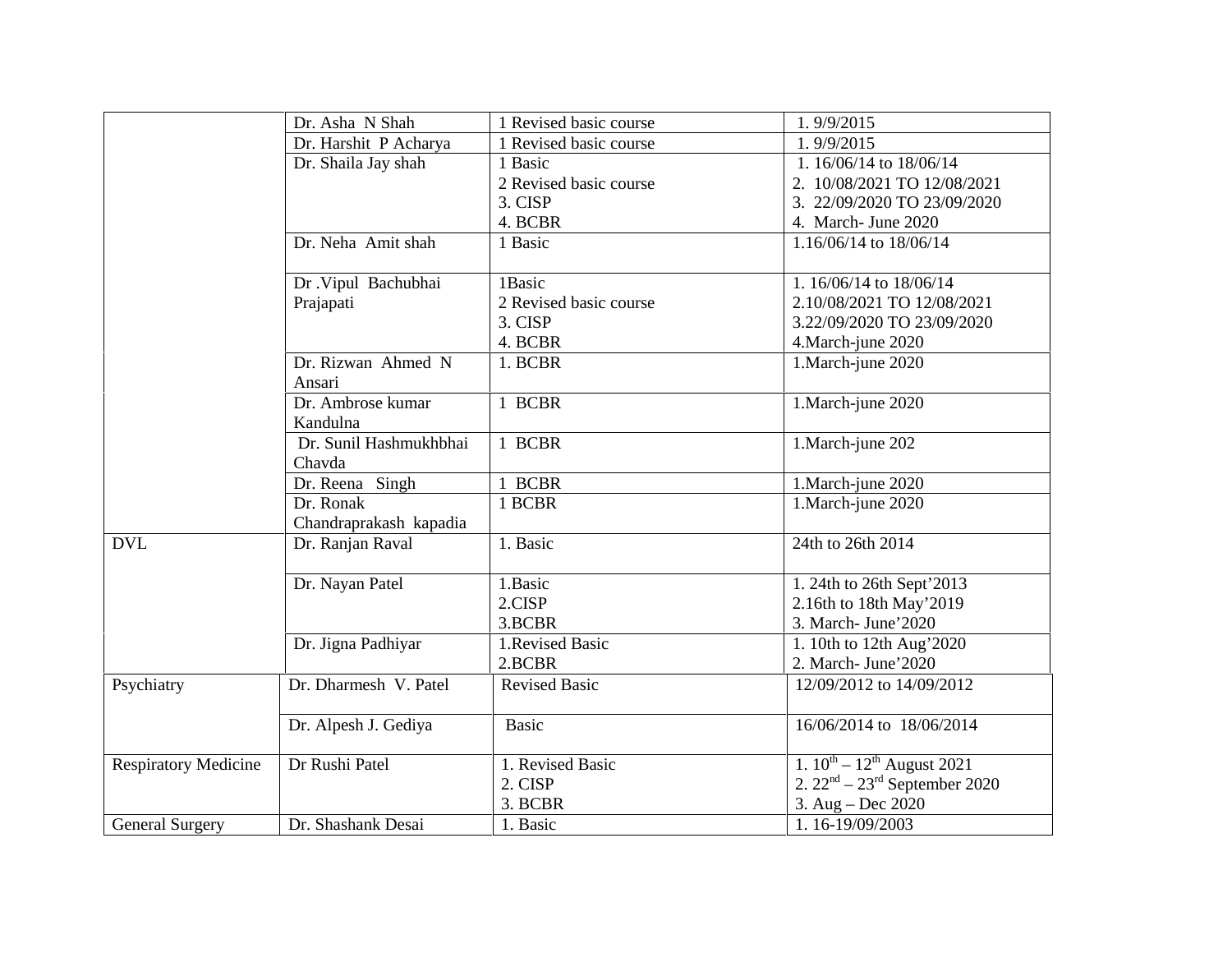|                      |                        | 2. CISP                      | 2.18/05/2019                 |
|----------------------|------------------------|------------------------------|------------------------------|
|                      | Dr. Yogendra Modi      | 1. Basic                     | 1.24-26/09/2014              |
|                      |                        |                              |                              |
|                      | Dr. Sushil Akruwala    | 1. Basic                     | 1.22-24/02/2012              |
|                      |                        |                              |                              |
|                      | Dr. Vidhyasagar Sharma | 1. Basic                     | 1.24-26/09/2013              |
|                      |                        | 2. BCBR                      | 2.26/09/2021                 |
|                      | Dr.N.K. Vaghela        | 1. Basic                     | 1.16-18/06/2014              |
|                      |                        |                              |                              |
|                      | Dr. Ankit Bagdai       | 1. Revised Basic             | 1.10-12/08/2021              |
|                      |                        | 2. CISP                      | 2. 22-23/09/2020             |
|                      | Dr. Ayush Jain         | 1. Revised Basic             | 1.10-12/08/2021              |
|                      |                        | 2. CISP                      | 2. 22-23/09/2020             |
|                      |                        | 3. BCBR                      | 3. June2021                  |
| Otorhinolaryngology  | Dr Vishal R Dave       | 1. Basic course in MET       | 1.16.6.14 to 18.6.14         |
|                      |                        | 2. CISP                      | 2.21.8.19                    |
|                      | Dr Suktara Sharma      | 1. Basic course in MET       | 1.16.6.14 to 18.6.14         |
|                      |                        |                              |                              |
| <b>OPHTHALMOLOGY</b> | Dr. BHARAT             | 1. Basic                     | 1.16/06/2014                 |
|                      | <b>GHODADRA</b>        |                              |                              |
|                      | Dr. HEMAXI DESAI       | 1. Basic<br>2. REVISED BASIC | 1.30/03/2010<br>2.10/08/2021 |
|                      |                        | 3. CISP                      | 3.22/09/2020                 |
|                      | Dr. SUROHI SHAH        | 1. Basic                     | 1.16/06/2014                 |
|                      |                        | 2. CISP                      | 2.16/05/2019                 |
| Orthopaedics         | Dr.Ripple Shah         | 1. Basic                     | 1. 14, 15, 16 June 2014      |
|                      | Dr.Hiren Shah          | 1. Basic                     |                              |
|                      |                        |                              | 1. 14,15,16 April 2013       |
|                      | Dr.Alok Shah           | 1. Revised basic             | 1. 22 to 24 July 2021        |
|                      |                        | 2. CISP                      | 2. 22 and 23 Sept. 2020      |
|                      | Dr.Janak Mistry        | 1. BCBR                      | 1. Aug-Dec 2020              |
| Radiodiagnosis       | Dr NIKUNJ C. DESAI     | 1.Revised Basic              | 1. 11, 12,13 August 2021     |
| Anaesthesiology      | Dr Heena Chhanwal      | 1. Basic                     | 1.17-18 Sept 2009            |
|                      |                        | 2. BCBR                      | 2. March-June 2020           |
|                      |                        |                              |                              |
|                      | Dr Bipin Shah          | 1. Revised Basic             | 1.10-12 Aug 2021             |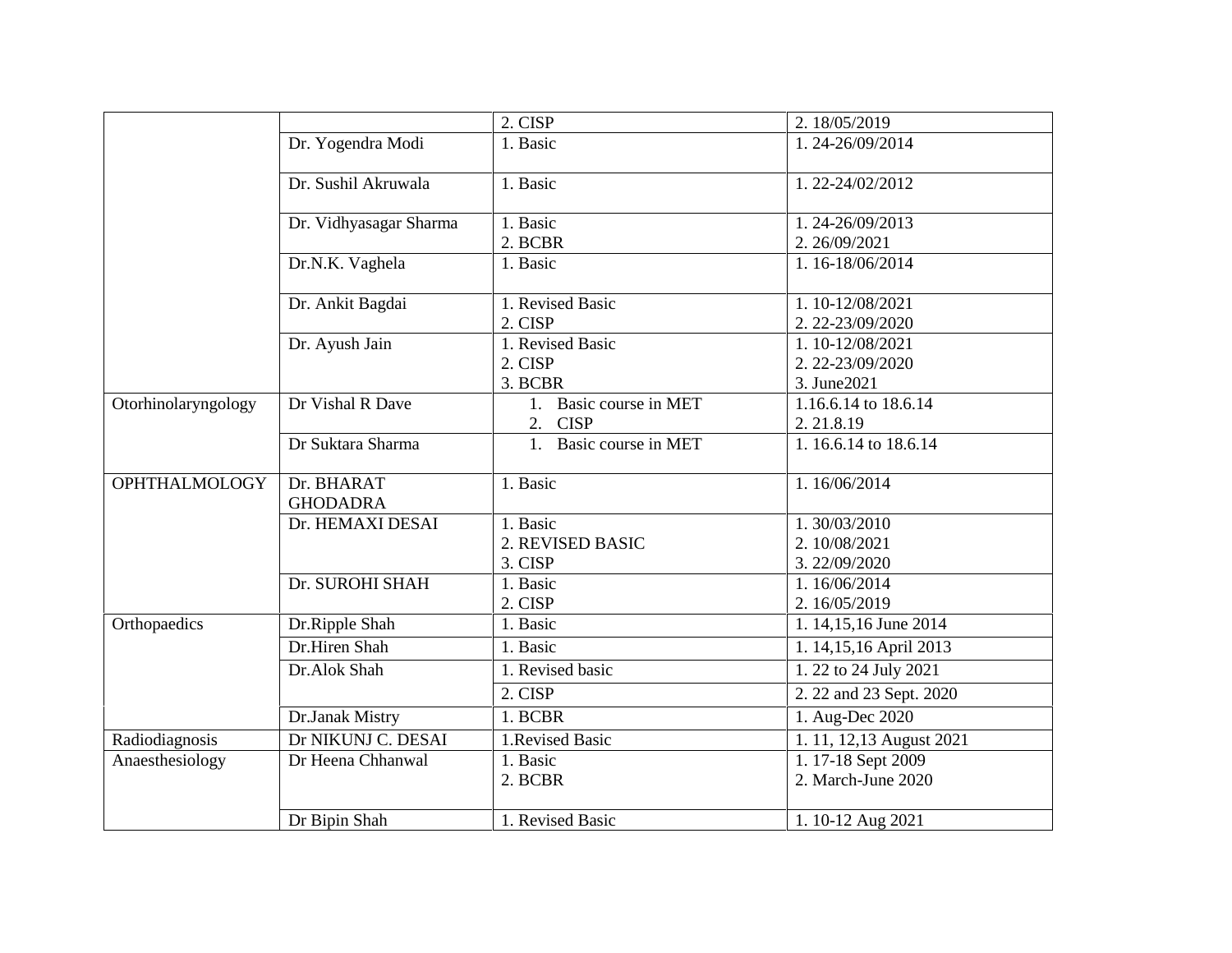|               |                           | 2. CISP                    | 2. 22-23 Sept 2020                    |
|---------------|---------------------------|----------------------------|---------------------------------------|
|               |                           | 3. BCBR                    | 3. March-june 2021                    |
|               | Dr Asmita Chaudhary       | 1. Basic                   | 1. 21-23 sept 2011                    |
|               |                           | 2. Revised Basic           | 2. 3 Sept 2015                        |
|               |                           | 3. CISP                    | 3.6-8 march 2019                      |
|               | Dr Kinjal Sanghvi         | 1. Basic                   | 1.28-30 Sept 2011                     |
|               |                           | 2. CISP                    | 2.16-18 May 2019                      |
|               |                           | 3. BCBR                    | 3. March-june 2021                    |
|               | Dr Deepa Jadav            | 1. BCBR                    | 1. Aug-Dec 2020                       |
|               | Dr Dhara Shah             | 1. BCBR                    | 1. March-june 2021                    |
|               | Dr Divya Kheskani         | 1. Revised Basic           | 1. 10-12 August 2021                  |
|               |                           | 2. CISP                    | 2. 22-23 Sept 2020                    |
|               |                           | 3. BCBR                    | 3. March-june 2020                    |
|               | Dr Ankita patel           | 1. BCBR                    | 1. March-june 2021                    |
|               | Dr Carolin Smita Kerketta | 1. BCBR                    | 1. March-june 2021                    |
|               | Dr Sejal Parmar           | 1. BCBR                    | 1. March-june 2021                    |
| Obsterics and | Dr. H.U Doshi             | 1. Basic MEU Training      | $10-19$ <sup>th</sup> March 1999      |
| Gynaecology   |                           |                            |                                       |
|               |                           |                            |                                       |
|               | Dr Pooja Singh            | 1. Basic MEU Training      | 22-24 <sup>th</sup> Feb 2012          |
|               |                           | 2. CISP                    | $15-17^{\text{th}}$ may 2019          |
|               |                           | 3. BCBR                    | Aug-Dec 2020                          |
|               |                           |                            |                                       |
|               | Dr Jaishree Bamniya       | 1. Basic MEU Training      | 19-21st feb 2013                      |
|               |                           | 2. BCBR                    | Mar - june2020                        |
|               |                           |                            |                                       |
|               | Dr Divyesh Panchal        | 1. Basic MEU Training      | $11-13^{th}$ Sep 2013                 |
|               |                           | 2. BCBR                    | Mar-June 2021                         |
|               |                           |                            |                                       |
|               | Dr. Kanupriya Singh       | 1. Basic MEU Training      | $16^{th}$ -18 <sup>th</sup> June 2014 |
|               |                           | 2. BCBR                    | Mar-June 2021                         |
|               |                           |                            |                                       |
|               | Dr. Ami Shah              | <b>Revised Basic</b><br>1. | $10-12^{th}$ Aug 2021                 |
|               |                           | 2.<br><b>CISP</b>          | 22-23rd Sep 2020                      |
|               |                           | 3. BCBR                    | Aug-Dec 2020                          |
|               |                           |                            |                                       |